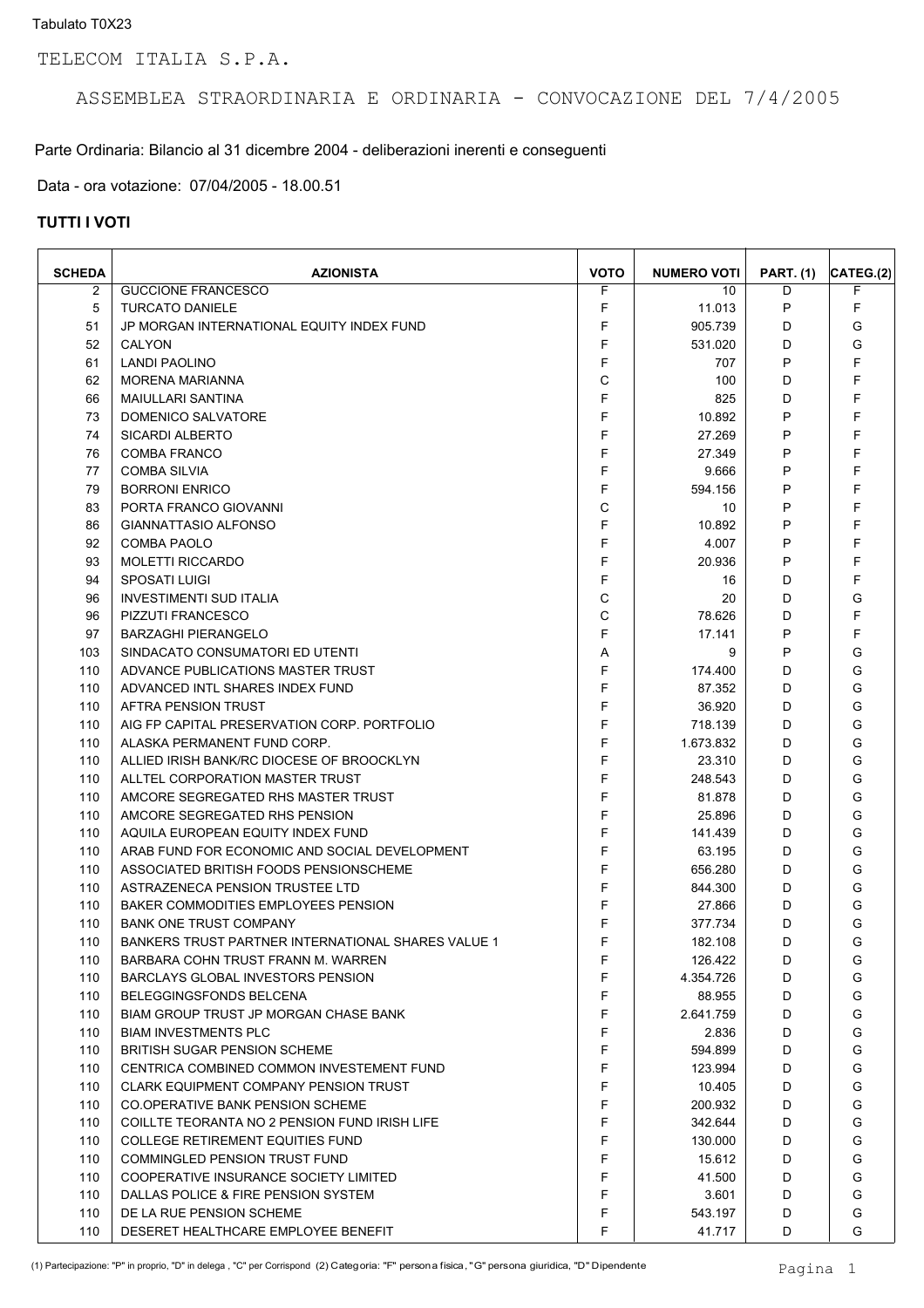Parte Ordinaria: Bilancio al 31 dicembre 2004 - deliberazioni inerenti e conseguenti

Data - ora votazione: 07/04/2005 - 18.00.51

| <b>SCHEDA</b> | <b>AZIONISTA</b>                                         | <b>VOTO</b> | <b>NUMERO VOTI</b> | <b>PART. (1)</b> | CATEG.(2) |
|---------------|----------------------------------------------------------|-------------|--------------------|------------------|-----------|
| 110           | DRESDNERBANK AG                                          | F           | 3.666.716          | D                | G         |
| 110           | DRESDNERBANK INVESTMENT MGMT KAPITAL GMBH                | F           | 6.257.349          | D                | G         |
| 110           | ELECTRICITY SUPPLY PENSION SCHEME                        | F           | 447.343            | D                | G         |
| 110           | EXEL PENSION INV. FUND LTD TRUST LTD                     | F           | 972.885            | D                | G         |
| 110           | FEDERATED EMPLOYEES RETIREMENT PLAN                      | F           | 37.323             | D                | G         |
| 110           | FIDUCIARY TRUST CO INTERNATIONAL                         | F           | 62.295             | D                | G         |
| 110           | FIREFIGHTERS RETIREMENT SYSTEM                           | F           | 134.500            | D                | G         |
| 110           | <b>GERANAHOLDINGS S.A.</b>                               | F           | 33.378             | D                | G         |
| 110           | <b>GRIFFIN INDUSTRIES</b>                                | F           | 73.600             | D                | G         |
| 110           | ING BEWAAR MAATSCHAPPIJ BV                               | F           | 1.591.700          | D                | G         |
| 110           | ING VP STRATEGIC ALLOCATION BALANCED                     | F           | 361.698            | D                | G         |
| 110           | ING VP STRATEGIC ALLOCATION BALANCED PORTFOLIO           | F           | 725.389            | D                | G         |
| 110           | ING. INTERNATIONAL VALUE FUND                            | F           | 10.329.085         | D                | G         |
| 110           | INTECH INTERNATIONAL SHARE ACTIVE (UNHEDGED) TRUST       | F           | 105.663            | D                | G         |
| 110           | LONDON+ABERDEEN NORTHERN MUTUAL ASSURANCE SOCIETY        | F           | 3.019.325          | D                | G         |
| 110           | MORGAN STANLEY INTERNATIONAL FUND                        | F           | 344.805            | D                | G         |
| 110           | MORGAN STANLEY INTL. FUND INC. ACTIVE INTL ALLOCATION    | F           | 384.910            | D                | G         |
| 110           | <b>MORGAN STANLEY SICAV</b>                              | F           | 572.968            | D                | G         |
| 110           | MORGAN STANLEY VARIABLE INV. SERVICES - EUROPEAN GROWTH  | F           | 383.130            | D                | G         |
|               |                                                          | F           |                    |                  | G         |
| 110           | NATIONS GLOBAL VALUE                                     | F           | 1.911.493          | D                | G         |
| 110           | <b>NCM UK PENSION FUND</b>                               |             | 14.523             | D                |           |
| 110           | NEW YORK STATE COMMON RETIREMENT FUND                    | F           | 37.708             | D                | G         |
| 110           | PICTET & CIE                                             | F           | 846.704            | D                | G         |
| 110           | PLUMBING & MECHANICAL SERVICES IND. PENSION              | F           | 157.697            | D                | G         |
| 110           | PRINCIPLE VARIABLE CONTRACT FUND INC.ALLOCATION SEG ACCT | F           | 44.931             | D                | G         |
| 110           | PRUDENTIAL PENSION LTD                                   | F           | 201.026            | D                | G         |
| 110           | SAS TRUSTEE CORPORATION                                  | F           | 1.874.759          | D                | G         |
| 110           | SCOTIA CANADIAN BALANCED FUND                            | F           | 565.220            | D                | G         |
| 110           | SCOTIA EUROPEAN GROWTH FUND                              | F           | 171.105            | D                | G         |
| 110           | SIT/KIM INTERNATIONAL FUND II LLC                        | F           | 2.475              | D                | G         |
| 110           | STICHTING PENSION VAN DEKONINKLIJKE                      | F           | 269.067            | D                | G         |
| 110           | T. ROWE PRICE INTERNATIONAL FUND INC. EUROP. STOCK       | F           | 300.449            | D                | G         |
| 110           | <b>TESCO PLC PENSION SCHEME</b>                          | F           | 719.191            | D                | G         |
| 110           | THE BIAM GROUP TRUST                                     | $\mathsf F$ | 1.667.713          | D                | G         |
| 110           | THE BIAM GROUP TRUST JP MORGAN CHASE BANK                | F           | 28.460.211         | D                | G         |
| 110           | THE BOEING COMPANY EMPLOYEES                             | F           | 1.815.538          | D                | G         |
| 110           | <b>FONDOR</b>                                            | F           | 155.025            | D                | G         |
| 110           | FONDS DE RESERVE POUR LES RETRAITES FRR                  | F           | 15.393.982         | D                | G         |
| 110           | FPIC INNOVATION FUND                                     | F           | 32.000             | D                | G         |
| 110           | <b>FPIC RESERVE FUND</b>                                 | F           | 5.500              | D                | G         |
| 110           | <b>FSS TRUSTEE CORPORATION</b>                           | F           | 272.780            | D                | G         |
| 110           | <b>GARTMORE EUROPEAN GROWTH FUND</b>                     | F           | 503.392            | D                | G         |
| 110           | <b>GARTMORE GLOBAL UTILITIES FUND</b>                    | F           | 15.000             | D                | G         |
| 110           | <b>GARTMORE GVIT GLOBAL UTILITIES FUND</b>               | F           | 70.000             | D                | G         |
| 110           | <b>GARTMORE GVIT INTERNATIONAL GROWTH FUND</b>           | F           | 10.450             | D                | G         |
| 110           | <b>GARTMORE INTERNATIONAL GROWTH FUND</b>                | F           | 6.000              | D                | G         |
| 110           | <b>GARTMORE SAFEGUARD FUND</b>                           | F           | 129.398            | D                | G         |
| 110           | <b>GENERAL CABLE CORPORATION TRUST</b>                   | F           | 66.431             | D                | G         |
| 110           | <b>GENERAL ELECTRIC PENSIONS LIMITED THE PRIORY</b>      | F           | 741.984            | D                | G         |
| 110           | HAWAII ELECTRICIANS ANNUITY FUND                         | F           | 93.744             | D                | G         |
| 110           | HAWAII ELECTRICIANS PENSION FUND                         | F           | 105.628            | D                | G         |
| 110           | <b>HAWAII LABORERS PENSION PLAN</b>                      | F           | 199.264            | D                | G         |
| 110           | HAWAIIAN ELECTRIC INDUSTRIES INC. MASTER                 | F           | 136.140            | D                | G         |
| 110           | HAYES LEMMERZ INTERNATIONAL INC INCOME PLAN              | F           | 51.900             | D                | G         |
| 110           | <b>HERMES ASSURED LIMITED</b>                            | F           | 6.737.643          | D                | G         |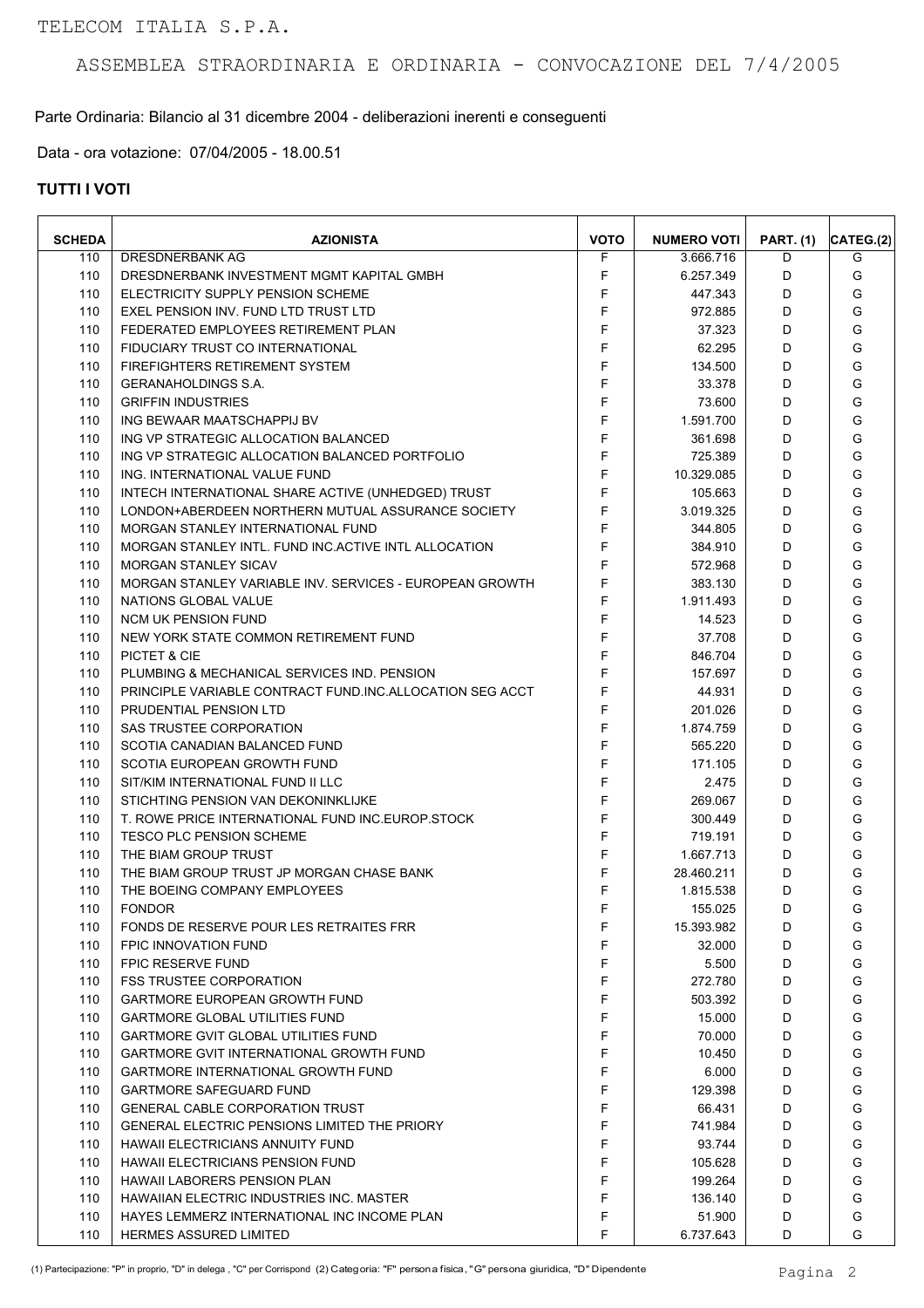Parte Ordinaria: Bilancio al 31 dicembre 2004 - deliberazioni inerenti e conseguenti

Data - ora votazione: 07/04/2005 - 18.00.51

| <b>SCHEDA</b> | <b>AZIONISTA</b>                                                                                          | <b>VOTO</b>      | <b>NUMERO VOTI</b> | <b>PART. (1)</b> | CATEG.(2) |
|---------------|-----------------------------------------------------------------------------------------------------------|------------------|--------------------|------------------|-----------|
| 110           | HSBC INDEX TRACKER INVESTMENT FUNDS EUR.                                                                  | F                | 681.851            | D                | G         |
| 110           | <b>HSBC INVESTMENT FUNDS BALANCED</b>                                                                     | F                | 294.669            | D                | G         |
| 110           | <b>HSBC SPECIALIST FUND EUR. G.</b>                                                                       | F<br>F           | 2.882.206          | D<br>D           | G<br>G    |
| 110           | <b>IDAHO NATIONAL ENGINEERING ENVIR.LABORATORY RETIREMENT PLAN</b>                                        | F                | 37.700             |                  | G         |
| 110           | JP MORGAN CHASE BNK CLARK EQUIP.CO PENSION TRUST                                                          | $\mathsf F$      | 390.162            | D                | G         |
| 110           | JP MORGAN FLEMING INVESTMENT FUNDS                                                                        |                  | 300.151            | D                |           |
| 110           | JP MORGAN INTERNATIONAL EQUITY INDEX FUND                                                                 | $\mathsf F$<br>F | 5.739              | D<br>D           | G<br>G    |
| 110           | JP MORGAN NORTHER NETWORKS INC.MASTER RETIREMENT TRUST                                                    | F                | 526.158            | D                | G         |
| 110<br>110    | JP MORGAN THE BOEING CO.EMPLOYEES RETIREMENT PLAN MASTER TRU<br>KUWAIT FUND FOR ARAB ECONOMIC DEVELOPMENT | F                | 1.815.538          | D                | G         |
| 110           | LA SALLE NATIONAL BANK                                                                                    | $\mathsf F$      | 540.119<br>47.202  | D                | G         |
| 110           | LOCAL GOVERNMENT SUPERANNUATION SCHEME                                                                    | F                | 97.612             | D                | G         |
| 110           | <b>LOCAL INVESTMENT FUND</b>                                                                              | F                | 98.825             | D                | G         |
| 110           | MORGAN STANLEY DEAN WITTER UNIV. INTERNATIONAL MAGNUM PORTFO                                              | F                | 66.317             | D                | G         |
| 110           | MORGAN STANLEY EUROPEAN GROWTH FUND INC.                                                                  | F                | 1.340.633          | D                | G         |
| 110           | MORGAN STANLEY INSTITUTIONAL FUND INC-ACTIVE INTL.ALLOC.PORTFOI                                           | F                | 384.910            | D                | G         |
| 110           | MORGAN STANLEY INSTITUTIONAL FUND INC. INTERNATIONAL                                                      | F                | 44.235             | D                | G         |
| 110           | MORGAN STANLEY INSTITUTIONAL FUND INC. INTL. MAGNUM PORTFOLIO                                             | F                | 44.235             | D                | G         |
| 110           | NORTHERN IRELAND LOCAL GOVERNEMENT                                                                        | F                | 1.065.047          | D                | G         |
| 110           | NORTHERN IRELAND LOCAL GOVERNEMENT OFFICE SUPER.COMMITTEE                                                 | F                | 1.065.047          | D                | G         |
| 110           | NORTHERN NETWORKS INC.MASTER RETIREMENT TRUST                                                             | F                | 526.158            | D                | G         |
| 110           | NORTHWEST NATURAL GAS CO. PENSION TRUST                                                                   | F                | 103.024            | D                | G         |
| 110           | NUCLEAR GENERAL DECOMMISSIONING FUND LTD                                                                  | F                | 229.563            | D                | G         |
| 110           | NV INTERPOLIS BTL                                                                                         | F                | 1.131.537          | D                | G         |
| 110           | NV INTERPOLIS SCHADE                                                                                      | F                | 208.806            | D                | G         |
| 110           | ORGANISME DE PLACEMENT COLLECTIF DES VALEURS MOBILIERS                                                    | F                | 7.268.651          | D                | G         |
| 110           | PUBLIC EMPLOYEES RETIREMENT SYSTEM OF NEVADA                                                              | F                | 857.937            | D                | G         |
| 110           | RAIL WAYS PENSION TRUSTEE COMPANY FOR THE PENSION SCHEME                                                  | F                | 933.900            | D                | G         |
| 110           | RETIREMENT BENEFITS FUND BOARD                                                                            | F                | 233.276            | D                | G         |
| 110           | RVS LEVENSVERZEKERING NV                                                                                  | F                | 138.200            | D                | G         |
| 110           | SAN DIEGO MUSEUM OF ART                                                                                   | F                | 39.854             | D                | G         |
| 110           | STATE OF INDIANA PUBLIC EMPLOYEES RETIREMENT FUND                                                         | F                | 1.599.500          | D                | G         |
| 110           | STICHTING ALGEMEEN PENSIOENFONDS                                                                          | F                | 211.004            | D                | G         |
| 110           | STICHTING ALGEMEEN PENSIOENFONDS PROVISUM                                                                 | F                | 211.004            | D                | G         |
| 110           | STICHTING DOW PENSIOENFONDS                                                                               | F                | 276.210            | D                | G         |
| 110           | STICHTING PENSIOENFONDS OPENBAAR                                                                          | F                | 1.000              | D                | G         |
| 110           | THE CLARK EQUIPMENT COMPANY PENSION TRUST                                                                 | F                | 10.405             | D                | G         |
| 110           | THE CLARK EQUITY COMPANY PENSION TRUST                                                                    | F                | 390.162            | D                | G         |
| 110           | THE GENERAL MOTORS EMPLOYEE GLOBAL GROWTH PENSION FUND                                                    | F                | 145.874            | D                | G         |
| 110           | THE GENERAL MOTORS EMPLOYEES GLOBAL GROWTH PENSION TRUST                                                  | F                | 145.874            | D                | G         |
| 110           | THE INTERNATIONAL FUND                                                                                    | F                | 8.301              | D                | G         |
| 110           | THE LONG ISLAND RAIL ROAD COMPANY PENSION PLAN                                                            | F                | 6.346              | D                | G         |
| 110           | THE MASTER TRUST BANK OF JAPAN LTD PENSION INV.FD.                                                        | F                | 1.543.827          | D                | G         |
| 110           | THE RETIREMENT PLAN OF JP MORGAN CHASE BANK AND CERTAIN AFFILI                                            | F                | 1.541              | D                | G         |
| 110           | THE ROMAN CATHOLIC DIOCESE OF BROOKLYN PENSION PLAN                                                       | F                | 36.088             | D                | G         |
| 110           | THE ROWE PRICE INTERNATIONAL FUNDS INC. EUROPE STOCK FUND                                                 | F                | 300.449            | D                | G         |
| 110           | THE ROYAL BANK OF SCOTLAND PLC                                                                            | F                | 1.014.142          | D                | G         |
| 110           | THE TRUSTEES OF BANKERS TRUST PENSION SCHEME                                                              | F                | 7.529.390          | D                | G         |
| 110           | THE VINSONELKINS LLP RETIREMENT PLAN MASTER TRUST                                                         | F                | 234.460            | D                | G         |
| 110           | TIAA CREF INSTITUTIONAL MUTUAL FUNDS INTL.INDEX FUND                                                      | F                | 2.000              | D                | G         |
| 110           | TORONTO DOMINION WATERHOUSE EUROPEAN INDEX                                                                | F                | 20.320             | D                | G         |
| 110           | <b>VICKERS GROUP PENSION SCHEME</b>                                                                       | F                | 85.966             | D                | G         |
| 110           | <b>WCIW-TOC PENSION PLAN</b>                                                                              | F                | 25.400             | D                | G         |
| 110           | WEST MIDLANDS PASSENGER TRANSP AUTH PENSION FUND                                                          | F                | 293.594            | D                | G         |
| 110           | WHITTIER TRUST CO. INTERNATIONAL FUND                                                                     | F                | 24.888             | D                | G         |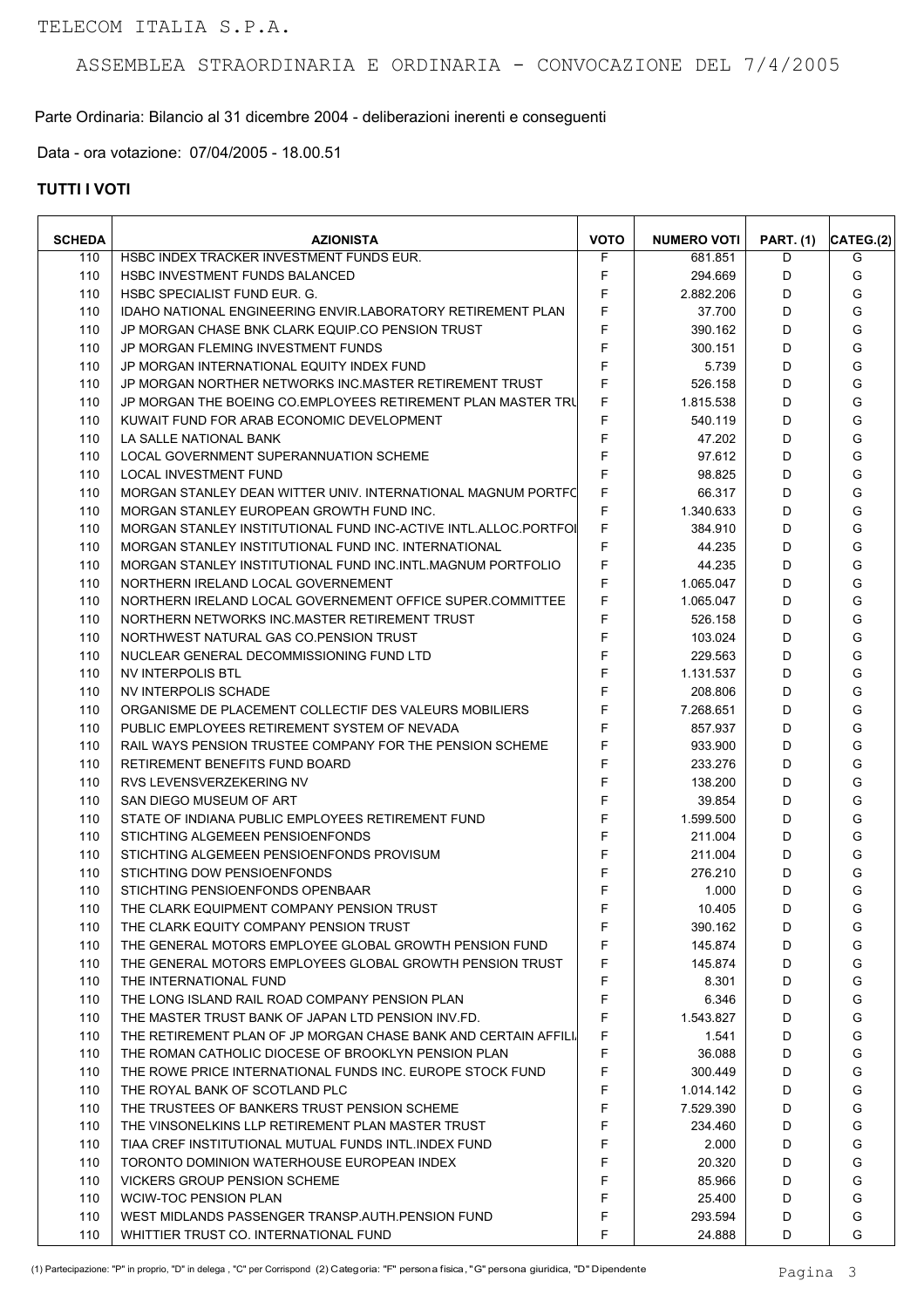Parte Ordinaria: Bilancio al 31 dicembre 2004 - deliberazioni inerenti e conseguenti

Data - ora votazione: 07/04/2005 - 18.00.51

| <b>SCHEDA</b> | <b>AZIONISTA</b>                                      | <b>VOTO</b> | <b>NUMERO VOTI</b> | <b>PART. (1)</b> | CATEG.(2) |
|---------------|-------------------------------------------------------|-------------|--------------------|------------------|-----------|
| 110           | WOLVERHAMPTON METROPOLITAN BOROUGH                    | F           | 2.013.698          | D                | G         |
| 110           | <b>WYOMING STATE TREASURER</b>                        | F           | 456.000            | D                | G         |
| 110           | YOUNG MEN S CHRISRIAN ASSOCIATION                     | F           | 698.119            | D                | G         |
| 110           | YOUNG MEN S CHRISTIAN ASSOCIATION RETIREMENT FUND     | F           | 698.119            | D                | G         |
| 110           | <b>TRINITY UNIVERSITY</b>                             | F           | 56.758             | D                | G         |
| 110           | UNION BANK OF CALIFORNIA                              | F           | 517.852            | D                | G         |
| 110           | US BANK NA TAXABLE OMNI                               | F           | 86.200             | D                | G         |
| 110           | US BANK NA TAXABLE OMNI/NON RECLAIM                   | F           | 32.020             | D                | G         |
| 110           | US TRUST COMPANY OF NEW YORK                          | F           | 26.292             | D                | G         |
| 110           | VALERO ENERGY CO.PENSION PALN/WELLS FARGO             | F           | 195.767            | D                | G         |
| 112           | IL PONTE COOPERATIVA SOCIALE DI SOLIDARIETA           | F           | 33                 | P                | G         |
| 113           | <b>GRANDI SILVIO</b>                                  | F           | 2.663              | P                | F         |
| 114           | RAS ASSET MANAGEMENT SGR SPA - FONDO RAS CAPITAL      | F           | 15.000.000         | D                | G         |
| 115           | <b>BNL GESTIONI SGR SPA</b>                           | F           | 3.500.000          | D                | G         |
| 116           | <b>ASSOGESTIONI</b>                                   | F           | 1                  | D                | G         |
| 117           | <b>ASSOGESTIONI</b>                                   | F           | 1                  | D                | G         |
| 118           | <b>ASSOGESTIONI</b>                                   | F           | 1                  | D                | G         |
| 119           | SANPAOLO IMI SGR SPA                                  | F           | 12.100.000         | D                | G         |
| 121           | DEUTSCHER INVESTMENT TRUST                            | F           | 20.730.364         | D                | G         |
| 143           | BAE SYSTEMS 2000 PENSION PLAN TRUSTEES LIMITED        | A           | 168.190            | D                | G         |
| 143           | BAE SYSTEMS PENSION FUNDS CIF TRUSTEES LIMITED        | A           | 1.406.839          | D                | G         |
| 144           | STICHTING BEDRIJFSTAKPENSIOENFONDS VOOR DE METALEKTRO | F           | 25.280             | D                | G         |
| 144           | STICHTING BEDRIJFSTAKPENSIOENFONDS VOOR DE METALEKTRO | F           | 8.689              | D                | G         |
| 145           | <b>BARBARA DAPSON</b>                                 | F           | 20                 | D                | F         |
|               |                                                       | F           |                    | D                | F         |
| 146           | <b>CONCETTA RINALDI</b>                               |             | 600                |                  |           |
| 147           | <b>FRED DEMME</b>                                     | Α           | 30                 | D                | F         |
| 148           | UBS AG - LONDON BRANCH                                | F           | 4.500.000          | D                | G         |
| 149           | <b>BOSTON COMMON ASSET MANAGEMENT LLC</b>             | F           | 53.484             | D                | G         |
| 150           | ADVISOR INNER CIRCLE FUNDS                            | A           | 340.000            | D                | G         |
| 151           | COGENT INVESTMENT OPERATIONS PTY LTD                  | C           | 231.181            | D                | G         |
| 153           | <b>FRANCOLINO ATTILIO</b>                             | F           | 1.000              | P                | F         |
| 159           | <b>COVELLI VINCENZO</b>                               | F           | 3                  | P                | F         |
| 165           | PIRELLI & C. SPA                                      | F           | 47.155.300         | D                | G         |
| 166           | <b>OLIMPIA SPA</b>                                    | F           | 2.407.345.359      | D                | G         |
| 168           | COMPAGNIA DI ASSICURAZIONI DI MILANO SPA              | F           | 429.850            | D                | G         |
| 168           | CORDOVARO PAOLA                                       | F           | 42                 | P                | F         |
| 168           | PO VITA GESTIONE CREDIT AGRICOLE                      | F           | 271.996            | D                | G         |
| 168           | SASA VITA SPA                                         | F           | 16.504             | D                | G         |
| 168           | SOCIETA ITALIANA ASSICURAZIONI E RIASSICURAZIONI      | F           | 41.261             | D                | G         |
| 168           | FONDIARIA SAI SPA                                     | F           | 282.707            | D                | G         |
| 168           | MILANO ASSICURAZIONI SPA                              | F           | 180.389            | D                | G         |
| 169           | <b>HOLINVEST SPA</b>                                  | F           | 446.364.703        | D                | G         |
| 169           | <b>HOPA SPA</b>                                       | F           | 5.000.000          | D                | G         |
| 170           | AACHENER UND MUNCHENER LEBENSVERSICHERUNG AG          | F           | 3.409.102          | D                | G         |
| 170           | AACHENER UND MUNCHENER VERSICHERUNG                   | F           | 689.738            | D                | G         |
| 170           | ALLEANZA ASSICURAZIONI SPA                            | F           | 157.104.500        | D                | G         |
| 170           | ASSICURAZIONI GENERALI SPA                            | F           | 23.022.105         | D                | G         |
| 170           | ASSITALIA SPA                                         | F           | 33.000.000         | D                | G         |
| 170           | CENTRAL KRANKENVERSICHERUNG AG                        | F           | 1.040.729          | D                | G         |
| 170           | COSMOS LEBENSVERSICHERUNG AG                          | F           | 415.660            | D                | G         |
| 170           | <b>EQUITE</b>                                         | F           | 87.142             | D                | G         |
| 170           | <b>FATA SPA</b>                                       | F           | 3.550.000          | D                | G         |
| 170           | FEDERATION CONTINENTAL FRANCE 2                       | F           | 730.000            | D                | G         |
| 170           | FEDERATION CONTINENTALE                               | F           | 7.650.000          | D                | G         |
| 170           | FEDERATION CONTINENTALE RCR                           | F           | 620.000            | D                | G         |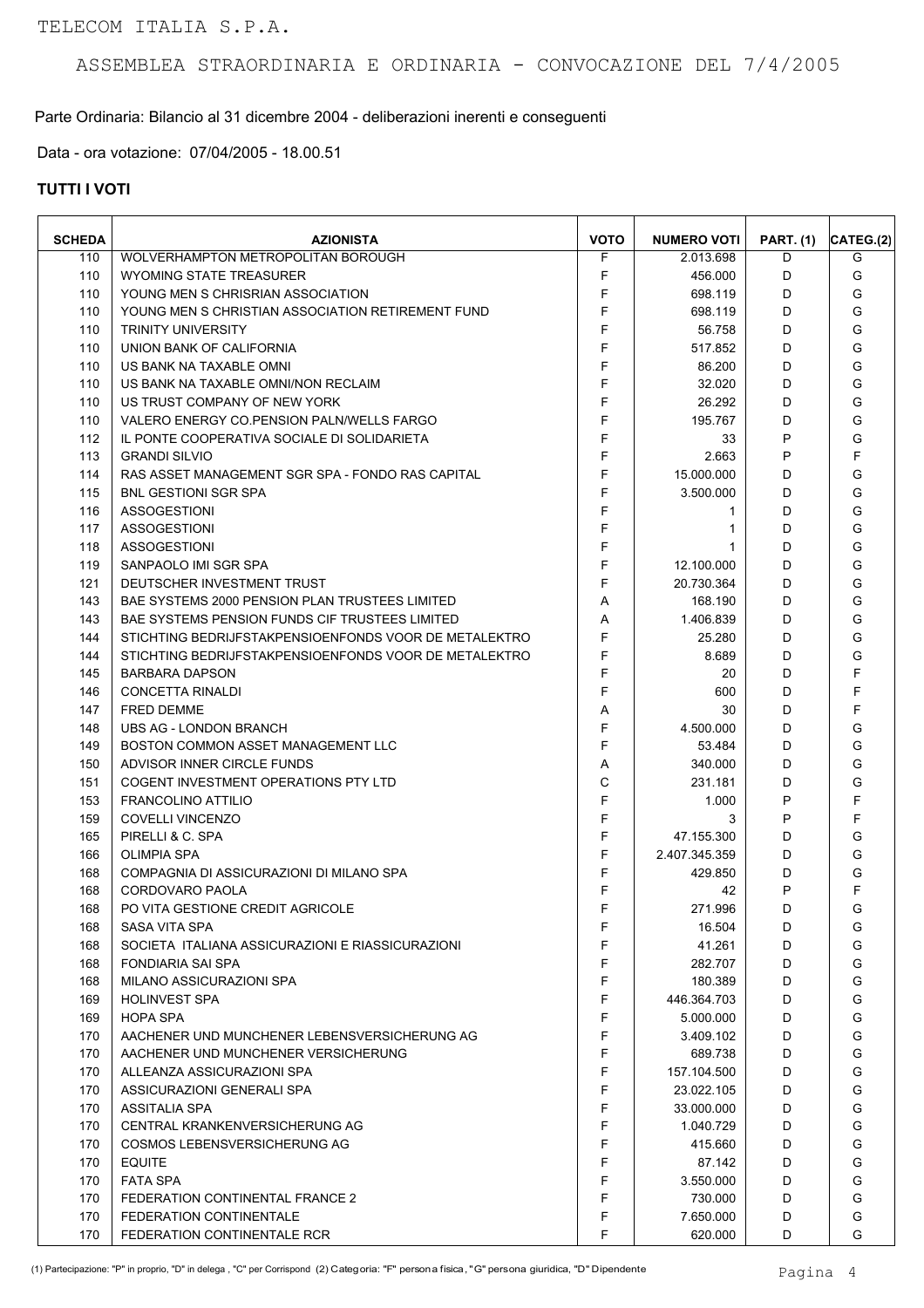Parte Ordinaria: Bilancio al 31 dicembre 2004 - deliberazioni inerenti e conseguenti

Data - ora votazione: 07/04/2005 - 18.00.51

| <b>SCHEDA</b> | <b>AZIONISTA</b>                                          | <b>VOTO</b> | <b>NUMERO VOTI</b> | <b>PART. (1)</b> | CATEG.(2) |
|---------------|-----------------------------------------------------------|-------------|--------------------|------------------|-----------|
| 170           | FEDERATION EURO EPARGNE SBAN/STI/INV/ACT                  | F           | 5.655.552          | D                | G         |
| 170           | FEDERATION EURO HORIZON                                   | F           | 1.047.532          | D                | G         |
| 170           | <b>GENERALI ASSURANCE VIE</b>                             | F           | 330.087            | D                | G         |
| 170           | <b>GENERALI ASSURANCES IARD</b>                           | F           | 431.647            | D                | G         |
| 170           | <b>GENERALI VERSICHERUNGS AG</b>                          | F           | 357.142            | D                | G         |
| 170           | <b>GENERALI VIE BASE 95</b>                               | F           | 408.304            | D                | G         |
| 170           | <b>GENERALI VITA SPA</b>                                  | F           | 107.764.124        | D                | G         |
| 170           | <b>GENERTEL SPA</b>                                       | F           | 1.999.692          | D                | G         |
| 170           | <b>GPA - IARD GENERALI FINANCES</b>                       | F           | 122.119            | D                | G         |
| 170           | <b>GPA VIE - GENERALI FINANCES</b>                        | F           | 968.812            | D                | G         |
| 170           | <b>INA VITA SPA</b>                                       | F           | 70.516.999         | D                | G         |
| 170           | <b>INTESA VITA SPA</b>                                    | F           | 5.555.610          | D                | G         |
| 170           | LA FEDERATION CONTINENTALE SA                             | $\mathsf F$ | 8.272.853          | D                | G         |
| 170           | LA VENEZIA ASSICURAZIONI SPA                              | F           | 7.409.781          | D                | G         |
| 170           | VOLKSFURSORGE DEUTSCHE LEBENSVERSICHERUNG AG              | F           | 7.602.788          | D                | G         |
| 170           | VOLKSFURSORGE DEUTSCHE SACHVERSICHERUNG AG                | F           | 52.813             | D                | G         |
| 170           | UNI ONE SPA                                               | F           | 1.500.000          | D                | G         |
| 172           | FINECO ASSET MANAGEMENT SPA                               | F           | 13.500.000         | D                | G         |
| 173           | <b>MEDIOBANCA</b>                                         | F           | 206.464.069        | P                | G         |
| 175           | <b>BANCA D ITALIA SPA</b>                                 | F           | 210.569.974        | D                | G         |
| 179           | <b>FERRERO GUIDO</b>                                      | F           | 214                | P                | F         |
| 182           | <b>VOLTAIRE FUND</b>                                      | F           | 5.500.000          | D                | G         |
| 183           | CAISSE DE DEPOT ET PLACEMENT DU QUEBEC                    | F           | 8.656.146          | D                | G         |
| 183           | ING BEWAAR MAATSCHAPPIJ BV                                | F           | 164.000            | D                | G         |
| 183           | FONDS DE RESERVE POUR LES RETRAITES FRR                   | F           | 1.707.917          | D                | G         |
| 184           | ASSURANT INTERNATIONAL EQUITY R/S                         | A           | 146.211            | D                | G         |
| 184           | <b>BARCLAYS GLOBAL INVESTORS</b>                          | Α           | 314.314            | D                | G         |
|               | LUCENT TECHNOLOGIES MASTER PENSION TRUST                  |             |                    | D                | G         |
| 184           |                                                           | A           | 1.632.624          |                  |           |
| 184           | PUBLIC EMPLOYEES RETIREMENT SYSTEM OF MISSISSIPPI         | Α           | 191                | D                | G         |
| 185           | AIR PRODUCTS & CHEMICALS INC. MASTER TRUST                | F           | 377.904            | D                | G         |
| 185           | AMERICA HONDA RETIREMENT PLAN                             | F           | 118.973            | D                | G         |
| 185           | ARIZONA STATE RETIREMENT SYSTEM                           | F           | 4.390.706          | D                | G         |
| 185           | <b>BALZAC EUROPE INDEX</b>                                | F           | 1.867.680          | D                | G         |
| 185           | <b>BALZAC ITALY INDEX</b>                                 | F           | 133.241            | D                | G         |
| 185           | BALZAC UMBRELLA INDEX COMPARTIMENT BALZAC EUROPE INDEX    | F           | 200.827            | D                | G         |
| 185           | BALZAC UMBRELLA INDEX COMPARTIMENT BALZAC TELECOM INDEX   | F           | 58.659             | D                | G         |
| 185           | <b>BALZAC WORLD INDEX</b>                                 | F           | 412.128            | D                | G         |
| 185           | BAYCARE HEALTH SYSTEM GROUP INVESTMENT TRUST              | F           | 47.859             | D                | G         |
| 185           | BEDFORDSHIRE COUNTRY COUNCIL PENSION FUND                 | F           | 544.309            | D                | G         |
| 185           | <b>BELL ATLANTIC MASTER TRUST</b>                         | F           | 5.562.750          | D                | G         |
| 185           | BELLSOUTH CORPORATION MASTER PENSION TRUST                | F           | 47.265             | D                | G         |
| 185           | BELLSOUTH CORPORATION REPRESENTABLE EMPLOYEES HEALTH CARE | F           | 100.584            | D                | G         |
| 185           | BIAM (CANADA) INTERNATIONAL STOCK FUND                    | F           | 178.931            | D                | G         |
| 185           | <b>BIAM AUSTRALIA ETHICAL FUND</b>                        | F           | 73.235             | D                | G         |
| 185           | BIAM AUSTRALIA INTERNATIONAL EQUITIES FUND                | F           | 1.013.240          | D                | G         |
| 185           | <b>BIAM GLOBAL EQUITY FUND</b>                            | F           | 392.572            | D                | G         |
| 185           | BILL AND MELIDA GATES FOUNDATION                          | F           | 799.665            | D                | G         |
| 185           | BNP PARIBAS ASSET MANAGEMENT - FCP NATIO FUNDS ATHENES    | F           | 3.349.471          | D                | G         |
| 185           | BOTSWANA INSURANCE FUND MANAGEMENT LIMITED                | F           | 288.530            | D                | G         |
| 185           | BRANDES CANADA GLOBAL EQUITY UNIT TRUST BCE PLACE         | F           | 2.208.076          | D                | G         |
| 185           | BRANDES INSTITUTIONAL EQUITY TRUST                        | F           | 4.072.823          | D                | G         |
| 185           | BRANDES INVESTMENT PARTNERS LLC                           | F           | 40.863             | D                | G         |
| 185           | BROWN BROTHERS HARRIMAN & CO.                             | F           | 932.562            | D                | G         |
| 185           | CALIFORNIA PUBLIC EMPLOYEES RETIREMENT SYSTEM             | F           | 1.070.011          | D                | G         |
| 185           | CALIFORNIA STATE TEACHERS RETIREMENT SYSTEM               | F           | 247.842            | D                | G         |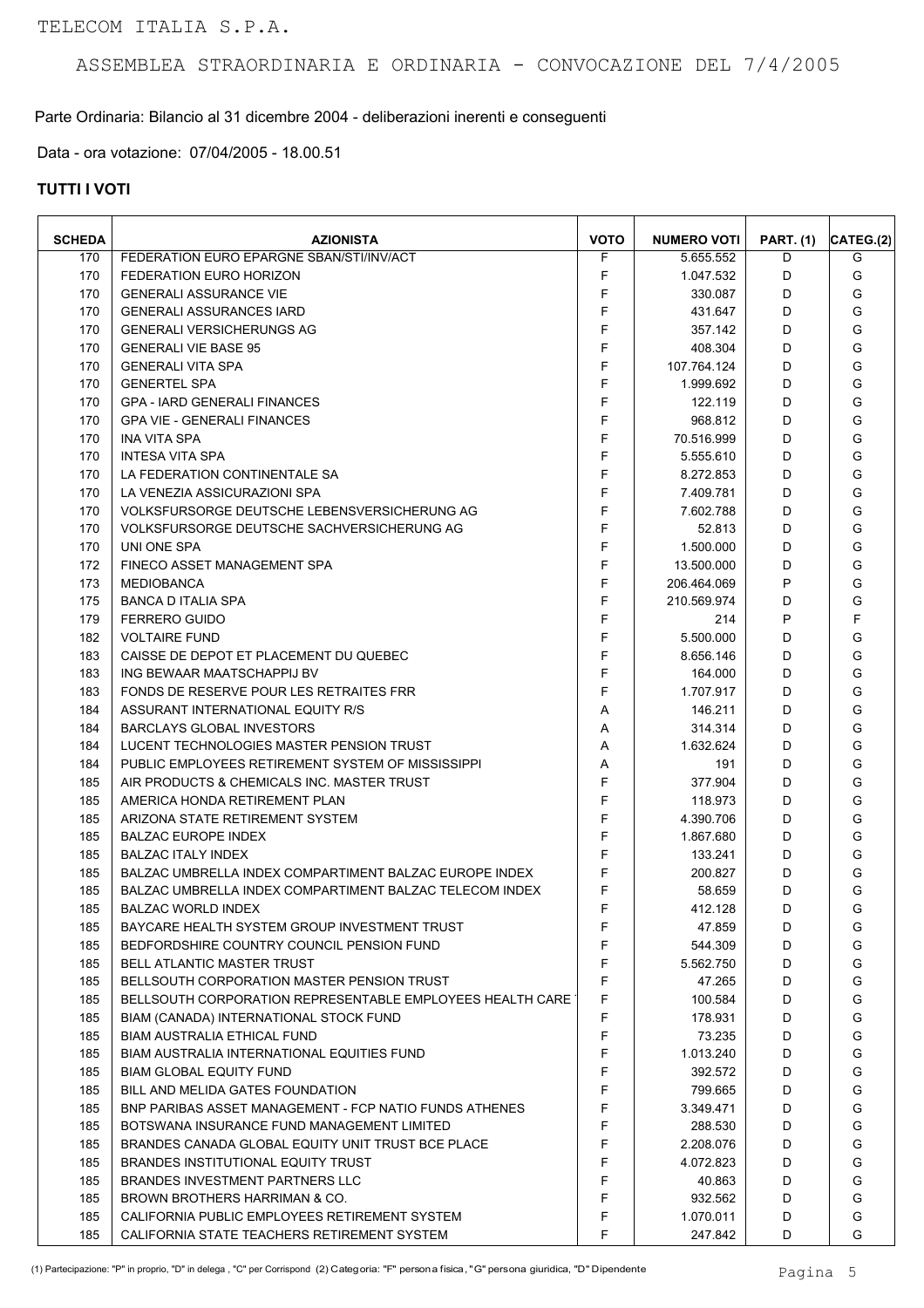Parte Ordinaria: Bilancio al 31 dicembre 2004 - deliberazioni inerenti e conseguenti

Data - ora votazione: 07/04/2005 - 18.00.51

| <b>SCHEDA</b> | <b>AZIONISTA</b>                                               | <b>VOTO</b> | <b>NUMERO VOTI</b> | <b>PART. (1)</b> | CATEG.(2) |
|---------------|----------------------------------------------------------------|-------------|--------------------|------------------|-----------|
| 185           | CANADIAN IMPERIAL BANK OF COMMERCE                             | F           | 52.382             | D                | G         |
| 185           | CF LORD ABBETT INVESTMENT FUNDS                                | F           | 2.971              | D                | G         |
| 185           | CHRISTIAN SCHOOL PENSION AND TRUST FUND                        | F           | 215.216            | D                | G         |
| 185           | CIBC EURO EQUITY FUND                                          | F           | 284.143            | D                | G         |
| 185           | CIBC EUROPEAN INDEX FUND                                       | F           | 35.968             | D                | G         |
| 185           | CITIGROUP FINANCIAL PRODUCTS INC                               | F           | 40.806             | D                | G         |
| 185           | CITY OF HARTFORD MUNICIPAL EMPLOYEES RETIREMENT FUND           | F           | 306.373            | D                | G         |
| 185           | CITY OF PHILADELPHIA TRUSTEE                                   | F           | 35.730             | D                | G         |
| 185           | CITY OF PROVIDENCE EMPLOYEES RETIREMENT SYSTEM                 | F           | 9.066              | D                | G         |
| 185           | CITY OF SAN DIEGO EMPLOYEES RETIREMENT SYSTEM                  | F           | 46.510             | D                | G         |
| 185           | <b>CLAY AND MARY MATHILE</b>                                   | F           | 43.400             | D                | G         |
| 185           | CO-OPERATIVE SUPERANNUATION SOCIETY PENSION PLAN               | F           | 509.700            | D                | G         |
| 185           | COMMONWEALTH PA PUBLIC SCHOOL EMPLOYEES RETIREMENT             | F           | 392.700            | D                | G         |
| 185           | CONSOL INC MASTER TRUST                                        | F           | 147.759            | D                | G         |
| 185           | <b>CONSTELLATION ENERGY GRP PENSION PLAN</b>                   | F           | 161.294            | D                | G         |
| 185           | <b>CORNELL UNIVERSITY</b>                                      | F           | 349.404            | D                | G         |
| 185           | CS EQUITY STRATEGY LTD                                         | F           |                    | D                | G         |
|               |                                                                | F           | 173.640            | D                | G         |
| 185           | DEAN FOODS CO MASTER PENSION TRUST                             | F           | 66.017             |                  |           |
| 185           | DIOCESE OF BUFFALO                                             |             | 112.539            | D                | G         |
| 185           | DIOCESE OF BUFFALO LAY & PRIEST PENSION PLAN                   | F           | 18.256             | D                | G         |
| 185           | DREYFUS INTERNATIONAL STOCK INDEX FUND                         | F           | 139.202            | D                | G         |
| 185           | DUKE ENERGY CORPORATION MASTER DECOMMISSIONING TRUST           | F           | 140.842            | D                | G         |
| 185           | <b>DUPONT PENSION TRUST</b>                                    | F           | 20.043             | D                | G         |
| 185           | EMERSON ELECTRIC CO MASTER RETIREMENT TRUST                    | F           | 53.111             | D                | G         |
| 185           | <b>ENERGY EAST MASTER TRUST</b>                                | F           | 1.025.082          | D                | G         |
| 185           | <b>ENERGY INSURANCE MUTUAL LIMITED</b>                         | F           | 98.338             | D                | G         |
| 185           | EUROPE INDEX PLUS COMMON TRUST FUND                            | F           | 1.002.112          | D                | G         |
| 185           | EXETER FUND INC. PRO BLEND CONSERVATIVE TERM SERIES            | F           | 1.732              | D                | G         |
| 185           | <b>GLOBAL OPPORTUNISTIC FUND</b>                               | F           | 360.981            | D                | G         |
| 185           | <b>GMO AUSTRALIA NOMINEES LTD</b>                              | F           | 148.787            | D                | G         |
| 185           | GMO FUNDS PLC WORLD EX UK FUND                                 | F           | 80.347             | D                | G         |
| 185           | <b>GOLDMAN SACHS PENSION PLAN</b>                              | F           | 115.685            | D                | G         |
| 185           | GOULDSTORRS AND COMPANY INC.                                   | F           | 19.805             | D                | G         |
| 185           | GOVERNMENT PENSION INVESTMENT FUND                             | F           | 9.333.050          | D                | G         |
| 185           | <b>IKANO FUNDS EURO EQUITY IEED</b>                            | F           | 862.200            | D                | G         |
| 185           | <b>IKANO FUNDS US EQUITY IEUB</b>                              | F           | 831.398            | D                | G         |
| 185           | INTERNATIONAL BANK FOR RECONSTRUCTION & DEVELOPMENT            | F           | 419.034            | D                | G         |
| 185           | INTERNATIONAL MAGNUM POOLED TRUST                              | F           | 3.909              | D                | G         |
| 185           | <b>INTERNATIONAL MARKETS FUND</b>                              | F           | 1.172              | D                | G         |
| 185           | IPAC SPECIALIST INVESTMENT STRATEGY-INTERNATIONAL SHARE STRATE | F           | 52.405             | D                | G         |
| 185           | ISS/GVA/272/STATE STREET INSTITUTIONAL SHARE SERVICES          | F           | 78.434             | D                | G         |
| 185           | LORD ABBETT GLOBAL FUND INC-EQUITY SERIES                      | F           | 43.051             | D                | G         |
| 185           | LYCOMING COLLEGE                                               | F           | 15.500             | D                | G         |
| 185           | M J MURDOCK CHARITABLE TRUST                                   | F           | 175.936            | D                | G         |
| 185           | M L LAWRENCE TRUST                                             | F           | 24.198             | D                | G         |
| 185           | MANNING & NAPIER INTERNATIONAL SERIES FUND INC                 | F           | 971.924            | D                | G         |
| 185           | MARYLAND STATE RETIREMENT & PENSION SYSTEMS                    | F           | 1.362.156          | D                | G         |
| 185           | MASSACHUSETTS LABORERS PENSION FUND                            | F           | 24                 | D                | G         |
| 185           | MASTER CUSTODY AGREEMENT BETWEEN COMM OF PENN TREAS DEPAR      | F           | 258.350            | D                | G         |
| 185           | MCDERMOTT INC MASTER TRUST                                     | F           | 26.124             | D                | G         |
| 185           | MCGILL UNIVERSITY PENSION PLAN                                 | F           | 154.480            | D                | G         |
| 185           | MCGRAW HILL RETIREMENT PLAN COLLECTIVE INVESTMENT PLAN         | F           |                    |                  | G         |
|               |                                                                | F           | 559.088            | D<br>D           | G         |
| 185           | MCM/JNL INTERNATIONAL SERIES                                   | F           | 285.885            |                  |           |
| 185           | MELLON BANK N.A. DECOMMISIONING TRUST COLLECTIVE INVESTMENT FU |             | 824.777            | D                | G         |
| 185           | MORGAN STANLEY INVESTMENT MANAGEMENT                           | F           | 104.548            | D                | G         |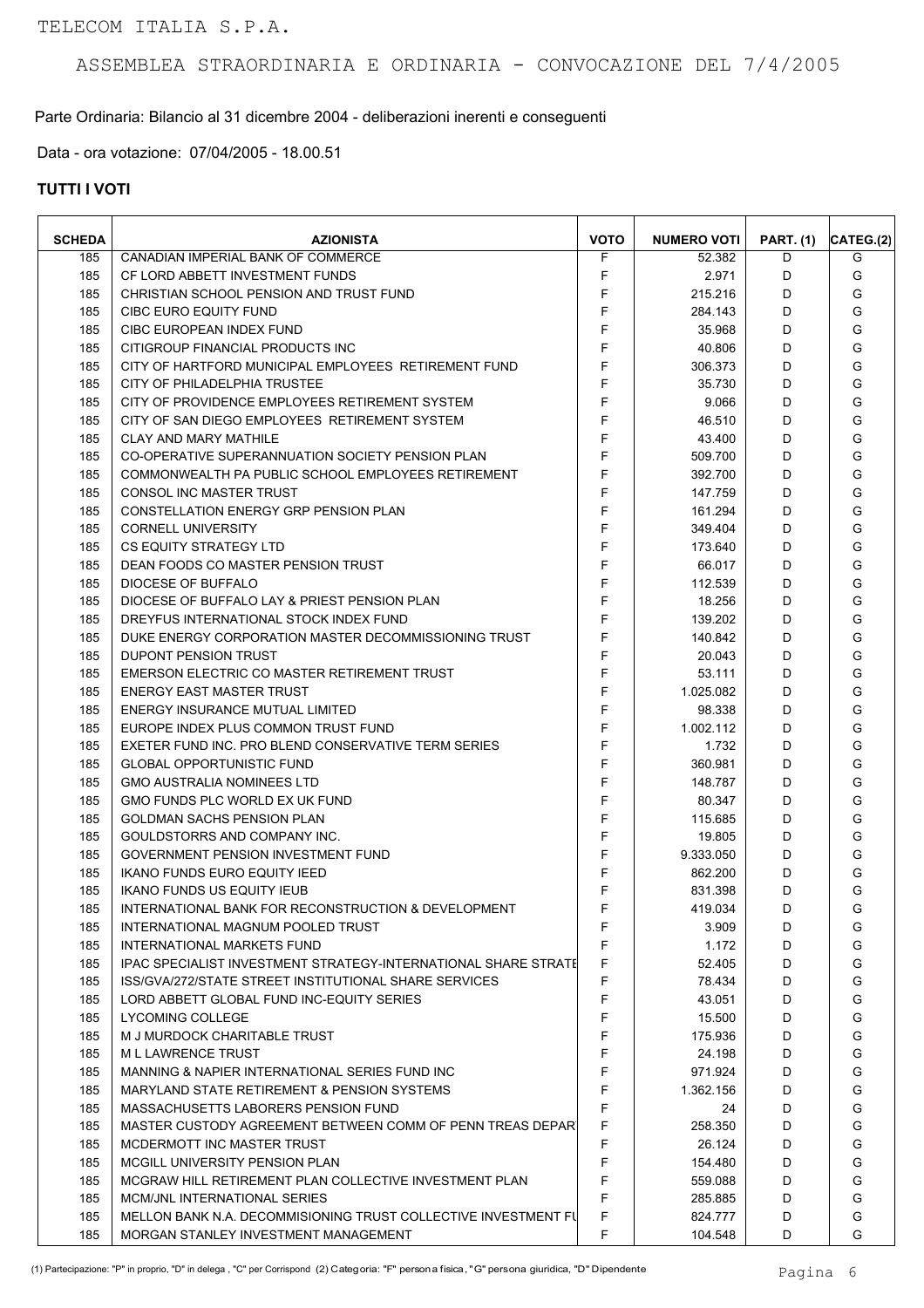Parte Ordinaria: Bilancio al 31 dicembre 2004 - deliberazioni inerenti e conseguenti

Data - ora votazione: 07/04/2005 - 18.00.51

| <b>SCHEDA</b> | <b>AZIONISTA</b>                                               | <b>VOTO</b> | <b>NUMERO VOTI</b> | <b>PART.</b> (1) | CATEG.(2) |
|---------------|----------------------------------------------------------------|-------------|--------------------|------------------|-----------|
| 185           | MUNICIPAL FIRE AND POLICE RETIREMENT SYSTEM OF IOWA            | F           | 62.001             | D                | G         |
| 185           | NATIONAL GOVERNMENT EMPLOYEES MUTUAL AID ASSOCIATION           | F           | 300.336            | D                | G         |
| 185           | NATIONAL WESTMINSTER LIFE ASSURANCE LIMITED                    | F           | 9.039.205          | D                | G         |
| 185           | NEIMAN MARCUS GROUP PENSION TRUST PLAN                         | F           | 158.557            | D                | G         |
| 185           | PENSION FUND ASSOCIATION FOR LOCAL GOVERNMENT OFFICIALS        | F           | 380.058            | D                | G         |
| 185           | PENSION FUND OF THE CHRISTIAN CHURCH                           | F           | 388.842            | D                | G         |
| 185           | PENSION RESERVES INVESTMENT BOARD                              | F           | 1.871.094          | D                | G         |
| 185           | <b>PERSHING LLC</b>                                            | F           | 1.546.395          | D                | G         |
| 185           | PGGM (STICHTING PENSIOENFONDS VOOR DE GEZONDHELD GEESTELIJKE   | F           | 2.402.368          | D                | G         |
| 185           | POSTAL LIFE INSURANCE WELFARE CORPORATION                      | F           | 233.439            | D                | G         |
| 185           | SBC COMMUNICATION INC MASTER TRUST DRANDES INVESTMENT PARTNI   | F           | 2.441.653          | D                | G         |
| 185           | SBC INTERNATIONAL EQUITY FUND                                  | F           | 50.174             | D                | G         |
| 185           | SC. BERNSTEIN DBT INTERNATIONAL VALUE (HGW) SERIES             | F           | 841.000            | D                | G         |
| 185           | SCOTTISH AMICABLE MANAGER FUND TRACKER TRUST                   | F           | 39.222             | D                | G         |
| 185           | <b>SEA RAY BOAT</b>                                            | F           | 236.635            | D                | G         |
| 185           | SELECT INDEX SERIES EUROPEAN EQUITY PORTFOLIO                  | F           | 787.613            | D                | G         |
| 185           | <b>SEMPRA ENERGY</b>                                           | F           | 43.953             | D                | G         |
| 185           | SHANDS TESCHING HOSPITAL AND CLINICS INC PENSION PLAN          | F           | 118.831            | D                | G         |
| 185           | SIT INTERNATIONAL GROWTH FUND                                  | F           | 66.957             | D                | G         |
| 185           | SMITHKLINE BEECHAM MASTER RETIREMENT TRUST                     | F           | 864.768            | D                | G         |
| 185           | SOV EUROPEAN GROWTH FUND                                       | F           | 234.681            | D                | G         |
| 185           | STREET TRACKSSM MSCI PAN EUROSM ET                             | F           | 816.999            | D                | G         |
| 185           | SUMMIT EAFE INTERNATIONAL INDEX FUND                           | F           | 51.974             | D                | G         |
| 185           | SUNAMERICA SERIES TRUST INTERNATIONAL DIVERSIFIED EQUITY FUND  | F           | 224.726            | D                | G         |
| 185           | SUNAMERICA SERIES TRUST INTERNATIONAL GROWTH & INCOME          | F           | 399.845            | D                | G         |
| 185           | THE BANK OF IRELAND INTERNATIONAL EQUITY FUND                  | F           | 145.492            | D                | G         |
| 185           | THE BELLSOUTH CORPORATION HEALTH CARE TRUST RETIREES           | F           | 133.309            | D                | G         |
| 185           | THE BOARD OF TRUSTEES OF WHITMAN COLLEGE                       | F           | 112.559            | D                | G         |
| 185           | THE BOARD OF TRUSTES OF LELAND STANFORD                        | F           | 578.539            | D                | G         |
| 185           | THE BRANDES CANADA INTERNATIONAL EQUITY UNIT TRUST             | F           | 2.688.880          | D                | G         |
| 185           | THE CHURCH PENSION FUND                                        | F           | 227.122            | D                | G         |
| 185           | FIRST CHURCH OF CHRIST SCIENTIST RETIREMENT FUND               | F           | 135.539            | D                | G         |
| 185           | <b>GABELLI INTERNATIONAL GROWTH FUND</b>                       | F           | 285.000            | D                | G         |
| 185           | <b>GAF - MAJOR MARKETS HIGH VALUE</b>                          | F           | 397.071            | D                | G         |
| 185           | <b>HIGHMARK INC MASTER TRUST</b>                               | F           | 227.516            | D                | G         |
| 185           | <b>HIGHMARK INC.</b>                                           | F           | 431.443            | D                | G         |
| 185           | HITACHI FOREIGN EQUITY MOTHER FUNDS                            | F           | 119.801            | D                | G         |
| 185           | IAM NATIONAL PENSION FUND BENEFIT                              | F           | 12                 | D                | G         |
| 185           | JOHNSON FAMILI INTERNATIONAL EQUITY FUND                       | F           | 159.881            | D                | G         |
| 185           | KANSAS PUBLIC EMPLOYEES RETIREMENT SYSTEM                      | F           | 401.919            | D                | G         |
| 185           | MELLON BANK NA EMPLOYEE BENEFIT COLLECTIVE INVESTMENT FUND PL  | F           | 286.167            | D                | G         |
| 185           | MELLON BANK NA EMPLOYEE BENEFIT COLLECTIVE INVESTMENT PLAN     | F           | 543.996            | D                | G         |
| 185           | MELLON CAPITAL MANAGEMENT CORPORATION                          | F           | 10.443             | D                | G         |
| 185           | MERRIL LYNCH PIERCE FENNER & SMITH NON RESIDENT GROSS INVESTOI | F           | 309.376            | D                | G         |
| 185           | MIZUHO TRUST BKG-LUXEMBOURG                                    | F           | 25.000             | D                | G         |
| 185           | MLCI POOL-BANK OF IRELAND INTERNATIONAL SHARE TRUST            | F           | 406.494            | D                | G         |
| 185           | MORGAN STANLEY DEAN WITTER CONTINENTAL EQUITY FUND             | F           | 164.629            | D                | G         |
| 185           | MORGAN STANLEY DEAN WITTER INVESTMENT MANAGEMENT ACTIVE        | F           | 295.962            | D                | G         |
| 185           | NEWPORT NEWS EMPLOYEE RETIREMENT FUND                          | F           | 103.012            | D                | G         |
| 185           | NIKE 401K SAVING PLAN FOR EMPLOYEES BRANDES                    | F           | 72.164             | D                | G         |
| 185           | NIKE INC BRANDES INVESTMENT PARTNERS                           | F           | 65.357             | D                | G         |
| 185           | NORTHERN TELECOM PENSION TRUST                                 | F           | 774.295            | D                | G         |
| 185           | NORTHERN TRUST NOBLE HOUSE                                     | F           | 51.936             | D                | G         |
| 185           | OWN ZORGVERZEKERAAR VGZ                                        | F           | 35.343             | D                | G         |
| 185           | PACIFIC GAS & ELECTRIC NON BARGAINED VEBA                      | F           | 32.173             | D                | G         |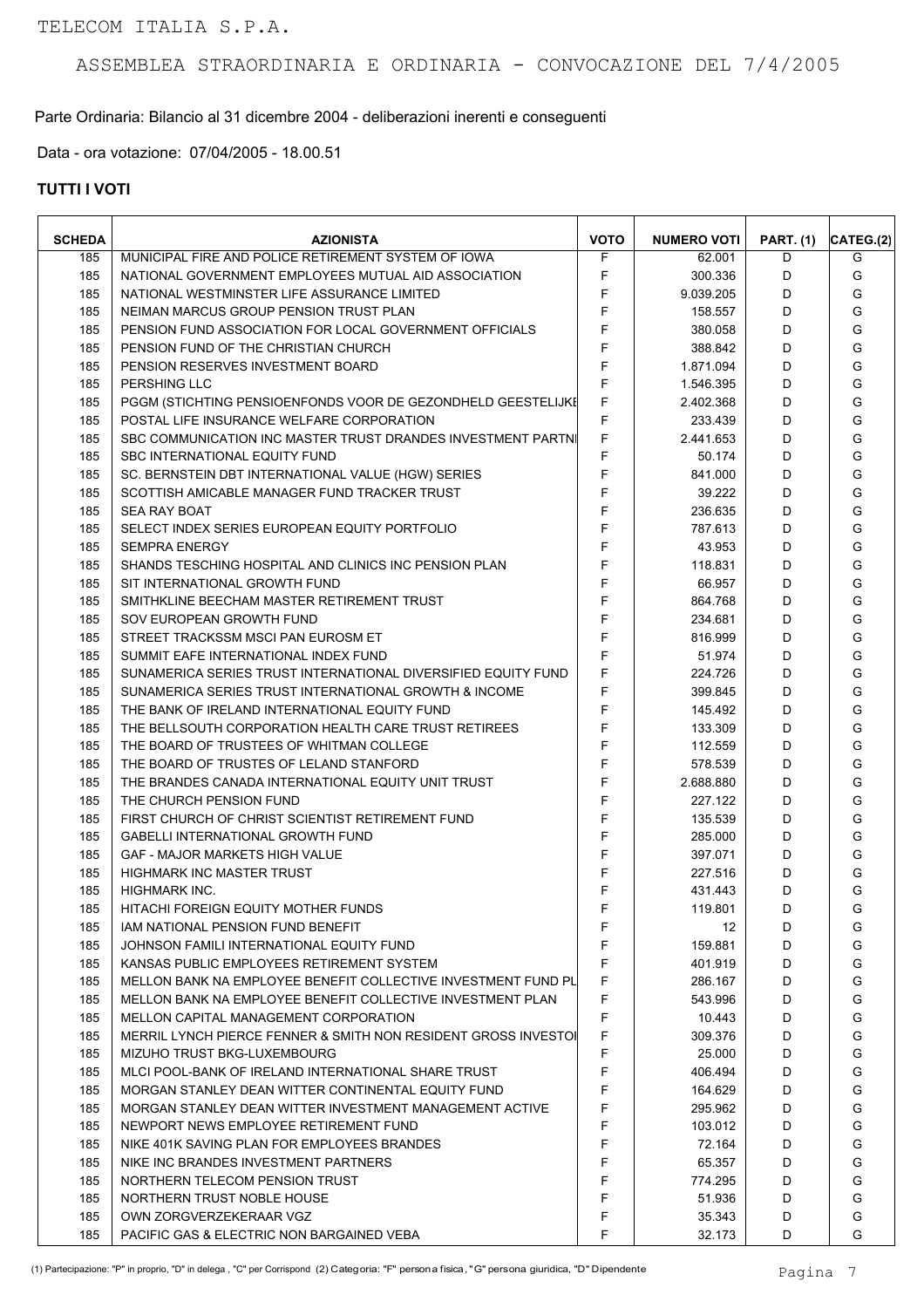Parte Ordinaria: Bilancio al 31 dicembre 2004 - deliberazioni inerenti e conseguenti

Data - ora votazione: 07/04/2005 - 18.00.51

| <b>SCHEDA</b> | <b>AZIONISTA</b>                                              | <b>VOTO</b> | <b>NUMERO VOTI</b> | <b>PART.</b> (1) | CATEG.(2) |
|---------------|---------------------------------------------------------------|-------------|--------------------|------------------|-----------|
| 185           | PACIFIC GAS & ELECTRIC NUCLEAR FAC DECOMMISSION TRUST         | F           | 183.500            | D                | G         |
| 185           | PANAGORA GROUP TRUST                                          | F           | 22.222             | D                | G         |
| 185           | PUBLIC EMPLOYEE RETIREMENT SYSTEM OF IDAHO                    | F           | 2.281.018          | D                | G         |
| 185           | <b>RANX XEROX PENSION FUND</b>                                | F           | 274.106            | D                | G         |
| 185           | REED ELSEVIER DEFINED BENEFIT PLANS MASTER TRUST              | F           | 162.617            | D                | G         |
| 185           | RETIREMENT PLAN TEXAS UTILITIES COMPANY SYSTEM                | F           | 88.529             | D                | G         |
| 185           | RIA ADVANCED LEARNING MCGILL UNIVERSITY                       | F           | 232.362            | D                | G         |
| 185           | ROBECO NEDERLAND BV                                           | F           | 12.494.363         | D                | G         |
| 185           | RONALD FAMILY                                                 | F           | 11.991             | D                | G         |
| 185           | ROYAL BANK OF CANADA CO.                                      | F           | 81.300             | D                | G         |
| 185           | SACRAMENTO REGIONAL TRANSIT DISTRICT                          | F           | 59.700             | D                | G         |
| 185           | SAFECO CORPORATION SAFECO ASSET MANAGEMENT CO                 | F           | 39.102             | D                | G         |
| 185           | STATE BOSTON RETIREMENT SYSTEM (COMMONWEALTH OF MASS)         | F           | 12                 | D                | G         |
| 185           | STATE OF ALASKA RETIREMENT AND BENEFITS PLANS                 | F           | 47.308             | D                | G         |
| 185           | STATE OF ALASKA RETIREMENT PLAN                               | F           | 150.574            | D                | G         |
| 185           | STATE OF CONNECTICUT RETIREMENT FUND                          | F           | 33.372             | D                | G         |
| 185           | STATE OF MINNESOTA STATE EMPLOYEES RETIREMENT PLAN            | F           | $12 \,$            | D                | G         |
| 185           | STATE STREET BANK & TRUST FUND FOR EMPLOYEE TRUSTS            | F           | 2.703.281          | D                | G         |
| 185           | STATE STREET EAFE INDEX PORTFOLIO                             | F           | 19.208             | D                | G         |
| 185           | STATE STREET EUROPE ENJANCED                                  | F           | 1.467.538          | D                | G         |
| 185           | STATE STREET GLOBAL ADVISORS EUROPE EQUITIES TRUST            | F           | 761.255            | D                | G         |
| 185           | STATE STREET GLOBAL ADVISORS GLOBAL INDEX PLUS TRUST          | F           | 638.464            | D                | G         |
| 185           | STICHTING PENSIOENFONDS ABP                                   | F           | 4.865.835          | D                | G         |
| 185           | THE COMMON TRUST FUND                                         | F           | 2.355.539          | D                | G         |
| 185           | THE COSMOPOLITAN FUND                                         | F           |                    | D                | G         |
| 185           | THE FIRST MERCANTILE TRUST COMPANY                            | F           | 110.018            | D                | G         |
|               | THE GABELLI GLOBAL INTERACTIVE COUCH POTATO                   | F           | 330.087            | D                | G         |
| 185           |                                                               | F           | 80.000             | D                |           |
| 185           | THE GATES CAMBRIDGE TRUST                                     | F           | 327.216            |                  | G         |
| 185           | THE MUTUAL AID ASSOCIATION OF PREFECTURAL GOVERNMENT          | F           | 129.202            | D                | G         |
| 185           | THE NATIONAL PENSIONS RESERVE FUND COMMISSION ACTING          | F           | 4.300.175          | D                | G         |
| 185           | THE PHILIPPE FUND INTERNATIONAL EQUITIES LLC                  |             | 58.000             | D                | G         |
| 185           | THE WELCOME TRUST                                             | F           | 2.892.421          | D                | G         |
| 185           | TORONTO DOMINION EURO GROWTH FUND PMR                         | F           | 176.675            | D                | G         |
| 185           | TORONTO DOMINION INTERNATIONAL GROWTH FUND PMR                | F           | 238.800            | D                | G         |
| 185           | TREASURER OF THE STATE OF NORTH CAROLINA EQUITY INVESTMENT FU | F           | 64.292             | D                | G         |
| 185           | WALTER & ELISE HAAS FUND                                      | F           | 117.397            | D                | G         |
| 185           | WESTPAC INTERNATIONAL SHARE INDEX FUND                        | F           | 579.388            | D                | G         |
| 185           | WESTPAC INTERNATIONAL SUSTAINABILITY SHARE FUND               | F           | 15.067             | D                | G         |
| 185           | WILLIAM BARRON HILTON CHARITABLE RAMAINDER UNITRUST           | F           | 264.262            | D                | G         |
| 185           | WITCO CORPORATION RETIREMENT TRUST                            | F           | 192.770            | D                | G         |
| 185           | WORKERS COMPENSATION BOARD ALBERTA                            | F           | 150.000            | D                | G         |
| 185           | WPT TEAMS DRESDNER OVERSEAS EQUITY                            | F           | 176.600            | D                | G         |
| 185           | YORK UNIVERSITY ENDOWMENT FUND                                | F           | 19.805             | D                | G         |
| 185           | TRINITY COLLEGE BRANDES GLOBAL MANAGED FUND                   | F           | 340.500            | D                | G         |
| 185           | <b>TRIPAR PARTNERSHIP</b>                                     | F           | 813.072            | D                | G         |
| 185           | UMB                                                           | F           | 99                 | D                | G         |
| 185           | UNICO I-TRACKER MSCIEUROPE FINANCIALS                         | F           | 103.016            | D                | G         |
| 185           | UNICO I-TRACKER-MSCI WORLD                                    | F           | 73.825             | D                | G         |
| 185           | UNILEVER SUPERANNUATION (IRELAND) FUND                        | F           | 548.302            | D                | G         |
| 185           | UNITED NATION JOINT STAFF PENSION FUND                        | F           | 7.599.999          | D                | G         |
| 185           | UNITED TECHNOLOGIES BUILDING                                  | F           | 846.455            | D                | G         |
| 185           | UNIVERSITY OF BRITISH COLUMBIA STAFF PENSION PLAN             | F           | 119.455            | D                | G         |
| 185           | VAN KAMPEN SERIES FUND INC. GLOBAL EQUITY ALLOCATION FUND     | F           | 108.187            | D                | G         |
| 185           | VAN LEER GROUP FOUNDATION VAN HEUVEN                          | F           | 89.000             | D                | G         |
| 185           | YULE CATTO GROUP RETIREMENT BENEFITS SCHEME                   | F           | 82.851             | D                | G         |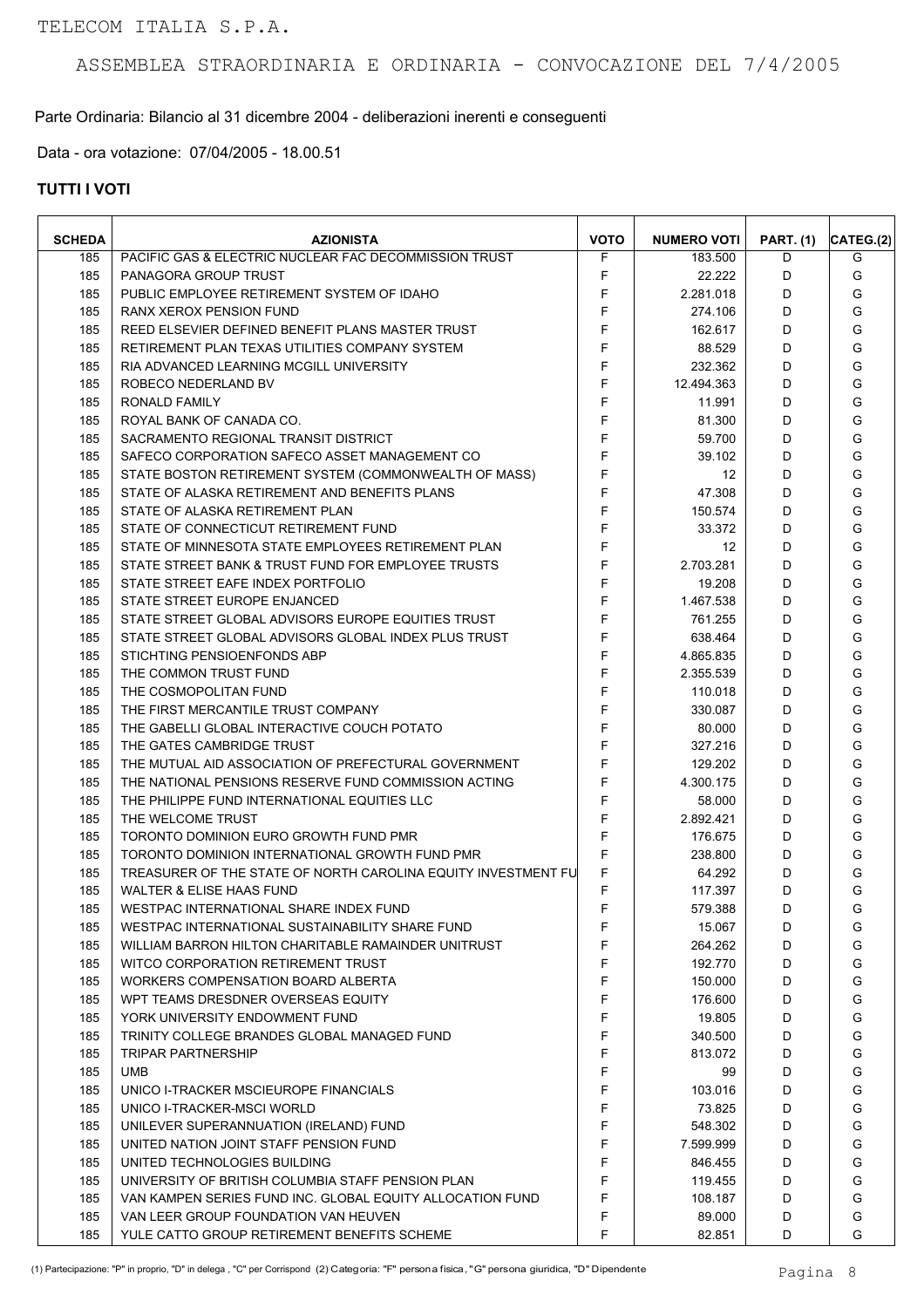Parte Ordinaria: Bilancio al 31 dicembre 2004 - deliberazioni inerenti e conseguenti

Data - ora votazione: 07/04/2005 - 18.00.51

| <b>SCHEDA</b> | <b>AZIONISTA</b>                                             | <b>VOTO</b> | <b>NUMERO VOTI</b> | <b>PART. (1)</b> | CATEG.(2) |
|---------------|--------------------------------------------------------------|-------------|--------------------|------------------|-----------|
| 187           | AARP EMPLOYEES PENSION PLAN                                  | F           | 32.300             | D                | G         |
| 187           | AASSIM MG                                                    | F           | 495.130            | D                | G         |
| 187           | ABN AMRO EQUITY UMBRELLA FUND NV                             | F           | 1.477.033          | D                | G         |
| 187           | ACTIONS EURO USA BNP PAM (FCP)                               | F           | 230.280            | D                | G         |
| 187           | AFV EQUILIBRE MG COMPTABILITE FINANCIERE                     | F           | 349.893            | D                | G         |
| 187           | AFV FUNDS LIBRE MG COMPTABILITE FINANCIERE                   | F           | 191.450            | D                | G         |
| 187           | AFV PRUDENT MG COMPTABILITE FINANCIERE                       | F           | 1.320.348          | D                | G         |
| 187           | <b>AGF CREATION 1</b>                                        | F           | 695.177            | D                | G         |
| 187           | AIR FRANCE IFC 2                                             | F           | 92.660             | D                | G         |
| 187           | ALASKA ELECTRICAL PENSION PLAN                               | F           | 12                 | D                | G         |
| 187           | ALFRED J. ROSSI                                              | F           | 60                 | D                | F         |
| 187           | ALLEGHENY CORPORATION MORGAN TRUST CO OF THE BAHAMAS         | F           | 183.987            | D                | G         |
| 187           | ANNIE E CASEY FOUNDATION                                     | F           | 90.500             | D                | G         |
| 187           | <b>ANTIN EQUILIBREE</b>                                      | F           | 407.459            | D                | G         |
| 187           | ANTIN REVENUS DIVERSIFIES                                    | F           | 126.836            | D                | G         |
| 187           | <b>BCIMC EAFE INDEXED</b>                                    | F           | 1.512.057          | D                | G         |
| 187           | <b>BCIMC EUROPEAN INDEXED</b>                                | F           | 1.505.110          | D                | G         |
| 187           | <b>BCIMC-ALLNCE ENHNCD MSCI EAFE</b>                         | F           | 1.128.237          | D                | G         |
| 187           | <b>BCIMC-BANK</b>                                            | F           | 1.865.582          | D                | G         |
| 187           | BECHTEL JACOBS CO LLC PP FOR GRANDFATHERED EMPLOYEES         | F           | 95.300             | D                | G         |
| 187           | <b>BECHTEL NEVADA</b>                                        | F           | 60.000             | D                | G         |
| 187           | BECHTEL NR. PROGRAM PENSION PLAN                             | F           | 269.000            | D                | G         |
|               | <b>BNP ETHEIS FCP</b>                                        | F           |                    | D                |           |
| 187           |                                                              | F           | 233.282            |                  | G<br>G    |
| 187           | <b>BNP PARIBAS ASSET MANAGEMENT</b>                          |             | 12.316.252         | D                |           |
| 187           | <b>BNP PARIBAS ASSET MANAGEMENT - ECUREUIL MONDE</b>         | F           | 159.530            | D                | G         |
| 187           | <b>BNP PARIBAS ASSET MANAGEMENT - FCP CMD</b>                | F           | 800.606            | D                | G         |
| 187           | BNP PARIBAS ASSET MANAGEMENT - PARIBAS IFC DIVERSIFIE        | F           | 128.104            | D                | G         |
| 187           | BP GROUP IRELAND NON-CONTRIBUTORY PENSION SCHEME PENSION FUN | F           | 105.624            | D                | G         |
| 187           | <b>BP PENSION FUND</b>                                       | F           | 8.300.388          | D                | G         |
| 187           | <b>BRANDES EUROPEAN EQUITIES FUND</b>                        | F           | 1.567.604          | D                | G         |
| 187           | <b>BRANDES GLOBAL EQUITIES FUND</b>                          | $\mathsf F$ | 2.420.919          | D                | G         |
| 187           | BRANDES INSTITUTIONAL EQUITY TRUST                           | F           | 132.631            | D                | G         |
| 187           | BRANDES INVESTMENT PARTNERS LLC                              | F           | 3.869.612          | D                | G         |
| 187           | <b>CARDIF INDEX EUROPE</b>                                   | F           | 123.349            | D                | G         |
| 187           | CAVAMONT INVESTMENTS LIMITED                                 | F           | 847.957            | D                | G         |
| 187           | CENTRAL STATE SOUTH EAST AND SOUTH WEST AREAS PENSION FUND   | F           | 239.084            | D                | G         |
| 187           | CF GLOBAL ALPHA 1 FUND                                       | F           | 14.282             | D                | G         |
| 187           | CHRISTIAN SCIENCE TRUSTEES FOR GIFTS & ENDOWMENTS STOCK FUND | F           | 102.474            | D                | G         |
| 187           | CHWAB INTERNATIONAL INDEX FUND                               | F           | 1.640.406          | D                | G         |
| 187           | CITIBANK CANADA                                              | F           | 3.914.600          | D                | G         |
| 187           | CITY OF SAN JOSE POLICE & FIRE DEPARTMENT RETIREMENT PLAN    | F           | 12                 | D                | G         |
| 187           | <b>CLAREMONT GRADUATE UNIERSITY</b>                          | F           | 59.354             | D                | G         |
| 187           | COMERICA INTERNATIONAL EQUITY INDEX FUND                     | F           | 96.773             | D                | G         |
| 187           | <b>COMERICA SPINKLER SIS PENSION</b>                         | F           | 21.400             | D                | G         |
| 187           | COMMERCE INTERNATIONAL EQUITY FUND                           | F           | 327.510            | D                | G         |
| 187           | COMMONWEALTH PA PUBLIC SCHOOL EMPLOYEES RETIREMENT           | F           | 430.489            | D                | G         |
| 187           | CONOCOPHILLIPS PENSION PLAN                                  | F           | 9.655              | D                | G         |
| 187           | DAVID R. GILKESON                                            | F           | 3.300              | D                | F         |
| 187           | DR. MICHAEL MARSILLO                                         | F           | 410                | D                | F         |
| 187           | DU PONT (UK) LIMITED PENSIONS FUND                           | F           | 40.270             | D                | G         |
| 187           | DUPONT CAPITAL MANAGEMENT INC                                | F           | 157.325            | D                | G         |
| 187           | EIRCOM SUPERANNUATION                                        | F           | 1.382.229          | D                | G         |
| 187           | EMERALD GLOBAL EQUITY POOLED FUND TRUST                      | F           | 54.518             | D                | G         |
| 187           | EMERALD INTERNATIONAL EQUITY INDEX FUND                      | F           | 351.626            | D                | G         |
| 187           | EMERSON ELECTRIC UK PENSION PLAN                             | F           | 141.967            | D                | G         |
|               |                                                              |             |                    |                  |           |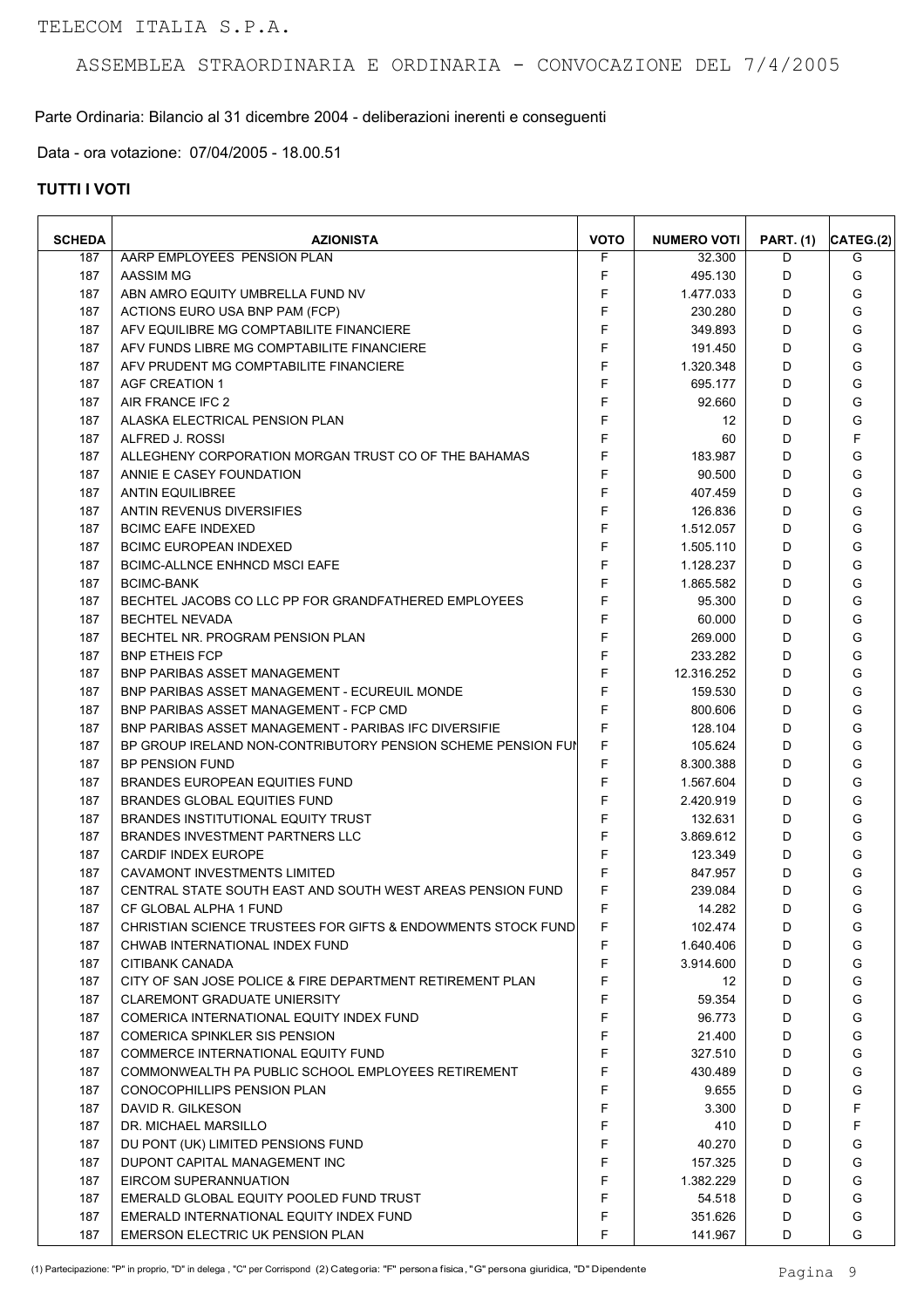Parte Ordinaria: Bilancio al 31 dicembre 2004 - deliberazioni inerenti e conseguenti

Data - ora votazione: 07/04/2005 - 18.00.51

| <b>SCHEDA</b> | <b>AZIONISTA</b>                                                | <b>VOTO</b> | <b>NUMERO VOTI</b> | <b>PART. (1)</b> | CATEG.(2) |
|---------------|-----------------------------------------------------------------|-------------|--------------------|------------------|-----------|
| 187           | ENGINEERING INDUSTRIES PENSION FUND                             | F           | 1.102.170          | D                | G         |
| 187           | ERIK KJELL ANDERSON QUALIFIED SUBCHAPTER S TRUST                | F           | 10.241             | D                | G         |
| 187           | EUROCAP <sub>50</sub>                                           | F           | 326.366            | D                | G         |
| 187           | <b>EUROFLOOR</b>                                                | F           | 760.833            | D                | G         |
| 187           | EXETER FUND INC PRO BLEND MAXIMUM TERM SERIES                   | F           | 25.775             | D                | G         |
| 187           | EXETER FUND INC PRO BLEND MODERATE TERM SERIES                  | F           | 12.378             | D                | G         |
| 187           | EXETER FUND INC. BLEND ASSET II                                 | F           | 58.025             | D                | G         |
| 187           | <b>FCP ACTICA</b>                                               | F           | 187.668            | D                | G         |
| 187           | FCP AGIPI EUROPE AXIVA GESTION FCP SCE VALORISATION PORTEFEUILL | F           | 746.559            | D                | G         |
| 187           | <b>FCP ANEP FORTIS</b>                                          | F           | 284.209            | D                | G         |
| 187           | FCP ANTIN PRUDENT                                               | F           | 170.249            | D                | G         |
| 187           | FCP APOLLINE 6 ACTIONS                                          | F           | 1.498.762          | D                | G         |
| 187           | FCP AXA EUROPE DU SUD AXA GESTION FCP SCE VALORISATION PORTEFI  | F           | 699.100            | D                | G         |
| 187           | FCP BNP PARIBAS INDICE EURO                                     | F           | 1.053.020          | D                | G         |
| 187           | FCP BNP PARIBAS LONG/SHORT EQUITY                               | F           | 35.520             | D                | G         |
| 187           | FCP BNP PARIBAS MONE DYNAMIQUE                                  | F           | 7.100              | D                | G         |
| 187           | FCP BNP PEA ACTS EUROPE                                         | F           | 603.058            | D                | G         |
| 187           | FCP CRPB BPC                                                    | F           | 15.738             | D                | G         |
| 187           | FCPE MULTIPAR ACTIONS                                           | F           | 22.141             | D                | G         |
| 187           | FIFE COUNCIL PENSION FUND GOVERNMENT PENSION FUND               | F           | 146.228            | D                | G         |
| 187           | <b>GENERAL MOTORS WELFARE BENEFITS TRUST</b>                    | F           | 110.039            | D                | G         |
| 187           | GLAXOSMITHKLINE (IRELAND) PENSION PLAN                          | F           | 211.776            | D                | G         |
| 187           | <b>GMO DEV WORLD EQUITY</b>                                     | F           | 208.899            | D                | G         |
| 187           | <b>GMO ERISA POOL TRUST</b>                                     | F           | 171.783            | D                | G         |
| 187           | <b>GMO FOREIGN FUND</b>                                         | F           |                    | D                | G         |
|               | <b>GMO GLOBAL GROWTH FUND</b>                                   | F           | 10.327.698         | D                | G         |
| 187           |                                                                 | F           | 45.834             |                  | G         |
| 187           | <b>GPE FORD FRANCE BNP DIVERSIFIE</b>                           |             | 15.034             | D                | G         |
| 187           | <b>IMPERIAL INTERNATIONAL EQUITY POOL</b>                       | F           | 260.160            | D                |           |
| 187           | INTERNATIONAL BANK FOR RECONSTRUCTION & DEVELOPMENT             | F           | 566.140            | D                | G         |
| 187           | <b>INVESTLIFE FLEXIFUND</b>                                     | F           | 57.705             | D                | G         |
| 187           | INVESTORS BANK & TRUST COMPANY - IC CLIENTS NON TREATY          | F           | 74.620             | D                | G         |
| 187           | <b>ITW INTERNATIONAL INDEX FUND</b>                             | F           | 51.095             | D                | G         |
| 187           | JOHN HANCOCK VARIABLE TRUST SERIES TRUST INTERNATIONAL EQUITY   | F           | 36.153             | D                | G         |
| 187           | JOHNSON & JOHNSON GENERAL PENSION TRUST                         | F           | 529.600            | D                | G         |
| 187           | LORD ABBET SECURITIES TRUST LORD ABBETT INTERNATIONAL CORE EQ   | F           | 184.851            | D                | G         |
| 187           | MANVILLE PERSONAL INJURY SETTLEMENT TRUST                       | F           | 102.488            | D                | G         |
| 187           | <b>MARCH LIMITED</b>                                            | F           | 79.126             | D                | G         |
| 187           | MASS STATE CARPENTERS ANNUITY FUND                              | F           | 12                 | D                | G         |
| 187           | MASS STATE CARPENTERS PENSION FUND                              | F           | 12                 | D                | G         |
| 187           | MASTERFOODS DIVERSIFIE                                          | F           | 54.945             | D                | G         |
| 187           | MASTERFOODS GMBH                                                | F           | 663.728            | D                | G         |
| 187           | MD INTERNATIONAL VALUE FUND                                     | F           | 171.500            | D                | G         |
| 187           | <b>MORRIS &amp; GWENDOLYN CAFRITZ FOUNDATION</b>                | F           | 109.618            | D                | G         |
| 187           | MOTORS INSURANCE CORPORATION                                    | F           | 99.556             | D                | G         |
| 187           | <b>MULTIPAR SOLIDAIRE</b>                                       | F           | 300                | D                | G         |
| 187           | NATIO FONDS BARBIEUX                                            | F           | 194.436            | D                | G         |
| 187           | NATIO FONDS CNAVPL                                              | F           | 28.116             | D                | G         |
| 187           | NATIO FONDS EUCLIDE                                             | F           | 28.492             | D                | G         |
| 187           | NATIO FONDS FLOREAL EUROPE DYNAMIQUE                            | F           | 520.298            | D                | G         |
| 187           | NATIO FONDS FLOREAL EUROPE EQUILIBRE                            | F           | 81.773             | D                | G         |
| 187           | NATIO FONDS FLOREAL EUROPE PRUDENT                              | F           | 398.705            | D                | G         |
| 187           | NATIO FONDS GALILEE                                             | F           | 181.126            | D                | G         |
| 187           | NATIO FONDS MONTPARNASSE                                        | F           | 284.401            | D                | G         |
| 187           | NATIO FONDS VERMEER                                             | F           | 98.145             | D                | G         |
| 187           | NATIONAL BANK OF KAZAKHSTAN                                     | F           | 134.836            | D                | G         |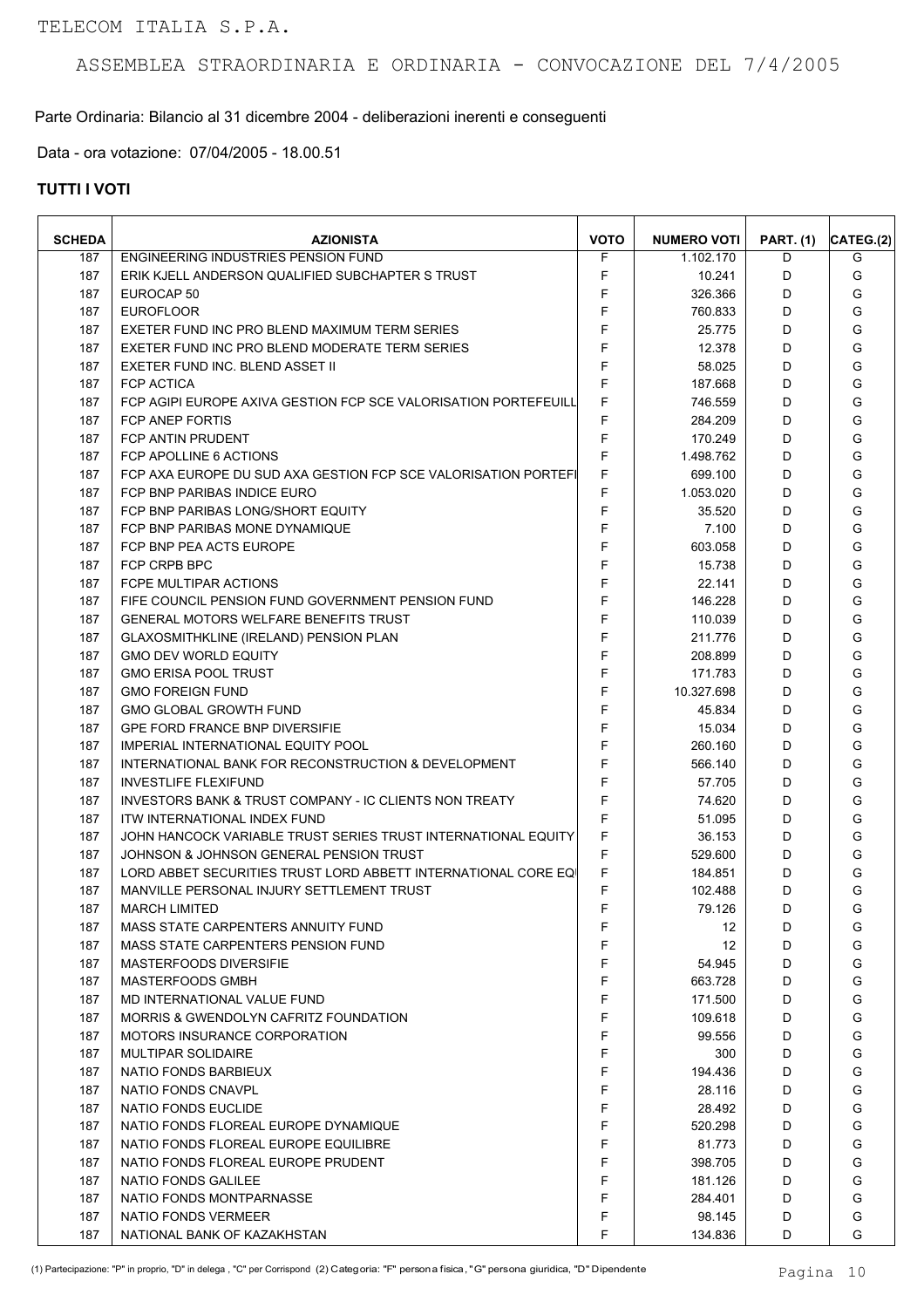#### Parte Ordinaria: Bilancio al 31 dicembre 2004 - deliberazioni inerenti e conseguenti

Data - ora votazione: 07/04/2005 - 18.00.51

| <b>SCHEDA</b> | <b>AZIONISTA</b>                                             | <b>VOTO</b> | <b>NUMERO VOTI</b>   | <b>PART. (1)</b> | CATEG.(2) |
|---------------|--------------------------------------------------------------|-------------|----------------------|------------------|-----------|
| 187           | PARVEST BALANCED EURO                                        | F           | 136.914              | D                | G         |
| 187           | PARVEST CONSERVATIVE EURO                                    | F           | 11.694               | D                | G         |
| 187           | PARVEST DYNAMIC EURO                                         | F           | 130.467              | D                | G         |
| 187           | <b>PARVEST EURO EQUITIES</b>                                 | F           | 84.233               | D                | G         |
| 187           | <b>PARVEST EUROPE</b>                                        | F           | 45.927               | D                | G         |
| 187           | PENSION INVESTMENT FUND                                      | F           | 104.199              | D                | G         |
| 187           | PIONEER EUROPE FUND                                          | F           | 354.300              | D                | G         |
| 187           | PIONEER EUROPE VCT PORTFOLIO                                 | F           | 32.531               | D                | G         |
| 187           | PIONEER INTERNATIONAL VALUE FUND                             | F           | 266.590              | D                | G         |
| 187           | PIONEER INTERNATIONAL VALUE VCT PORTFOLIO                    | F           | 46.486               | D                | G         |
| 187           | PPT FISHER INVESTMENT                                        | F           | 39.100               | D                | G         |
| 187           | PRUDENTIAL EUROPEAN INDEX TRACKER TRUST                      | F           | 29.807               | D                | G         |
| 187           | PSP FOREIGN EQUITIES FUND                                    | F           | 135.909              | D                | G         |
| 187           | SAUDI ARABIAN MONETARY AGENCY                                | F           | 406.061              | D                | G         |
| 187           | SCOTTISH WIDOWS INVESTMENT PARTNERSHIP INVESTMENT FUNDS ICVC | F           | 188.627              | D                | G         |
| 187           | SEI INSTITUTIONAL INTERNATIONAL TRUST INTERNATIONAL EQUITY   | F           | 1.859.710            | D                | G         |
| 187           | SEI INSTITUTIONAL INVESTMENT TRUST INTERNATIONAL EQUITY      | F           | 1.134.114            | D                | G         |
| 187           | ST. JAMES S PLACE INTERNATIONAL PUBLIC LIMITED COMPANY       | F           | 176.963              | D                | G         |
| 187           | STICHTING PENSIONENFONDS CHEVRONTEXACO NEDERLAND             | F           | 106.415              | D                | G         |
| 187           | STREETTRACKS DOW JONES EURO STOXX 50 FUND                    | F           | 614.823              | D                | G         |
| 187           | STREETTRACKS DOW JONES STOXX 50 FUND                         | F           | 80.865               | D                | G         |
| 187           | STREETTRACKSSM MSCI EUROPE TELECOMMUNICATION SERVICES SM ET  | F           | 320.396              | D                | G         |
| 187           | SWIP GLOBAL SICAV - GLOBAL EQUITY SRI FUND                   | F           | 310.900              | D                | G         |
| 187           | <b>SYRACUSE UNIVERSITY</b>                                   | F           | 131.649              | D                | G         |
| 187           | THE CHILDREN S HOSPITAL FOUNDATION OF PHILADELPHIA           | F           | 264.800              | D                | G         |
| 187           | <b>FLORIDA RETIREMENT SYSTEM</b>                             | F           | 12                   | D                | G         |
| 187           | FORD UAW BENEFITS TRUST                                      | F           | 1.148.959            | D                | G         |
| 187           | FPL ALPHA INVESTMENTS PTE LTD                                | F           | 45.312               | D                | G         |
| 187           | FUNDO DE PENSOES GOVERNMENT PENSION FUND                     | F           | 51.832               | D                | G         |
| 187           | GABELLI EQUITY TRUST INC. GABELLI VALUE FUND                 | F           | 400.000              | D                | G         |
| 187           | GENERAL MEDICAL SEVICES SUPERANNUATION PLAN                  | F           | 413.341              | D                | G         |
| 187           | HARBOR CAPITAL GROUP TRUST FOR DEFINED BENEFIT PLANS         | F           | 12                   | D                | G         |
| 187           | HEALTHCARE FOUNDATION OF NEW JERSEY                          | F           | 92.094               | D                | G         |
| 187           | HONG KONG MONETARY AUTHORITY                                 | F           | 387.616              | D                | G         |
| 187           | <b>HOUSTON MUNICIPAL EMPLOYEES PENSION SYSTEM</b>            | F           | 11                   | D                | G         |
| 187           | HOWARD HUGHES MEDICAL INSTITUTE                              | F           | 838.702              | D                | G         |
| 187           | HYDRO-QUEBEC - BANK OF IRELAND                               | F           | 1.743.295            | D                | G         |
|               |                                                              | F           |                      | D                |           |
| 187<br>187    | <b>IBEW</b><br><b>IBEW PENSION BENEFIT FUND</b>              | F           | 6.900<br>50.900      | D                | G<br>G    |
| 187           | <b>IBM TAX DEFERRED SAVING PLAN</b>                          | F           | 1.260.402            | D                | G         |
| 187           | <b>JUPITER ASSET MANAGEMENT</b>                              | F           | 41.000               | D                | G         |
|               | JUPITER ASSET MANAGEMENT BANK SERVICES                       | F           |                      | D                |           |
| 187<br>187    | JUPITER EUROPEAN SPECIAL SITUATIONS FUND                     | F           | 126.000<br>1.500.537 | D                | G<br>G    |
| 187           | LABOURERS PENSION FUND-BANK OF IRELAND                       | F           | 184.386              | D                | G         |
|               |                                                              | F           |                      | D                | G         |
| 187           | LAUDUS ROSENBERG INTERNATIONAL EQUITY FUND                   |             | 30.000               |                  |           |
| 187           | LELAND STANFORD JUNIOR UNIVERSAL                             | F<br>F      | 801.603              | D                | G         |
| 187           | LICR FUND INC.                                               | F           | 456.789              | D                | G<br>G    |
| 187           | LOCKHEED MARTIN CORPORATION MASTER RETIREMENT TRUST          | F           | 56.837               | D                | G         |
| 187           | LOMBARD ODIER & CIE                                          |             | 1.339.029            | D                |           |
| 187           | MELLON GLOBAL FUNDS PLC GRAND CANAL HOUSE                    | F           | 74.616               | D                | G         |
| 187           | <b>MEMBERS OF USWA</b>                                       | F           | 109.391              | D                | G         |
| 187           | METAL INDUSTRIES PROVIDENT FUND                              | F           | 531.172              | D                | G         |
| 187           | MICHAEL N. MILLS                                             | F           | 300                  | D                | F         |
| 187           | MICHIGAN EDUCATION ASSOCIATION                               | F           | 52.110               | D                | G         |
| 187           | MICROSOFT GLOBAL FINANCE LIMITED CORPORATION                 | F           | 3.383.618            | D                | G         |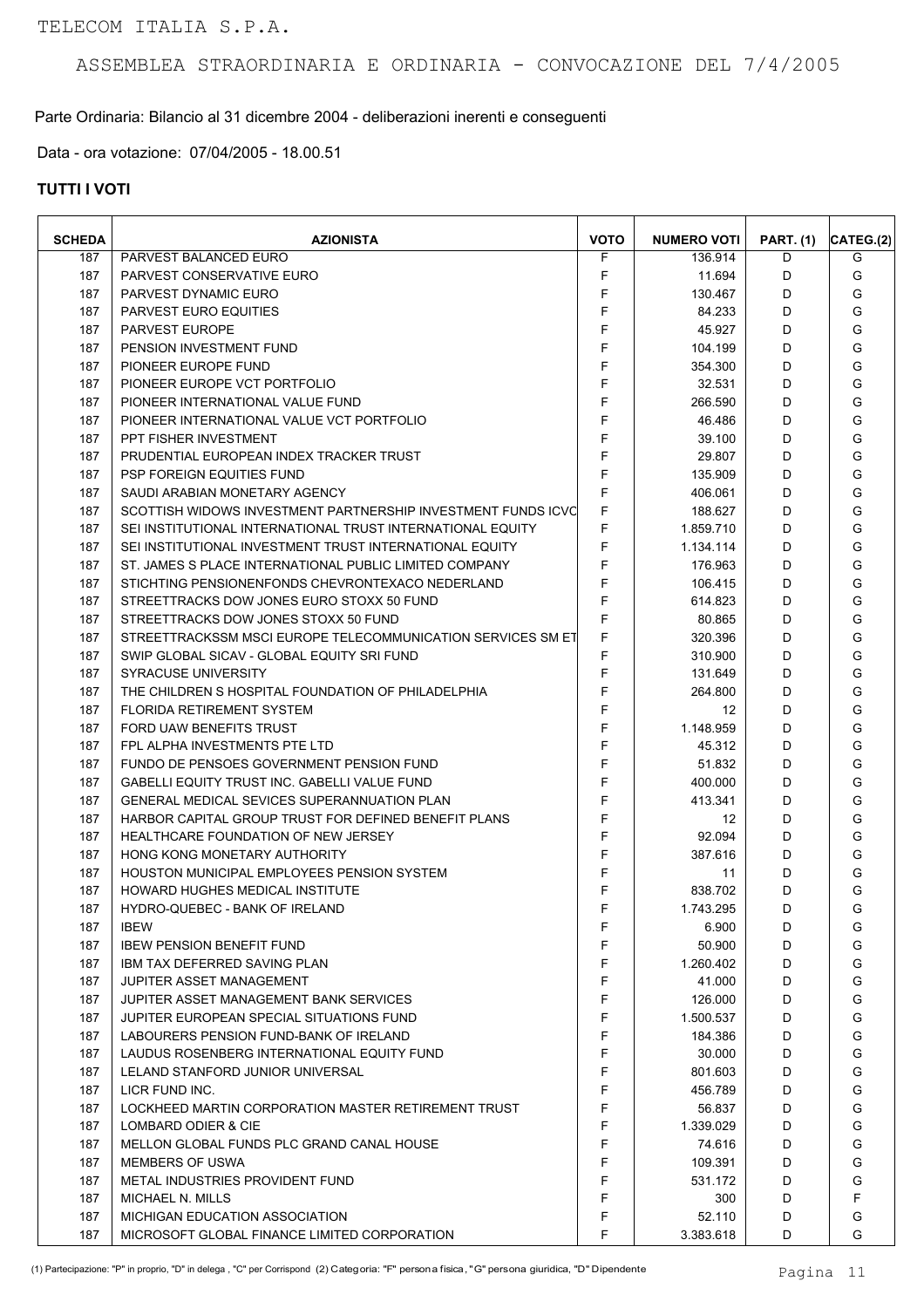Parte Ordinaria: Bilancio al 31 dicembre 2004 - deliberazioni inerenti e conseguenti

Data - ora votazione: 07/04/2005 - 18.00.51

| <b>SCHEDA</b> | <b>AZIONISTA</b>                                                 | <b>VOTO</b> | <b>NUMERO VOTI</b> | <b>PART. (1)</b> | CATEG.(2) |
|---------------|------------------------------------------------------------------|-------------|--------------------|------------------|-----------|
| 187           | MIZUHO TRUST & BANKING LUXEMBOURG SA IBJTLULL                    | F           | 51.987             | D                | G         |
| 187           | NORFOLK COUNTY RETIREMENT SYSTEM                                 | F           | 12                 | D                | G         |
| 187           | NORTHERN TELECOM (UK) COMMON INVESTMENT PENSION FUND             | F           | 515.079            | D                | G         |
| 187           | NOTTINGHAMSHIRE COUNTY COUNCIL PENSION FUND                      | F           | 1.147.782          | D                | G         |
| 187           | NUNAVUT TRUST - BRANDES                                          | F           | 14.000             | D                | G         |
| 187           | OHIO CARPENTERS PENSION PLAN                                     | F           | 598.694            | D                | G         |
| 187           | P/P OF GLAXOSMITHKLINE                                           | F           | 69.300             | D                | G         |
| 187           | PUBLIC EMPLOYEES RETIREMENT SYSTEM OF OHIO                       | F           | 12                 | D                | G         |
| 187           | RHODIA INC PENSION EQUITY PLAN                                   | F           | 196.637            | D                | G         |
| 187           | ROYAL BANK OF SCOTLAND DEP M&G INVESTMENT FUNDS 1 ICVC M&G EU    | F           | 172.731            | D                | G         |
| 187           | <b>SALD EES</b>                                                  | F           | 89.949             | D                | G         |
| 187           | ST. JAMES S PLACE UK PUBLIC LIMITED COMPANY                      | F           | 3.067.517          | D                | G         |
| 187           | STATE STREET BANK AND TRUST COMPANY INVESTMENT FUNDS FOR TAX     | F           | 217.943            | D                | G         |
| 187           | STATE STREET BANK VA EUROPE EQUITY FUND FOR ELIGIBLE INSITUTION. | F           | 50.762             | D                | G         |
| 187           | STICHTING PENSIOENFONDS ABP                                      | F           | 11.551.001         | D                | G         |
| 187           | THE GABELLI ASSET FUND                                           | F           | 1.498.435          | D                | G         |
| 187           | THE GABELLI EQUITY TRUST INC.                                    | F           | 1.320.480          | D                | G         |
| 187           | THE GABELLI GLOBAL OPPORTUNITY FUND                              | F           | 65.000             | D                | G         |
| 187           | THE GABELLI GLOBAL TELECOMMUNICATION FUND                        | F           | 570.000            | D                | G         |
| 187           | THE LOCAL GOVERNMENT PENSIONS INSTITUTION                        | F           | 1.537.188          | D                | G         |
| 187           | THE MASTER TRUST BANK OF JAPAN LTD                               | F           | 2.981.755          | D                | G         |
| 187           | THE METAL BOX PENSION SCHEME                                     | F           | 1.334.140          | D                | G         |
| 187           | THE NATIONAL PENSIONS RESERVE FUND COMMISSION ACTING             | F           | 1.877.627          | D                | G         |
| 187           | THE PENSION PLAN FOR EMPLOYEES OF THE CANADA TRUST               | F           | 47.450             | D                | G         |
| 187           | THE REGENTS OF THE UNIVERSITY OF CALIFORNIA                      | F           | 116.519            | D                | G         |
| 187           | THE ROLLS ROYCE PENSION FUND                                     | F           | 123.987            | D                | G         |
| 187           | THE TRUSTEES OF DARTMOUTH COLLEGE                                | F           | 364.683            | D                | G         |
| 187           | THYSSENKRUPP BUDD COMPANY                                        | F           | 190.260            | D                | G         |
| 187           | <b>TI PENSION SCHEME</b>                                         | F           | 433.550            | D                | G         |
| 187           | TORONTO DOMINION INDEX FUND                                      | F           | 50.556             | D                | G         |
| 187           | TORONTO DOMINION INTERNATIONAL INDEX FUND                        | F           | 42.480             | D                | G         |
| 187           | <b>TRANSNET PENSION FUND</b>                                     | F           | 41.411             | D                | G         |
| 187           | TRANSNET RETIREMENT FUND                                         | F           | 280.316            | D                | G         |
| 187           | TRANSNET SECON DEFINED BENEFIT SCHEME                            | $\mathsf F$ | 206.273            | D                | G         |
| 187           | <b>VLADIMIR PEROVICH</b>                                         | F           | 1.500              | D                | F         |
| 187           | <b>WELLMARK INC.</b>                                             | F           | 191.500            | D                | G         |
| 187           | WHEELS COMMON INVESTMENT FUND TRUSTEES LIMITED                   | F           | 974.842            | D                | G         |
| 187           | WHEELS COMMON INVESTMENT TRUSTEES LIMITED PENSION FUND           | F           | 254.046            | D                | G         |
| 187           | YELLOW ROADWAY BRANDES INTERNATIONAL                             | F           | 149.070            | D                | G         |
| 187           | UBS PACE INTERNATIONAL EQUITY INVESTMENT                         | F           | 220.374            | D                | G         |
| 187           | UN RELIEF & WORKS AGENCY FOR PALESTINIAN REFUGEES IN THE NEAR I  | F           | 43.108             | D                | G         |
| 187           | VANT OVERSEAS EQUITY INDEX                                       | F           | 70.783             | D                | G         |
| 187           | VARMA SAMPO MUTUAL PENSION INSURANCE COMPANY                     | F           | 6.693.549          | D                | G         |
| 187           | <b>VAUBAN ACTIONS 1</b>                                          | F           | 166.610            | D                | G         |
| 190           | RASBANK VITA SPA                                                 | F           | 11.025.000         | D                | G         |
| 190           | RIUNIONE ADRIATICA DI SICURTA SPA                                | F           | 38.000.000         | D                | G         |
| 191           | <b>BORLENGHI FRANCO</b>                                          | F           | 8.251              | P                | F         |
| 192           | <b>ARIENTI PIERLUCA</b>                                          | F           | 70                 | P                | F         |
| 194           | <b>GOTTI ANGIOLO</b>                                             | F           | 145                | P                | F         |
| 196           | <b>GATTO UMBERTO</b>                                             | F           | 5.077              | P                | F         |
| 197           | CARDILLO SALVATORE                                               | Α           | 3                  | D                | F         |
| 199           | QUAGLIA GIUSEPPINA FRANCA                                        | F           | 9.760              | P                | F         |
| 5.001         | LUCENTE GIOVANNI                                                 | C           | 14.659             | C                | F         |
| 5.002         | DI DONATO DOMENICO                                               | F           | 1.650              | С                | F         |
| 5.003         | <b>GHIBAUDI LEOPOLDO</b>                                         | $\mathsf C$ | 13.379             | C                | F         |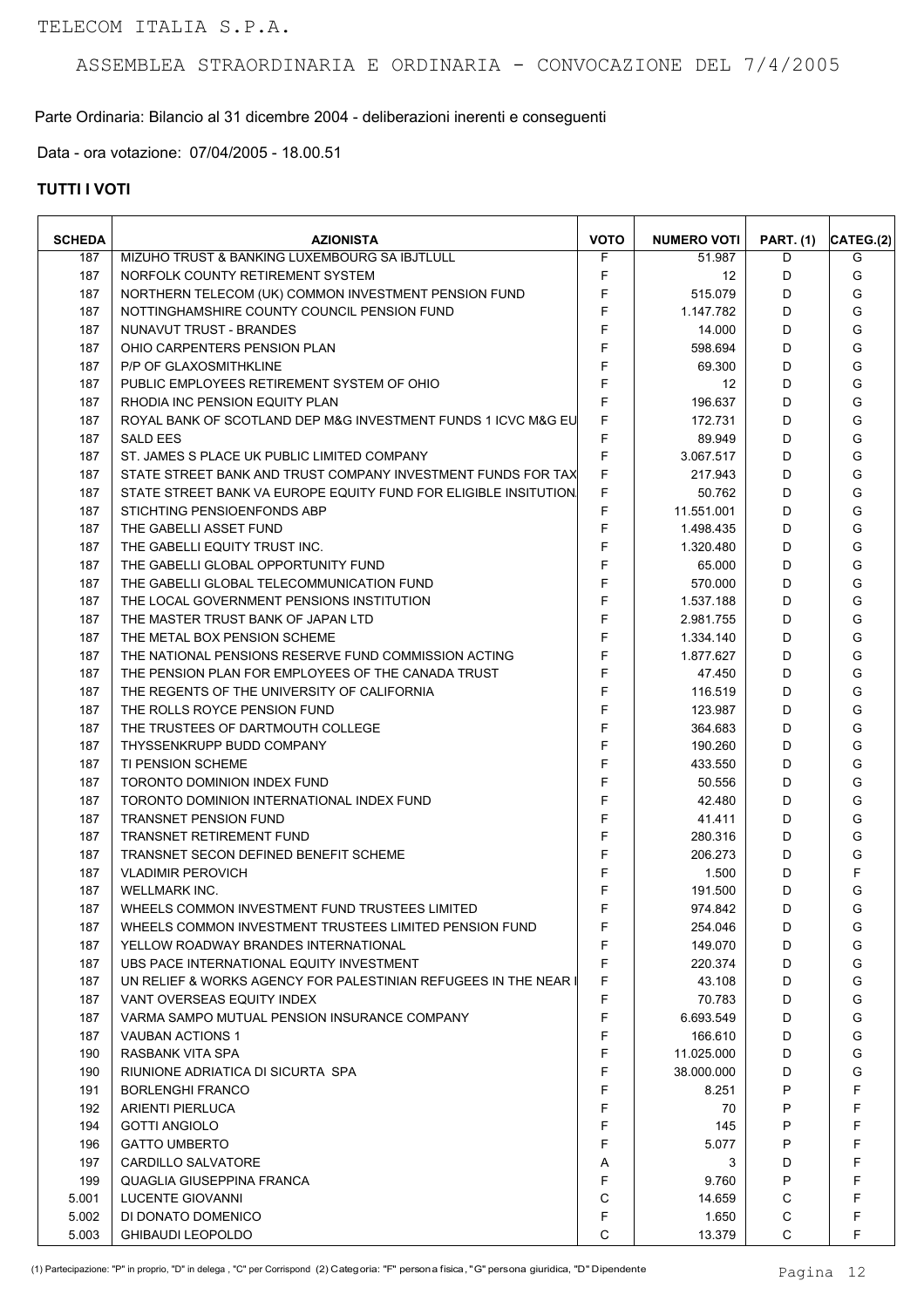Parte Ordinaria: Bilancio al 31 dicembre 2004 - deliberazioni inerenti e conseguenti

Data - ora votazione: 07/04/2005 - 18.00.51

| <b>SCHEDA</b> | <b>AZIONISTA</b>        | <b>VOTO</b> | <b>NUMERO VOTI</b> | <b>PART.</b> (1) | CATEG.(2) |
|---------------|-------------------------|-------------|--------------------|------------------|-----------|
| 5.004         | SMIDILI LORENZO ANTONIO |             | .628               |                  |           |
| 5.005         | <b>SARTOR LUIGI</b>     |             | .178               |                  |           |

|                         | <b>ASTENUTI</b>   |                        | <b>CONTRARI</b>   |                     | <b>FAVOREVOLI</b>            |                   | <b>TOTALE</b>                |                   |
|-------------------------|-------------------|------------------------|-------------------|---------------------|------------------------------|-------------------|------------------------------|-------------------|
| In Proprio<br>In Delega | 9I I<br>4.008.402 | $0,000\%$<br>$0,092\%$ | 28.048<br>309.927 | 0,001%<br>$0.007\%$ | 207.239.811<br>4.126.667.780 | 4,777%<br>95,123% | 207.267.868<br>4.130.986.109 | 4,778%<br>95,222% |
| Tutti                   | 4.008.411         | 0.092%                 | 337.975           | 0,008%              | 4.333.907.591                | 99,900%           | 4.338.253.977                |                   |
| Corrispond.             |                   |                        | 28.038            |                     | 14.456                       |                   | 42.494                       |                   |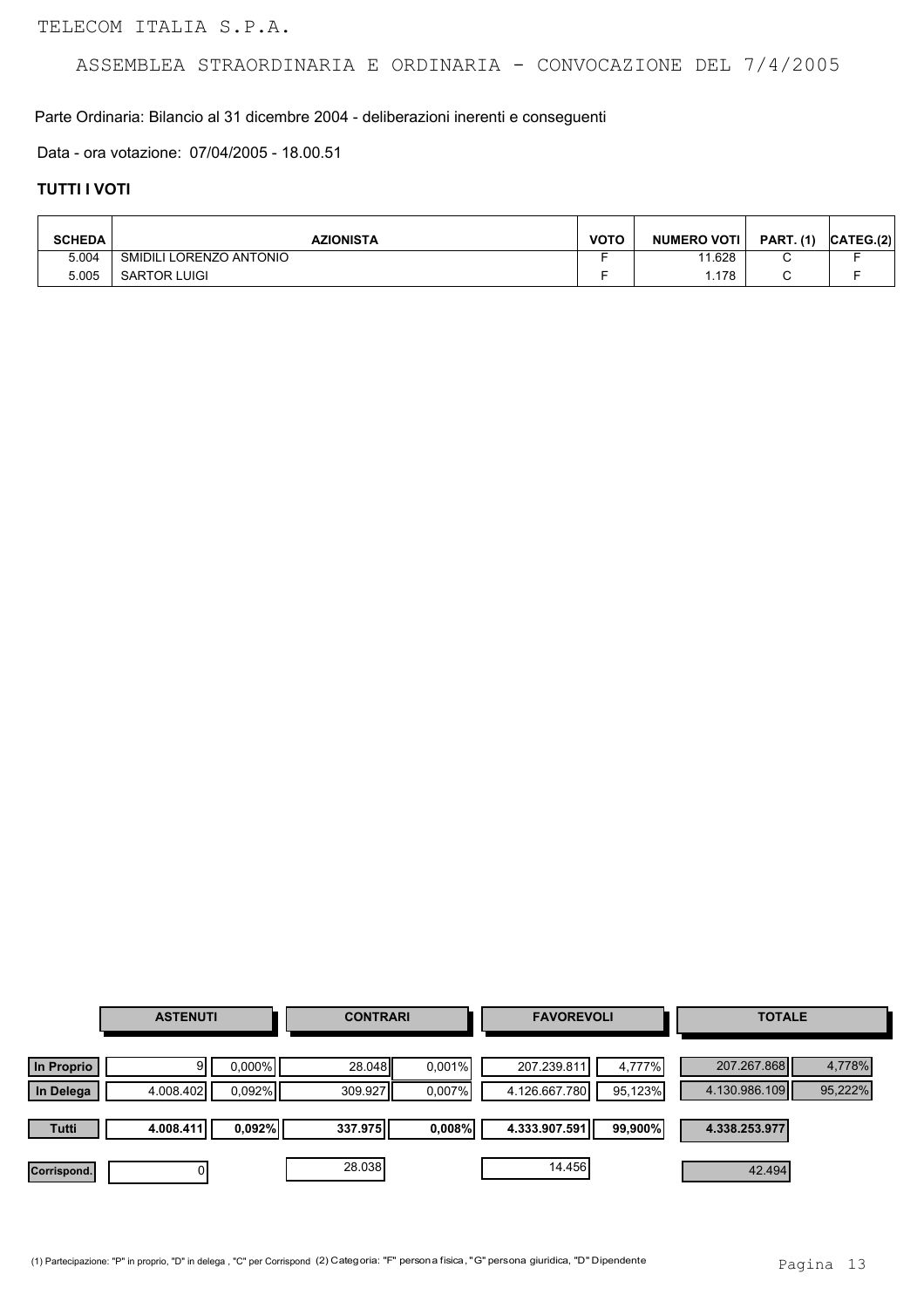Parte Ordinaria: Integrazione del Consiglio di Amministrazione - rideterminazione del numero dei componenti il Consiglio

Data - ora votazione: 07/04/2005 - 18.15.29

| <b>SCHEDA</b> | <b>AZIONISTA</b>                                          | <b>VOTO</b> | <b>NUMERO VOTI</b> | <b>PART. (1)</b> | CATEG.(2) |
|---------------|-----------------------------------------------------------|-------------|--------------------|------------------|-----------|
| 51            | JP MORGAN INTERNATIONAL EQUITY INDEX FUND                 | F           | 905.739            | D                | G         |
| 52            | CALYON                                                    | F           | 531.020            | D                | G         |
| 61            | <b>LANDI PAOLINO</b>                                      | F           | 707                | P                | F         |
| 62            | <b>MORENA MARIANNA</b>                                    | C           | 100                | D                | F         |
| 66            | <b>MAIULLARI SANTINA</b>                                  | F           | 825                | D                | F         |
| 73            | DOMENICO SALVATORE                                        | F           | 10.892             | P                | F         |
| 76            | <b>COMBA FRANCO</b>                                       | F           | 27.349             | P                | F         |
| 77            | <b>COMBA SILVIA</b>                                       | F           | 9.666              | P                | F         |
| 79            | <b>BORRONI ENRICO</b>                                     | F           | 594.156            | P                | F         |
| 83            | PORTA FRANCO GIOVANNI                                     | С           | 10                 | P                | F         |
| 86            | GIANNATTASIO ALFONSO                                      | F           | 10.892             | P                | F         |
| 92            | <b>COMBA PAOLO</b>                                        | F           | 4.007              | P                | F         |
| 93            | <b>MOLETTI RICCARDO</b>                                   | F           | 20.936             | P                | F         |
| 96            | <b>INVESTIMENTI SUD ITALIA</b>                            | F           | 20                 | D                | G         |
| 96            | <b>PIZZUTI FRANCESCO</b>                                  | F           | 78.626             | D                | F         |
| 97            | <b>BARZAGHI PIERANGELO</b>                                | F           | 17.141             | P                | F         |
| 103           | SINDACATO CONSUMATORI ED UTENTI                           | Α           | 9                  | P                | G         |
| 110           | ADVANCE PUBLICATIONS MASTER TRUST                         | F           | 174.400            | D                | G         |
| 110           | ADVANCED INTL SHARES INDEX FUND                           | F           | 87.352             | D                | G         |
| 110           | AFTRA PENSION TRUST                                       | F           | 36.920             | D                | G         |
| 110           | AIG FP CAPITAL PRESERVATION CORP. PORTFOLIO               | F           | 718.139            | D                | G         |
| 110           | ALASKA PERMANENT FUND CORP.                               | F           | 1.673.832          | D                | G         |
| 110           | ALLIED IRISH BANK/RC DIOCESE OF BROOCKLYN                 | F           | 23.310             | D                | G         |
| 110           | ALLTEL CORPORATION MASTER TRUST                           | F           | 248.543            | D                | G         |
| 110           | AMCORE SEGREGATED RHS MASTER TRUST                        | F           | 81.878             | D                | G         |
| 110           | AMCORE SEGREGATED RHS PENSION                             | F           | 25.896             | D                | G         |
| 110           | AQUILA EUROPEAN EQUITY INDEX FUND                         | F           | 141.439            | D                | G         |
| 110           | ARAB FUND FOR ECONOMIC AND SOCIAL DEVELOPMENT             | F           | 63.195             | D                | G         |
| 110           | ASSOCIATED BRITISH FOODS PENSIONSCHEME                    | F           | 656.280            | D                | G         |
| 110           | ASTRAZENECA PENSION TRUSTEE LTD                           | F           | 844.300            | D                | G         |
| 110           | BAKER COMMODITIES EMPLOYEES PENSION                       | F           | 27.866             | D                | G         |
| 110           | <b>BANK ONE TRUST COMPANY</b>                             | F           | 377.734            | D                | G         |
| 110           | <b>BANKERS TRUST PARTNER INTERNATIONAL SHARES VALUE 1</b> | F           | 182.108            | D                | G         |
| 110           | BARBARA COHN TRUST FRANN M. WARREN                        | F           | 126.422            | D                | G         |
| 110           | <b>BARCLAYS GLOBAL INVESTORS PENSION</b>                  | F           | 4.354.726          | D                | G         |
| 110           | BELEGGINGSFONDS BELCENA                                   | F           | 88.955             | D                | G         |
| 110           | <b>BIAM GROUP TRUST JP MORGAN CHASE BANK</b>              | F           | 2.641.759          | D                | G         |
| 110           | <b>BIAM INVESTMENTS PLC</b>                               | F           | 2.836              | D                | G         |
| 110           | BRITISH SUGAR PENSION SCHEME                              | F           | 594.899            | D                | G         |
| 110           | CENTRICA COMBINED COMMON INVESTEMENT FUND                 | F           | 123.994            | D                | G         |
| 110           | <b>CLARK EQUIPMENT COMPANY PENSION TRUST</b>              | F           | 10.405             | D                | G         |
| 110           | CO.OPERATIVE BANK PENSION SCHEME                          | F           | 200.932            | D                | G         |
| 110           | COILLTE TEORANTA NO 2 PENSION FUND IRISH LIFE             | F           | 342.644            | D                | G         |
| 110           | <b>COLLEGE RETIREMENT EQUITIES FUND</b>                   | F           | 130.000            | D                | G         |
| 110           | <b>COMMINGLED PENSION TRUST FUND</b>                      | F           | 15.612             | D                | G         |
| 110           | COOPERATIVE INSURANCE SOCIETY LIMITED                     | F           | 41.500             | D                | G         |
| 110           | DALLAS POLICE & FIRE PENSION SYSTEM                       | F           | 3.601              | D                | G         |
| 110           | DE LA RUE PENSION SCHEME                                  | F           | 543.197            | D                | G         |
| 110           | DESERET HEALTHCARE EMPLOYEE BENEFIT                       | F           | 41.717             | D                | G         |
| 110           | DRESDNERBANK AG                                           | F           | 3.666.716          | D                | G         |
| 110           | DRESDNERBANK INVESTMENT MGMT KAPITAL GMBH                 | F           | 6.257.349          | D                | G         |
| 110           | ELECTRICITY SUPPLY PENSION SCHEME                         | F           | 447.343            | D                | G         |
| 110           | EXEL PENSION INV. FUND LTD TRUST LTD                      | F           | 972.885            | D                | G         |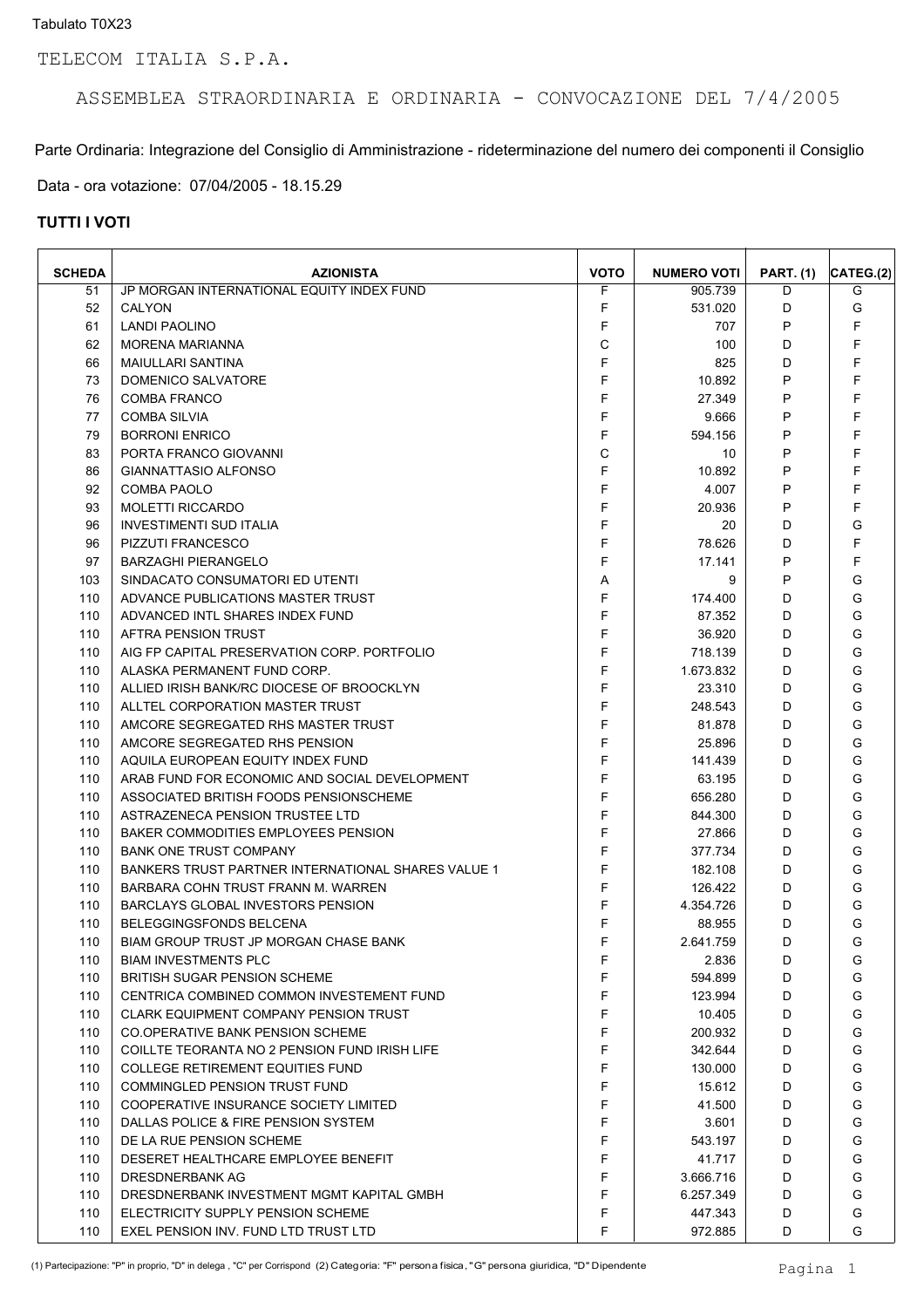Parte Ordinaria: Integrazione del Consiglio di Amministrazione - rideterminazione del numero dei componenti il Consiglio

Data - ora votazione: 07/04/2005 - 18.15.29

| <b>SCHEDA</b> | <b>AZIONISTA</b>                                                   | <b>VOTO</b> | <b>NUMERO VOTI</b> | <b>PART.</b> (1) | CATEG.(2) |
|---------------|--------------------------------------------------------------------|-------------|--------------------|------------------|-----------|
| 110           | FEDERATED EMPLOYEES RETIREMENT PLAN                                | F           | 37.323             | D                | G         |
| 110           | FIDUCIARY TRUST CO INTERNATIONAL                                   | F           | 62.295             | D                | G         |
| 110           | FIREFIGHTERS RETIREMENT SYSTEM                                     | F           | 134.500            | D                | G         |
| 110           | <b>GERANAHOLDINGS S.A.</b>                                         | F           | 33.378             | D                | G         |
| 110           | <b>GRIFFIN INDUSTRIES</b>                                          | F           | 73.600             | D                | G         |
| 110           | ING BEWAAR MAATSCHAPPIJ BV                                         | F           | 1.591.700          | D                | G         |
| 110           | ING VP STRATEGIC ALLOCATION BALANCED                               | F           | 361.698            | D                | G         |
| 110           | ING VP STRATEGIC ALLOCATION BALANCED PORTFOLIO                     | F           | 725.389            | D                | G         |
| 110           | ING. INTERNATIONAL VALUE FUND                                      | F           | 10.329.085         | D                | G         |
| 110           | INTECH INTERNATIONAL SHARE ACTIVE (UNHEDGED) TRUST                 | F           | 105.663            | D                | G         |
| 110           | JP MORGAN CHASE BNK CLARK EQUIP.CO PENSION TRUST                   | F           | 390.162            | D                | G         |
| 110           | MORGAN STANLEY INTERNATIONAL FUND                                  | F           | 344.805            | D                | G         |
| 110           | MORGAN STANLEY INTL. FUND INC. ACTIVE INTL ALLOCATION              | F           | 384.910            | D                | G         |
| 110           | <b>MORGAN STANLEY SICAV</b>                                        | F           | 572.968            | D                | G         |
| 110           | MORGAN STANLEY VARIABLE INV. SERVICES - EUROPEAN GROWTH            | F           | 383.130            | D                | G         |
| 110           | NATIONS GLOBAL VALUE                                               | F           | 1.911.493          | D                | G         |
| 110           | <b>NCM UK PENSION FUND</b>                                         | F           | 14.523             | D                | G         |
| 110           | NEW YORK STATE COMMON RETIREMENT FUND                              | F           | 37.708             | D                | G         |
| 110           | PICTET & CIE                                                       | F           | 846.704            | D                | G         |
| 110           | PLUMBING & MECHANICAL SERVICES IND. PENSION                        | F           | 157.697            | D                | G         |
|               | PRINCIPLE VARIABLE CONTRACT FUND INC ALLOCATION SEG ACCT           | F           |                    | D                | G         |
| 110           |                                                                    | F           | 44.931             |                  |           |
| 110           | PRUDENTIAL PENSION LTD                                             | F           | 201.026            | D                | G         |
| 110           | SAS TRUSTEE CORPORATION                                            |             | 1.874.759          | D                | G         |
| 110           | SCOTIA CANADIAN BALANCED FUND                                      | F           | 565.220            | D                | G         |
| 110           | SCOTIA EUROPEAN GROWTH FUND                                        | F           | 171.105            | D                | G         |
| 110           | SIT/KIM INTERNATIONAL FUND II LLC                                  | F           | 2.475              | D                | G         |
| 110           | STICHTING PENSION VAN DEKONINKLIJKE                                | F           | 269.067            | D                | G         |
| 110           | T. ROWE PRICE INTERNATIONAL FUND INC. EUROP. STOCK                 | F           | 300.449            | D                | G         |
| 110           | TESCO PLC PENSION SCHEME                                           | F           | 719.191            | D                | G         |
| 110           | THE BIAM GROUP TRUST                                               | F           | 1.667.713          | D                | G         |
| 110           | THE BIAM GROUP TRUST JP MORGAN CHASE BANK                          | F           | 28.460.211         | D                | G         |
| 110           | THE BOEING COMPANY EMPLOYEES                                       | F           | 1.815.538          | D                | G         |
| 110           | <b>FONDOR</b>                                                      | F           | 155.025            | D                | G         |
| 110           | FONDS DE RESERVE POUR LES RETRAITES FRR                            | F           | 15.393.982         | D                | G         |
| 110           | FPIC INNOVATION FUND                                               | F           | 32.000             | D                | G         |
| 110           | <b>FPIC RESERVE FUND</b>                                           | F           | 5.500              | D                | G         |
| 110           | <b>FSS TRUSTEE CORPORATION</b>                                     | F           | 272.780            | D                | G         |
| 110           | <b>GARTMORE EUROPEAN GROWTH FUND</b>                               | F           | 503.392            | D                | G         |
| 110           | <b>GARTMORE GLOBAL UTILITIES FUND</b>                              | F           | 15.000             | D                | G         |
| 110           | <b>GARTMORE GVIT GLOBAL UTILITIES FUND</b>                         | F           | 70.000             | D                | G         |
| 110           | <b>GARTMORE GVIT INTERNATIONAL GROWTH FUND</b>                     | F           | 10.450             | D                | G         |
| 110           | GARTMORE INTERNATIONAL GROWTH FUND                                 | F           | 6.000              | D                | G         |
| 110           | <b>GARTMORE SAFEGUARD FUND</b>                                     | F           | 129.398            | D                | G         |
| 110           | <b>GENERAL CABLE CORPORATION TRUST</b>                             | F           | 66.431             | D                | G         |
| 110           | <b>GENERAL ELECTRIC PENSIONS LIMITED THE PRIORY</b>                | F           | 741.984            | D                | G         |
| 110           | <b>HAWAII ELECTRICIANS ANNUITY FUND</b>                            | F           | 93.744             | D                | G         |
| 110           | HAWAII ELECTRICIANS PENSION FUND                                   | F           | 105.628            | D                | G         |
| 110           | <b>HAWAII LABORERS PENSION PLAN</b>                                | F           | 199.264            | D                | G         |
| 110           | HAWAIIAN ELECTRIC INDUSTRIES INC. MASTER                           | F           | 136.140            | D                | G         |
| 110           | HAYES LEMMERZ INTERNATIONAL INC INCOME PLAN                        | F           | 51.900             | D                | G         |
| 110           | <b>HERMES ASSURED LIMITED</b>                                      | F           | 6.737.643          | D                | G         |
| 110           | HSBC INDEX TRACKER INVESTMENT FUNDS EUR.                           | F           | 681.851            | D                | G         |
| 110           | <b>HSBC INVESTMENT FUNDS BALANCED</b>                              | F           | 294.669            | D                | G         |
| 110           | HSBC SPECIALIST FUND EUR. G.                                       | F           | 2.882.206          | D                | G         |
| 110           | <b>IDAHO NATIONAL ENGINEERING ENVIR.LABORATORY RETIREMENT PLAN</b> | F           | 37.700             | D                | G         |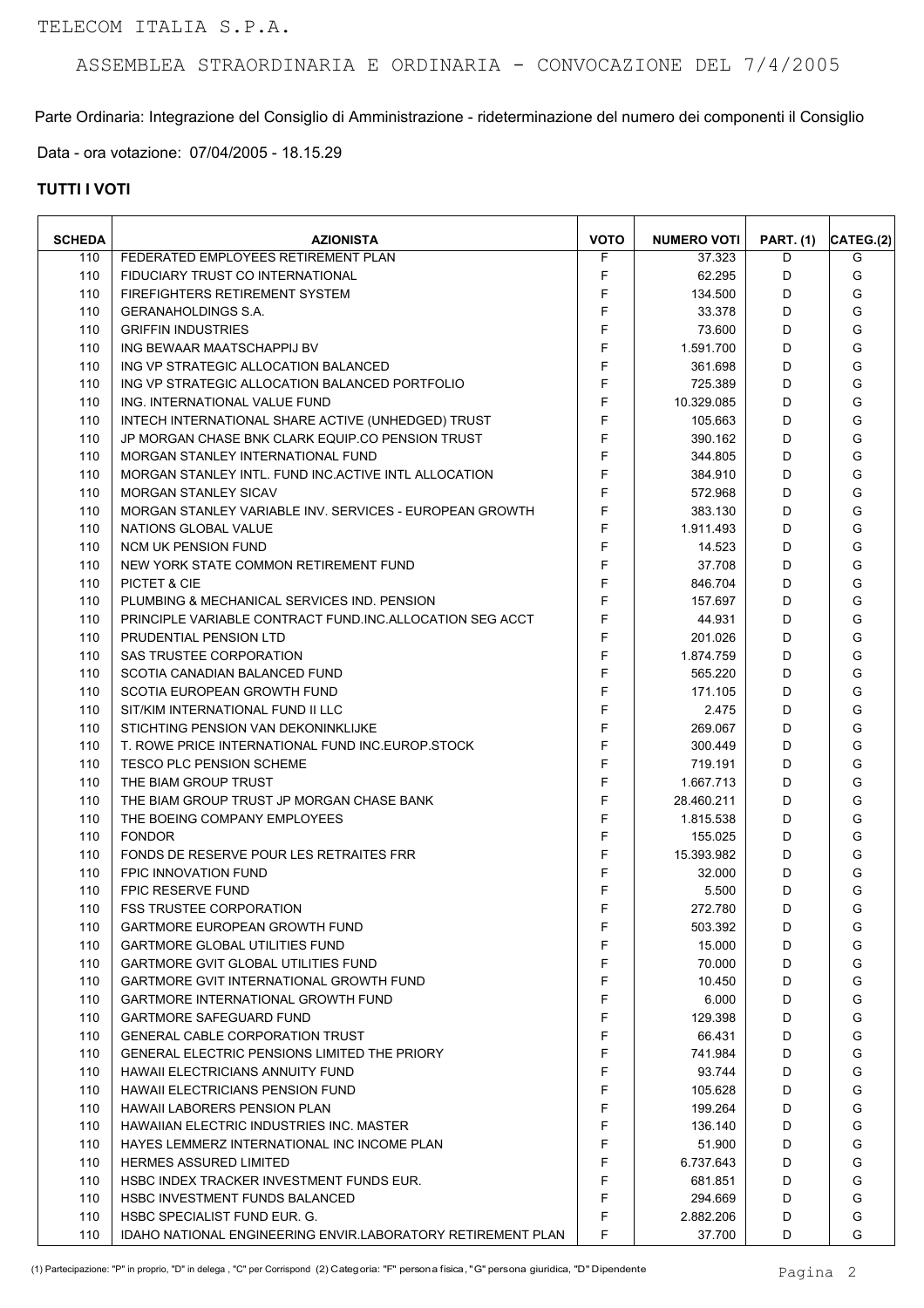Parte Ordinaria: Integrazione del Consiglio di Amministrazione - rideterminazione del numero dei componenti il Consiglio

Data - ora votazione: 07/04/2005 - 18.15.29

| <b>SCHEDA</b> | <b>AZIONISTA</b>                                                | <b>VOTO</b> | <b>NUMERO VOTI</b> | <b>PART. (1)</b> | CATEG.(2) |
|---------------|-----------------------------------------------------------------|-------------|--------------------|------------------|-----------|
| 110           | JP MORGAN FLEMING INVESTMENT FUNDS                              | F           | 300.151            | D                | G         |
| 110           | JP MORGAN INTERNATIONAL EQUITY INDEX FUND                       | F           | 5.739              | D                | G         |
| 110           | JP MORGAN NORTHER NETWORKS INC. MASTER RETIREMENT TRUST         | F           | 526.158            | D                | G         |
| 110           | JP MORGAN THE BOEING CO.EMPLOYEES RETIREMENT PLAN MASTER TRU    | F           | 1.815.538          | D                | G         |
| 110           | KUWAIT FUND FOR ARAB ECONOMIC DEVELOPMENT                       | F           | 540.119            | D                | G         |
| 110           | LA SALLE NATIONAL BANK                                          | F           | 47.202             | D                | G         |
| 110           | LOCAL GOVERNMENT SUPERANNUATION SCHEME                          | F           | 97.612             | D                | G         |
| 110           | <b>LOCAL INVESTMENT FUND</b>                                    | F           | 98.825             | D                | G         |
| 110           | LONDON+ABERDEEN NORTHERN MUTUAL ASSURANCE SOCIETY               | F           | 3.019.325          | D                | G         |
| 110           | MORGAN STANLEY DEAN WITTER UNIV. INTERNATIONAL MAGNUM PORTFO    | F           | 66.317             | D                | G         |
| 110           | MORGAN STANLEY EUROPEAN GROWTH FUND INC.                        | F           | 1.340.633          | D                | G         |
| 110           | MORGAN STANLEY INSTITUTIONAL FUND INC-ACTIVE INTL.ALLOC.PORTFOI | F           | 384.910            | D                | G         |
| 110           | MORGAN STANLEY INSTITUTIONAL FUND INC. INTERNATIONAL            | F           | 44.235             | D                | G         |
| 110           | MORGAN STANLEY INSTITUTIONAL FUND INC.INTL.MAGNUM PORTFOLIO     | F           | 44.235             | D                | G         |
| 110           | NORTHERN IRELAND LOCAL GOVERNEMENT                              | F           | 1.065.047          | D                | G         |
| 110           | NORTHERN IRELAND LOCAL GOVERNEMENT OFFICE SUPER.COMMITTEE       | F           | 1.065.047          | D                | G         |
| 110           | NORTHERN NETWORKS INC.MASTER RETIREMENT TRUST                   | F           | 526.158            | D                | G         |
| 110           | NORTHWEST NATURAL GAS CO. PENSION TRUST                         | F           | 103.024            | D                | G         |
| 110           | NUCLEAR GENERAL DECOMMISSIONING FUND LTD                        | F           | 229.563            | D                | G         |
| 110           | NV INTERPOLIS BTL                                               | F           | 1.131.537          | D                | G         |
| 110           | NV INTERPOLIS SCHADE                                            | F           | 208.806            | D                | G         |
|               | ORGANISME DE PLACEMENT COLLECTIF DES VALEURS MOBILIERS          | F           |                    |                  | G         |
| 110           |                                                                 | F           | 7.268.651          | D                | G         |
| 110           | PUBLIC EMPLOYEES RETIREMENT SYSTEM OF NEVADA                    |             | 857.937            | D                |           |
| 110           | RAIL WAYS PENSION TRUSTEE COMPANY FOR THE PENSION SCHEME        | F           | 933.900            | D                | G         |
| 110           | RETIREMENT BENEFITS FUND BOARD                                  | F           | 233.276            | D                | G         |
| 110           | RVS LEVENSVERZEKERING NV                                        | F           | 138.200            | D                | G         |
| 110           | SAN DIEGO MUSEUM OF ART                                         | F           | 39.854             | D                | G         |
| 110           | STATE OF INDIANA PUBLIC EMPLOYEES RETIREMENT FUND               | F           | 1.599.500          | D                | G         |
| 110           | STICHTING ALGEMEEN PENSIOENFONDS                                | F           | 211.004            | D                | G         |
| 110           | STICHTING ALGEMEEN PENSIOENFONDS PROVISUM                       | F           | 211.004            | D                | G         |
| 110           | STICHTING DOW PENSIOENFONDS                                     | F           | 276.210            | D                | G         |
| 110           | STICHTING PENSIOENFONDS OPENBAAR                                | F           | 1.000              | D                | G         |
| 110           | THE CLARK EQUIPMENT COMPANY PENSION TRUST                       | F           | 10.405             | D                | G         |
| 110           | THE CLARK EQUITY COMPANY PENSION TRUST                          | F           | 390.162            | D                | G         |
| 110           | THE GENERAL MOTORS EMPLOYEE GLOBAL GROWTH PENSION FUND          | F           | 145.874            | D                | G         |
| 110           | THE GENERAL MOTORS EMPLOYEES GLOBAL GROWTH PENSION TRUST        | F           | 145.874            | D                | G         |
| 110           | THE INTERNATIONAL FUND                                          | F           | 8.301              | D                | G         |
| 110           | THE LONG ISLAND RAIL ROAD COMPANY PENSION PLAN                  | F           | 6.346              | D                | G         |
| 110           | THE MASTER TRUST BANK OF JAPAN LTD PENSION INV FD.              | F           | 1.543.827          | D                | G         |
| 110           | THE RETIREMENT PLAN OF JP MORGAN CHASE BANK AND CERTAIN AFFILI  | F           | 1.541              | D                | G         |
| 110           | THE ROMAN CATHOLIC DIOCESE OF BROOKLYN PENSION PLAN             | F           | 36.088             | D                | G         |
| 110           | THE ROWE PRICE INTERNATIONAL FUNDS INC. EUROPE STOCK FUND       | F           | 300.449            | D                | G         |
| 110           | THE ROYAL BANK OF SCOTLAND PLC                                  | F           | 1.014.142          | D                | G         |
| 110           | THE TRUSTEES OF BANKERS TRUST PENSION SCHEME                    | F           | 7.529.390          | D                | G         |
| 110           | THE VINSONELKINS LLP RETIREMENT PLAN MASTER TRUST               | F           | 234.460            | D                | G         |
| 110           | TIAA CREF INSTITUTIONAL MUTUAL FUNDS INTL.INDEX FUND            | F           | 2.000              | D                | G         |
| 110           | TORONTO DOMINION WATERHOUSE EUROPEAN INDEX                      | F           | 20.320             | D                | G         |
| 110           | <b>WCIW-TOC PENSION PLAN</b>                                    | F           | 25.400             | D                | G         |
| 110           | WEST MIDLANDS PASSENGER TRANSP AUTH PENSION FUND                | F           | 293.594            | D                | G         |
| 110           | WHITTIER TRUST CO. INTERNATIONAL FUND                           | F           | 24.888             | D                | G         |
| 110           | WOLVERHAMPTON METROPOLITAN BOROUGH                              | F           | 2.013.698          | D                | G         |
| 110           | WYOMING STATE TREASURER                                         | F           | 456.000            | D                | G         |
| 110           | YOUNG MEN S CHRISRIAN ASSOCIATION                               | F           | 698.119            | D                | G         |
| 110           | YOUNG MEN S CHRISTIAN ASSOCIATION RETIREMENT FUND               | F           | 698.119            | D                | G         |
| 110           | <b>TRINITY UNIVERSITY</b>                                       | F           | 56.758             | D                | G         |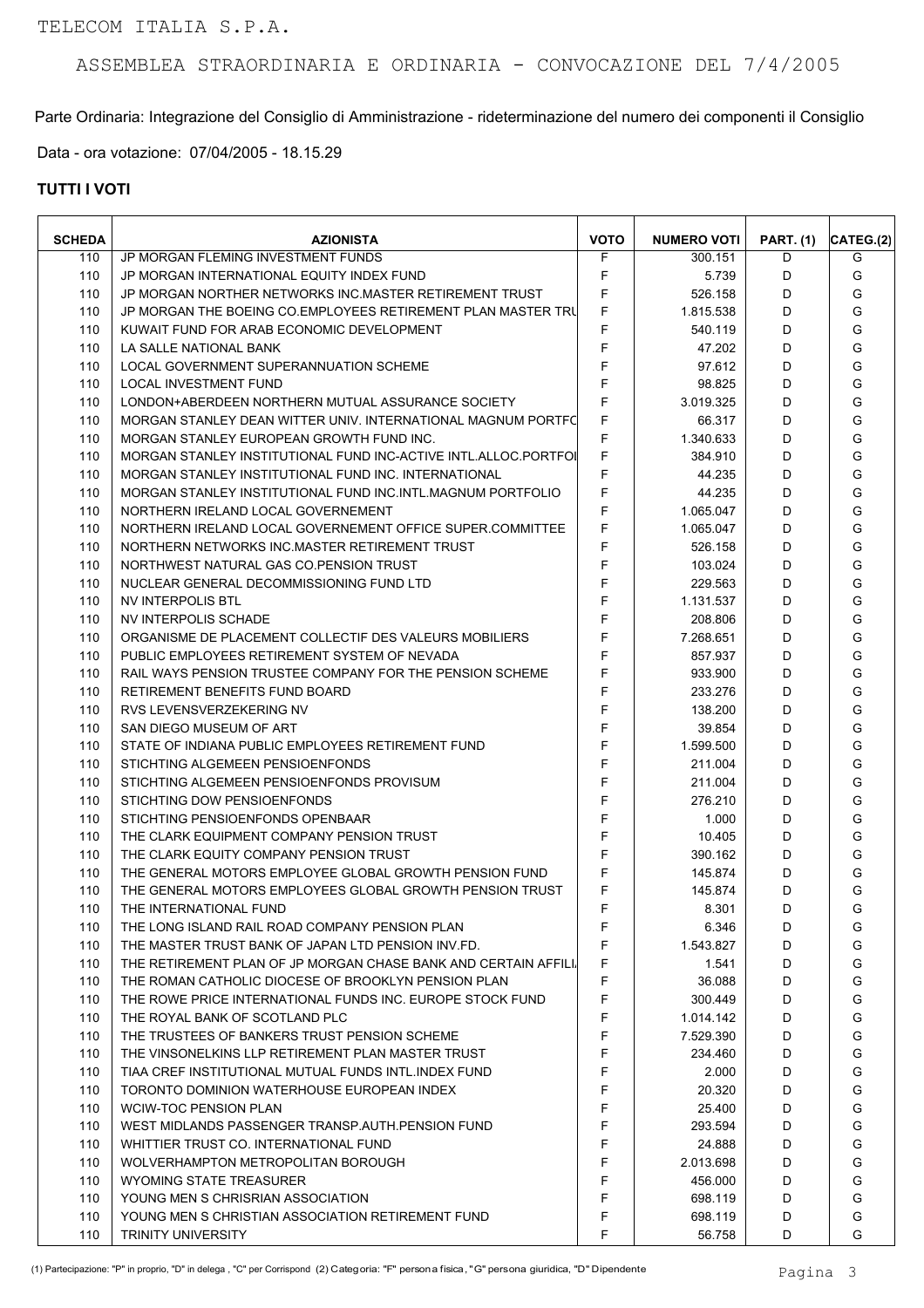Parte Ordinaria: Integrazione del Consiglio di Amministrazione - rideterminazione del numero dei componenti il Consiglio

Data - ora votazione: 07/04/2005 - 18.15.29

| <b>SCHEDA</b> | <b>AZIONISTA</b>                                      | <b>VOTO</b> | <b>NUMERO VOTI</b> | <b>PART. (1)</b> | CATEG.(2) |
|---------------|-------------------------------------------------------|-------------|--------------------|------------------|-----------|
| 110           | UNION BANK OF CALIFORNIA                              | F           | 517.852            | D                | G         |
| 110           | US BANK NA TAXABLE OMNI                               | F           | 86.200             | D                | G         |
| 110           | US BANK NA TAXABLE OMNI/NON RECLAIM                   | F           | 32.020             | D                | G         |
| 110           | US TRUST COMPANY OF NEW YORK                          | F           | 26.292             | D                | G         |
| 110           | VALERO ENERGY CO.PENSION PALN/WELLS FARGO             | F           | 195.767            | D                | G         |
| 110           | VICKERS GROUP PENSION SCHEME                          | F           | 85.966             | D                | G         |
| 112           | IL PONTE COOPERATIVA SOCIALE DI SOLIDARIETA           | F           | 33                 | P                | G         |
| 113           | <b>GRANDI SILVIO</b>                                  | F           | 2.663              | P                | F         |
| 114           | RAS ASSET MANAGEMENT SGR SPA - FONDO RAS CAPITAL      | F           | 15.000.000         | D                | G         |
| 115           | <b>BNL GESTIONI SGR SPA</b>                           | F           | 3.500.000          | D                | G         |
| 116           | <b>ASSOGESTIONI</b>                                   | F           | 1                  | D                | G         |
| 117           | <b>ASSOGESTIONI</b>                                   | F           | 1                  | D                | G         |
| 118           | <b>ASSOGESTIONI</b>                                   | F           | 1                  | D                | G         |
| 119           | SANPAOLO IMI SGR SPA                                  | F           | 12.100.000         | D                | G         |
| 121           | DEUTSCHER INVESTMENT TRUST                            | F           | 20.730.364         | D                | G         |
| 143           | BAE SYSTEMS 2000 PENSION PLAN TRUSTEES LIMITED        | F           | 168.190            | D                | G         |
| 143           | BAE SYSTEMS PENSION FUNDS CIF TRUSTEES LIMITED        | F           | 1.406.839          | D                | G         |
| 144           | STICHTING BEDRIJFSTAKPENSIOENFONDS VOOR DE METALEKTRO | F           | 8.689              | D                | G         |
| 144           | STICHTING BEDRIJFSTAKPENSIOENFONDS VOOR DE METALEKTRO | F           | 25.280             | D                | G         |
| 145           | <b>BARBARA DAPSON</b>                                 | F           | 20                 | D                | F         |
| 146           | <b>CONCETTA RINALDI</b>                               | F           | 600                | D                | F         |
| 147           | <b>FRED DEMME</b>                                     | F           | 30                 | D                | F         |
| 148           | UBS AG - LONDON BRANCH                                | F           | 4.500.000          | D                | G         |
| 149           | <b>BOSTON COMMON ASSET MANAGEMENT LLC</b>             | F           | 53.484             | D                | G         |
| 150           | ADVISOR INNER CIRCLE FUNDS                            | A           | 340.000            | D                | G         |
| 151           | COGENT INVESTMENT OPERATIONS PTY LTD                  | F           | 231.181            | D                | G         |
| 153           | <b>FRANCOLINO ATTILIO</b>                             | F           | 1.000              | P                | F         |
| 159           | <b>COVELLI VINCENZO</b>                               | F           | 3                  | P                | F         |
| 165           | PIRELLI & C. SPA                                      | F           | 47.155.300         | D                | G         |
| 166           | <b>OLIMPIA SPA</b>                                    | F           | 2.407.345.359      | D                | G         |
|               |                                                       | F           |                    | D                | G         |
| 168           | COMPAGNIA DI ASSICURAZIONI DI MILANO SPA              | F           | 429.850            | P                | F         |
| 168           | CORDOVARO PAOLA<br>PO VITA GESTIONE CREDIT AGRICOLE   | F           | 42                 | D                |           |
| 168           | SASA VITA SPA                                         | F           | 271.996            | D                | G<br>G    |
| 168           |                                                       | F           | 16.504             |                  |           |
| 168           | SOCIETA ITALIANA ASSICURAZIONI E RIASSICURAZIONI      |             | 41.261             | D                | G         |
| 168           | FONDIARIA SAI SPA                                     | F           | 282.707            | D                | G         |
| 168           | MILANO ASSICURAZIONI SPA                              | F           | 180.389            | D                | G         |
| 169           | <b>HOLINVEST SPA</b>                                  | F           | 446.364.703        | D                | G         |
| 169           | <b>HOPA SPA</b>                                       | F           | 5.000.000          | D                | G         |
| 170           | AACHENER UND MUNCHENER LEBENSVERSICHERUNG AG          | F           | 3.409.102          | D                | G         |
| 170           | AACHENER UND MUNCHENER VERSICHERUNG                   | F           | 689.738            | D                | G         |
| 170           | ALLEANZA ASSICURAZIONI SPA                            | F           | 157.104.500        | D                | G         |
| 170           | ASSICURAZIONI GENERALI SPA                            | F           | 23.022.105         | D                | G         |
| 170           | <b>ASSITALIA SPA</b>                                  | F           | 33.000.000         | D                | G         |
| 170           | CENTRAL KRANKENVERSICHERUNG AG                        | F           | 1.040.729          | D                | G         |
| 170           | COSMOS LEBENSVERSICHERUNG AG                          | F           | 415.660            | D                | G         |
| 170           | <b>EQUITE</b>                                         | F           | 87.142             | D                | G         |
| 170           | <b>FATA SPA</b>                                       | F           | 3.550.000          | D                | G         |
| 170           | FEDERATION CONTINENTAL FRANCE 2                       | F           | 730.000            | D                | G         |
| 170           | FEDERATION CONTINENTALE                               | F           | 7.650.000          | D                | G         |
| 170           | FEDERATION CONTINENTALE RCR                           | F           | 620.000            | D                | G         |
| 170           | FEDERATION EURO EPARGNE SBAN/STI/INV/ACT              | F           | 5.655.552          | D                | G         |
| 170           | FEDERATION EURO HORIZON                               | F           | 1.047.532          | D                | G         |
| 170           | <b>GENERALI ASSURANCE VIE</b>                         | F           | 330.087            | D                | G         |
| 170           | <b>GENERALI ASSURANCES IARD</b>                       | F           | 431.647            | D                | G         |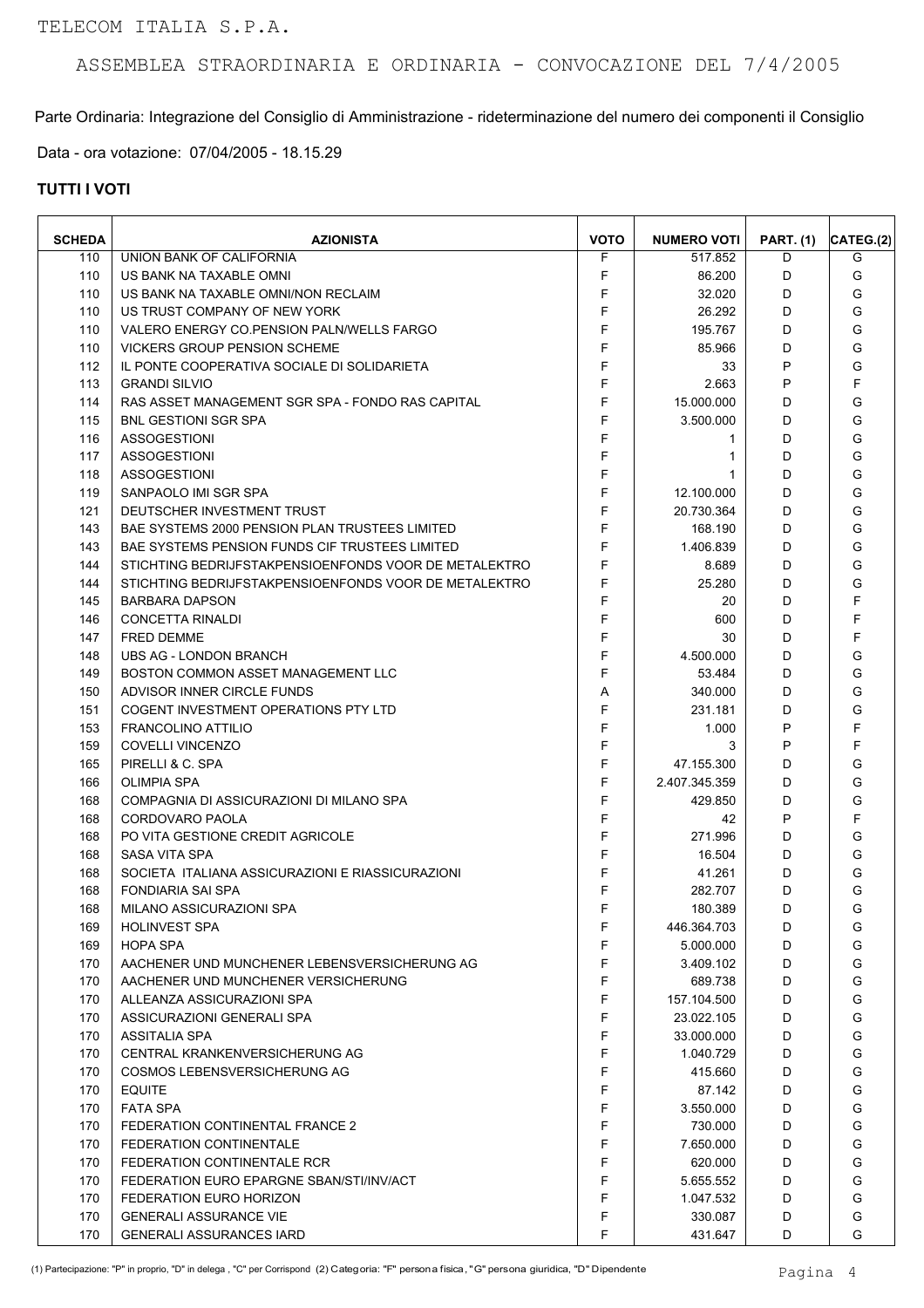Parte Ordinaria: Integrazione del Consiglio di Amministrazione - rideterminazione del numero dei componenti il Consiglio

Data - ora votazione: 07/04/2005 - 18.15.29

| <b>SCHEDA</b> | <b>AZIONISTA</b>                                              | <b>VOTO</b> | <b>NUMERO VOTI</b> | <b>PART. (1)</b> | CATEG.(2) |
|---------------|---------------------------------------------------------------|-------------|--------------------|------------------|-----------|
| 170           | <b>GENERALI VERSICHERUNGS AG</b>                              | F           | 357.142            | D                | G         |
| 170           | <b>GENERALI VIE BASE 95</b>                                   | F           | 408.304            | D                | G         |
| 170           | <b>GENERALI VITA SPA</b>                                      | F           | 107.764.124        | D                | G         |
| 170           | <b>GENERTEL SPA</b>                                           | F           | 1.999.692          | D                | G         |
| 170           | <b>GPA - IARD GENERALI FINANCES</b>                           | F           | 122.119            | D                | G         |
| 170           | <b>GPA VIE - GENERALI FINANCES</b>                            | F           | 968.812            | D                | G         |
| 170           | <b>INA VITA SPA</b>                                           | F           | 70.516.999         | D                | G         |
| 170           | <b>INTESA VITA SPA</b>                                        | F           | 5.555.610          | D                | G         |
| 170           | LA FEDERATION CONTINENTALE SA                                 | F           | 8.272.853          | D                | G         |
| 170           | LA VENEZIA ASSICURAZIONI SPA                                  | F           | 7.409.781          | D                | G         |
| 170           | VOLKSFURSORGE DEUTSCHE LEBENSVERSICHERUNG AG                  | F           | 7.602.788          | D                | G         |
| 170           | VOLKSFURSORGE DEUTSCHE SACHVERSICHERUNG AG                    | F           | 52.813             | D                | G         |
| 170           | UNI ONE SPA                                                   | F           | 1.500.000          | D                | G         |
| 172           | FINECO ASSET MANAGEMENT SPA                                   | F           | 13.500.000         | D                | G         |
| 173           | <b>MEDIOBANCA</b>                                             | F           | 206.464.069        | P                | G         |
| 175           | <b>BANCA D ITALIA SPA</b>                                     | F           | 210.569.974        | D                | G         |
| 179           | <b>FERRERO GUIDO</b>                                          | F           | 214                | P                | F         |
| 182           | <b>VOLTAIRE FUND</b>                                          | $\mathsf C$ | 5.500.000          | D                | G         |
| 183           | CAISSE DE DEPOT ET PLACEMENT DU QUEBEC                        | C           | 8.656.146          | D                | G         |
| 183           | FONDS DE RESERVE POUR LES RETRAITES FRR                       | C           | 1.707.917          | D                | G         |
|               | ING BEWAAR MAATSCHAPPIJ BV                                    | C           |                    | D                | G         |
| 183<br>184    |                                                               | F           | 164.000            | D                | G         |
|               | ASSURANT INTERNATIONAL EQUITY R/S                             | F           | 146.211            |                  |           |
| 184           | <b>BARCLAYS GLOBAL INVESTORS</b>                              |             | 314.314            | D                | G         |
| 184           | LUCENT TECHNOLOGIES MASTER PENSION TRUST                      | F           | 1.632.624          | D                | G         |
| 184           | PUBLIC EMPLOYEES RETIREMENT SYSTEM OF MISSISSIPPI             | F           | 191                | D                | G         |
| 185           | AIR PRODUCTS & CHEMICALS INC. MASTER TRUST                    | F           | 377.904            | D                | G         |
| 185           | AMERICA HONDA RETIREMENT PLAN                                 | F           | 118.973            | D                | G         |
| 185           | ARIZONA STATE RETIREMENT SYSTEM                               | F           | 4.390.706          | D                | G         |
| 185           | <b>BALZAC EUROPE INDEX</b>                                    | $\mathsf F$ | 1.867.680          | D                | G         |
| 185           | <b>BALZAC ITALY INDEX</b>                                     | F           | 133.241            | D                | G         |
| 185           | BALZAC UMBRELLA INDEX COMPARTIMENT BALZAC EUROPE INDEX        | F           | 200.827            | D                | G         |
| 185           | BALZAC UMBRELLA INDEX COMPARTIMENT BALZAC TELECOM INDEX       | F           | 58.659             | D                | G         |
| 185           | <b>BALZAC WORLD INDEX</b>                                     | F           | 412.128            | D                | G         |
| 185           | BAYCARE HEALTH SYSTEM GROUP INVESTMENT TRUST                  | F           | 47.859             | D                | G         |
| 185           | BEDFORDSHIRE COUNTRY COUNCIL PENSION FUND                     | F           | 544.309            | D                | G         |
| 185           | <b>BELL ATLANTIC MASTER TRUST</b>                             | F           | 5.562.750          | D                | G         |
| 185           | BELLSOUTH CORPORATION MASTER PENSION TRUST                    | F           | 47.265             | D                | G         |
| 185           | BELLSOUTH CORPORATION REPRESENTABLE EMPLOYEES HEALTH CARE     | F           | 100.584            | D                | G         |
| 185           | BIAM (CANADA) INTERNATIONAL STOCK FUND                        | F           | 178.931            | D                | G         |
| 185           | <b>BIAM AUSTRALIA ETHICAL FUND</b>                            | F           | 73.235             | D                | G         |
| 185           | <b>BIAM AUSTRALIA INTERNATIONAL EQUITIES FUND</b>             | F           | 1.013.240          | D                | G         |
| 185           | <b>BIAM GLOBAL EQUITY FUND</b>                                | F           | 392.572            | D                | G         |
| 185           | BILL AND MELIDA GATES FOUNDATION                              | F           | 799.665            | D                | G         |
| 185           | <b>BNP PARIBAS ASSET MANAGEMENT - FCP NATIO FUNDS ATHENES</b> | F           | 3.349.471          | D                | G         |
| 185           | BOTSWANA INSURANCE FUND MANAGEMENT LIMITED                    | F           | 288.530            | D                | G         |
| 185           | BRANDES CANADA GLOBAL EQUITY UNIT TRUST BCE PLACE             | F           | 2.208.076          | D                | G         |
| 185           | BRANDES INSTITUTIONAL EQUITY TRUST                            | F           | 4.072.823          | D                | G         |
| 185           | BRANDES INVESTMENT PARTNERS LLC                               | F           | 40.863             | D                | G         |
| 185           | BROWN BROTHERS HARRIMAN & CO.                                 | F           | 932.562            | D                | G         |
| 185           | CALIFORNIA PUBLIC EMPLOYEES RETIREMENT SYSTEM                 | F           | 1.070.011          | D                | G         |
| 185           | CALIFORNIA STATE TEACHERS RETIREMENT SYSTEM                   | F           | 247.842            | D                | G         |
| 185           | CANADIAN IMPERIAL BANK OF COMMERCE                            | F           | 52.382             | D                | G         |
| 185           | CF LORD ABBETT INVESTMENT FUNDS                               | F           | 2.971              | D                | G         |
| 185           | CHRISTIAN SCHOOL PENSION AND TRUST FUND                       | F           | 215.216            | D                | G         |
| 185           | CIBC EURO EQUITY FUND                                         | F           | 284.143            | D                | G         |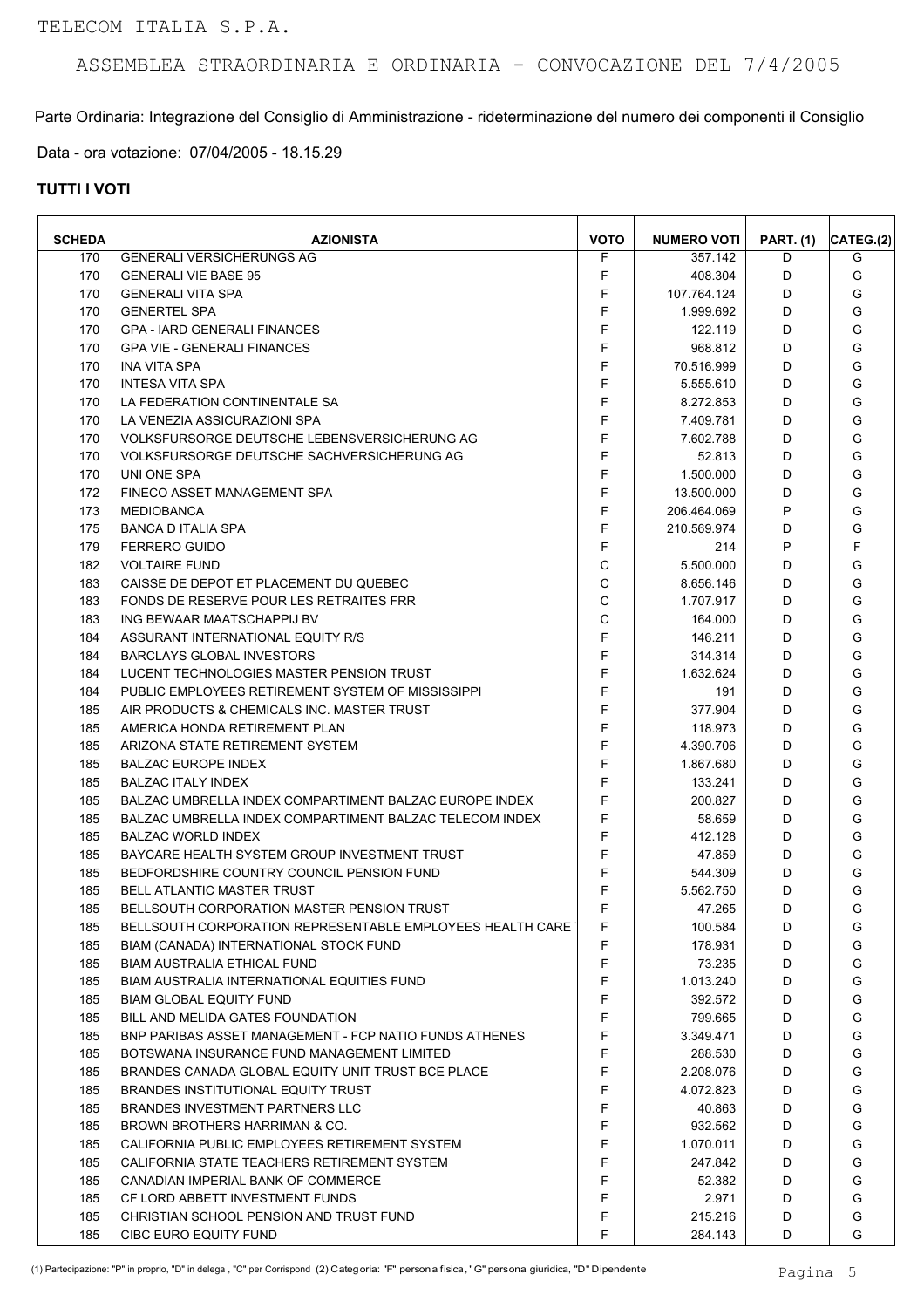Parte Ordinaria: Integrazione del Consiglio di Amministrazione - rideterminazione del numero dei componenti il Consiglio

Data - ora votazione: 07/04/2005 - 18.15.29

| <b>SCHEDA</b> | <b>AZIONISTA</b>                                                      | <b>VOTO</b> | <b>NUMERO VOTI</b> | <b>PART. (1)</b> | CATEG.(2) |
|---------------|-----------------------------------------------------------------------|-------------|--------------------|------------------|-----------|
| 185           | CIBC EUROPEAN INDEX FUND                                              | F           | 35.968             | D                | G         |
| 185           | CITIGROUP FINANCIAL PRODUCTS INC                                      | F           | 40.806             | D                | G         |
| 185           | CITY OF HARTFORD MUNICIPAL EMPLOYEES RETIREMENT FUND                  | F           | 306.373            | D                | G         |
| 185           | CITY OF PHILADELPHIA TRUSTEE                                          | F           | 35.730             | D                | G         |
| 185           | CITY OF PROVIDENCE EMPLOYEES RETIREMENT SYSTEM                        | F           | 9.066              | D                | G         |
| 185           | CITY OF SAN DIEGO EMPLOYEES RETIREMENT SYSTEM                         | F           | 46.510             | D                | G         |
| 185           | <b>CLAY AND MARY MATHILE</b>                                          | F           | 43.400             | D                | G         |
| 185           | CO-OPERATIVE SUPERANNUATION SOCIETY PENSION PLAN                      | F           | 509.700            | D                | G         |
| 185           | COMMONWEALTH PA PUBLIC SCHOOL EMPLOYEES RETIREMENT                    | F           | 392.700            | D                | G         |
| 185           | CONSOL INC MASTER TRUST                                               | F           | 147.759            | D                | G         |
| 185           | <b>CONSTELLATION ENERGY GRP PENSION PLAN</b>                          | F           | 161.294            | D                | G         |
| 185           | <b>CORNELL UNIVERSITY</b>                                             | F           | 349.404            | D                | G         |
| 185           | <b>CS EQUITY STRATEGY LTD</b>                                         | F           | 173.640            | D                | G         |
| 185           | DEAN FOODS CO MASTER PENSION TRUST                                    | F           | 66.017             | D                | G         |
| 185           | DIOCESE OF BUFFALO                                                    | F           | 112.539            | D                | G         |
| 185           | DIOCESE OF BUFFALO LAY & PRIEST PENSION PLAN                          | F           | 18.256             | D                | G         |
| 185           | DREYFUS INTERNATIONAL STOCK INDEX FUND                                | F           | 139.202            | D                | G         |
| 185           | DUKE ENERGY CORPORATION MASTER DECOMMISSIONING TRUST                  | F           | 140.842            | D                | G         |
| 185           | DUPONT PENSION TRUST                                                  | F           | 20.043             | D                | G         |
| 185           | EMERSON ELECTRIC CO MASTER RETIREMENT TRUST                           | F           | 53.111             | D                | G         |
| 185           | <b>ENERGY EAST MASTER TRUST</b>                                       | F           | 1.025.082          | D                | G         |
| 185           | ENERGY INSURANCE MUTUAL LIMITED                                       | F           | 98.338             | D                | G         |
| 185           | EUROPE INDEX PLUS COMMON TRUST FUND                                   | F           | 1.002.112          | D                | G         |
| 185           | EXETER FUND INC. PRO BLEND CONSERVATIVE TERM SERIES                   | F           | 1.732              | D                | G         |
| 185           | <b>GLOBAL OPPORTUNISTIC FUND</b>                                      | F           | 360.981            | D                | G         |
| 185           | <b>GMO AUSTRALIA NOMINEES LTD</b>                                     | F           | 148.787            | D                | G         |
|               |                                                                       | F           |                    | D                | G         |
| 185           | GMO FUNDS PLC WORLD EX UK FUND                                        | F           | 80.347             |                  | G         |
| 185           | <b>GOLDMAN SACHS PENSION PLAN</b>                                     | F           | 115.685            | D                | G         |
| 185           | GOULDSTORRS AND COMPANY INC.                                          | F           | 19.805             | D                |           |
| 185           | GOVERNMENT PENSION INVESTMENT FUND                                    | F           | 9.333.050          | D                | G         |
| 185           | INTERNATIONAL BANK FOR RECONSTRUCTION & DEVELOPMENT                   |             | 419.034            | D                | G         |
| 185           | INTERNATIONAL MAGNUM POOLED TRUST                                     | F           | 3.909              | D                | G         |
| 185           | <b>INTERNATIONAL MARKETS FUND</b>                                     | F           | 1.172              | D                | G         |
| 185           | <b>IPAC SPECIALIST INVESTMENT STRATEGY-INTERNATIONAL SHARE STRATE</b> | F           | 52.405             | D                | G         |
| 185           | ISS/GVA/272/STATE STREET INSTITUTIONAL SHARE SERVICES                 | F           | 78.434             | D                | G         |
| 185           | JOHNSON FAMILI INTERNATIONAL EQUITY FUND                              | F           | 159.881            | D                | G         |
| 185           | LORD ABBETT GLOBAL FUND INC-EQUITY SERIES                             | F           | 43.051             | D                | G         |
| 185           | LYCOMING COLLEGE                                                      | F           | 15.500             | D                | G         |
| 185           | M J MURDOCK CHARITABLE TRUST                                          | F           | 175.936            | D                | G         |
| 185           | <b>ML LAWRENCE TRUST</b>                                              | F           | 24.198             | D                | G         |
| 185           | MANNING & NAPIER INTERNATIONAL SERIES FUND INC                        | F           | 971.924            | D                | G         |
| 185           | MARYLAND STATE RETIREMENT & PENSION SYSTEMS                           | F           | 1.362.156          | D                | G         |
| 185           | MASSACHUSETTS LABORERS PENSION FUND                                   | F           | 24                 | D                | G         |
| 185           | MASTER CUSTODY AGREEMENT BETWEEN COMM OF PENN TREAS DEPAR             | F           | 258.350            | D                | G         |
| 185           | MCDERMOTT INC MASTER TRUST                                            | F           | 26.124             | D                | G         |
| 185           | MCGILL UNIVERSITY PENSION PLAN                                        | F           | 154.480            | D                | G         |
| 185           | MCGRAW HILL RETIREMENT PLAN COLLECTIVE INVESTMENT PLAN                | F           | 559.088            | D                | G         |
| 185           | MCM/JNL INTERNATIONAL SERIES                                          | F           | 285.885            | D                | G         |
| 185           | MELLON BANK N.A. DECOMMISIONING TRUST COLLECTIVE INVESTMENT FU        | F           | 824.777            | D                | G         |
| 185           | MORGAN STANLEY INVESTMENT MANAGEMENT                                  | F           | 104.548            | D                | G         |
| 185           | MUNICIPAL FIRE AND POLICE RETIREMENT SYSTEM OF IOWA                   | F           | 62.001             | D                | G         |
| 185           | NATIONAL GOVERNMENT EMPLOYEES MUTUAL AID ASSOCIATION                  | F           | 300.336            | D                | G         |
| 185           | NATIONAL WESTMINSTER LIFE ASSURANCE LIMITED                           | F           | 9.039.205          | D                | G         |
| 185           | NEIMAN MARCUS GROUP PENSION TRUST PLAN                                | F           | 158.557            | D                | G         |
| 185           | PENSION FUND ASSOCIATION FOR LOCAL GOVERNMENT OFFICIALS               | F           | 380.058            | D                | G         |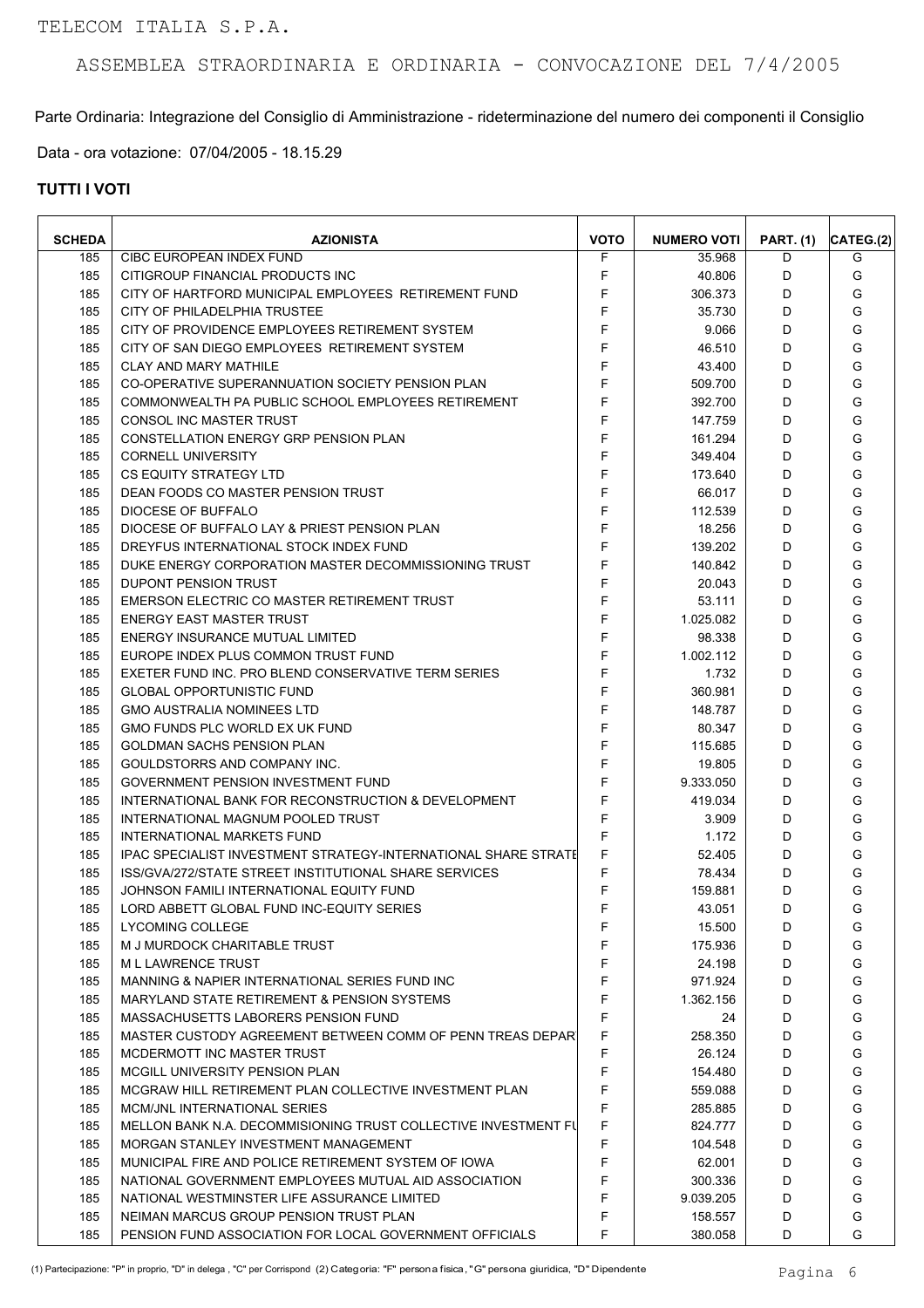Parte Ordinaria: Integrazione del Consiglio di Amministrazione - rideterminazione del numero dei componenti il Consiglio

Data - ora votazione: 07/04/2005 - 18.15.29

| <b>SCHEDA</b> | <b>AZIONISTA</b>                                               | <b>VOTO</b> | <b>NUMERO VOTI</b> | <b>PART.</b> (1) | CATEG.(2) |
|---------------|----------------------------------------------------------------|-------------|--------------------|------------------|-----------|
| 185           | PENSION FUND OF THE CHRISTIAN CHURCH                           | F           | 388.842            | D                | G         |
| 185           | PENSION RESERVES INVESTMENT BOARD                              | F           | 1.871.094          | D                | G         |
| 185           | <b>PERSHING LLC</b>                                            | F           | 1.546.395          | D                | G         |
| 185           | PGGM (STICHTING PENSIOENFONDS VOOR DE GEZONDHELD GEESTELIJKE   | F           | 2.402.368          | D                | G         |
| 185           | POSTAL LIFE INSURANCE WELFARE CORPORATION                      | F           | 233.439            | D                | G         |
| 185           | SBC COMMUNICATION INC MASTER TRUST DRANDES INVESTMENT PARTNI   | F           | 2.441.653          | D                | G         |
| 185           | SBC INTERNATIONAL EQUITY FUND                                  | F           | 50.174             | D                | G         |
| 185           | SC. BERNSTEIN DBT INTERNATIONAL VALUE (HGW) SERIES             | F           | 841.000            | D                | G         |
| 185           | SCOTTISH AMICABLE MANAGER FUND TRACKER TRUST                   | F           | 39.222             | D                | G         |
| 185           | <b>SEA RAY BOAT</b>                                            | F           | 236.635            | D                | G         |
| 185           | SELECT INDEX SERIES EUROPEAN EQUITY PORTFOLIO                  | F           | 787.613            | D                | G         |
| 185           | <b>SEMPRA ENERGY</b>                                           | F           | 43.953             | D                | G         |
| 185           | SHANDS TESCHING HOSPITAL AND CLINICS INC PENSION PLAN          | F           | 118.831            | D                | G         |
| 185           | SIT INTERNATIONAL GROWTH FUND                                  | F           | 66.957             | D                | G         |
| 185           | SMITHKLINE BEECHAM MASTER RETIREMENT TRUST                     | F           | 864.768            | D                | G         |
| 185           | SOV EUROPEAN GROWTH FUND                                       | F           | 234.681            | D                | G         |
| 185           | STREET TRACKSSM MSCI PAN EUROSM ET                             | F           | 816.999            | D                | G         |
| 185           | SUMMIT EAFE INTERNATIONAL INDEX FUND                           | F           | 51.974             | D                | G         |
| 185           | SUNAMERICA SERIES TRUST INTERNATIONAL DIVERSIFIED EQUITY FUND  | F           | 224.726            | D                | G         |
| 185           | SUNAMERICA SERIES TRUST INTERNATIONAL GROWTH & INCOME          | F           | 399.845            | D                | G         |
| 185           | THE BANK OF IRELAND INTERNATIONAL EQUITY FUND                  | F           | 145.492            | D                | G         |
| 185           | THE BELLSOUTH CORPORATION HEALTH CARE TRUST RETIREES           | F           | 133.309            | D                | G         |
| 185           | THE BOARD OF TRUSTEES OF WHITMAN COLLEGE                       | F           |                    | D                | G         |
|               |                                                                | F           | 112.559            | D                |           |
| 185           | THE BOARD OF TRUSTES OF LELAND STANFORD                        | F           | 578.539            |                  | G         |
| 185           | THE BRANDES CANADA INTERNATIONAL EQUITY UNIT TRUST             | F           | 2.688.880          | D                | G         |
| 185           | THE CHURCH PENSION FUND                                        |             | 227.122            | D                | G         |
| 185           | FIRST CHURCH OF CHRIST SCIENTIST RETIREMENT FUND               | F           | 135.539            | D                | G         |
| 185           | <b>GABELLI INTERNATIONAL GROWTH FUND</b>                       | F           | 285.000            | D                | G         |
| 185           | <b>GAF - MAJOR MARKETS HIGH VALUE</b>                          | F           | 397.071            | D                | G         |
| 185           | HIGHMARK INC MASTER TRUST                                      | F           | 227.516            | D                | G         |
| 185           | <b>HIGHMARK INC.</b>                                           | F           | 431.443            | D                | G         |
| 185           | HITACHI FOREIGN EQUITY MOTHER FUNDS                            | F           | 119.801            | D                | G         |
| 185           | IAM NATIONAL PENSION FUND BENEFIT                              | F           | 12                 | D                | G         |
| 185           | <b>IKANO FUNDS EURO EQUITY IEED</b>                            | F           | 862.200            | D                | G         |
| 185           | <b>IKANO FUNDS US EQUITY IEUB</b>                              | F           | 831.398            | D                | G         |
| 185           | KANSAS PUBLIC EMPLOYEES RETIREMENT SYSTEM                      | F           | 401.919            | D                | G         |
| 185           | MELLON BANK NA EMPLOYEE BENEFIT COLLECTIVE INVESTMENT FUND PL  | F           | 286.167            | D                | G         |
| 185           | MELLON BANK NA EMPLOYEE BENEFIT COLLECTIVE INVESTMENT PLAN     | F           | 543.996            | D                | G         |
| 185           | MELLON CAPITAL MANAGEMENT CORPORATION                          | F           | 10.443             | D                | G         |
| 185           | MERRIL LYNCH PIERCE FENNER & SMITH NON RESIDENT GROSS INVESTOI | F           | 309.376            | D                | G         |
| 185           | MIZUHO TRUST BKG-LUXEMBOURG                                    | F           | 25.000             | D                | G         |
| 185           | MLCI POOL-BANK OF IRELAND INTERNATIONAL SHARE TRUST            | F           | 406.494            | D                | G         |
| 185           | MORGAN STANLEY DEAN WITTER CONTINENTAL EQUITY FUND             | F           | 164.629            | D                | G         |
| 185           | MORGAN STANLEY DEAN WITTER INVESTMENT MANAGEMENT ACTIVE        | F           | 295.962            | D                | G         |
| 185           | NEWPORT NEWS EMPLOYEE RETIREMENT FUND                          | F           | 103.012            | D                | G         |
| 185           | NIKE 401K SAVING PLAN FOR EMPLOYEES BRANDES                    | F           | 72.164             | D                | G         |
| 185           | NIKE INC BRANDES INVESTMENT PARTNERS                           | F           | 65.357             | D                | G         |
| 185           | NORTHERN TELECOM PENSION TRUST                                 | F           | 774.295            | D                | G         |
| 185           | NORTHERN TRUST NOBLE HOUSE                                     | F           | 51.936             | D                | G         |
| 185           | OWN ZORGVERZEKERAAR VGZ                                        | F           | 35.343             | D                | G         |
| 185           | PACIFIC GAS & ELECTRIC NON BARGAINED VEBA                      | F           | 32.173             | D                | G         |
| 185           | PACIFIC GAS & ELECTRIC NUCLEAR FAC DECOMMISSION TRUST          | F           | 183.500            | D                | G         |
| 185           | PANAGORA GROUP TRUST                                           | F           | 22.222             | D                | G         |
| 185           | PUBLIC EMPLOYEE RETIREMENT SYSTEM OF IDAHO                     | F           | 2.281.018          | D                | G         |
| 185           | RANX XEROX PENSION FUND                                        | F           | 274.106            | D                | G         |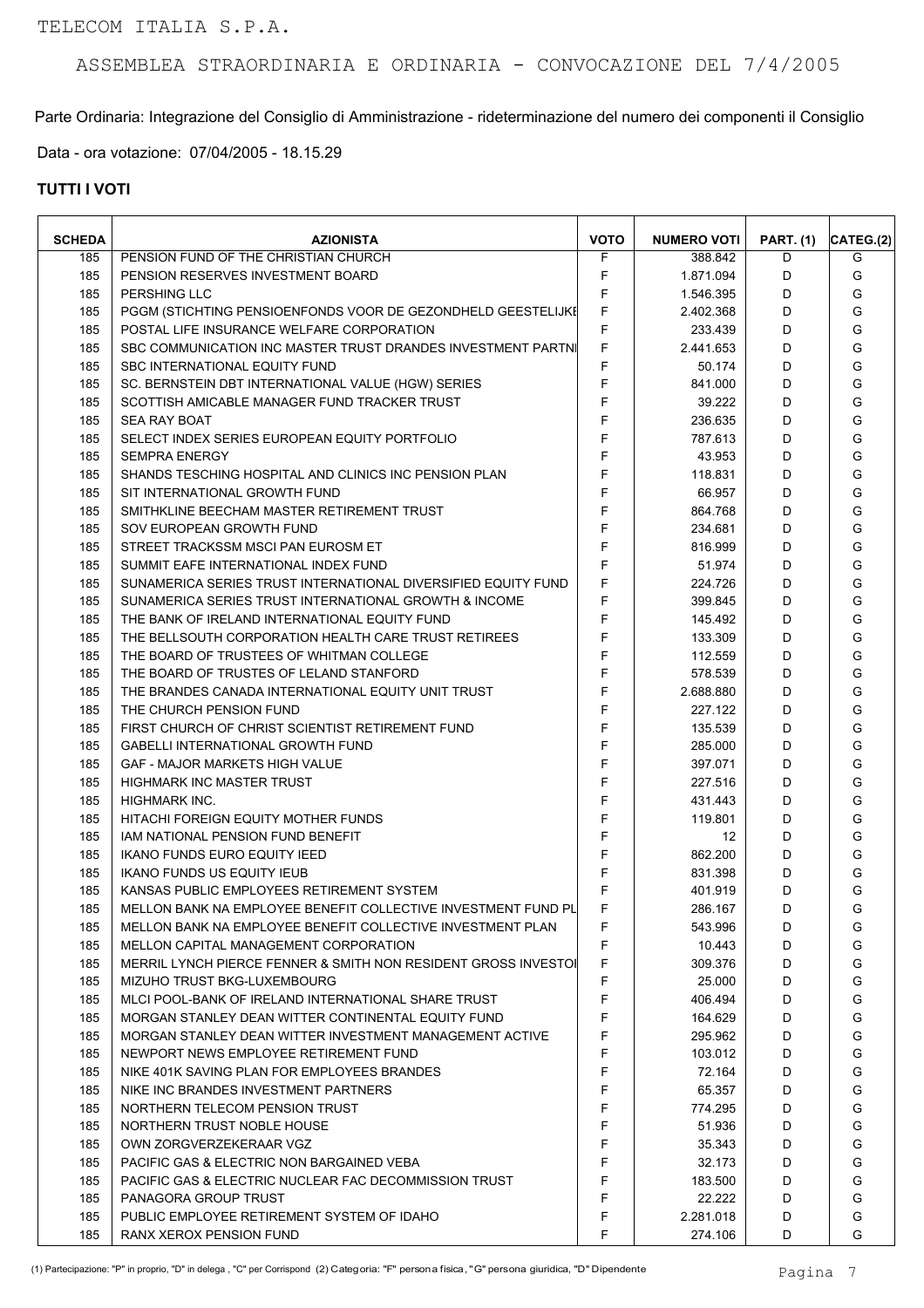Parte Ordinaria: Integrazione del Consiglio di Amministrazione - rideterminazione del numero dei componenti il Consiglio

Data - ora votazione: 07/04/2005 - 18.15.29

| <b>SCHEDA</b> | <b>AZIONISTA</b>                                              | <b>VOTO</b> | <b>NUMERO VOTI</b> | <b>PART. (1)</b> | CATEG.(2) |
|---------------|---------------------------------------------------------------|-------------|--------------------|------------------|-----------|
| 185           | REED ELSEVIER DEFINED BENEFIT PLANS MASTER TRUST              | F           | 162.617            | D                | G         |
| 185           | RETIREMENT PLAN TEXAS UTILITIES COMPANY SYSTEM                | F           | 88.529             | D                | G         |
| 185           | RIA ADVANCED LEARNING MCGILL UNIVERSITY                       | F           | 232.362            | D                | G         |
| 185           | ROBECO NEDERLAND BV                                           | F           | 12.494.363         | D                | G         |
| 185           | RONALD FAMILY                                                 | F           | 11.991             | D                | G         |
| 185           | ROYAL BANK OF CANADA CO.                                      | F           | 81.300             | D                | G         |
| 185           | SACRAMENTO REGIONAL TRANSIT DISTRICT                          | F           | 59.700             | D                | G         |
| 185           | SAFECO CORPORATION SAFECO ASSET MANAGEMENT CO                 | F           | 39.102             | D                | G         |
| 185           | STATE BOSTON RETIREMENT SYSTEM (COMMONWEALTH OF MASS)         | F           | 12                 | D                | G         |
| 185           | STATE OF ALASKA RETIREMENT AND BENEFITS PLANS                 | F           | 47.308             | D                | G         |
| 185           | STATE OF ALASKA RETIREMENT PLAN                               | F           | 150.574            | D                | G         |
| 185           | STATE OF CONNECTICUT RETIREMENT FUND                          | F           | 33.372             | D                | G         |
| 185           | STATE OF MINNESOTA STATE EMPLOYEES RETIREMENT PLAN            | F           | 12                 | D                | G         |
| 185           | STATE STREET BANK & TRUST FUND FOR EMPLOYEE TRUSTS            | F           | 2.703.281          | D                | G         |
| 185           | STATE STREET EAFE INDEX PORTFOLIO                             | F           | 19.208             | D                | G         |
| 185           | STATE STREET EUROPE ENJANCED                                  | F           | 1.467.538          | D                | G         |
| 185           | STATE STREET GLOBAL ADVISORS EUROPE EQUITIES TRUST            | F           | 761.255            | D                | G         |
| 185           | STATE STREET GLOBAL ADVISORS GLOBAL INDEX PLUS TRUST          | F           | 638.464            | D                | G         |
| 185           | STICHTING PENSIOENFONDS ABP                                   | F           | 4.865.835          | D                | G         |
| 185           | THE COMMON TRUST FUND                                         | F           | 2.355.539          | D                | G         |
| 185           | THE COSMOPOLITAN FUND                                         | F           | 110.018            | D                | G         |
| 185           |                                                               | F           |                    | D                | G         |
|               | THE FIRST MERCANTILE TRUST COMPANY                            | F           | 330.087            | D                |           |
| 185           | THE GABELLI GLOBAL INTERACTIVE COUCH POTATO                   |             | 80.000             |                  | G         |
| 185           | THE GATES CAMBRIDGE TRUST                                     | F<br>F      | 327.216            | D                | G         |
| 185           | THE MUTUAL AID ASSOCIATION OF PREFECTURAL GOVERNMENT          |             | 129.202            | D                | G         |
| 185           | THE NATIONAL PENSIONS RESERVE FUND COMMISSION ACTING          | F           | 4.300.175          | D                | G         |
| 185           | THE PHILIPPE FUND INTERNATIONAL EQUITIES LLC                  | F           | 58.000             | D                | G         |
| 185           | THE WELCOME TRUST                                             | F           | 2.892.421          | D                | G         |
| 185           | TORONTO DOMINION EURO GROWTH FUND PMR                         | F           | 176.675            | D                | G         |
| 185           | TORONTO DOMINION INTERNATIONAL GROWTH FUND PMR                | F           | 238.800            | D                | G         |
| 185           | TREASURER OF THE STATE OF NORTH CAROLINA EQUITY INVESTMENT FU | F           | 64.292             | D                | G         |
| 185           | WALTER & ELISE HAAS FUND                                      | F           | 117.397            | D                | G         |
| 185           | WESTPAC INTERNATIONAL SHARE INDEX FUND                        | F           | 579.388            | D                | G         |
| 185           | WESTPAC INTERNATIONAL SUSTAINABILITY SHARE FUND               | F           | 15.067             | D                | G         |
| 185           | WILLIAM BARRON HILTON CHARITABLE RAMAINDER UNITRUST           | F           | 264.262            | D                | G         |
| 185           | WITCO CORPORATION RETIREMENT TRUST                            | F           | 192.770            | D                | G         |
| 185           | WORKERS COMPENSATION BOARD ALBERTA                            | F           | 150.000            | D                | G         |
| 185           | WPT TEAMS DRESDNER OVERSEAS EQUITY                            | F           | 176.600            | D                | G         |
| 185           | YORK UNIVERSITY ENDOWMENT FUND                                | F           | 19.805             | D                | G         |
| 185           | YULE CATTO GROUP RETIREMENT BENEFITS SCHEME                   | F           | 82.851             | D                | G         |
| 185           | TRINITY COLLEGE BRANDES GLOBAL MANAGED FUND                   | F           | 340.500            | D                | G         |
| 185           | <b>TRIPAR PARTNERSHIP</b>                                     | F           | 813.072            | D                | G         |
| 185           | <b>UMB</b>                                                    | F           | 99                 | D                | G         |
| 185           | UNICO I-TRACKER MSCIEUROPE FINANCIALS                         | F           | 103.016            | D                | G         |
| 185           | UNICO I-TRACKER-MSCI WORLD                                    | F           | 73.825             | D                | G         |
| 185           | UNILEVER SUPERANNUATION (IRELAND) FUND                        | F           | 548.302            | D                | G         |
| 185           | UNITED NATION JOINT STAFF PENSION FUND                        | F           | 7.599.999          | D                | G         |
| 185           | UNITED TECHNOLOGIES BUILDING                                  | F           | 846.455            | D                | G         |
| 185           | UNIVERSITY OF BRITISH COLUMBIA STAFF PENSION PLAN             | F           | 119.455            | D                | G         |
| 185           | VAN KAMPEN SERIES FUND INC. GLOBAL EQUITY ALLOCATION FUND     | F           | 108.187            | D                | G         |
| 185           | VAN LEER GROUP FOUNDATION VAN HEUVEN                          | F           | 89.000             | D                | G         |
| 187           | AARP EMPLOYEES PENSION PLAN                                   | F           | 32.300             | D                | G         |
| 187           | AASSIM MG                                                     | F           | 495.130            | D                | G         |
| 187           | ABN AMRO EQUITY UMBRELLA FUND NV                              | F           | 1.477.033          | D                | G         |
| 187           | ACTIONS EURO USA BNP PAM (FCP)                                | F           | 230.280            | D                | G         |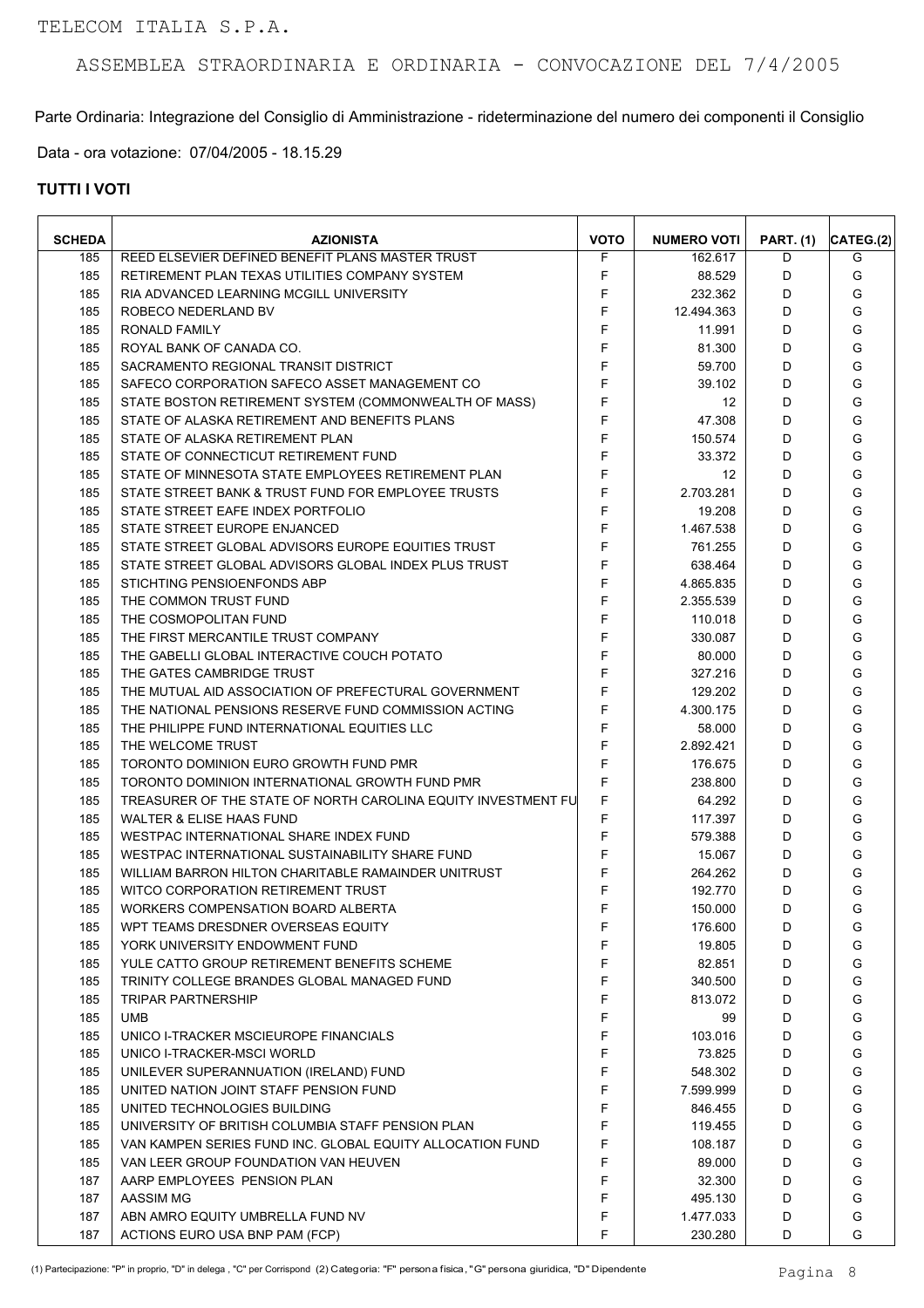Parte Ordinaria: Integrazione del Consiglio di Amministrazione - rideterminazione del numero dei componenti il Consiglio

Data - ora votazione: 07/04/2005 - 18.15.29

| <b>SCHEDA</b> | <b>AZIONISTA</b>                                             | <b>VOTO</b> | <b>NUMERO VOTI</b> | <b>PART. (1)</b> | CATEG.(2) |
|---------------|--------------------------------------------------------------|-------------|--------------------|------------------|-----------|
| 187           | AFV EQUILIBRE MG COMPTABILITE FINANCIERE                     | F           | 349.893            | D                | G         |
| 187           | AFV FUNDS LIBRE MG COMPTABILITE FINANCIERE                   | F           | 191.450            | D                | G         |
| 187           | AFV PRUDENT MG COMPTABILITE FINANCIERE                       | F           | 1.320.348          | D                | G         |
| 187           | <b>AGF CREATION 1</b>                                        | F           | 695.177            | D                | G         |
| 187           | AIR FRANCE IFC 2                                             | F           | 92.660             | D                | G         |
| 187           | ALASKA ELECTRICAL PENSION PLAN                               | F           | 12                 | D                | G         |
| 187           | ALFRED J. ROSSI                                              | F           | 60                 | D                | F         |
| 187           | ALLEGHENY CORPORATION MORGAN TRUST CO OF THE BAHAMAS         | F           | 183.987            | D                | G         |
| 187           | ANNIE E CASEY FOUNDATION                                     | F           | 90.500             | D                | G         |
| 187           | <b>ANTIN EQUILIBREE</b>                                      | F           | 407.459            | D                | G         |
| 187           | ANTIN REVENUS DIVERSIFIES                                    | F           | 126.836            | D                | G         |
| 187           | <b>BCIMC EAFE INDEXED</b>                                    | F           | 1.512.057          | D                | G         |
| 187           | <b>BCIMC EUROPEAN INDEXED</b>                                | $\mathsf F$ | 1.505.110          | D                | G         |
| 187           | <b>BCIMC-ALLNCE ENHNCD MSCI EAFE</b>                         | F           | 1.128.237          | D                | G         |
| 187           | <b>BCIMC-BANK</b>                                            | F           | 1.865.582          | D                | G         |
| 187           | BECHTEL JACOBS CO LLC PP FOR GRANDFATHERED EMPLOYEES         | F           | 95.300             | D                | G         |
| 187           | <b>BECHTEL NEVADA</b>                                        | F           | 60.000             | D                | G         |
| 187           | BECHTEL NR. PROGRAM PENSION PLAN                             | $\mathsf F$ | 269.000            | D                | G         |
| 187           | <b>BNP ETHEIS FCP</b>                                        | F           | 233.282            | D                | G         |
| 187           | <b>BNP PARIBAS ASSET MANAGEMENT</b>                          | F           | 12.316.252         | D                | G         |
| 187           | <b>BNP PARIBAS ASSET MANAGEMENT - ECUREUIL MONDE</b>         | F           | 159.530            | D                | G         |
| 187           | BNP PARIBAS ASSET MANAGEMENT - FCP CMD                       | F           | 800.606            | D                | G         |
| 187           | BNP PARIBAS ASSET MANAGEMENT - PARIBAS IFC DIVERSIFIE        | F           | 128.104            | D                | G         |
|               |                                                              | F           |                    | D                | G         |
| 187           | BP GROUP IRELAND NON-CONTRIBUTORY PENSION SCHEME PENSION FUN | F           | 105.624            |                  |           |
| 187           | <b>BP PENSION FUND</b>                                       |             | 8.300.388          | D                | G         |
| 187           | <b>BRANDES EUROPEAN EQUITIES FUND</b>                        | F           | 1.567.604          | D                | G         |
| 187           | <b>BRANDES GLOBAL EQUITIES FUND</b>                          | F           | 2.420.919          | D                | G         |
| 187           | <b>BRANDES INSTITUTIONAL EQUITY TRUST</b>                    | F           | 132.631            | D                | G         |
| 187           | <b>BRANDES INVESTMENT PARTNERS LLC</b>                       | F           | 3.869.612          | D                | G         |
| 187           | <b>CARDIF INDEX EUROPE</b>                                   | $\mathsf F$ | 123.349            | D                | G         |
| 187           | CAVAMONT INVESTMENTS LIMITED                                 | F           | 847.957            | D                | G         |
| 187           | CENTRAL STATE SOUTH EAST AND SOUTH WEST AREAS PENSION FUND   | F           | 239.084            | D                | G         |
| 187           | CF GLOBAL ALPHA 1 FUND                                       | F           | 14.282             | D                | G         |
| 187           | CHRISTIAN SCIENCE TRUSTEES FOR GIFTS & ENDOWMENTS STOCK FUND | F           | 102.474            | D                | G         |
| 187           | CHWAB INTERNATIONAL INDEX FUND                               | F           | 1.640.406          | D                | G         |
| 187           | CITIBANK CANADA                                              | F           | 3.914.600          | D                | G         |
| 187           | CITY OF SAN JOSE POLICE & FIRE DEPARTMENT RETIREMENT PLAN    | F           | $12 \overline{ }$  | D                | G         |
| 187           | <b>CLAREMONT GRADUATE UNIERSITY</b>                          | F           | 59.354             | D                | G         |
| 187           | COMERICA INTERNATIONAL EQUITY INDEX FUND                     | F           | 96.773             | D                | G         |
| 187           | <b>COMERICA SPINKLER SIS PENSION</b>                         | F           | 21.400             | D                | G         |
| 187           | COMMERCE INTERNATIONAL EQUITY FUND                           | F           | 327.510            | D                | G         |
| 187           | COMMONWEALTH PA PUBLIC SCHOOL EMPLOYEES RETIREMENT           | F           | 430.489            | D                | G         |
| 187           | <b>CONOCOPHILLIPS PENSION PLAN</b>                           | F           | 9.655              | D                | G         |
| 187           | DAVID R. GILKESON                                            | F           | 3.300              | D                | F         |
| 187           | DR. MICHAEL MARSILLO                                         | F           | 410                | D                | F         |
| 187           | DU PONT (UK) LIMITED PENSIONS FUND                           | F           | 40.270             | D                | G         |
| 187           | DUPONT CAPITAL MANAGEMENT INC                                | F           | 157.325            | D                | G         |
| 187           | EIRCOM SUPERANNUATION                                        | F           | 1.382.229          | D                | G         |
| 187           | EMERALD GLOBAL EQUITY POOLED FUND TRUST                      | F           | 54.518             | D                | G         |
| 187           | EMERALD INTERNATIONAL EQUITY INDEX FUND                      | F           | 351.626            | D                | G         |
| 187           | EMERSON ELECTRIC UK PENSION PLAN                             | F           | 141.967            | D                | G         |
| 187           | ENGINEERING INDUSTRIES PENSION FUND                          | F           | 1.102.170          | D                | G         |
| 187           | ERIK KJELL ANDERSON QUALIFIED SUBCHAPTER S TRUST             | F           | 10.241             | D                | G         |
| 187           | EUROCAP 50                                                   | F           | 326.366            | D                | G         |
| 187           | <b>EUROFLOOR</b>                                             | F           | 760.833            | D                | G         |
|               |                                                              |             |                    |                  |           |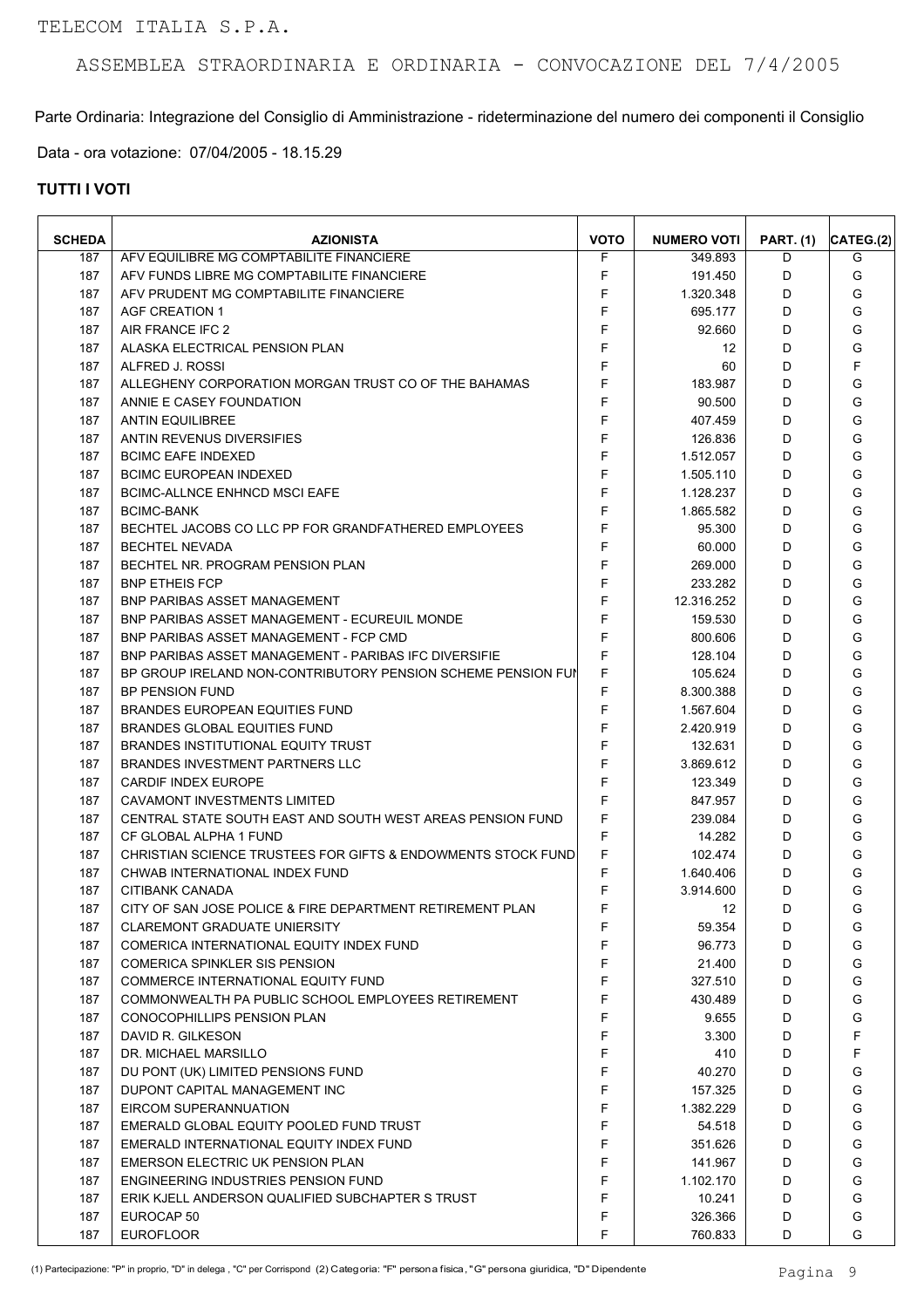Parte Ordinaria: Integrazione del Consiglio di Amministrazione - rideterminazione del numero dei componenti il Consiglio

Data - ora votazione: 07/04/2005 - 18.15.29

| <b>SCHEDA</b> | <b>AZIONISTA</b>                                                | <b>VOTO</b> | <b>NUMERO VOTI</b> | <b>PART. (1)</b> | CATEG.(2) |
|---------------|-----------------------------------------------------------------|-------------|--------------------|------------------|-----------|
| 187           | EXETER FUND INC PRO BLEND MAXIMUM TERM SERIES                   | F           | 25.775             | D                | G         |
| 187           | EXETER FUND INC PRO BLEND MODERATE TERM SERIES                  | F           | 12.378             | D                | G         |
| 187           | EXETER FUND INC. BLEND ASSET II                                 | F           | 58.025             | D                | G         |
| 187           | <b>FCP ACTICA</b>                                               | F           | 187.668            | D                | G         |
| 187           | FCP AGIPI EUROPE AXIVA GESTION FCP SCE VALORISATION PORTEFEUILL | F           | 746.559            | D                | G         |
| 187           | <b>FCP ANEP FORTIS</b>                                          | F           | 284.209            | D                | G         |
| 187           | FCP ANTIN PRUDENT                                               | F           | 170.249            | D                | G         |
| 187           | FCP APOLLINE 6 ACTIONS                                          | F           | 1.498.762          | D                | G         |
| 187           | FCP AXA EUROPE DU SUD AXA GESTION FCP SCE VALORISATION PORTEFI  | F           | 699.100            | D                | G         |
| 187           | FCP BNP PARIBAS INDICE EURO                                     | F           | 1.053.020          | D                | G         |
| 187           | FCP BNP PARIBAS LONG/SHORT EQUITY                               | F           | 35.520             | D                | G         |
| 187           | FCP BNP PARIBAS MONE DYNAMIQUE                                  | F           | 7.100              | D                | G         |
| 187           | FCP BNP PEA ACTS EUROPE                                         | F           | 603.058            | D                | G         |
| 187           | FCP CRPB BPC                                                    | F           | 15.738             | D                | G         |
| 187           | FCPE MULTIPAR ACTIONS                                           | F           | 22.141             | D                | G         |
| 187           | FIFE COUNCIL PENSION FUND GOVERNMENT PENSION FUND               | F           | 146.228            | D                | G         |
| 187           | GLAXOSMITHKLINE (IRELAND) PENSION PLAN                          | F           | 211.776            | D                | G         |
| 187           | <b>GMO DEV WORLD EQUITY</b>                                     | F           | 208.899            | D                | G         |
| 187           | <b>GMO ERISA POOL TRUST</b>                                     | F           | 171.783            | D                | G         |
| 187           | <b>GMO FOREIGN FUND</b>                                         | F           |                    | D                | G         |
| 187           | <b>GMO GLOBAL GROWTH FUND</b>                                   | F           | 10.327.698         | D                | G         |
|               |                                                                 | F           | 45.834             |                  |           |
| 187           | <b>GPE FORD FRANCE BNP DIVERSIFIE</b>                           |             | 15.034             | D                | G         |
| 187           | HARBOR CAPITAL GROUP TRUST FOR DEFINED BENEFIT PLANS            | F           | $12 \overline{ }$  | D                | G         |
| 187           | IMPERIAL INTERNATIONAL EQUITY POOL                              | F           | 260.160            | D                | G         |
| 187           | INTERNATIONAL BANK FOR RECONSTRUCTION & DEVELOPMENT             | F           | 566.140            | D                | G         |
| 187           | <b>INVESTLIFE FLEXIFUND</b>                                     | F           | 57.705             | D                | G         |
| 187           | INVESTORS BANK & TRUST COMPANY - IC CLIENTS NON TREATY          | F           | 74.620             | D                | G         |
| 187           | <b>ITW INTERNATIONAL INDEX FUND</b>                             | F           | 51.095             | D                | G         |
| 187           | JOHN HANCOCK VARIABLE TRUST SERIES TRUST INTERNATIONAL EQUITY   | F           | 36.153             | D                | G         |
| 187           | JOHNSON & JOHNSON GENERAL PENSION TRUST                         | F           | 529.600            | D                | G         |
| 187           | LORD ABBET SECURITIES TRUST LORD ABBETT INTERNATIONAL CORE EQ   | F           | 184.851            | D                | G         |
| 187           | MANVILLE PERSONAL INJURY SETTLEMENT TRUST                       | F           | 102.488            | D                | G         |
| 187           | <b>MARCH LIMITED</b>                                            | F           | 79.126             | D                | G         |
| 187           | MASS STATE CARPENTERS ANNUITY FUND                              | F           | $12 \,$            | D                | G         |
| 187           | MASS STATE CARPENTERS PENSION FUND                              | F           | $12 \overline{ }$  | D                | G         |
| 187           | MASTERFOODS DIVERSIFIE                                          | F           | 54.945             | D                | G         |
| 187           | MASTERFOODS GMBH                                                | F           | 663.728            | D                | G         |
| 187           | MD INTERNATIONAL VALUE FUND                                     | F           | 171.500            | D                | G         |
| 187           | MORRIS & GWENDOLYN CAFRITZ FOUNDATION                           | F           | 109.618            | D                | G         |
| 187           | MOTORS INSURANCE CORPORATION                                    | F           | 99.556             | D                | G         |
| 187           | MULTIPAR SOLIDAIRE                                              | F           | 300                | D                | G         |
| 187           | NATIO FONDS BARBIEUX                                            | F           | 194.436            | D                | G         |
| 187           | NATIO FONDS CNAVPL                                              | F           | 28.116             | D                | G         |
| 187           | NATIO FONDS EUCLIDE                                             | F           | 28.492             | D                | G         |
| 187           | NATIO FONDS FLOREAL EUROPE DYNAMIQUE                            | F           | 520.298            | D                | G         |
| 187           | NATIO FONDS FLOREAL EUROPE EQUILIBRE                            | F           | 81.773             | D                | G         |
| 187           | NATIO FONDS FLOREAL EUROPE PRUDENT                              | F           | 398.705            | D                | G         |
| 187           | NATIO FONDS GALILEE                                             | F           | 181.126            | D                | G         |
| 187           | NATIO FONDS MONTPARNASSE                                        | F           | 284.401            | D                | G         |
| 187           | NATIO FONDS VERMEER                                             | F           | 98.145             | D                | G         |
| 187           | NATIONAL BANK OF KAZAKHSTAN                                     | F           | 134.836            | D                | G         |
| 187           | PARVEST BALANCED EURO                                           | F           | 136.914            | D                | G         |
| 187           | PARVEST CONSERVATIVE EURO                                       | F           | 11.694             | D                | G         |
| 187           | PARVEST DYNAMIC EURO                                            | F           | 130.467            | D                | G         |
| 187           | PARVEST EURO EQUITIES                                           | F           | 84.233             | D                | G         |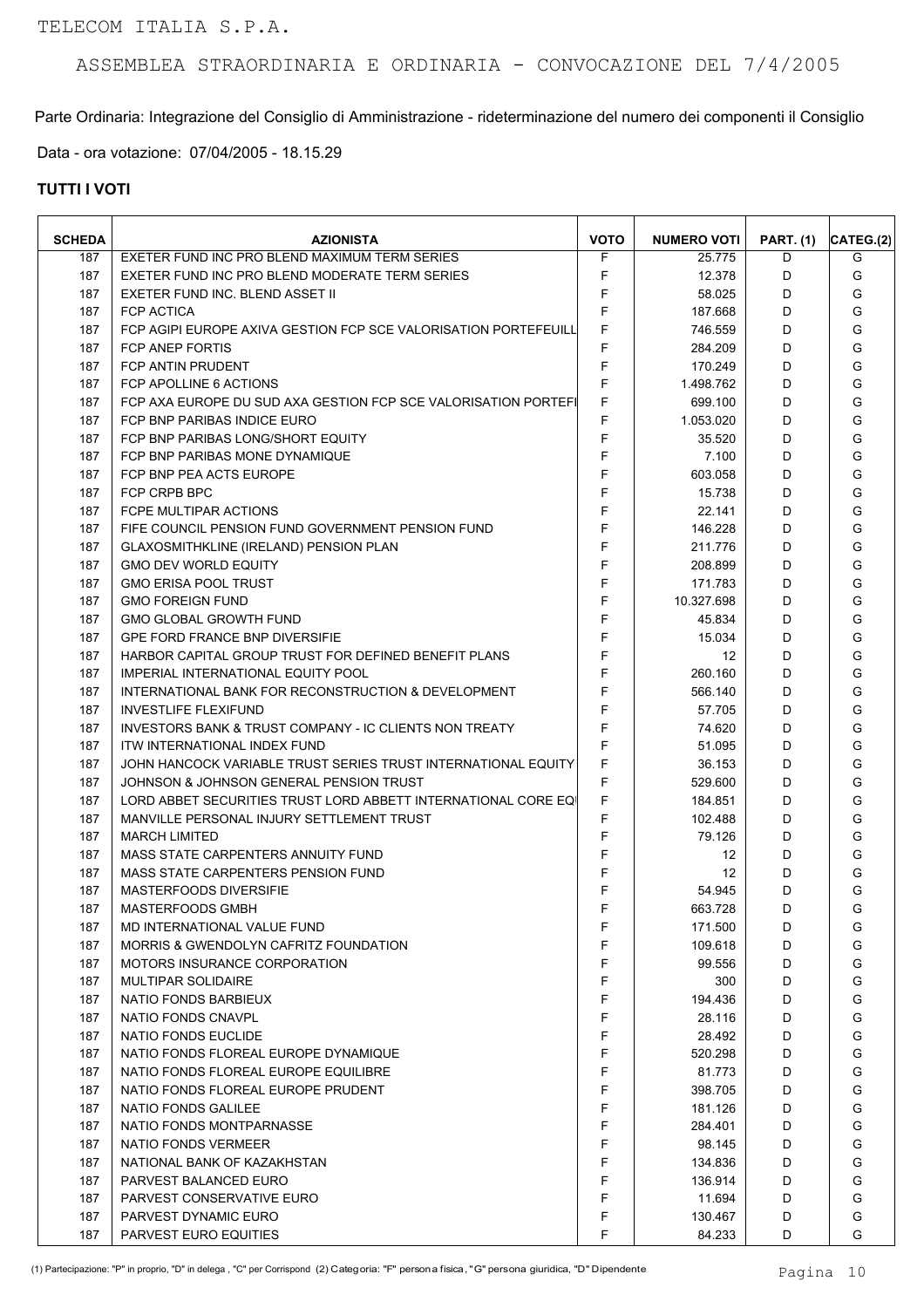Parte Ordinaria: Integrazione del Consiglio di Amministrazione - rideterminazione del numero dei componenti il Consiglio

Data - ora votazione: 07/04/2005 - 18.15.29

| <b>SCHEDA</b> | <b>AZIONISTA</b>                                             | <b>VOTO</b> | <b>NUMERO VOTI</b> | <b>PART. (1)</b> | CATEG.(2) |
|---------------|--------------------------------------------------------------|-------------|--------------------|------------------|-----------|
| 187           | <b>PARVEST EUROPE</b>                                        | F           | 45.927             | D                | G         |
| 187           | PENSION INVESTMENT FUND                                      | F           | 104.199            | D                | G         |
| 187           | PIONEER EUROPE FUND                                          | F           | 354.300            | D                | G         |
| 187           | PIONEER EUROPE VCT PORTFOLIO                                 | F           | 32.531             | D                | G         |
| 187           | PIONEER INTERNATIONAL VALUE FUND                             | F           | 266.590            | D                | G         |
| 187           | PIONEER INTERNATIONAL VALUE VCT PORTFOLIO                    | F           | 46.486             | D                | G         |
| 187           | PPT FISHER INVESTMENT                                        | F           | 39.100             | D                | G         |
| 187           | PRUDENTIAL EUROPEAN INDEX TRACKER TRUST                      | F           | 29.807             | D                | G         |
| 187           | <b>PSP FOREIGN EQUITIES FUND</b>                             | F           | 135.909            | D                | G         |
| 187           | SAUDI ARABIAN MONETARY AGENCY                                | F           | 406.061            | D                | G         |
| 187           | SCOTTISH WIDOWS INVESTMENT PARTNERSHIP INVESTMENT FUNDS ICVC | F           | 188.627            | D                | G         |
| 187           | SEI INSTITUTIONAL INTERNATIONAL TRUST INTERNATIONAL EQUITY   | F           | 1.859.710          | D                | G         |
| 187           | SEI INSTITUTIONAL INVESTMENT TRUST INTERNATIONAL EQUITY      | F           | 1.134.114          | D                | G         |
| 187           | ST. JAMES S PLACE INTERNATIONAL PUBLIC LIMITED COMPANY       | F           | 176.963            | D                | G         |
| 187           | STICHTING PENSIONENFONDS CHEVRONTEXACO NEDERLAND             | F           | 106.415            | D                | G         |
| 187           | STREETTRACKS DOW JONES EURO STOXX 50 FUND                    | F           | 614.823            | D                | G         |
| 187           | STREETTRACKS DOW JONES STOXX 50 FUND                         | F           | 80.865             | D                | G         |
| 187           | STREETTRACKSSM MSCI EUROPE TELECOMMUNICATION SERVICES SM ET  | F           | 320.396            | D                | G         |
| 187           | SWIP GLOBAL SICAV - GLOBAL EQUITY SRI FUND                   | F           | 310.900            | D                | G         |
| 187           | <b>SYRACUSE UNIVERSITY</b>                                   | F           | 131.649            | D                | G         |
| 187           | THE CHILDREN S HOSPITAL FOUNDATION OF PHILADELPHIA           | F           | 264.800            | D                | G         |
| 187           | <b>FLORIDA RETIREMENT SYSTEM</b>                             | F           | $12 \overline{ }$  | D                | G         |
| 187           | FORD UAW BENEFITS TRUST                                      | F           | 1.148.959          | D                | G         |
| 187           | FPL ALPHA INVESTMENTS PTE LTD                                | F           | 45.312             | D                | G         |
| 187           | FUNDO DE PENSOES GOVERNMENT PENSION FUND                     | F           | 51.832             | D                | G         |
| 187           | <b>GABELLI EQUITY TRUST INC. GABELLI VALUE FUND</b>          | F           | 400.000            | D                | G         |
| 187           | <b>GENERAL MEDICAL SEVICES SUPERANNUATION PLAN</b>           | F           | 413.341            | D                | G         |
| 187           | <b>GENERAL MOTORS WELFARE BENEFITS TRUST</b>                 | F           | 110.039            | D                | G         |
| 187           | <b>HEALTHCARE FOUNDATION OF NEW JERSEY</b>                   | F           | 92.094             | D                | G         |
| 187           | HONG KONG MONETARY AUTHORITY                                 | F           | 387.616            | D                | G         |
| 187           | HOUSTON MUNICIPAL EMPLOYEES PENSION SYSTEM                   | F           | 11                 | D                | G         |
| 187           | HOWARD HUGHES MEDICAL INSTITUTE                              | F           | 838.702            | D                | G         |
| 187           | HYDRO-QUEBEC - BANK OF IRELAND                               | F           | 1.743.295          | D                | G         |
| 187           | <b>IBEW</b>                                                  | F           | 6.900              | D                | G         |
| 187           | <b>IBEW PENSION BENEFIT FUND</b>                             | F           | 50.900             | D                | G         |
| 187           | <b>IBM TAX DEFERRED SAVING PLAN</b>                          | F           | 1.260.402          | D                | G         |
| 187           | JUPITER ASSET MANAGEMENT                                     | F           | 41.000             | D                | G         |
| 187           | JUPITER ASSET MANAGEMENT BANK SERVICES                       | F           | 126.000            | D                | G         |
| 187           | JUPITER EUROPEAN SPECIAL SITUATIONS FUND                     | F           | 1.500.537          | D                | G         |
| 187           | LABOURERS PENSION FUND-BANK OF IRELAND                       | F           | 184.386            | D                | G         |
| 187           | LAUDUS ROSENBERG INTERNATIONAL EQUITY FUND                   | F           | 30.000             | D                | G         |
| 187           | LELAND STANFORD JUNIOR UNIVERSAL                             | F           | 801.603            | D                | G         |
| 187           | LICR FUND INC.                                               | F           | 456.789            | D                | G         |
| 187           | LOCKHEED MARTIN CORPORATION MASTER RETIREMENT TRUST          | F           | 56.837             | D                | G         |
| 187           | LOMBARD ODIER & CIE                                          | F           | 1.339.029          | D                | G         |
| 187           | MELLON GLOBAL FUNDS PLC GRAND CANAL HOUSE                    | F           | 74.616             | D                | G         |
| 187           | <b>MEMBERS OF USWA</b>                                       | F           | 109.391            | D                | G         |
| 187           | METAL INDUSTRIES PROVIDENT FUND                              | F           | 531.172            | D                | G         |
| 187           | MICHAEL N. MILLS                                             | F           | 300                | D                | F         |
| 187           | MICHIGAN EDUCATION ASSOCIATION                               | F           | 52.110             | D                | G         |
| 187           | MICROSOFT GLOBAL FINANCE LIMITED CORPORATION                 | F           | 3.383.618          | D                | G         |
| 187           | MIZUHO TRUST & BANKING LUXEMBOURG SA IBJTLULL                | F           | 51.987             | D                | G         |
| 187           | NORFOLK COUNTY RETIREMENT SYSTEM                             | F           | 12                 | D                | G         |
| 187           | NORTHERN TELECOM (UK) COMMON INVESTMENT PENSION FUND         | F           | 515.079            | D                | G         |
| 187           | NOTTINGHAMSHIRE COUNTY COUNCIL PENSION FUND                  | F           | 1.147.782          | D                | G         |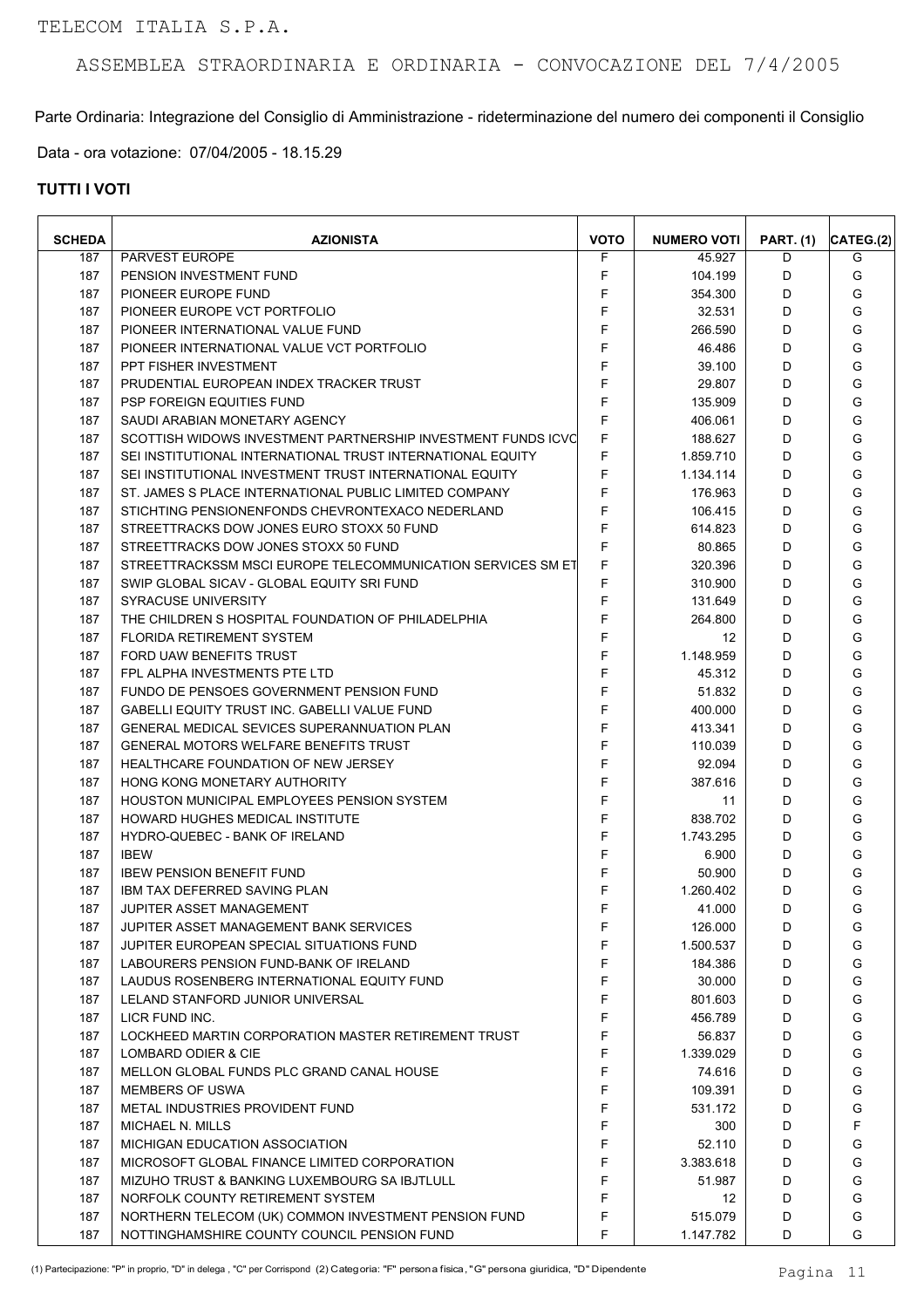Parte Ordinaria: Integrazione del Consiglio di Amministrazione - rideterminazione del numero dei componenti il Consiglio

Data - ora votazione: 07/04/2005 - 18.15.29

| <b>SCHEDA</b> | <b>AZIONISTA</b>                                                 | <b>VOTO</b> | <b>NUMERO VOTI</b> | <b>PART.</b> (1) | CATEG.(2) |
|---------------|------------------------------------------------------------------|-------------|--------------------|------------------|-----------|
| 187           | NUNAVUT TRUST - BRANDES                                          | F           | 14.000             | D                | G         |
| 187           | OHIO CARPENTERS PENSION PLAN                                     | F           | 598.694            | D                | G         |
| 187           | <b>P/P OF GLAXOSMITHKLINE</b>                                    | F           | 69.300             | D                | G         |
| 187           | PUBLIC EMPLOYEES RETIREMENT SYSTEM OF OHIO                       | F           | $12 \overline{ }$  | D                | G         |
| 187           | RHODIA INC PENSION EQUITY PLAN                                   | F           | 196.637            | D                | G         |
| 187           | ROYAL BANK OF SCOTLAND DEP M&G INVESTMENT FUNDS 1 ICVC M&G EU    | F           | 172.731            | D                | G         |
| 187           | <b>SALD EES</b>                                                  | F           | 89.949             | D                | G         |
| 187           | ST. JAMES S PLACE UK PUBLIC LIMITED COMPANY                      | F           | 3.067.517          | D                | G         |
| 187           | STATE STREET BANK AND TRUST COMPANY INVESTMENT FUNDS FOR TAX     | F           | 217.943            | D                | G         |
| 187           | STATE STREET BANK VA EUROPE EQUITY FUND FOR ELIGIBLE INSITUTION. | F           | 50.762             | D                | G         |
| 187           | STICHTING PENSIOENFONDS ABP                                      | F           | 11.551.001         | D                | G         |
| 187           | THE GABELLI ASSET FUND                                           | F           | 1.498.435          | D                | G         |
| 187           | THE GABELLI EQUITY TRUST INC.                                    | F           | 1.320.480          | D                | G         |
| 187           | THE GABELLI GLOBAL OPPORTUNITY FUND                              | F           | 65.000             | D                | G         |
| 187           | THE GABELLI GLOBAL TELECOMMUNICATION FUND                        | F           | 570.000            | D                | G         |
| 187           | THE LOCAL GOVERNMENT PENSIONS INSTITUTION                        | F           | 1.537.188          | D                | G         |
| 187           | THE MASTER TRUST BANK OF JAPAN LTD                               | F           | 2.981.755          | D                | G         |
| 187           | THE METAL BOX PENSION SCHEME                                     | F           | 1.334.140          | D                | G         |
| 187           | THE NATIONAL PENSIONS RESERVE FUND COMMISSION ACTING             | F           | 1.877.627          | D                | G         |
| 187           | THE PENSION PLAN FOR EMPLOYEES OF THE CANADA TRUST               | F           | 47.450             | D                | G         |
| 187           | THE REGENTS OF THE UNIVERSITY OF CALIFORNIA                      | F           | 116.519            | D                | G         |
| 187           | THE ROLLS ROYCE PENSION FUND                                     | F           | 123.987            | D                | G         |
| 187           | THE TRUSTEES OF DARTMOUTH COLLEGE                                | F           | 364.683            | D                | G         |
| 187           | THYSSENKRUPP BUDD COMPANY                                        | F           | 190.260            | D                | G         |
| 187           | TI PENSION SCHEME                                                | F           | 433.550            | D                | G         |
| 187           | TORONTO DOMINION INDEX FUND                                      | F           | 50.556             | D                | G         |
| 187           | TORONTO DOMINION INTERNATIONAL INDEX FUND                        | F           | 42.480             | D                | G         |
| 187           | <b>TRANSNET PENSION FUND</b>                                     | F           | 41.411             | D                | G         |
| 187           | <b>TRANSNET RETIREMENT FUND</b>                                  | F           | 280.316            | D                | G         |
| 187           | TRANSNET SECON DEFINED BENEFIT SCHEME                            | F           | 206.273            | D                | G         |
| 187           | <b>VLADIMIR PEROVICH</b>                                         | F           | 1.500              | D                | F         |
| 187           | <b>WELLMARK INC.</b>                                             | F           | 191.500            | D                | G         |
| 187           | WHEELS COMMON INVESTMENT FUND TRUSTEES LIMITED                   | F           | 974.842            | D                | G         |
| 187           | WHEELS COMMON INVESTMENT TRUSTEES LIMITED PENSION FUND           | F           | 254.046            | D                | G         |
| 187           | YELLOW ROADWAY BRANDES INTERNATIONAL                             | F           | 149.070            | D                | G         |
| 187           | UBS PACE INTERNATIONAL EQUITY INVESTMENT                         | F           | 220.374            | D                | G         |
| 187           | UN RELIEF & WORKS AGENCY FOR PALESTINIAN REFUGEES IN THE NEAR I  | F           | 43.108             | D                | G         |
| 187           | VANT OVERSEAS EQUITY INDEX                                       | F           | 70.783             | D                | G         |
| 187           | VARMA SAMPO MUTUAL PENSION INSURANCE COMPANY                     | F           | 6.693.549          | D                | G         |
| 187           | <b>VAUBAN ACTIONS 1</b>                                          | F           | 166.610            | D                | G         |
| 190           | RASBANK VITA SPA                                                 | F           | 11.025.000         | D                | G         |
| 190           | RIUNIONE ADRIATICA DI SICURTA SPA                                | F           | 38.000.000         | D                | G         |
| 191           | <b>BORLENGHI FRANCO</b>                                          | F           | 8.251              | P                | F         |
| 192           | <b>ARIENTI PIERLUCA</b>                                          | F           | 70                 | P                | F         |
| 194           | <b>GOTTI ANGIOLO</b>                                             | F           | 145                | P                | F         |
| 196           | <b>GATTO UMBERTO</b>                                             | С           | 5.077              | P                | F         |
| 197           | CARDILLO SALVATORE                                               | A           | 3                  | D                | F         |
| 199           | QUAGLIA GIUSEPPINA FRANCA                                        | F           | 9.760              | P                | F         |
| 5.001         | LUCENTE GIOVANNI                                                 | С           | 14.659             | С                | F         |
| 5.002         | DI DONATO DOMENICO                                               | F           | 1.650              | C                | F         |
| 5.003         | <b>GHIBAUDI LEOPOLDO</b>                                         | C           | 13.379             | C                | F         |
| 5.004         | SMIDILI LORENZO ANTONIO                                          | F           | 11.628             | C                | F         |
| 5.005         | <b>SARTOR LUIGI</b>                                              | F           | 1.178              | $\mathsf C$      | F         |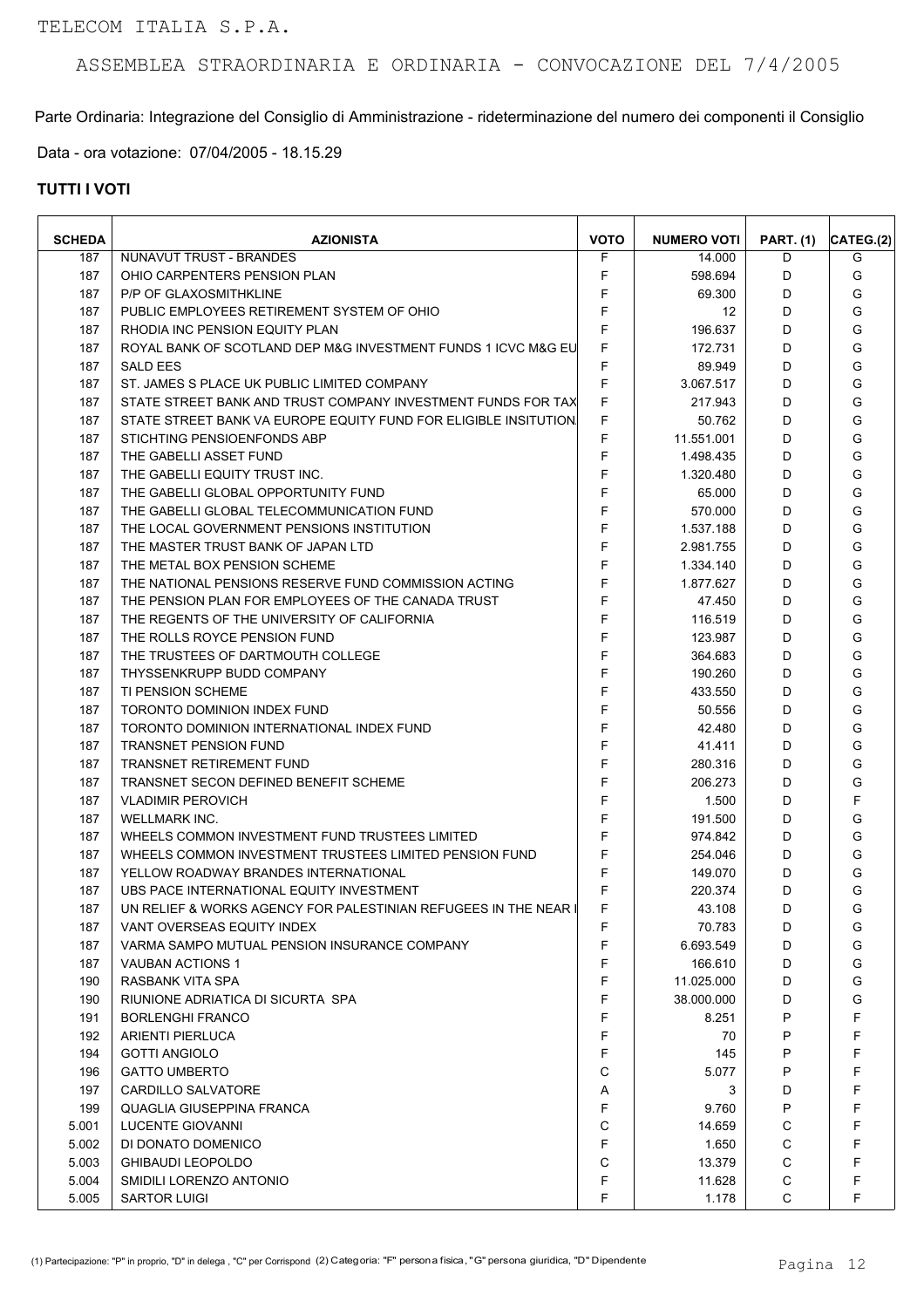TELECOM ITALIA S.P.A.

## ASSEMBLEA STRAORDINARIA E ORDINARIA - CONVOCAZIONE DEL 7/4/2005

Parte Ordinaria: Integrazione del Consiglio di Amministrazione - rideterminazione del numero dei componenti il Consiglio Data - ora votazione: 07/04/2005 - 18.15.29

### **TUTTI I VOTI**

| <b>SCHEDA</b>           |                                  | <b>AZIONISTA</b>                         |                              | <b>VOTO</b>       | <b>NUMERO VOTI</b> | <b>PART. (1)</b> | CATEG.(2)         |
|-------------------------|----------------------------------|------------------------------------------|------------------------------|-------------------|--------------------|------------------|-------------------|
|                         |                                  |                                          |                              |                   |                    |                  |                   |
|                         |                                  |                                          |                              |                   |                    |                  |                   |
|                         |                                  |                                          |                              |                   |                    |                  |                   |
|                         |                                  |                                          |                              |                   |                    |                  |                   |
|                         |                                  |                                          |                              |                   |                    |                  |                   |
|                         |                                  |                                          |                              |                   |                    |                  |                   |
|                         |                                  |                                          |                              |                   |                    |                  |                   |
|                         |                                  |                                          |                              |                   |                    |                  |                   |
|                         |                                  |                                          |                              |                   |                    |                  |                   |
|                         |                                  |                                          |                              |                   |                    |                  |                   |
|                         |                                  |                                          |                              |                   |                    |                  |                   |
|                         |                                  |                                          |                              |                   |                    |                  |                   |
|                         |                                  |                                          |                              |                   |                    |                  |                   |
|                         |                                  |                                          |                              |                   |                    |                  |                   |
|                         |                                  |                                          |                              |                   |                    |                  |                   |
|                         |                                  |                                          |                              |                   |                    |                  |                   |
|                         |                                  |                                          |                              |                   |                    |                  |                   |
|                         |                                  |                                          |                              |                   |                    |                  |                   |
|                         |                                  |                                          |                              |                   |                    |                  |                   |
|                         | <b>ASTENUTI</b>                  | <b>CONTRARI</b>                          | <b>FAVOREVOLI</b>            |                   |                    | <b>TOTALE</b>    |                   |
| In Proprio<br>In Delega | 9<br>0,000%<br>340.003<br>0,008% | 33.125<br>0,001%<br>16.028.163<br>0,369% | 207.196.452<br>4.114.617.917 | 4,776%<br>94,846% | 4.130.986.083      | 207.229.586      | 4,777%<br>95,223% |
| Tutti                   | 340.012<br>0,008%                | 16.061.288<br>0,370%                     | 4.321.814.369                | 99,622%           | 4.338.215.669      |                  |                   |
| Corrispond.             | $\overline{0}$                   | 28.038                                   | 14.456                       |                   |                    | 42.494           |                   |
|                         |                                  |                                          |                              |                   |                    |                  |                   |
|                         |                                  |                                          |                              |                   |                    |                  |                   |

(1) Partecipazione: "P" in proprio, "D" in delega , "C" per Corrispond (2) Categoria: "F" persona fisica, "G" persona giuridica, "D" Dipendente<br>Pagina 13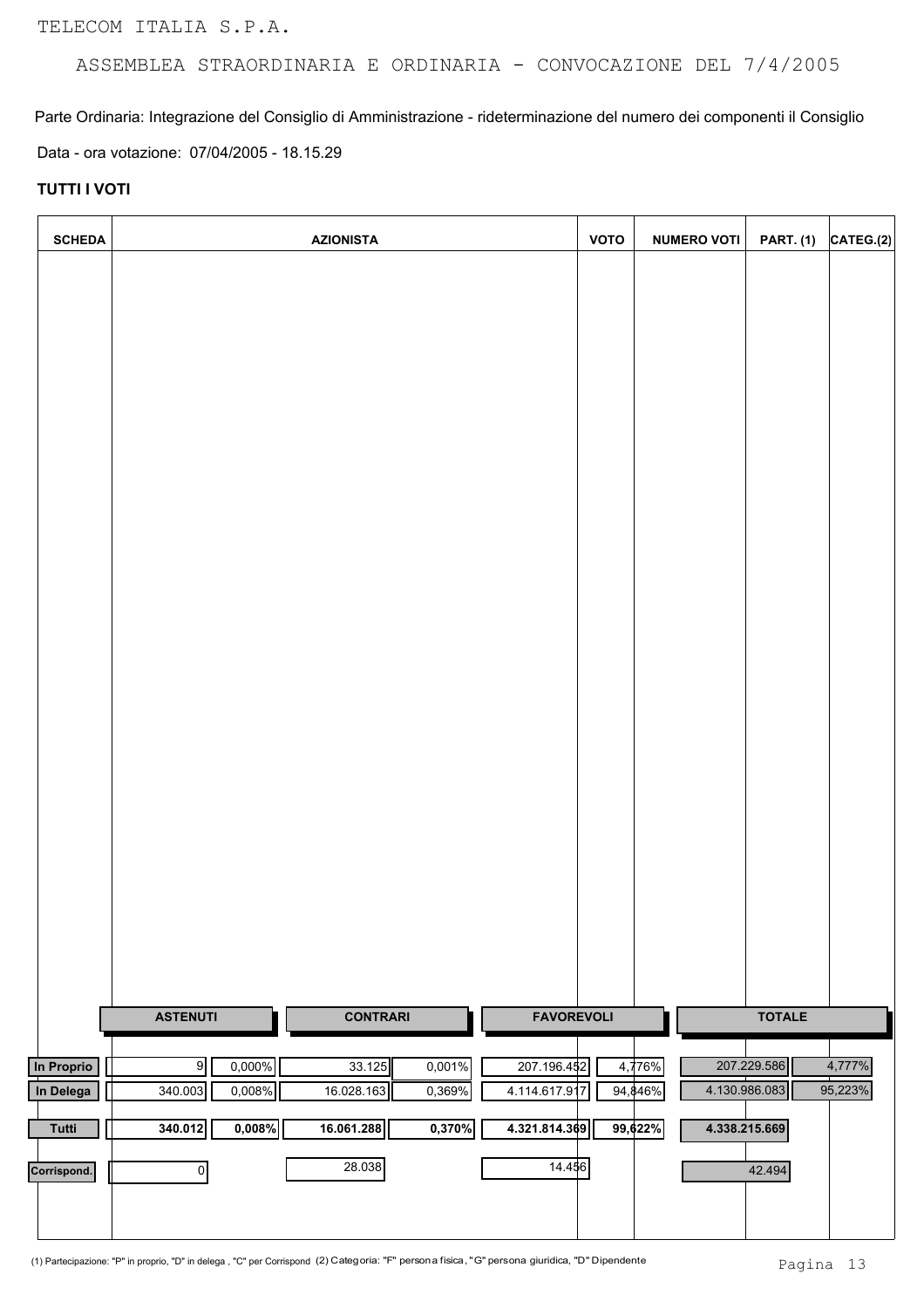Parte Ordinaria: Integrazione del Consiglio di Amministrazione - rideterminazione del compenso complessivo annuo del Consiglio Data - ora votazione: 07/04/2005 - 18.22.05

| JP MORGAN INTERNATIONAL EQUITY INDEX FUND<br>F<br>51<br>905.739<br>F<br>52<br>CALYON<br>531.020 | D          |   |
|-------------------------------------------------------------------------------------------------|------------|---|
|                                                                                                 |            | G |
|                                                                                                 | D          | G |
| F<br>61<br><b>LANDI PAOLINO</b>                                                                 | P<br>707   | F |
| C<br>62<br><b>MORENA MARIANNA</b>                                                               | D<br>100   | F |
| F<br>66<br><b>MAIULLARI SANTINA</b>                                                             | 825<br>D   | F |
| F<br>73<br>DOMENICO SALVATORE<br>10.892                                                         | P          | F |
| F<br>76<br>COMBA FRANCO<br>27.349                                                               | P          | F |
| F<br>77<br><b>COMBA SILVIA</b>                                                                  | P<br>9.666 | F |
| F<br>79<br><b>BORRONI ENRICO</b><br>594.156                                                     | P          | F |
| C<br>83<br>PORTA FRANCO GIOVANNI                                                                | P<br>10    | F |
| F<br><b>GIANNATTASIO ALFONSO</b><br>10.892<br>86                                                | P          | F |
| F<br>92<br><b>COMBA PAOLO</b>                                                                   | P<br>4.007 | F |
| F<br>93<br><b>MOLETTI RICCARDO</b><br>20.936                                                    | P          | F |
| F<br>96<br><b>INVESTIMENTI SUD ITALIA</b>                                                       | D<br>20    | G |
| F<br>PIZZUTI FRANCESCO<br>78.626<br>96                                                          | D          | F |
| F<br>97<br><b>BARZAGHI PIERANGELO</b><br>17.141                                                 | P          | F |
| 103<br>SINDACATO CONSUMATORI ED UTENTI<br>Α                                                     | P<br>9     | G |
| F<br>110<br>ADVANCE PUBLICATIONS MASTER TRUST<br>174.400                                        | D          | G |
| F<br>110<br>ADVANCED INTL SHARES INDEX FUND<br>87.352                                           | D          | G |
| F<br>AFTRA PENSION TRUST<br>36.920<br>110                                                       | D          | G |
| F<br>110<br>AIG FP CAPITAL PRESERVATION CORP. PORTFOLIO<br>718.139                              | D          | G |
| F<br>110<br>ALASKA PERMANENT FUND CORP.<br>1.673.832                                            | D          | G |
| F<br>110<br>ALLIED IRISH BANK/RC DIOCESE OF BROOCKLYN<br>23.310                                 | D          | G |
| F<br>110<br>ALLTEL CORPORATION MASTER TRUST<br>248.543                                          | D          | G |
| F<br>110<br>AMCORE SEGREGATED RHS MASTER TRUST<br>81.878                                        | D          | G |
| F<br>110<br>AMCORE SEGREGATED RHS PENSION<br>25.896                                             | D          | G |
| F<br>110<br>AQUILA EUROPEAN EQUITY INDEX FUND<br>141.439                                        | D          | G |
| F<br>110<br>ARAB FUND FOR ECONOMIC AND SOCIAL DEVELOPMENT<br>63.195                             | D          | G |
| F<br>110<br>ASSOCIATED BRITISH FOODS PENSIONSCHEME<br>656.280                                   | D          | G |
| F<br>110<br>ASTRAZENECA PENSION TRUSTEE LTD<br>844.300                                          | D          | G |
| F<br>110<br><b>BAKER COMMODITIES EMPLOYEES PENSION</b><br>27.866                                | D          | G |
| F<br>110<br><b>BANK ONE TRUST COMPANY</b><br>377.734                                            | D          | G |
| F<br>110<br><b>BANKERS TRUST PARTNER INTERNATIONAL SHARES VALUE 1</b><br>182.108                | D          | G |
| F<br>110<br>BARBARA COHN TRUST FRANN M. WARREN<br>126.422                                       | D          | G |
| F<br>110<br>BARCLAYS GLOBAL INVESTORS PENSION<br>4.354.726                                      | D          | G |
| F<br>110<br>BELEGGINGSFONDS BELCENA<br>88.955                                                   | D          | G |
| F<br>110<br>BIAM GROUP TRUST JP MORGAN CHASE BANK<br>2.641.759                                  | D          | G |
| F<br><b>BIAM INVESTMENTS PLC</b><br>110                                                         | 2.836<br>D | G |
| F<br>110<br><b>BRITISH SUGAR PENSION SCHEME</b><br>594.899                                      | D          | G |
| F<br>110<br>CENTRICA COMBINED COMMON INVESTEMENT FUND<br>123.994                                | D          | G |
| F<br>110<br><b>CLARK EQUIPMENT COMPANY PENSION TRUST</b><br>10.405                              | D          | G |
| F<br>110<br><b>CO.OPERATIVE BANK PENSION SCHEME</b><br>200.932                                  | D          | G |
| F<br>110<br>COILLTE TEORANTA NO 2 PENSION FUND IRISH LIFE<br>342.644                            | D          | G |
| F<br>110<br><b>COLLEGE RETIREMENT EQUITIES FUND</b><br>130.000                                  | D          | G |
| F<br>110<br><b>COMMINGLED PENSION TRUST FUND</b><br>15.612                                      | D          | G |
| F<br>COOPERATIVE INSURANCE SOCIETY LIMITED<br>110<br>41.500                                     | D          | G |
| F<br>DALLAS POLICE & FIRE PENSION SYSTEM<br>110                                                 | 3.601<br>D | G |
| F<br>DE LA RUE PENSION SCHEME<br>543.197<br>110                                                 | D          | G |
| F<br>110<br>DESERET HEALTHCARE EMPLOYEE BENEFIT<br>41.717                                       | D          | G |
| F<br>110<br>DRESDNERBANK AG<br>3.666.716                                                        | D          | G |
| F<br>110<br>DRESDNERBANK INVESTMENT MGMT KAPITAL GMBH<br>6.257.349                              | D          | G |
| 110<br>ELECTRICITY SUPPLY PENSION SCHEME<br>F<br>447.343                                        | D          | G |
| F<br>110<br>EXEL PENSION INV. FUND LTD TRUST LTD<br>972.885                                     | D          | G |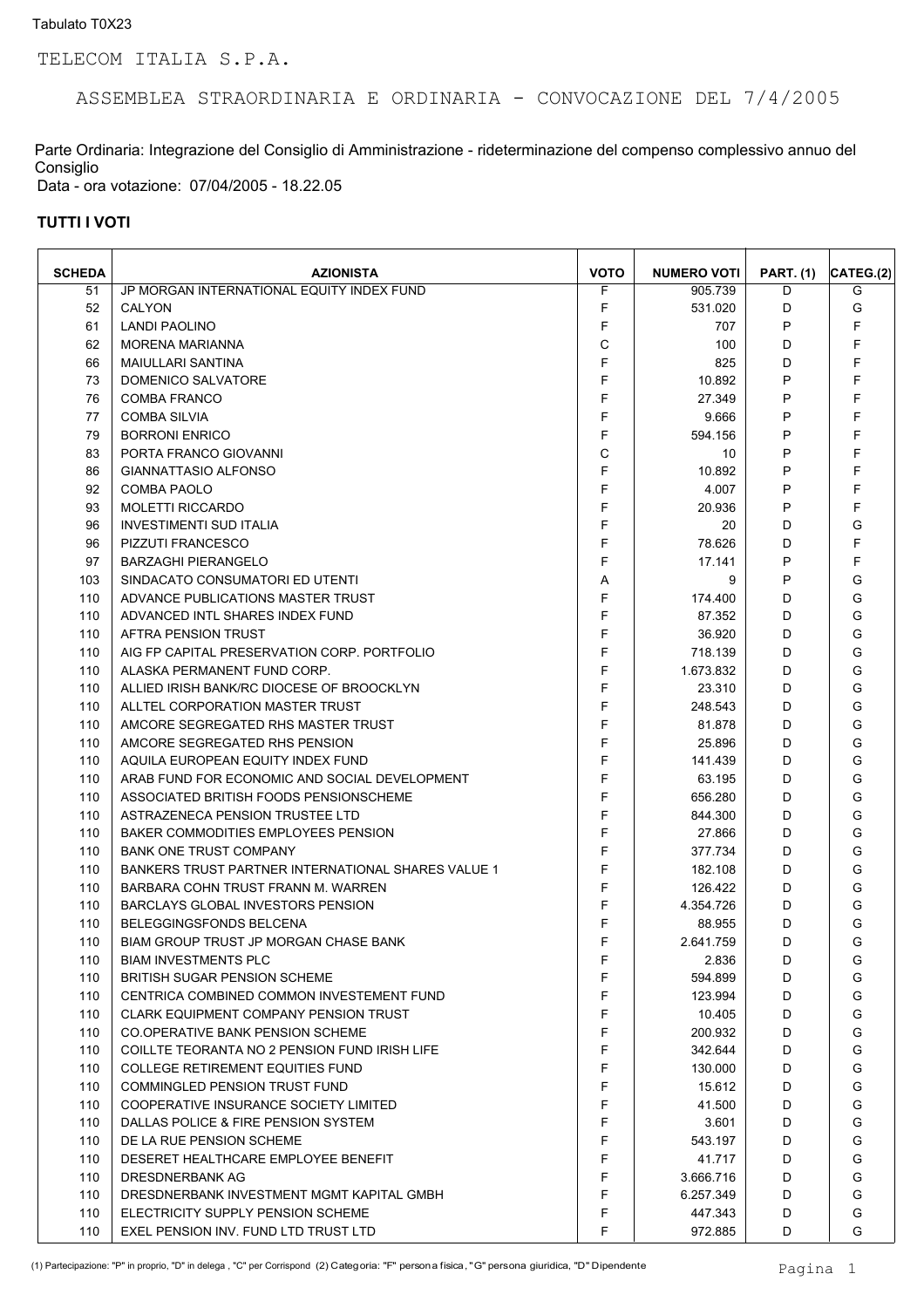Parte Ordinaria: Integrazione del Consiglio di Amministrazione - rideterminazione del compenso complessivo annuo del Consiglio Data - ora votazione: 07/04/2005 - 18.22.05

| <b>SCHEDA</b> | <b>AZIONISTA</b>                                                   | <b>VOTO</b> | <b>NUMERO VOTI</b> | <b>PART.</b> (1) | CATEG.(2) |
|---------------|--------------------------------------------------------------------|-------------|--------------------|------------------|-----------|
| 110           | FEDERATED EMPLOYEES RETIREMENT PLAN                                | F           | 37.323             | D                | G         |
| 110           | <b>GENERAL ELECTRIC PENSIONS LIMITED THE PRIORY</b>                | F           | 741.984            | D                | G         |
| 110           | <b>GERANAHOLDINGS S.A.</b>                                         | F           | 33.378             | D                | G         |
| 110           | <b>IDAHO NATIONAL ENGINEERING ENVIR LABORATORY RETIREMENT PLAN</b> | F           | 37.700             | D                | G         |
| 110           | ING BEWAAR MAATSCHAPPIJ BV                                         | F           | 1.591.700          | D                | G         |
| 110           | ING VP STRATEGIC ALLOCATION BALANCED                               | F           | 361.698            | D                | G         |
| 110           | ING VP STRATEGIC ALLOCATION BALANCED PORTFOLIO                     | F           | 725.389            | D                | G         |
| 110           | ING. INTERNATIONAL VALUE FUND                                      | F           | 10.329.085         | D                | G         |
| 110           | INTECH INTERNATIONAL SHARE ACTIVE (UNHEDGED) TRUST                 | F           | 105.663            | D                | G         |
| 110           | LONDON+ABERDEEN NORTHERN MUTUAL ASSURANCE SOCIETY                  | F           | 3.019.325          | D                | G         |
| 110           | MORGAN STANLEY INSTITUTIONAL FUND INC-ACTIVE INTL.ALLOC.PORTFOI    | F           | 384.910            | D                | G         |
| 110           | MORGAN STANLEY INSTITUTIONAL FUND INC. INTERNATIONAL               | F           | 44.235             | D                | G         |
| 110           | MORGAN STANLEY INSTITUTIONAL FUND INC.INTL.MAGNUM PORTFOLIO        | F           | 44.235             | D                | G         |
| 110           | MORGAN STANLEY INTERNATIONAL FUND                                  | F           | 344.805            | D                | G         |
| 110           | MORGAN STANLEY INTL. FUND INC. ACTIVE INTL ALLOCATION              | F           | 384.910            | D                | G         |
| 110           | <b>MORGAN STANLEY SICAV</b>                                        | F           | 572.968            | D                | G         |
| 110           | MORGAN STANLEY VARIABLE INV. SERVICES - EUROPEAN GROWTH            | F           | 383.130            | D                | G         |
| 110           | PICTET & CIE                                                       | F           | 846.704            | D                | G         |
| 110           | PLUMBING & MECHANICAL SERVICES IND. PENSION                        | F           | 157.697            | D                | G         |
| 110           | SAN DIEGO MUSEUM OF ART                                            | F           | 39.854             | D                | G         |
| 110           | SAS TRUSTEE CORPORATION                                            | F           | 1.874.759          | D                | G         |
| 110           | SCOTIA CANADIAN BALANCED FUND                                      | F           | 565.220            | D                | G         |
| 110           | SCOTIA EUROPEAN GROWTH FUND                                        | F           | 171.105            | D                | G         |
| 110           | SIT/KIM INTERNATIONAL FUND II LLC                                  | F           | 2.475              | D                | G         |
| 110           | STICHTING PENSION VAN DEKONINKLIJKE                                | F           | 269.067            | D                | G         |
| 110           | T. ROWE PRICE INTERNATIONAL FUND INC. EUROP. STOCK                 | F           | 300.449            | D                | G         |
| 110           | <b>TESCO PLC PENSION SCHEME</b>                                    | E           | 719.191            | D                | G         |
| 110           | THE BIAM GROUP TRUST                                               | F           | 1.667.713          | D                | G         |
| 110           | THE BIAM GROUP TRUST JP MORGAN CHASE BANK                          | $\mathsf F$ | 28.460.211         | D                | G         |
| 110           | THE BOEING COMPANY EMPLOYEES                                       | F           | 1.815.538          | D                | G         |
| 110           | FIDUCIARY TRUST CO INTERNATIONAL                                   | F           | 62.295             | D                | G         |
| 110           | FIREFIGHTERS RETIREMENT SYSTEM                                     | F           | 134.500            | D                | G         |
| 110           | <b>FONDOR</b>                                                      | F           | 155.025            | D                | G         |
| 110           | FONDS DE RESERVE POUR LES RETRAITES FRR                            | F           | 15.393.982         | D                | G         |
| 110           | <b>FPIC INNOVATION FUND</b>                                        | F           | 32.000             | D                | G         |
| 110           | <b>FPIC RESERVE FUND</b>                                           | F           | 5.500              | D                | G         |
| 110           | <b>FSS TRUSTEE CORPORATION</b>                                     | F           | 272.780            | D                | G         |
| 110           | <b>GARTMORE EUROPEAN GROWTH FUND</b>                               | F           | 503.392            | D                | G         |
| 110           | <b>GARTMORE GLOBAL UTILITIES FUND</b>                              | F           | 15.000             | D                | G         |
| 110           | <b>GARTMORE GVIT GLOBAL UTILITIES FUND</b>                         | F           | 70.000             | D                | G         |
| 110           | GARTMORE GVIT INTERNATIONAL GROWTH FUND                            | F           | 10.450             | D                | G         |
| 110           | <b>GARTMORE INTERNATIONAL GROWTH FUND</b>                          | F           | 6.000              | D                | G         |
| 110           | <b>GARTMORE SAFEGUARD FUND</b>                                     | F           | 129.398            | D                | G         |
| 110           | <b>GENERAL CABLE CORPORATION TRUST</b>                             | F           | 66.431             | D                | G         |
| 110           | <b>GRIFFIN INDUSTRIES</b>                                          | F           | 73.600             | D                | G         |
| 110           | HAWAII ELECTRICIANS ANNUITY FUND                                   | F           | 93.744             | D                | G         |
| 110           | HAWAII ELECTRICIANS PENSION FUND                                   | F           | 105.628            | D                | G         |
| 110           | <b>HAWAII LABORERS PENSION PLAN</b>                                | F           | 199.264            | D                | G         |
| 110           | HAWAIIAN ELECTRIC INDUSTRIES INC. MASTER                           | F           | 136.140            | D                | G         |
| 110           | HAYES LEMMERZ INTERNATIONAL INC INCOME PLAN                        | F           | 51.900             | D                | G         |
| 110           | <b>HERMES ASSURED LIMITED</b>                                      | F           | 6.737.643          | D                | G         |
| 110           | HSBC INDEX TRACKER INVESTMENT FUNDS EUR.                           | F           | 681.851            | D                | G         |
| 110           | HSBC INVESTMENT FUNDS BALANCED                                     | F           | 294.669            | D                | G         |
| 110           | HSBC SPECIALIST FUND EUR. G.                                       | F           | 2.882.206          | D                | G         |
| 110           | JP MORGAN CHASE BNK CLARK EQUIP.CO PENSION TRUST                   | F           | 390.162            | D                | G         |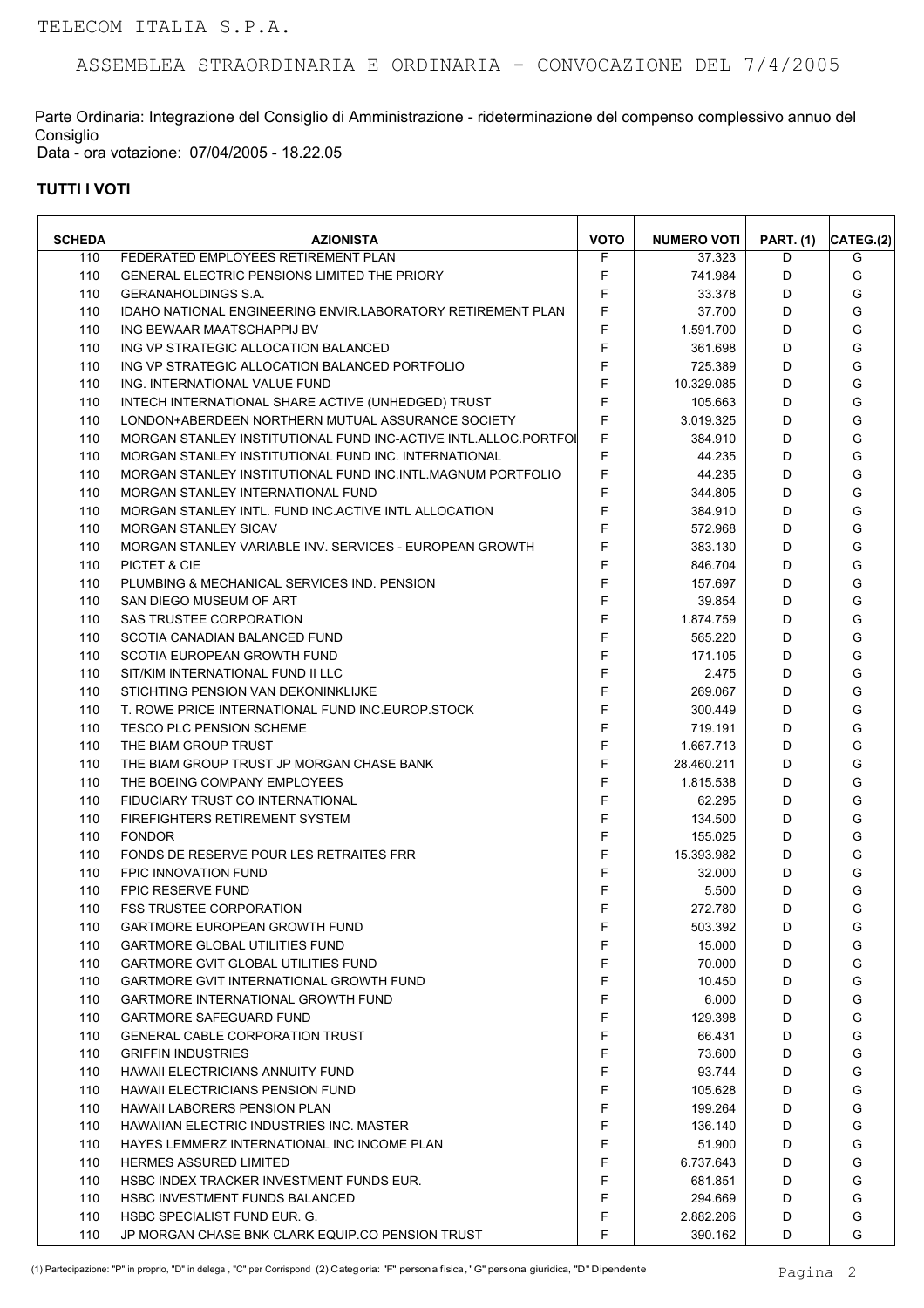Parte Ordinaria: Integrazione del Consiglio di Amministrazione - rideterminazione del compenso complessivo annuo del Consiglio Data - ora votazione: 07/04/2005 - 18.22.05

| <b>SCHEDA</b> | <b>AZIONISTA</b>                                               | <b>VOTO</b> | <b>NUMERO VOTI</b> | <b>PART. (1)</b> | CATEG.(2) |
|---------------|----------------------------------------------------------------|-------------|--------------------|------------------|-----------|
| 110           | JP MORGAN FLEMING INVESTMENT FUNDS                             | F           | 300.151            | D                | G         |
| 110           | JP MORGAN INTERNATIONAL EQUITY INDEX FUND                      | F           | 5.739              | D                | G         |
| 110           | JP MORGAN NORTHER NETWORKS INC.MASTER RETIREMENT TRUST         | F           | 526.158            | D                | G         |
| 110           | JP MORGAN THE BOEING CO.EMPLOYEES RETIREMENT PLAN MASTER TRU   | F           | 1.815.538          | D                | G         |
| 110           | KUWAIT FUND FOR ARAB ECONOMIC DEVELOPMENT                      | F           | 540.119            | D                | G         |
| 110           | LA SALLE NATIONAL BANK                                         | F           | 47.202             | D                | G         |
| 110           | LOCAL GOVERNMENT SUPERANNUATION SCHEME                         | F           | 97.612             | D                | G         |
| 110           | <b>LOCAL INVESTMENT FUND</b>                                   | F           | 98.825             | D                | G         |
| 110           | MORGAN STANLEY DEAN WITTER UNIV. INTERNATIONAL MAGNUM PORTFO   | F           | 66.317             | D                | G         |
| 110           | MORGAN STANLEY EUROPEAN GROWTH FUND INC.                       | F           | 1.340.633          | D                | G         |
| 110           | NATIONS GLOBAL VALUE                                           | F           | 1.911.493          | D                | G         |
| 110           | <b>NCM UK PENSION FUND</b>                                     | F           | 14.523             | D                | G         |
| 110           | NEW YORK STATE COMMON RETIREMENT FUND                          | F           | 37.708             | D                | G         |
| 110           | NORTHERN IRELAND LOCAL GOVERNEMENT                             | F           | 1.065.047          | D                | G         |
| 110           | NORTHERN IRELAND LOCAL GOVERNEMENT OFFICE SUPER.COMMITTEE      | F           | 1.065.047          | D                | G         |
| 110           | NORTHERN NETWORKS INC.MASTER RETIREMENT TRUST                  | F           | 526.158            | D                | G         |
| 110           | NORTHWEST NATURAL GAS CO. PENSION TRUST                        | F           | 103.024            | D                | G         |
|               | NUCLEAR GENERAL DECOMMISSIONING FUND LTD                       | F           |                    | D                | G         |
| 110           | NV INTERPOLIS BTL                                              | F           | 229.563            |                  | G         |
| 110           |                                                                |             | 1.131.537          | D                |           |
| 110           | NV INTERPOLIS SCHADE                                           | F           | 208.806            | D                | G         |
| 110           | ORGANISME DE PLACEMENT COLLECTIF DES VALEURS MOBILIERS         | F           | 7.268.651          | D                | G         |
| 110           | PRINCIPLE VARIABLE CONTRACT FUND.INC.ALLOCATION SEG ACCT       | F           | 44.931             | D                | G         |
| 110           | PRUDENTIAL PENSION LTD                                         | F           | 201.026            | D                | G         |
| 110           | PUBLIC EMPLOYEES RETIREMENT SYSTEM OF NEVADA                   | F           | 857.937            | D                | G         |
| 110           | RAIL WAYS PENSION TRUSTEE COMPANY FOR THE PENSION SCHEME       | F           | 933.900            | D                | G         |
| 110           | RETIREMENT BENEFITS FUND BOARD                                 | F           | 233.276            | D                | G         |
| 110           | RVS LEVENSVERZEKERING NV                                       | F           | 138.200            | D                | G         |
| 110           | STATE OF INDIANA PUBLIC EMPLOYEES RETIREMENT FUND              | F           | 1.599.500          | D                | G         |
| 110           | STICHTING ALGEMEEN PENSIOENFONDS                               | F           | 211.004            | D                | G         |
| 110           | STICHTING ALGEMEEN PENSIOENFONDS PROVISUM                      | F           | 211.004            | D                | G         |
| 110           | STICHTING DOW PENSIOENFONDS                                    | F           | 276.210            | D                | G         |
| 110           | STICHTING PENSIOENFONDS OPENBAAR                               | F           | 1.000              | D                | G         |
| 110           | THE CLARK EQUIPMENT COMPANY PENSION TRUST                      | F           | 10.405             | D                | G         |
| 110           | THE CLARK EQUITY COMPANY PENSION TRUST                         | F           | 390.162            | D                | G         |
| 110           | THE GENERAL MOTORS EMPLOYEE GLOBAL GROWTH PENSION FUND         | F           | 145.874            | D                | G         |
| 110           | THE GENERAL MOTORS EMPLOYEES GLOBAL GROWTH PENSION TRUST       | F           | 145.874            | D                | G         |
| 110           | THE INTERNATIONAL FUND                                         | F           | 8.301              | D                | G         |
| 110           | THE LONG ISLAND RAIL ROAD COMPANY PENSION PLAN                 | F           | 6.346              | D                | G         |
| 110           | THE MASTER TRUST BANK OF JAPAN LTD PENSION INV FD.             | F           | 1.543.827          | D                | G         |
| 110           | THE RETIREMENT PLAN OF JP MORGAN CHASE BANK AND CERTAIN AFFILI | F           | 1.541              | D                | G         |
| 110           | THE ROMAN CATHOLIC DIOCESE OF BROOKLYN PENSION PLAN            | F           | 36.088             | D                | G         |
| 110           | THE ROWE PRICE INTERNATIONAL FUNDS INC. EUROPE STOCK FUND      | F           | 300.449            | D                | G         |
| 110           | THE ROYAL BANK OF SCOTLAND PLC                                 | F           | 1.014.142          | D                | G         |
| 110           | THE TRUSTEES OF BANKERS TRUST PENSION SCHEME                   | F           | 7.529.390          | D                | G         |
| 110           | THE VINSONELKINS LLP RETIREMENT PLAN MASTER TRUST              | F           | 234.460            | D                | G         |
| 110           | TIAA CREF INSTITUTIONAL MUTUAL FUNDS INTL.INDEX FUND           | F           | 2.000              | D                | G         |
| 110           | TORONTO DOMINION WATERHOUSE EUROPEAN INDEX                     | F           | 20.320             | D                | G         |
| 110           | <b>WCIW-TOC PENSION PLAN</b>                                   | F           | 25.400             | D                | G         |
| 110           | WEST MIDLANDS PASSENGER TRANSP AUTH PENSION FUND               | F           | 293.594            | D                | G         |
| 110           | WHITTIER TRUST CO. INTERNATIONAL FUND                          | F           | 24.888             | D                | G         |
|               | WOLVERHAMPTON METROPOLITAN BOROUGH                             | F           |                    |                  | G         |
| 110           |                                                                | F           | 2.013.698          | D                | G         |
| 110           | WYOMING STATE TREASURER                                        |             | 456.000            | D                |           |
| 110           | YOUNG MEN S CHRISRIAN ASSOCIATION                              | F           | 698.119            | D                | G         |
| 110           | YOUNG MEN S CHRISTIAN ASSOCIATION RETIREMENT FUND              | F           | 698.119            | D                | G         |
| 110           | <b>TRINITY UNIVERSITY</b>                                      | F           | 56.758             | D                | G         |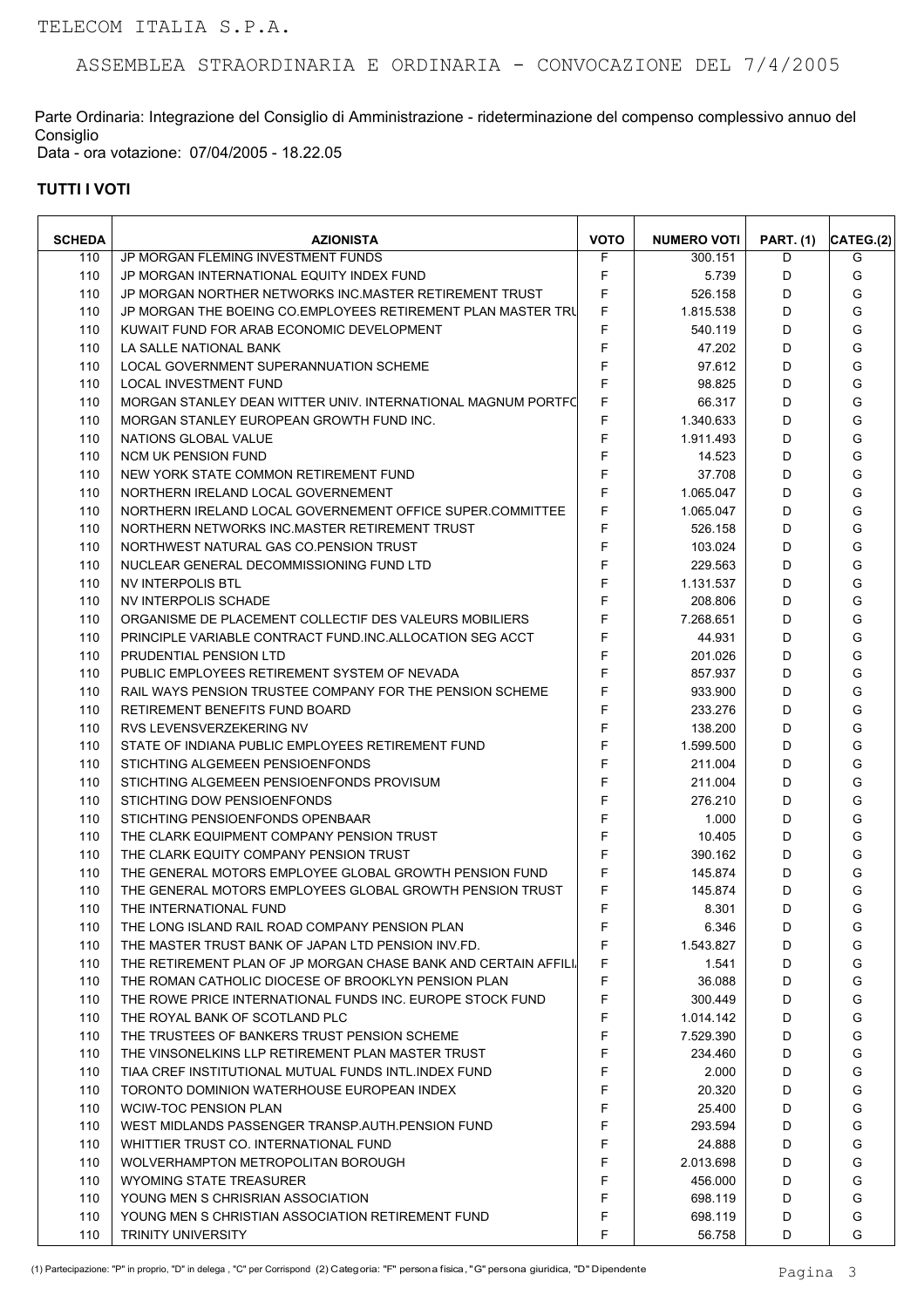Parte Ordinaria: Integrazione del Consiglio di Amministrazione - rideterminazione del compenso complessivo annuo del Consiglio Data - ora votazione: 07/04/2005 - 18.22.05

| <b>SCHEDA</b> | <b>AZIONISTA</b>                                      | <b>VOTO</b> | <b>NUMERO VOTI</b> | <b>PART. (1)</b> | CATEG.(2) |
|---------------|-------------------------------------------------------|-------------|--------------------|------------------|-----------|
| 110           | UNION BANK OF CALIFORNIA                              | F           | 517.852            | D                | G         |
| 110           | US BANK NA TAXABLE OMNI                               | F           | 86.200             | D                | G         |
| 110           | US BANK NA TAXABLE OMNI/NON RECLAIM                   | F           | 32.020             | D                | G         |
| 110           | US TRUST COMPANY OF NEW YORK                          | F           | 26.292             | D                | G         |
| 110           | VALERO ENERGY CO.PENSION PALN/WELLS FARGO             | F           | 195.767            | D                | G         |
| 110           | VICKERS GROUP PENSION SCHEME                          | F           | 85.966             | D                | G         |
| 112           | IL PONTE COOPERATIVA SOCIALE DI SOLIDARIETA           | F           | 33                 | P                | G         |
| 113           | <b>GRANDI SILVIO</b>                                  | F           | 2.663              | P                | F         |
| 114           | RAS ASSET MANAGEMENT SGR SPA - FONDO RAS CAPITAL      | A           | 15.000.000         | D                | G         |
| 115           | <b>BNL GESTIONI SGR SPA</b>                           | F           | 3.500.000          | D                | G         |
| 116           | <b>ASSOGESTIONI</b>                                   | F           | 1                  | D                | G         |
| 117           | <b>ASSOGESTIONI</b>                                   | F           | 1                  | D                | G         |
| 118           | <b>ASSOGESTIONI</b>                                   | F           | 1                  | D                | G         |
| 119           | SANPAOLO IMI SGR SPA                                  | F           | 12.100.000         | D                | G         |
| 121           | DEUTSCHER INVESTMENT TRUST                            | F           | 20.730.364         | D                | G         |
| 143           | BAE SYSTEMS 2000 PENSION PLAN TRUSTEES LIMITED        | A           | 168.190            | D                | G         |
| 143           | BAE SYSTEMS PENSION FUNDS CIF TRUSTEES LIMITED        | A           | 1.406.839          | D                | G         |
| 144           | STICHTING BEDRIJFSTAKPENSIOENFONDS VOOR DE METALEKTRO | C           | 8.689              | D                | G         |
| 144           | STICHTING BEDRIJFSTAKPENSIOENFONDS VOOR DE METALEKTRO | C           | 25.280             | D                | G         |
| 145           | <b>BARBARA DAPSON</b>                                 | Α           | 20                 | D                | F         |
| 146           | <b>CONCETTA RINALDI</b>                               | F           | 600                | D                | F         |
| 147           | <b>FRED DEMME</b>                                     | Α           | 30                 | D                | F         |
| 148           | UBS AG - LONDON BRANCH                                | Α           | 4.500.000          | D                | G         |
| 149           | BOSTON COMMON ASSET MANAGEMENT LLC                    | F           | 53.484             | D                | G         |
| 150           | ADVISOR INNER CIRCLE FUNDS                            | A           | 340.000            | D                | G         |
| 151           | COGENT INVESTMENT OPERATIONS PTY LTD                  | F           | 231.181            | D                | G         |
| 153           | <b>FRANCOLINO ATTILIO</b>                             | F           | 1.000              | P                | F         |
| 159           | <b>COVELLI VINCENZO</b>                               | F           | 3                  | P                | F         |
| 165           | PIRELLI & C. SPA                                      | F           | 47.155.300         | D                | G         |
| 166           | <b>OLIMPIA SPA</b>                                    | F           | 2.407.345.359      | D                | G         |
| 168           | COMPAGNIA DI ASSICURAZIONI DI MILANO SPA              | F           | 429.850            | D                | G         |
| 168           | CORDOVARO PAOLA                                       | F           |                    | P                | F         |
| 168           | PO VITA GESTIONE CREDIT AGRICOLE                      | F           | 42                 | D                | G         |
| 168           | SASA VITA SPA                                         | F           | 271.996            | D                | G         |
| 168           | SOCIETA ITALIANA ASSICURAZIONI E RIASSICURAZIONI      | F           | 16.504             | D                | G         |
|               |                                                       | F           | 41.261             |                  | G         |
| 168           | FONDIARIA SAI SPA                                     | F           | 282.707            | D<br>D           | G         |
| 168           | MILANO ASSICURAZIONI SPA                              |             | 180.389            |                  |           |
| 169           | <b>HOLINVEST SPA</b>                                  | F           | 446.364.703        | D                | G         |
| 169           | <b>HOPA SPA</b>                                       | F           | 5.000.000          | D                | G         |
| 170           | AACHENER UND MUNCHENER LEBENSVERSICHERUNG AG          | F           | 3.409.102          | D                | G         |
| 170           | AACHENER UND MUNCHENER VERSICHERUNG                   | F           | 689.738            | D                | G         |
| 170           | ALLEANZA ASSICURAZIONI SPA                            | F           | 157.104.500        | D                | G         |
| 170           | ASSICURAZIONI GENERALI SPA                            | F           | 23.022.105         | D                | G         |
| 170           | ASSITALIA SPA                                         | F           | 33.000.000         | D                | G         |
| 170           | CENTRAL KRANKENVERSICHERUNG AG                        | F           | 1.040.729          | D                | G         |
| 170           | COSMOS LEBENSVERSICHERUNG AG                          | F           | 415.660            | D                | G         |
| 170           | <b>EQUITE</b>                                         | F           | 87.142             | D                | G         |
| 170           | <b>FATA SPA</b>                                       | F           | 3.550.000          | D                | G         |
| 170           | FEDERATION CONTINENTAL FRANCE 2                       | F           | 730.000            | D                | G         |
| 170           | FEDERATION CONTINENTALE                               | F           | 7.650.000          | D                | G         |
| 170           | FEDERATION CONTINENTALE RCR                           | F           | 620.000            | D                | G         |
| 170           | FEDERATION EURO EPARGNE SBAN/STI/INV/ACT              | F           | 5.655.552          | D                | G         |
| 170           | FEDERATION EURO HORIZON                               | F           | 1.047.532          | D                | G         |
| 170           | <b>GENERALI ASSURANCE VIE</b>                         | F           | 330.087            | D                | G         |
| 170           | <b>GENERALI ASSURANCES IARD</b>                       | F           | 431.647            | D                | G         |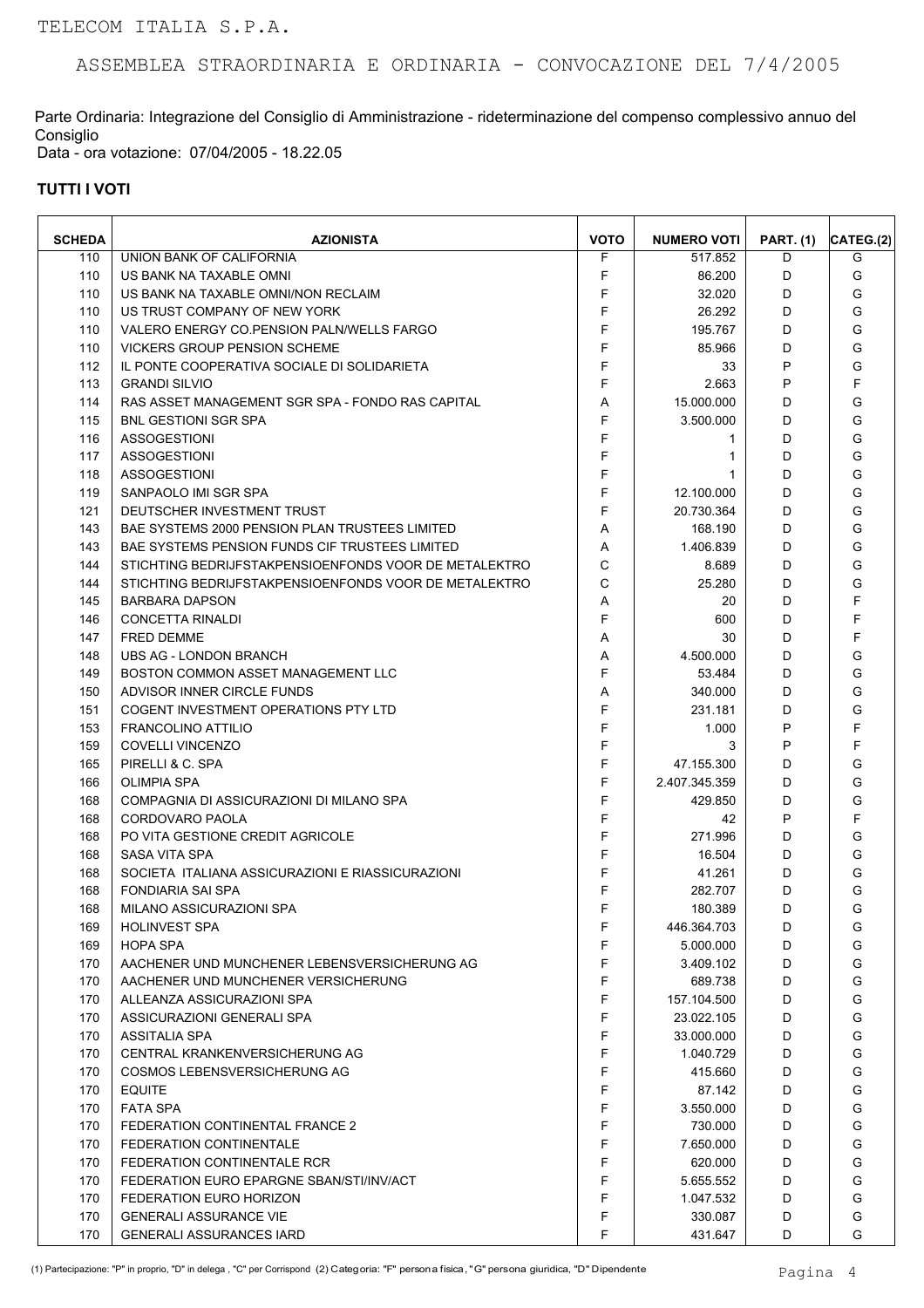Parte Ordinaria: Integrazione del Consiglio di Amministrazione - rideterminazione del compenso complessivo annuo del Consiglio Data - ora votazione: 07/04/2005 - 18.22.05

| <b>SCHEDA</b> | <b>AZIONISTA</b>                                                      | <b>VOTO</b>  | <b>NUMERO VOTI</b> | <b>PART. (1)</b> | CATEG.(2)   |
|---------------|-----------------------------------------------------------------------|--------------|--------------------|------------------|-------------|
| 170           | <b>GENERALI VERSICHERUNGS AG</b>                                      | F            | 357.142            | D                | G           |
| 170           | <b>GENERALI VIE BASE 95</b>                                           | F            | 408.304            | D                | G           |
| 170           | <b>GENERALI VITA SPA</b>                                              | F            | 107.764.124        | D                | G           |
| 170           | <b>GENERTEL SPA</b>                                                   | F            | 1.999.692          | D                | G           |
| 170           | <b>GPA - IARD GENERALI FINANCES</b>                                   | F            | 122.119            | D                | G           |
| 170           | <b>GPA VIE - GENERALI FINANCES</b>                                    | F            | 968.812            | D                | G           |
| 170           | <b>INA VITA SPA</b>                                                   | F            | 70.516.999         | D                | G           |
| 170           | <b>INTESA VITA SPA</b>                                                | F            | 5.555.610          | D                | G           |
| 170           | LA FEDERATION CONTINENTALE SA                                         | F            | 8.272.853          | D                | G           |
| 170           | LA VENEZIA ASSICURAZIONI SPA                                          | F            | 7.409.781          | D                | G           |
| 170           | VOLKSFURSORGE DEUTSCHE LEBENSVERSICHERUNG AG                          | F            | 7.602.788          | D                | G           |
| 170           | VOLKSFURSORGE DEUTSCHE SACHVERSICHERUNG AG                            | F            | 52.813             | D                | G           |
| 170           | UNI ONE SPA                                                           | F            | 1.500.000          | D                | G           |
| 172           | FINECO ASSET MANAGEMENT SPA                                           | F            | 13.500.000         | D                | G           |
| 173           | <b>MEDIOBANCA</b>                                                     | F            | 206.464.069        | P                | G           |
| 175           | <b>BANCA D ITALIA SPA</b>                                             | F            | 210.569.974        | D                | G           |
| 179           | <b>FERRERO GUIDO</b>                                                  | F            | 214                | P                | $\mathsf F$ |
| 182           | <b>VOLTAIRE FUND</b>                                                  | $\mathsf{C}$ | 5.500.000          | D                | G           |
| 183           | CAISSE DE DEPOT ET PLACEMENT DU QUEBEC                                | $\mathsf{C}$ | 8.656.146          | D                | G           |
| 183           |                                                                       | $\mathsf{C}$ |                    | D                | G           |
|               | FONDS DE RESERVE POUR LES RETRAITES FRR<br>ING BEWAAR MAATSCHAPPIJ BV | $\mathbf C$  | 1.707.917          |                  | G           |
| 183           |                                                                       |              | 164.000            | D                |             |
| 184           | ASSURANT INTERNATIONAL EQUITY R/S                                     | F            | 146.211            | D                | G           |
| 184           | <b>BARCLAYS GLOBAL INVESTORS</b>                                      | F            | 314.314            | D                | G           |
| 184           | LUCENT TECHNOLOGIES MASTER PENSION TRUST                              | F            | 1.632.624          | D                | G           |
| 184           | PUBLIC EMPLOYEES RETIREMENT SYSTEM OF MISSISSIPPI                     | F            | 191                | D                | G           |
| 185           | AIR PRODUCTS & CHEMICALS INC. MASTER TRUST                            | F            | 377.904            | D                | G           |
| 185           | AMERICA HONDA RETIREMENT PLAN                                         | F            | 118.973            | D                | G           |
| 185           | ARIZONA STATE RETIREMENT SYSTEM                                       | F            | 4.390.706          | D                | G           |
| 185           | <b>BALZAC EUROPE INDEX</b>                                            | F            | 1.867.680          | D                | G           |
| 185           | <b>BALZAC ITALY INDEX</b>                                             | F            | 133.241            | D                | G           |
| 185           | BALZAC UMBRELLA INDEX COMPARTIMENT BALZAC EUROPE INDEX                | F            | 200.827            | D                | G           |
| 185           | BALZAC UMBRELLA INDEX COMPARTIMENT BALZAC TELECOM INDEX               | F            | 58.659             | D                | G           |
| 185           | <b>BALZAC WORLD INDEX</b>                                             | F            | 412.128            | D                | G           |
| 185           | BAYCARE HEALTH SYSTEM GROUP INVESTMENT TRUST                          | F            | 47.859             | D                | G           |
| 185           | BEDFORDSHIRE COUNTRY COUNCIL PENSION FUND                             | F            | 544.309            | D                | G           |
| 185           | <b>BELL ATLANTIC MASTER TRUST</b>                                     | F            | 5.562.750          | D                | G           |
| 185           | BELLSOUTH CORPORATION MASTER PENSION TRUST                            | F            | 47.265             | D                | G           |
| 185           | BELLSOUTH CORPORATION REPRESENTABLE EMPLOYEES HEALTH CARE             | F            | 100.584            | D                | G           |
| 185           | BIAM (CANADA) INTERNATIONAL STOCK FUND                                | F            | 178.931            | D                | G           |
| 185           | <b>BIAM AUSTRALIA ETHICAL FUND</b>                                    | F            | 73.235             | D                | G           |
| 185           | BIAM AUSTRALIA INTERNATIONAL EQUITIES FUND                            | F            | 1.013.240          | D                | G           |
| 185           | <b>BIAM GLOBAL EQUITY FUND</b>                                        | F            | 392.572            | D                | G           |
| 185           | BILL AND MELIDA GATES FOUNDATION                                      | F            | 799.665            | D                | G           |
| 185           | <b>BNP PARIBAS ASSET MANAGEMENT - FCP NATIO FUNDS ATHENES</b>         | F            | 3.349.471          | D                | G           |
| 185           | BOTSWANA INSURANCE FUND MANAGEMENT LIMITED                            | F            | 288.530            | D                | G           |
| 185           | BRANDES CANADA GLOBAL EQUITY UNIT TRUST BCE PLACE                     | F            | 2.208.076          | D                | G           |
| 185           | BRANDES INSTITUTIONAL EQUITY TRUST                                    | F            | 4.072.823          | D                | G           |
| 185           | BRANDES INVESTMENT PARTNERS LLC                                       | F            | 40.863             | D                | G           |
| 185           | BROWN BROTHERS HARRIMAN & CO.                                         | F            | 932.562            | D                | G           |
| 185           | CALIFORNIA PUBLIC EMPLOYEES RETIREMENT SYSTEM                         | F            | 1.070.011          | D                | G           |
| 185           | CALIFORNIA STATE TEACHERS RETIREMENT SYSTEM                           | F            | 247.842            | D                | G           |
| 185           | CANADIAN IMPERIAL BANK OF COMMERCE                                    | F            | 52.382             | D                | G           |
| 185           | CF LORD ABBETT INVESTMENT FUNDS                                       | F            | 2.971              | D                | G           |
| 185           | CHRISTIAN SCHOOL PENSION AND TRUST FUND                               | F            | 215.216            | D                | G           |
| 185           | CIBC EURO EQUITY FUND                                                 | F            | 284.143            | D                | G           |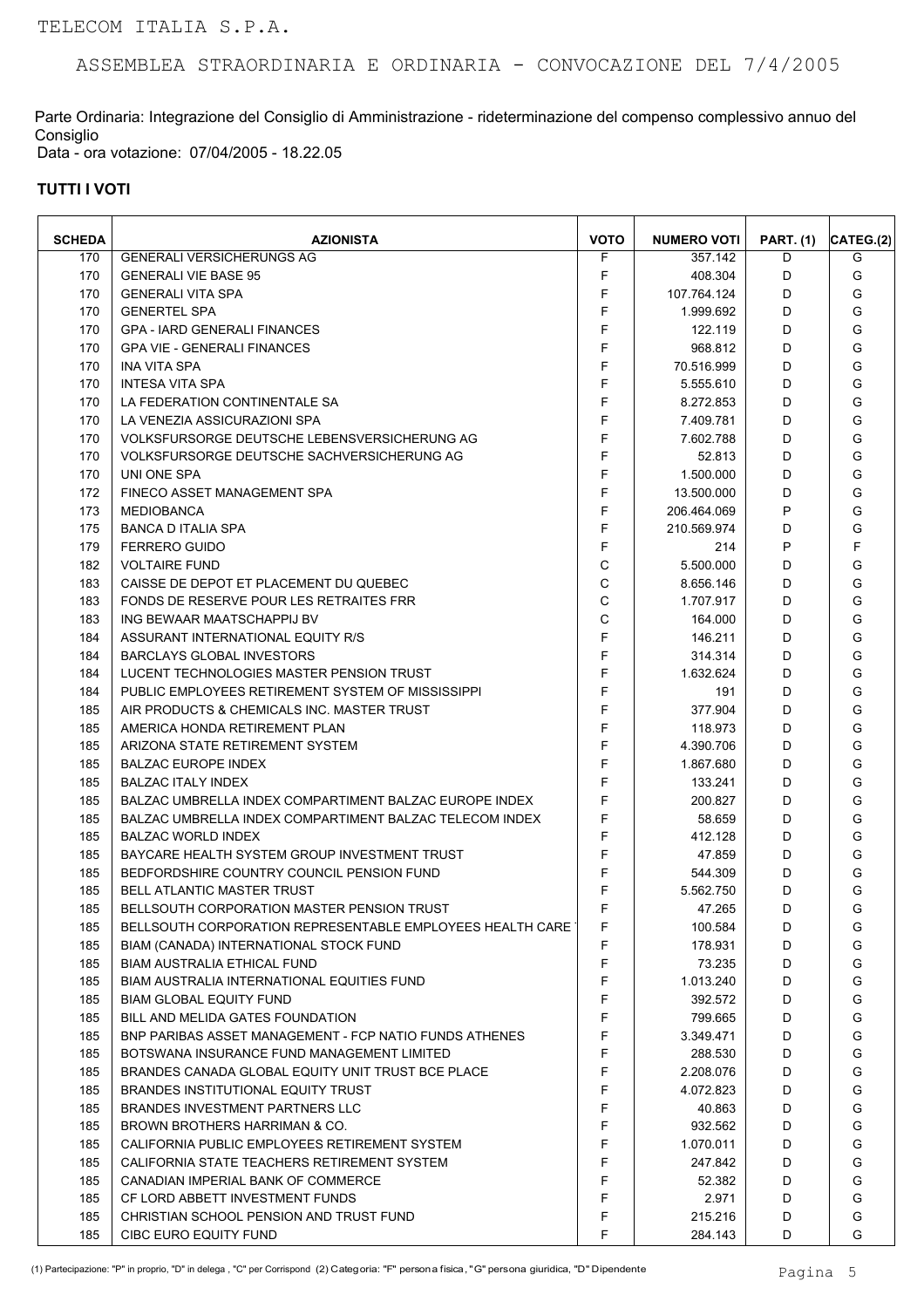Parte Ordinaria: Integrazione del Consiglio di Amministrazione - rideterminazione del compenso complessivo annuo del Consiglio Data - ora votazione: 07/04/2005 - 18.22.05

| <b>SCHEDA</b> | <b>AZIONISTA</b>                                                      | <b>VOTO</b> | <b>NUMERO VOTI</b> | <b>PART.</b> (1) | CATEG.(2) |
|---------------|-----------------------------------------------------------------------|-------------|--------------------|------------------|-----------|
| 185           | CIBC EUROPEAN INDEX FUND                                              | F           | 35.968             | D                | G         |
| 185           | CITIGROUP FINANCIAL PRODUCTS INC                                      | F           | 40.806             | D                | G         |
| 185           | CITY OF HARTFORD MUNICIPAL EMPLOYEES RETIREMENT FUND                  | F           | 306.373            | D                | G         |
| 185           | CITY OF PHILADELPHIA TRUSTEE                                          | F           | 35.730             | D                | G         |
| 185           | CITY OF PROVIDENCE EMPLOYEES RETIREMENT SYSTEM                        | F           | 9.066              | D                | G         |
| 185           | CITY OF SAN DIEGO EMPLOYEES RETIREMENT SYSTEM                         | F           | 46.510             | D                | G         |
| 185           | <b>CLAY AND MARY MATHILE</b>                                          | F           | 43.400             | D                | G         |
| 185           | CO-OPERATIVE SUPERANNUATION SOCIETY PENSION PLAN                      | F           | 509.700            | D                | G         |
| 185           | COMMONWEALTH PA PUBLIC SCHOOL EMPLOYEES RETIREMENT                    | F           | 392.700            | D                | G         |
| 185           | <b>CONSOL INC MASTER TRUST</b>                                        | F           | 147.759            | D                | G         |
| 185           | <b>CONSTELLATION ENERGY GRP PENSION PLAN</b>                          | F           | 161.294            | D                | G         |
| 185           | <b>CORNELL UNIVERSITY</b>                                             | $\mathsf F$ | 349.404            | D                | G         |
| 185           | CS EQUITY STRATEGY LTD                                                | F           | 173.640            | D                | G         |
| 185           | DEAN FOODS CO MASTER PENSION TRUST                                    | F           | 66.017             | D                | G         |
| 185           | DIOCESE OF BUFFALO                                                    | F           | 112.539            | D                | G         |
| 185           | DIOCESE OF BUFFALO LAY & PRIEST PENSION PLAN                          | F           | 18.256             | D                | G         |
| 185           | DREYFUS INTERNATIONAL STOCK INDEX FUND                                | F           | 139.202            | D                | G         |
| 185           | DUKE ENERGY CORPORATION MASTER DECOMMISSIONING TRUST                  | F           | 140.842            | D                | G         |
| 185           | DUPONT PENSION TRUST                                                  | F           | 20.043             | D                | G         |
| 185           | EMERSON ELECTRIC CO MASTER RETIREMENT TRUST                           | F           | 53.111             | D                | G         |
| 185           | <b>ENERGY EAST MASTER TRUST</b>                                       | F           | 1.025.082          | D                | G         |
| 185           | ENERGY INSURANCE MUTUAL LIMITED                                       | F           | 98.338             | D                | G         |
| 185           | EUROPE INDEX PLUS COMMON TRUST FUND                                   | F           | 1.002.112          | D                | G         |
| 185           | EXETER FUND INC. PRO BLEND CONSERVATIVE TERM SERIES                   | F           | 1.732              | D                | G         |
| 185           | <b>GLOBAL OPPORTUNISTIC FUND</b>                                      | F           | 360.981            | D                | G         |
| 185           | <b>GMO AUSTRALIA NOMINEES LTD</b>                                     | F           | 148.787            | D                | G         |
|               |                                                                       | $\mathsf F$ |                    | D                | G         |
| 185           | GMO FUNDS PLC WORLD EX UK FUND                                        | $\mathsf F$ | 80.347             |                  |           |
| 185           | <b>GOLDMAN SACHS PENSION PLAN</b>                                     | F           | 115.685            | D                | G<br>G    |
| 185           | GOULDSTORRS AND COMPANY INC.                                          |             | 19.805             | D                |           |
| 185           | GOVERNMENT PENSION INVESTMENT FUND                                    | F           | 9.333.050          | D                | G         |
| 185           | <b>IKANO FUNDS EURO EQUITY IEED</b>                                   | F           | 862.200            | D                | G         |
| 185           | <b>IKANO FUNDS US EQUITY IEUB</b>                                     | F           | 831.398            | D                | G         |
| 185           | INTERNATIONAL BANK FOR RECONSTRUCTION & DEVELOPMENT                   | F           | 419.034            | D                | G         |
| 185           | INTERNATIONAL MAGNUM POOLED TRUST                                     | F           | 3.909              | D                | G         |
| 185           | <b>INTERNATIONAL MARKETS FUND</b>                                     | F           | 1.172              | D                | G         |
| 185           | <b>IPAC SPECIALIST INVESTMENT STRATEGY-INTERNATIONAL SHARE STRATE</b> | F           | 52.405             | D                | G         |
| 185           | ISS/GVA/272/STATE STREET INSTITUTIONAL SHARE SERVICES                 | F           | 78.434             | D                | G         |
| 185           | LORD ABBETT GLOBAL FUND INC-EQUITY SERIES                             | F           | 43.051             | D                | G         |
| 185           | LYCOMING COLLEGE                                                      | F           | 15.500             | D                | G         |
| 185           | M J MURDOCK CHARITABLE TRUST                                          | F           | 175.936            | D                | G         |
| 185           | M L LAWRENCE TRUST                                                    | F           | 24.198             | D                | G         |
| 185           | MANNING & NAPIER INTERNATIONAL SERIES FUND INC                        | F           | 971.924            | D                | G         |
| 185           | MARYLAND STATE RETIREMENT & PENSION SYSTEMS                           | F           | 1.362.156          | D                | G         |
| 185           | MASSACHUSETTS LABORERS PENSION FUND                                   | F           | 24                 | D                | G         |
| 185           | MASTER CUSTODY AGREEMENT BETWEEN COMM OF PENN TREAS DEPAR             | F           | 258.350            | D                | G         |
| 185           | MCDERMOTT INC MASTER TRUST                                            | F           | 26.124             | D                | G         |
| 185           | MCGILL UNIVERSITY PENSION PLAN                                        | F           | 154.480            | D                | G         |
| 185           | MCGRAW HILL RETIREMENT PLAN COLLECTIVE INVESTMENT PLAN                | F           | 559.088            | D                | G         |
| 185           | MCM/JNL INTERNATIONAL SERIES                                          | F           | 285.885            | D                | G         |
| 185           | MORGAN STANLEY INVESTMENT MANAGEMENT                                  | F           | 104.548            | D                | G         |
| 185           | MUNICIPAL FIRE AND POLICE RETIREMENT SYSTEM OF IOWA                   | F           | 62.001             | D                | G         |
| 185           | NATIONAL GOVERNMENT EMPLOYEES MUTUAL AID ASSOCIATION                  | F           | 300.336            | D                | G         |
| 185           | NATIONAL WESTMINSTER LIFE ASSURANCE LIMITED                           | F           | 9.039.205          | D                | G         |
| 185           | PACIFIC GAS & ELECTRIC NON BARGAINED VEBA                             | F           | 32.173             | D                | G         |
| 185           | PACIFIC GAS & ELECTRIC NUCLEAR FAC DECOMMISSION TRUST                 | F           | 183.500            | D                | G         |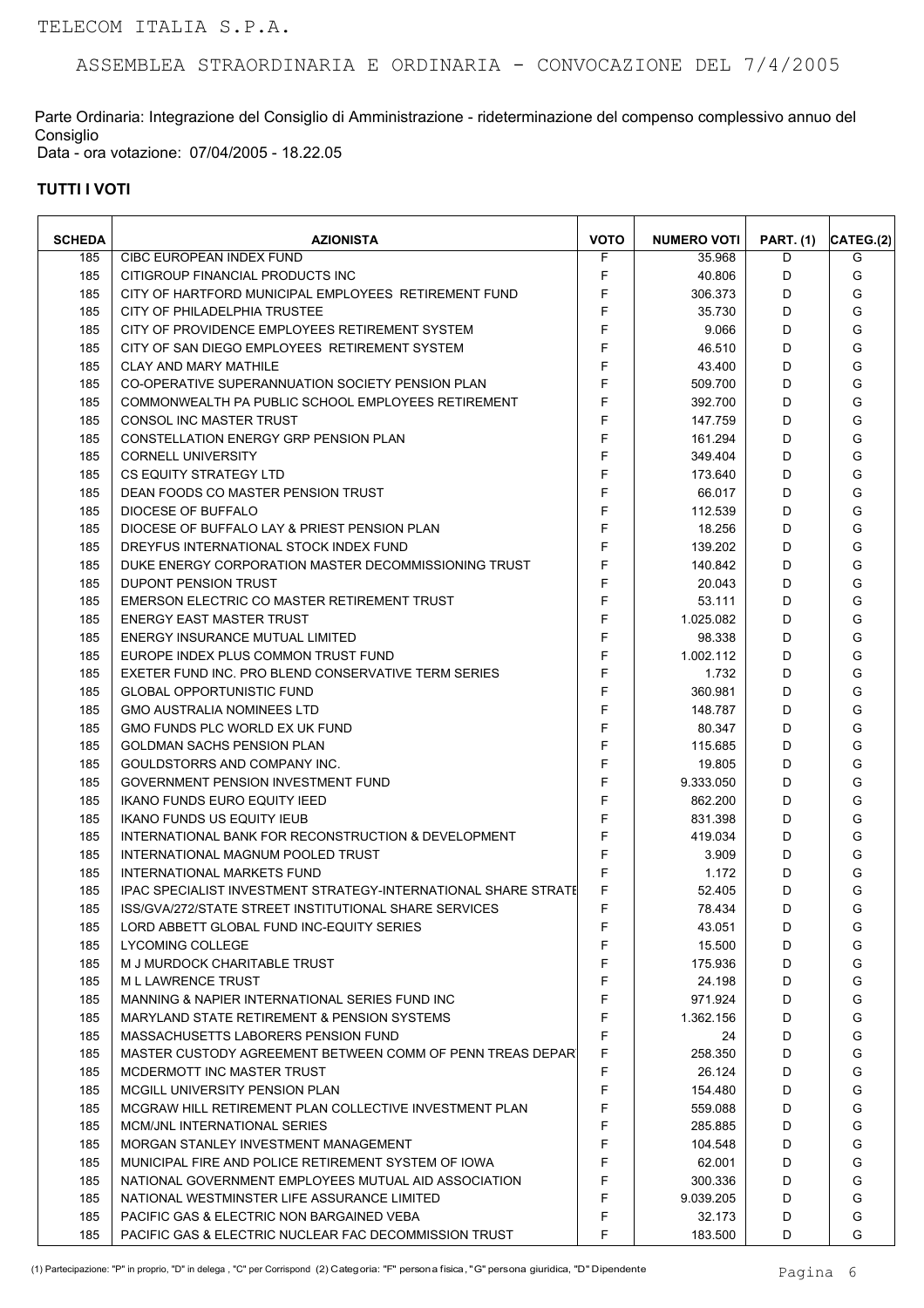Parte Ordinaria: Integrazione del Consiglio di Amministrazione - rideterminazione del compenso complessivo annuo del Consiglio

Data - ora votazione: 07/04/2005 - 18.22.05

| <b>SCHEDA</b> | <b>AZIONISTA</b>                                               | <b>VOTO</b> | <b>NUMERO VOTI</b> | <b>PART. (1)</b> | CATEG.(2) |
|---------------|----------------------------------------------------------------|-------------|--------------------|------------------|-----------|
| 185           | PANAGORA GROUP TRUST                                           | F           | 22.222             | D                | G         |
| 185           | PENSION FUND ASSOCIATION FOR LOCAL GOVERNMENT OFFICIALS        | F           | 380.058            | D                | G         |
| 185           | PENSION FUND OF THE CHRISTIAN CHURCH                           | F           | 388.842            | D                | G         |
| 185           | PENSION RESERVES INVESTMENT BOARD                              | F           | 1.871.094          | D                | G         |
| 185           | <b>PERSHING LLC</b>                                            | F           | 1.546.395          | D                | G         |
| 185           | PGGM (STICHTING PENSIOENFONDS VOOR DE GEZONDHELD GEESTELIJKE   | F           | 2.402.368          | D                | G         |
| 185           | POSTAL LIFE INSURANCE WELFARE CORPORATION                      | F           | 233.439            | D                | G         |
| 185           | SAFECO CORPORATION SAFECO ASSET MANAGEMENT CO                  | F           | 39.102             | D                | G         |
| 185           | SBC COMMUNICATION INC MASTER TRUST DRANDES INVESTMENT PARTNI   | F           | 2.441.653          | D                | G         |
| 185           | SBC INTERNATIONAL EQUITY FUND                                  | F           | 50.174             | D                | G         |
| 185           | SC. BERNSTEIN DBT INTERNATIONAL VALUE (HGW) SERIES             | $\mathsf F$ | 841.000            | D                | G         |
| 185           | SCOTTISH AMICABLE MANAGER FUND TRACKER TRUST                   | F           | 39.222             | D                | G         |
| 185           | <b>SEA RAY BOAT</b>                                            | F           | 236.635            | D                | G         |
| 185           | SELECT INDEX SERIES EUROPEAN EQUITY PORTFOLIO                  | F           | 787.613            | D                | G         |
| 185           | <b>SEMPRA ENERGY</b>                                           | F           | 43.953             | D                | G         |
| 185           | SHANDS TESCHING HOSPITAL AND CLINICS INC PENSION PLAN          | F           | 118.831            | D                | G         |
| 185           | SIT INTERNATIONAL GROWTH FUND                                  | F           | 66.957             | D                | G         |
| 185           | SMITHKLINE BEECHAM MASTER RETIREMENT TRUST                     | F           | 864.768            | D                | G         |
| 185           | STREET TRACKSSM MSCI PAN EUROSM ET                             | F           | 816.999            | D                | G         |
|               |                                                                | F           |                    |                  | G         |
| 185           | SUMMIT EAFE INTERNATIONAL INDEX FUND                           |             | 51.974             | D                |           |
| 185           | SUNAMERICA SERIES TRUST INTERNATIONAL DIVERSIFIED EQUITY FUND  | F           | 224.726            | D                | G         |
| 185           | SUNAMERICA SERIES TRUST INTERNATIONAL GROWTH & INCOME          | F           | 399.845            | D                | G         |
| 185           | THE BANK OF IRELAND INTERNATIONAL EQUITY FUND                  | F           | 145.492            | D                | G         |
| 185           | THE BELLSOUTH CORPORATION HEALTH CARE TRUST RETIREES           | F           | 133.309            | D                | G         |
| 185           | THE BOARD OF TRUSTEES OF WHITMAN COLLEGE                       | F           | 112.559            | D                | G         |
| 185           | THE BOARD OF TRUSTES OF LELAND STANFORD                        | F           | 578.539            | D                | G         |
| 185           | THE BRANDES CANADA INTERNATIONAL EQUITY UNIT TRUST             | F           | 2.688.880          | D                | G         |
| 185           | THE CHURCH PENSION FUND                                        | F           | 227.122            | D                | G         |
| 185           | FIRST CHURCH OF CHRIST SCIENTIST RETIREMENT FUND               | E           | 135.539            | D                | G         |
| 185           | <b>GABELLI INTERNATIONAL GROWTH FUND</b>                       | F           | 285.000            | D                | G         |
| 185           | <b>GAF - MAJOR MARKETS HIGH VALUE</b>                          | F           | 397.071            | D                | G         |
| 185           | <b>HIGHMARK INC MASTER TRUST</b>                               | F           | 227.516            | D                | G         |
| 185           | <b>HIGHMARK INC.</b>                                           | F           | 431.443            | D                | G         |
| 185           | HITACHI FOREIGN EQUITY MOTHER FUNDS                            | F           | 119.801            | D                | G         |
| 185           | <b>IAM NATIONAL PENSION FUND BENEFIT</b>                       | F           | 12                 | D                | G         |
| 185           | JOHNSON FAMILI INTERNATIONAL EQUITY FUND                       | F           | 159.881            | D                | G         |
| 185           | KANSAS PUBLIC EMPLOYEES RETIREMENT SYSTEM                      | F           | 401.919            | D                | G         |
| 185           | MELLON BANK N.A. DECOMMISIONING TRUST COLLECTIVE INVESTMENT FU | F.          | 824.777            | D                | G         |
| 185           | MELLON BANK NA EMPLOYEE BENEFIT COLLECTIVE INVESTMENT FUND PL  | F           | 286.167            | D                | G         |
| 185           | MELLON BANK NA EMPLOYEE BENEFIT COLLECTIVE INVESTMENT PLAN     | F           | 543.996            | D                | G         |
| 185           | MELLON CAPITAL MANAGEMENT CORPORATION                          | F           | 10.443             | D                | G         |
| 185           | MERRIL LYNCH PIERCE FENNER & SMITH NON RESIDENT GROSS INVESTOI | F           | 309.376            | D                | G         |
| 185           | MIZUHO TRUST BKG-LUXEMBOURG                                    | F           | 25.000             | D                | G         |
| 185           | MLCI POOL-BANK OF IRELAND INTERNATIONAL SHARE TRUST            | F           | 406.494            | D                | G         |
|               | MORGAN STANLEY DEAN WITTER CONTINENTAL EQUITY FUND             | F           |                    | D                | G         |
| 185           |                                                                |             | 164.629            |                  |           |
| 185           | MORGAN STANLEY DEAN WITTER INVESTMENT MANAGEMENT ACTIVE        | F           | 295.962            | D                | G         |
| 185           | NEIMAN MARCUS GROUP PENSION TRUST PLAN                         | F           | 158.557            | D                | G         |
| 185           | NEWPORT NEWS EMPLOYEE RETIREMENT FUND                          | F           | 103.012            | D                | G         |
| 185           | NIKE 401K SAVING PLAN FOR EMPLOYEES BRANDES                    | F           | 72.164             | D                | G         |
| 185           | NIKE INC BRANDES INVESTMENT PARTNERS                           | F           | 65.357             | D                | G         |
| 185           | NORTHERN TELECOM PENSION TRUST                                 | F           | 774.295            | D                | G         |
| 185           | NORTHERN TRUST NOBLE HOUSE                                     | F           | 51.936             | D                | G         |
| 185           | OWN ZORGVERZEKERAAR VGZ                                        | F           | 35.343             | D                | G         |
| 185           | PUBLIC EMPLOYEE RETIREMENT SYSTEM OF IDAHO                     | F           | 2.281.018          | D                | G         |
| 185           | RANX XEROX PENSION FUND                                        | F           | 274.106            | D                | G         |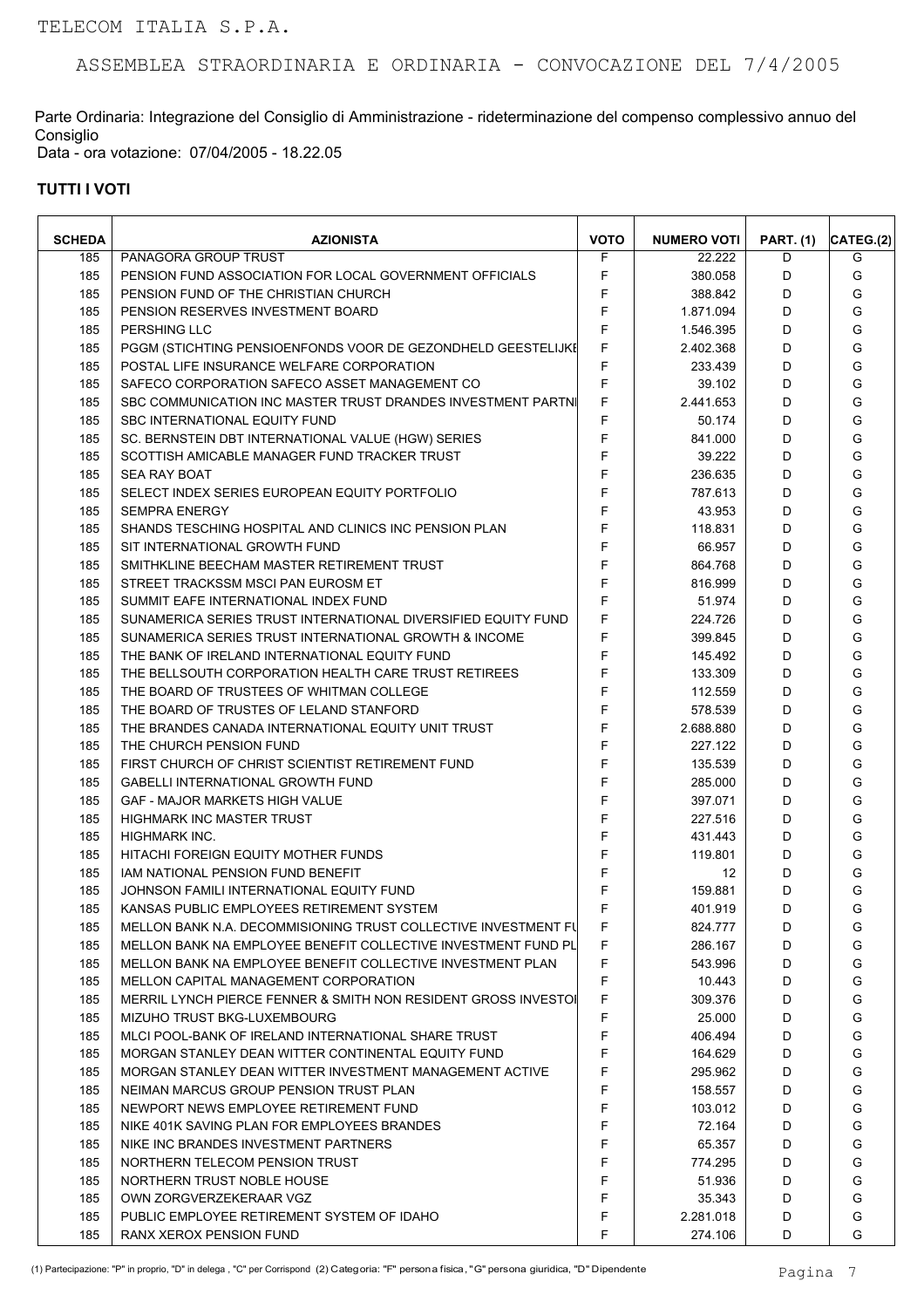Parte Ordinaria: Integrazione del Consiglio di Amministrazione - rideterminazione del compenso complessivo annuo del Consiglio Data - ora votazione: 07/04/2005 - 18.22.05

| <b>SCHEDA</b> | <b>AZIONISTA</b>                                              | <b>VOTO</b> | <b>NUMERO VOTI</b> | <b>PART. (1)</b> | CATEG.(2) |
|---------------|---------------------------------------------------------------|-------------|--------------------|------------------|-----------|
| 185           | REED ELSEVIER DEFINED BENEFIT PLANS MASTER TRUST              | F           | 162.617            | D                | G         |
| 185           | RETIREMENT PLAN TEXAS UTILITIES COMPANY SYSTEM                | F           | 88.529             | D                | G         |
| 185           | RIA ADVANCED LEARNING MCGILL UNIVERSITY                       | F           | 232.362            | D                | G         |
| 185           | ROBECO NEDERLAND BV                                           | F           | 12.494.363         | D                | G         |
| 185           | <b>RONALD FAMILY</b>                                          | F           | 11.991             | D                | G         |
| 185           | ROYAL BANK OF CANADA CO.                                      | F           | 81.300             | D                | G         |
| 185           | SACRAMENTO REGIONAL TRANSIT DISTRICT                          | F           | 59.700             | D                | G         |
| 185           | SOV EUROPEAN GROWTH FUND                                      | F           | 234.681            | D                | G         |
| 185           | STATE BOSTON RETIREMENT SYSTEM (COMMONWEALTH OF MASS)         | F           | 12                 | D                | G         |
| 185           | STATE OF ALASKA RETIREMENT AND BENEFITS PLANS                 | F           | 47.308             | D                | G         |
| 185           | STATE OF ALASKA RETIREMENT PLAN                               | F           | 150.574            | D                | G         |
| 185           | STATE OF CONNECTICUT RETIREMENT FUND                          | F           | 33.372             | D                | G         |
| 185           | STATE OF MINNESOTA STATE EMPLOYEES RETIREMENT PLAN            | F           | 12                 | D                | G         |
| 185           | STATE STREET BANK & TRUST FUND FOR EMPLOYEE TRUSTS            | F           | 2.703.281          | D                | G         |
| 185           | STATE STREET EAFE INDEX PORTFOLIO                             | F           | 19.208             | D                | G         |
| 185           | STATE STREET EUROPE ENJANCED                                  | F           | 1.467.538          | D                | G         |
| 185           | STATE STREET GLOBAL ADVISORS EUROPE EQUITIES TRUST            | F           | 761.255            | D                | G         |
| 185           | STATE STREET GLOBAL ADVISORS GLOBAL INDEX PLUS TRUST          | F           | 638.464            | D                | G         |
| 185           | STICHTING PENSIOENFONDS ABP                                   | F           | 4.865.835          | D                | G         |
| 185           | THE COMMON TRUST FUND                                         | F           |                    | D                | G         |
|               |                                                               | F           | 2.355.539          |                  | G         |
| 185           | THE COSMOPOLITAN FUND                                         |             | 110.018            | D                |           |
| 185           | THE FIRST MERCANTILE TRUST COMPANY                            | F           | 330.087            | D                | G         |
| 185           | THE GABELLI GLOBAL INTERACTIVE COUCH POTATO                   | F           | 80.000             | D                | G         |
| 185           | THE GATES CAMBRIDGE TRUST                                     | F           | 327.216            | D                | G         |
| 185           | THE MUTUAL AID ASSOCIATION OF PREFECTURAL GOVERNMENT          | F           | 129.202            | D                | G         |
| 185           | THE NATIONAL PENSIONS RESERVE FUND COMMISSION ACTING          | F           | 4.300.175          | D                | G         |
| 185           | THE PHILIPPE FUND INTERNATIONAL EQUITIES LLC                  | F           | 58.000             | D                | G         |
| 185           | THE WELCOME TRUST                                             | F           | 2.892.421          | D                | G         |
| 185           | TORONTO DOMINION EURO GROWTH FUND PMR                         | F           | 176.675            | D                | G         |
| 185           | TORONTO DOMINION INTERNATIONAL GROWTH FUND PMR                | F           | 238.800            | D                | G         |
| 185           | TREASURER OF THE STATE OF NORTH CAROLINA EQUITY INVESTMENT FU | F           | 64.292             | D                | G         |
| 185           | WALTER & ELISE HAAS FUND                                      | F           | 117.397            | D                | G         |
| 185           | WESTPAC INTERNATIONAL SHARE INDEX FUND                        | F           | 579.388            | D                | G         |
| 185           | WESTPAC INTERNATIONAL SUSTAINABILITY SHARE FUND               | F           | 15.067             | D                | G         |
| 185           | WILLIAM BARRON HILTON CHARITABLE RAMAINDER UNITRUST           | F           | 264.262            | D                | G         |
| 185           | WITCO CORPORATION RETIREMENT TRUST                            | F           | 192.770            | D                | G         |
| 185           | WORKERS COMPENSATION BOARD ALBERTA                            | F           | 150.000            | D                | G         |
| 185           | WPT TEAMS DRESDNER OVERSEAS EQUITY                            | F           | 176.600            | D                | G         |
| 185           | YORK UNIVERSITY ENDOWMENT FUND                                | F           | 19.805             | D                | G         |
| 185           | YULE CATTO GROUP RETIREMENT BENEFITS SCHEME                   | F           | 82.851             | D                | G         |
| 185           | TRINITY COLLEGE BRANDES GLOBAL MANAGED FUND                   | F           | 340.500            | D                | G         |
| 185           | <b>TRIPAR PARTNERSHIP</b>                                     | F           | 813.072            | D                | G         |
| 185           | <b>UMB</b>                                                    | F           | 99                 | D                | G         |
| 185           | UNICO I-TRACKER MSCIEUROPE FINANCIALS                         | F           | 103.016            | D                | G         |
| 185           | UNICO I-TRACKER-MSCI WORLD                                    | F           | 73.825             | D                | G         |
| 185           | UNILEVER SUPERANNUATION (IRELAND) FUND                        | F           | 548.302            | D                | G         |
| 185           | UNITED NATION JOINT STAFF PENSION FUND                        | F           | 7.599.999          | D                | G         |
| 185           | UNITED TECHNOLOGIES BUILDING                                  | F           | 846.455            | D                | G         |
| 185           | UNIVERSITY OF BRITISH COLUMBIA STAFF PENSION PLAN             | F           | 119.455            | D                | G         |
| 185           | VAN KAMPEN SERIES FUND INC. GLOBAL EQUITY ALLOCATION FUND     | F           | 108.187            | D                | G         |
| 185           | VAN LEER GROUP FOUNDATION VAN HEUVEN                          | F           | 89.000             | D                | G         |
|               |                                                               | F           |                    |                  | G         |
| 187           | AARP EMPLOYEES PENSION PLAN                                   |             | 32.300             | D                |           |
| 187           | AASSIM MG                                                     | F           | 495.130            | D                | G         |
| 187           | ABN AMRO EQUITY UMBRELLA FUND NV                              | F           | 1.477.033          | D                | G         |
| 187           | ACTIONS EURO USA BNP PAM (FCP)                                | F           | 230.280            | D                | G         |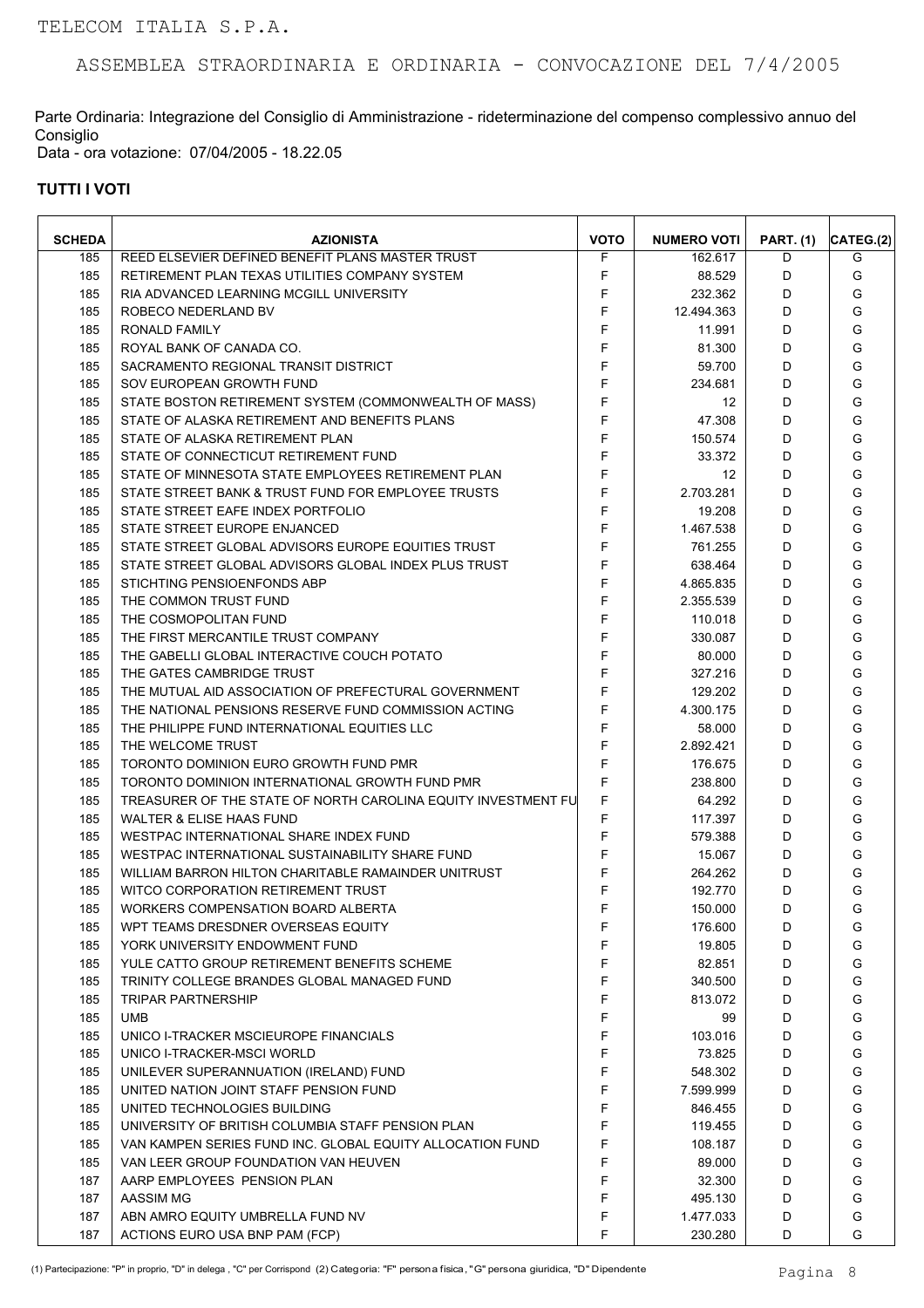Parte Ordinaria: Integrazione del Consiglio di Amministrazione - rideterminazione del compenso complessivo annuo del Consiglio Data - ora votazione: 07/04/2005 - 18.22.05

| <b>SCHEDA</b> | <b>AZIONISTA</b>                                             | <b>VOTO</b> | <b>NUMERO VOTI</b> | <b>PART. (1)</b> | CATEG.(2) |
|---------------|--------------------------------------------------------------|-------------|--------------------|------------------|-----------|
| 187           | AFV EQUILIBRE MG COMPTABILITE FINANCIERE                     | F           | 349.893            | D                | G         |
| 187           | AFV FUNDS LIBRE MG COMPTABILITE FINANCIERE                   | F           | 191.450            | D                | G         |
| 187           | AFV PRUDENT MG COMPTABILITE FINANCIERE                       | F           | 1.320.348          | D                | G         |
| 187           | <b>AGF CREATION 1</b>                                        | F           | 695.177            | D                | G         |
| 187           | AIR FRANCE IFC 2                                             | F           | 92.660             | D                | G         |
| 187           | ALASKA ELECTRICAL PENSION PLAN                               | F           | 12                 | D                | G         |
| 187           | ALFRED J. ROSSI                                              | F           | 60                 | D                | F         |
| 187           | ALLEGHENY CORPORATION MORGAN TRUST CO OF THE BAHAMAS         | F           | 183.987            | D                | G         |
| 187           | ANNIE E CASEY FOUNDATION                                     | F           | 90.500             | D                | G         |
| 187           | <b>ANTIN EQUILIBREE</b>                                      | F           | 407.459            | D                | G         |
| 187           | ANTIN REVENUS DIVERSIFIES                                    | F           | 126.836            | D                | G         |
| 187           | <b>BCIMC EAFE INDEXED</b>                                    | F           | 1.512.057          | D                | G         |
| 187           | <b>BCIMC EUROPEAN INDEXED</b>                                | F           | 1.505.110          | D                | G         |
| 187           | <b>BCIMC-ALLNCE ENHNCD MSCI EAFE</b>                         | F           | 1.128.237          | D                | G         |
| 187           | <b>BCIMC-BANK</b>                                            | F           | 1.865.582          | D                | G         |
| 187           | BECHTEL JACOBS CO LLC PP FOR GRANDFATHERED EMPLOYEES         | F           | 95.300             | D                | G         |
| 187           | <b>BECHTEL NEVADA</b>                                        | F           | 60.000             | D                | G         |
| 187           | BECHTEL NR. PROGRAM PENSION PLAN                             | F           | 269.000            | D                | G         |
| 187           | <b>BNP ETHEIS FCP</b>                                        | F           | 233.282            | D                | G         |
| 187           | <b>BNP PARIBAS ASSET MANAGEMENT</b>                          | F           | 12.316.252         | D                | G         |
| 187           | <b>BNP PARIBAS ASSET MANAGEMENT - ECUREUIL MONDE</b>         | F           | 159.530            | D                | G         |
| 187           | <b>BNP PARIBAS ASSET MANAGEMENT - FCP CMD</b>                | F           | 800.606            | D                | G         |
| 187           | BNP PARIBAS ASSET MANAGEMENT - PARIBAS IFC DIVERSIFIE        | F           | 128.104            | D                | G         |
| 187           | BP GROUP IRELAND NON-CONTRIBUTORY PENSION SCHEME PENSION FUN | F           | 105.624            | D                | G         |
| 187           | <b>BP PENSION FUND</b>                                       | F           | 8.300.388          | D                | G         |
| 187           | <b>BRANDES EUROPEAN EQUITIES FUND</b>                        | F           | 1.567.604          | D                | G         |
| 187           | <b>BRANDES GLOBAL EQUITIES FUND</b>                          | F           | 2.420.919          | D                | G         |
| 187           | BRANDES INSTITUTIONAL EQUITY TRUST                           | E           | 132.631            | D                | G         |
| 187           | <b>BRANDES INVESTMENT PARTNERS LLC</b>                       | F           | 3.869.612          | D                | G         |
| 187           | CARDIF INDEX EUROPE                                          | $\mathsf F$ | 123.349            | D                | G         |
| 187           | <b>CAVAMONT INVESTMENTS LIMITED</b>                          | F           | 847.957            | D                | G         |
| 187           | CENTRAL STATE SOUTH EAST AND SOUTH WEST AREAS PENSION FUND   | F           | 239.084            | D                | G         |
| 187           | CF GLOBAL ALPHA 1 FUND                                       | F           | 14.282             | D                | G         |
| 187           | CHRISTIAN SCIENCE TRUSTEES FOR GIFTS & ENDOWMENTS STOCK FUND | F           | 102.474            | D                | G         |
| 187           | CHWAB INTERNATIONAL INDEX FUND                               | F           | 1.640.406          | D                | G         |
| 187           | CITIBANK CANADA                                              | F           | 3.914.600          | D                | G         |
| 187           | CITY OF SAN JOSE POLICE & FIRE DEPARTMENT RETIREMENT PLAN    | F           | 12                 | D                | G         |
| 187           | <b>CLAREMONT GRADUATE UNIERSITY</b>                          | F           | 59.354             | D                | G         |
| 187           | COMERICA INTERNATIONAL EQUITY INDEX FUND                     | F           | 96.773             | D                | G         |
| 187           | <b>COMERICA SPINKLER SIS PENSION</b>                         | F           | 21.400             | D                | G         |
| 187           | COMMERCE INTERNATIONAL EQUITY FUND                           | F           | 327.510            | D                | G         |
| 187           | COMMONWEALTH PA PUBLIC SCHOOL EMPLOYEES RETIREMENT           | F           | 430.489            | D                | G         |
| 187           | CONOCOPHILLIPS PENSION PLAN                                  | F           | 9.655              | D                | G         |
| 187           | DAVID R. GILKESON                                            | F           | 3.300              | D                | F         |
| 187           | DR. MICHAEL MARSILLO                                         | F           | 410                | D                | F         |
| 187           | DU PONT (UK) LIMITED PENSIONS FUND                           | F           | 40.270             | D                | G         |
| 187           | DUPONT CAPITAL MANAGEMENT INC                                | F           | 157.325            | D                | G         |
| 187           | EIRCOM SUPERANNUATION                                        | F           | 1.382.229          | D                | G         |
| 187           | EMERALD GLOBAL EQUITY POOLED FUND TRUST                      | F           | 54.518             | D                | G         |
| 187           | EMERALD INTERNATIONAL EQUITY INDEX FUND                      | F           | 351.626            | D                | G         |
| 187           | EMERSON ELECTRIC UK PENSION PLAN                             | F           | 141.967            | D                | G         |
| 187           | ENGINEERING INDUSTRIES PENSION FUND                          | F           | 1.102.170          | D                | G         |
| 187           | ERIK KJELL ANDERSON QUALIFIED SUBCHAPTER S TRUST             | F           | 10.241             | D                | G         |
| 187           | EUROCAP 50                                                   | F           | 326.366            | D                | G         |
| 187           | <b>EUROFLOOR</b>                                             | F           | 760.833            | D                | G         |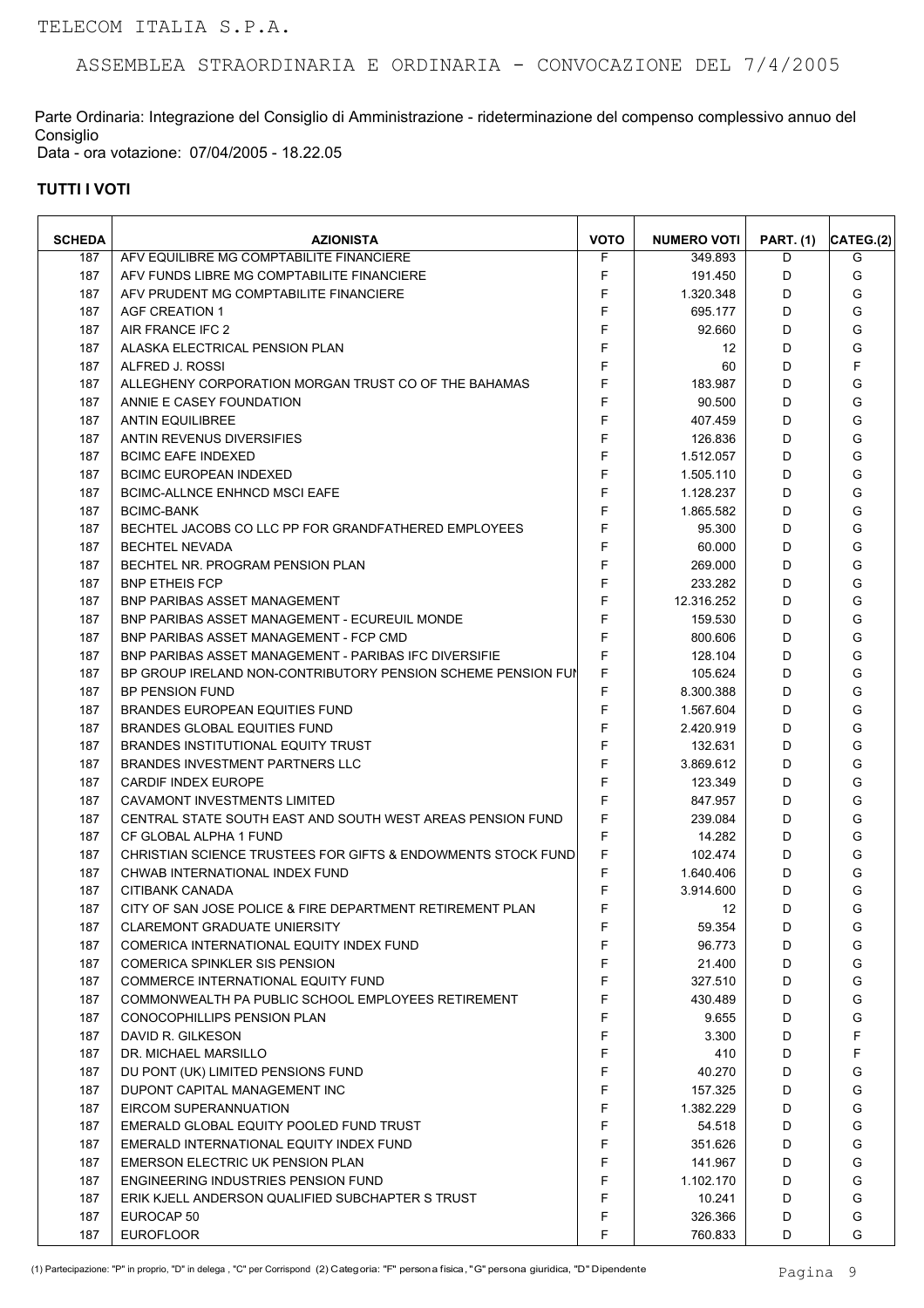Parte Ordinaria: Integrazione del Consiglio di Amministrazione - rideterminazione del compenso complessivo annuo del Consiglio Data - ora votazione: 07/04/2005 - 18.22.05

| <b>SCHEDA</b> | <b>AZIONISTA</b>                                                  | <b>VOTO</b> | <b>NUMERO VOTI</b> | <b>PART. (1)</b> | CATEG.(2) |
|---------------|-------------------------------------------------------------------|-------------|--------------------|------------------|-----------|
| 187           | EXETER FUND INC PRO BLEND MAXIMUM TERM SERIES                     | F           | 25.775             | D                | G         |
| 187           | EXETER FUND INC PRO BLEND MODERATE TERM SERIES                    | F           | 12.378             | D                | G         |
| 187           | EXETER FUND INC. BLEND ASSET II                                   | F           | 58.025             | D                | G         |
| 187           | <b>FCP ACTICA</b>                                                 | F           | 187.668            | D                | G         |
| 187           | FCP AGIPI EUROPE AXIVA GESTION FCP SCE VALORISATION PORTEFEUILL   | F           | 746.559            | D                | G         |
| 187           | <b>FCP ANEP FORTIS</b>                                            | F           | 284.209            | D                | G         |
| 187           | FCP ANTIN PRUDENT                                                 | F           | 170.249            | D                | G         |
| 187           | FCP APOLLINE 6 ACTIONS                                            | F           | 1.498.762          | D                | G         |
| 187           | FCP AXA EUROPE DU SUD AXA GESTION FCP SCE VALORISATION PORTEFI    | F           | 699.100            | D                | G         |
| 187           | FCP BNP PARIBAS INDICE EURO                                       | F           | 1.053.020          | D                | G         |
| 187           | FCP BNP PARIBAS LONG/SHORT EQUITY                                 | F           | 35.520             | D                | G         |
| 187           | FCP BNP PARIBAS MONE DYNAMIQUE                                    | F           | 7.100              | D                | G         |
| 187           | FCP BNP PEA ACTS EUROPE                                           | F           | 603.058            | D                | G         |
| 187           | FCP CRPB BPC                                                      | F           | 15.738             | D                | G         |
| 187           | FCPE MULTIPAR ACTIONS                                             | F           | 22.141             | D                | G         |
| 187           | GENERAL MEDICAL SEVICES SUPERANNUATION PLAN                       | E           | 413.341            | D                | G         |
| 187           | <b>GENERAL MOTORS WELFARE BENEFITS TRUST</b>                      | F           | 110.039            | D                | G         |
| 187           | GLAXOSMITHKLINE (IRELAND) PENSION PLAN                            | F           | 211.776            | D                | G         |
| 187           | <b>GMO DEV WORLD EQUITY</b>                                       | F           | 208.899            | D                | G         |
| 187           | <b>GMO ERISA POOL TRUST</b>                                       | F           | 171.783            | D                | G         |
| 187           | <b>GMO FOREIGN FUND</b>                                           | F           | 10.327.698         | D                | G         |
| 187           | <b>GMO GLOBAL GROWTH FUND</b>                                     | F           | 45.834             | D                | G         |
| 187           | <b>GPE FORD FRANCE BNP DIVERSIFIE</b>                             | F           | 15.034             | D                | G         |
| 187           | IMPERIAL INTERNATIONAL EQUITY POOL                                | F           | 260.160            | D                | G         |
| 187           | INTERNATIONAL BANK FOR RECONSTRUCTION & DEVELOPMENT               | F           | 566.140            | D                | G         |
| 187           | <b>INVESTLIFE FLEXIFUND</b>                                       | F           | 57.705             | D                | G         |
| 187           | <b>INVESTORS BANK &amp; TRUST COMPANY - IC CLIENTS NON TREATY</b> | F           | 74.620             | D                | G         |
| 187           | <b>ITW INTERNATIONAL INDEX FUND</b>                               | F           | 51.095             | D                | G         |
| 187           | JOHN HANCOCK VARIABLE TRUST SERIES TRUST INTERNATIONAL EQUITY     | F           | 36.153             | D                | G         |
| 187           | LOCKHEED MARTIN CORPORATION MASTER RETIREMENT TRUST               | F           | 56.837             | D                | G         |
| 187           | LOMBARD ODIER & CIE                                               | F           | 1.339.029          | D                | G         |
| 187           | LORD ABBET SECURITIES TRUST LORD ABBETT INTERNATIONAL CORE EQI    | F           | 184.851            | D                | G         |
| 187           | MANVILLE PERSONAL INJURY SETTLEMENT TRUST                         | F           | 102.488            | D                | G         |
| 187           | <b>MARCH LIMITED</b>                                              | F           | 79.126             | D                | G         |
| 187           | MASS STATE CARPENTERS ANNUITY FUND                                | F           | 12                 | D                | G         |
| 187           | MASS STATE CARPENTERS PENSION FUND                                | F           | 12                 | D                | G         |
| 187           | <b>MASTERFOODS DIVERSIFIE</b>                                     | F           | 54.945             | D                | G         |
| 187           | MASTERFOODS GMBH                                                  | F           | 663.728            | D                | G         |
| 187           | <b>MORRIS &amp; GWENDOLYN CAFRITZ FOUNDATION</b>                  | F           | 109.618            | D                | G         |
| 187           | <b>MOTORS INSURANCE CORPORATION</b>                               | F           | 99.556             | D                | G         |
| 187           | <b>MULTIPAR SOLIDAIRE</b>                                         | F           | 300                | D                | G         |
| 187           | NATIO FONDS BARBIEUX                                              | F           | 194.436            | D                | G         |
| 187           | NATIO FONDS CNAVPL                                                | F           | 28.116             | D                | G         |
| 187           | NATIO FONDS EUCLIDE                                               | F           | 28.492             | D                | G         |
| 187           | NATIO FONDS FLOREAL EUROPE DYNAMIQUE                              | F           | 520.298            | D                | G         |
| 187           | NATIO FONDS FLOREAL EUROPE EQUILIBRE                              | F           | 81.773             | D                | G         |
| 187           | NATIO FONDS FLOREAL EUROPE PRUDENT                                | F           | 398.705            | D                | G         |
| 187           | NATIO FONDS GALILEE                                               | F           | 181.126            | D                | G         |
| 187           | NATIO FONDS MONTPARNASSE                                          | F           | 284.401            | D                | G         |
| 187           | NATIO FONDS VERMEER                                               | F           | 98.145             | D                | G         |
| 187           | NATIONAL BANK OF KAZAKHSTAN                                       | F           | 134.836            | D                | G         |
| 187           | PARVEST BALANCED EURO                                             | F           | 136.914            | D                | G         |
| 187           | PARVEST CONSERVATIVE EURO                                         | F           | 11.694             | D                | G         |
| 187           | PARVEST DYNAMIC EURO                                              | F           | 130.467            | D                | G         |
| 187           | PARVEST EURO EQUITIES                                             | F           | 84.233             | D                | G         |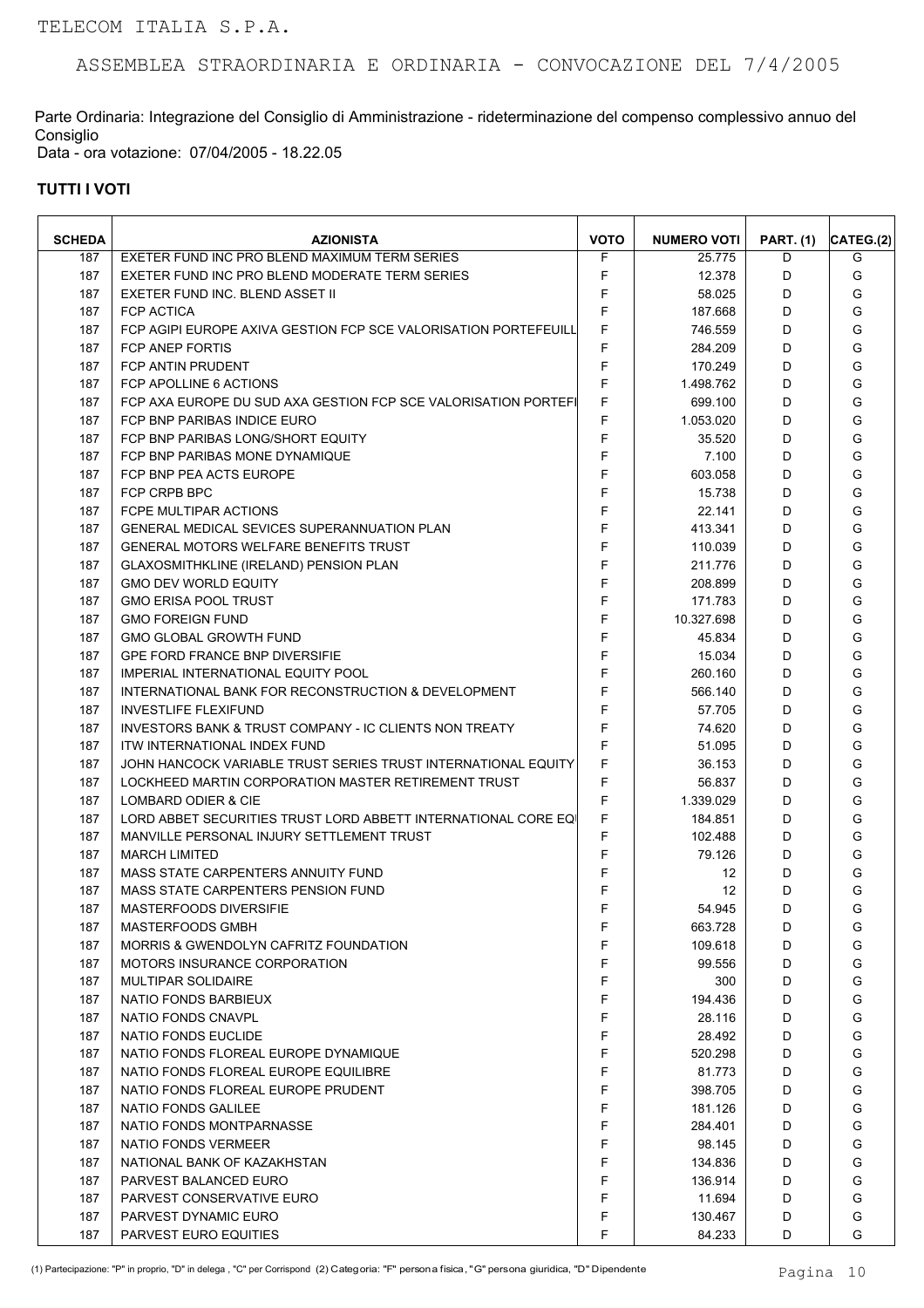Parte Ordinaria: Integrazione del Consiglio di Amministrazione - rideterminazione del compenso complessivo annuo del Consiglio Data - ora votazione: 07/04/2005 - 18.22.05

| <b>SCHEDA</b> | <b>AZIONISTA</b>                                             | <b>VOTO</b> | <b>NUMERO VOTI</b> | <b>PART. (1)</b> | CATEG.(2) |
|---------------|--------------------------------------------------------------|-------------|--------------------|------------------|-----------|
| 187           | <b>PARVEST EUROPE</b>                                        | F           | 45.927             | D                | G         |
| 187           | PENSION INVESTMENT FUND                                      | F           | 104.199            | D                | G         |
| 187           | PIONEER EUROPE FUND                                          | F           | 354.300            | D                | G         |
| 187           | PIONEER EUROPE VCT PORTFOLIO                                 | F           | 32.531             | D                | G         |
| 187           | PIONEER INTERNATIONAL VALUE FUND                             | F           | 266.590            | D                | G         |
| 187           | PIONEER INTERNATIONAL VALUE VCT PORTFOLIO                    | F           | 46.486             | D                | G         |
| 187           | PPT FISHER INVESTMENT                                        | F           | 39.100             | D                | G         |
| 187           | <b>SALD EES</b>                                              | F           | 89.949             | D                | G         |
| 187           | SAUDI ARABIAN MONETARY AGENCY                                | F           | 406.061            | D                | G         |
| 187           | SCOTTISH WIDOWS INVESTMENT PARTNERSHIP INVESTMENT FUNDS ICVC | F           | 188.627            | D                | G         |
| 187           | SEI INSTITUTIONAL INTERNATIONAL TRUST INTERNATIONAL EQUITY   | F           | 1.859.710          | D                | G         |
| 187           | SEI INSTITUTIONAL INVESTMENT TRUST INTERNATIONAL EQUITY      | F           | 1.134.114          | D                | G         |
| 187           | STICHTING PENSIONENFONDS CHEVRONTEXACO NEDERLAND             | F           | 106.415            | D                | G         |
| 187           | STREETTRACKS DOW JONES EURO STOXX 50 FUND                    | F           | 614.823            | D                | G         |
| 187           | STREETTRACKS DOW JONES STOXX 50 FUND                         | F           | 80.865             | D                | G         |
| 187           | STREETTRACKSSM MSCI EUROPE TELECOMMUNICATION SERVICES SM ET  | F           | 320.396            | D                | G         |
| 187           | SWIP GLOBAL SICAV - GLOBAL EQUITY SRI FUND                   | F           | 310.900            | D                | G         |
| 187           | <b>SYRACUSE UNIVERSITY</b>                                   | F           | 131.649            | D                | G         |
| 187           | THE CHILDREN S HOSPITAL FOUNDATION OF PHILADELPHIA           | F           | 264.800            | D                | G         |
| 187           | FIFE COUNCIL PENSION FUND GOVERNMENT PENSION FUND            | F           | 146.228            | D                | G         |
| 187           | <b>FLORIDA RETIREMENT SYSTEM</b>                             | F           | 12                 | D                | G         |
| 187           | FORD UAW BENEFITS TRUST                                      | F           | 1.148.959          | D                | G         |
| 187           | FPL ALPHA INVESTMENTS PTE LTD                                | F           | 45.312             | D                | G         |
| 187           | FUNDO DE PENSOES GOVERNMENT PENSION FUND                     | F           | 51.832             | D                | G         |
| 187           | <b>GABELLI EQUITY TRUST INC. GABELLI VALUE FUND</b>          | F           | 400.000            | D                | G         |
| 187           | HARBOR CAPITAL GROUP TRUST FOR DEFINED BENEFIT PLANS         | F           | $12 \overline{ }$  | D                | G         |
| 187           | <b>HEALTHCARE FOUNDATION OF NEW JERSEY</b>                   | F           | 92.094             | D                | G         |
| 187           | HONG KONG MONETARY AUTHORITY                                 | F           | 387.616            | D                | G         |
| 187           | HOUSTON MUNICIPAL EMPLOYEES PENSION SYSTEM                   | F           | 11                 | D                | G         |
| 187           | HOWARD HUGHES MEDICAL INSTITUTE                              | $\mathsf F$ | 838.702            | D                | G         |
| 187           | HYDRO-QUEBEC - BANK OF IRELAND                               | F           | 1.743.295          | D                | G         |
| 187           | <b>IBEW</b>                                                  | F           | 6.900              | D                | G         |
| 187           | <b>IBEW PENSION BENEFIT FUND</b>                             | F           | 50.900             | D                | G         |
| 187           | <b>IBM TAX DEFERRED SAVING PLAN</b>                          | F           | 1.260.402          | D                | G         |
| 187           | JOHNSON & JOHNSON GENERAL PENSION TRUST                      | F           | 529.600            | D                | G         |
| 187           | <b>JUPITER ASSET MANAGEMENT</b>                              | F           | 41.000             | D                | G         |
| 187           | JUPITER ASSET MANAGEMENT BANK SERVICES                       | F           | 126.000            | D                | G         |
| 187           | JUPITER EUROPEAN SPECIAL SITUATIONS FUND                     | F           | 1.500.537          | D                | G         |
| 187           | LABOURERS PENSION FUND-BANK OF IRELAND                       | F           | 184.386            | D                | G         |
| 187           | LAUDUS ROSENBERG INTERNATIONAL EQUITY FUND                   | F           | 30.000             | D                | G         |
| 187           | LELAND STANFORD JUNIOR UNIVERSAL                             | F           | 801.603            | D                | G         |
| 187           | LICR FUND INC.                                               | F           | 456.789            | D                | G         |
| 187           | MD INTERNATIONAL VALUE FUND                                  | F           | 171.500            | D                | G         |
| 187           | MELLON GLOBAL FUNDS PLC GRAND CANAL HOUSE                    | F           | 74.616             | D                | G         |
| 187           | <b>MEMBERS OF USWA</b>                                       | F           | 109.391            | D                | G         |
| 187           | METAL INDUSTRIES PROVIDENT FUND                              | F           | 531.172            | D                | G         |
| 187           | MICHAEL N. MILLS                                             | F           | 300                | D                | F         |
| 187           | MICHIGAN EDUCATION ASSOCIATION                               | F           | 52.110             | D                | G         |
| 187           | MICROSOFT GLOBAL FINANCE LIMITED CORPORATION                 | F           | 3.383.618          | D                | G         |
| 187           | MIZUHO TRUST & BANKING LUXEMBOURG SA IBJTLULL                | F           | 51.987             | D                | G         |
| 187           | NORFOLK COUNTY RETIREMENT SYSTEM                             | F           | 12                 | D                | G         |
| 187           | NORTHERN TELECOM (UK) COMMON INVESTMENT PENSION FUND         | F           | 515.079            | D                | G         |
| 187           | NOTTINGHAMSHIRE COUNTY COUNCIL PENSION FUND                  | F           | 1.147.782          | D                | G         |
| 187           | NUNAVUT TRUST - BRANDES                                      | F           | 14.000             | D                | G         |
| 187           | OHIO CARPENTERS PENSION PLAN                                 | F           | 598.694            | D                | G         |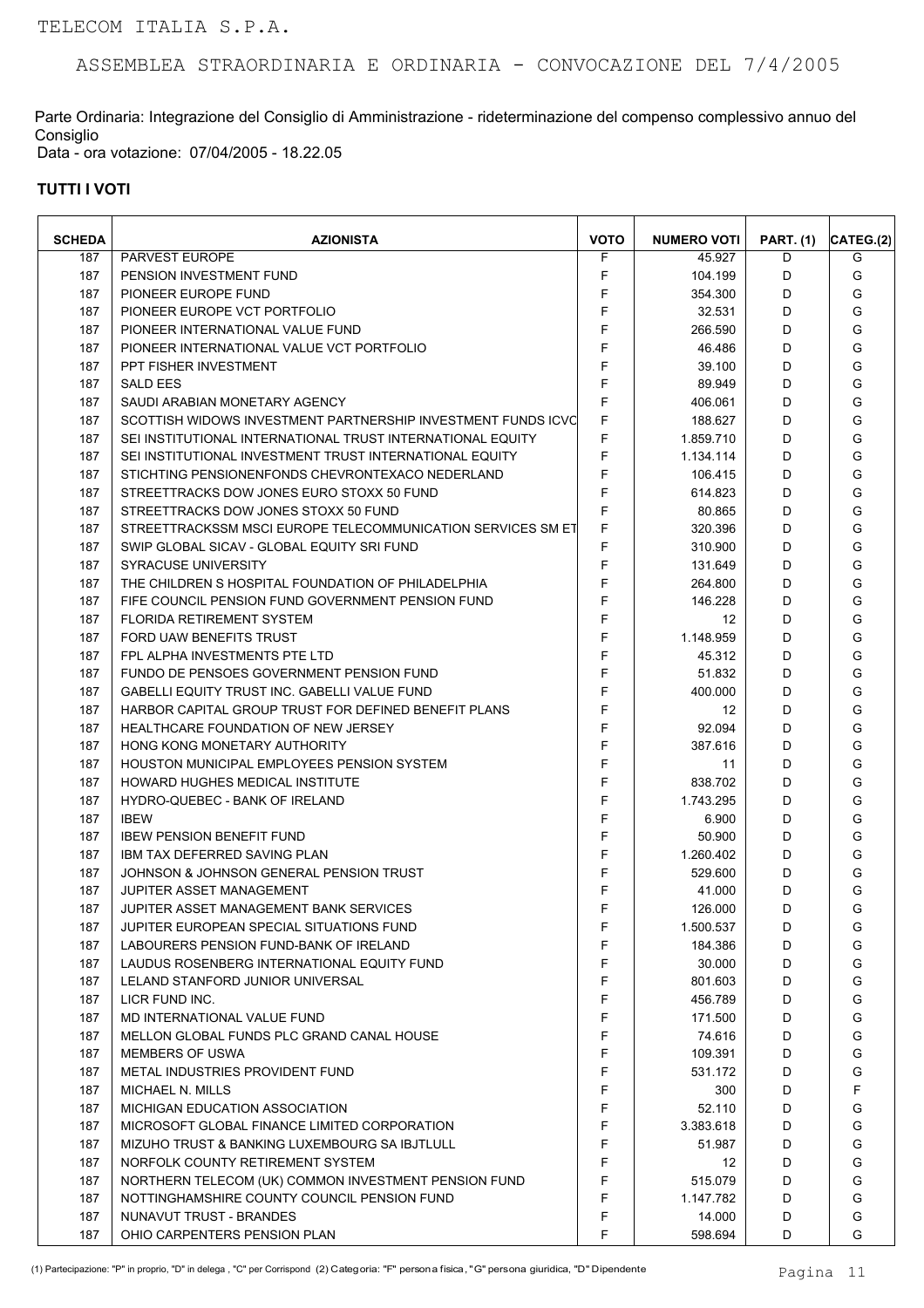Parte Ordinaria: Integrazione del Consiglio di Amministrazione - rideterminazione del compenso complessivo annuo del Consiglio

Data - ora votazione: 07/04/2005 - 18.22.05

| <b>SCHEDA</b> | <b>AZIONISTA</b>                                                 | <b>VOTO</b> | <b>NUMERO VOTI</b> | <b>PART. (1)</b> | CATEG.(2) |
|---------------|------------------------------------------------------------------|-------------|--------------------|------------------|-----------|
| 187           | P/P OF GLAXOSMITHKLINE                                           | F           | 69.300             | D                | G         |
| 187           | PRUDENTIAL EUROPEAN INDEX TRACKER TRUST                          | F           | 29.807             | D                | G         |
| 187           | <b>PSP FOREIGN EQUITIES FUND</b>                                 | F           | 135.909            | D                | G         |
| 187           | PUBLIC EMPLOYEES RETIREMENT SYSTEM OF OHIO                       | F           | 12                 | D                | G         |
| 187           | RHODIA INC PENSION EQUITY PLAN                                   | F           | 196.637            | D                | G         |
| 187           | ROYAL BANK OF SCOTLAND DEP M&G INVESTMENT FUNDS 1 ICVC M&G EU    | F           | 172.731            | D                | G         |
| 187           | ST. JAMES S PLACE INTERNATIONAL PUBLIC LIMITED COMPANY           | F           | 176.963            | D                | G         |
| 187           | ST. JAMES S PLACE UK PUBLIC LIMITED COMPANY                      | F           | 3.067.517          | D                | G         |
| 187           | STATE STREET BANK AND TRUST COMPANY INVESTMENT FUNDS FOR TAX     | F           | 217.943            | D                | G         |
| 187           | STATE STREET BANK VA EUROPE EQUITY FUND FOR ELIGIBLE INSITUTION. | F           | 50.762             | D                | G         |
| 187           | STICHTING PENSIOENFONDS ABP                                      | F           | 11.551.001         | D                | G         |
| 187           | THE GABELLI ASSET FUND                                           | F           | 1.498.435          | D                | G         |
| 187           | THE GABELLI EQUITY TRUST INC.                                    | F           | 1.320.480          | D                | G         |
| 187           | THE GABELLI GLOBAL OPPORTUNITY FUND                              | $\mathsf F$ | 65.000             | D                | G         |
| 187           | THE GABELLI GLOBAL TELECOMMUNICATION FUND                        | E           | 570.000            | D                | G         |
| 187           | THE LOCAL GOVERNMENT PENSIONS INSTITUTION                        | F           | 1.537.188          | D                | G         |
| 187           | THE MASTER TRUST BANK OF JAPAN LTD                               | F           | 2.981.755          | D                | G         |
| 187           | THE METAL BOX PENSION SCHEME                                     | F           | 1.334.140          | D                | G         |
| 187           | THE NATIONAL PENSIONS RESERVE FUND COMMISSION ACTING             | F           | 1.877.627          | D                | G         |
| 187           | THE PENSION PLAN FOR EMPLOYEES OF THE CANADA TRUST               | F           | 47.450             | D                | G         |
| 187           | THE REGENTS OF THE UNIVERSITY OF CALIFORNIA                      | F           | 116.519            | D                | G         |
| 187           | THE ROLLS ROYCE PENSION FUND                                     | F           | 123.987            | D                | G         |
| 187           | THE TRUSTEES OF DARTMOUTH COLLEGE                                | F           | 364.683            | D                | G         |
| 187           | THYSSENKRUPP BUDD COMPANY                                        | F           | 190.260            | D                | G         |
| 187           | TI PENSION SCHEME                                                | F           | 433.550            | D                | G         |
| 187           | TORONTO DOMINION INDEX FUND                                      | F           | 50.556             | D                | G         |
| 187           | TORONTO DOMINION INTERNATIONAL INDEX FUND                        | F           | 42.480             | D                | G         |
| 187           | <b>TRANSNET PENSION FUND</b>                                     | F           | 41.411             | D                | G         |
| 187           | <b>TRANSNET RETIREMENT FUND</b>                                  | F           | 280.316            | D                | G         |
| 187           | TRANSNET SECON DEFINED BENEFIT SCHEME                            | F           | 206.273            | D                | G         |
| 187           | <b>WELLMARK INC.</b>                                             | F           | 191.500            | D                | G         |
|               | WHEELS COMMON INVESTMENT FUND TRUSTEES LIMITED                   | F           |                    | D                | G         |
| 187<br>187    | WHEELS COMMON INVESTMENT TRUSTEES LIMITED PENSION FUND           | F           | 974.842            | D                | G         |
|               |                                                                  | F           | 254.046            | D                | G         |
| 187           | YELLOW ROADWAY BRANDES INTERNATIONAL                             | F           | 149.070            | D                | G         |
| 187           | UBS PACE INTERNATIONAL EQUITY INVESTMENT                         | F           | 220.374            |                  |           |
| 187           | UN RELIEF & WORKS AGENCY FOR PALESTINIAN REFUGEES IN THE NEAR I  | F           | 43.108             | D<br>D           | G<br>G    |
| 187           | VANT OVERSEAS EQUITY INDEX                                       |             | 70.783             |                  |           |
| 187           | VARMA SAMPO MUTUAL PENSION INSURANCE COMPANY                     | F           | 6.693.549          | D                | G         |
| 187           | <b>VAUBAN ACTIONS 1</b>                                          | F           | 166.610            | D                | G         |
| 187           | <b>VLADIMIR PEROVICH</b>                                         | F           | 1.500              | D                | F         |
| 190           | RASBANK VITA SPA                                                 | F           | 11.025.000         | D                | G         |
| 190           | RIUNIONE ADRIATICA DI SICURTA SPA                                | F           | 38.000.000         | D                | G         |
| 191           | <b>BORLENGHI FRANCO</b>                                          | F           | 8.251              | P                | F         |
| 192           | <b>ARIENTI PIERLUCA</b>                                          | F           | 70                 | P                | F         |
| 194           | <b>GOTTI ANGIOLO</b>                                             | F           | 145                | P                | F         |
| 196           | <b>GATTO UMBERTO</b>                                             | C           | 5.077              | P                | F         |
| 197           | <b>CARDILLO SALVATORE</b>                                        | Α           | 3                  | D                | F         |
| 199           | QUAGLIA GIUSEPPINA FRANCA                                        | F           | 9.760              | P                | F         |
| 5.001         | LUCENTE GIOVANNI                                                 | C           | 14.659             | С                | F         |
| 5.002         | DI DONATO DOMENICO                                               | F           | 1.650              | С                | F         |
| 5.003         | <b>GHIBAUDI LEOPOLDO</b>                                         | $\mathbf C$ | 13.379             | C                | F         |
| 5.004         | SMIDILI LORENZO ANTONIO                                          | F           | 11.628             | С                | F         |
| 5.005         | <b>SARTOR LUIGI</b>                                              | Α           | 1.178              | C                | F         |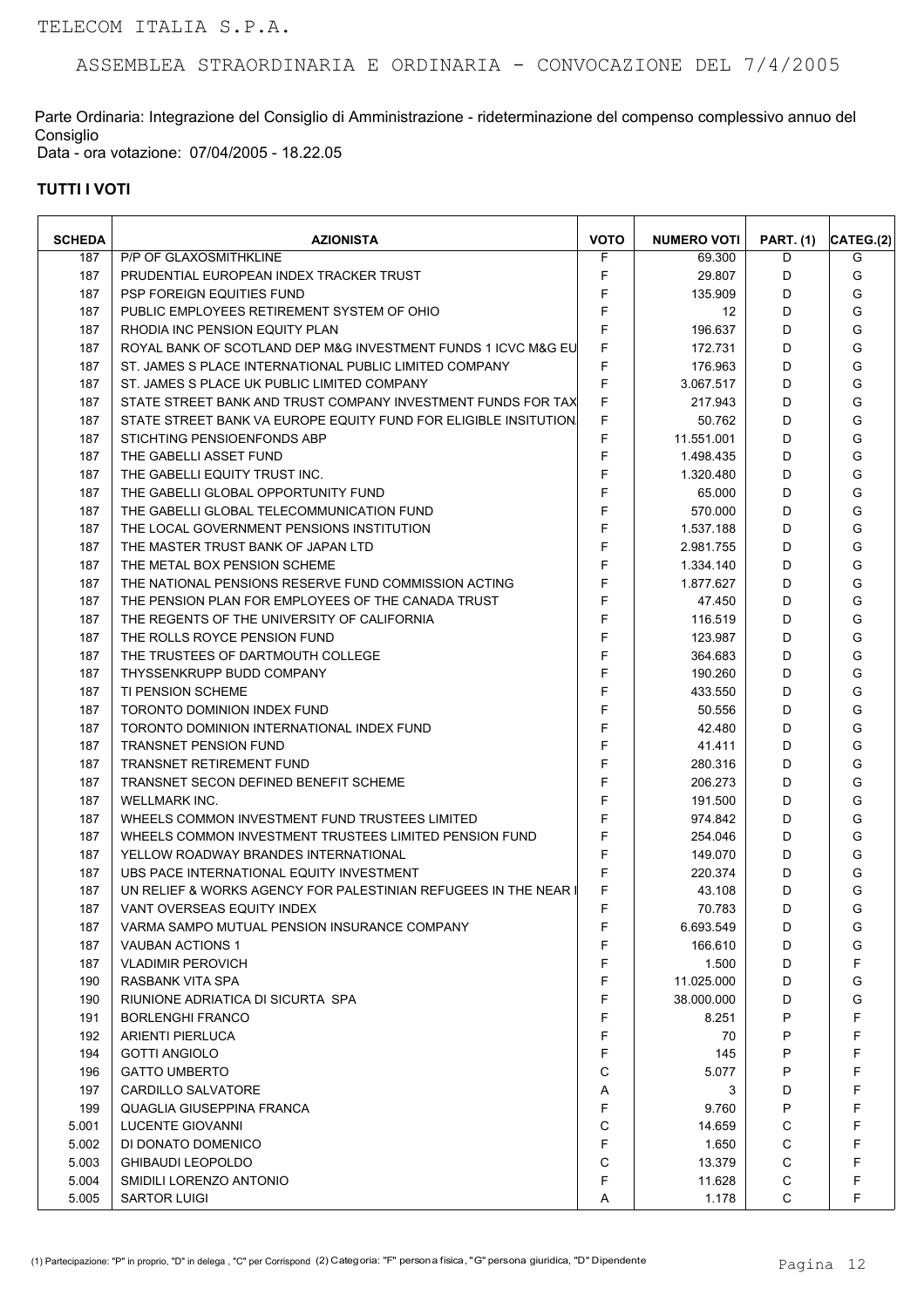Parte Ordinaria: Integrazione del Consiglio di Amministrazione - rideterminazione del compenso complessivo annuo del Consiglio Data - ora votazione: 07/04/2005 - 18.22.05

#### **TUTTI I VOTI**

| <b>SCHEDA</b>           |                                         | <b>AZIONISTA</b>                         |                              | <b>VOTO</b>       | <b>NUMERO VOTI</b>           | <b>PART. (1)</b> | CATEG.(2)         |
|-------------------------|-----------------------------------------|------------------------------------------|------------------------------|-------------------|------------------------------|------------------|-------------------|
|                         |                                         |                                          |                              |                   |                              |                  |                   |
|                         |                                         |                                          |                              |                   |                              |                  |                   |
|                         |                                         |                                          |                              |                   |                              |                  |                   |
|                         |                                         |                                          |                              |                   |                              |                  |                   |
|                         |                                         |                                          |                              |                   |                              |                  |                   |
|                         |                                         |                                          |                              |                   |                              |                  |                   |
|                         |                                         |                                          |                              |                   |                              |                  |                   |
|                         |                                         |                                          |                              |                   |                              |                  |                   |
|                         |                                         |                                          |                              |                   |                              |                  |                   |
|                         |                                         |                                          |                              |                   |                              |                  |                   |
|                         |                                         |                                          |                              |                   |                              |                  |                   |
|                         |                                         |                                          |                              |                   |                              |                  |                   |
|                         |                                         |                                          |                              |                   |                              |                  |                   |
|                         |                                         |                                          |                              |                   |                              |                  |                   |
|                         |                                         |                                          |                              |                   |                              |                  |                   |
|                         |                                         |                                          |                              |                   |                              |                  |                   |
|                         |                                         |                                          |                              |                   |                              |                  |                   |
|                         |                                         |                                          |                              |                   |                              |                  |                   |
|                         |                                         |                                          |                              |                   |                              |                  |                   |
|                         |                                         |                                          |                              |                   |                              |                  |                   |
|                         | <b>ASTENUTI</b>                         | <b>CONTRARI</b>                          | <b>FAVOREVOLI</b>            |                   |                              | <b>TOTALE</b>    |                   |
| In Proprio<br>In Delega | 1.187<br>0,000%<br>21.415.082<br>0,494% | 33.125<br>0,001%<br>16.062.132<br>0,370% | 207.195.274<br>4.093.508.869 | 4,776%<br>94,359% | 207.229.586<br>4.130.986.083 |                  | 4,777%<br>95,223% |
| Tutti                   | 21.416.269<br>0,494%                    | 16.095.257<br>0,371%                     | 4.300.704.143                | 99,135%           |                              |                  |                   |
|                         |                                         |                                          |                              |                   | 4.338.215.669                |                  |                   |
| Corrispond.             | 1.178                                   | 28.038                                   | 13.278                       |                   | 42.494                       |                  |                   |
|                         |                                         |                                          |                              |                   |                              |                  |                   |

(1) Partecipazione: "P" in proprio, "D" in delega, "C" per Corrispond (2) Categoria: "F" persona fisica, "G" persona giuridica, "D" Dipendente<br>Pagina 13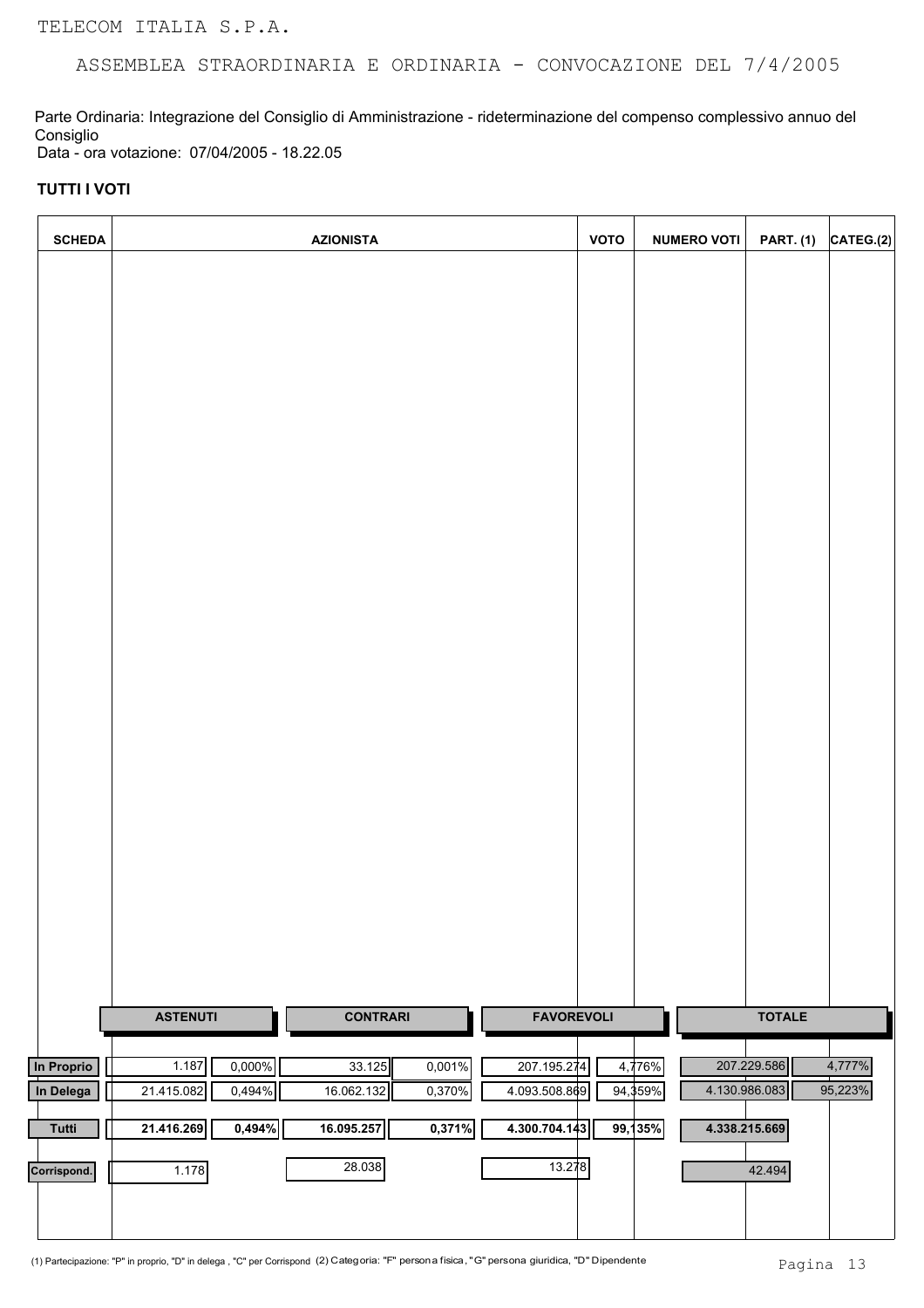Parte Ordinaria: Integrazione del Consiglio di Amministrazione - nomina di due Consiglieri

Data - ora votazione: 07/04/2005 - 18.26.19

| <b>SCHEDA</b> | <b>AZIONISTA</b>                                                                 | <b>VOTO</b> | <b>NUMERO VOTI</b>  | <b>PART. (1)</b> | CATEG.(2) |
|---------------|----------------------------------------------------------------------------------|-------------|---------------------|------------------|-----------|
| 51            | JP MORGAN INTERNATIONAL EQUITY INDEX FUND                                        | F           | 905.739             | D                | G         |
| 52            | CALYON                                                                           | F           | 531.020             | D                | G         |
| 61            | <b>LANDI PAOLINO</b>                                                             | F           | 707                 | P                | F         |
| 62            | <b>MORENA MARIANNA</b>                                                           | C           | 100                 | D                | F         |
| 66            | <b>MAIULLARI SANTINA</b>                                                         | F           | 825                 | D                | F         |
| 73            | <b>DOMENICO SALVATORE</b>                                                        | F           | 10.892              | P                | F         |
| 76            | <b>COMBA FRANCO</b>                                                              | F           | 27.349              | P                | F         |
| 77            | <b>COMBA SILVIA</b>                                                              | F           | 9.666               | P                | F         |
| 79            | <b>BORRONI ENRICO</b>                                                            | F           | 594.156             | P                | F         |
| 83            | PORTA FRANCO GIOVANNI                                                            | С           | 10                  | P                | F         |
| 86            | <b>GIANNATTASIO ALFONSO</b>                                                      | F           | 10.892              | P                | F         |
| 92            | <b>COMBA PAOLO</b>                                                               | F           | 4.007               | P                | F         |
| 93            | <b>MOLETTI RICCARDO</b>                                                          | F           | 20.936              | P                | F         |
| 96            | <b>INVESTIMENTI SUD ITALIA</b>                                                   | F           | 20                  | D                | G         |
| 96            | <b>PIZZUTI FRANCESCO</b>                                                         | F           | 78.626              | D                | F         |
| 97            | <b>BARZAGHI PIERANGELO</b>                                                       | F           | 17.141              | P                | F         |
| 103           | SINDACATO CONSUMATORI ED UTENTI                                                  | Α           | 9                   | P                | G         |
| 110           | ADVANCE PUBLICATIONS MASTER TRUST                                                | F           | 174.400             | D                | G         |
| 110           | ADVANCED INTL SHARES INDEX FUND                                                  | F           | 87.352              | D                | G         |
| 110           | AFTRA PENSION TRUST                                                              | F           | 36.920              | D                | G         |
| 110           | AIG FP CAPITAL PRESERVATION CORP. PORTFOLIO                                      | F           | 718.139             | D                | G         |
| 110           | ALASKA PERMANENT FUND CORP.                                                      | F           | 1.673.832           | D                | G         |
| 110           | ALLIED IRISH BANK/RC DIOCESE OF BROOCKLYN                                        | F           | 23.310              | D                | G         |
| 110           | ALLTEL CORPORATION MASTER TRUST                                                  | F           | 248.543             | D                | G         |
| 110           | AMCORE SEGREGATED RHS MASTER TRUST                                               | F           | 81.878              | D                | G         |
| 110           | AMCORE SEGREGATED RHS PENSION                                                    | F           | 25.896              | D                | G         |
| 110           | AQUILA EUROPEAN EQUITY INDEX FUND                                                | F           | 141.439             | D                | G         |
|               | ARAB FUND FOR ECONOMIC AND SOCIAL DEVELOPMENT                                    | F           |                     | D                | G         |
| 110           |                                                                                  | F           | 63.195              |                  | G         |
| 110           | ASSOCIATED BRITISH FOODS PENSIONSCHEME                                           | F           | 656.280             | D                |           |
| 110           | ASTRAZENECA PENSION TRUSTEE LTD                                                  | F           | 844.300             | D                | G<br>G    |
| 110           | <b>BAKER COMMODITIES EMPLOYEES PENSION</b>                                       | F           | 27.866              | D<br>D           | G         |
| 110           | <b>BANK ONE TRUST COMPANY</b>                                                    | F           | 377.734             |                  | G         |
| 110           | <b>BANKERS TRUST PARTNER INTERNATIONAL SHARES VALUE 1</b>                        | F           | 182.108             | D                | G         |
| 110           | BARBARA COHN TRUST FRANN M. WARREN                                               | F           | 126.422             | D                | G         |
| 110<br>110    | BARCLAYS GLOBAL INVESTORS PENSION<br>BELEGGINGSFONDS BELCENA                     | F           | 4.354.726           | D<br>D           | G         |
| 110           | <b>BIAM GROUP TRUST JP MORGAN CHASE BANK</b>                                     | F           | 88.955<br>2.641.759 | D                | G         |
|               |                                                                                  |             |                     |                  |           |
| 110           | <b>BIAM INVESTMENTS PLC</b>                                                      | F<br>F      | 2.836               | D<br>D           | G<br>G    |
| 110           | <b>BRITISH SUGAR PENSION SCHEME</b><br>CENTRICA COMBINED COMMON INVESTEMENT FUND | F           | 594.899             |                  | G         |
| 110           |                                                                                  | F           | 123.994             | D                | G         |
| 110           | <b>CLARK EQUIPMENT COMPANY PENSION TRUST</b>                                     |             | 10.405              | D                | G         |
| 110           | CO.OPERATIVE BANK PENSION SCHEME                                                 | F           | 200.932             | D                |           |
| 110           | COILLTE TEORANTA NO 2 PENSION FUND IRISH LIFE                                    | F           | 342.644             | D                | G         |
| 110           | <b>COLLEGE RETIREMENT EQUITIES FUND</b>                                          | F           | 130.000             | D                | G         |
| 110           | <b>COMMINGLED PENSION TRUST FUND</b>                                             | F           | 15.612              | D                | G         |
| 110           | COOPERATIVE INSURANCE SOCIETY LIMITED                                            | F           | 41.500              | D                | G         |
| 110           | DALLAS POLICE & FIRE PENSION SYSTEM                                              | F           | 3.601               | D                | G         |
| 110           | DE LA RUE PENSION SCHEME                                                         | F           | 543.197             | D                | G         |
| 110           | DESERET HEALTHCARE EMPLOYEE BENEFIT                                              | F           | 41.717              | D                | G         |
| 110           | DRESDNERBANK AG                                                                  | F           | 3.666.716           | D                | G         |
| 110           | DRESDNERBANK INVESTMENT MGMT KAPITAL GMBH                                        | F           | 6.257.349           | D                | G         |
| 110           | ELECTRICITY SUPPLY PENSION SCHEME                                                | F           | 447.343             | D                | G         |
| 110           | EXEL PENSION INV. FUND LTD TRUST LTD                                             | F           | 972.885             | D                | G         |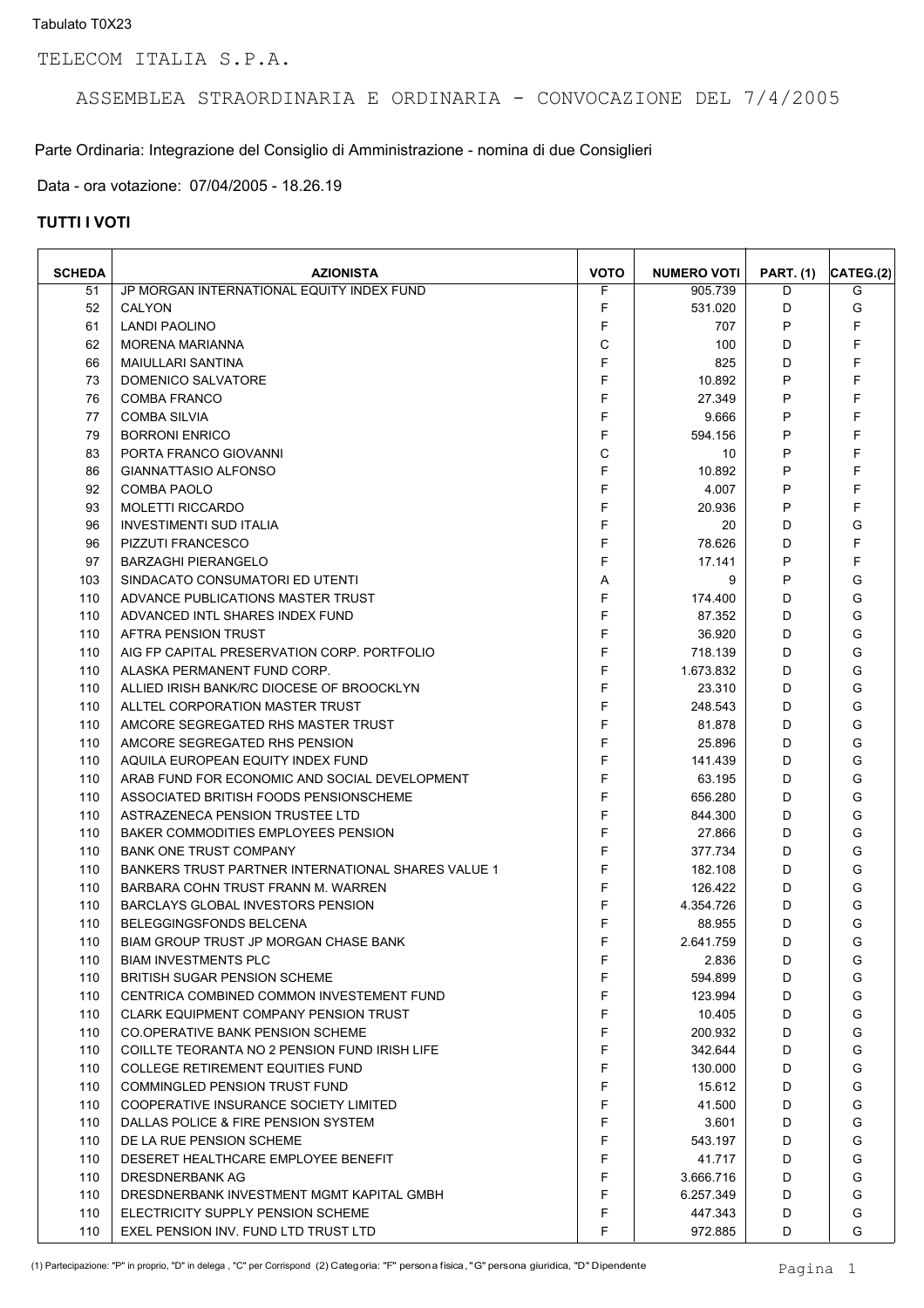Parte Ordinaria: Integrazione del Consiglio di Amministrazione - nomina di due Consiglieri

Data - ora votazione: 07/04/2005 - 18.26.19

| <b>SCHEDA</b> | <b>AZIONISTA</b>                                         | <b>VOTO</b> | <b>NUMERO VOTI</b> | <b>PART.</b> (1) | CATEG.(2) |
|---------------|----------------------------------------------------------|-------------|--------------------|------------------|-----------|
| 110           | FEDERATED EMPLOYEES RETIREMENT PLAN                      | F           | 37.323             | D                | G         |
| 110           | FIDUCIARY TRUST CO INTERNATIONAL                         | F           | 62.295             | D                | G         |
| 110           | FIREFIGHTERS RETIREMENT SYSTEM                           | F           | 134.500            | D                | G         |
| 110           | <b>GERANAHOLDINGS S.A.</b>                               | F           | 33.378             | D                | G         |
| 110           | <b>GRIFFIN INDUSTRIES</b>                                | F           | 73.600             | D                | G         |
| 110           | ING BEWAAR MAATSCHAPPIJ BV                               | F           | 1.591.700          | D                | G         |
| 110           | ING VP STRATEGIC ALLOCATION BALANCED                     | F           | 361.698            | D                | G         |
| 110           | ING VP STRATEGIC ALLOCATION BALANCED PORTFOLIO           | F           | 725.389            | D                | G         |
| 110           | ING. INTERNATIONAL VALUE FUND                            | F           | 10.329.085         | D                | G         |
| 110           | INTECH INTERNATIONAL SHARE ACTIVE (UNHEDGED) TRUST       | F           | 105.663            | D                | G         |
| 110           | JP MORGAN CHASE BNK CLARK EQUIP.CO PENSION TRUST         | F           | 390.162            | D                | G         |
| 110           | MORGAN STANLEY INTERNATIONAL FUND                        | F           | 344.805            | D                | G         |
| 110           | MORGAN STANLEY INTL. FUND INC. ACTIVE INTL ALLOCATION    | F           | 384.910            | D                | G         |
| 110           | <b>MORGAN STANLEY SICAV</b>                              | F           | 572.968            | D                | G         |
| 110           | MORGAN STANLEY VARIABLE INV. SERVICES - EUROPEAN GROWTH  | F           | 383.130            | D                | G         |
| 110           | NATIONS GLOBAL VALUE                                     | F           | 1.911.493          | D                | G         |
| 110           | <b>NCM UK PENSION FUND</b>                               | F           | 14.523             | D                | G         |
| 110           | NEW YORK STATE COMMON RETIREMENT FUND                    | F           | 37.708             | D                | G         |
| 110           | PICTET & CIE                                             | F           | 846.704            | D                | G         |
| 110           | PLUMBING & MECHANICAL SERVICES IND. PENSION              | F           | 157.697            | D                | G         |
| 110           | PRINCIPLE VARIABLE CONTRACT FUND INC ALLOCATION SEG ACCT | F           | 44.931             | D                | G         |
| 110           | PRUDENTIAL PENSION LTD                                   | F           | 201.026            | D                | G         |
| 110           | SAS TRUSTEE CORPORATION                                  | F           | 1.874.759          | D                | G         |
| 110           | SCOTIA CANADIAN BALANCED FUND                            | F           | 565.220            | D                | G         |
| 110           | SCOTIA EUROPEAN GROWTH FUND                              | F           | 171.105            | D                | G         |
| 110           | SIT/KIM INTERNATIONAL FUND II LLC                        | F           | 2.475              | D                | G         |
| 110           | T. ROWE PRICE INTERNATIONAL FUND INC. EUROP. STOCK       | F           | 300.449            | D                | G         |
| 110           | <b>TESCO PLC PENSION SCHEME</b>                          | F           | 719.191            | D                | G         |
| 110           | THE BIAM GROUP TRUST                                     | F           | 1.667.713          | D                | G         |
| 110           | THE BIAM GROUP TRUST JP MORGAN CHASE BANK                | F           | 28.460.211         | D                | G         |
| 110           | THE BOEING COMPANY EMPLOYEES                             | F           | 1.815.538          | D                | G         |
| 110           | THE CLARK EQUIPMENT COMPANY PENSION TRUST                | F           | 10.405             | D                | G         |
| 110           | THE CLARK EQUITY COMPANY PENSION TRUST                   | F           | 390.162            | D                | G         |
| 110           | <b>FONDOR</b>                                            | F           | 155.025            | D                | G         |
| 110           | FONDS DE RESERVE POUR LES RETRAITES FRR                  | F           | 15.393.982         | D                | G         |
| 110           | <b>FPIC INNOVATION FUND</b>                              | F           | 32.000             | D                | G         |
| 110           | <b>FPIC RESERVE FUND</b>                                 | F           | 5.500              | D                | G         |
| 110           | <b>FSS TRUSTEE CORPORATION</b>                           | F           | 272.780            | D                | G         |
| 110           | <b>GARTMORE EUROPEAN GROWTH FUND</b>                     | F           | 503.392            | D                | G         |
| 110           | <b>GARTMORE GLOBAL UTILITIES FUND</b>                    | F           | 15.000             | D                | G         |
| 110           | <b>GARTMORE GVIT GLOBAL UTILITIES FUND</b>               | F           | 70.000             | D                | G         |
| 110           | <b>GARTMORE GVIT INTERNATIONAL GROWTH FUND</b>           | F           | 10.450             | D                | G         |
| 110           | <b>GARTMORE INTERNATIONAL GROWTH FUND</b>                | F           | 6.000              | D                | G         |
| 110           | <b>GARTMORE SAFEGUARD FUND</b>                           | F           | 129.398            | D                | G         |
| 110           | <b>GENERAL CABLE CORPORATION TRUST</b>                   | F           | 66.431             | D                | G         |
| 110           | <b>GENERAL ELECTRIC PENSIONS LIMITED THE PRIORY</b>      | F           | 741.984            | D                | G         |
| 110           | HAWAII ELECTRICIANS ANNUITY FUND                         | F           | 93.744             | D                | G         |
| 110           | HAWAII ELECTRICIANS PENSION FUND                         | F           | 105.628            | D                | G         |
| 110           | <b>HAWAII LABORERS PENSION PLAN</b>                      | F           | 199.264            | D                | G         |
| 110           | <b>HAWAIIAN ELECTRIC INDUSTRIES INC. MASTER</b>          | F           | 136.140            | D                | G         |
| 110           | HAYES LEMMERZ INTERNATIONAL INC INCOME PLAN              | F           | 51.900             | D                | G         |
| 110           | <b>HERMES ASSURED LIMITED</b>                            | F           | 6.737.643          | D                | G         |
| 110           | HSBC INDEX TRACKER INVESTMENT FUNDS EUR.                 | F           | 681.851            | D                | G         |
| 110           | <b>HSBC INVESTMENT FUNDS BALANCED</b>                    | F           | 294.669            | D                | G         |
| 110           | HSBC SPECIALIST FUND EUR. G.                             | F           | 2.882.206          | D                | G         |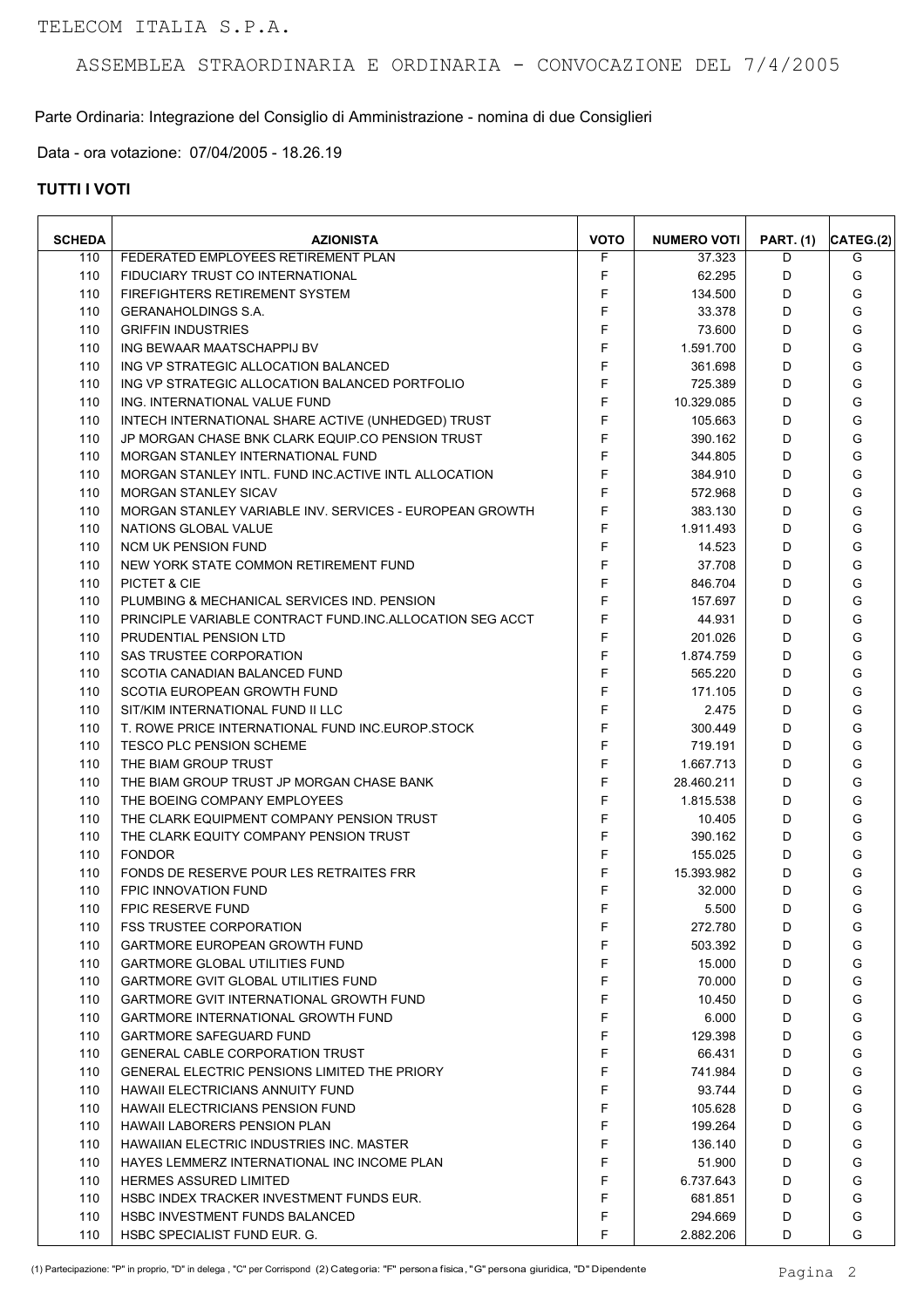Parte Ordinaria: Integrazione del Consiglio di Amministrazione - nomina di due Consiglieri

Data - ora votazione: 07/04/2005 - 18.26.19

| <b>SCHEDA</b> | <b>AZIONISTA</b>                                                               | <b>VOTO</b> | <b>NUMERO VOTI</b> | <b>PART. (1)</b> | CATEG.(2) |
|---------------|--------------------------------------------------------------------------------|-------------|--------------------|------------------|-----------|
| 110           | <b>IDAHO NATIONAL ENGINEERING ENVIR LABORATORY RETIREMENT PLAN</b>             | F           | 37.700             | D                | G         |
| 110           | JP MORGAN FLEMING INVESTMENT FUNDS                                             | F           | 300.151            | D                | G         |
| 110           | JP MORGAN INTERNATIONAL EQUITY INDEX FUND                                      | F           | 5.739              | D                | G         |
| 110           | JP MORGAN NORTHER NETWORKS INC.MASTER RETIREMENT TRUST                         | F           | 526.158            | D                | G         |
| 110           | JP MORGAN THE BOEING CO.EMPLOYEES RETIREMENT PLAN MASTER TRU                   | F           | 1.815.538          | D                | G         |
| 110           | KUWAIT FUND FOR ARAB ECONOMIC DEVELOPMENT                                      | F           | 540.119            | D                | G         |
| 110           | LA SALLE NATIONAL BANK                                                         | F           | 47.202             | D                | G         |
| 110           | LOCAL GOVERNMENT SUPERANNUATION SCHEME                                         | F           | 97.612             | D                | G         |
| 110           | <b>LOCAL INVESTMENT FUND</b>                                                   | F           | 98.825             | D                | G         |
| 110           | LONDON+ABERDEEN NORTHERN MUTUAL ASSURANCE SOCIETY                              | F           | 3.019.325          | D                | G         |
| 110           | MORGAN STANLEY DEAN WITTER UNIV. INTERNATIONAL MAGNUM PORTFO                   | F           | 66.317             | D                | G         |
| 110           | MORGAN STANLEY EUROPEAN GROWTH FUND INC.                                       | F           | 1.340.633          | D                | G         |
| 110           | MORGAN STANLEY INSTITUTIONAL FUND INC-ACTIVE INTL.ALLOC.PORTFOI                | F           | 384.910            | D                | G         |
| 110           | MORGAN STANLEY INSTITUTIONAL FUND INC. INTERNATIONAL                           | F           | 44.235             | D                | G         |
| 110           | MORGAN STANLEY INSTITUTIONAL FUND INC. INTL. MAGNUM PORTFOLIO                  | F           | 44.235             | D                | G         |
| 110           | NORTHERN IRELAND LOCAL GOVERNEMENT                                             | F           | 1.065.047          | D                | G         |
| 110           | NORTHERN IRELAND LOCAL GOVERNEMENT OFFICE SUPER COMMITTEE                      | F           | 1.065.047          | D                | G         |
| 110           | NORTHERN NETWORKS INC.MASTER RETIREMENT TRUST                                  | F           | 526.158            | D                | G         |
| 110           | NORTHWEST NATURAL GAS CO. PENSION TRUST                                        | F           | 103.024            | D                | G         |
| 110           | NUCLEAR GENERAL DECOMMISSIONING FUND LTD                                       | F           | 229.563            | D                | G         |
| 110           | NV INTERPOLIS BTL                                                              | F           | 1.131.537          | D                | G         |
|               |                                                                                | F           |                    | D                | G         |
| 110           | NV INTERPOLIS SCHADE<br>ORGANISME DE PLACEMENT COLLECTIF DES VALEURS MOBILIERS | F           | 208.806            |                  |           |
| 110           |                                                                                | F           | 7.268.651          | D                | G         |
| 110           | PUBLIC EMPLOYEES RETIREMENT SYSTEM OF NEVADA                                   |             | 857.937            | D                | G         |
| 110           | RAIL WAYS PENSION TRUSTEE COMPANY FOR THE PENSION SCHEME                       | F           | 933.900            | D                | G         |
| 110           | RETIREMENT BENEFITS FUND BOARD                                                 | F           | 233.276            | D                | G         |
| 110           | RVS LEVENSVERZEKERING NV                                                       | F           | 138.200            | D                | G         |
| 110           | SAN DIEGO MUSEUM OF ART                                                        | F           | 39.854             | D                | G         |
| 110           | STATE OF INDIANA PUBLIC EMPLOYEES RETIREMENT FUND                              | F           | 1.599.500          | D                | G         |
| 110           | STICHTING ALGEMEEN PENSIOENFONDS                                               | F           | 211.004            | D                | G         |
| 110           | STICHTING ALGEMEEN PENSIOENFONDS PROVISUM                                      | F           | 211.004            | D                | G         |
| 110           | STICHTING DOW PENSIOENFONDS                                                    | F           | 276.210            | D                | G         |
| 110           | STICHTING PENSIOENFONDS OPENBAAR                                               | F           | 1.000              | D                | G         |
| 110           | STICHTING PENSION VAN DEKONINKLIJKE                                            | F           | 269.067            | D                | G         |
| 110           | THE GENERAL MOTORS EMPLOYEE GLOBAL GROWTH PENSION FUND                         | F           | 145.874            | D                | G         |
| 110           | THE GENERAL MOTORS EMPLOYEES GLOBAL GROWTH PENSION TRUST                       | F           | 145.874            | D                | G         |
| 110           | THE INTERNATIONAL FUND                                                         | F           | 8.301              | D                | G         |
| 110           | THE LONG ISLAND RAIL ROAD COMPANY PENSION PLAN                                 | F           | 6.346              | D                | G         |
| 110           | THE MASTER TRUST BANK OF JAPAN LTD PENSION INV.FD.                             | F           | 1.543.827          | D                | G         |
| 110           | THE RETIREMENT PLAN OF JP MORGAN CHASE BANK AND CERTAIN AFFILI                 | F           | 1.541              | D                | G         |
| 110           | THE ROMAN CATHOLIC DIOCESE OF BROOKLYN PENSION PLAN                            | F           | 36.088             | D                | G         |
| 110           | THE ROWE PRICE INTERNATIONAL FUNDS INC. EUROPE STOCK FUND                      | F           | 300.449            | D                | G         |
| 110           | THE ROYAL BANK OF SCOTLAND PLC                                                 | F           | 1.014.142          | D                | G         |
| 110           | THE TRUSTEES OF BANKERS TRUST PENSION SCHEME                                   | F           | 7.529.390          | D                | G         |
| 110           | THE VINSONELKINS LLP RETIREMENT PLAN MASTER TRUST                              | F           | 234.460            | D                | G         |
| 110           | TIAA CREF INSTITUTIONAL MUTUAL FUNDS INTL.INDEX FUND                           | F           | 2.000              | D                | G         |
| 110           | TORONTO DOMINION WATERHOUSE EUROPEAN INDEX                                     | F           | 20.320             | D                | G         |
| 110           | <b>TRINITY UNIVERSITY</b>                                                      | F           | 56.758             | D                | G         |
| 110           | <b>WCIW-TOC PENSION PLAN</b>                                                   | F           | 25.400             | D                | G         |
| 110           | WEST MIDLANDS PASSENGER TRANSP AUTH PENSION FUND                               | F           | 293.594            | D                | G         |
| 110           | WHITTIER TRUST CO. INTERNATIONAL FUND                                          | F           | 24.888             | D                | G         |
| 110           | WOLVERHAMPTON METROPOLITAN BOROUGH                                             | F           | 2.013.698          | D                | G         |
| 110           | WYOMING STATE TREASURER                                                        | F           | 456.000            | D                | G         |
| 110           | YOUNG MEN S CHRISRIAN ASSOCIATION                                              | F           | 698.119            | D                | G         |
| 110           | YOUNG MEN S CHRISTIAN ASSOCIATION RETIREMENT FUND                              | F           | 698.119            | D                | G         |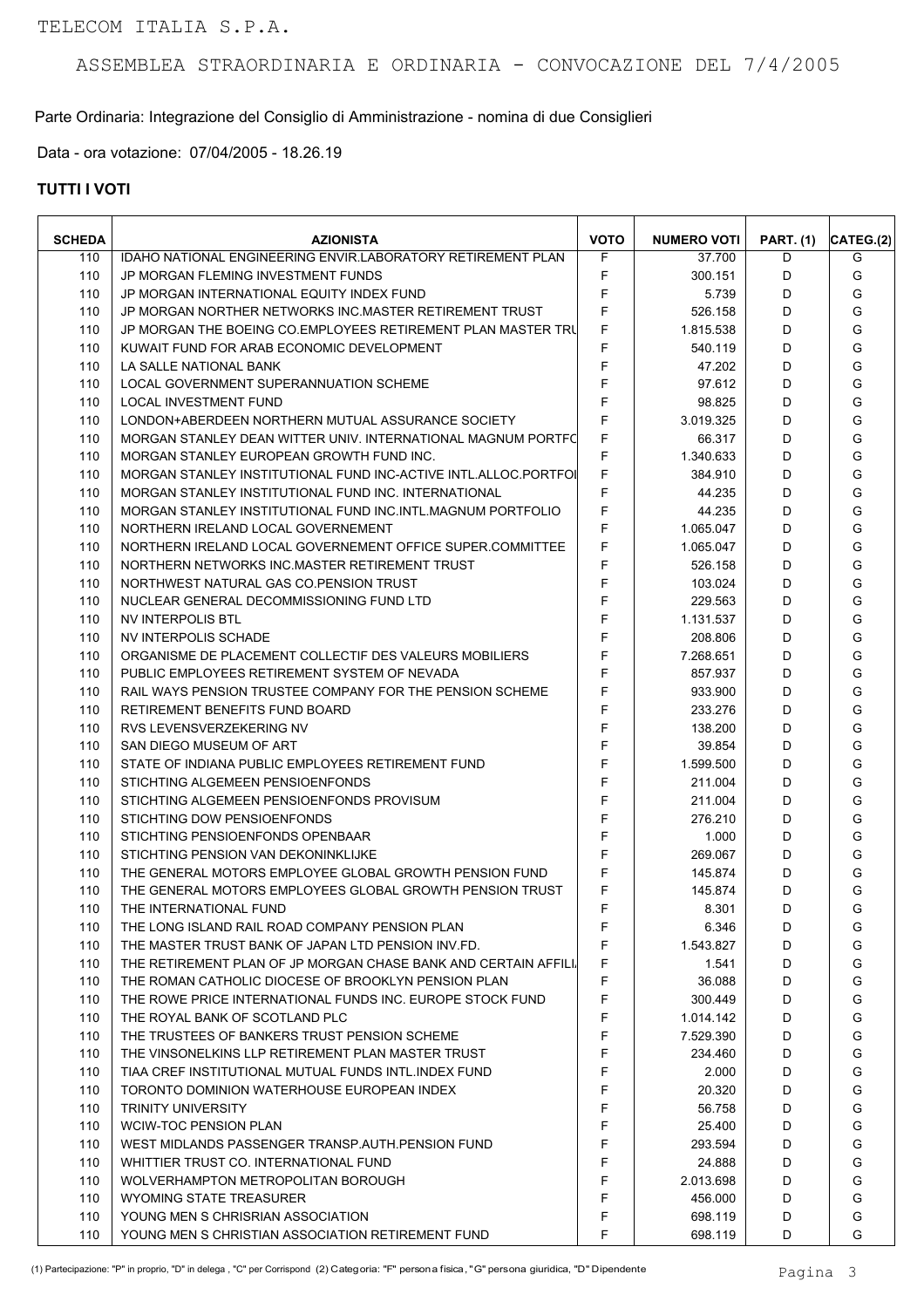Parte Ordinaria: Integrazione del Consiglio di Amministrazione - nomina di due Consiglieri

Data - ora votazione: 07/04/2005 - 18.26.19

| <b>SCHEDA</b> | <b>AZIONISTA</b>                                         | <b>VOTO</b> | <b>NUMERO VOTI</b>   | <b>PART. (1)</b> | CATEG.(2) |
|---------------|----------------------------------------------------------|-------------|----------------------|------------------|-----------|
| 110           | UNION BANK OF CALIFORNIA                                 | F           | 517.852              | D                | G         |
| 110           | US BANK NA TAXABLE OMNI                                  | F           | 86.200               | D                | G         |
| 110           | US BANK NA TAXABLE OMNI/NON RECLAIM                      | F           | 32.020               | D                | G         |
| 110           | US TRUST COMPANY OF NEW YORK                             | F           | 26.292               | D                | G         |
| 110           | VALERO ENERGY CO.PENSION PALN/WELLS FARGO                | F           | 195.767              | D                | G         |
| 110           | <b>VICKERS GROUP PENSION SCHEME</b>                      | F           | 85.966               | D                | G         |
| 112           | IL PONTE COOPERATIVA SOCIALE DI SOLIDARIETA              | F           | 33                   | P                | G         |
| 113           | <b>GRANDI SILVIO</b>                                     | F           | 2.663                | P                | F         |
| 114           | RAS ASSET MANAGEMENT SGR SPA - FONDO RAS CAPITAL         | F           | 15.000.000           | D                | G         |
| 115           | <b>BNL GESTIONI SGR SPA</b>                              | F           | 3.500.000            | D                | G         |
| 116           | <b>ASSOGESTIONI</b>                                      | F           | 1                    | D                | G         |
| 117           | <b>ASSOGESTIONI</b>                                      | F           | 1                    | D                | G         |
| 118           | <b>ASSOGESTIONI</b>                                      | F           | 1                    | D                | G         |
| 119           | SANPAOLO IMI SGR SPA                                     | F           | 12.100.000           | D                | G         |
| 121           | DEUTSCHER INVESTMENT TRUST                               | F           | 20.730.364           | D                | G         |
| 143           | BAE SYSTEMS 2000 PENSION PLAN TRUSTEES LIMITED           | A           | 168.190              | D                | G         |
| 143           | BAE SYSTEMS PENSION FUNDS CIF TRUSTEES LIMITED           | A           | 1.406.839            | D                | G         |
| 144           | STICHTING BEDRIJFSTAKPENSIOENFONDS VOOR DE METALEKTRO    | C           | 25.280               | D                | G         |
| 144           | STICHTING BEDRIJFSTAKPENSIOENFONDS VOOR DE METALEKTRO    | C           | 8.689                | D                | G         |
| 145           | <b>BARBARA DAPSON</b>                                    | Α           | 20                   | D                | F         |
| 146           | <b>CONCETTA RINALDI</b>                                  | C           | 600                  | D                | F         |
| 147           | <b>FRED DEMME</b>                                        | F           | 30                   | D                | F         |
| 148           | UBS AG - LONDON BRANCH                                   | F           | 4.500.000            | D                | G         |
| 149           | BOSTON COMMON ASSET MANAGEMENT LLC                       | F           | 53.484               | D                | G         |
| 150           | ADVISOR INNER CIRCLE FUNDS                               | A           | 340.000              | D                | G         |
| 151           | COGENT INVESTMENT OPERATIONS PTY LTD                     | F           | 231.181              | D                | G         |
| 153           | <b>FRANCOLINO ATTILIO</b>                                | F           | 1.000                | P                | F         |
| 159           | <b>COVELLI VINCENZO</b>                                  | F           | 3                    | P                | F         |
| 165           | PIRELLI & C. SPA                                         | F           | 47.155.300           | D                | G         |
| 166           | <b>OLIMPIA SPA</b>                                       | F           | 2.407.345.359        | D                | G         |
| 168           | COMPAGNIA DI ASSICURAZIONI DI MILANO SPA                 | F           | 429.850              | D                | G         |
| 168           | CORDOVARO PAOLA                                          | F           | 42                   | P                | F         |
| 168           | PO VITA GESTIONE CREDIT AGRICOLE                         | F           | 271.996              | D                | G         |
| 168           | SASA VITA SPA                                            | F           | 16.504               | D                | G         |
| 168           | SOCIETA ITALIANA ASSICURAZIONI E RIASSICURAZIONI         | F           | 41.261               | D                | G         |
| 168           | FONDIARIA SAI SPA                                        | F           | 282.707              | D                | G         |
| 168           | MILANO ASSICURAZIONI SPA                                 | F           | 180.389              | D                | G         |
| 169           | <b>HOLINVEST SPA</b>                                     | F           | 446.364.703          | D                | G         |
| 169           | <b>HOPA SPA</b>                                          | F           | 5.000.000            | D                | G         |
| 170           | AACHENER UND MUNCHENER LEBENSVERSICHERUNG AG             | F           | 3.409.102            | D                | G         |
| 170           | AACHENER UND MUNCHENER VERSICHERUNG                      | F           | 689.738              | D                | G         |
| 170           | ALLEANZA ASSICURAZIONI SPA                               | F           | 157.104.500          | D                | G         |
| 170           | ASSICURAZIONI GENERALI SPA                               | F           | 23.022.105           | D                | G         |
| 170           | ASSITALIA SPA                                            | F           | 33.000.000           | D                | G         |
| 170           | CENTRAL KRANKENVERSICHERUNG AG                           | F           | 1.040.729            | D                | G         |
| 170           | COSMOS LEBENSVERSICHERUNG AG                             | F           | 415.660              | D                | G         |
| 170           | <b>EQUITE</b>                                            | F           | 87.142               | D                | G         |
| 170           | <b>FATA SPA</b>                                          | F           | 3.550.000            | D                | G         |
| 170           | FEDERATION CONTINENTAL FRANCE 2                          | F           | 730.000              | D                | G         |
| 170           | FEDERATION CONTINENTALE                                  | F           | 7.650.000            | D                | G         |
| 170           | FEDERATION CONTINENTALE RCR                              | F           | 620.000              | D                | G         |
| 170           | FEDERATION EURO EPARGNE SBAN/STI/INV/ACT                 | F           | 5.655.552            | D                | G         |
|               |                                                          | F           |                      | D                | G         |
| 170<br>170    | FEDERATION EURO HORIZON<br><b>GENERALI ASSURANCE VIE</b> | F           | 1.047.532<br>330.087 | D                | G         |
| 170           | <b>GENERALI ASSURANCES IARD</b>                          | F           |                      | D                | G         |
|               |                                                          |             | 431.647              |                  |           |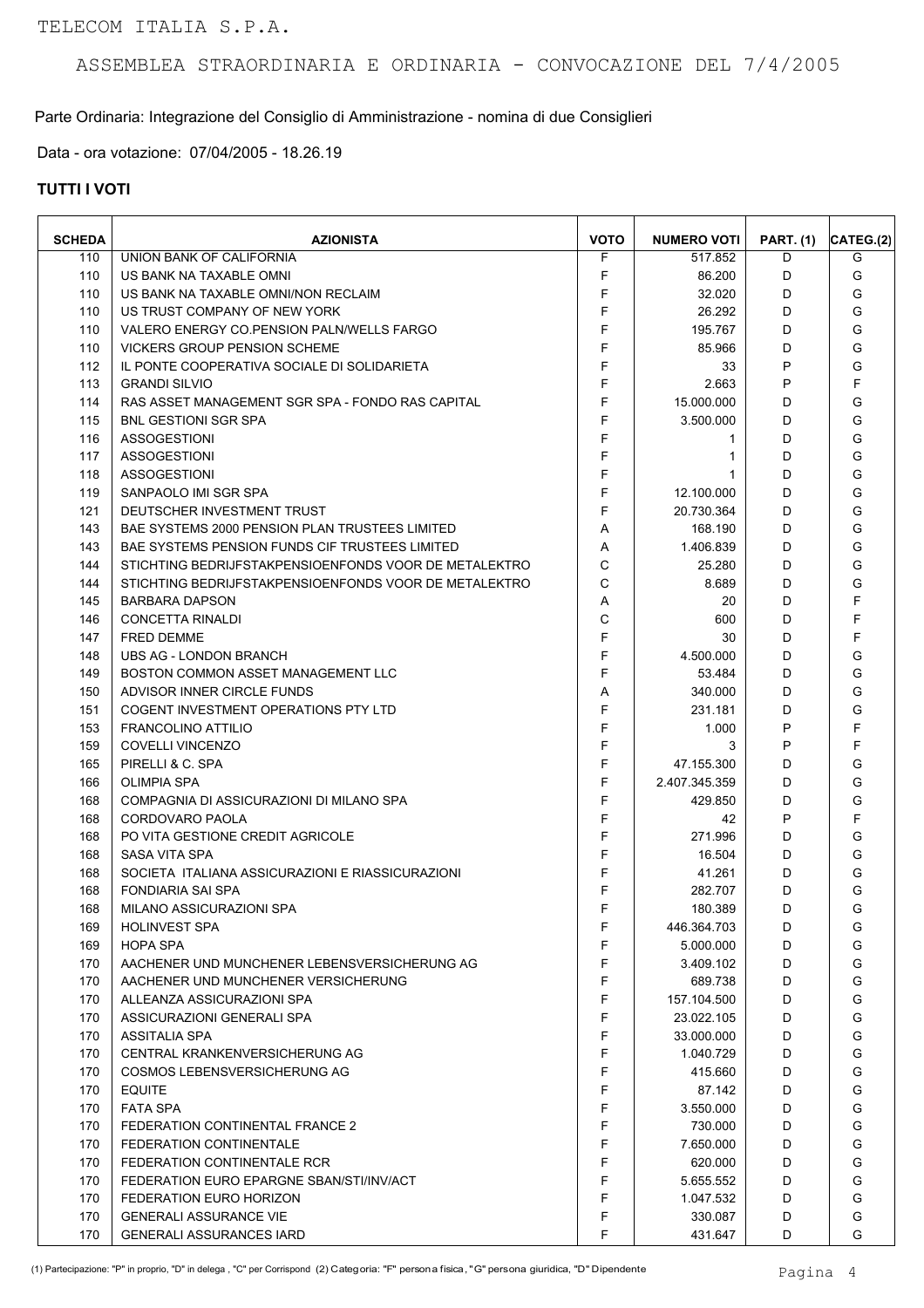Parte Ordinaria: Integrazione del Consiglio di Amministrazione - nomina di due Consiglieri

Data - ora votazione: 07/04/2005 - 18.26.19

| <b>SCHEDA</b> | <b>AZIONISTA</b>                                              | <b>VOTO</b>  | <b>NUMERO VOTI</b> | <b>PART. (1)</b> | CATEG.(2) |
|---------------|---------------------------------------------------------------|--------------|--------------------|------------------|-----------|
| 170           | <b>GENERALI VERSICHERUNGS AG</b>                              | F            | 357.142            | D                | G         |
| 170           | <b>GENERALI VIE BASE 95</b>                                   | F            | 408.304            | D                | G         |
| 170           | <b>GENERALI VITA SPA</b>                                      | F            | 107.764.124        | D                | G         |
| 170           | <b>GENERTEL SPA</b>                                           | F            | 1.999.692          | D                | G         |
| 170           | <b>GPA - IARD GENERALI FINANCES</b>                           | F            | 122.119            | D                | G         |
| 170           | <b>GPA VIE - GENERALI FINANCES</b>                            | F            | 968.812            | D                | G         |
| 170           | <b>INA VITA SPA</b>                                           | F            | 70.516.999         | D                | G         |
| 170           | <b>INTESA VITA SPA</b>                                        | F            | 5.555.610          | D                | G         |
| 170           | LA FEDERATION CONTINENTALE SA                                 | F            | 8.272.853          | D                | G         |
| 170           | LA VENEZIA ASSICURAZIONI SPA                                  | F            | 7.409.781          | D                | G         |
| 170           | VOLKSFURSORGE DEUTSCHE SACHVERSICHERUNG AG                    | F            | 52.813             | D                | G         |
| 170           | UNI ONE SPA                                                   | F            | 1.500.000          | D                | G         |
| 170           | VOLKSFURSORGE DEUTSCHE LEBENSVERSICHERUNG AG                  | F            | 7.602.788          | D                | G         |
| 172           | FINECO ASSET MANAGEMENT SPA                                   | F            | 13.500.000         | D                | G         |
| 173           | <b>MEDIOBANCA</b>                                             | F            | 206.464.069        | P                | G         |
| 175           | <b>BANCA D ITALIA SPA</b>                                     | F            | 210.569.974        | D                | G         |
| 179           | <b>FERRERO GUIDO</b>                                          | F            | 214                | P                | F         |
| 182           | <b>VOLTAIRE FUND</b>                                          | F            | 5.500.000          | D                | G         |
| 183           | CAISSE DE DEPOT ET PLACEMENT DU QUEBEC                        | $\mathsf C$  | 8.656.146          | D                | G         |
|               |                                                               |              |                    |                  |           |
| 183           | FONDS DE RESERVE POUR LES RETRAITES FRR                       | $\mathsf{C}$ | 1.707.917          | D                | G         |
| 183           | ING BEWAAR MAATSCHAPPIJ BV                                    | $\mathbf C$  | 164.000            | D                | G         |
| 184           | ASSURANT INTERNATIONAL EQUITY R/S                             | F            | 146.211            | D                | G         |
| 184           | <b>BARCLAYS GLOBAL INVESTORS</b>                              | F            | 314.314            | D                | G         |
| 184           | LUCENT TECHNOLOGIES MASTER PENSION TRUST                      | F            | 1.632.624          | D                | G         |
| 184           | PUBLIC EMPLOYEES RETIREMENT SYSTEM OF MISSISSIPPI             | F            | 191                | D                | G         |
| 185           | AIR PRODUCTS & CHEMICALS INC. MASTER TRUST                    | F            | 377.904            | D                | G         |
| 185           | AMERICA HONDA RETIREMENT PLAN                                 | F            | 118.973            | D                | G         |
| 185           | ARIZONA STATE RETIREMENT SYSTEM                               | F            | 4.390.706          | D                | G         |
| 185           | <b>BALZAC EUROPE INDEX</b>                                    | F            | 1.867.680          | D                | G         |
| 185           | <b>BALZAC ITALY INDEX</b>                                     | F            | 133.241            | D                | G         |
| 185           | BALZAC UMBRELLA INDEX COMPARTIMENT BALZAC EUROPE INDEX        | F            | 200.827            | D                | G         |
| 185           | BALZAC UMBRELLA INDEX COMPARTIMENT BALZAC TELECOM INDEX       | F            | 58.659             | D                | G         |
| 185           | <b>BALZAC WORLD INDEX</b>                                     | F            | 412.128            | D                | G         |
| 185           | BAYCARE HEALTH SYSTEM GROUP INVESTMENT TRUST                  | F            | 47.859             | D                | G         |
| 185           | BEDFORDSHIRE COUNTRY COUNCIL PENSION FUND                     | F            | 544.309            | D                | G         |
| 185           | <b>BELL ATLANTIC MASTER TRUST</b>                             | F            | 5.562.750          | D                | G         |
| 185           | BELLSOUTH CORPORATION MASTER PENSION TRUST                    | F            | 47.265             | D                | G         |
| 185           | BELLSOUTH CORPORATION REPRESENTABLE EMPLOYEES HEALTH CARE     | F            | 100.584            | D                | G         |
| 185           | BIAM (CANADA) INTERNATIONAL STOCK FUND                        | F            | 178.931            | D                | G         |
| 185           | <b>BIAM AUSTRALIA ETHICAL FUND</b>                            | F            | 73.235             | D                | G         |
| 185           | BIAM AUSTRALIA INTERNATIONAL EQUITIES FUND                    | F            | 1.013.240          | D                | G         |
| 185           | <b>BIAM GLOBAL EQUITY FUND</b>                                | F            | 392.572            | D                | G         |
| 185           | BILL AND MELIDA GATES FOUNDATION                              | F            | 799.665            | D                | G         |
| 185           | <b>BNP PARIBAS ASSET MANAGEMENT - FCP NATIO FUNDS ATHENES</b> | F            | 3.349.471          | D                | G         |
| 185           | BOTSWANA INSURANCE FUND MANAGEMENT LIMITED                    | F            | 288.530            | D                | G         |
|               |                                                               |              | 2.208.076          |                  |           |
| 185           | BRANDES CANADA GLOBAL EQUITY UNIT TRUST BCE PLACE             | F            |                    | D                | G         |
| 185           | BRANDES INSTITUTIONAL EQUITY TRUST                            | F            | 4.072.823          | D                | G         |
| 185           | <b>BRANDES INVESTMENT PARTNERS LLC</b>                        | F            | 40.863             | D                | G         |
| 185           | BROWN BROTHERS HARRIMAN & CO.                                 | F            | 932.562            | D                | G         |
| 185           | CALIFORNIA PUBLIC EMPLOYEES RETIREMENT SYSTEM                 | F            | 1.070.011          | D                | G         |
| 185           | CALIFORNIA STATE TEACHERS RETIREMENT SYSTEM                   | F            | 247.842            | D                | G         |
| 185           | CANADIAN IMPERIAL BANK OF COMMERCE                            | F            | 52.382             | D                | G         |
| 185           | CF LORD ABBETT INVESTMENT FUNDS                               | F            | 2.971              | D                | G         |
| 185           | CHRISTIAN SCHOOL PENSION AND TRUST FUND                       | F            | 215.216            | D                | G         |
| 185           | CIBC EURO EQUITY FUND                                         | F            | 284.143            | D                | G         |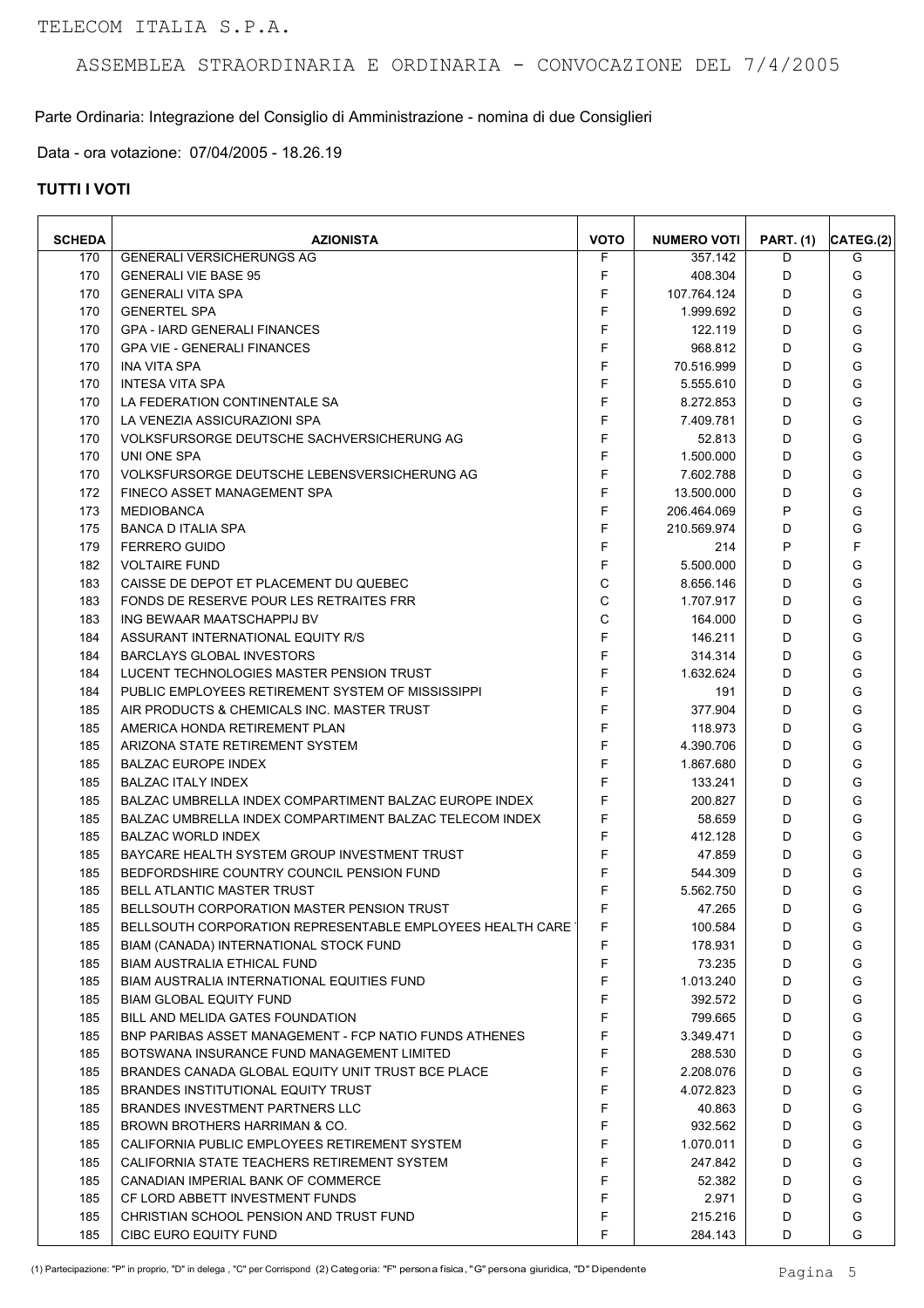Parte Ordinaria: Integrazione del Consiglio di Amministrazione - nomina di due Consiglieri

Data - ora votazione: 07/04/2005 - 18.26.19

| F<br>185<br>CIBC EUROPEAN INDEX FUND<br>35.968<br>D<br>G<br>F<br>G<br>185<br>CITIGROUP FINANCIAL PRODUCTS INC<br>40.806<br>D<br>F<br>G<br>185<br>CITY OF HARTFORD MUNICIPAL EMPLOYEES RETIREMENT FUND<br>306.373<br>D<br>F<br>G<br>D<br>185<br>CITY OF PHILADELPHIA TRUSTEE<br>35.730<br>F<br>G<br>CITY OF PROVIDENCE EMPLOYEES RETIREMENT SYSTEM<br>D<br>185<br>9.066<br>F<br>G<br>CITY OF SAN DIEGO EMPLOYEES RETIREMENT SYSTEM<br>185<br>46.510<br>D<br>F<br>G<br>D<br>185<br><b>CLAY AND MARY MATHILE</b><br>43.400<br>F<br>G<br>CO-OPERATIVE SUPERANNUATION SOCIETY PENSION PLAN<br>D<br>185<br>509.700<br>G<br>185<br>COMMONWEALTH PA PUBLIC SCHOOL EMPLOYEES RETIREMENT<br>F<br>D<br>392.700<br>G<br><b>CONSOL INC MASTER TRUST</b><br>F<br>D<br>185<br>147.759<br>F<br>G<br>D<br>185<br>CONSTELLATION ENERGY GRP PENSION PLAN<br>161.294<br>F<br>G<br>D<br>185<br><b>CORNELL UNIVERSITY</b><br>349.404<br>F<br>G<br>185<br><b>CS EQUITY STRATEGY LTD</b><br>D<br>173.640<br>F<br>G<br>185<br>D<br>DEAN FOODS CO MASTER PENSION TRUST<br>66.017<br>F<br>G<br>D<br>185<br>DIOCESE OF BUFFALO<br>112.539<br>F<br>G<br>D<br>185<br>DIOCESE OF BUFFALO LAY & PRIEST PENSION PLAN<br>18.256<br>G<br>F<br>185<br>DREYFUS INTERNATIONAL STOCK INDEX FUND<br>D<br>139.202<br>G<br>F<br>DUKE ENERGY CORPORATION MASTER DECOMMISSIONING TRUST<br>D<br>185<br>140.842<br>F<br>G<br>185<br><b>DUPONT PENSION TRUST</b><br>20.043<br>D<br>F<br>G<br>D<br>185<br>EMERSON ELECTRIC CO MASTER RETIREMENT TRUST<br>53.111<br>F<br>G<br>1.025.082<br>185<br><b>ENERGY EAST MASTER TRUST</b><br>D<br>F<br>G<br>185<br>ENERGY INSURANCE MUTUAL LIMITED<br>D<br>98.338<br>G<br>F<br>EUROPE INDEX PLUS COMMON TRUST FUND<br>D<br>185<br>1.002.112<br>F<br>G<br>D<br>185<br>EXETER FUND INC. PRO BLEND CONSERVATIVE TERM SERIES<br>1.732<br>G<br><b>GLOBAL OPPORTUNISTIC FUND</b><br>F<br>D<br>185<br>360.981<br>F<br>G<br>185<br>D<br><b>GMO AUSTRALIA NOMINEES LTD</b><br>148.787<br>F<br>G<br>D<br>185<br>GMO FUNDS PLC WORLD EX UK FUND<br>80.347<br>F<br>G<br><b>GOLDMAN SACHS PENSION PLAN</b><br>D<br>185<br>115.685<br>F<br>G<br>GOULDSTORRS AND COMPANY INC.<br>D<br>185<br>19.805<br>F<br>G<br>D<br>185<br>GOVERNMENT PENSION INVESTMENT FUND<br>9.333.050<br>F<br>G<br>D<br>185<br>INTERNATIONAL BANK FOR RECONSTRUCTION & DEVELOPMENT<br>419.034<br>F<br>G<br>185<br>D<br>INTERNATIONAL MAGNUM POOLED TRUST<br>3.909<br>G<br>F<br>D<br>185<br><b>INTERNATIONAL MARKETS FUND</b><br>1.172<br>F<br>G<br>185<br><b>IPAC SPECIALIST INVESTMENT STRATEGY-INTERNATIONAL SHARE STRATE</b><br>52.405<br>D<br>F<br>G<br>185<br>ISS/GVA/272/STATE STREET INSTITUTIONAL SHARE SERVICES<br>78.434<br>D<br>F<br>G<br>D<br>185<br>JOHNSON FAMILI INTERNATIONAL EQUITY FUND<br>159.881<br>F<br>G<br>D<br>185<br>LORD ABBETT GLOBAL FUND INC-EQUITY SERIES<br>43.051<br><b>LYCOMING COLLEGE</b><br>F<br>D<br>185<br>15.500<br>G<br>F<br>185<br>M J MURDOCK CHARITABLE TRUST<br>175.936<br>D<br>G<br>F<br>185<br><b>ML LAWRENCE TRUST</b><br>24.198<br>D<br>G<br>185<br>MANNING & NAPIER INTERNATIONAL SERIES FUND INC<br>F<br>971.924<br>D<br>G<br>MARYLAND STATE RETIREMENT & PENSION SYSTEMS<br>F<br>D<br>G<br>185<br>1.362.156<br>185<br>MASSACHUSETTS LABORERS PENSION FUND<br>F<br>D<br>G<br>24<br>185<br>MASTER CUSTODY AGREEMENT BETWEEN COMM OF PENN TREAS DEPART<br>F<br>258.350<br>D<br>G<br>F<br>MCDERMOTT INC MASTER TRUST<br>26.124<br>D<br>G<br>185<br>F<br>MCGILL UNIVERSITY PENSION PLAN<br>154.480<br>D<br>G<br>185<br>F<br>G<br>MCGRAW HILL RETIREMENT PLAN COLLECTIVE INVESTMENT PLAN<br>D<br>185<br>559.088<br>F<br>G<br>185<br>MCM/JNL INTERNATIONAL SERIES<br>D<br>285.885<br>F<br>G<br>185<br>MELLON BANK N.A. DECOMMISIONING TRUST COLLECTIVE INVESTMENT FU<br>D<br>824.777<br>F<br>G<br>185<br>MORGAN STANLEY INVESTMENT MANAGEMENT<br>D<br>104.548<br>F<br>G<br>MUNICIPAL FIRE AND POLICE RETIREMENT SYSTEM OF IOWA<br>185<br>62.001<br>D<br>F<br>G<br>185<br>NATIONAL GOVERNMENT EMPLOYEES MUTUAL AID ASSOCIATION<br>300.336<br>D<br>F<br>G<br>185<br>NATIONAL WESTMINSTER LIFE ASSURANCE LIMITED<br>9.039.205<br>D<br>F<br>G<br>NEIMAN MARCUS GROUP PENSION TRUST PLAN<br>D<br>185<br>158.557<br>F.<br>G<br>185<br>PENSION FUND ASSOCIATION FOR LOCAL GOVERNMENT OFFICIALS<br>D<br>380.058 | <b>SCHEDA</b> | <b>AZIONISTA</b> | <b>VOTO</b> | <b>NUMERO VOTI</b> | <b>PART.</b> (1) | CATEG.(2) |
|----------------------------------------------------------------------------------------------------------------------------------------------------------------------------------------------------------------------------------------------------------------------------------------------------------------------------------------------------------------------------------------------------------------------------------------------------------------------------------------------------------------------------------------------------------------------------------------------------------------------------------------------------------------------------------------------------------------------------------------------------------------------------------------------------------------------------------------------------------------------------------------------------------------------------------------------------------------------------------------------------------------------------------------------------------------------------------------------------------------------------------------------------------------------------------------------------------------------------------------------------------------------------------------------------------------------------------------------------------------------------------------------------------------------------------------------------------------------------------------------------------------------------------------------------------------------------------------------------------------------------------------------------------------------------------------------------------------------------------------------------------------------------------------------------------------------------------------------------------------------------------------------------------------------------------------------------------------------------------------------------------------------------------------------------------------------------------------------------------------------------------------------------------------------------------------------------------------------------------------------------------------------------------------------------------------------------------------------------------------------------------------------------------------------------------------------------------------------------------------------------------------------------------------------------------------------------------------------------------------------------------------------------------------------------------------------------------------------------------------------------------------------------------------------------------------------------------------------------------------------------------------------------------------------------------------------------------------------------------------------------------------------------------------------------------------------------------------------------------------------------------------------------------------------------------------------------------------------------------------------------------------------------------------------------------------------------------------------------------------------------------------------------------------------------------------------------------------------------------------------------------------------------------------------------------------------------------------------------------------------------------------------------------------------------------------------------------------------------------------------------------------------------------------------------------------------------------------------------------------------------------------------------------------------------------------------------------------------------------------------------------------------------------------------------------------------------------------------------------------------------------------------------------------------------------------------------------------------------------------------------------------------------------------------------|---------------|------------------|-------------|--------------------|------------------|-----------|
|                                                                                                                                                                                                                                                                                                                                                                                                                                                                                                                                                                                                                                                                                                                                                                                                                                                                                                                                                                                                                                                                                                                                                                                                                                                                                                                                                                                                                                                                                                                                                                                                                                                                                                                                                                                                                                                                                                                                                                                                                                                                                                                                                                                                                                                                                                                                                                                                                                                                                                                                                                                                                                                                                                                                                                                                                                                                                                                                                                                                                                                                                                                                                                                                                                                                                                                                                                                                                                                                                                                                                                                                                                                                                                                                                                                                                                                                                                                                                                                                                                                                                                                                                                                                                                                                                                    |               |                  |             |                    |                  |           |
|                                                                                                                                                                                                                                                                                                                                                                                                                                                                                                                                                                                                                                                                                                                                                                                                                                                                                                                                                                                                                                                                                                                                                                                                                                                                                                                                                                                                                                                                                                                                                                                                                                                                                                                                                                                                                                                                                                                                                                                                                                                                                                                                                                                                                                                                                                                                                                                                                                                                                                                                                                                                                                                                                                                                                                                                                                                                                                                                                                                                                                                                                                                                                                                                                                                                                                                                                                                                                                                                                                                                                                                                                                                                                                                                                                                                                                                                                                                                                                                                                                                                                                                                                                                                                                                                                                    |               |                  |             |                    |                  |           |
|                                                                                                                                                                                                                                                                                                                                                                                                                                                                                                                                                                                                                                                                                                                                                                                                                                                                                                                                                                                                                                                                                                                                                                                                                                                                                                                                                                                                                                                                                                                                                                                                                                                                                                                                                                                                                                                                                                                                                                                                                                                                                                                                                                                                                                                                                                                                                                                                                                                                                                                                                                                                                                                                                                                                                                                                                                                                                                                                                                                                                                                                                                                                                                                                                                                                                                                                                                                                                                                                                                                                                                                                                                                                                                                                                                                                                                                                                                                                                                                                                                                                                                                                                                                                                                                                                                    |               |                  |             |                    |                  |           |
|                                                                                                                                                                                                                                                                                                                                                                                                                                                                                                                                                                                                                                                                                                                                                                                                                                                                                                                                                                                                                                                                                                                                                                                                                                                                                                                                                                                                                                                                                                                                                                                                                                                                                                                                                                                                                                                                                                                                                                                                                                                                                                                                                                                                                                                                                                                                                                                                                                                                                                                                                                                                                                                                                                                                                                                                                                                                                                                                                                                                                                                                                                                                                                                                                                                                                                                                                                                                                                                                                                                                                                                                                                                                                                                                                                                                                                                                                                                                                                                                                                                                                                                                                                                                                                                                                                    |               |                  |             |                    |                  |           |
|                                                                                                                                                                                                                                                                                                                                                                                                                                                                                                                                                                                                                                                                                                                                                                                                                                                                                                                                                                                                                                                                                                                                                                                                                                                                                                                                                                                                                                                                                                                                                                                                                                                                                                                                                                                                                                                                                                                                                                                                                                                                                                                                                                                                                                                                                                                                                                                                                                                                                                                                                                                                                                                                                                                                                                                                                                                                                                                                                                                                                                                                                                                                                                                                                                                                                                                                                                                                                                                                                                                                                                                                                                                                                                                                                                                                                                                                                                                                                                                                                                                                                                                                                                                                                                                                                                    |               |                  |             |                    |                  |           |
|                                                                                                                                                                                                                                                                                                                                                                                                                                                                                                                                                                                                                                                                                                                                                                                                                                                                                                                                                                                                                                                                                                                                                                                                                                                                                                                                                                                                                                                                                                                                                                                                                                                                                                                                                                                                                                                                                                                                                                                                                                                                                                                                                                                                                                                                                                                                                                                                                                                                                                                                                                                                                                                                                                                                                                                                                                                                                                                                                                                                                                                                                                                                                                                                                                                                                                                                                                                                                                                                                                                                                                                                                                                                                                                                                                                                                                                                                                                                                                                                                                                                                                                                                                                                                                                                                                    |               |                  |             |                    |                  |           |
|                                                                                                                                                                                                                                                                                                                                                                                                                                                                                                                                                                                                                                                                                                                                                                                                                                                                                                                                                                                                                                                                                                                                                                                                                                                                                                                                                                                                                                                                                                                                                                                                                                                                                                                                                                                                                                                                                                                                                                                                                                                                                                                                                                                                                                                                                                                                                                                                                                                                                                                                                                                                                                                                                                                                                                                                                                                                                                                                                                                                                                                                                                                                                                                                                                                                                                                                                                                                                                                                                                                                                                                                                                                                                                                                                                                                                                                                                                                                                                                                                                                                                                                                                                                                                                                                                                    |               |                  |             |                    |                  |           |
|                                                                                                                                                                                                                                                                                                                                                                                                                                                                                                                                                                                                                                                                                                                                                                                                                                                                                                                                                                                                                                                                                                                                                                                                                                                                                                                                                                                                                                                                                                                                                                                                                                                                                                                                                                                                                                                                                                                                                                                                                                                                                                                                                                                                                                                                                                                                                                                                                                                                                                                                                                                                                                                                                                                                                                                                                                                                                                                                                                                                                                                                                                                                                                                                                                                                                                                                                                                                                                                                                                                                                                                                                                                                                                                                                                                                                                                                                                                                                                                                                                                                                                                                                                                                                                                                                                    |               |                  |             |                    |                  |           |
|                                                                                                                                                                                                                                                                                                                                                                                                                                                                                                                                                                                                                                                                                                                                                                                                                                                                                                                                                                                                                                                                                                                                                                                                                                                                                                                                                                                                                                                                                                                                                                                                                                                                                                                                                                                                                                                                                                                                                                                                                                                                                                                                                                                                                                                                                                                                                                                                                                                                                                                                                                                                                                                                                                                                                                                                                                                                                                                                                                                                                                                                                                                                                                                                                                                                                                                                                                                                                                                                                                                                                                                                                                                                                                                                                                                                                                                                                                                                                                                                                                                                                                                                                                                                                                                                                                    |               |                  |             |                    |                  |           |
|                                                                                                                                                                                                                                                                                                                                                                                                                                                                                                                                                                                                                                                                                                                                                                                                                                                                                                                                                                                                                                                                                                                                                                                                                                                                                                                                                                                                                                                                                                                                                                                                                                                                                                                                                                                                                                                                                                                                                                                                                                                                                                                                                                                                                                                                                                                                                                                                                                                                                                                                                                                                                                                                                                                                                                                                                                                                                                                                                                                                                                                                                                                                                                                                                                                                                                                                                                                                                                                                                                                                                                                                                                                                                                                                                                                                                                                                                                                                                                                                                                                                                                                                                                                                                                                                                                    |               |                  |             |                    |                  |           |
|                                                                                                                                                                                                                                                                                                                                                                                                                                                                                                                                                                                                                                                                                                                                                                                                                                                                                                                                                                                                                                                                                                                                                                                                                                                                                                                                                                                                                                                                                                                                                                                                                                                                                                                                                                                                                                                                                                                                                                                                                                                                                                                                                                                                                                                                                                                                                                                                                                                                                                                                                                                                                                                                                                                                                                                                                                                                                                                                                                                                                                                                                                                                                                                                                                                                                                                                                                                                                                                                                                                                                                                                                                                                                                                                                                                                                                                                                                                                                                                                                                                                                                                                                                                                                                                                                                    |               |                  |             |                    |                  |           |
|                                                                                                                                                                                                                                                                                                                                                                                                                                                                                                                                                                                                                                                                                                                                                                                                                                                                                                                                                                                                                                                                                                                                                                                                                                                                                                                                                                                                                                                                                                                                                                                                                                                                                                                                                                                                                                                                                                                                                                                                                                                                                                                                                                                                                                                                                                                                                                                                                                                                                                                                                                                                                                                                                                                                                                                                                                                                                                                                                                                                                                                                                                                                                                                                                                                                                                                                                                                                                                                                                                                                                                                                                                                                                                                                                                                                                                                                                                                                                                                                                                                                                                                                                                                                                                                                                                    |               |                  |             |                    |                  |           |
|                                                                                                                                                                                                                                                                                                                                                                                                                                                                                                                                                                                                                                                                                                                                                                                                                                                                                                                                                                                                                                                                                                                                                                                                                                                                                                                                                                                                                                                                                                                                                                                                                                                                                                                                                                                                                                                                                                                                                                                                                                                                                                                                                                                                                                                                                                                                                                                                                                                                                                                                                                                                                                                                                                                                                                                                                                                                                                                                                                                                                                                                                                                                                                                                                                                                                                                                                                                                                                                                                                                                                                                                                                                                                                                                                                                                                                                                                                                                                                                                                                                                                                                                                                                                                                                                                                    |               |                  |             |                    |                  |           |
|                                                                                                                                                                                                                                                                                                                                                                                                                                                                                                                                                                                                                                                                                                                                                                                                                                                                                                                                                                                                                                                                                                                                                                                                                                                                                                                                                                                                                                                                                                                                                                                                                                                                                                                                                                                                                                                                                                                                                                                                                                                                                                                                                                                                                                                                                                                                                                                                                                                                                                                                                                                                                                                                                                                                                                                                                                                                                                                                                                                                                                                                                                                                                                                                                                                                                                                                                                                                                                                                                                                                                                                                                                                                                                                                                                                                                                                                                                                                                                                                                                                                                                                                                                                                                                                                                                    |               |                  |             |                    |                  |           |
|                                                                                                                                                                                                                                                                                                                                                                                                                                                                                                                                                                                                                                                                                                                                                                                                                                                                                                                                                                                                                                                                                                                                                                                                                                                                                                                                                                                                                                                                                                                                                                                                                                                                                                                                                                                                                                                                                                                                                                                                                                                                                                                                                                                                                                                                                                                                                                                                                                                                                                                                                                                                                                                                                                                                                                                                                                                                                                                                                                                                                                                                                                                                                                                                                                                                                                                                                                                                                                                                                                                                                                                                                                                                                                                                                                                                                                                                                                                                                                                                                                                                                                                                                                                                                                                                                                    |               |                  |             |                    |                  |           |
|                                                                                                                                                                                                                                                                                                                                                                                                                                                                                                                                                                                                                                                                                                                                                                                                                                                                                                                                                                                                                                                                                                                                                                                                                                                                                                                                                                                                                                                                                                                                                                                                                                                                                                                                                                                                                                                                                                                                                                                                                                                                                                                                                                                                                                                                                                                                                                                                                                                                                                                                                                                                                                                                                                                                                                                                                                                                                                                                                                                                                                                                                                                                                                                                                                                                                                                                                                                                                                                                                                                                                                                                                                                                                                                                                                                                                                                                                                                                                                                                                                                                                                                                                                                                                                                                                                    |               |                  |             |                    |                  |           |
|                                                                                                                                                                                                                                                                                                                                                                                                                                                                                                                                                                                                                                                                                                                                                                                                                                                                                                                                                                                                                                                                                                                                                                                                                                                                                                                                                                                                                                                                                                                                                                                                                                                                                                                                                                                                                                                                                                                                                                                                                                                                                                                                                                                                                                                                                                                                                                                                                                                                                                                                                                                                                                                                                                                                                                                                                                                                                                                                                                                                                                                                                                                                                                                                                                                                                                                                                                                                                                                                                                                                                                                                                                                                                                                                                                                                                                                                                                                                                                                                                                                                                                                                                                                                                                                                                                    |               |                  |             |                    |                  |           |
|                                                                                                                                                                                                                                                                                                                                                                                                                                                                                                                                                                                                                                                                                                                                                                                                                                                                                                                                                                                                                                                                                                                                                                                                                                                                                                                                                                                                                                                                                                                                                                                                                                                                                                                                                                                                                                                                                                                                                                                                                                                                                                                                                                                                                                                                                                                                                                                                                                                                                                                                                                                                                                                                                                                                                                                                                                                                                                                                                                                                                                                                                                                                                                                                                                                                                                                                                                                                                                                                                                                                                                                                                                                                                                                                                                                                                                                                                                                                                                                                                                                                                                                                                                                                                                                                                                    |               |                  |             |                    |                  |           |
|                                                                                                                                                                                                                                                                                                                                                                                                                                                                                                                                                                                                                                                                                                                                                                                                                                                                                                                                                                                                                                                                                                                                                                                                                                                                                                                                                                                                                                                                                                                                                                                                                                                                                                                                                                                                                                                                                                                                                                                                                                                                                                                                                                                                                                                                                                                                                                                                                                                                                                                                                                                                                                                                                                                                                                                                                                                                                                                                                                                                                                                                                                                                                                                                                                                                                                                                                                                                                                                                                                                                                                                                                                                                                                                                                                                                                                                                                                                                                                                                                                                                                                                                                                                                                                                                                                    |               |                  |             |                    |                  |           |
|                                                                                                                                                                                                                                                                                                                                                                                                                                                                                                                                                                                                                                                                                                                                                                                                                                                                                                                                                                                                                                                                                                                                                                                                                                                                                                                                                                                                                                                                                                                                                                                                                                                                                                                                                                                                                                                                                                                                                                                                                                                                                                                                                                                                                                                                                                                                                                                                                                                                                                                                                                                                                                                                                                                                                                                                                                                                                                                                                                                                                                                                                                                                                                                                                                                                                                                                                                                                                                                                                                                                                                                                                                                                                                                                                                                                                                                                                                                                                                                                                                                                                                                                                                                                                                                                                                    |               |                  |             |                    |                  |           |
|                                                                                                                                                                                                                                                                                                                                                                                                                                                                                                                                                                                                                                                                                                                                                                                                                                                                                                                                                                                                                                                                                                                                                                                                                                                                                                                                                                                                                                                                                                                                                                                                                                                                                                                                                                                                                                                                                                                                                                                                                                                                                                                                                                                                                                                                                                                                                                                                                                                                                                                                                                                                                                                                                                                                                                                                                                                                                                                                                                                                                                                                                                                                                                                                                                                                                                                                                                                                                                                                                                                                                                                                                                                                                                                                                                                                                                                                                                                                                                                                                                                                                                                                                                                                                                                                                                    |               |                  |             |                    |                  |           |
|                                                                                                                                                                                                                                                                                                                                                                                                                                                                                                                                                                                                                                                                                                                                                                                                                                                                                                                                                                                                                                                                                                                                                                                                                                                                                                                                                                                                                                                                                                                                                                                                                                                                                                                                                                                                                                                                                                                                                                                                                                                                                                                                                                                                                                                                                                                                                                                                                                                                                                                                                                                                                                                                                                                                                                                                                                                                                                                                                                                                                                                                                                                                                                                                                                                                                                                                                                                                                                                                                                                                                                                                                                                                                                                                                                                                                                                                                                                                                                                                                                                                                                                                                                                                                                                                                                    |               |                  |             |                    |                  |           |
|                                                                                                                                                                                                                                                                                                                                                                                                                                                                                                                                                                                                                                                                                                                                                                                                                                                                                                                                                                                                                                                                                                                                                                                                                                                                                                                                                                                                                                                                                                                                                                                                                                                                                                                                                                                                                                                                                                                                                                                                                                                                                                                                                                                                                                                                                                                                                                                                                                                                                                                                                                                                                                                                                                                                                                                                                                                                                                                                                                                                                                                                                                                                                                                                                                                                                                                                                                                                                                                                                                                                                                                                                                                                                                                                                                                                                                                                                                                                                                                                                                                                                                                                                                                                                                                                                                    |               |                  |             |                    |                  |           |
|                                                                                                                                                                                                                                                                                                                                                                                                                                                                                                                                                                                                                                                                                                                                                                                                                                                                                                                                                                                                                                                                                                                                                                                                                                                                                                                                                                                                                                                                                                                                                                                                                                                                                                                                                                                                                                                                                                                                                                                                                                                                                                                                                                                                                                                                                                                                                                                                                                                                                                                                                                                                                                                                                                                                                                                                                                                                                                                                                                                                                                                                                                                                                                                                                                                                                                                                                                                                                                                                                                                                                                                                                                                                                                                                                                                                                                                                                                                                                                                                                                                                                                                                                                                                                                                                                                    |               |                  |             |                    |                  |           |
|                                                                                                                                                                                                                                                                                                                                                                                                                                                                                                                                                                                                                                                                                                                                                                                                                                                                                                                                                                                                                                                                                                                                                                                                                                                                                                                                                                                                                                                                                                                                                                                                                                                                                                                                                                                                                                                                                                                                                                                                                                                                                                                                                                                                                                                                                                                                                                                                                                                                                                                                                                                                                                                                                                                                                                                                                                                                                                                                                                                                                                                                                                                                                                                                                                                                                                                                                                                                                                                                                                                                                                                                                                                                                                                                                                                                                                                                                                                                                                                                                                                                                                                                                                                                                                                                                                    |               |                  |             |                    |                  |           |
|                                                                                                                                                                                                                                                                                                                                                                                                                                                                                                                                                                                                                                                                                                                                                                                                                                                                                                                                                                                                                                                                                                                                                                                                                                                                                                                                                                                                                                                                                                                                                                                                                                                                                                                                                                                                                                                                                                                                                                                                                                                                                                                                                                                                                                                                                                                                                                                                                                                                                                                                                                                                                                                                                                                                                                                                                                                                                                                                                                                                                                                                                                                                                                                                                                                                                                                                                                                                                                                                                                                                                                                                                                                                                                                                                                                                                                                                                                                                                                                                                                                                                                                                                                                                                                                                                                    |               |                  |             |                    |                  |           |
|                                                                                                                                                                                                                                                                                                                                                                                                                                                                                                                                                                                                                                                                                                                                                                                                                                                                                                                                                                                                                                                                                                                                                                                                                                                                                                                                                                                                                                                                                                                                                                                                                                                                                                                                                                                                                                                                                                                                                                                                                                                                                                                                                                                                                                                                                                                                                                                                                                                                                                                                                                                                                                                                                                                                                                                                                                                                                                                                                                                                                                                                                                                                                                                                                                                                                                                                                                                                                                                                                                                                                                                                                                                                                                                                                                                                                                                                                                                                                                                                                                                                                                                                                                                                                                                                                                    |               |                  |             |                    |                  |           |
|                                                                                                                                                                                                                                                                                                                                                                                                                                                                                                                                                                                                                                                                                                                                                                                                                                                                                                                                                                                                                                                                                                                                                                                                                                                                                                                                                                                                                                                                                                                                                                                                                                                                                                                                                                                                                                                                                                                                                                                                                                                                                                                                                                                                                                                                                                                                                                                                                                                                                                                                                                                                                                                                                                                                                                                                                                                                                                                                                                                                                                                                                                                                                                                                                                                                                                                                                                                                                                                                                                                                                                                                                                                                                                                                                                                                                                                                                                                                                                                                                                                                                                                                                                                                                                                                                                    |               |                  |             |                    |                  |           |
|                                                                                                                                                                                                                                                                                                                                                                                                                                                                                                                                                                                                                                                                                                                                                                                                                                                                                                                                                                                                                                                                                                                                                                                                                                                                                                                                                                                                                                                                                                                                                                                                                                                                                                                                                                                                                                                                                                                                                                                                                                                                                                                                                                                                                                                                                                                                                                                                                                                                                                                                                                                                                                                                                                                                                                                                                                                                                                                                                                                                                                                                                                                                                                                                                                                                                                                                                                                                                                                                                                                                                                                                                                                                                                                                                                                                                                                                                                                                                                                                                                                                                                                                                                                                                                                                                                    |               |                  |             |                    |                  |           |
|                                                                                                                                                                                                                                                                                                                                                                                                                                                                                                                                                                                                                                                                                                                                                                                                                                                                                                                                                                                                                                                                                                                                                                                                                                                                                                                                                                                                                                                                                                                                                                                                                                                                                                                                                                                                                                                                                                                                                                                                                                                                                                                                                                                                                                                                                                                                                                                                                                                                                                                                                                                                                                                                                                                                                                                                                                                                                                                                                                                                                                                                                                                                                                                                                                                                                                                                                                                                                                                                                                                                                                                                                                                                                                                                                                                                                                                                                                                                                                                                                                                                                                                                                                                                                                                                                                    |               |                  |             |                    |                  |           |
|                                                                                                                                                                                                                                                                                                                                                                                                                                                                                                                                                                                                                                                                                                                                                                                                                                                                                                                                                                                                                                                                                                                                                                                                                                                                                                                                                                                                                                                                                                                                                                                                                                                                                                                                                                                                                                                                                                                                                                                                                                                                                                                                                                                                                                                                                                                                                                                                                                                                                                                                                                                                                                                                                                                                                                                                                                                                                                                                                                                                                                                                                                                                                                                                                                                                                                                                                                                                                                                                                                                                                                                                                                                                                                                                                                                                                                                                                                                                                                                                                                                                                                                                                                                                                                                                                                    |               |                  |             |                    |                  |           |
|                                                                                                                                                                                                                                                                                                                                                                                                                                                                                                                                                                                                                                                                                                                                                                                                                                                                                                                                                                                                                                                                                                                                                                                                                                                                                                                                                                                                                                                                                                                                                                                                                                                                                                                                                                                                                                                                                                                                                                                                                                                                                                                                                                                                                                                                                                                                                                                                                                                                                                                                                                                                                                                                                                                                                                                                                                                                                                                                                                                                                                                                                                                                                                                                                                                                                                                                                                                                                                                                                                                                                                                                                                                                                                                                                                                                                                                                                                                                                                                                                                                                                                                                                                                                                                                                                                    |               |                  |             |                    |                  |           |
|                                                                                                                                                                                                                                                                                                                                                                                                                                                                                                                                                                                                                                                                                                                                                                                                                                                                                                                                                                                                                                                                                                                                                                                                                                                                                                                                                                                                                                                                                                                                                                                                                                                                                                                                                                                                                                                                                                                                                                                                                                                                                                                                                                                                                                                                                                                                                                                                                                                                                                                                                                                                                                                                                                                                                                                                                                                                                                                                                                                                                                                                                                                                                                                                                                                                                                                                                                                                                                                                                                                                                                                                                                                                                                                                                                                                                                                                                                                                                                                                                                                                                                                                                                                                                                                                                                    |               |                  |             |                    |                  |           |
|                                                                                                                                                                                                                                                                                                                                                                                                                                                                                                                                                                                                                                                                                                                                                                                                                                                                                                                                                                                                                                                                                                                                                                                                                                                                                                                                                                                                                                                                                                                                                                                                                                                                                                                                                                                                                                                                                                                                                                                                                                                                                                                                                                                                                                                                                                                                                                                                                                                                                                                                                                                                                                                                                                                                                                                                                                                                                                                                                                                                                                                                                                                                                                                                                                                                                                                                                                                                                                                                                                                                                                                                                                                                                                                                                                                                                                                                                                                                                                                                                                                                                                                                                                                                                                                                                                    |               |                  |             |                    |                  |           |
|                                                                                                                                                                                                                                                                                                                                                                                                                                                                                                                                                                                                                                                                                                                                                                                                                                                                                                                                                                                                                                                                                                                                                                                                                                                                                                                                                                                                                                                                                                                                                                                                                                                                                                                                                                                                                                                                                                                                                                                                                                                                                                                                                                                                                                                                                                                                                                                                                                                                                                                                                                                                                                                                                                                                                                                                                                                                                                                                                                                                                                                                                                                                                                                                                                                                                                                                                                                                                                                                                                                                                                                                                                                                                                                                                                                                                                                                                                                                                                                                                                                                                                                                                                                                                                                                                                    |               |                  |             |                    |                  |           |
|                                                                                                                                                                                                                                                                                                                                                                                                                                                                                                                                                                                                                                                                                                                                                                                                                                                                                                                                                                                                                                                                                                                                                                                                                                                                                                                                                                                                                                                                                                                                                                                                                                                                                                                                                                                                                                                                                                                                                                                                                                                                                                                                                                                                                                                                                                                                                                                                                                                                                                                                                                                                                                                                                                                                                                                                                                                                                                                                                                                                                                                                                                                                                                                                                                                                                                                                                                                                                                                                                                                                                                                                                                                                                                                                                                                                                                                                                                                                                                                                                                                                                                                                                                                                                                                                                                    |               |                  |             |                    |                  |           |
|                                                                                                                                                                                                                                                                                                                                                                                                                                                                                                                                                                                                                                                                                                                                                                                                                                                                                                                                                                                                                                                                                                                                                                                                                                                                                                                                                                                                                                                                                                                                                                                                                                                                                                                                                                                                                                                                                                                                                                                                                                                                                                                                                                                                                                                                                                                                                                                                                                                                                                                                                                                                                                                                                                                                                                                                                                                                                                                                                                                                                                                                                                                                                                                                                                                                                                                                                                                                                                                                                                                                                                                                                                                                                                                                                                                                                                                                                                                                                                                                                                                                                                                                                                                                                                                                                                    |               |                  |             |                    |                  |           |
|                                                                                                                                                                                                                                                                                                                                                                                                                                                                                                                                                                                                                                                                                                                                                                                                                                                                                                                                                                                                                                                                                                                                                                                                                                                                                                                                                                                                                                                                                                                                                                                                                                                                                                                                                                                                                                                                                                                                                                                                                                                                                                                                                                                                                                                                                                                                                                                                                                                                                                                                                                                                                                                                                                                                                                                                                                                                                                                                                                                                                                                                                                                                                                                                                                                                                                                                                                                                                                                                                                                                                                                                                                                                                                                                                                                                                                                                                                                                                                                                                                                                                                                                                                                                                                                                                                    |               |                  |             |                    |                  |           |
|                                                                                                                                                                                                                                                                                                                                                                                                                                                                                                                                                                                                                                                                                                                                                                                                                                                                                                                                                                                                                                                                                                                                                                                                                                                                                                                                                                                                                                                                                                                                                                                                                                                                                                                                                                                                                                                                                                                                                                                                                                                                                                                                                                                                                                                                                                                                                                                                                                                                                                                                                                                                                                                                                                                                                                                                                                                                                                                                                                                                                                                                                                                                                                                                                                                                                                                                                                                                                                                                                                                                                                                                                                                                                                                                                                                                                                                                                                                                                                                                                                                                                                                                                                                                                                                                                                    |               |                  |             |                    |                  |           |
|                                                                                                                                                                                                                                                                                                                                                                                                                                                                                                                                                                                                                                                                                                                                                                                                                                                                                                                                                                                                                                                                                                                                                                                                                                                                                                                                                                                                                                                                                                                                                                                                                                                                                                                                                                                                                                                                                                                                                                                                                                                                                                                                                                                                                                                                                                                                                                                                                                                                                                                                                                                                                                                                                                                                                                                                                                                                                                                                                                                                                                                                                                                                                                                                                                                                                                                                                                                                                                                                                                                                                                                                                                                                                                                                                                                                                                                                                                                                                                                                                                                                                                                                                                                                                                                                                                    |               |                  |             |                    |                  |           |
|                                                                                                                                                                                                                                                                                                                                                                                                                                                                                                                                                                                                                                                                                                                                                                                                                                                                                                                                                                                                                                                                                                                                                                                                                                                                                                                                                                                                                                                                                                                                                                                                                                                                                                                                                                                                                                                                                                                                                                                                                                                                                                                                                                                                                                                                                                                                                                                                                                                                                                                                                                                                                                                                                                                                                                                                                                                                                                                                                                                                                                                                                                                                                                                                                                                                                                                                                                                                                                                                                                                                                                                                                                                                                                                                                                                                                                                                                                                                                                                                                                                                                                                                                                                                                                                                                                    |               |                  |             |                    |                  |           |
|                                                                                                                                                                                                                                                                                                                                                                                                                                                                                                                                                                                                                                                                                                                                                                                                                                                                                                                                                                                                                                                                                                                                                                                                                                                                                                                                                                                                                                                                                                                                                                                                                                                                                                                                                                                                                                                                                                                                                                                                                                                                                                                                                                                                                                                                                                                                                                                                                                                                                                                                                                                                                                                                                                                                                                                                                                                                                                                                                                                                                                                                                                                                                                                                                                                                                                                                                                                                                                                                                                                                                                                                                                                                                                                                                                                                                                                                                                                                                                                                                                                                                                                                                                                                                                                                                                    |               |                  |             |                    |                  |           |
|                                                                                                                                                                                                                                                                                                                                                                                                                                                                                                                                                                                                                                                                                                                                                                                                                                                                                                                                                                                                                                                                                                                                                                                                                                                                                                                                                                                                                                                                                                                                                                                                                                                                                                                                                                                                                                                                                                                                                                                                                                                                                                                                                                                                                                                                                                                                                                                                                                                                                                                                                                                                                                                                                                                                                                                                                                                                                                                                                                                                                                                                                                                                                                                                                                                                                                                                                                                                                                                                                                                                                                                                                                                                                                                                                                                                                                                                                                                                                                                                                                                                                                                                                                                                                                                                                                    |               |                  |             |                    |                  |           |
|                                                                                                                                                                                                                                                                                                                                                                                                                                                                                                                                                                                                                                                                                                                                                                                                                                                                                                                                                                                                                                                                                                                                                                                                                                                                                                                                                                                                                                                                                                                                                                                                                                                                                                                                                                                                                                                                                                                                                                                                                                                                                                                                                                                                                                                                                                                                                                                                                                                                                                                                                                                                                                                                                                                                                                                                                                                                                                                                                                                                                                                                                                                                                                                                                                                                                                                                                                                                                                                                                                                                                                                                                                                                                                                                                                                                                                                                                                                                                                                                                                                                                                                                                                                                                                                                                                    |               |                  |             |                    |                  |           |
|                                                                                                                                                                                                                                                                                                                                                                                                                                                                                                                                                                                                                                                                                                                                                                                                                                                                                                                                                                                                                                                                                                                                                                                                                                                                                                                                                                                                                                                                                                                                                                                                                                                                                                                                                                                                                                                                                                                                                                                                                                                                                                                                                                                                                                                                                                                                                                                                                                                                                                                                                                                                                                                                                                                                                                                                                                                                                                                                                                                                                                                                                                                                                                                                                                                                                                                                                                                                                                                                                                                                                                                                                                                                                                                                                                                                                                                                                                                                                                                                                                                                                                                                                                                                                                                                                                    |               |                  |             |                    |                  |           |
|                                                                                                                                                                                                                                                                                                                                                                                                                                                                                                                                                                                                                                                                                                                                                                                                                                                                                                                                                                                                                                                                                                                                                                                                                                                                                                                                                                                                                                                                                                                                                                                                                                                                                                                                                                                                                                                                                                                                                                                                                                                                                                                                                                                                                                                                                                                                                                                                                                                                                                                                                                                                                                                                                                                                                                                                                                                                                                                                                                                                                                                                                                                                                                                                                                                                                                                                                                                                                                                                                                                                                                                                                                                                                                                                                                                                                                                                                                                                                                                                                                                                                                                                                                                                                                                                                                    |               |                  |             |                    |                  |           |
|                                                                                                                                                                                                                                                                                                                                                                                                                                                                                                                                                                                                                                                                                                                                                                                                                                                                                                                                                                                                                                                                                                                                                                                                                                                                                                                                                                                                                                                                                                                                                                                                                                                                                                                                                                                                                                                                                                                                                                                                                                                                                                                                                                                                                                                                                                                                                                                                                                                                                                                                                                                                                                                                                                                                                                                                                                                                                                                                                                                                                                                                                                                                                                                                                                                                                                                                                                                                                                                                                                                                                                                                                                                                                                                                                                                                                                                                                                                                                                                                                                                                                                                                                                                                                                                                                                    |               |                  |             |                    |                  |           |
|                                                                                                                                                                                                                                                                                                                                                                                                                                                                                                                                                                                                                                                                                                                                                                                                                                                                                                                                                                                                                                                                                                                                                                                                                                                                                                                                                                                                                                                                                                                                                                                                                                                                                                                                                                                                                                                                                                                                                                                                                                                                                                                                                                                                                                                                                                                                                                                                                                                                                                                                                                                                                                                                                                                                                                                                                                                                                                                                                                                                                                                                                                                                                                                                                                                                                                                                                                                                                                                                                                                                                                                                                                                                                                                                                                                                                                                                                                                                                                                                                                                                                                                                                                                                                                                                                                    |               |                  |             |                    |                  |           |
|                                                                                                                                                                                                                                                                                                                                                                                                                                                                                                                                                                                                                                                                                                                                                                                                                                                                                                                                                                                                                                                                                                                                                                                                                                                                                                                                                                                                                                                                                                                                                                                                                                                                                                                                                                                                                                                                                                                                                                                                                                                                                                                                                                                                                                                                                                                                                                                                                                                                                                                                                                                                                                                                                                                                                                                                                                                                                                                                                                                                                                                                                                                                                                                                                                                                                                                                                                                                                                                                                                                                                                                                                                                                                                                                                                                                                                                                                                                                                                                                                                                                                                                                                                                                                                                                                                    |               |                  |             |                    |                  |           |
|                                                                                                                                                                                                                                                                                                                                                                                                                                                                                                                                                                                                                                                                                                                                                                                                                                                                                                                                                                                                                                                                                                                                                                                                                                                                                                                                                                                                                                                                                                                                                                                                                                                                                                                                                                                                                                                                                                                                                                                                                                                                                                                                                                                                                                                                                                                                                                                                                                                                                                                                                                                                                                                                                                                                                                                                                                                                                                                                                                                                                                                                                                                                                                                                                                                                                                                                                                                                                                                                                                                                                                                                                                                                                                                                                                                                                                                                                                                                                                                                                                                                                                                                                                                                                                                                                                    |               |                  |             |                    |                  |           |
|                                                                                                                                                                                                                                                                                                                                                                                                                                                                                                                                                                                                                                                                                                                                                                                                                                                                                                                                                                                                                                                                                                                                                                                                                                                                                                                                                                                                                                                                                                                                                                                                                                                                                                                                                                                                                                                                                                                                                                                                                                                                                                                                                                                                                                                                                                                                                                                                                                                                                                                                                                                                                                                                                                                                                                                                                                                                                                                                                                                                                                                                                                                                                                                                                                                                                                                                                                                                                                                                                                                                                                                                                                                                                                                                                                                                                                                                                                                                                                                                                                                                                                                                                                                                                                                                                                    |               |                  |             |                    |                  |           |
|                                                                                                                                                                                                                                                                                                                                                                                                                                                                                                                                                                                                                                                                                                                                                                                                                                                                                                                                                                                                                                                                                                                                                                                                                                                                                                                                                                                                                                                                                                                                                                                                                                                                                                                                                                                                                                                                                                                                                                                                                                                                                                                                                                                                                                                                                                                                                                                                                                                                                                                                                                                                                                                                                                                                                                                                                                                                                                                                                                                                                                                                                                                                                                                                                                                                                                                                                                                                                                                                                                                                                                                                                                                                                                                                                                                                                                                                                                                                                                                                                                                                                                                                                                                                                                                                                                    |               |                  |             |                    |                  |           |
|                                                                                                                                                                                                                                                                                                                                                                                                                                                                                                                                                                                                                                                                                                                                                                                                                                                                                                                                                                                                                                                                                                                                                                                                                                                                                                                                                                                                                                                                                                                                                                                                                                                                                                                                                                                                                                                                                                                                                                                                                                                                                                                                                                                                                                                                                                                                                                                                                                                                                                                                                                                                                                                                                                                                                                                                                                                                                                                                                                                                                                                                                                                                                                                                                                                                                                                                                                                                                                                                                                                                                                                                                                                                                                                                                                                                                                                                                                                                                                                                                                                                                                                                                                                                                                                                                                    |               |                  |             |                    |                  |           |
|                                                                                                                                                                                                                                                                                                                                                                                                                                                                                                                                                                                                                                                                                                                                                                                                                                                                                                                                                                                                                                                                                                                                                                                                                                                                                                                                                                                                                                                                                                                                                                                                                                                                                                                                                                                                                                                                                                                                                                                                                                                                                                                                                                                                                                                                                                                                                                                                                                                                                                                                                                                                                                                                                                                                                                                                                                                                                                                                                                                                                                                                                                                                                                                                                                                                                                                                                                                                                                                                                                                                                                                                                                                                                                                                                                                                                                                                                                                                                                                                                                                                                                                                                                                                                                                                                                    |               |                  |             |                    |                  |           |
|                                                                                                                                                                                                                                                                                                                                                                                                                                                                                                                                                                                                                                                                                                                                                                                                                                                                                                                                                                                                                                                                                                                                                                                                                                                                                                                                                                                                                                                                                                                                                                                                                                                                                                                                                                                                                                                                                                                                                                                                                                                                                                                                                                                                                                                                                                                                                                                                                                                                                                                                                                                                                                                                                                                                                                                                                                                                                                                                                                                                                                                                                                                                                                                                                                                                                                                                                                                                                                                                                                                                                                                                                                                                                                                                                                                                                                                                                                                                                                                                                                                                                                                                                                                                                                                                                                    |               |                  |             |                    |                  |           |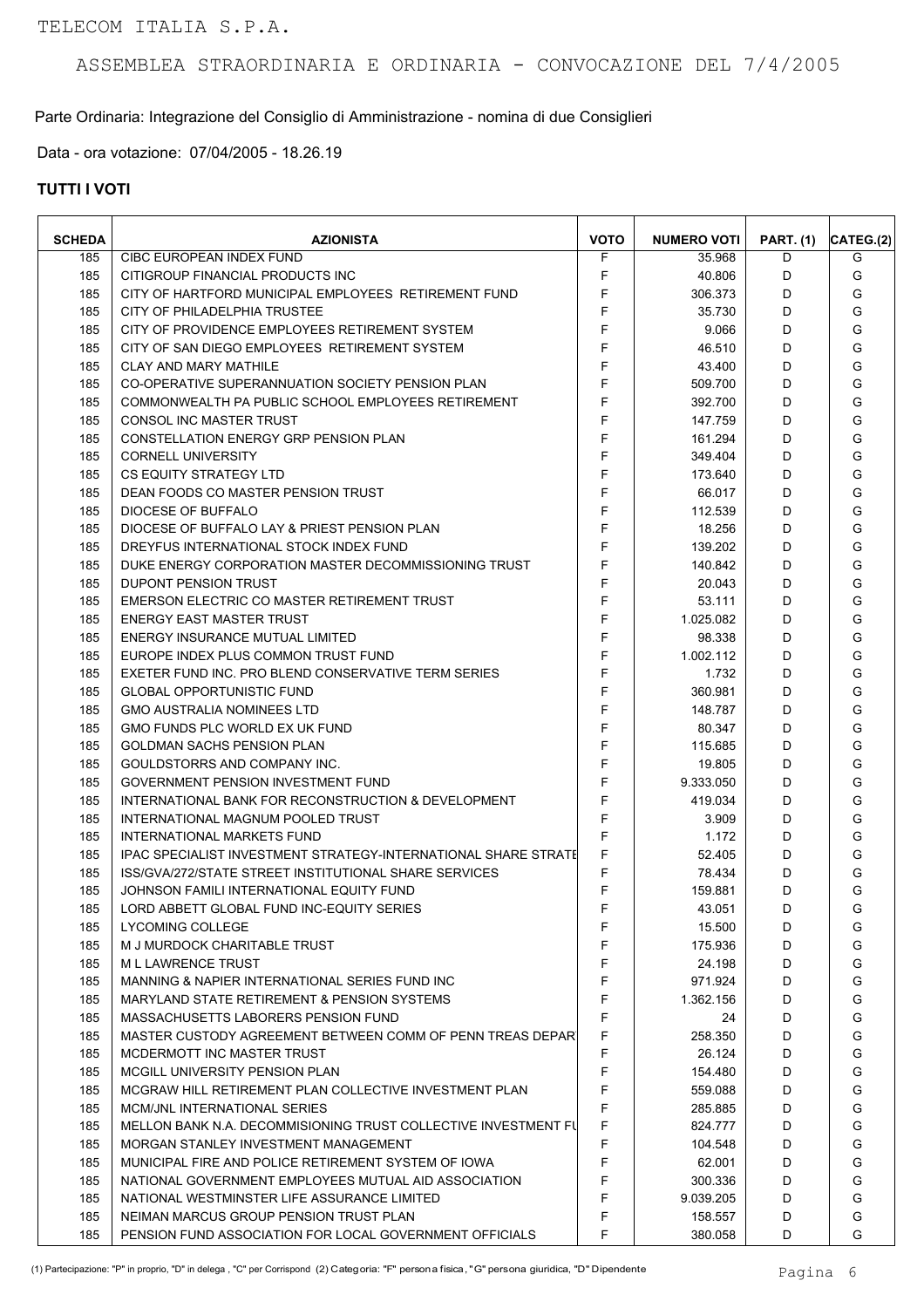Parte Ordinaria: Integrazione del Consiglio di Amministrazione - nomina di due Consiglieri

Data - ora votazione: 07/04/2005 - 18.26.19

| <b>SCHEDA</b> | <b>AZIONISTA</b>                                               | <b>VOTO</b> | <b>NUMERO VOTI</b> | <b>PART. (1)</b> | CATEG.(2) |
|---------------|----------------------------------------------------------------|-------------|--------------------|------------------|-----------|
| 185           | PENSION FUND OF THE CHRISTIAN CHURCH                           | F           | 388.842            | D                | G         |
| 185           | PENSION RESERVES INVESTMENT BOARD                              | F           | 1.871.094          | D                | G         |
| 185           | <b>PERSHING LLC</b>                                            | F           | 1.546.395          | D                | G         |
| 185           | PGGM (STICHTING PENSIOENFONDS VOOR DE GEZONDHELD GEESTELIJKE   | F           | 2.402.368          | D                | G         |
| 185           | POSTAL LIFE INSURANCE WELFARE CORPORATION                      | F           | 233.439            | D                | G         |
| 185           | SBC COMMUNICATION INC MASTER TRUST DRANDES INVESTMENT PARTNI   | F           | 2.441.653          | D                | G         |
| 185           | SBC INTERNATIONAL EQUITY FUND                                  | F           | 50.174             | D                | G         |
| 185           | SC. BERNSTEIN DBT INTERNATIONAL VALUE (HGW) SERIES             | F           | 841.000            | D                | G         |
| 185           | SCOTTISH AMICABLE MANAGER FUND TRACKER TRUST                   | F           | 39.222             | D                | G         |
| 185           | <b>SEA RAY BOAT</b>                                            | F           | 236.635            | D                | G         |
| 185           | SELECT INDEX SERIES EUROPEAN EQUITY PORTFOLIO                  | F           | 787.613            | D                | G         |
| 185           | <b>SEMPRA ENERGY</b>                                           | F           | 43.953             | D                | G         |
| 185           | SHANDS TESCHING HOSPITAL AND CLINICS INC PENSION PLAN          | F           | 118.831            | D                | G         |
| 185           | SIT INTERNATIONAL GROWTH FUND                                  | F           | 66.957             | D                | G         |
| 185           | SMITHKLINE BEECHAM MASTER RETIREMENT TRUST                     | F           | 864.768            | D                | G         |
| 185           | SOV EUROPEAN GROWTH FUND                                       | F           | 234.681            | D                | G         |
| 185           | STREET TRACKSSM MSCI PAN EUROSM ET                             | F           | 816.999            | D                | G         |
| 185           | SUMMIT EAFE INTERNATIONAL INDEX FUND                           | F           | 51.974             | D                | G         |
|               |                                                                | F           |                    |                  | G         |
| 185           | SUNAMERICA SERIES TRUST INTERNATIONAL DIVERSIFIED EQUITY FUND  |             | 224.726            | D                |           |
| 185           | SUNAMERICA SERIES TRUST INTERNATIONAL GROWTH & INCOME          | F           | 399.845            | D                | G         |
| 185           | THE BANK OF IRELAND INTERNATIONAL EQUITY FUND                  | F           | 145.492            | D                | G         |
| 185           | THE BELLSOUTH CORPORATION HEALTH CARE TRUST RETIREES           | F           | 133.309            | D                | G         |
| 185           | THE BOARD OF TRUSTEES OF WHITMAN COLLEGE                       | F           | 112.559            | D                | G         |
| 185           | THE BOARD OF TRUSTES OF LELAND STANFORD                        | F           | 578.539            | D                | G         |
| 185           | THE BRANDES CANADA INTERNATIONAL EQUITY UNIT TRUST             | F           | 2.688.880          | D                | G         |
| 185           | THE CHURCH PENSION FUND                                        | F           | 227.122            | D                | G         |
| 185           | FIRST CHURCH OF CHRIST SCIENTIST RETIREMENT FUND               | F           | 135.539            | D                | G         |
| 185           | <b>GABELLI INTERNATIONAL GROWTH FUND</b>                       | F           | 285.000            | D                | G         |
| 185           | <b>GAF - MAJOR MARKETS HIGH VALUE</b>                          | E           | 397.071            | D                | G         |
| 185           | HIGHMARK INC MASTER TRUST                                      | F           | 227.516            | D                | G         |
| 185           | <b>HIGHMARK INC.</b>                                           | $\mathsf F$ | 431.443            | D                | G         |
| 185           | HITACHI FOREIGN EQUITY MOTHER FUNDS                            | $\mathsf F$ | 119.801            | D                | G         |
| 185           | IAM NATIONAL PENSION FUND BENEFIT                              | F           | $12 \overline{ }$  | D                | G         |
| 185           | IKANO FUNDS EURO EQUITY IEED                                   | F           | 862.200            | D                | G         |
| 185           | <b>IKANO FUNDS US EQUITY IEUB</b>                              | F           | 831.398            | D                | G         |
| 185           | KANSAS PUBLIC EMPLOYEES RETIREMENT SYSTEM                      | F           | 401.919            | D                | G         |
| 185           | MELLON BANK NA EMPLOYEE BENEFIT COLLECTIVE INVESTMENT FUND PL  | F           | 286.167            | D                | G         |
| 185           | MELLON BANK NA EMPLOYEE BENEFIT COLLECTIVE INVESTMENT PLAN     | F           | 543.996            | D                | G         |
| 185           | MELLON CAPITAL MANAGEMENT CORPORATION                          | F           | 10.443             | D                | G         |
| 185           | MERRIL LYNCH PIERCE FENNER & SMITH NON RESIDENT GROSS INVESTOI | F           | 309.376            | D                | G         |
| 185           | MIZUHO TRUST BKG-LUXEMBOURG                                    | F           | 25.000             | D                | G         |
| 185           | MLCI POOL-BANK OF IRELAND INTERNATIONAL SHARE TRUST            | F           | 406.494            | D                | G         |
|               | MORGAN STANLEY DEAN WITTER CONTINENTAL EQUITY FUND             | F           |                    | D                | G         |
| 185           | MORGAN STANLEY DEAN WITTER INVESTMENT MANAGEMENT ACTIVE        | F           | 164.629            |                  |           |
| 185           |                                                                |             | 295.962            | D                | G         |
| 185           | NEWPORT NEWS EMPLOYEE RETIREMENT FUND                          | F           | 103.012            | D                | G         |
| 185           | NIKE 401K SAVING PLAN FOR EMPLOYEES BRANDES                    | F           | 72.164             | D                | G         |
| 185           | NIKE INC BRANDES INVESTMENT PARTNERS                           | F           | 65.357             | D                | G         |
| 185           | NORTHERN TELECOM PENSION TRUST                                 | F           | 774.295            | D                | G         |
| 185           | NORTHERN TRUST NOBLE HOUSE                                     | F           | 51.936             | D                | G         |
| 185           | OWN ZORGVERZEKERAAR VGZ                                        | F           | 35.343             | D                | G         |
| 185           | PACIFIC GAS & ELECTRIC NON BARGAINED VEBA                      | F           | 32.173             | D                | G         |
| 185           | PACIFIC GAS & ELECTRIC NUCLEAR FAC DECOMMISSION TRUST          | F           | 183.500            | D                | G         |
| 185           | PANAGORA GROUP TRUST                                           | F           | 22.222             | D                | G         |
| 185           | PUBLIC EMPLOYEE RETIREMENT SYSTEM OF IDAHO                     | F           | 2.281.018          | D                | G         |
| 185           | RANX XEROX PENSION FUND                                        | F           | 274.106            | D                | G         |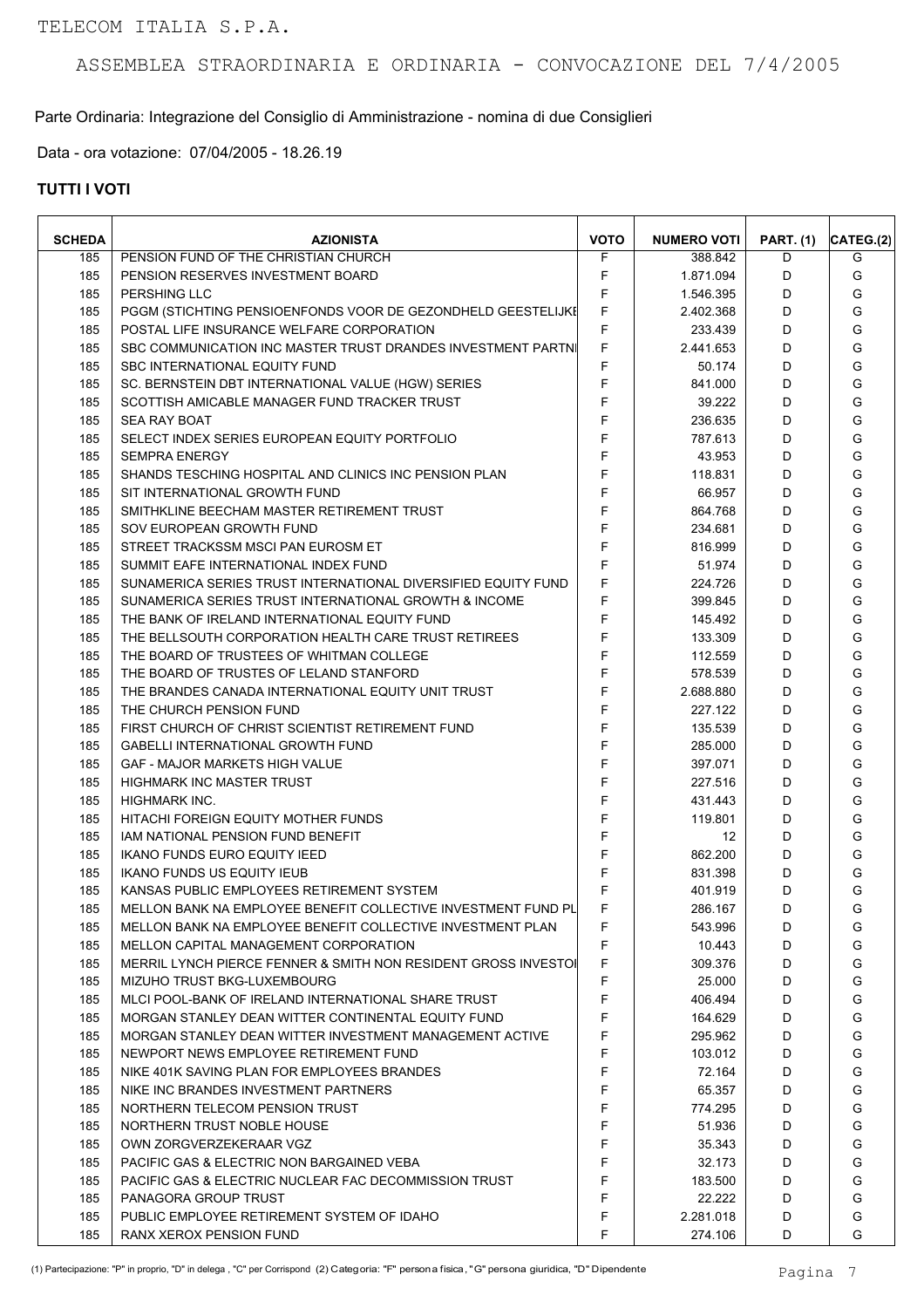Parte Ordinaria: Integrazione del Consiglio di Amministrazione - nomina di due Consiglieri

Data - ora votazione: 07/04/2005 - 18.26.19

| <b>SCHEDA</b> | <b>AZIONISTA</b>                                              | <b>VOTO</b> | <b>NUMERO VOTI</b> | <b>PART. (1)</b> | CATEG.(2) |
|---------------|---------------------------------------------------------------|-------------|--------------------|------------------|-----------|
| 185           | REED ELSEVIER DEFINED BENEFIT PLANS MASTER TRUST              | F           | 162.617            | D                | G         |
| 185           | RETIREMENT PLAN TEXAS UTILITIES COMPANY SYSTEM                | F           | 88.529             | D                | G         |
| 185           | RIA ADVANCED LEARNING MCGILL UNIVERSITY                       | F           | 232.362            | D                | G         |
| 185           | ROBECO NEDERLAND BV                                           | F           | 12.494.363         | D                | G         |
| 185           | RONALD FAMILY                                                 | F           | 11.991             | D                | G         |
| 185           | ROYAL BANK OF CANADA CO.                                      | F           | 81.300             | D                | G         |
| 185           | SACRAMENTO REGIONAL TRANSIT DISTRICT                          | F           | 59.700             | D                | G         |
| 185           | SAFECO CORPORATION SAFECO ASSET MANAGEMENT CO                 | F           | 39.102             | D                | G         |
| 185           | STATE BOSTON RETIREMENT SYSTEM (COMMONWEALTH OF MASS)         | F           | 12                 | D                | G         |
| 185           | STATE OF ALASKA RETIREMENT AND BENEFITS PLANS                 | F           | 47.308             | D                | G         |
| 185           | STATE OF ALASKA RETIREMENT PLAN                               | F           | 150.574            | D                | G         |
| 185           | STATE OF CONNECTICUT RETIREMENT FUND                          | F           | 33.372             | D                | G         |
| 185           | STATE OF MINNESOTA STATE EMPLOYEES RETIREMENT PLAN            | F           | 12                 | D                | G         |
| 185           | STATE STREET BANK & TRUST FUND FOR EMPLOYEE TRUSTS            | F           | 2.703.281          | D                | G         |
| 185           | STATE STREET EAFE INDEX PORTFOLIO                             | F           | 19.208             | D                | G         |
| 185           | STATE STREET EUROPE ENJANCED                                  | F           | 1.467.538          | D                | G         |
| 185           | STATE STREET GLOBAL ADVISORS EUROPE EQUITIES TRUST            | F           | 761.255            | D                | G         |
| 185           | STATE STREET GLOBAL ADVISORS GLOBAL INDEX PLUS TRUST          | F           | 638.464            | D                | G         |
| 185           | STICHTING PENSIOENFONDS ABP                                   | F           | 4.865.835          | D                | G         |
| 185           | THE COMMON TRUST FUND                                         | F           | 2.355.539          | D                | G         |
| 185           | THE COSMOPOLITAN FUND                                         | F           |                    | D                | G         |
|               |                                                               | F           | 110.018            |                  | G         |
| 185           | THE FIRST MERCANTILE TRUST COMPANY                            |             | 330.087            | D                |           |
| 185           | THE GABELLI GLOBAL INTERACTIVE COUCH POTATO                   | F           | 80.000             | D                | G         |
| 185           | THE GATES CAMBRIDGE TRUST                                     | F           | 327.216            | D                | G         |
| 185           | THE MUTUAL AID ASSOCIATION OF PREFECTURAL GOVERNMENT          | F           | 129.202            | D                | G         |
| 185           | THE NATIONAL PENSIONS RESERVE FUND COMMISSION ACTING          | F           | 4.300.175          | D                | G         |
| 185           | THE PHILIPPE FUND INTERNATIONAL EQUITIES LLC                  | F           | 58.000             | D                | G         |
| 185           | THE WELCOME TRUST                                             | F           | 2.892.421          | D                | G         |
| 185           | TORONTO DOMINION EURO GROWTH FUND PMR                         | F           | 176.675            | D                | G         |
| 185           | TORONTO DOMINION INTERNATIONAL GROWTH FUND PMR                | F           | 238.800            | D                | G         |
| 185           | TREASURER OF THE STATE OF NORTH CAROLINA EQUITY INVESTMENT FU | F           | 64.292             | D                | G         |
| 185           | TRINITY COLLEGE BRANDES GLOBAL MANAGED FUND                   | F           | 340.500            | D                | G         |
| 185           | WALTER & ELISE HAAS FUND                                      | F           | 117.397            | D                | G         |
| 185           | WESTPAC INTERNATIONAL SHARE INDEX FUND                        | F           | 579.388            | D                | G         |
| 185           | WESTPAC INTERNATIONAL SUSTAINABILITY SHARE FUND               | F           | 15.067             | D                | G         |
| 185           | WILLIAM BARRON HILTON CHARITABLE RAMAINDER UNITRUST           | F           | 264.262            | D                | G         |
| 185           | WITCO CORPORATION RETIREMENT TRUST                            | F           | 192.770            | D                | G         |
| 185           | WORKERS COMPENSATION BOARD ALBERTA                            | F           | 150.000            | D                | G         |
| 185           | WPT TEAMS DRESDNER OVERSEAS EQUITY                            | F           | 176.600            | D                | G         |
| 185           | YORK UNIVERSITY ENDOWMENT FUND                                | F           | 19.805             | D                | G         |
| 185           | YULE CATTO GROUP RETIREMENT BENEFITS SCHEME                   | F           | 82.851             | D                | G         |
| 185           | <b>TRIPAR PARTNERSHIP</b>                                     | F           | 813.072            | D                | G         |
| 185           | <b>UMB</b>                                                    | F           | 99                 | D                | G         |
| 185           | UNICO I-TRACKER MSCIEUROPE FINANCIALS                         | F           | 103.016            | D                | G         |
| 185           | UNICO I-TRACKER-MSCI WORLD                                    | F           | 73.825             | D                | G         |
| 185           | UNILEVER SUPERANNUATION (IRELAND) FUND                        | F           | 548.302            | D                | G         |
| 185           | UNITED NATION JOINT STAFF PENSION FUND                        | F           | 7.599.999          | D                | G         |
| 185           | UNITED TECHNOLOGIES BUILDING                                  | F           | 846.455            | D                | G         |
| 185           | UNIVERSITY OF BRITISH COLUMBIA STAFF PENSION PLAN             | F           | 119.455            | D                | G         |
| 185           | VAN KAMPEN SERIES FUND INC. GLOBAL EQUITY ALLOCATION FUND     | F           | 108.187            | D                | G         |
| 185           | VAN LEER GROUP FOUNDATION VAN HEUVEN                          | F           | 89.000             | D                | G         |
| 187           | AARP EMPLOYEES PENSION PLAN                                   | F           | 32.300             | D                | G         |
| 187           | AASSIM MG                                                     | F           | 495.130            | D                | G         |
| 187           | ABN AMRO EQUITY UMBRELLA FUND NV                              | F           | 1.477.033          | D                | G         |
| 187           | ACTIONS EURO USA BNP PAM (FCP)                                | F           | 230.280            | D                | G         |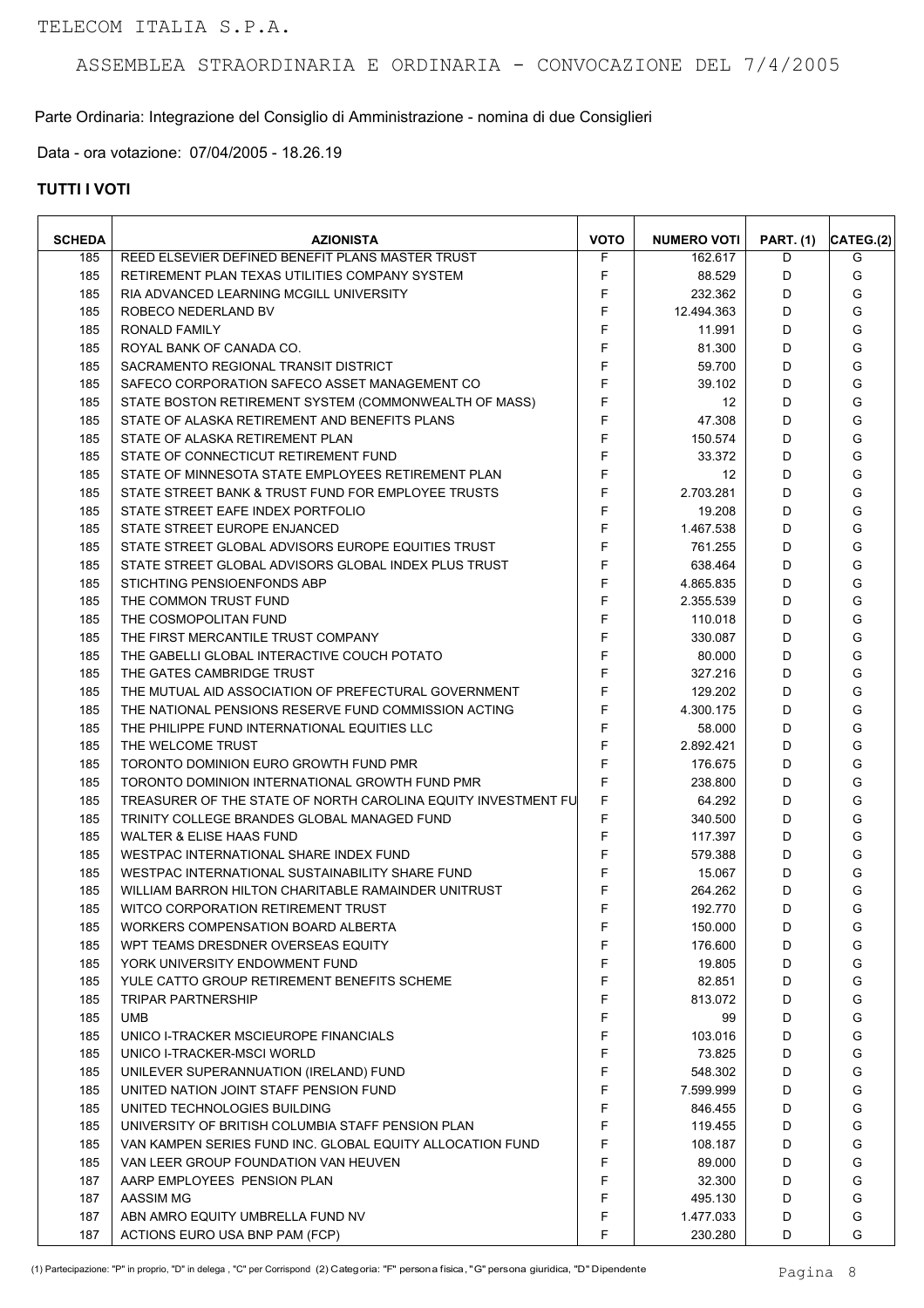Parte Ordinaria: Integrazione del Consiglio di Amministrazione - nomina di due Consiglieri

Data - ora votazione: 07/04/2005 - 18.26.19

| <b>SCHEDA</b> | <b>AZIONISTA</b>                                                                         | <b>VOTO</b> | <b>NUMERO VOTI</b> | <b>PART. (1)</b> | CATEG.(2) |
|---------------|------------------------------------------------------------------------------------------|-------------|--------------------|------------------|-----------|
| 187           | AFV EQUILIBRE MG COMPTABILITE FINANCIERE                                                 | F           | 349.893            | D                | G         |
| 187           | AFV FUNDS LIBRE MG COMPTABILITE FINANCIERE                                               | F           | 191.450            | D                | G         |
| 187           | AFV PRUDENT MG COMPTABILITE FINANCIERE                                                   | F           | 1.320.348          | D                | G         |
| 187           | <b>AGF CREATION 1</b>                                                                    | F           | 695.177            | D                | G         |
| 187           | AIR FRANCE IFC 2                                                                         | F           | 92.660             | D                | G         |
| 187           | ALASKA ELECTRICAL PENSION PLAN                                                           | F           | 12                 | D                | G         |
| 187           | ALFRED J. ROSSI                                                                          | F           | 60                 | D                | F         |
| 187           | ALLEGHENY CORPORATION MORGAN TRUST CO OF THE BAHAMAS                                     | F           | 183.987            | D                | G         |
| 187           | ANNIE E CASEY FOUNDATION                                                                 | F           | 90.500             | D                | G         |
| 187           | <b>ANTIN EQUILIBREE</b>                                                                  | F           | 407.459            | D                | G         |
| 187           | ANTIN REVENUS DIVERSIFIES                                                                | F           | 126.836            | D                | G         |
| 187           | <b>BCIMC EAFE INDEXED</b>                                                                | F           | 1.512.057          | D                | G         |
| 187           | <b>BCIMC EUROPEAN INDEXED</b>                                                            | F           | 1.505.110          | D                | G         |
| 187           | <b>BCIMC-ALLNCE ENHNCD MSCI EAFE</b>                                                     | $\mathsf F$ | 1.128.237          | D                | G         |
| 187           | <b>BCIMC-BANK</b>                                                                        | F           | 1.865.582          | D                | G         |
| 187           | BECHTEL JACOBS CO LLC PP FOR GRANDFATHERED EMPLOYEES                                     | F           | 95.300             | D                | G         |
| 187           | <b>BECHTEL NEVADA</b>                                                                    | F           | 60.000             | D                | G         |
| 187           | BECHTEL NR. PROGRAM PENSION PLAN                                                         | F           | 269.000            | D                | G         |
| 187           | <b>BNP ETHEIS FCP</b>                                                                    | F           | 233.282            | D                | G         |
| 187           | <b>BNP PARIBAS ASSET MANAGEMENT</b>                                                      | F           | 12.316.252         | D                | G         |
| 187           | <b>BNP PARIBAS ASSET MANAGEMENT - ECUREUIL MONDE</b>                                     | F           | 159.530            | D                | G         |
| 187           | <b>BNP PARIBAS ASSET MANAGEMENT - FCP CMD</b>                                            | F           | 800.606            | D                | G         |
| 187           | BNP PARIBAS ASSET MANAGEMENT - PARIBAS IFC DIVERSIFIE                                    | F           | 128.104            | D                | G         |
| 187           | BP GROUP IRELAND NON-CONTRIBUTORY PENSION SCHEME PENSION FUN                             | F           | 105.624            | D                | G         |
| 187           | <b>BP PENSION FUND</b>                                                                   | F           | 8.300.388          | D                | G         |
| 187           | <b>BRANDES EUROPEAN EQUITIES FUND</b>                                                    | F           | 1.567.604          | D                | G         |
| 187           | <b>BRANDES GLOBAL EQUITIES FUND</b>                                                      | F           | 2.420.919          | D                | G         |
| 187           | <b>BRANDES INSTITUTIONAL EQUITY TRUST</b>                                                | F           | 132.631            | D                | G         |
| 187           | BRANDES INVESTMENT PARTNERS LLC                                                          | F           | 3.869.612          | D                | G         |
| 187           | <b>CARDIF INDEX EUROPE</b>                                                               | F           | 123.349            | D                | G         |
| 187           | <b>CAVAMONT INVESTMENTS LIMITED</b>                                                      | F           | 847.957            | D                | G         |
| 187           | CENTRAL STATE SOUTH EAST AND SOUTH WEST AREAS PENSION FUND                               | F           | 239.084            | D                | G         |
| 187           | CF GLOBAL ALPHA 1 FUND                                                                   | F           | 14.282             | D                | G         |
| 187           | CHRISTIAN SCIENCE TRUSTEES FOR GIFTS & ENDOWMENTS STOCK FUND                             | F           | 102.474            | D                | G         |
|               |                                                                                          | F           |                    |                  | G         |
| 187           | CHWAB INTERNATIONAL INDEX FUND                                                           | F           | 1.640.406          | D<br>D           | G         |
| 187<br>187    | CITIBANK CANADA<br>CITY OF SAN JOSE POLICE & FIRE DEPARTMENT RETIREMENT PLAN             | F           | 3.914.600          | D                | G         |
|               |                                                                                          |             | 12                 |                  |           |
| 187           | <b>CLAREMONT GRADUATE UNIERSITY</b>                                                      | F<br>F      | 59.354             | D                | G<br>G    |
| 187           | COMERICA INTERNATIONAL EQUITY INDEX FUND<br><b>COMERICA SPINKLER SIS PENSION</b>         |             | 96.773             | D                | G         |
| 187           |                                                                                          | F<br>F      | 21.400             | D                |           |
| 187           | COMMERCE INTERNATIONAL EQUITY FUND<br>COMMONWEALTH PA PUBLIC SCHOOL EMPLOYEES RETIREMENT | F           | 327.510            | D                | G<br>G    |
| 187           |                                                                                          | F           | 430.489            | D                |           |
| 187           | CONOCOPHILLIPS PENSION PLAN                                                              |             | 9.655              | D                | G<br>F    |
| 187           | DAVID R. GILKESON<br>DR. MICHAEL MARSILLO                                                | F<br>F      | 3.300              | D                | F         |
| 187           |                                                                                          |             | 410                | D                |           |
| 187           | DU PONT (UK) LIMITED PENSIONS FUND                                                       | F           | 40.270             | D                | G         |
| 187           | DUPONT CAPITAL MANAGEMENT INC                                                            | F           | 157.325            | D                | G         |
| 187           | EIRCOM SUPERANNUATION                                                                    | F           | 1.382.229          | D                | G         |
| 187           | EMERALD GLOBAL EQUITY POOLED FUND TRUST                                                  | F           | 54.518             | D                | G         |
| 187           | EMERALD INTERNATIONAL EQUITY INDEX FUND                                                  | F           | 351.626            | D                | G         |
| 187           | EMERSON ELECTRIC UK PENSION PLAN                                                         | F           | 141.967            | D                | G         |
| 187           | ENGINEERING INDUSTRIES PENSION FUND                                                      | F           | 1.102.170          | D                | G         |
| 187           | ERIK KJELL ANDERSON QUALIFIED SUBCHAPTER S TRUST                                         | F           | 10.241             | D                | G         |
| 187           | EUROCAP 50                                                                               | F           | 326.366            | D                | G         |
| 187           | <b>EUROFLOOR</b>                                                                         | F           | 760.833            | D                | G         |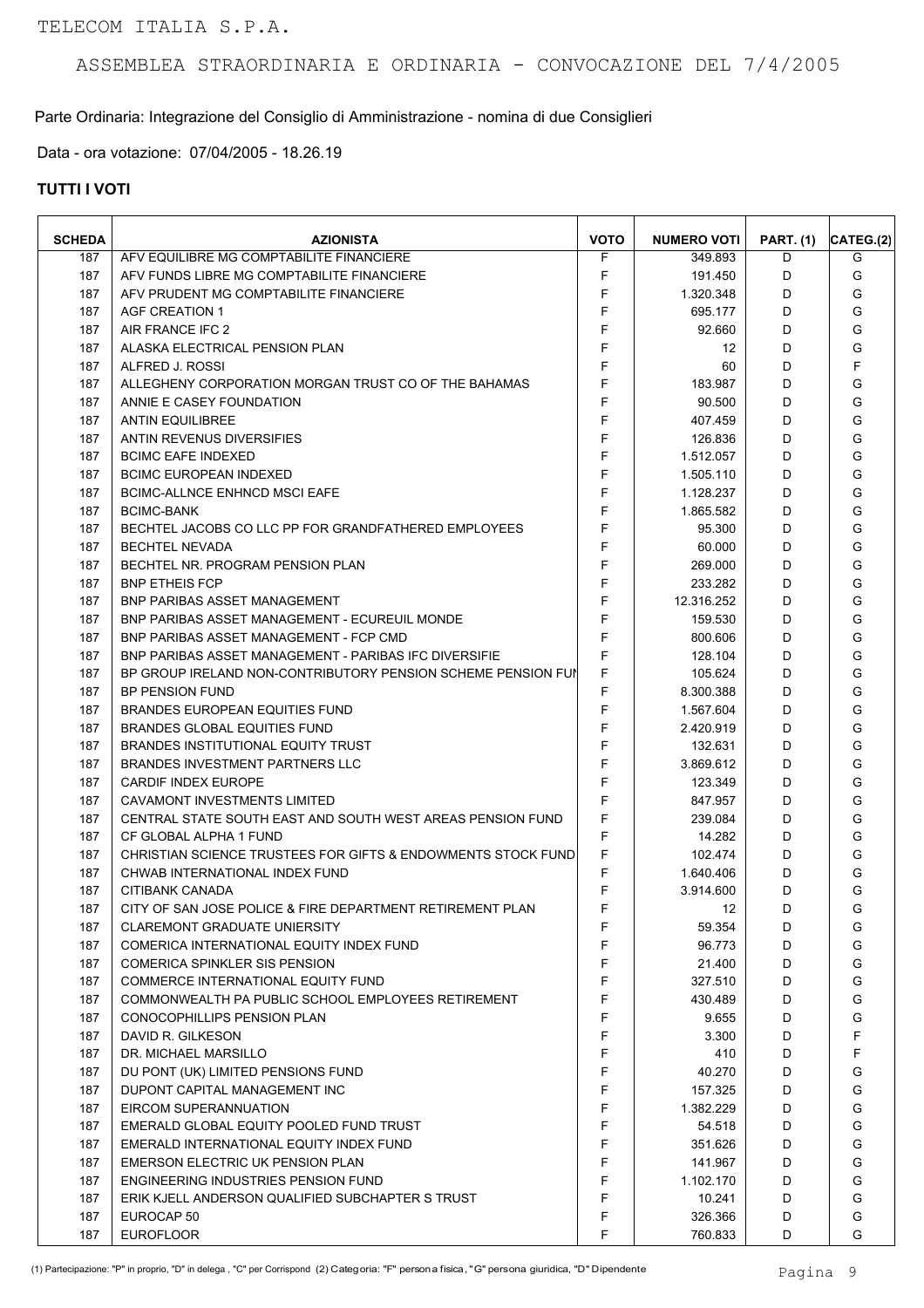Parte Ordinaria: Integrazione del Consiglio di Amministrazione - nomina di due Consiglieri

Data - ora votazione: 07/04/2005 - 18.26.19

| <b>SCHEDA</b> | <b>AZIONISTA</b>                                                | <b>VOTO</b> | <b>NUMERO VOTI</b> | <b>PART. (1)</b> | CATEG.(2) |
|---------------|-----------------------------------------------------------------|-------------|--------------------|------------------|-----------|
| 187           | EXETER FUND INC PRO BLEND MAXIMUM TERM SERIES                   | F           | 25.775             | D                | G         |
| 187           | EXETER FUND INC PRO BLEND MODERATE TERM SERIES                  | F           | 12.378             | D                | G         |
| 187           | EXETER FUND INC. BLEND ASSET II                                 | F           | 58.025             | D                | G         |
| 187           | <b>FCP ACTICA</b>                                               | F           | 187.668            | D                | G         |
| 187           | FCP AGIPI EUROPE AXIVA GESTION FCP SCE VALORISATION PORTEFEUILL | F           | 746.559            | D                | G         |
| 187           | <b>FCP ANEP FORTIS</b>                                          | F           | 284.209            | D                | G         |
| 187           | FCP ANTIN PRUDENT                                               | F           | 170.249            | D                | G         |
| 187           | FCP APOLLINE 6 ACTIONS                                          | F           | 1.498.762          | D                | G         |
| 187           | FCP AXA EUROPE DU SUD AXA GESTION FCP SCE VALORISATION PORTEFI  | F           | 699.100            | D                | G         |
| 187           | FCP BNP PARIBAS INDICE EURO                                     | F           | 1.053.020          | D                | G         |
| 187           | FCP BNP PARIBAS LONG/SHORT EQUITY                               | F           | 35.520             | D                | G         |
| 187           | FCP BNP PARIBAS MONE DYNAMIQUE                                  | F           | 7.100              | D                | G         |
| 187           | FCP BNP PEA ACTS EUROPE                                         | F           | 603.058            | D                | G         |
| 187           | FCP CRPB BPC                                                    | F           | 15.738             | D                | G         |
| 187           | FCPE MULTIPAR ACTIONS                                           | F           | 22.141             | D                | G         |
| 187           | FIFE COUNCIL PENSION FUND GOVERNMENT PENSION FUND               | F           | 146.228            | D                | G         |
| 187           | GLAXOSMITHKLINE (IRELAND) PENSION PLAN                          | F           | 211.776            | D                | G         |
| 187           | <b>GMO DEV WORLD EQUITY</b>                                     | F           | 208.899            | D                | G         |
| 187           | <b>GMO ERISA POOL TRUST</b>                                     | F           | 171.783            | D                | G         |
| 187           | <b>GMO FOREIGN FUND</b>                                         | F           |                    | D                | G         |
| 187           | <b>GMO GLOBAL GROWTH FUND</b>                                   | F           | 10.327.698         | D                | G         |
|               |                                                                 | F           | 45.834             |                  |           |
| 187           | <b>GPE FORD FRANCE BNP DIVERSIFIE</b>                           |             | 15.034             | D                | G         |
| 187           | HARBOR CAPITAL GROUP TRUST FOR DEFINED BENEFIT PLANS            | F           | 12                 | D                | G         |
| 187           | IMPERIAL INTERNATIONAL EQUITY POOL                              | F           | 260.160            | D                | G         |
| 187           | INTERNATIONAL BANK FOR RECONSTRUCTION & DEVELOPMENT             | F           | 566.140            | D                | G         |
| 187           | <b>INVESTLIFE FLEXIFUND</b>                                     | F           | 57.705             | D                | G         |
| 187           | INVESTORS BANK & TRUST COMPANY - IC CLIENTS NON TREATY          | F           | 74.620             | D                | G         |
| 187           | <b>ITW INTERNATIONAL INDEX FUND</b>                             | F           | 51.095             | D                | G         |
| 187           | JOHN HANCOCK VARIABLE TRUST SERIES TRUST INTERNATIONAL EQUITY   | F           | 36.153             | D                | G         |
| 187           | JOHNSON & JOHNSON GENERAL PENSION TRUST                         | F           | 529.600            | D                | G         |
| 187           | LORD ABBET SECURITIES TRUST LORD ABBETT INTERNATIONAL CORE EQ   | F           | 184.851            | D                | G         |
| 187           | MANVILLE PERSONAL INJURY SETTLEMENT TRUST                       | F           | 102.488            | D                | G         |
| 187           | <b>MARCH LIMITED</b>                                            | F           | 79.126             | D                | G         |
| 187           | MASS STATE CARPENTERS ANNUITY FUND                              | F           | $12 \,$            | D                | G         |
| 187           | <b>MASS STATE CARPENTERS PENSION FUND</b>                       | F           | 12                 | D                | G         |
| 187           | MASTERFOODS DIVERSIFIE                                          | F           | 54.945             | D                | G         |
| 187           | MASTERFOODS GMBH                                                | F           | 663.728            | D                | G         |
| 187           | MD INTERNATIONAL VALUE FUND                                     | F           | 171.500            | D                | G         |
| 187           | MORRIS & GWENDOLYN CAFRITZ FOUNDATION                           | F           | 109.618            | D                | G         |
| 187           | MOTORS INSURANCE CORPORATION                                    | F           | 99.556             | D                | G         |
| 187           | MULTIPAR SOLIDAIRE                                              | F           | 300                | D                | G         |
| 187           | NATIO FONDS BARBIEUX                                            | F           | 194.436            | D                | G         |
| 187           | NATIO FONDS CNAVPL                                              | F           | 28.116             | D                | G         |
| 187           | NATIO FONDS EUCLIDE                                             | F           | 28.492             | D                | G         |
| 187           | NATIO FONDS FLOREAL EUROPE DYNAMIQUE                            | F           | 520.298            | D                | G         |
| 187           | NATIO FONDS FLOREAL EUROPE EQUILIBRE                            | F           | 81.773             | D                | G         |
| 187           | NATIO FONDS FLOREAL EUROPE PRUDENT                              | F           | 398.705            | D                | G         |
| 187           | NATIO FONDS GALILEE                                             | F           | 181.126            | D                | G         |
| 187           | NATIO FONDS MONTPARNASSE                                        | F           | 284.401            | D                | G         |
| 187           | NATIO FONDS VERMEER                                             | F           | 98.145             | D                | G         |
| 187           | NATIONAL BANK OF KAZAKHSTAN                                     | F           | 134.836            | D                | G         |
| 187           | PARVEST BALANCED EURO                                           | F           | 136.914            | D                | G         |
| 187           | PARVEST CONSERVATIVE EURO                                       | F           | 11.694             | D                | G         |
| 187           | PARVEST DYNAMIC EURO                                            | F           | 130.467            | D                | G         |
| 187           | PARVEST EURO EQUITIES                                           | F           | 84.233             | D                | G         |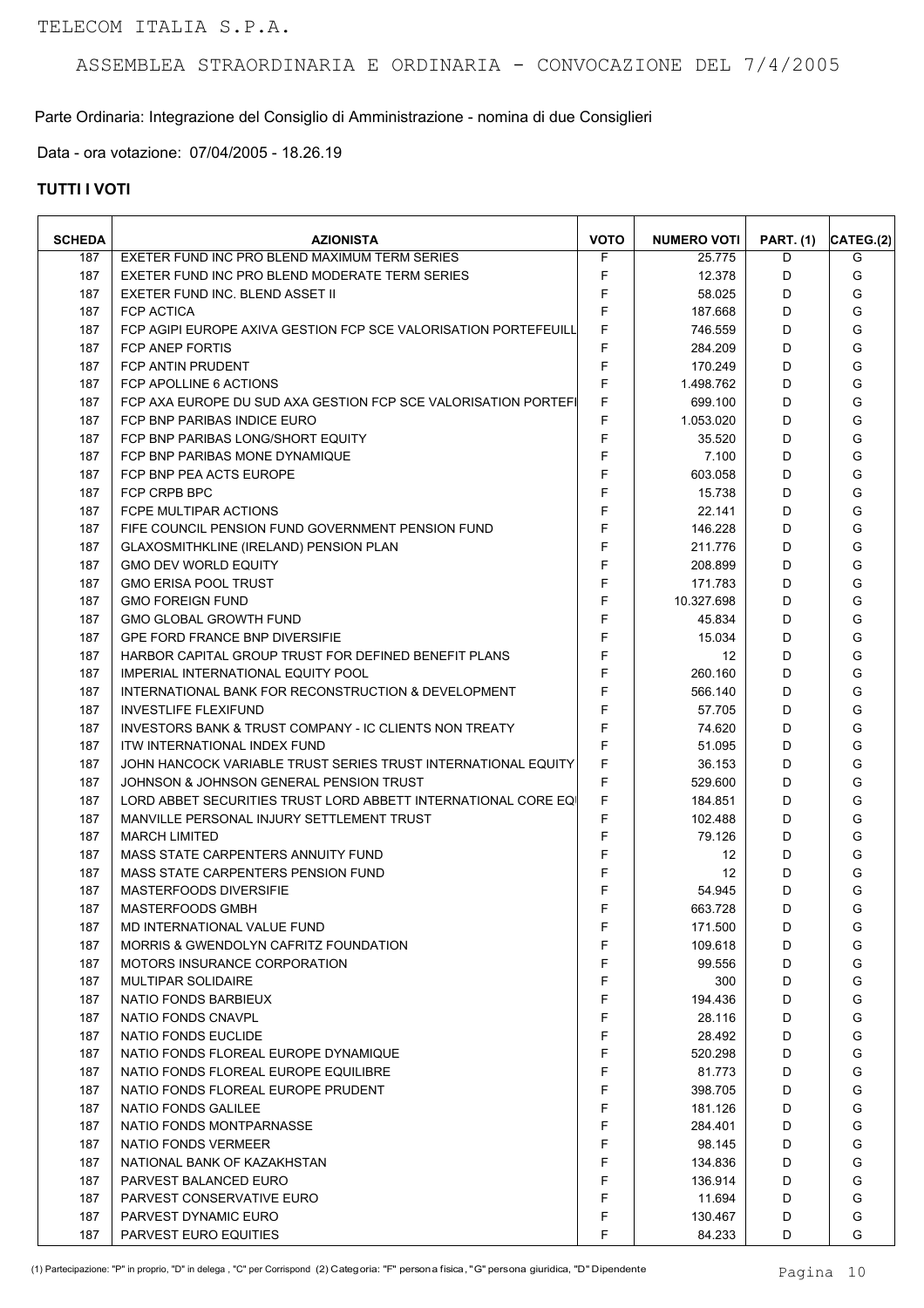Parte Ordinaria: Integrazione del Consiglio di Amministrazione - nomina di due Consiglieri

Data - ora votazione: 07/04/2005 - 18.26.19

| <b>SCHEDA</b> | <b>AZIONISTA</b>                                             | <b>VOTO</b> | <b>NUMERO VOTI</b> | <b>PART. (1)</b> | CATEG.(2) |
|---------------|--------------------------------------------------------------|-------------|--------------------|------------------|-----------|
| 187           | <b>PARVEST EUROPE</b>                                        | F           | 45.927             | D                | G         |
| 187           | PENSION INVESTMENT FUND                                      | F           | 104.199            | D                | G         |
| 187           | PIONEER EUROPE FUND                                          | F           | 354.300            | D                | G         |
| 187           | PIONEER EUROPE VCT PORTFOLIO                                 | F           | 32.531             | D                | G         |
| 187           | PIONEER INTERNATIONAL VALUE FUND                             | F           | 266.590            | D                | G         |
| 187           | PIONEER INTERNATIONAL VALUE VCT PORTFOLIO                    | F           | 46.486             | D                | G         |
| 187           | PPT FISHER INVESTMENT                                        | F           | 39.100             | D                | G         |
| 187           | PRUDENTIAL EUROPEAN INDEX TRACKER TRUST                      | F           | 29.807             | D                | G         |
| 187           | <b>PSP FOREIGN EQUITIES FUND</b>                             | F           | 135.909            | D                | G         |
| 187           | SAUDI ARABIAN MONETARY AGENCY                                | F           | 406.061            | D                | G         |
| 187           | SCOTTISH WIDOWS INVESTMENT PARTNERSHIP INVESTMENT FUNDS ICVC | F           | 188.627            | D                | G         |
| 187           | SEI INSTITUTIONAL INTERNATIONAL TRUST INTERNATIONAL EQUITY   | F           | 1.859.710          | D                | G         |
| 187           | SEI INSTITUTIONAL INVESTMENT TRUST INTERNATIONAL EQUITY      | F           | 1.134.114          | D                | G         |
| 187           | ST. JAMES S PLACE INTERNATIONAL PUBLIC LIMITED COMPANY       | F           | 176.963            | D                | G         |
| 187           | STREETTRACKS DOW JONES EURO STOXX 50 FUND                    | F           | 614.823            | D                | G         |
| 187           | STREETTRACKS DOW JONES STOXX 50 FUND                         | F           | 80.865             | D                | G         |
| 187           | STREETTRACKSSM MSCI EUROPE TELECOMMUNICATION SERVICES SM ET  | F           | 320.396            | D                | G         |
| 187           | SWIP GLOBAL SICAV - GLOBAL EQUITY SRI FUND                   | F           | 310.900            | D                | G         |
| 187           | <b>SYRACUSE UNIVERSITY</b>                                   | F           | 131.649            | D                | G         |
| 187           | THE CHILDREN S HOSPITAL FOUNDATION OF PHILADELPHIA           | F           | 264.800            | D                | G         |
| 187           | <b>FLORIDA RETIREMENT SYSTEM</b>                             | F           | 12                 | D                | G         |
| 187           | FORD UAW BENEFITS TRUST                                      | F           | 1.148.959          | D                | G         |
| 187           | FPL ALPHA INVESTMENTS PTE LTD                                | F           | 45.312             | D                | G         |
| 187           | FUNDO DE PENSOES GOVERNMENT PENSION FUND                     | F           | 51.832             | D                | G         |
| 187           | GABELLI EQUITY TRUST INC. GABELLI VALUE FUND                 | F           | 400.000            | D                | G         |
| 187           | <b>GENERAL MEDICAL SEVICES SUPERANNUATION PLAN</b>           | F           | 413.341            | D                | G         |
| 187           | <b>GENERAL MOTORS WELFARE BENEFITS TRUST</b>                 | F           | 110.039            | D                | G         |
| 187           | HEALTHCARE FOUNDATION OF NEW JERSEY                          | F           | 92.094             | D                | G         |
| 187           | HONG KONG MONETARY AUTHORITY                                 | $\mathsf F$ | 387.616            | D                | G         |
| 187           | HOUSTON MUNICIPAL EMPLOYEES PENSION SYSTEM                   | F           | 11                 | D                | G         |
| 187           | <b>HOWARD HUGHES MEDICAL INSTITUTE</b>                       | F           | 838.702            | D                | G         |
| 187           | <b>HYDRO-QUEBEC - BANK OF IRELAND</b>                        | F           | 1.743.295          | D                | G         |
| 187           | <b>IBEW</b>                                                  | F           | 6.900              | D                | G         |
| 187           | <b>IBEW PENSION BENEFIT FUND</b>                             | F           | 50.900             | D                | G         |
| 187           | IBM TAX DEFERRED SAVING PLAN                                 | F           | 1.260.402          | D                | G         |
| 187           | <b>JUPITER ASSET MANAGEMENT</b>                              | F           | 41.000             | D                | G         |
| 187           | JUPITER ASSET MANAGEMENT BANK SERVICES                       | F           | 126.000            | D                | G         |
| 187           | JUPITER EUROPEAN SPECIAL SITUATIONS FUND                     | F           | 1.500.537          | D                | G         |
| 187           | LABOURERS PENSION FUND-BANK OF IRELAND                       | F           | 184.386            | D                | G         |
| 187           | LAUDUS ROSENBERG INTERNATIONAL EQUITY FUND                   | F           | 30.000             | D                | G         |
| 187           | LELAND STANFORD JUNIOR UNIVERSAL                             | F           | 801.603            | D                | G         |
| 187           | LICR FUND INC.                                               | F           | 456.789            | D                | G         |
| 187           | LOCKHEED MARTIN CORPORATION MASTER RETIREMENT TRUST          | F           | 56.837             | D                | G         |
| 187           | LOMBARD ODIER & CIE                                          | F           | 1.339.029          | D                | G         |
| 187           | MELLON GLOBAL FUNDS PLC GRAND CANAL HOUSE                    | F           | 74.616             | D                | G         |
| 187           | <b>MEMBERS OF USWA</b>                                       | F           | 109.391            | D                | G         |
|               | METAL INDUSTRIES PROVIDENT FUND                              | F           | 531.172            | D                | G         |
| 187<br>187    | MICHAEL N. MILLS                                             | F           | 300                | D                | F         |
|               |                                                              | F           |                    | D                | G         |
| 187           | MICHIGAN EDUCATION ASSOCIATION                               | F           | 52.110             |                  | G         |
| 187           | MICROSOFT GLOBAL FINANCE LIMITED CORPORATION                 |             | 3.383.618          | D                |           |
| 187           | MIZUHO TRUST & BANKING LUXEMBOURG SA IBJTLULL                | F<br>F      | 51.987             | D                | G         |
| 187           | NORFOLK COUNTY RETIREMENT SYSTEM                             | F           | 12                 | D                | G<br>G    |
| 187           | NORTHERN TELECOM (UK) COMMON INVESTMENT PENSION FUND         | F           | 515.079            | D                |           |
| 187           | NOTTINGHAMSHIRE COUNTY COUNCIL PENSION FUND                  | F           | 1.147.782          | D                | G         |
| 187           | NUNAVUT TRUST - BRANDES                                      |             | 14.000             | D                | G         |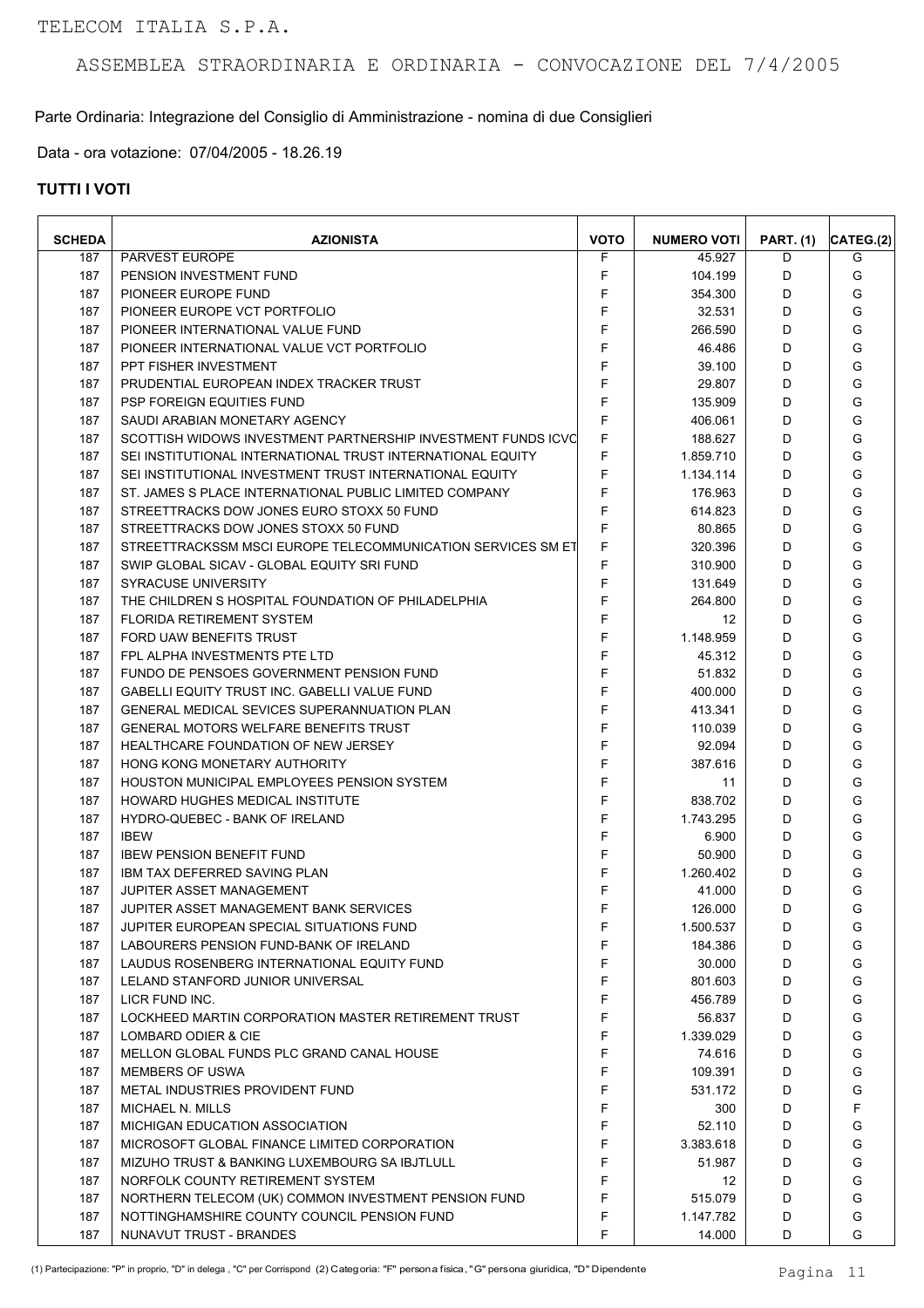Parte Ordinaria: Integrazione del Consiglio di Amministrazione - nomina di due Consiglieri

Data - ora votazione: 07/04/2005 - 18.26.19

| <b>SCHEDA</b> | <b>AZIONISTA</b>                                                 | <b>VOTO</b> | <b>NUMERO VOTI</b> | <b>PART.</b> (1) | CATEG.(2) |
|---------------|------------------------------------------------------------------|-------------|--------------------|------------------|-----------|
| 187           | OHIO CARPENTERS PENSION PLAN                                     | F           | 598.694            | D                | G         |
| 187           | P/P OF GLAXOSMITHKLINE                                           | F           | 69.300             | D                | G         |
| 187           | PUBLIC EMPLOYEES RETIREMENT SYSTEM OF OHIO                       | F           | $12 \overline{ }$  | D                | G         |
| 187           | RHODIA INC PENSION EQUITY PLAN                                   | F           | 196.637            | D                | G         |
| 187           | ROYAL BANK OF SCOTLAND DEP M&G INVESTMENT FUNDS 1 ICVC M&G EU    | F           | 172.731            | D                | G         |
| 187           | <b>SALD EES</b>                                                  | F           | 89.949             | D                | G         |
| 187           | ST. JAMES S PLACE UK PUBLIC LIMITED COMPANY                      | F           | 3.067.517          | D                | G         |
| 187           | STATE STREET BANK AND TRUST COMPANY INVESTMENT FUNDS FOR TAX     | F           | 217.943            | D                | G         |
| 187           | STATE STREET BANK VA EUROPE EQUITY FUND FOR ELIGIBLE INSITUTION. | F           | 50.762             | D                | G         |
| 187           | STICHTING PENSIOENFONDS ABP                                      | F           | 11.551.001         | D                | G         |
| 187           | STICHTING PENSIONENFONDS CHEVRONTEXACO NEDERLAND                 | F           | 106.415            | D                | G         |
| 187           | THE GABELLI ASSET FUND                                           | F           | 1.498.435          | D                | G         |
| 187           | THE GABELLI EQUITY TRUST INC.                                    | F           | 1.320.480          | D                | G         |
| 187           | THE GABELLI GLOBAL OPPORTUNITY FUND                              | F           | 65.000             | D                | G         |
| 187           | THE GABELLI GLOBAL TELECOMMUNICATION FUND                        | F           | 570.000            | D                | G         |
| 187           | THE LOCAL GOVERNMENT PENSIONS INSTITUTION                        | F           | 1.537.188          | D                | G         |
| 187           | THE MASTER TRUST BANK OF JAPAN LTD                               | F           | 2.981.755          | D                | G         |
| 187           | THE METAL BOX PENSION SCHEME                                     | F           | 1.334.140          | D                | G         |
| 187           | THE NATIONAL PENSIONS RESERVE FUND COMMISSION ACTING             | F           | 1.877.627          | D                | G         |
| 187           | THE PENSION PLAN FOR EMPLOYEES OF THE CANADA TRUST               | F           | 47.450             | D                | G         |
| 187           | THE REGENTS OF THE UNIVERSITY OF CALIFORNIA                      | F           | 116.519            | D                | G         |
| 187           | THE ROLLS ROYCE PENSION FUND                                     | F           | 123.987            | D                | G         |
| 187           | THE TRUSTEES OF DARTMOUTH COLLEGE                                | F           | 364.683            | D                | G         |
| 187           | THYSSENKRUPP BUDD COMPANY                                        | F           | 190.260            | D                | G         |
| 187           | <b>TI PENSION SCHEME</b>                                         | F           | 433.550            | D                | G         |
| 187           | TORONTO DOMINION INDEX FUND                                      | F           | 50.556             | D                | G         |
| 187           | TORONTO DOMINION INTERNATIONAL INDEX FUND                        | F           | 42.480             | D                | G         |
| 187           | <b>TRANSNET PENSION FUND</b>                                     | F           | 41.411             | D                | G         |
| 187           | <b>TRANSNET RETIREMENT FUND</b>                                  | F           | 280.316            | D                | G         |
| 187           | TRANSNET SECON DEFINED BENEFIT SCHEME                            | F           | 206.273            | D                | G         |
| 187           | <b>WELLMARK INC.</b>                                             | E           | 191.500            | D                | G         |
| 187           | WHEELS COMMON INVESTMENT FUND TRUSTEES LIMITED                   | F           | 974.842            | D                | G         |
| 187           | WHEELS COMMON INVESTMENT TRUSTEES LIMITED PENSION FUND           | F           | 254.046            | D                | G         |
| 187           | YELLOW ROADWAY BRANDES INTERNATIONAL                             | F           | 149.070            | D                | G         |
| 187           | UBS PACE INTERNATIONAL EQUITY INVESTMENT                         | F           | 220.374            | D                | G         |
| 187           | UN RELIEF & WORKS AGENCY FOR PALESTINIAN REFUGEES IN THE NEAR I  | F           | 43.108             | D                | G         |
| 187           | VANT OVERSEAS EQUITY INDEX                                       | F           | 70.783             | D                | G         |
| 187           | VARMA SAMPO MUTUAL PENSION INSURANCE COMPANY                     | F           | 6.693.549          | D                | G         |
| 187           | <b>VAUBAN ACTIONS 1</b>                                          | F           | 166.610            | D                | G         |
| 187           | <b>VLADIMIR PEROVICH</b>                                         | F           | 1.500              | D                | F         |
| 190           | RASBANK VITA SPA                                                 | F           | 11.025.000         | D                | G         |
| 190           | RIUNIONE ADRIATICA DI SICURTA SPA                                | F           | 38.000.000         | D                | G         |
| 191           | <b>BORLENGHI FRANCO</b>                                          | F           | 8.251              | P                | F         |
| 192           | <b>ARIENTI PIERLUCA</b>                                          | F           | 70                 | P                | F         |
| 194           | <b>GOTTI ANGIOLO</b>                                             | F           | 145                | P                | F         |
| 196           | <b>GATTO UMBERTO</b>                                             | A           | 5.077              | P                | F         |
| 197           | CARDILLO SALVATORE                                               | A           | 3                  | D                | F         |
| 199           | QUAGLIA GIUSEPPINA FRANCA                                        | F           | 9.760              | P                | F         |
| 5.001         | LUCENTE GIOVANNI                                                 | C           | 14.659             | С                | F         |
| 5.002         | DI DONATO DOMENICO                                               | F           | 1.650              | C                | F         |
| 5.003         | <b>GHIBAUDI LEOPOLDO</b>                                         | C           | 13.379             | C                | F         |
| 5.004         | SMIDILI LORENZO ANTONIO                                          | F           | 11.628             | C                | F         |
| 5.005         | <b>SARTOR LUIGI</b>                                              | Α           | 1.178              | $\mathsf C$      | F         |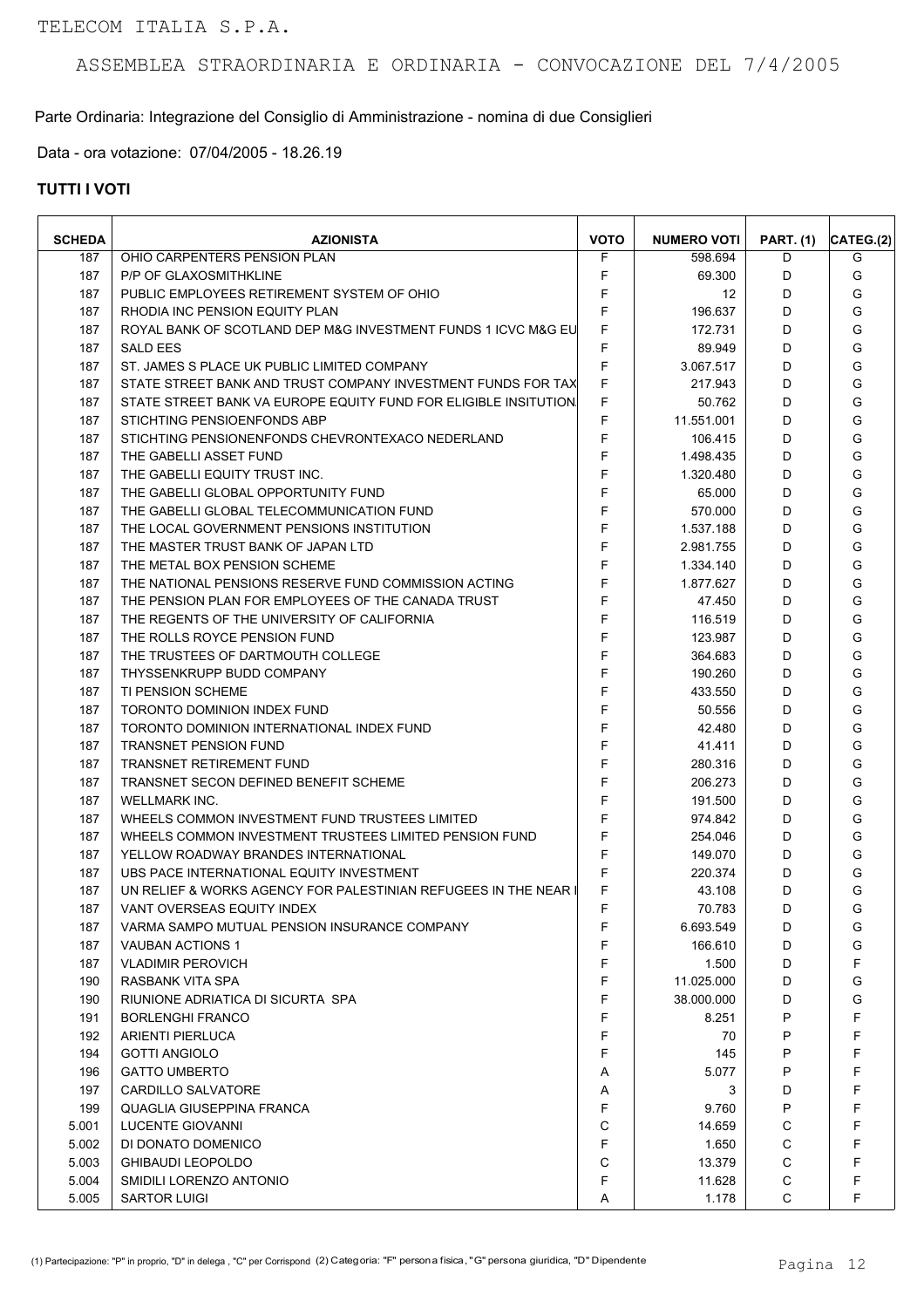TELECOM ITALIA S.P.A.

# ASSEMBLEA STRAORDINARIA E ORDINARIA - CONVOCAZIONE DEL 7/4/2005

Parte Ordinaria: Integrazione del Consiglio di Amministrazione - nomina di due Consiglieri

Data - ora votazione: 07/04/2005 - 18.26.19

## **TUTTI I VOTI**

| <b>SCHEDA</b>           |                     | <b>AZIONISTA</b>     |                   | <b>VOTO</b> | <b>NUMERO VOTI</b><br><b>PART. (1)</b> | CATEG.(2) |
|-------------------------|---------------------|----------------------|-------------------|-------------|----------------------------------------|-----------|
|                         |                     |                      |                   |             |                                        |           |
|                         |                     |                      |                   |             |                                        |           |
|                         |                     |                      |                   |             |                                        |           |
|                         |                     |                      |                   |             |                                        |           |
|                         |                     |                      |                   |             |                                        |           |
|                         |                     |                      |                   |             |                                        |           |
|                         |                     |                      |                   |             |                                        |           |
|                         |                     |                      |                   |             |                                        |           |
|                         |                     |                      |                   |             |                                        |           |
|                         |                     |                      |                   |             |                                        |           |
|                         |                     |                      |                   |             |                                        |           |
|                         |                     |                      |                   |             |                                        |           |
|                         |                     |                      |                   |             |                                        |           |
|                         |                     |                      |                   |             |                                        |           |
|                         |                     |                      |                   |             |                                        |           |
|                         |                     |                      |                   |             |                                        |           |
|                         |                     |                      |                   |             |                                        |           |
|                         |                     |                      |                   |             |                                        |           |
|                         |                     |                      |                   |             |                                        |           |
|                         | <b>ASTENUTI</b>     | <b>CONTRARI</b>      | <b>FAVOREVOLI</b> |             | <b>TOTALE</b>                          |           |
| In Proprio<br>In Delega | 6.264<br>0,000%     | 28.048<br>0,001%     | 207.195.274       | 4,776%      | 207.229.586                            | 4,777%    |
|                         | 1.915.052<br>0,044% | 0,243%<br>10.562.732 | 4.118.508.299     | 94,936%     | 4.130.986.083                          | 95,223%   |
| Tutti                   | 1.921.316<br>0,044% | 10.590.780<br>0,244% | 4.325.703.573     | 99,712%     | 4.338.215.669                          |           |
| Corrispond.             | 1.178               | 28.038               | 13.278            |             | 42.494                                 |           |
|                         |                     |                      |                   |             |                                        |           |

(1) Partecipazione: "P" in proprio, "D" in delega , "C" per Corrispond (2) Categoria: "F" persona fisica, "G" persona giuridica, "D" Dipendente<br>Pagina 13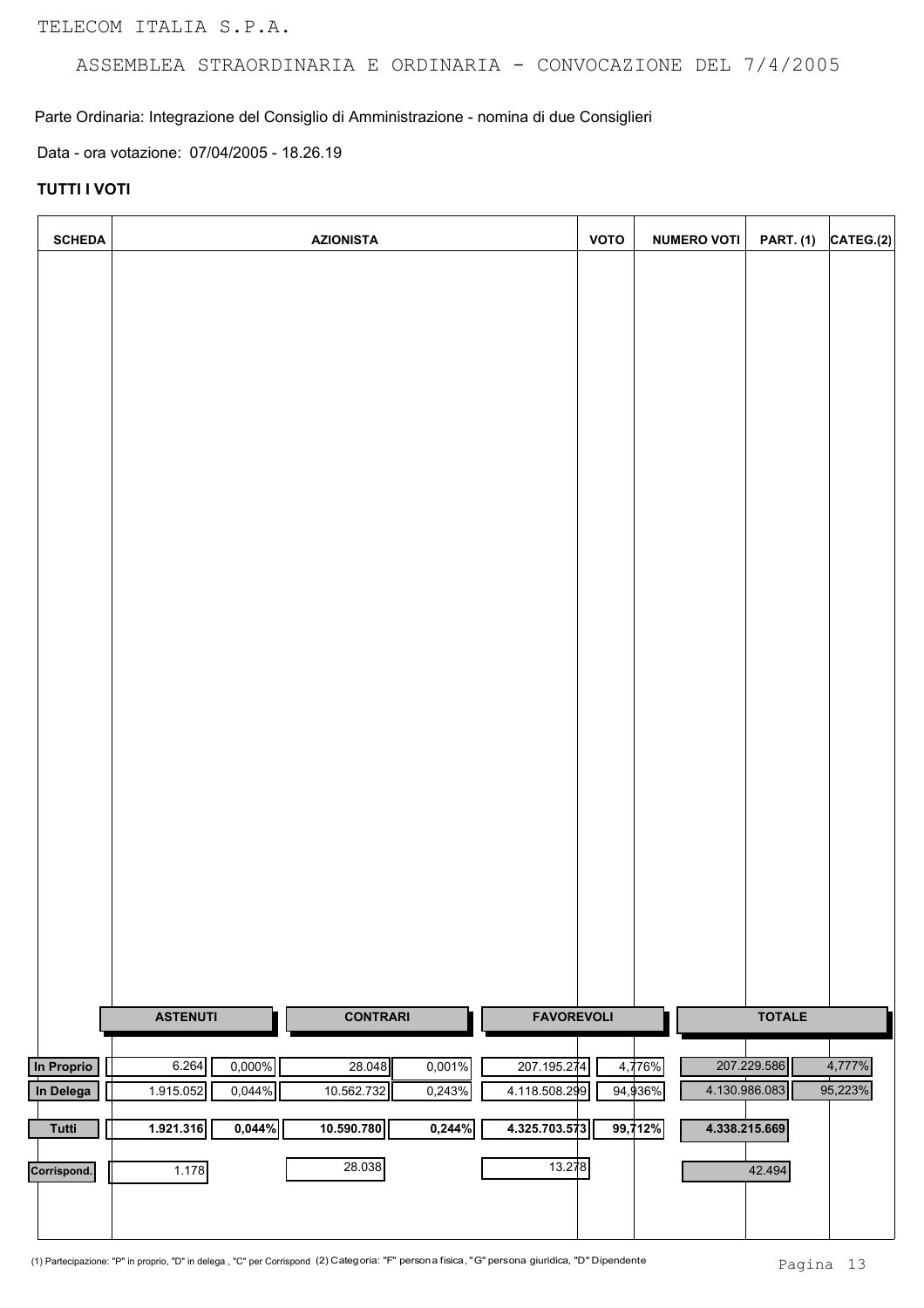# **TELECOM ITALIA S.P.A.** *Azionisti Partecipanti per Ordine Alfabetico*

**Assemblea Straordinaria e Ordinaria - convocazione del 7/4/2005**

| SK  | <b>AZIONISTA</b>                             | <b>INTERVENUTO</b>           | N. AZIONI   |   |   | $ P(1) V(2) C(3) $ DATA ING. | <b>ORA</b> | DATA USC. | <b>ORA</b> | C(4) |
|-----|----------------------------------------------|------------------------------|-------------|---|---|------------------------------|------------|-----------|------------|------|
| 170 | AACHENER UND MUNCHENER LEBENSVERSICHERUNG AG | FERRARI DI COLLESAPE ALBERTO | 3.409.102 D |   | G | 07/04/2005                   | 11.07.17   |           |            |      |
| 170 | AACHENER UND MUNCHENER VERSICHERUNG          | FERRARI DI COLLESAPE ALBERTO | 689.738 D   |   | G | 07/04/2005                   | 11.07.17   |           |            |      |
| 187 | AARP EMPLOYEES PENSION PLAN                  | <b>COLOMBO MARTA</b>         | 32.300 D    |   | G | 07/04/2005                   | 10.20.44   |           |            |      |
| 187 | <b>AASSIM MG</b>                             | <b>COLOMBO MARTA</b>         | 495.130 D   |   | G | 07/04/2005                   | 10.20.44   |           |            |      |
| 187 | ABN AMRO EQUITY UMBRELLA FUND NV             | <b>COLOMBO MARTA</b>         | 1.477.033 D |   | G | 07/04/2005                   | 10.20.44   |           |            |      |
| 187 | ACTIONS EURO USA BNP PAM (FCP)               | <b>COLOMBO MARTA</b>         | 230.280     | D | G | 07/04/2005                   | 10.20.44   |           |            |      |
| 110 | ADVANCE PUBLICATIONS MASTER TRUST            | <b>TREVISAN DARIO</b>        | 174.400 D   |   | G | 07/04/2005                   | 11.21.20   |           |            |      |
| 110 | ADVANCED INTL SHARES INDEX FUND              | <b>TREVISAN DARIO</b>        | 87.352 D    |   | G | 07/04/2005                   | 11.21.20   |           |            |      |
| 150 | <b>ADVISOR INNER CIRCLE FUNDS</b>            | <b>BANFI ANDREA ALDO</b>     | 340.000 D   |   | G | 07/04/2005                   | 10.14.14   |           |            |      |
| 110 | <b>AFTRA PENSION TRUST</b>                   | <b>TREVISAN DARIO</b>        | 36.920 D    |   | G | 07/04/2005                   | 11.21.20   |           |            |      |
| 187 | AFV EQUILIBRE MG COMPTABILITE FINANCIERE     | <b>COLOMBO MARTA</b>         | 349.893     | D | G | 07/04/2005                   | 10.20.44   |           |            |      |
| 187 | AFV FUNDS LIBRE MG COMPTABILITE FINANCIERE   | <b>COLOMBO MARTA</b>         | 191.450 D   |   | G | 07/04/2005                   | 10.20.44   |           |            |      |
| 187 | AFV PRUDENT MG COMPTABILITE FINANCIERE       | <b>COLOMBO MARTA</b>         | 1.320.348 D |   | G | 07/04/2005                   | 10.20.44   |           |            |      |
|     | <b>AGF CREATION 1</b>                        |                              |             |   |   |                              |            |           |            |      |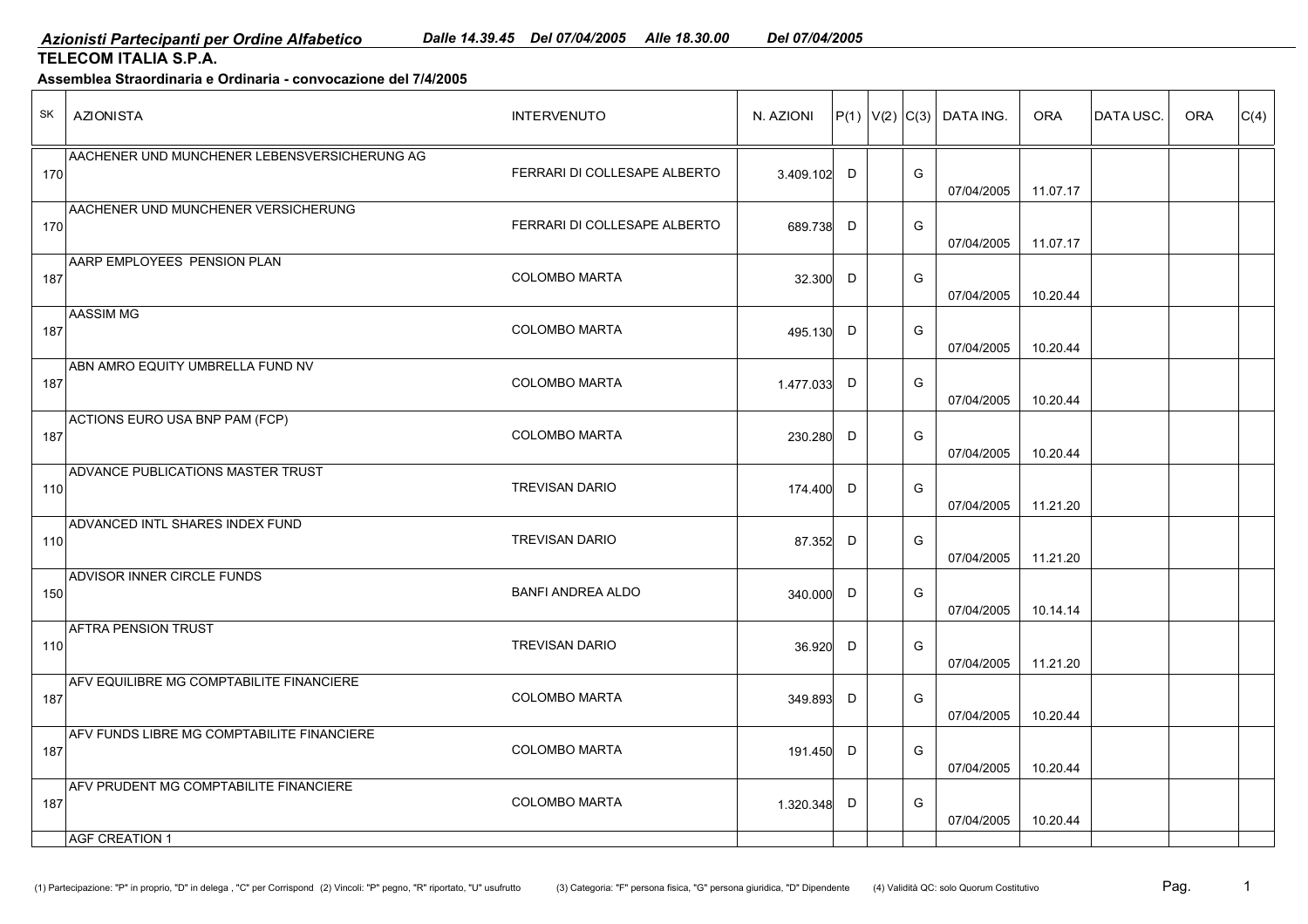| SK  | <b>AZIONISTA</b>                                     | <b>INTERVENUTO</b>           | N. AZIONI       |        |   | $ P(1) V(2) C(3) $ DATA ING. | <b>ORA</b> | <b>DATAUSC.</b> | ORA | C(4) |
|-----|------------------------------------------------------|------------------------------|-----------------|--------|---|------------------------------|------------|-----------------|-----|------|
| 187 |                                                      | COLOMBO MARTA                | 695.177 D       |        | G | 07/04/2005                   | 10.20.44   |                 |     |      |
| 110 | AIG FP CAPITAL PRESERVATION CORP. PORTFOLIO          | <b>TREVISAN DARIO</b>        | 718.139 D       |        | G | 07/04/2005                   | 11.21.20   |                 |     |      |
| 187 | AIR FRANCE IFC 2                                     | <b>COLOMBO MARTA</b>         | 92.660          | D      | G | 07/04/2005                   | 10.20.44   |                 |     |      |
| 185 | AIR PRODUCTS & CHEMICALS INC. MASTER TRUST           | POLETTI EDOARDO              | 377.904 D       |        | G | 07/04/2005                   | 10.19.08   |                 |     |      |
| 187 | <b>ALASKA ELECTRICAL PENSION PLAN</b>                | <b>COLOMBO MARTA</b>         | 12 <sup>1</sup> | $\Box$ | G | 07/04/2005                   | 10.20.44   |                 |     |      |
| 110 | ALASKA PERMANENT FUND CORP.                          | <b>TREVISAN DARIO</b>        | 1.673.832 D     |        | G | 07/04/2005                   | 11.21.20   |                 |     |      |
| 187 | ALFRED J. ROSSI                                      | <b>COLOMBO MARTA</b>         | 60              | D      | F | 07/04/2005                   | 10.20.44   |                 |     |      |
| 170 | <b>ALLEANZA ASSICURAZIONI SPA</b>                    | FERRARI DI COLLESAPE ALBERTO | 157.104.500     | D      | G | 07/04/2005                   | 11.07.17   |                 |     |      |
| 187 | ALLEGHENY CORPORATION MORGAN TRUST CO OF THE BAHAMAS | COLOMBO MARTA                | 183.987         | D      | G | 07/04/2005                   | 10.20.44   |                 |     |      |
| 110 | ALLIED IRISH BANK/RC DIOCESE OF BROOCKLYN            | <b>TREVISAN DARIO</b>        | 23.310 D        |        | G | 07/04/2005                   | 11.21.20   |                 |     |      |
| 110 | ALLTEL CORPORATION MASTER TRUST                      | <b>TREVISAN DARIO</b>        | 248.543 D       |        | G | 07/04/2005                   | 11.21.20   |                 |     |      |
| 110 | AMCORE SEGREGATED RHS MASTER TRUST                   | <b>TREVISAN DARIO</b>        | 81.878 D        |        | G | 07/04/2005                   | 11.21.20   |                 |     |      |
| 110 | AMCORE SEGREGATED RHS PENSION                        | TREVISAN DARIO               | 25.896 D        |        | G | 07/04/2005                   | 11.21.20   |                 |     |      |
| 185 | AMERICA HONDA RETIREMENT PLAN                        | POLETTI EDOARDO              | 118.973 D       |        | G | 07/04/2005                   | 10.19.08   |                 |     |      |
| 187 | ANNIE E CASEY FOUNDATION                             | COLOMBO MARTA                | 90.500 D        |        | G | 07/04/2005                   | 10.20.44   |                 |     |      |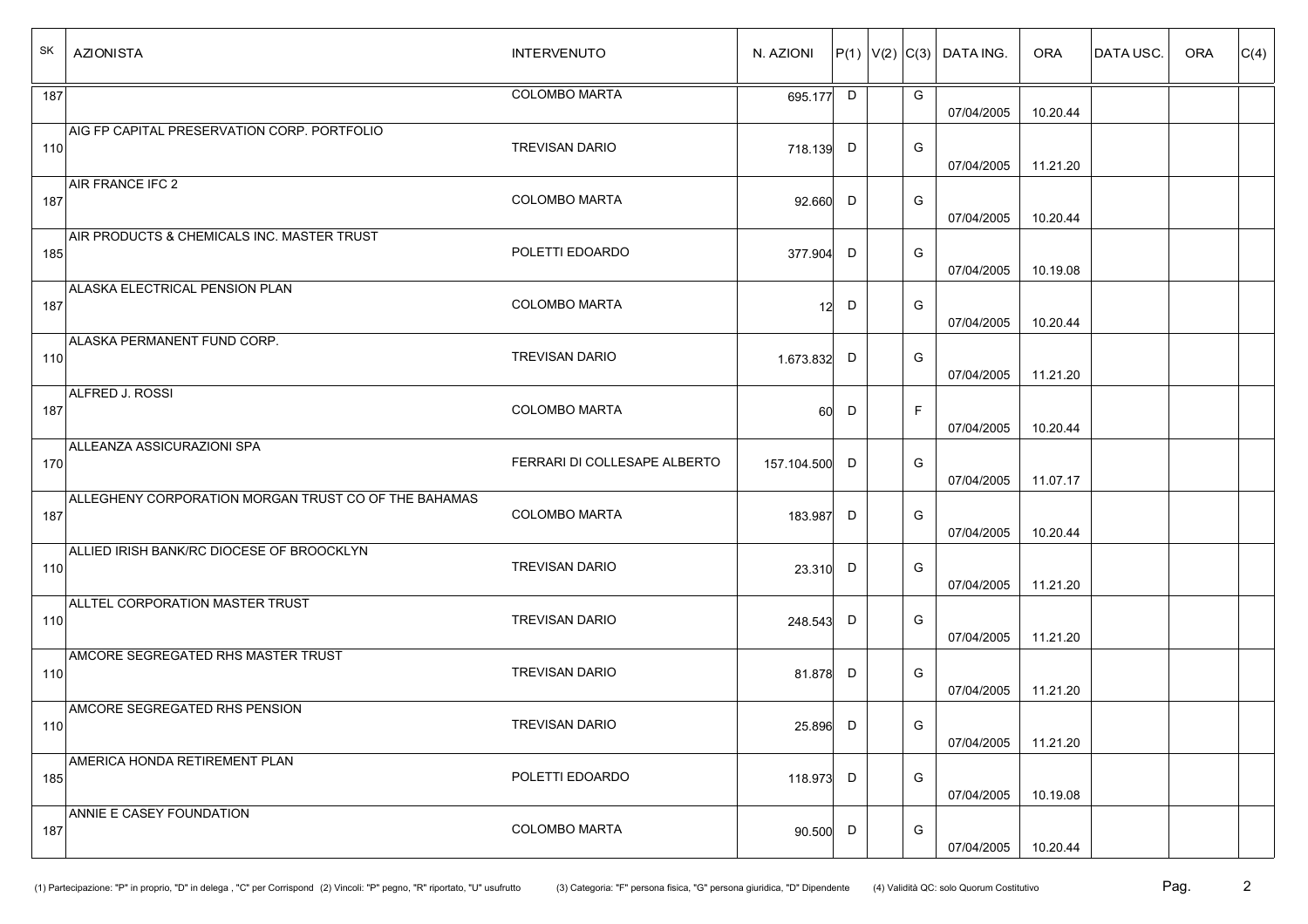| SK  | <b>AZIONISTA</b>                              | <b>INTERVENUTO</b>            | N. AZIONI    |              |   | $ P(1) V(2) C(3) $ DATA ING. | <b>ORA</b> | DATA USC.  | <b>ORA</b> | C(4) |
|-----|-----------------------------------------------|-------------------------------|--------------|--------------|---|------------------------------|------------|------------|------------|------|
| 187 | <b>ANTIN EQUILIBREE</b>                       | <b>COLOMBO MARTA</b>          | 407.459 D    |              | G | 07/04/2005                   | 10.20.44   |            |            |      |
| 187 | <b>ANTIN REVENUS DIVERSIFIES</b>              | <b>COLOMBO MARTA</b>          | 126.836      | D            | G | 07/04/2005                   | 10.20.44   |            |            |      |
| 65  | <b>ANTOLINI GIOVANNI</b>                      | <b>ANTOLINI GIOVANNI</b>      | 40.000       | $\mathsf{P}$ | F | 07/04/2005                   | 10.15.47   | 07/04/2005 | 15.54.48   |      |
| 110 | AQUILA EUROPEAN EQUITY INDEX FUND             | <b>TREVISAN DARIO</b>         | 141.439 D    |              | G | 07/04/2005                   | 11.21.20   |            |            |      |
| 110 | ARAB FUND FOR ECONOMIC AND SOCIAL DEVELOPMENT | <b>TREVISAN DARIO</b>         | 63.195 D     |              | G | 07/04/2005                   | 11.21.20   |            |            |      |
| 171 | <b>ARCA SGR SPA</b>                           | <b>FUMAGALLI MASSIMILIANO</b> | 20.000.000 D |              | G | 07/04/2005                   | 11.03.37   | 07/04/2005 | 16.01.29   |      |
| 192 | <b>ARIENTI PIERLUCA</b>                       | <b>ARIENTI PIERLUCA</b>       | 70           | P            | F | 07/04/2005                   | 10.16.53   |            |            |      |
| 185 | ARIZONA STATE RETIREMENT SYSTEM               | POLETTI EDOARDO               | 4.390.706 D  |              | G | 07/04/2005                   | 10.19.08   |            |            |      |
| 164 | <b>ARTICO GIOVANNI</b>                        | FOGLIATI ALESSANDRO           | 21.954 D     |              | F | 07/04/2005                   | 10.16.11   | 07/04/2005 | 17.51.28   |      |
| 164 | <b>ARTIZZU RITA</b>                           | <b>FOGLIATI ALESSANDRO</b>    | 8.766 D      |              | F | 07/04/2005                   | 10.16.11   | 07/04/2005 | 17.51.28   |      |
| 170 | ASSICURAZIONI GENERALI SPA                    | FERRARI DI COLLESAPE ALBERTO  | 23.022.105 D |              | G | 07/04/2005                   | 11.07.17   |            |            |      |
| 170 | <b>ASSITALIA SPA</b>                          | FERRARI DI COLLESAPE ALBERTO  | 33.000.000 D |              | G | 07/04/2005                   | 11.07.17   |            |            |      |
| 110 | ASSOCIATED BRITISH FOODS PENSIONSCHEME        | <b>TREVISAN DARIO</b>         | 656.280      | D            | G | 07/04/2005                   | 11.21.20   |            |            |      |
| 116 | ASSOGESTIONI                                  | REGOLI DUCCIO                 |              | D            | G | 07/04/2005                   | 10.49.03   |            |            |      |
| 117 |                                               | <b>GALLI FABIO</b>            |              | D            | G | 07/04/2005                   | 10.51.53   |            |            |      |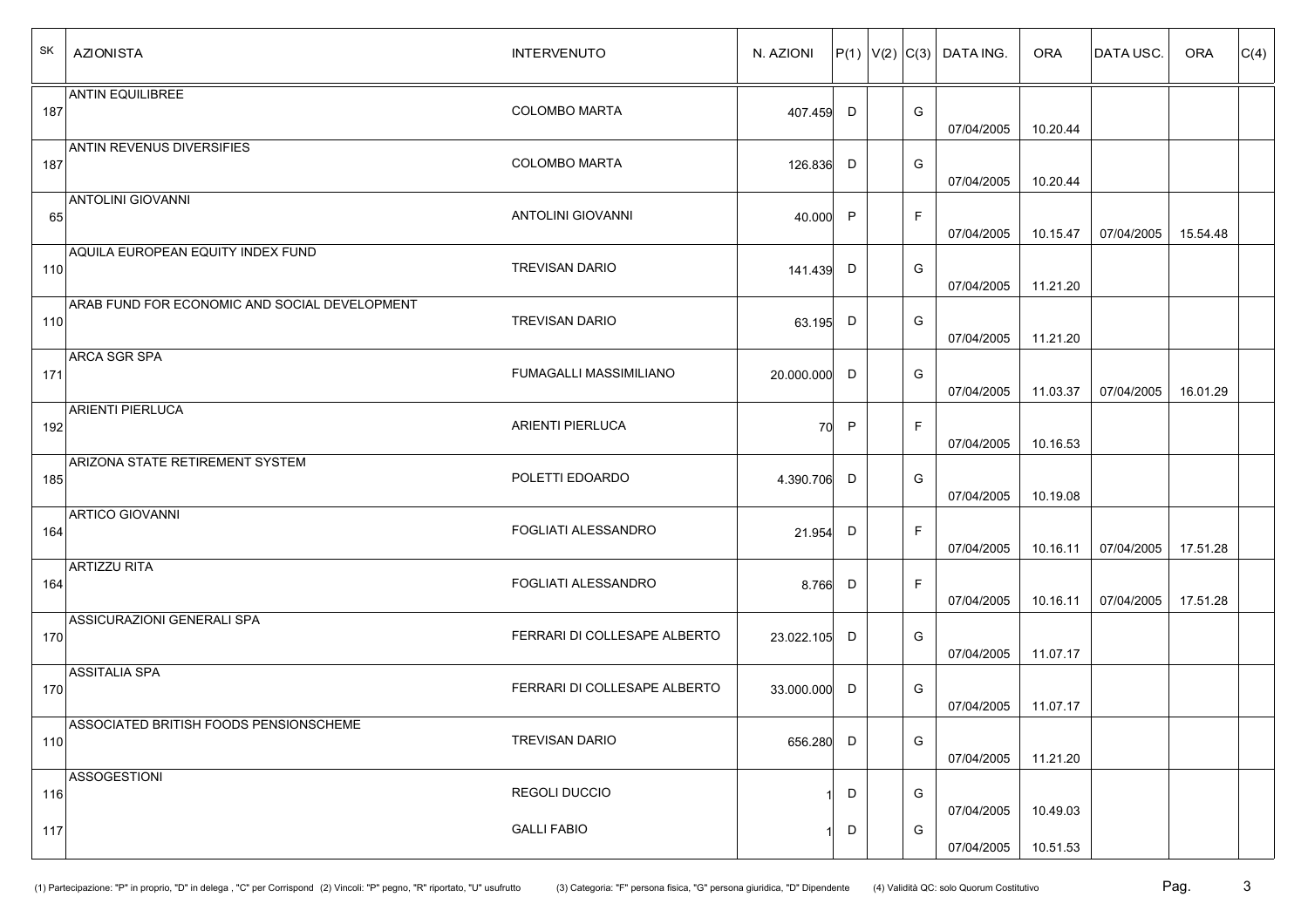| SK  | <b>AZIONISTA</b>                                        | <b>INTERVENUTO</b>       | N. AZIONI   |   |   | $P(1)  V(2)  C(3)  $ DATA ING. | <b>ORA</b> | <b>DATAUSC.</b> | <b>ORA</b> | C(4) |
|-----|---------------------------------------------------------|--------------------------|-------------|---|---|--------------------------------|------------|-----------------|------------|------|
| 118 |                                                         | STELLA RICHTER MARIO     |             | D | G | 07/04/2005                     | 10.53.06   |                 |            |      |
| 184 | ASSURANT INTERNATIONAL EQUITY R/S                       | <b>BANFI ANDREA ALDO</b> | 146.211     | D | G | 07/04/2005                     | 10.15.47   |                 |            |      |
| 110 | ASTRAZENECA PENSION TRUSTEE LTD                         | <b>TREVISAN DARIO</b>    | 844.300     | D | G | 07/04/2005                     | 11.21.20   |                 |            |      |
| 143 | BAE SYSTEMS 2000 PENSION PLAN TRUSTEES LIMITED          | <b>BANFI ANDREA ALDO</b> | 168.190     | D | G | 07/04/2005                     | 10.15.35   |                 |            |      |
| 143 | BAE SYSTEMS PENSION FUNDS CIF TRUSTEES LIMITED          | <b>BANFI ANDREA ALDO</b> | 1.406.839   | D | G | 07/04/2005                     | 10.15.35   |                 |            |      |
| 110 | BAKER COMMODITIES EMPLOYEES PENSION                     | <b>TREVISAN DARIO</b>    | 27.866 D    |   | G | 07/04/2005                     | 11.21.20   |                 |            |      |
| 185 | <b>BALZAC EUROPE INDEX</b>                              | POLETTI EDOARDO          | 1.867.680   | D | G | 07/04/2005                     | 10.19.08   |                 |            |      |
| 185 | <b>BALZAC ITALY INDEX</b>                               | POLETTI EDOARDO          | 133.241     | D | G | 07/04/2005                     | 10.19.08   |                 |            |      |
| 185 | BALZAC UMBRELLA INDEX COMPARTIMENT BALZAC EUROPE INDEX  | POLETTI EDOARDO          | 200.827     | D | G | 07/04/2005                     | 10.19.08   |                 |            |      |
| 185 | BALZAC UMBRELLA INDEX COMPARTIMENT BALZAC TELECOM INDEX | POLETTI EDOARDO          | 58.659 D    |   | G | 07/04/2005                     | 10.19.08   |                 |            |      |
| 185 | <b>BALZAC WORLD INDEX</b>                               | POLETTI EDOARDO          | 412.128 D   |   | G | 07/04/2005                     | 10.19.08   |                 |            |      |
| 175 | <b>BANCA D ITALIA SPA</b>                               | <b>MAGGIO PIETRO</b>     | 210.569.974 | D | G | 07/04/2005                     | 10.25.27   |                 |            |      |
| 110 | <b>BANK ONE TRUST COMPANY</b>                           | TREVISAN DARIO           | 377.734 D   |   | G | 07/04/2005                     | 11.21.20   |                 |            |      |
| 110 | BANKERS TRUST PARTNER INTERNATIONAL SHARES VALUE 1      | TREVISAN DARIO           | 182.108 D   |   | G | 07/04/2005                     | 11.21.20   |                 |            |      |
| 110 | BARBARA COHN TRUST FRANN M. WARREN                      | <b>TREVISAN DARIO</b>    | 126.422 D   |   | G | 07/04/2005                     | 11.21.20   |                 |            |      |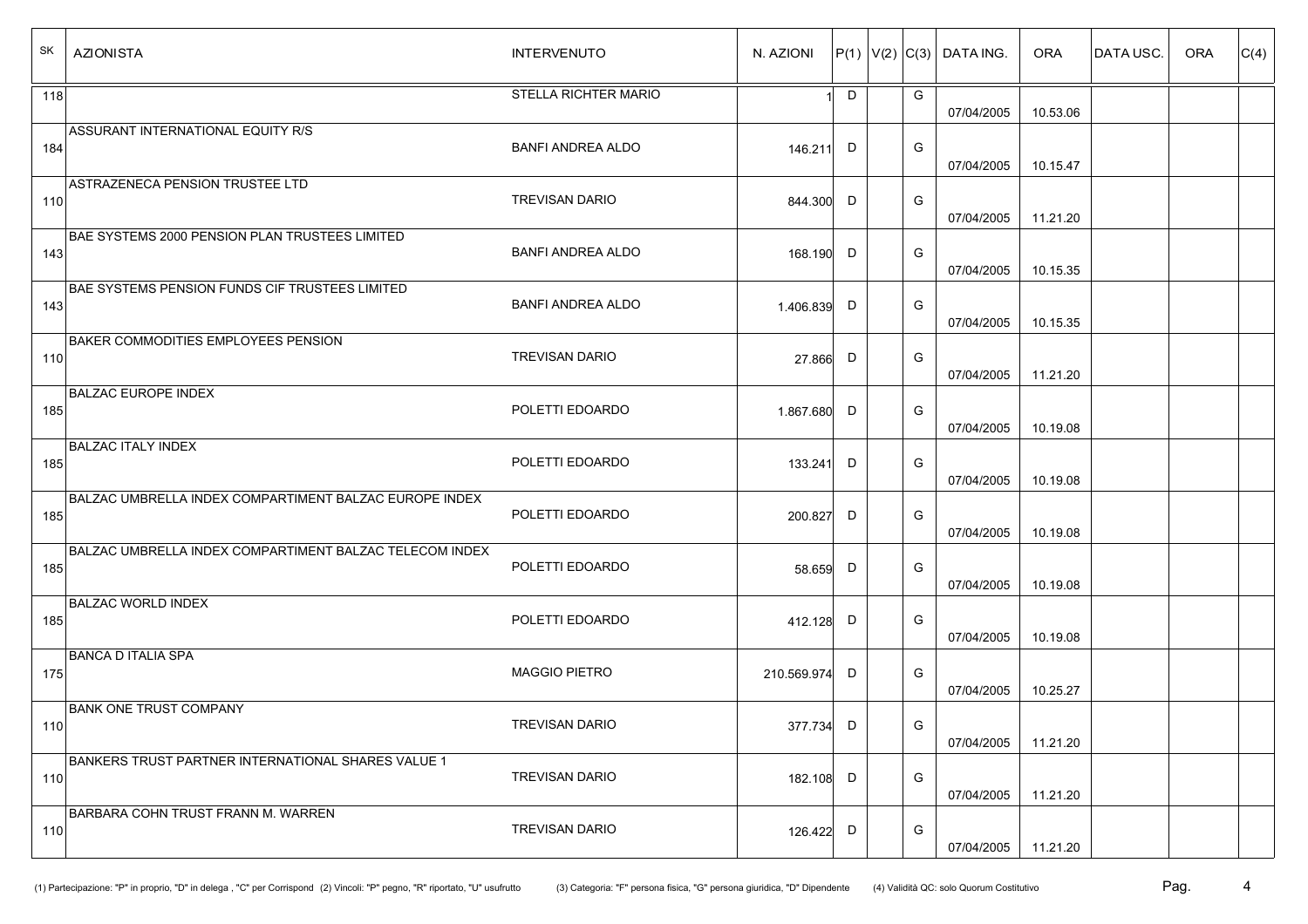| SK  | <b>AZIONISTA</b>                                     | <b>INTERVENUTO</b>         | N. AZIONI   |              |              | $ P(1) V(2) C(3) $ DATA ING. | <b>ORA</b> | <b>DATAUSC.</b> | <b>ORA</b> | C(4) |
|-----|------------------------------------------------------|----------------------------|-------------|--------------|--------------|------------------------------|------------|-----------------|------------|------|
| 145 | <b>BARBARA DAPSON</b>                                | <b>BANFI ANDREA ALDO</b>   | 20          | D            | $\mathsf F$  | 07/04/2005                   | 10.16.59   |                 |            |      |
| 184 | <b>BARCLAYS GLOBAL INVESTORS</b>                     | <b>BANFI ANDREA ALDO</b>   | 314.314     | D            | G            | 07/04/2005                   | 10.15.47   |                 |            |      |
| 110 | <b>BARCLAYS GLOBAL INVESTORS PENSION</b>             | <b>TREVISAN DARIO</b>      | 4.354.726   | D            | G            | 07/04/2005                   | 11.21.20   |                 |            |      |
| 97  | <b>BARZAGHI PIERANGELO</b>                           | <b>BARZAGHI PIERANGELO</b> | 17.141      | $\mathsf{P}$ | $\mathsf{F}$ | 07/04/2005                   | 13.50.26   |                 |            |      |
| 164 | <b>BASSI CARLA</b>                                   | FOGLIATI ALESSANDRO        | 14.553      | D            | F            | 07/04/2005                   | 10.16.11   | 07/04/2005      | 17.51.28   |      |
| 185 | BAYCARE HEALTH SYSTEM GROUP INVESTMENT TRUST         | POLETTI EDOARDO            | 47.859      | D            | G            | 07/04/2005                   | 10.19.08   |                 |            |      |
| 187 | <b>BCIMC EAFE INDEXED</b>                            | <b>COLOMBO MARTA</b>       | 1.512.057   | D            | G            | 07/04/2005                   | 10.20.44   |                 |            |      |
| 187 | <b>BCIMC EUROPEAN INDEXED</b>                        | <b>COLOMBO MARTA</b>       | 1.505.110 D |              | G            | 07/04/2005                   | 10.20.44   |                 |            |      |
| 187 | BCIMC-ALLNCE ENHNCD MSCI EAFE                        | <b>COLOMBO MARTA</b>       | 1.128.237   | D            | G            | 07/04/2005                   | 10.20.44   |                 |            |      |
| 187 | <b>BCIMC-BANK</b>                                    | <b>COLOMBO MARTA</b>       | 1.865.582   | D            | G            | 07/04/2005                   | 10.20.44   |                 |            |      |
| 187 | BECHTEL JACOBS CO LLC PP FOR GRANDFATHERED EMPLOYEES | <b>COLOMBO MARTA</b>       | 95.300      | D            | G            | 07/04/2005                   | 10.20.44   |                 |            |      |
| 187 | <b>BECHTEL NEVADA</b>                                | <b>COLOMBO MARTA</b>       | 60.000      | D            | G            | 07/04/2005                   | 10.20.44   |                 |            |      |
| 187 | BECHTEL NR. PROGRAM PENSION PLAN                     | <b>COLOMBO MARTA</b>       | 269.000     | D            | G            | 07/04/2005                   | 10.20.44   |                 |            |      |
| 185 | BEDFORDSHIRE COUNTRY COUNCIL PENSION FUND            | POLETTI EDOARDO            | 544.309     | D            | G            | 07/04/2005                   | 10.19.08   |                 |            |      |
|     | <b>BELEGGINGSFONDS BELCENA</b>                       |                            |             |              |              |                              |            |                 |            |      |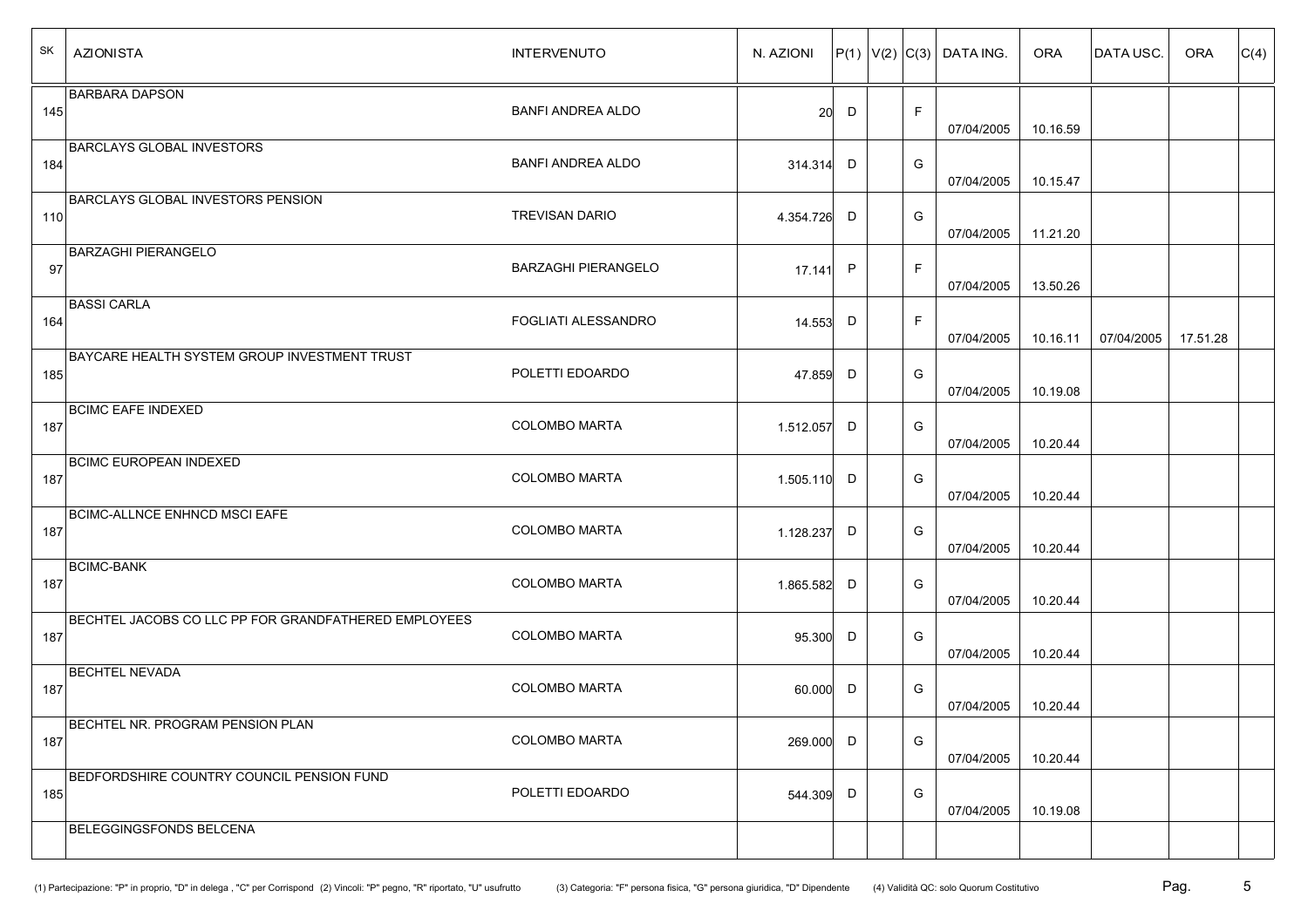| SK  | <b>AZIONISTA</b>                                                        | <b>INTERVENUTO</b>            | N. AZIONI   |              |              | $ P(1) V(2) C(3) $ DATA ING. | <b>ORA</b> | DATA USC.  | <b>ORA</b> | C(4) |
|-----|-------------------------------------------------------------------------|-------------------------------|-------------|--------------|--------------|------------------------------|------------|------------|------------|------|
| 110 |                                                                         | <b>TREVISAN DARIO</b>         | 88.955 D    |              | G            | 07/04/2005                   | 11.21.20   |            |            |      |
| 185 | <b>BELL ATLANTIC MASTER TRUST</b>                                       | POLETTI EDOARDO               | 5.562.750 D |              | G            | 07/04/2005                   | 10.19.08   |            |            |      |
| 82  | <b>BELLINO RICCI PIERCARLO</b>                                          | <b>BELLINO ROCI PIERCARLO</b> | 18.000      | $\mathsf{P}$ | F            | 07/04/2005                   | 12.36.02   | 07/04/2005 | 17.33.33   |      |
| 185 | BELLSOUTH CORPORATION MASTER PENSION TRUST                              | POLETTI EDOARDO               | 47.265      | D            | G            | 07/04/2005                   | 10.19.08   |            |            |      |
| 185 | BELLSOUTH CORPORATION REPRESENTABLE EMPLOYEES HEALTH CARE TRUST-RETIREE | POLETTI EDOARDO               | 100.584     | D            | G            | 07/04/2005                   | 10.19.08   |            |            |      |
| 164 | <b>BERTINELLI UMBERTO</b>                                               | <b>FOGLIATI ALESSANDRO</b>    | 26.546      | D            | $\mathsf{F}$ | 07/04/2005                   | 10.16.11   | 07/04/2005 | 17.51.28   |      |
| 185 | BIAM (CANADA) INTERNATIONAL STOCK FUND                                  | POLETTI EDOARDO               | 178.931     | D            | G            | 07/04/2005                   | 10.19.08   |            |            |      |
| 185 | <b>BIAM AUSTRALIA ETHICAL FUND</b>                                      | POLETTI EDOARDO               | 73.235      | D            | G            | 07/04/2005                   | 10.19.08   |            |            |      |
| 185 | BIAM AUSTRALIA INTERNATIONAL EQUITIES FUND                              | POLETTI EDOARDO               | 1.013.240   | D            | G            | 07/04/2005                   | 10.19.08   |            |            |      |
| 185 | <b>BIAM GLOBAL EQUITY FUND</b>                                          | POLETTI EDOARDO               | 392.572 D   |              | G            | 07/04/2005                   | 10.19.08   |            |            |      |
| 110 | BIAM GROUP TRUST JP MORGAN CHASE BANK                                   | <b>TREVISAN DARIO</b>         | 2.641.759   | D            | G            | 07/04/2005                   | 11.21.20   |            |            |      |
| 110 | <b>BIAM INVESTMENTS PLC</b>                                             | <b>TREVISAN DARIO</b>         | 2.836       | D            | G            | 07/04/2005                   | 11.21.20   |            |            |      |
| 185 | <b>BILL AND MELIDA GATES FOUNDATION</b>                                 | POLETTI EDOARDO               | 799.665 D   |              | G            | 07/04/2005                   | 10.19.08   |            |            |      |
| 115 | <b>BNL GESTIONI SGR SPA</b>                                             | PEDRINI NICOLETTA             | 3.500.000 D |              | G            | 07/04/2005                   | 10.41.19   |            |            |      |
| 187 | <b>BNP ETHEIS FCP</b>                                                   | COLOMBO MARTA                 | 233.282 D   |              | G            | 07/04/2005                   | 10.20.44   |            |            |      |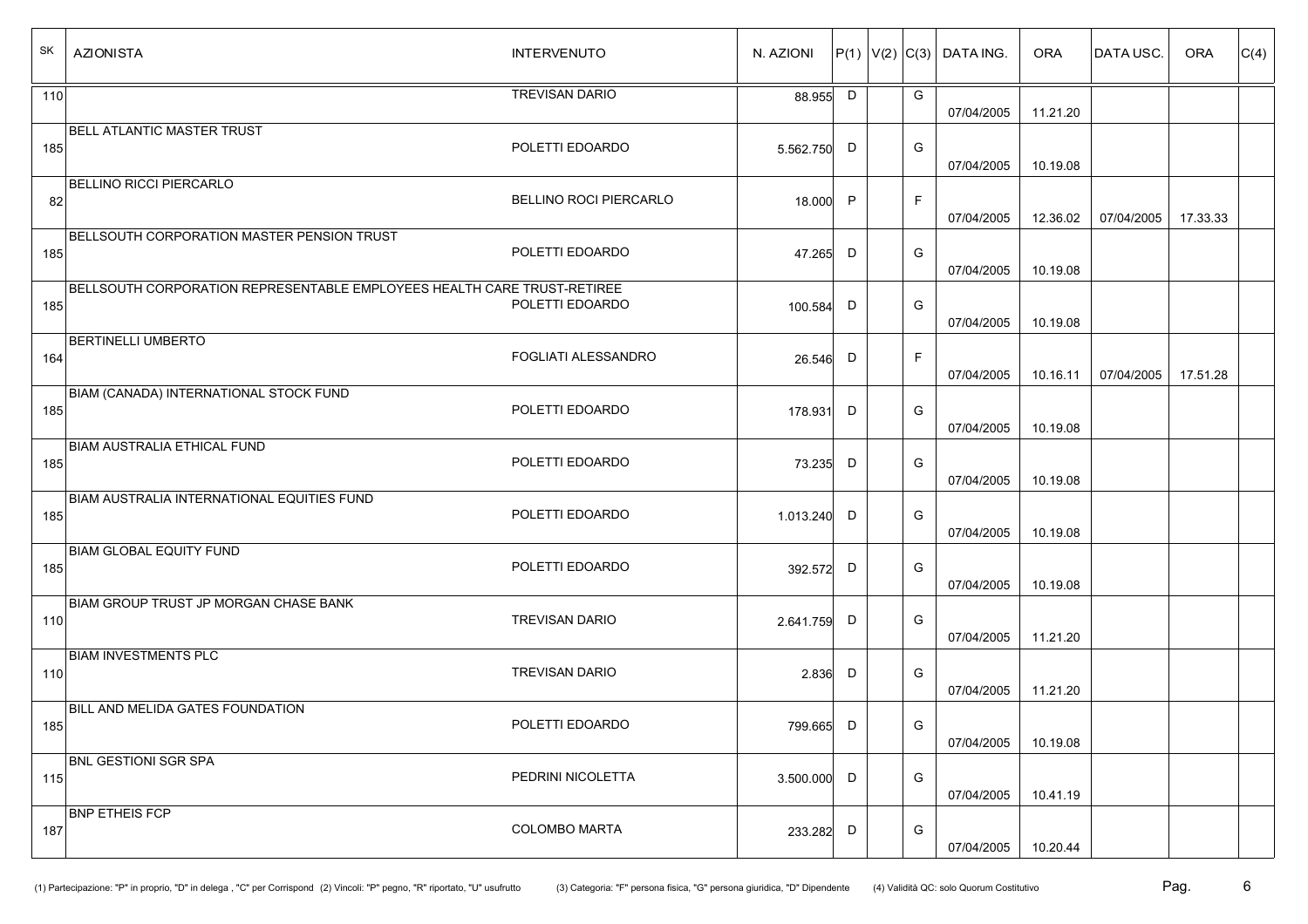| SK  | <b>AZIONISTA</b>                                              | <b>INTERVENUTO</b>       | N. AZIONI   |              |              | $ P(1) V(2) C(3) $ DATA ING. | <b>ORA</b> | <b>DATAUSC.</b> | <b>ORA</b> | C(4) |
|-----|---------------------------------------------------------------|--------------------------|-------------|--------------|--------------|------------------------------|------------|-----------------|------------|------|
| 187 | <b>BNP PARIBAS ASSET MANAGEMENT</b>                           | <b>COLOMBO MARTA</b>     | 12.316.252  | D            | G            | 07/04/2005                   | 10.20.44   |                 |            |      |
| 187 | <b>BNP PARIBAS ASSET MANAGEMENT - ECUREUIL MONDE</b>          | <b>COLOMBO MARTA</b>     | 159.530     | D            | G            | 07/04/2005                   | 10.20.44   |                 |            |      |
| 187 | BNP PARIBAS ASSET MANAGEMENT - FCP CMD                        | <b>COLOMBO MARTA</b>     | 800.606     | D            | G            | 07/04/2005                   | 10.20.44   |                 |            |      |
| 185 | BNP PARIBAS ASSET MANAGEMENT - FCP NATIO FUNDS ATHENES        | POLETTI EDOARDO          | 3.349.471   | D            | G            | 07/04/2005                   | 10.19.08   |                 |            |      |
| 187 | BNP PARIBAS ASSET MANAGEMENT - PARIBAS IFC DIVERSIFIE         | <b>COLOMBO MARTA</b>     | 128.104     | D            | G            | 07/04/2005                   | 10.20.44   |                 |            |      |
| 164 | <b>BOLZANI ROBERTO</b>                                        | FOGLIATI ALESSANDRO      | 34.294      | D            | $\mathsf{F}$ | 07/04/2005                   | 10.16.11   | 07/04/2005      | 17.51.28   |      |
| 191 | <b>BORLENGHI FRANCO</b>                                       | <b>BORLENGHI FRANCO</b>  | 8.251       | $\mathsf{P}$ | F            | 07/04/2005                   | 10.15.55   |                 |            |      |
| 79  | <b>BORRONI ENRICO</b>                                         | <b>BORRONI ENRICO</b>    | 594.156     | P            | F            | 07/04/2005                   | 11.05.50   |                 |            |      |
| 164 | <b>BOSCO GABRIELE</b>                                         | FOGLIATI ALESSANDRO      | 10.892      | D            | F            | 07/04/2005                   | 10.16.11   | 07/04/2005      | 17.51.28   |      |
| 149 | <b>BOSTON COMMON ASSET MANAGEMENT LLC</b>                     | <b>BANFI ANDREA ALDO</b> | 53.484      | D            | G            | 07/04/2005                   | 10.14.56   |                 |            |      |
| 185 | <b>BOTSWANA INSURANCE FUND MANAGEMENT LIMITED</b>             | POLETTI EDOARDO          | 288.530     | D            | G            | 07/04/2005                   | 10.19.08   |                 |            |      |
| 187 | BP GROUP IRELAND NON-CONTRIBUTORY PENSION SCHEME PENSION FUND | <b>COLOMBO MARTA</b>     | 105.624     | D            | G            | 07/04/2005                   | 10.20.44   |                 |            |      |
| 187 | <b>BP PENSION FUND</b>                                        | <b>COLOMBO MARTA</b>     | 8.300.388   | D            | G            | 07/04/2005                   | 10.20.44   |                 |            |      |
| 185 | BRANDES CANADA GLOBAL EQUITY UNIT TRUST BCE PLACE             | POLETTI EDOARDO          | 2.208.076 D |              | G            | 07/04/2005                   | 10.19.08   |                 |            |      |
|     | BRANDES EUROPEAN EQUITIES FUND                                |                          |             |              |              |                              |            |                 |            |      |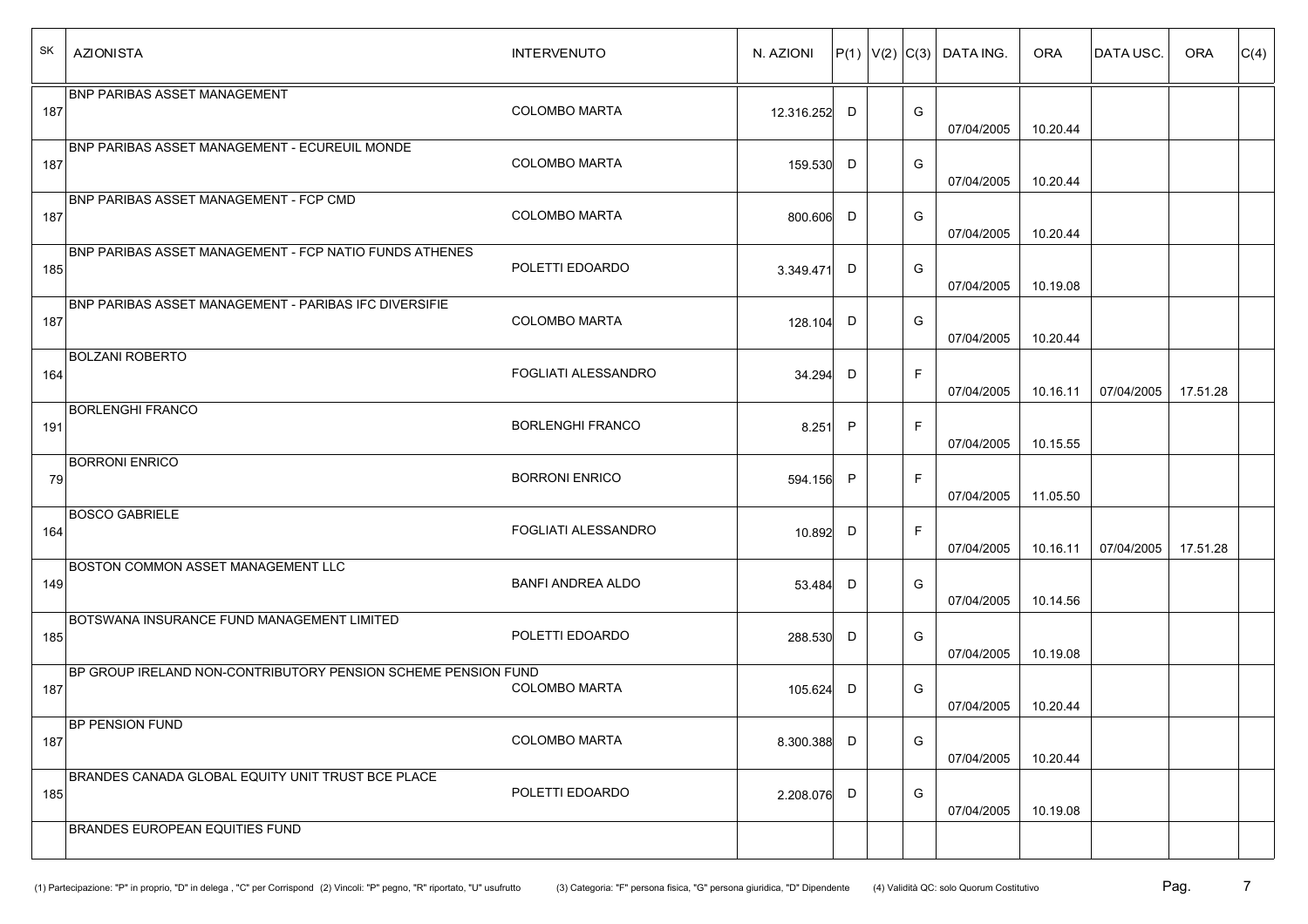| SK  | <b>AZIONISTA</b>                              | <b>INTERVENUTO</b>       | N. AZIONI |              |              | $ P(1) V(2) C(3) $ DATA ING. | <b>ORA</b> | <b>DATAUSC.</b> | <b>ORA</b> | C(4) |
|-----|-----------------------------------------------|--------------------------|-----------|--------------|--------------|------------------------------|------------|-----------------|------------|------|
| 187 |                                               | <b>COLOMBO MARTA</b>     | 1.567.604 | D            | G            | 07/04/2005                   | 10.20.44   |                 |            |      |
| 187 | <b>BRANDES GLOBAL EQUITIES FUND</b>           | <b>COLOMBO MARTA</b>     | 2.420.919 | D            | G            | 07/04/2005                   | 10.20.44   |                 |            |      |
| 185 | <b>BRANDES INSTITUTIONAL EQUITY TRUST</b>     | POLETTI EDOARDO          | 4.072.823 | D            | G            | 07/04/2005                   | 10.19.08   |                 |            |      |
| 187 |                                               | <b>COLOMBO MARTA</b>     | 132.631   | D            | G            | 07/04/2005                   | 10.20.44   |                 |            |      |
| 185 | <b>BRANDES INVESTMENT PARTNERS LLC</b>        | POLETTI EDOARDO          | 40.863    | D            | G            | 07/04/2005                   | 10.19.08   |                 |            |      |
| 187 |                                               | <b>COLOMBO MARTA</b>     | 3.869.612 | D            | G            | 07/04/2005                   | 10.20.44   |                 |            |      |
| 110 | <b>BRITISH SUGAR PENSION SCHEME</b>           | <b>TREVISAN DARIO</b>    | 594.899   | D            | G            | 07/04/2005                   | 11.21.20   |                 |            |      |
| 185 | BROWN BROTHERS HARRIMAN & CO.                 | POLETTI EDOARDO          | 932.562   | D            | G            | 07/04/2005                   | 10.19.08   |                 |            |      |
| 84  | <b>CABRI CORNELIO</b>                         | CABRI CORNELIO           | 37.296    | $\mathsf{P}$ | $\mathsf{F}$ | 07/04/2005                   | 09.35.30   | 07/04/2005      | 16.19.52   |      |
| 183 | CAISSE DE DEPOT ET PLACEMENT DU QUEBEC        | <b>BANFI ANDREA ALDO</b> | 8.656.146 | D            | G            | 07/04/2005                   | 10.14.35   |                 |            |      |
| 185 | CALIFORNIA PUBLIC EMPLOYEES RETIREMENT SYSTEM | POLETTI EDOARDO          | 1.070.011 | D            | G            | 07/04/2005                   | 10.19.08   |                 |            |      |
| 185 | CALIFORNIA STATE TEACHERS RETIREMENT SYSTEM   | POLETTI EDOARDO          | 247.842   | D            | G            | 07/04/2005                   | 10.19.08   |                 |            |      |
| 52  | CALYON                                        | <b>COLOMBO MARTA</b>     | 531.020   | D            | G            | 07/04/2005                   | 10.54.02   |                 |            |      |
| 185 | CANADIAN IMPERIAL BANK OF COMMERCE            | POLETTI EDOARDO          | 52.382 D  |              | G            | 07/04/2005                   | 10.19.08   |                 |            |      |
| 187 | CARDIF INDEX EUROPE                           | COLOMBO MARTA            | 123.349   | D            | G            | 07/04/2005                   | 10.20.44   |                 |            |      |
|     | CARDILLO SALVATORE                            |                          |           |              |              |                              |            |                 |            |      |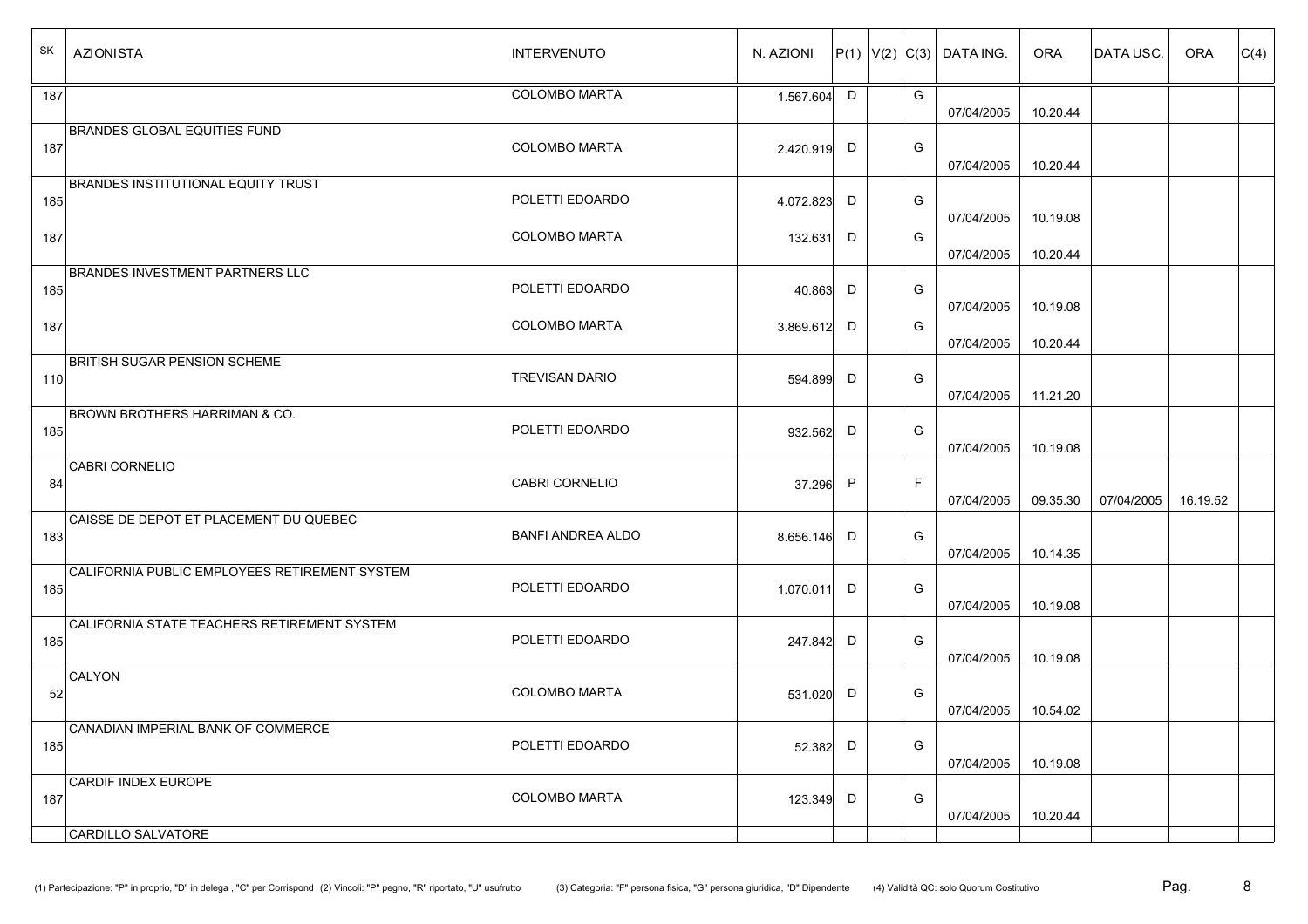| SK<br><b>AZIONISTA</b>                                              | <b>INTERVENUTO</b>           | N. AZIONI   |              |             | $P(1)  V(2)  C(3)  $ DATA ING. | <b>ORA</b> | <b>DATAUSC.</b> | <b>ORA</b> | C(4) |
|---------------------------------------------------------------------|------------------------------|-------------|--------------|-------------|--------------------------------|------------|-----------------|------------|------|
| 197                                                                 | <b>TACCANI CLAUDIA</b>       | 31          | D            | F           | 07/04/2005                     | 10.25.37   |                 |            |      |
| <b>CASAMENTO ANTONINO</b><br>70                                     | CASAMENTO ANTONINO           | 20.000      | $\mathsf{P}$ | $\mathsf F$ | 07/04/2005                     | 10.22.11   | 07/04/2005      | 14.57.24   |      |
| <b>CAVAMONT INVESTMENTS LIMITED</b><br>187                          | <b>COLOMBO MARTA</b>         | 847.957     | D            | G           | 07/04/2005                     | 10.20.44   |                 |            |      |
| CENTRAL KRANKENVERSICHERUNG AG<br>170                               | FERRARI DI COLLESAPE ALBERTO | 1.040.729   | D            | G           | 07/04/2005                     | 11.07.17   |                 |            |      |
| CENTRAL STATE SOUTH EAST AND SOUTH WEST AREAS PENSION FUND<br>187   | <b>COLOMBO MARTA</b>         | 239.084     | D            | G           | 07/04/2005                     | 10.20.44   |                 |            |      |
| CENTRICA COMBINED COMMON INVESTEMENT FUND<br>110                    | <b>TREVISAN DARIO</b>        | 123.994     | D            | G           | 07/04/2005                     | 11.21.20   |                 |            |      |
| CF GLOBAL ALPHA 1 FUND<br>187                                       | <b>COLOMBO MARTA</b>         | 14.282      | D            | G           | 07/04/2005                     | 10.20.44   |                 |            |      |
| <b>CF LORD ABBETT INVESTMENT FUNDS</b><br>185                       | POLETTI EDOARDO              | 2.971       | D            | G           | 07/04/2005                     | 10.19.08   |                 |            |      |
| <b>CHIARDI MARIO</b><br>71                                          | <b>CHIARDI MARIO</b>         | 33          | P.           | F           | 07/04/2005                     | 10.24.26   | 07/04/2005      | 15.27.19   |      |
| CHRISTIAN SCHOOL PENSION AND TRUST FUND<br>185                      | POLETTI EDOARDO              | 215.216     | D            | G           | 07/04/2005                     | 10.19.08   |                 |            |      |
| CHRISTIAN SCIENCE TRUSTEES FOR GIFTS & ENDOWMENTS STOCK FUND<br>187 | <b>COLOMBO MARTA</b>         | 102.474     | D            | G           | 07/04/2005                     | 10.20.44   |                 |            |      |
| CHWAB INTERNATIONAL INDEX FUND<br>187                               | <b>COLOMBO MARTA</b>         | 1.640.406   | D            | G           | 07/04/2005                     | 10.20.44   |                 |            |      |
| <b>CIBC EURO EQUITY FUND</b><br>185                                 | POLETTI EDOARDO              | 284.143 D   |              | G           | 07/04/2005                     | 10.19.08   |                 |            |      |
| <b>CIBC EUROPEAN INDEX FUND</b><br>185                              | POLETTI EDOARDO              | 35.968      | $\mathsf{D}$ | G           | 07/04/2005                     | 10.19.08   |                 |            |      |
| <b>CITIBANK CANADA</b><br>187                                       | <b>COLOMBO MARTA</b>         | 3.914.600 D |              | G           | 07/04/2005                     | 10.20.44   |                 |            |      |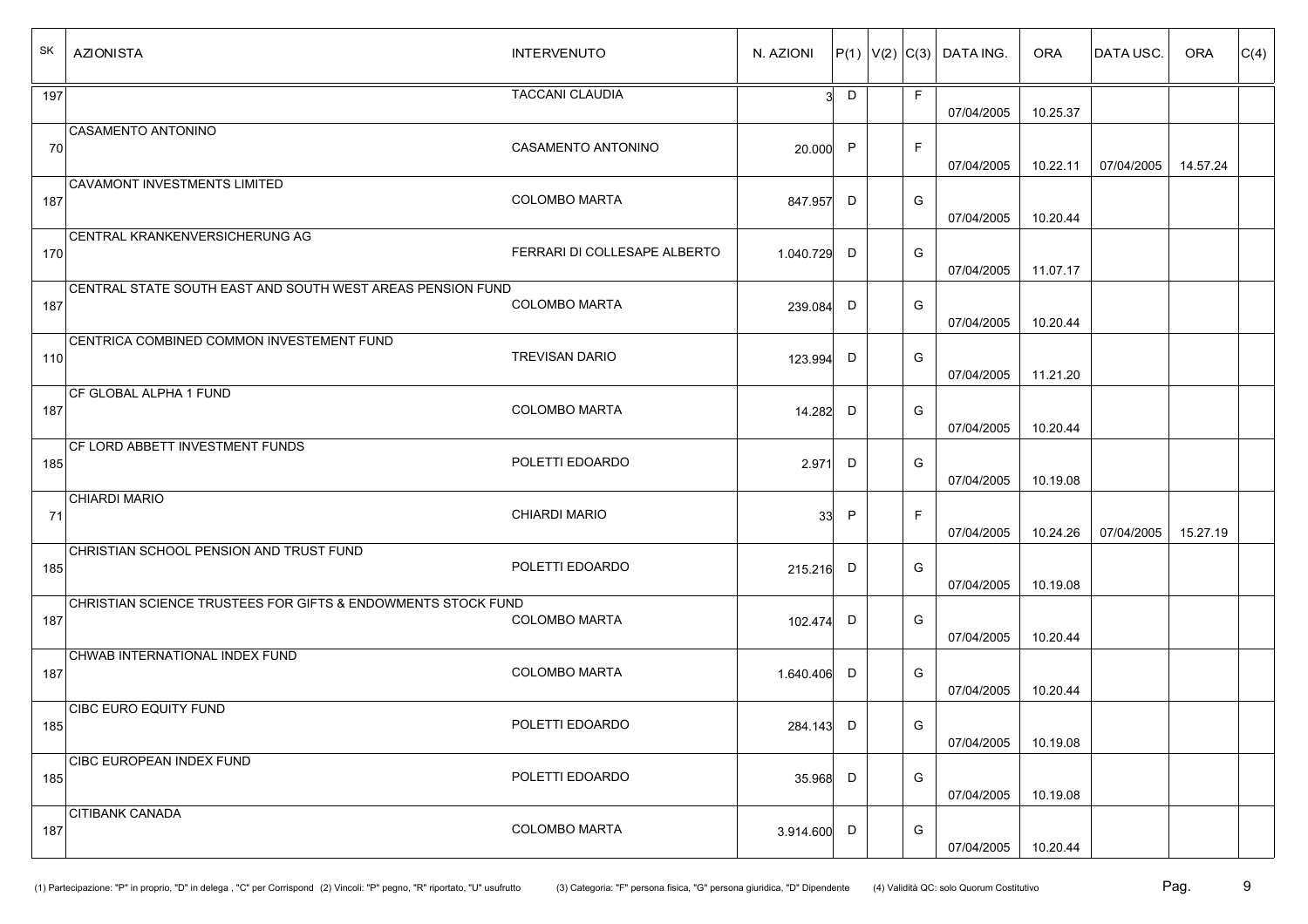| SK  | <b>AZIONISTA</b>                                          | <b>INTERVENUTO</b>       | N. AZIONI  |   |   | $ P(1) V(2) C(3) $ DATA ING. | <b>ORA</b> | <b>DATAUSC.</b> | ORA      | C(4) |
|-----|-----------------------------------------------------------|--------------------------|------------|---|---|------------------------------|------------|-----------------|----------|------|
| 185 | <b>CITIGROUP FINANCIAL PRODUCTS INC</b>                   | POLETTI EDOARDO          | 40.806 D   |   | G | 07/04/2005                   | 10.19.08   |                 |          |      |
| 185 | CITY OF HARTFORD MUNICIPAL EMPLOYEES RETIREMENT FUND      | POLETTI EDOARDO          | 306.373    | D | G | 07/04/2005                   | 10.19.08   |                 |          |      |
| 185 | <b>CITY OF PHILADELPHIA TRUSTEE</b>                       | POLETTI EDOARDO          | 35.730     | D | G | 07/04/2005                   | 10.19.08   |                 |          |      |
| 185 | <b>CITY OF PROVIDENCE EMPLOYEES RETIREMENT SYSTEM</b>     | POLETTI EDOARDO          | $9.066$ D  |   | G | 07/04/2005                   | 10.19.08   |                 |          |      |
| 185 | CITY OF SAN DIEGO EMPLOYEES RETIREMENT SYSTEM             | POLETTI EDOARDO          | 46.510 D   |   | G | 07/04/2005                   | 10.19.08   |                 |          |      |
| 187 | CITY OF SAN JOSE POLICE & FIRE DEPARTMENT RETIREMENT PLAN | <b>COLOMBO MARTA</b>     | 12         | D | G | 07/04/2005                   | 10.20.44   |                 |          |      |
| 187 | <b>CLAREMONT GRADUATE UNIERSITY</b>                       | <b>COLOMBO MARTA</b>     | 59.354     | D | G | 07/04/2005                   | 10.20.44   |                 |          |      |
| 110 | <b>CLARK EQUIPMENT COMPANY PENSION TRUST</b>              | <b>TREVISAN DARIO</b>    | $10.405$ D |   | G | 07/04/2005                   | 11.21.20   |                 |          |      |
| 185 | <b>CLAY AND MARY MATHILE</b>                              | POLETTI EDOARDO          | 43.400 D   |   | G | 07/04/2005                   | 10.19.08   |                 |          |      |
| 110 | CO.OPERATIVE BANK PENSION SCHEME                          | <b>TREVISAN DARIO</b>    | 200.932    | D | G | 07/04/2005                   | 11.21.20   |                 |          |      |
| 87  | <b>CODAZZI MARISA</b>                                     | PISTONE UGO LUIGI        | 5.700 D    |   | F | 07/04/2005                   | 10.17.55   | 07/04/2005      | 14.50.44 |      |
| 151 | COGENT INVESTMENT OPERATIONS PTY LTD                      | <b>BANFI ANDREA ALDO</b> | 231.181 D  |   | G | 07/04/2005                   | 10.14.24   |                 |          |      |
| 110 | COILLTE TEORANTA NO 2 PENSION FUND IRISH LIFE             | <b>TREVISAN DARIO</b>    | 342.644    | D | G | 07/04/2005                   | 11.21.20   |                 |          |      |
| 110 | COLLEGE RETIREMENT EQUITIES FUND                          | <b>TREVISAN DARIO</b>    | 130.000 D  |   | G | 07/04/2005                   | 11.21.20   |                 |          |      |
|     | <b>COMBA FRANCO</b>                                       |                          |            |   |   |                              |            |                 |          |      |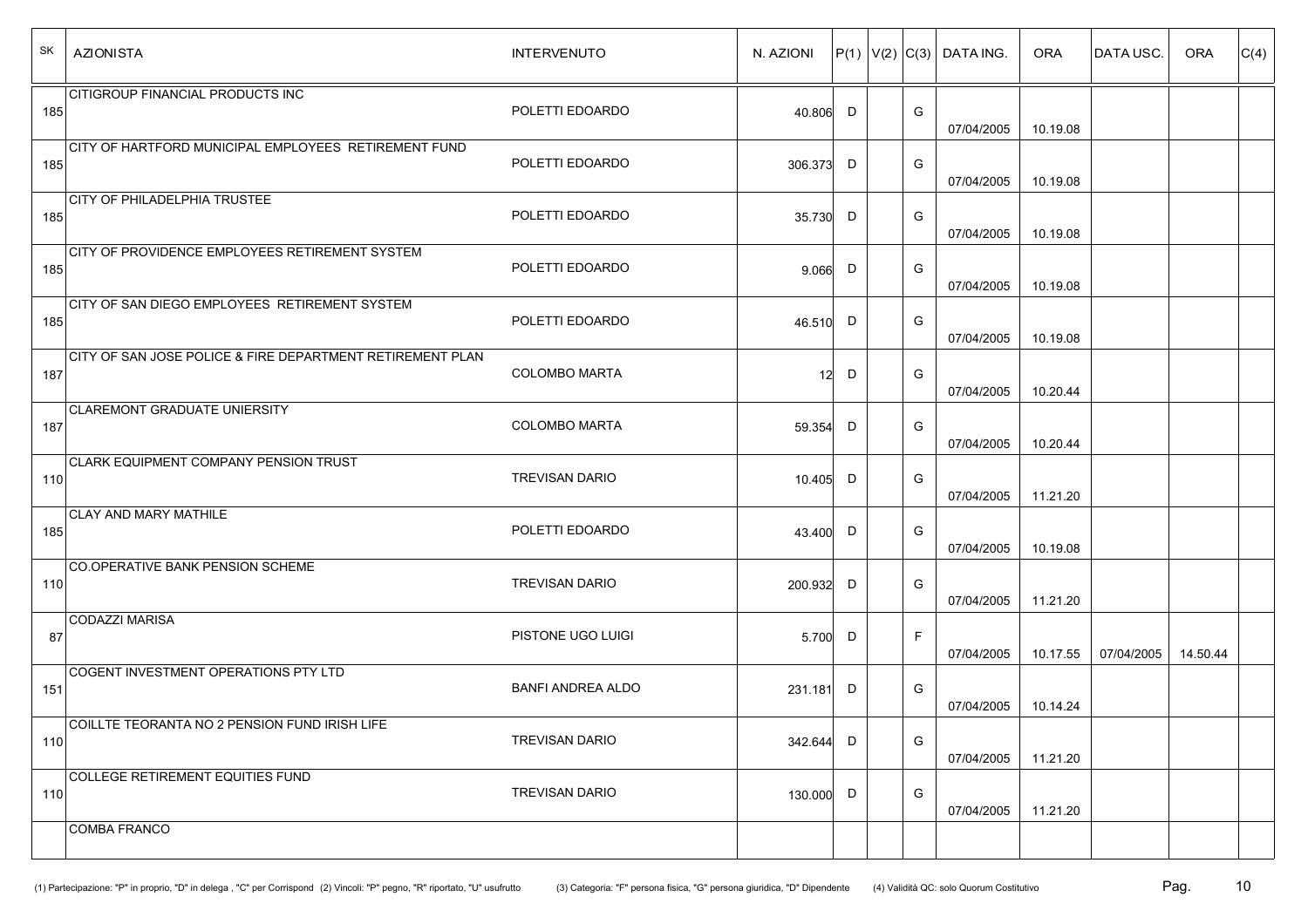| SK  | <b>AZIONISTA</b>                                   | <b>INTERVENUTO</b>       | N. AZIONI |              |              | $ P(1) V(2) C(3) $ DATA ING. | <b>ORA</b> | <b>DATAUSC.</b> | <b>ORA</b> | C(4) |
|-----|----------------------------------------------------|--------------------------|-----------|--------------|--------------|------------------------------|------------|-----------------|------------|------|
| 76  |                                                    | COMBA FRANCO             | 27.349 P  |              | F            | 07/04/2005                   | 10.45.07   |                 |            |      |
| 92  | COMBA PAOLO                                        | <b>COMBA PAOLO</b>       | 4.007     | P            | $\mathsf F$  | 07/04/2005                   | 10.45.46   |                 |            |      |
| 77  | <b>COMBA SILVIA</b>                                | <b>COMBA SILVIA</b>      | 9.666     | $\mathsf{P}$ | F            | 07/04/2005                   | 10.46.31   |                 |            |      |
| 187 | COMERICA INTERNATIONAL EQUITY INDEX FUND           | <b>COLOMBO MARTA</b>     | 96.773    | D            | G            | 07/04/2005                   | 10.20.44   |                 |            |      |
| 187 | COMERICA SPINKLER SIS PENSION                      | <b>COLOMBO MARTA</b>     | 21.400    | D            | G            | 07/04/2005                   | 10.20.44   |                 |            |      |
| 187 | COMMERCE INTERNATIONAL EQUITY FUND                 | <b>COLOMBO MARTA</b>     | 327.510   | D            | G            | 07/04/2005                   | 10.20.44   |                 |            |      |
| 110 | COMMINGLED PENSION TRUST FUND                      | <b>TREVISAN DARIO</b>    | 15.612    | D            | G            | 07/04/2005                   | 11.21.20   |                 |            |      |
| 185 | COMMONWEALTH PA PUBLIC SCHOOL EMPLOYEES RETIREMENT | POLETTI EDOARDO          | 392.700 D |              | G            | 07/04/2005                   | 10.19.08   |                 |            |      |
| 187 |                                                    | COLOMBO MARTA            | 430.489   | D            | G            | 07/04/2005                   | 10.20.44   |                 |            |      |
| 168 | COMPAGNIA DI ASSICURAZIONI DI MILANO SPA           | CORDOVADO PAOLA          | 429.850   | D            | G            | 07/04/2005                   | 10.25.39   |                 |            |      |
| 146 | <b>CONCETTA RINALDI</b>                            | <b>BANFI ANDREA ALDO</b> | 600       | D            | $\mathsf{F}$ | 07/04/2005                   | 10.16.17   |                 |            |      |
| 187 | CONOCOPHILLIPS PENSION PLAN                        | COLOMBO MARTA            | 9.655     | D            | G            | 07/04/2005                   | 10.20.44   |                 |            |      |
| 185 | CONSOL INC MASTER TRUST                            | POLETTI EDOARDO          | 147.759   | D            | G            | 07/04/2005 10.19.08          |            |                 |            |      |
| 185 | CONSTELLATION ENERGY GRP PENSION PLAN              | POLETTI EDOARDO          | 161.294   | D            | G            | 07/04/2005                   | 10.19.08   |                 |            |      |
| 164 | CONTI ANTONIO                                      | FOGLIATI ALESSANDRO      | 13.556    | D            | F            | 07/04/2005                   | 10.16.11   | 07/04/2005      | 17.51.28   |      |
|     | COOPERATIVE INSURANCE SOCIETY LIMITED              |                          |           |              |              |                              |            |                 |            |      |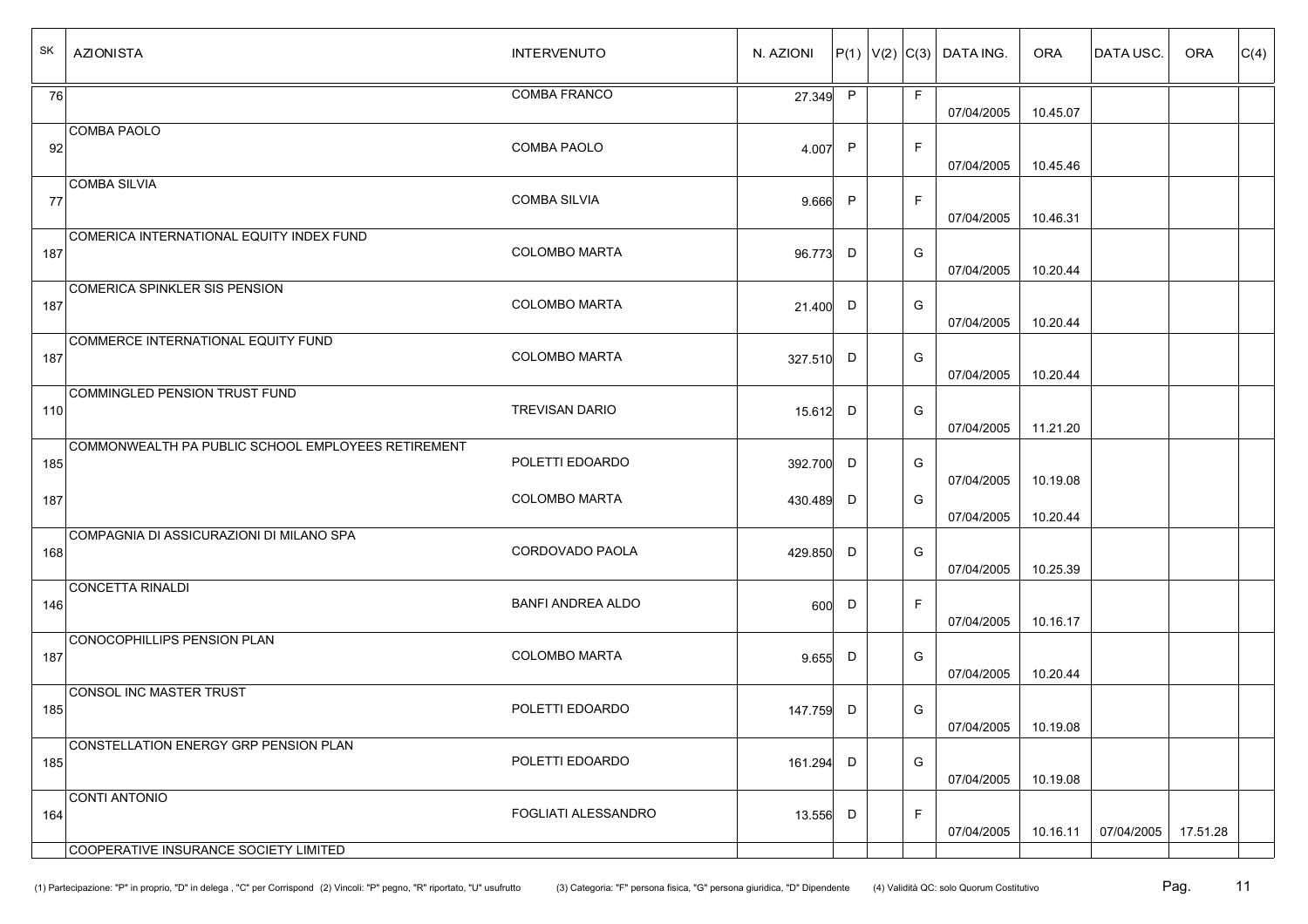| SK  | <b>AZIONISTA</b>                                 | <b>INTERVENUTO</b>           | N. AZIONI  |              |             | $ P(1) V(2) C(3) $ DATA ING. | <b>ORA</b> | <b>DATAUSC.</b> | ORA      | C(4) |
|-----|--------------------------------------------------|------------------------------|------------|--------------|-------------|------------------------------|------------|-----------------|----------|------|
| 110 |                                                  | <b>TREVISAN DARIO</b>        | 41.500 D   |              | G           | 07/04/2005                   | 11.21.20   |                 |          |      |
| 185 | CO-OPERATIVE SUPERANNUATION SOCIETY PENSION PLAN | POLETTI EDOARDO              | 509.700 D  |              | G           | 07/04/2005                   | 10.19.08   |                 |          |      |
| 168 | CORDOVARO PAOLA                                  | CORDOVADO PAOLA              | 42         | $\mathsf{P}$ | F           | 07/04/2005                   | 10.25.39   |                 |          |      |
| 185 | <b>CORNELL UNIVERSITY</b>                        | POLETTI EDOARDO              | 349.404    | D            | G           | 07/04/2005                   | 10.19.08   |                 |          |      |
| 170 | COSMOS LEBENSVERSICHERUNG AG                     | FERRARI DI COLLESAPE ALBERTO | 415.660    | D            | G           | 07/04/2005                   | 11.07.17   |                 |          |      |
| 159 | <b>COVELLI VINCENZO</b>                          | COVELLI VINCENZO             | 31         | P            | $\mathsf F$ | 07/04/2005                   | 09.36.09   |                 |          |      |
| 185 | CS EQUITY STRATEGY LTD                           | POLETTI EDOARDO              | 173.640    | D            | G           | 07/04/2005                   | 10.19.08   |                 |          |      |
| 110 | DALLAS POLICE & FIRE PENSION SYSTEM              | <b>TREVISAN DARIO</b>        | 3.601      | D            | G           | 07/04/2005                   | 11.21.20   |                 |          |      |
| 187 | DAVID R. GILKESON                                | <b>COLOMBO MARTA</b>         | 3.300      | D            | $\mathsf F$ | 07/04/2005                   | 10.20.44   |                 |          |      |
| 85  | <b>DE ANGELI MARISA</b>                          | SACCO ETTORE                 | 3.300      | D            | F           | 07/04/2005                   | 10.06.36   | 07/04/2005      | 17.16.58 |      |
| 110 | <b>DE LA RUE PENSION SCHEME</b>                  | <b>TREVISAN DARIO</b>        | 543.197    | D            | G           | 07/04/2005                   | 11.21.20   |                 |          |      |
| 185 | <b>DEAN FOODS CO MASTER PENSION TRUST</b>        | POLETTI EDOARDO              | 66.017     | D            | G           | 07/04/2005                   | 10.19.08   |                 |          |      |
| 110 | <b>DESERET HEALTHCARE EMPLOYEE BENEFIT</b>       | TREVISAN DARIO               | 41.717 D   |              | G           | 07/04/2005                   | 11.21.20   |                 |          |      |
| 121 | <b>DEUTSCHER INVESTMENT TRUST</b>                | CORDOVADO PAOLA              | 20.730.364 | D            | G           | 07/04/2005                   | 14.34.09   |                 |          |      |
| 164 | DI CASTRI LUIGI                                  | FOGLIATI ALESSANDRO          | 79.927     | D            | $\mathsf F$ | 07/04/2005                   | 10.16.11   | 07/04/2005      | 17.51.28 |      |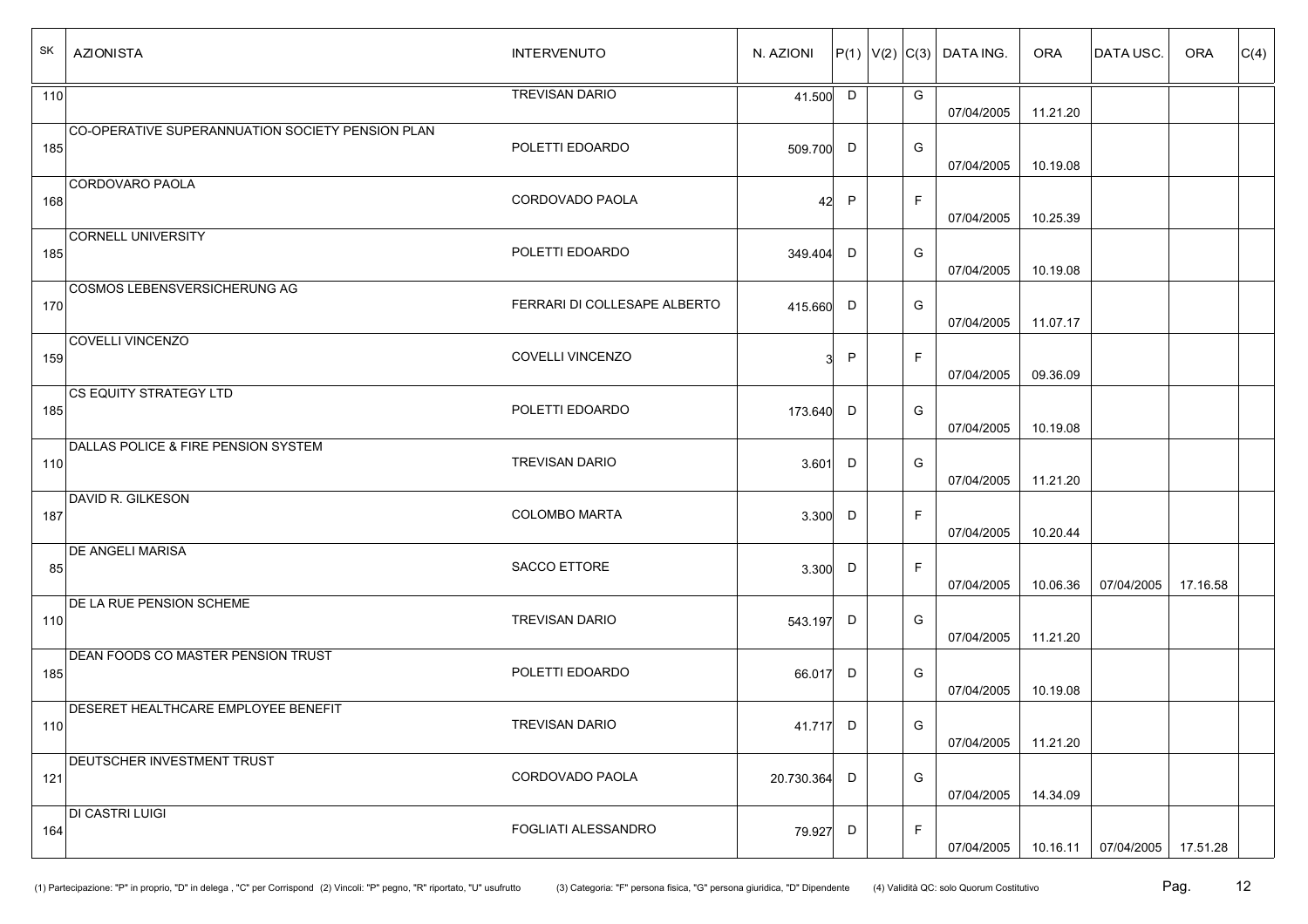| SK    | <b>AZIONISTA</b>                                        | <b>INTERVENUTO</b>    | N. AZIONI   |              |              | $ P(1) V(2) C(3) $ DATA ING. | <b>ORA</b> | <b>DATAUSC.</b> | <b>ORA</b> | C(4) |
|-------|---------------------------------------------------------|-----------------------|-------------|--------------|--------------|------------------------------|------------|-----------------|------------|------|
| 5.002 | <b>DI DONATO DOMENICO</b>                               | DI DONATO DOMENICO    | 1.650       | C            | $\mathsf F$  | 07/04/2005                   | 11.21.05   |                 |            |      |
| 185   | <b>DIOCESE OF BUFFALO</b>                               | POLETTI EDOARDO       | 112.539     | D            | G            | 07/04/2005                   | 10.19.08   |                 |            |      |
| 185   | <b>DIOCESE OF BUFFALO LAY &amp; PRIEST PENSION PLAN</b> | POLETTI EDOARDO       | 18.256      | D            | G            | 07/04/2005                   | 10.19.08   |                 |            |      |
| 73    | DOMENICO SALVATORE                                      | DOMENICO SALVATORE    | 10.892      | $\mathsf{P}$ | $\mathsf{F}$ | 07/04/2005                   | 10.28.53   |                 |            |      |
| 187   | DR. MICHAEL MARSILLO                                    | <b>COLOMBO MARTA</b>  | 410         | D            | F            | 07/04/2005                   | 10.20.44   |                 |            |      |
| 110   | <b>DRESDNERBANK AG</b>                                  | <b>TREVISAN DARIO</b> | 3.666.716   | D            | G            | 07/04/2005                   | 11.21.20   |                 |            |      |
| 110   | <b>DRESDNERBANK INVESTMENT MGMT KAPITAL GMBH</b>        | <b>TREVISAN DARIO</b> | 6.257.349 D |              | G            | 07/04/2005                   | 11.21.20   |                 |            |      |
| 185   | <b>DREYFUS INTERNATIONAL STOCK INDEX FUND</b>           | POLETTI EDOARDO       | 139.202     | D            | G            | 07/04/2005                   | 10.19.08   |                 |            |      |
| 187   | DU PONT (UK) LIMITED PENSIONS FUND                      | <b>COLOMBO MARTA</b>  | 40.270      | D            | G            | 07/04/2005                   | 10.20.44   |                 |            |      |
| 185   | DUKE ENERGY CORPORATION MASTER DECOMMISSIONING TRUST    | POLETTI EDOARDO       | 140.842     | D            | G            | 07/04/2005                   | 10.19.08   |                 |            |      |
| 187   | <b>DUPONT CAPITAL MANAGEMENT INC</b>                    | <b>COLOMBO MARTA</b>  | 157.325     | D            | G            | 07/04/2005                   | 10.20.44   |                 |            |      |
| 185   | <b>DUPONT PENSION TRUST</b>                             | POLETTI EDOARDO       | 20.043      | D            | G            | 07/04/2005                   | 10.19.08   |                 |            |      |
| 187   | <b>EIRCOM SUPERANNUATION</b>                            | <b>COLOMBO MARTA</b>  | 1.382.229   | D            | G            | 07/04/2005                   | 10.20.44   |                 |            |      |
| 110   | <b>ELECTRICITY SUPPLY PENSION SCHEME</b>                | TREVISAN DARIO        | 447.343 D   |              | G            | 07/04/2005                   | 11.21.20   |                 |            |      |
|       | EMERALD GLOBAL EQUITY POOLED FUND TRUST                 |                       |             |              |              |                              |            |                 |            |      |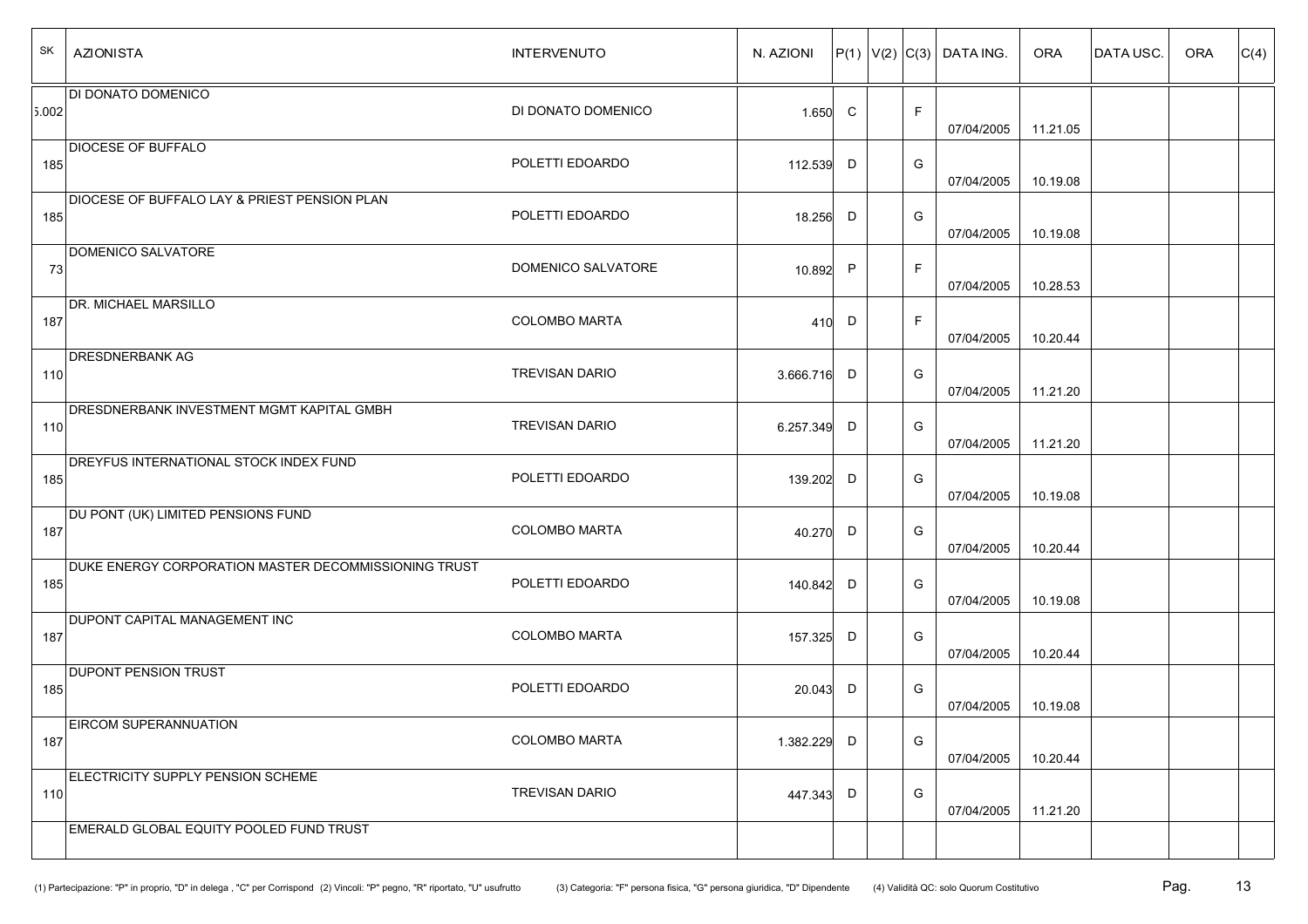| SK<br><b>AZIONISTA</b>                                      | <b>INTERVENUTO</b>           | N. AZIONI |   |   | $ P(1) V(2) C(3) $ DATA ING. | <b>ORA</b> | <b>DATAUSC.</b> | ORA | C(4) |
|-------------------------------------------------------------|------------------------------|-----------|---|---|------------------------------|------------|-----------------|-----|------|
| 187                                                         | <b>COLOMBO MARTA</b>         | 54.518 D  |   | G | 07/04/2005                   | 10.20.44   |                 |     |      |
| EMERALD INTERNATIONAL EQUITY INDEX FUND<br>187              | <b>COLOMBO MARTA</b>         | 351.626 D |   | G | 07/04/2005                   | 10.20.44   |                 |     |      |
| <b>EMERSON ELECTRIC CO MASTER RETIREMENT TRUST</b><br>185   | POLETTI EDOARDO              | 53.111    | D | G | 07/04/2005                   | 10.19.08   |                 |     |      |
| <b>EMERSON ELECTRIC UK PENSION PLAN</b><br>187              | <b>COLOMBO MARTA</b>         | 141.967   | D | G | 07/04/2005                   | 10.20.44   |                 |     |      |
| <b>ENERGY EAST MASTER TRUST</b><br>185                      | POLETTI EDOARDO              | 1.025.082 | D | G | 07/04/2005                   | 10.19.08   |                 |     |      |
| <b>ENERGY INSURANCE MUTUAL LIMITED</b><br>185               | POLETTI EDOARDO              | 98.338    | D | G | 07/04/2005                   | 10.19.08   |                 |     |      |
| <b>ENGINEERING INDUSTRIES PENSION FUND</b><br>187           | <b>COLOMBO MARTA</b>         | 1.102.170 | D | G | 07/04/2005                   | 10.20.44   |                 |     |      |
| <b>EQUITE</b><br>170                                        | FERRARI DI COLLESAPE ALBERTO | 87.142    | D | G | 07/04/2005                   | 11.07.17   |                 |     |      |
| ERIK KJELL ANDERSON QUALIFIED SUBCHAPTER S TRUST<br>187     | <b>COLOMBO MARTA</b>         | 10.241    | D | G | 07/04/2005                   | 10.20.44   |                 |     |      |
| EUROCAP <sub>50</sub><br>187                                | <b>COLOMBO MARTA</b>         | 326.366   | D | G | 07/04/2005                   | 10.20.44   |                 |     |      |
| <b>EUROFLOOR</b><br>187                                     | <b>COLOMBO MARTA</b>         | 760.833   | D | G | 07/04/2005                   | 10.20.44   |                 |     |      |
| EUROPE INDEX PLUS COMMON TRUST FUND<br>185                  | POLETTI EDOARDO              | 1.002.112 | D | G | 07/04/2005                   | 10.19.08   |                 |     |      |
| <b>EXEL PENSION INV. FUND LTD TRUST LTD</b><br>110          | TREVISAN DARIO               | 972.885 D |   | G | 07/04/2005                   | 11.21.20   |                 |     |      |
| <b>EXETER FUND INC PRO BLEND MAXIMUM TERM SERIES</b><br>187 | <b>COLOMBO MARTA</b>         | 25.775 D  |   | G | 07/04/2005                   | 10.20.44   |                 |     |      |
| EXETER FUND INC PRO BLEND MODERATE TERM SERIES<br>187       | <b>COLOMBO MARTA</b>         | 12.378 D  |   | G | 07/04/2005                   | 10.20.44   |                 |     |      |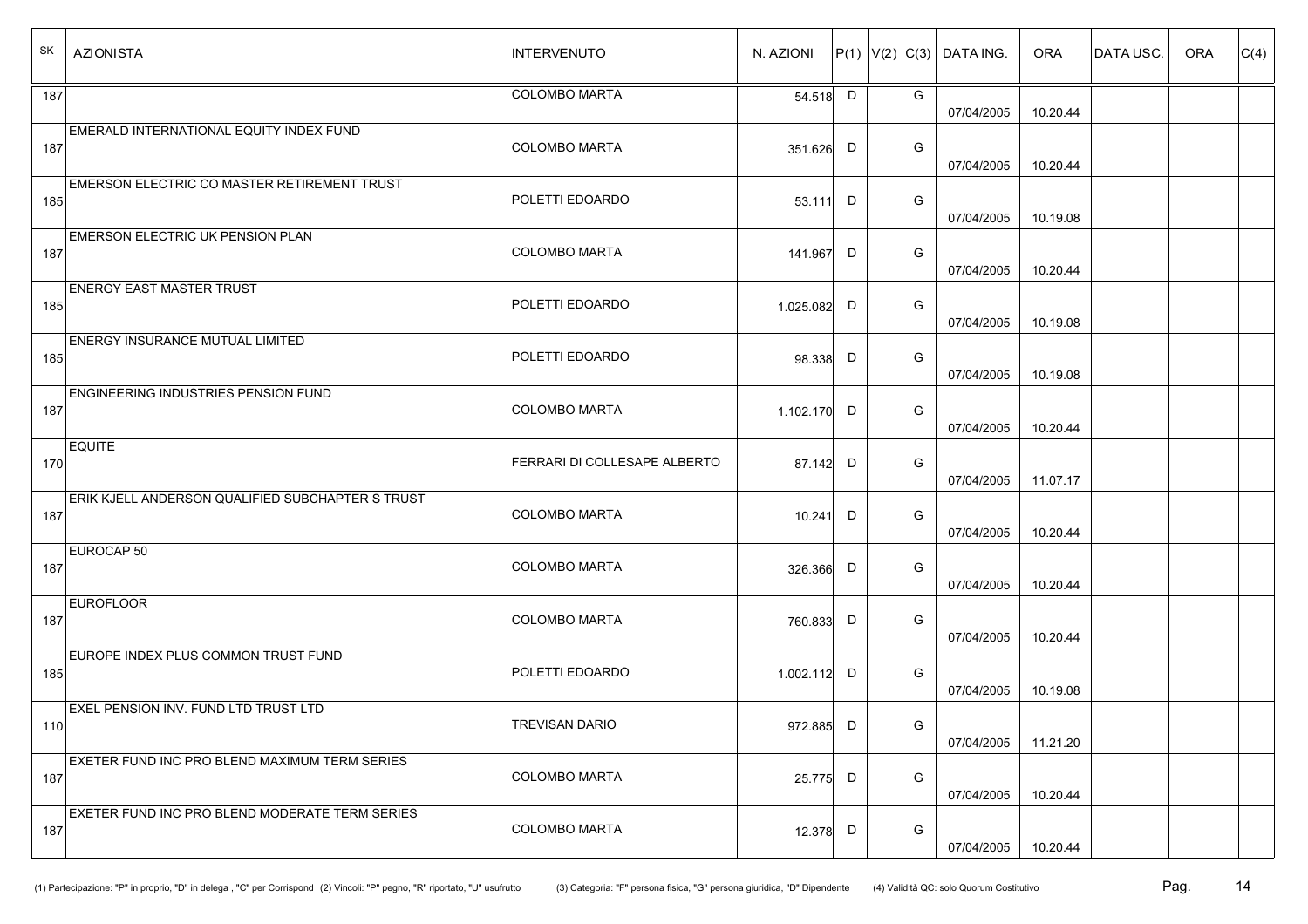| SK  | <b>AZIONISTA</b>                                                                  | <b>INTERVENUTO</b>           | N. AZIONI   |   |   | $ P(1) V(2) C(3) $ DATA ING. | <b>ORA</b> | <b>DATA USC.</b> | ORA | C(4) |
|-----|-----------------------------------------------------------------------------------|------------------------------|-------------|---|---|------------------------------|------------|------------------|-----|------|
| 187 | <b>EXETER FUND INC. BLEND ASSET II</b>                                            | <b>COLOMBO MARTA</b>         | 58.025      | D | G | 07/04/2005                   | 10.20.44   |                  |     |      |
| 185 | <b>EXETER FUND INC. PRO BLEND CONSERVATIVE TERM SERIES</b>                        | POLETTI EDOARDO              | 1.732       | D | G | 07/04/2005                   | 10.19.08   |                  |     |      |
| 170 | <b>FATA SPA</b>                                                                   | FERRARI DI COLLESAPE ALBERTO | 3.550.000   | D | G | 07/04/2005                   | 11.07.17   |                  |     |      |
| 187 | <b>FCP ACTICA</b>                                                                 | <b>COLOMBO MARTA</b>         | 187.668 D   |   | G | 07/04/2005                   | 10.20.44   |                  |     |      |
| 187 | FCP AGIPI EUROPE AXIVA GESTION FCP SCE VALORISATION PORTEFEUILLE COEUR DEFENSE    | <b>COLOMBO MARTA</b>         | 746.559     | D | G | 07/04/2005                   | 10.20.44   |                  |     |      |
| 187 | <b>FCP ANEP FORTIS</b>                                                            | <b>COLOMBO MARTA</b>         | 284.209     | D | G | 07/04/2005                   | 10.20.44   |                  |     |      |
| 187 | <b>FCP ANTIN PRUDENT</b>                                                          | <b>COLOMBO MARTA</b>         | 170.249 D   |   | G | 07/04/2005                   | 10.20.44   |                  |     |      |
| 187 | <b>FCP APOLLINE 6 ACTIONS</b>                                                     | <b>COLOMBO MARTA</b>         | 1.498.762 D |   | G | 07/04/2005                   | 10.20.44   |                  |     |      |
| 187 | FCP AXA EUROPE DU SUD AXA GESTION FCP SCE VALORISATION PORTEFEUILLE COEUR DEFENSE | <b>COLOMBO MARTA</b>         | 699.100     | D | G | 07/04/2005                   | 10.20.44   |                  |     |      |
| 187 | <b>FCP BNP PARIBAS INDICE EURO</b>                                                | <b>COLOMBO MARTA</b>         | 1.053.020   | D | G | 07/04/2005                   | 10.20.44   |                  |     |      |
| 187 | <b>FCP BNP PARIBAS LONG/SHORT EQUITY</b>                                          | <b>COLOMBO MARTA</b>         | 35.520      | D | G | 07/04/2005                   | 10.20.44   |                  |     |      |
| 187 | <b>FCP BNP PARIBAS MONE DYNAMIQUE</b>                                             | <b>COLOMBO MARTA</b>         | 7.100       | D | G | 07/04/2005                   | 10.20.44   |                  |     |      |
| 187 | FCP BNP PEA ACTS EUROPE                                                           | COLOMBO MARTA                | 603.058     | D | G | 07/04/2005                   | 10.20.44   |                  |     |      |
| 187 | FCP CRPB BPC                                                                      | <b>COLOMBO MARTA</b>         | 15.738 D    |   | G | 07/04/2005                   | 10.20.44   |                  |     |      |
|     | <b>FCPE MULTIPAR ACTIONS</b>                                                      |                              |             |   |   |                              |            |                  |     |      |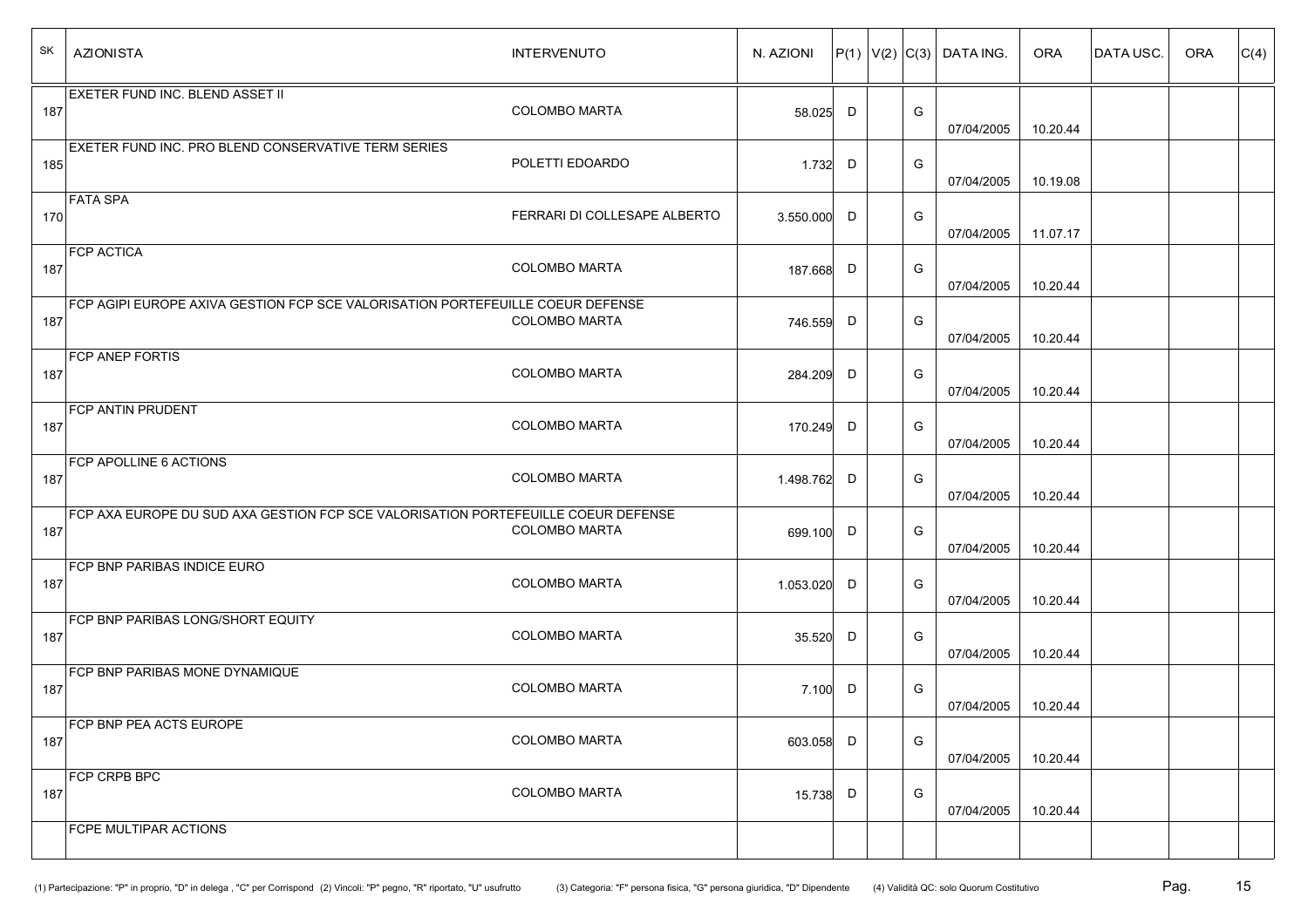| SK  | <b>AZIONISTA</b>                                  | <b>INTERVENUTO</b>           | N. AZIONI    |    |             | $ P(1) V(2) C(3) $ DATA ING. | <b>ORA</b> | DATA USC.  | <b>ORA</b> | C(4) |
|-----|---------------------------------------------------|------------------------------|--------------|----|-------------|------------------------------|------------|------------|------------|------|
| 187 |                                                   | <b>COLOMBO MARTA</b>         | 22.141       | D  | G           | 07/04/2005                   | 10.20.44   |            |            |      |
| 110 | FEDERATED EMPLOYEES RETIREMENT PLAN               | <b>TREVISAN DARIO</b>        | 37.323       | D  | G           | 07/04/2005                   | 11.21.20   |            |            |      |
| 170 | <b>FEDERATION CONTINENTAL FRANCE 2</b>            | FERRARI DI COLLESAPE ALBERTO | 730.000 D    |    | G           | 07/04/2005                   | 11.07.17   |            |            |      |
| 170 | <b>FEDERATION CONTINENTALE</b>                    | FERRARI DI COLLESAPE ALBERTO | 7.650.000    | D  | G           | 07/04/2005                   | 11.07.17   |            |            |      |
| 170 | <b>FEDERATION CONTINENTALE RCR</b>                | FERRARI DI COLLESAPE ALBERTO | 620.000 D    |    | G           | 07/04/2005                   | 11.07.17   |            |            |      |
| 170 | FEDERATION EURO EPARGNE SBAN/STI/INV/ACT          | FERRARI DI COLLESAPE ALBERTO | 5.655.552 D  |    | G           | 07/04/2005                   | 11.07.17   |            |            |      |
| 170 | <b>FEDERATION EURO HORIZON</b>                    | FERRARI DI COLLESAPE ALBERTO | 1.047.532 D  |    | G           | 07/04/2005                   | 11.07.17   |            |            |      |
| 179 | <b>FERRERO GUIDO</b>                              | <b>FERRERO GUIDO</b>         | 214          | P  | F           | 07/04/2005                   | 09.36.32   |            |            |      |
| 110 | <b>FIDUCIARY TRUST CO INTERNATIONAL</b>           | <b>TREVISAN DARIO</b>        | 62.295       | D  | G           | 07/04/2005                   | 11.21.20   |            |            |      |
| 187 | FIFE COUNCIL PENSION FUND GOVERNMENT PENSION FUND | <b>COLOMBO MARTA</b>         | 146.228 D    |    | G           | 07/04/2005                   | 10.20.44   |            |            |      |
| 172 | <b>FINECO ASSET MANAGEMENT SPA</b>                | LIMITI LEONARDO              | 13.500.000 D |    | G           | 07/04/2005                   | 11.17.17   |            |            |      |
| 110 | <b>FIREFIGHTERS RETIREMENT SYSTEM</b>             | <b>TREVISAN DARIO</b>        | 134.500 D    |    | G           | 07/04/2005                   | 11.21.20   |            |            |      |
| 185 | FIRST CHURCH OF CHRIST SCIENTIST RETIREMENT FUND  | POLETTI EDOARDO              | 135.539 D    |    | G           | 07/04/2005                   | 10.19.08   |            |            |      |
| 187 | <b>FLORIDA RETIREMENT SYSTEM</b>                  | COLOMBO MARTA                | 12           | D  | G           | 07/04/2005                   | 10.20.44   |            |            |      |
| 164 | <b>FOGLIATI ALESSANDRO</b>                        | FOGLIATI ALESSANDRO          | 1.500        | P. | $\mathsf F$ | 07/04/2005                   | 10.16.11   | 07/04/2005 | 17.51.28   |      |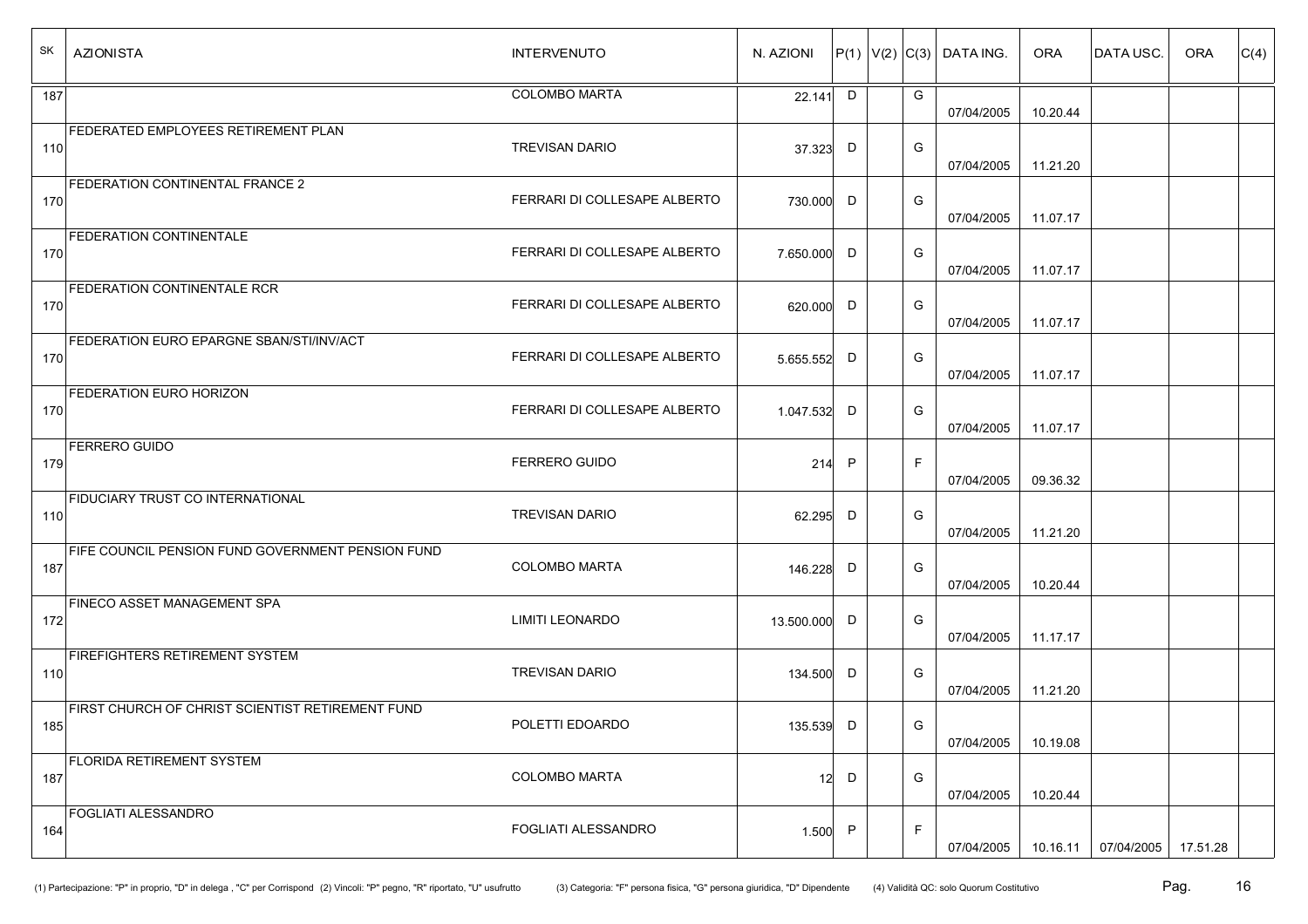| SK  | <b>AZIONISTA</b>                        | <b>INTERVENUTO</b>         | N. AZIONI       |              |    | $ P(1) V(2) C(3) $ DATA ING. | <b>ORA</b> | DATA USC.  | ORA      | C(4) |
|-----|-----------------------------------------|----------------------------|-----------------|--------------|----|------------------------------|------------|------------|----------|------|
| 164 | <b>FOGLIATI LAURA</b>                   | <b>FOGLIATI ALESSANDRO</b> | 500             | D            | F  | 07/04/2005                   | 10.16.11   | 07/04/2005 | 17.51.28 |      |
| 164 | <b>FOGLIATI SILVIA</b>                  | FOGLIATI ALESSANDRO        | $1.000$ D       |              | F  | 07/04/2005                   | 10.16.11   | 07/04/2005 | 17.51.28 |      |
| 164 | <b>FOGLIATI VINCENZO</b>                | <b>FOGLIATI ALESSANDRO</b> | 1.000           | D            | F  | 07/04/2005                   | 10.16.11   | 07/04/2005 | 17.51.28 |      |
| 168 | <b>FONDIARIA SAI SPA</b>                | CORDOVADO PAOLA            | 282.707 D       |              | G  | 07/04/2005                   | 10.25.39   |            |          |      |
| 110 | <b>FONDOR</b>                           | <b>TREVISAN DARIO</b>      | 155.025 D       |              | G  | 07/04/2005                   | 11.21.20   |            |          |      |
| 110 | FONDS DE RESERVE POUR LES RETRAITES FRR | <b>TREVISAN DARIO</b>      | 15.393.982 D    |              | G  | 07/04/2005                   | 11.21.20   |            |          |      |
| 183 |                                         | BANFI ANDREA ALDO          | 1.707.917       | D            | G  | 07/04/2005                   | 10.14.35   |            |          |      |
| 187 | FORD UAW BENEFITS TRUST                 | <b>COLOMBO MARTA</b>       | 1.148.959       | D            | G  | 07/04/2005                   | 10.20.44   |            |          |      |
| 193 | <b>FORNASARI RINO</b>                   | FORNASARI RINO             | 1.000           | $\mathsf{P}$ | F  | 07/04/2005                   | 10.18.41   | 07/04/2005 | 14.57.38 |      |
| 110 | <b>FPIC INNOVATION FUND</b>             | <b>TREVISAN DARIO</b>      | 32.000 D        |              | G  | 07/04/2005                   | 11.21.20   |            |          |      |
| 110 | <b>FPIC RESERVE FUND</b>                | <b>TREVISAN DARIO</b>      | 5.500 D         |              | G  | 07/04/2005                   | 11.21.20   |            |          |      |
| 187 | FPL ALPHA INVESTMENTS PTE LTD           | <b>COLOMBO MARTA</b>       | 45.312 D        |              | G  | 07/04/2005                   | 10.20.44   |            |          |      |
| 153 | <b>FRANCOLINO ATTILIO</b>               | FRANCOLINO ATTILIO         | $1.000$ P       |              | F. | 07/04/2005                   | 10.11.58   |            |          |      |
| 147 | <b>FRED DEMME</b>                       | BANFI ANDREA ALDO          | 30 <sup>°</sup> | D            | F  | 07/04/2005                   | 10.16.08   |            |          |      |
| 110 | <b>FSS TRUSTEE CORPORATION</b>          | <b>TREVISAN DARIO</b>      | 272.780 D       |              | G  | 07/04/2005                   | 11.21.20   |            |          |      |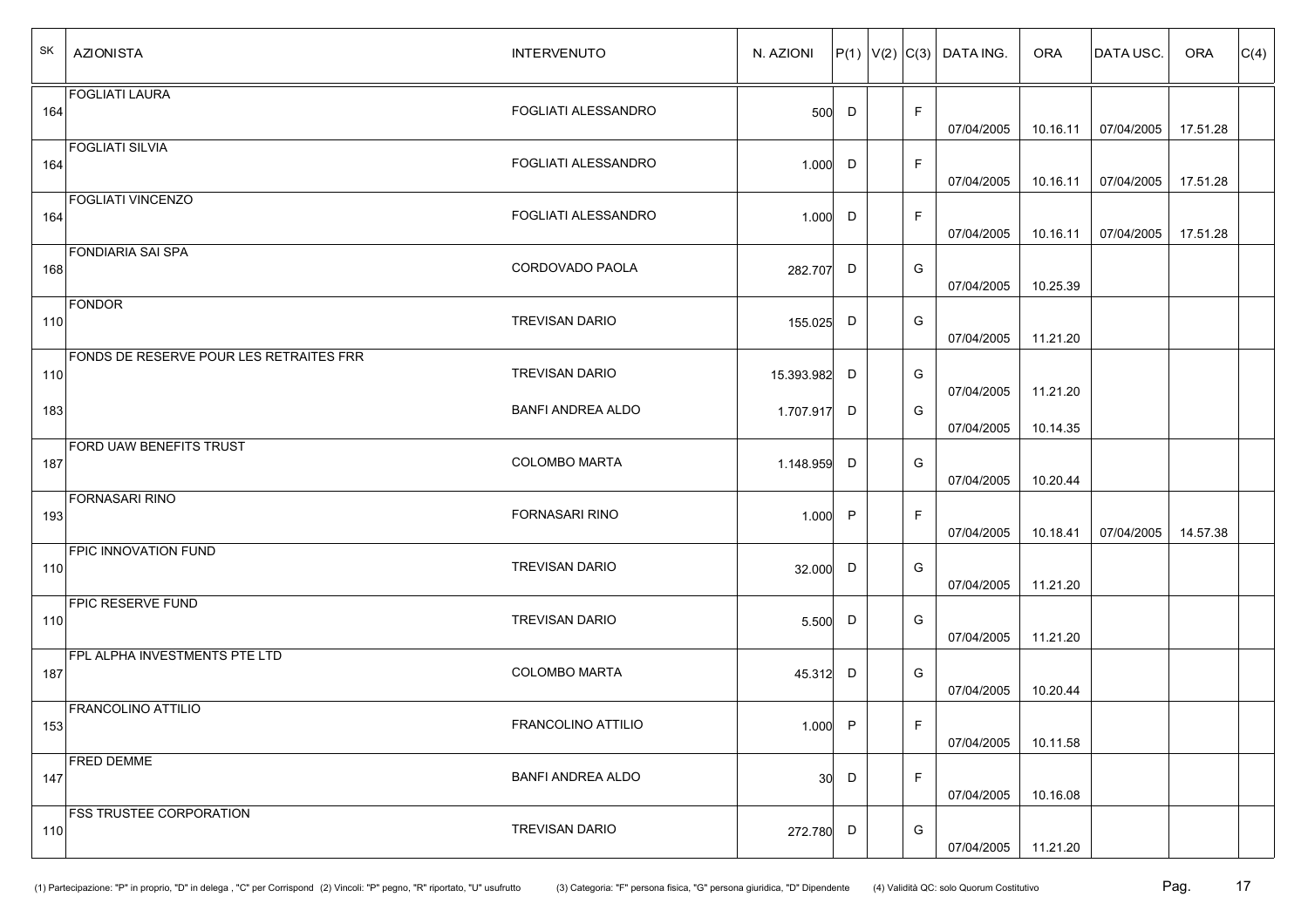| SK  | <b>AZIONISTA</b>                               | <b>INTERVENUTO</b>    | N. AZIONI  |              |   | $ P(1) V(2) C(3) $ DATA ING. | <b>ORA</b> | <b>DATAUSC.</b> | ORA | C(4) |
|-----|------------------------------------------------|-----------------------|------------|--------------|---|------------------------------|------------|-----------------|-----|------|
| 187 | FUNDO DE PENSOES GOVERNMENT PENSION FUND       | <b>COLOMBO MARTA</b>  | 51.832 D   |              | G | 07/04/2005                   | 10.20.44   |                 |     |      |
| 187 | GABELLI EQUITY TRUST INC. GABELLI VALUE FUND   | <b>COLOMBO MARTA</b>  | 400.000 D  |              | G | 07/04/2005                   | 10.20.44   |                 |     |      |
| 185 | <b>GABELLI INTERNATIONAL GROWTH FUND</b>       | POLETTI EDOARDO       | 285.000    | D            | G | 07/04/2005                   | 10.19.08   |                 |     |      |
| 185 | <b>GAF - MAJOR MARKETS HIGH VALUE</b>          | POLETTI EDOARDO       | 397.071    | D            | G | 07/04/2005                   | 10.19.08   |                 |     |      |
| 110 | <b>GARTMORE EUROPEAN GROWTH FUND</b>           | <b>TREVISAN DARIO</b> | 503.392 D  |              | G | 07/04/2005                   | 11.21.20   |                 |     |      |
| 110 | <b>GARTMORE GLOBAL UTILITIES FUND</b>          | <b>TREVISAN DARIO</b> | 15.000     | D            | G | 07/04/2005                   | 11.21.20   |                 |     |      |
| 110 | <b>GARTMORE GVIT GLOBAL UTILITIES FUND</b>     | <b>TREVISAN DARIO</b> | 70.000 D   |              | G | 07/04/2005                   | 11.21.20   |                 |     |      |
| 110 | <b>GARTMORE GVIT INTERNATIONAL GROWTH FUND</b> | <b>TREVISAN DARIO</b> | $10.450$ D |              | G | 07/04/2005                   | 11.21.20   |                 |     |      |
| 110 | <b>GARTMORE INTERNATIONAL GROWTH FUND</b>      | <b>TREVISAN DARIO</b> | 6.000 D    |              | G | 07/04/2005                   | 11.21.20   |                 |     |      |
| 110 | <b>GARTMORE SAFEGUARD FUND</b>                 | <b>TREVISAN DARIO</b> | 129.398    | D            | G | 07/04/2005                   | 11.21.20   |                 |     |      |
| 196 | <b>GATTO UMBERTO</b>                           | <b>GATTO UMBERTO</b>  | 5.077      | $\mathsf{P}$ | F | 07/04/2005                   | 10.23.11   |                 |     |      |
| 110 | <b>GENERAL CABLE CORPORATION TRUST</b>         | <b>TREVISAN DARIO</b> | 66.431 D   |              | G | 07/04/2005                   | 11.21.20   |                 |     |      |
| 110 | GENERAL ELECTRIC PENSIONS LIMITED THE PRIORY   | TREVISAN DARIO        | 741.984    | D            | G | 07/04/2005                   | 11.21.20   |                 |     |      |
| 187 | GENERAL MEDICAL SEVICES SUPERANNUATION PLAN    | <b>COLOMBO MARTA</b>  | 413.341 D  |              | G | 07/04/2005                   | 10.20.44   |                 |     |      |
|     | GENERAL MOTORS WELFARE BENEFITS TRUST          |                       |            |              |   |                              |            |                 |     |      |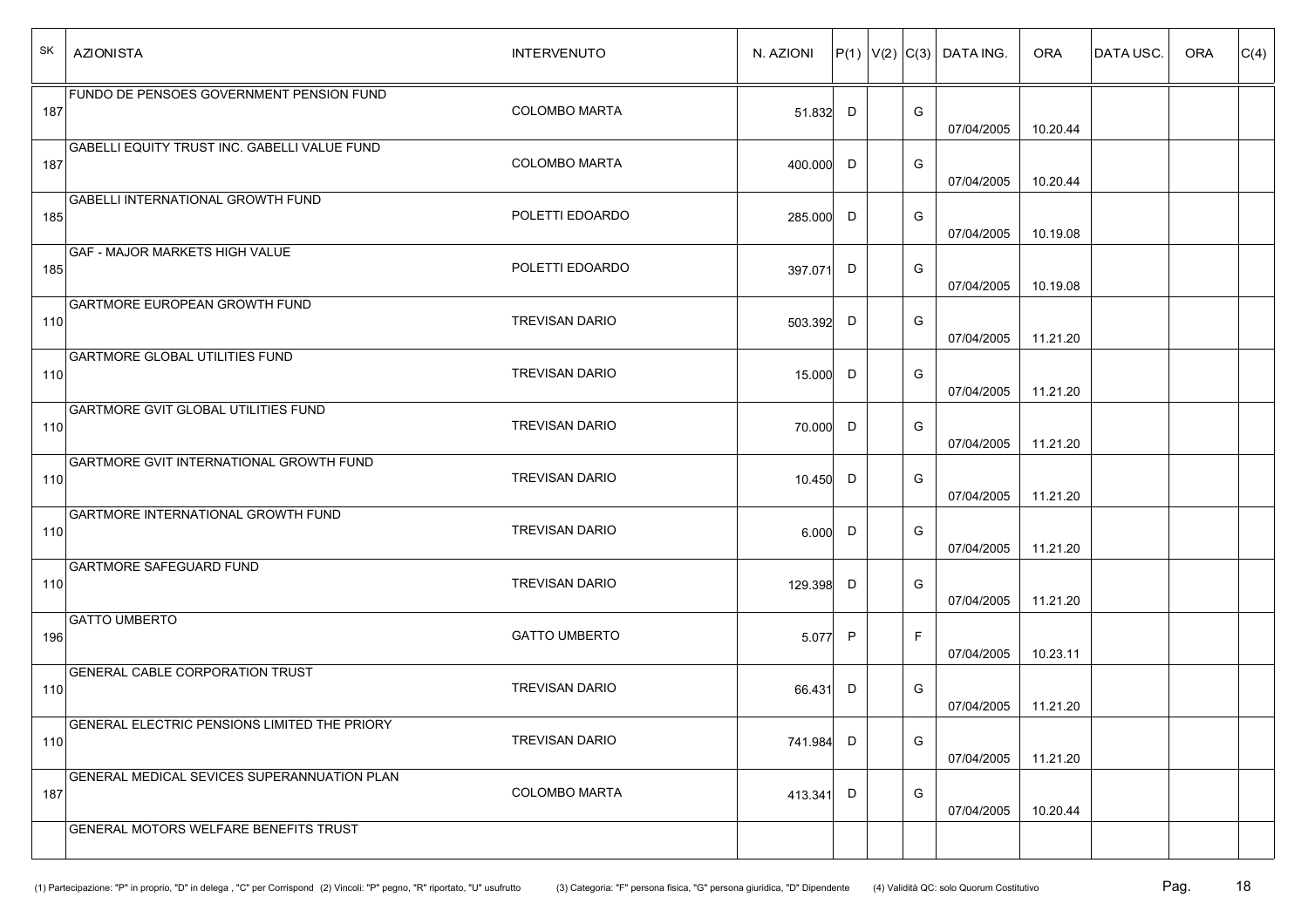| SK    | <b>AZIONISTA</b>                       | <b>INTERVENUTO</b>           | N. AZIONI   |              |              | $ P(1) V(2) C(3) $ DATA ING. | <b>ORA</b> | DATA USC.  | ORA      | C(4) |
|-------|----------------------------------------|------------------------------|-------------|--------------|--------------|------------------------------|------------|------------|----------|------|
| 187   |                                        | COLOMBO MARTA                | 110.039 D   |              | G            | 07/04/2005                   | 10.20.44   |            |          |      |
| 170   | <b>GENERALI ASSURANCE VIE</b>          | FERRARI DI COLLESAPE ALBERTO | 330.087     | D            | G            | 07/04/2005                   | 11.07.17   |            |          |      |
| 170   | <b>GENERALI ASSURANCES IARD</b>        | FERRARI DI COLLESAPE ALBERTO | 431.647     | D            | G            | 07/04/2005                   | 11.07.17   |            |          |      |
| 170   | <b>GENERALI VERSICHERUNGS AG</b>       | FERRARI DI COLLESAPE ALBERTO | 357.142     | D            | G            | 07/04/2005                   | 11.07.17   |            |          |      |
| 170   | <b>GENERALI VIE BASE 95</b>            | FERRARI DI COLLESAPE ALBERTO | 408.304 D   |              | G            | 07/04/2005                   | 11.07.17   |            |          |      |
| 170   | <b>GENERALI VITA SPA</b>               | FERRARI DI COLLESAPE ALBERTO | 107.764.124 | D            | G            | 07/04/2005                   | 11.07.17   |            |          |      |
| 170   | <b>GENERTEL SPA</b>                    | FERRARI DI COLLESAPE ALBERTO | 1.999.692   | D            | G            | 07/04/2005                   | 11.07.17   |            |          |      |
| 110   | <b>GERANAHOLDINGS S.A.</b>             | <b>TREVISAN DARIO</b>        | 33.378 D    |              | G            | 07/04/2005                   | 11.21.20   |            |          |      |
| 5.003 | <b>GHIBAUDI LEOPOLDO</b>               | <b>GHIBAUDI LEOPOLDO</b>     | 13.379 C    |              | $\mathsf{F}$ | 07/04/2005                   | 11.21.05   |            |          |      |
| 86    | <b>GIANNATTASIO ALFONSO</b>            | <b>GIANNATTASIO ALFONSO</b>  | 10.892      | $\mathsf{P}$ | F            | 07/04/2005                   | 10.13.14   |            |          |      |
| 164   | <b>GIGLI MARIA CRISTINA</b>            | FOGLIATI ALESSANDRO          | 77.334      | D            | E            | 07/04/2005                   | 10.16.11   | 07/04/2005 | 17.51.28 |      |
| 187   | GLAXOSMITHKLINE (IRELAND) PENSION PLAN | <b>COLOMBO MARTA</b>         | 211.776 D   |              | G            | 07/04/2005                   | 10.20.44   |            |          |      |
| 185   | <b>GLOBAL OPPORTUNISTIC FUND</b>       | POLETTI EDOARDO              | 360.981 D   |              | G            | 07/04/2005                   | 10.19.08   |            |          |      |
| 185   | <b>GMO AUSTRALIA NOMINEES LTD</b>      | POLETTI EDOARDO              | 148.787     | $\Box$       | G            | 07/04/2005                   | 10.19.08   |            |          |      |
| 187   | <b>GMO DEV WORLD EQUITY</b>            | COLOMBO MARTA                | 208.899 D   |              | G            | 07/04/2005                   | 10.20.44   |            |          |      |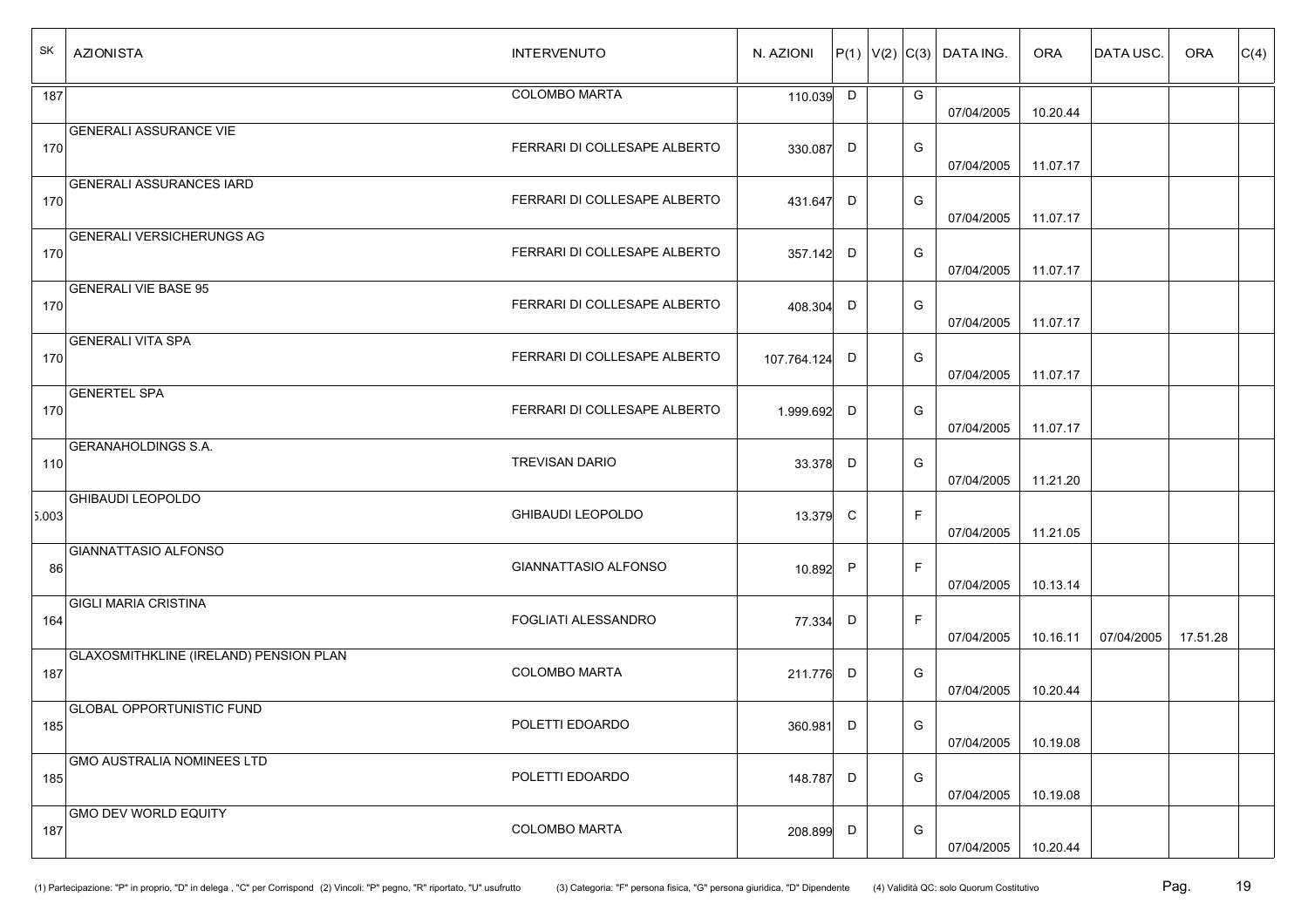| SK  | <b>AZIONISTA</b>                          | <b>INTERVENUTO</b>           | N. AZIONI    |              |   | $ P(1) V(2) C(3) $ DATA ING. | <b>ORA</b> | <b>DATA USC.</b> | <b>ORA</b> | C(4) |
|-----|-------------------------------------------|------------------------------|--------------|--------------|---|------------------------------|------------|------------------|------------|------|
| 187 | <b>GMO ERISA POOL TRUST</b>               | <b>COLOMBO MARTA</b>         | 171.783 D    |              | G | 07/04/2005                   | 10.20.44   |                  |            |      |
| 187 | <b>GMO FOREIGN FUND</b>                   | <b>COLOMBO MARTA</b>         | 10.327.698 D |              | G | 07/04/2005                   | 10.20.44   |                  |            |      |
| 185 | GMO FUNDS PLC WORLD EX UK FUND            | POLETTI EDOARDO              | 80.347       | D            | G | 07/04/2005                   | 10.19.08   |                  |            |      |
| 187 | <b>GMO GLOBAL GROWTH FUND</b>             | <b>COLOMBO MARTA</b>         | 45.834 D     |              | G | 07/04/2005                   | 10.20.44   |                  |            |      |
| 80  | <b>GOLA GIORGIO</b>                       | <b>GOLA GIORGIO</b>          | 124          | $\mathsf{P}$ | F | 07/04/2005                   | 11.07.24   | 07/04/2005       | 14.47.55   |      |
| 185 | <b>GOLDMAN SACHS PENSION PLAN</b>         | POLETTI EDOARDO              | 115.685 D    |              | G | 07/04/2005                   | 10.19.08   |                  |            |      |
| 194 | <b>GOTTI ANGIOLO</b>                      | <b>GOTTI ANGIOLO</b>         | 145          | $\mathsf{P}$ | F | 07/04/2005                   | 10.20.07   |                  |            |      |
| 185 | GOULDSTORRS AND COMPANY INC.              | POLETTI EDOARDO              | 19.805 D     |              | G | 07/04/2005                   | 10.19.08   |                  |            |      |
| 185 | <b>GOVERNMENT PENSION INVESTMENT FUND</b> | POLETTI EDOARDO              | 9.333.050 D  |              | G | 07/04/2005                   | 10.19.08   |                  |            |      |
| 170 | <b>GPA - IARD GENERALI FINANCES</b>       | FERRARI DI COLLESAPE ALBERTO | 122.119 D    |              | G | 07/04/2005                   | 11.07.17   |                  |            |      |
| 170 | <b>GPA VIE - GENERALI FINANCES</b>        | FERRARI DI COLLESAPE ALBERTO | 968.812 D    |              | G | 07/04/2005                   | 11.07.17   |                  |            |      |
| 187 | <b>GPE FORD FRANCE BNP DIVERSIFIE</b>     | <b>COLOMBO MARTA</b>         | 15.034 D     |              | G | 07/04/2005                   | 10.20.44   |                  |            |      |
| 113 | <b>GRANDI SILVIO</b>                      | <b>GRANDI SILVIO</b>         | $2.663$ P    |              | F | 07/04/2005                   | 10.20.41   |                  |            |      |
| 110 | <b>GRIFFIN INDUSTRIES</b>                 | <b>TREVISAN DARIO</b>        | 73.600 D     |              | G | 07/04/2005                   | 11.21.20   |                  |            |      |
|     | <b>GUCCIONE FRANCESCO</b>                 |                              |              |              |   |                              |            |                  |            |      |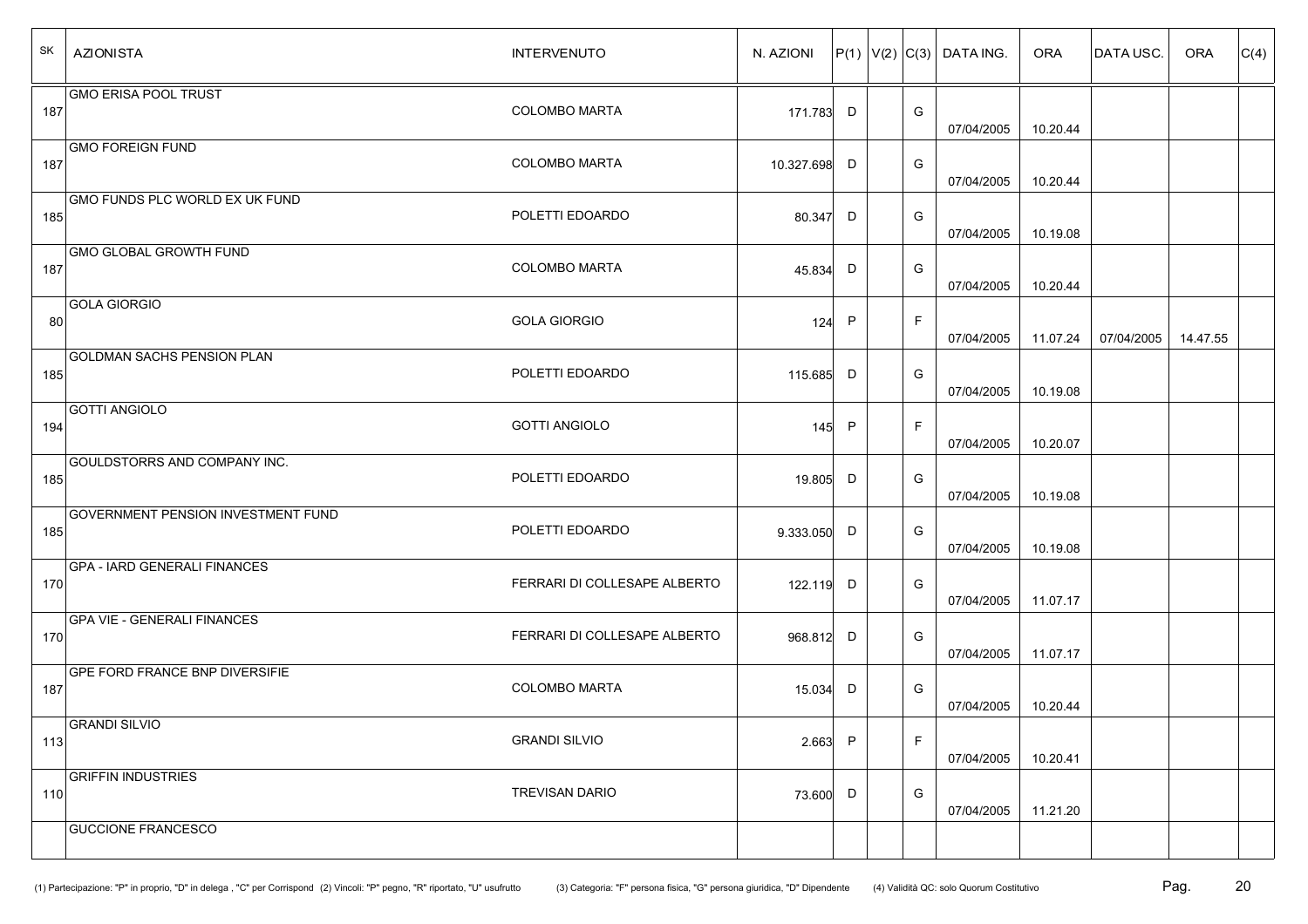| SK             | <b>AZIONISTA</b>                                     | <b>INTERVENUTO</b>    | N. AZIONI           |   |                       | $ P(1) V(2) C(3) $ DATA ING. | <b>ORA</b> | <b>DATAUSC.</b> | ORA      | C(4) |
|----------------|------------------------------------------------------|-----------------------|---------------------|---|-----------------------|------------------------------|------------|-----------------|----------|------|
| $\overline{2}$ |                                                      | RENDACE FRANCESCO     | 10 <sup>1</sup>     | D | $\mathsf F$           | 07/04/2005                   | 10.55.44   | 07/04/2005      | 18.07.10 |      |
| 187            | HARBOR CAPITAL GROUP TRUST FOR DEFINED BENEFIT PLANS | <b>COLOMBO MARTA</b>  | 12                  | D | G                     | 07/04/2005                   | 10.20.44   |                 |          |      |
| 110            | HAWAII ELECTRICIANS ANNUITY FUND                     | <b>TREVISAN DARIO</b> | 93.744              | D | G                     | 07/04/2005                   | 11.21.20   |                 |          |      |
| 110            | <b>HAWAII ELECTRICIANS PENSION FUND</b>              | <b>TREVISAN DARIO</b> | 105.628             | D | G                     | 07/04/2005                   | 11.21.20   |                 |          |      |
| 110            | HAWAII LABORERS PENSION PLAN                         | <b>TREVISAN DARIO</b> | 199.264             | D | G                     | 07/04/2005                   | 11.21.20   |                 |          |      |
| 110            | HAWAIIAN ELECTRIC INDUSTRIES INC. MASTER             | <b>TREVISAN DARIO</b> | 136.140             | D | G                     | 07/04/2005                   | 11.21.20   |                 |          |      |
| 110            | HAYES LEMMERZ INTERNATIONAL INC INCOME PLAN          | <b>TREVISAN DARIO</b> | 51.900              | D | G                     | 07/04/2005                   | 11.21.20   |                 |          |      |
| 187            | <b>HEALTHCARE FOUNDATION OF NEW JERSEY</b>           | <b>COLOMBO MARTA</b>  | 92.094              | D | G                     | 07/04/2005                   | 10.20.44   |                 |          |      |
| 110            | <b>HERMES ASSURED LIMITED</b>                        | <b>TREVISAN DARIO</b> | 6.737.643           | D | G                     | 07/04/2005                   | 11.21.20   |                 |          |      |
| 185            | <b>HIGHMARK INC MASTER TRUST</b>                     | POLETTI EDOARDO       | 227.516             | D | G                     | 07/04/2005                   | 10.19.08   |                 |          |      |
| 185            | <b>HIGHMARK INC.</b>                                 | POLETTI EDOARDO       | 431.443             | D | G                     | 07/04/2005                   | 10.19.08   |                 |          |      |
| 185            | HITACHI FOREIGN EQUITY MOTHER FUNDS                  | POLETTI EDOARDO       | 119.801             | D | G                     | 07/04/2005                   | 10.19.08   |                 |          |      |
| 169            | <b>HOLINVEST SPA</b>                                 | <b>MARRAS ROBERTA</b> | 446.364.703 D $(1)$ |   | NOTA<br>${\mathsf G}$ | 07/04/2005                   | 10.35.24   |                 |          |      |
| 187            | HONG KONG MONETARY AUTHORITY                         | COLOMBO MARTA         | 387.616 D           |   | G                     | 07/04/2005                   | 10.20.44   |                 |          |      |
| 169            | <b>HOPA SPA</b>                                      | <b>MARRAS ROBERTA</b> | 5.000.000 D         |   | G                     | 07/04/2005                   | 10.35.24   |                 |          |      |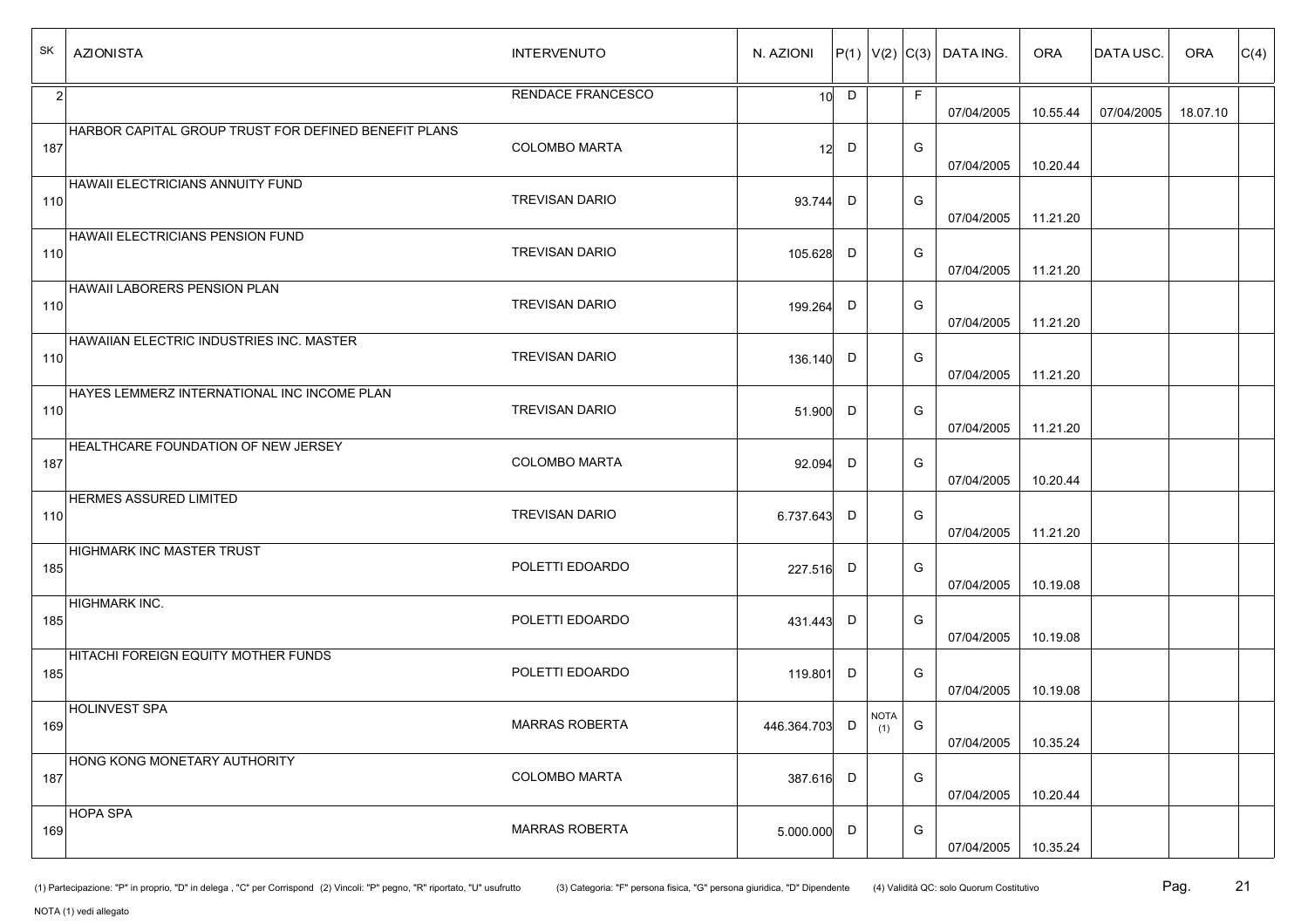| SK. | <b>AZIONISTA</b>                                            | <b>INTERVENUTO</b>    | N. AZIONI       |              |   | $ P(1) V(2) C(3) $ DATA ING. | <b>ORA</b> | <b>DATAUSC.</b> | <b>ORA</b> | C(4) |
|-----|-------------------------------------------------------------|-----------------------|-----------------|--------------|---|------------------------------|------------|-----------------|------------|------|
| 187 | <b>HOUSTON MUNICIPAL EMPLOYEES PENSION SYSTEM</b>           | <b>COLOMBO MARTA</b>  | 11              | D            | G | 07/04/2005                   | 10.20.44   |                 |            |      |
| 187 | HOWARD HUGHES MEDICAL INSTITUTE                             | <b>COLOMBO MARTA</b>  | 838.702         | D            | G | 07/04/2005                   | 10.20.44   |                 |            |      |
| 110 | HSBC INDEX TRACKER INVESTMENT FUNDS EUR.                    | <b>TREVISAN DARIO</b> | 681.851         | D            | G | 07/04/2005                   | 11.21.20   |                 |            |      |
| 110 | <b>HSBC INVESTMENT FUNDS BALANCED</b>                       | <b>TREVISAN DARIO</b> | 294.669         | D            | G | 07/04/2005                   | 11.21.20   |                 |            |      |
| 110 | HSBC SPECIALIST FUND EUR. G.                                | <b>TREVISAN DARIO</b> | 2.882.206       | D            | G | 07/04/2005                   | 11.21.20   |                 |            |      |
| 187 | HYDRO-QUEBEC - BANK OF IRELAND                              | <b>COLOMBO MARTA</b>  | 1.743.295       | D            | G | 07/04/2005                   | 10.20.44   |                 |            |      |
| 185 | IAM NATIONAL PENSION FUND BENEFIT                           | POLETTI EDOARDO       | 12 <sup>°</sup> | D            | G | 07/04/2005                   | 10.19.08   |                 |            |      |
| 187 | <b>IBEW</b>                                                 | <b>COLOMBO MARTA</b>  | 6.900           | D            | G | 07/04/2005                   | 10.20.44   |                 |            |      |
| 187 | <b>IBEW PENSION BENEFIT FUND</b>                            | <b>COLOMBO MARTA</b>  | 50.900          | D            | G | 07/04/2005                   | 10.20.44   |                 |            |      |
| 187 | IBM TAX DEFERRED SAVING PLAN                                | COLOMBO MARTA         | 1.260.402       | D            | G | 07/04/2005                   | 10.20.44   |                 |            |      |
| 110 | IDAHO NATIONAL ENGINEERING ENVIR.LABORATORY RETIREMENT PLAN | <b>TREVISAN DARIO</b> | 37.700 D        |              | G | 07/04/2005                   | 11.21.20   |                 |            |      |
| 185 | IKANO FUNDS EURO EQUITY IEED                                | POLETTI EDOARDO       | 862.200 D       |              | G | 07/04/2005                   | 10.19.08   |                 |            |      |
| 185 | IKANO FUNDS US EQUITY IEUB                                  | POLETTI EDOARDO       | 831.398         | D            | G | 07/04/2005                   | 10.19.08   |                 |            |      |
| 112 | IL PONTE COOPERATIVA SOCIALE DI SOLIDARIETA                 | PARISCIANI ANGELO     | 33              | $\mathsf{P}$ | G | 07/04/2005                   | 10.18.41   |                 |            |      |
|     | IMPERIAL INTERNATIONAL EQUITY POOL                          |                       |                 |              |   |                              |            |                 |            |      |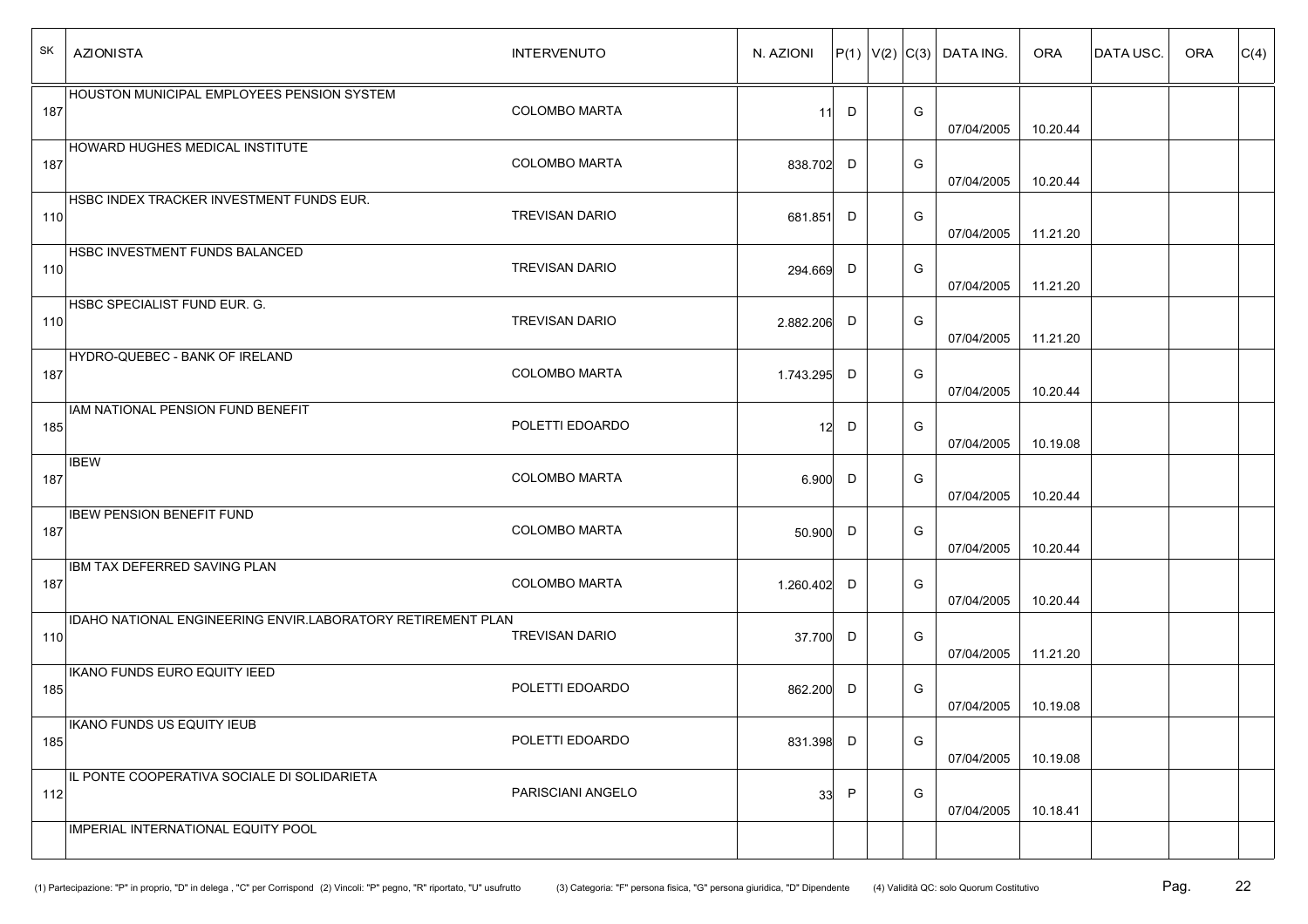| SK  | <b>AZIONISTA</b>                                       | <b>INTERVENUTO</b>           | N. AZIONI     |   |   | $ P(1) V(2) C(3) $ DATA ING. | <b>ORA</b> | <b>DATAUSC.</b> | ORA | C(4) |
|-----|--------------------------------------------------------|------------------------------|---------------|---|---|------------------------------|------------|-----------------|-----|------|
| 187 |                                                        | COLOMBO MARTA                | 260.160 D     |   | G | 07/04/2005                   | 10.20.44   |                 |     |      |
| 170 | <b>INA VITA SPA</b>                                    | FERRARI DI COLLESAPE ALBERTO | 70.516.999 D  |   | G | 07/04/2005                   | 11.07.17   |                 |     |      |
| 110 | ING BEWAAR MAATSCHAPPIJ BV                             | <b>TREVISAN DARIO</b>        | 1.591.700 D   |   | G | 07/04/2005                   | 11.21.20   |                 |     |      |
| 183 |                                                        | BANFI ANDREA ALDO            | 164.000 D     |   | G | 07/04/2005                   | 10.14.35   |                 |     |      |
| 110 | ING VP STRATEGIC ALLOCATION BALANCED                   | <b>TREVISAN DARIO</b>        | 361.698       | D | G | 07/04/2005                   | 11.21.20   |                 |     |      |
| 110 | ING VP STRATEGIC ALLOCATION BALANCED PORTFOLIO         | <b>TREVISAN DARIO</b>        | 725.389       | D | G | 07/04/2005                   | 11.21.20   |                 |     |      |
| 110 | ING. INTERNATIONAL VALUE FUND                          | <b>TREVISAN DARIO</b>        | 10.329.085 D  |   | G | 07/04/2005                   | 11.21.20   |                 |     |      |
| 110 | INTECH INTERNATIONAL SHARE ACTIVE (UNHEDGED) TRUST     | <b>TREVISAN DARIO</b>        | 105.663 D     |   | G | 07/04/2005                   | 11.21.20   |                 |     |      |
| 185 | INTERNATIONAL BANK FOR RECONSTRUCTION & DEVELOPMENT    | POLETTI EDOARDO              | 419.034       | D | G | 07/04/2005                   | 10.19.08   |                 |     |      |
| 187 |                                                        | COLOMBO MARTA                | 566.140       | D | G | 07/04/2005                   | 10.20.44   |                 |     |      |
| 185 | INTERNATIONAL MAGNUM POOLED TRUST                      | POLETTI EDOARDO              | 3.909         | D | G | 07/04/2005                   | 10.19.08   |                 |     |      |
| 185 | <b>INTERNATIONAL MARKETS FUND</b>                      | POLETTI EDOARDO              | 1.172 D       |   | G | 07/04/2005                   | 10.19.08   |                 |     |      |
| 170 | <b>INTESA VITA SPA</b>                                 | FERRARI DI COLLESAPE ALBERTO | $5.555.610$ D |   | G | 07/04/2005                   | 11.07.17   |                 |     |      |
| 96  | <b>INVESTIMENTI SUD ITALIA</b>                         | <b>D'ATRI GIANFRANCO</b>     | 20            | D | G | 07/04/2005                   | 11.33.00   |                 |     |      |
| 187 | <b>INVESTLIFE FLEXIFUND</b>                            | <b>COLOMBO MARTA</b>         | 57.705 D      |   | G | 07/04/2005                   | 10.20.44   |                 |     |      |
|     | INVESTORS BANK & TRUST COMPANY - IC CLIENTS NON TREATY |                              |               |   |   |                              |            |                 |     |      |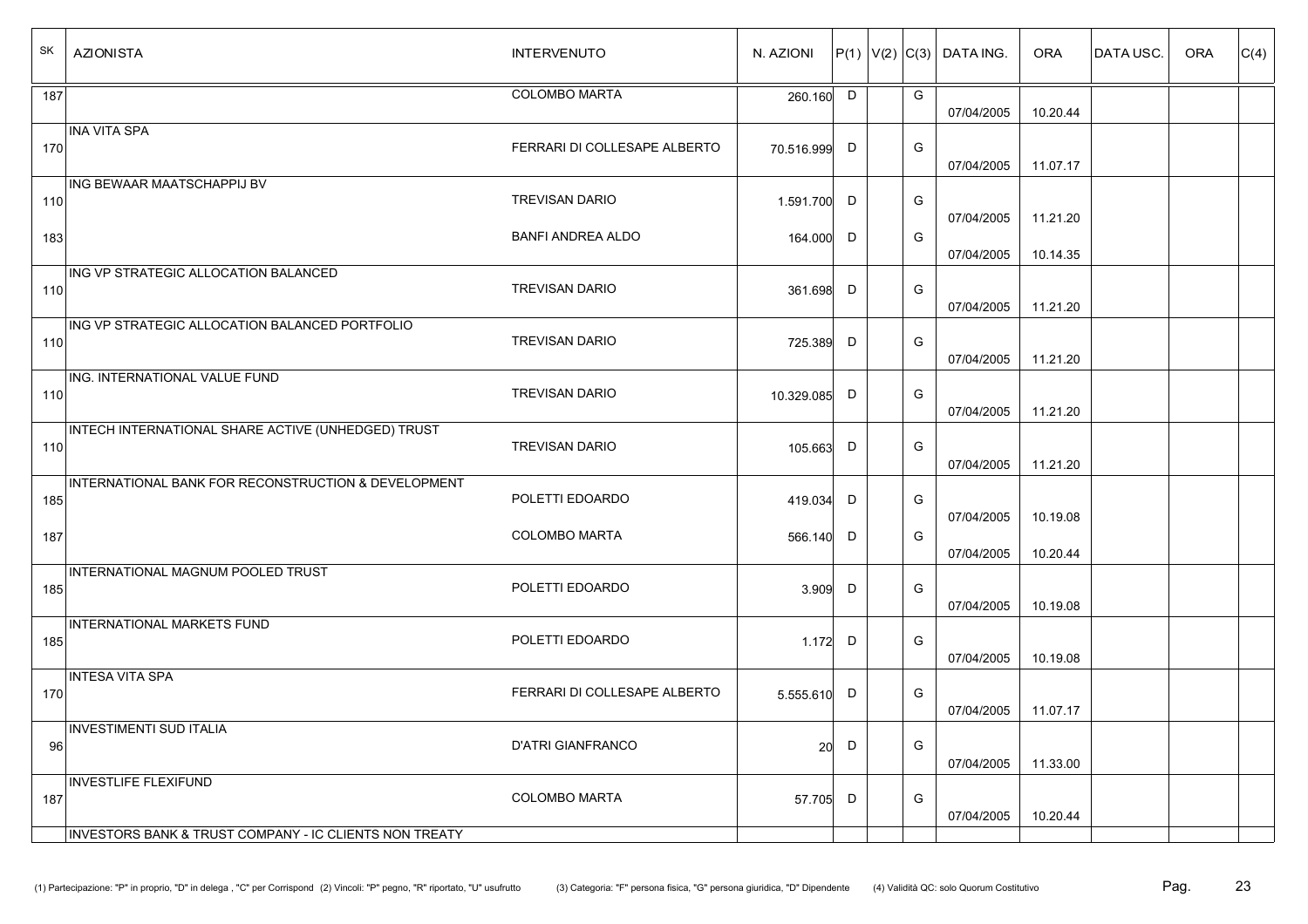| SK  | <b>AZIONISTA</b>                                                      | <b>INTERVENUTO</b>    | N. AZIONI |   | P(1) V(2) C(3) |   | DATA ING.  | <b>ORA</b> | <b>DATAUSC.</b> | <b>ORA</b> | C(4) |
|-----|-----------------------------------------------------------------------|-----------------------|-----------|---|----------------|---|------------|------------|-----------------|------------|------|
| 187 |                                                                       | <b>COLOMBO MARTA</b>  | 74.620 D  |   |                | G | 07/04/2005 | 10.20.44   |                 |            |      |
| 185 | IPAC SPECIALIST INVESTMENT STRATEGY-INTERNATIONAL SHARE STRATEGY NO 3 | POLETTI EDOARDO       | 52.405 D  |   |                | G | 07/04/2005 | 10.19.08   |                 |            |      |
| 185 | ISS/GVA/272/STATE STREET INSTITUTIONAL SHARE SERVICES                 | POLETTI EDOARDO       | 78.434    | D |                | G | 07/04/2005 | 10.19.08   |                 |            |      |
| 187 | ITW INTERNATIONAL INDEX FUND                                          | <b>COLOMBO MARTA</b>  | 51.095    | D |                | G | 07/04/2005 | 10.20.44   |                 |            |      |
| 187 | JOHN HANCOCK VARIABLE TRUST SERIES TRUST INTERNATIONAL EQUITY INC.    | <b>COLOMBO MARTA</b>  | 36.153 D  |   |                | G | 07/04/2005 | 10.20.44   |                 |            |      |
| 187 | JOHNSON & JOHNSON GENERAL PENSION TRUST                               | <b>COLOMBO MARTA</b>  | 529.600   | D |                | G | 07/04/2005 | 10.20.44   |                 |            |      |
| 185 | JOHNSON FAMILI INTERNATIONAL EQUITY FUND                              | POLETTI EDOARDO       | 159.881   | D |                | G | 07/04/2005 | 10.19.08   |                 |            |      |
| 110 | JP MORGAN CHASE BNK CLARK EQUIP.CO PENSION TRUST                      | <b>TREVISAN DARIO</b> | 390.162   | D |                | G | 07/04/2005 | 11.21.20   |                 |            |      |
| 110 | JP MORGAN FLEMING INVESTMENT FUNDS                                    | <b>TREVISAN DARIO</b> | 300.151   | D |                | G | 07/04/2005 | 11.21.20   |                 |            |      |
| 51  | JP MORGAN INTERNATIONAL EQUITY INDEX FUND                             | POLETTI EDOARDO       | 905.739   | D |                | G | 07/04/2005 | 10.40.32   |                 |            |      |
| 110 |                                                                       | <b>TREVISAN DARIO</b> | 5.739     | D |                | G | 07/04/2005 | 11.21.20   |                 |            |      |
| 110 | JP MORGAN NORTHER NETWORKS INC MASTER RETIREMENT TRUST                | <b>TREVISAN DARIO</b> | 526.158   | D |                | G | 07/04/2005 | 11.21.20   |                 |            |      |
| 110 | JP MORGAN THE BOEING CO.EMPLOYEES RETIREMENT PLAN MASTER TRUST        | <b>TREVISAN DARIO</b> | 1.815.538 | D |                | G | 07/04/2005 | 11.21.20   |                 |            |      |
| 187 | JUPITER ASSET MANAGEMENT                                              | <b>COLOMBO MARTA</b>  | 41.000 D  |   |                | G | 07/04/2005 | 10.20.44   |                 |            |      |
| 187 | JUPITER ASSET MANAGEMENT BANK SERVICES                                | <b>COLOMBO MARTA</b>  | 126.000 D |   |                | G | 07/04/2005 | 10.20.44   |                 |            |      |
|     | JUPITER EUROPEAN SPECIAL SITUATIONS FUND                              |                       |           |   |                |   |            |            |                 |            |      |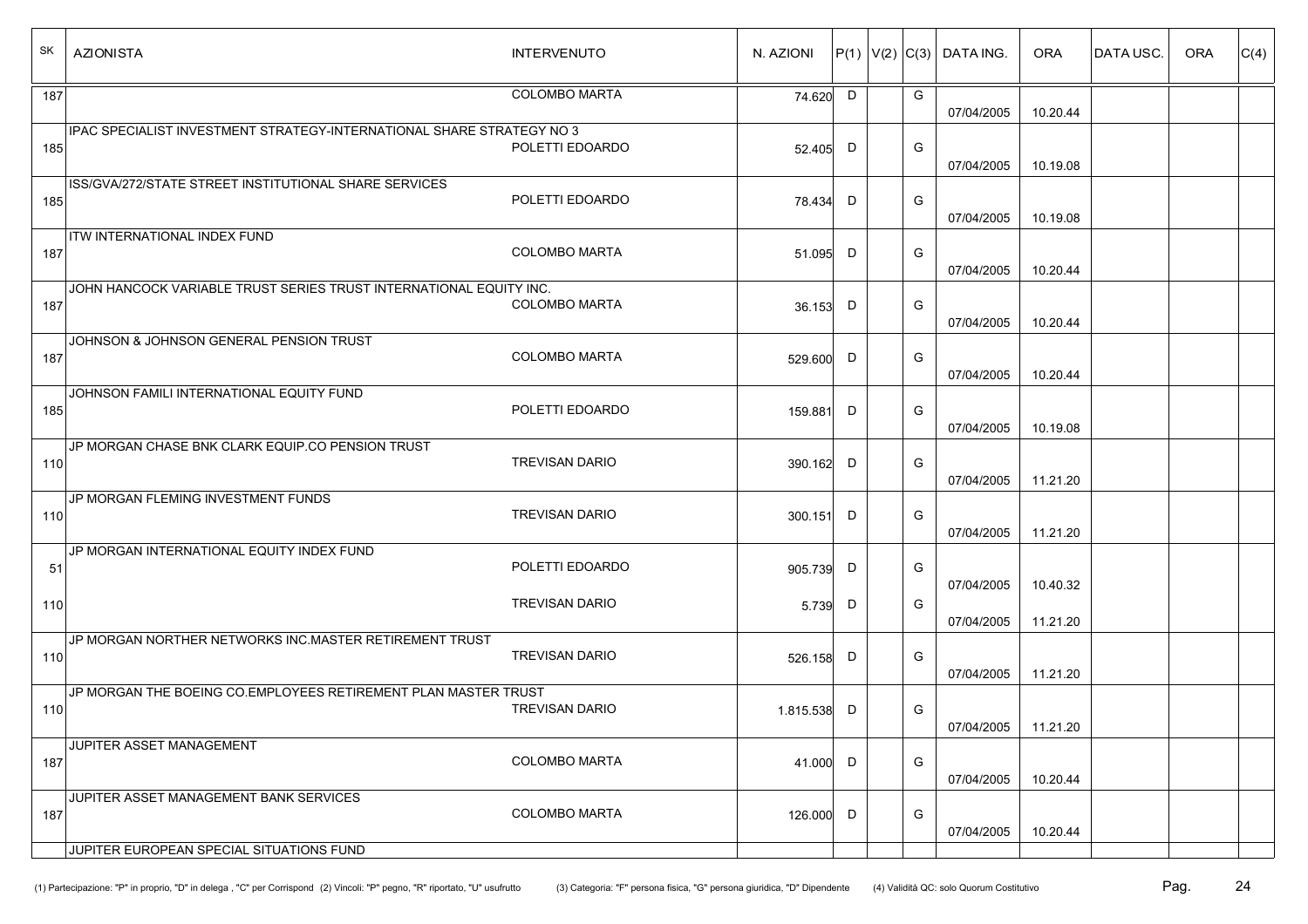| SK  | <b>AZIONISTA</b>                           | <b>INTERVENUTO</b>           | N. AZIONI   |   |    | $ P(1) V(2) C(3) $ DATA ING. | <b>ORA</b> | <b>DATAUSC.</b>     | <b>ORA</b> | C(4) |
|-----|--------------------------------------------|------------------------------|-------------|---|----|------------------------------|------------|---------------------|------------|------|
| 187 |                                            | <b>COLOMBO MARTA</b>         | 1.500.537   | D | G  | 07/04/2005                   | 10.20.44   |                     |            |      |
| 185 | KANSAS PUBLIC EMPLOYEES RETIREMENT SYSTEM  | POLETTI EDOARDO              | 401.919 D   |   | G  | 07/04/2005                   | 10.19.08   |                     |            |      |
| 110 | KUWAIT FUND FOR ARAB ECONOMIC DEVELOPMENT  | <b>TREVISAN DARIO</b>        | 540.119 D   |   | G  | 07/04/2005                   | 11.21.20   |                     |            |      |
| 170 | LA FEDERATION CONTINENTALE SA              | FERRARI DI COLLESAPE ALBERTO | 8.272.853 D |   | G  | 07/04/2005                   | 11.07.17   |                     |            |      |
| 110 | LA SALLE NATIONAL BANK                     | <b>TREVISAN DARIO</b>        | 47.202 D    |   | G  | 07/04/2005                   | 11.21.20   |                     |            |      |
| 170 | LA VENEZIA ASSICURAZIONI SPA               | FERRARI DI COLLESAPE ALBERTO | 7.409.781   | D | G  | 07/04/2005                   | 11.07.17   |                     |            |      |
| 187 | LABOURERS PENSION FUND-BANK OF IRELAND     | <b>COLOMBO MARTA</b>         | 184.386 D   |   | G  | 07/04/2005                   | 10.20.44   |                     |            |      |
| 61  | <b>LANDI PAOLINO</b>                       | LANDI PAOLINO                | 707         | P | F  | 07/04/2005                   | 09.11.58   |                     |            |      |
| 198 | <b>LANDONI PATRIZIA</b>                    | <b>BESTETTI ROBERTO</b>      | 4.584       | D | F  | 07/04/2005                   | 10.34.03   | 07/04/2005          | 15.33.25   |      |
| 4   | <b>LAUDI GIULIANO</b>                      | <b>LAUDI GIULIANO</b>        | 27          | P | F  | 07/04/2005                   | 11.20.30   | 07/04/2005          | 15.55.01   |      |
| 187 | LAUDUS ROSENBERG INTERNATIONAL EQUITY FUND | <b>COLOMBO MARTA</b>         | 30.000 D    |   | G  | 07/04/2005                   | 10.20.44   |                     |            |      |
| 187 | LELAND STANFORD JUNIOR UNIVERSAL           | <b>COLOMBO MARTA</b>         | 801.603     | D | G  | 07/04/2005                   | 10.20.44   |                     |            |      |
| 195 | <b>LERDA PIETRO</b>                        | <b>LERDA PIETRO</b>          | 6.171 P     |   | F. | 07/04/2005                   | 10.21.26   | 07/04/2005          | 17.51.45   |      |
| 187 | LICR FUND INC.                             | <b>COLOMBO MARTA</b>         | 456.789 D   |   | G  | 07/04/2005                   | 10.20.44   |                     |            |      |
| 164 | <b>LIRONI SANDRO</b>                       | FOGLIATI ALESSANDRO          | 10.000 D    |   | F  | 07/04/2005                   | 10.16.11   | 07/04/2005 17.51.28 |            |      |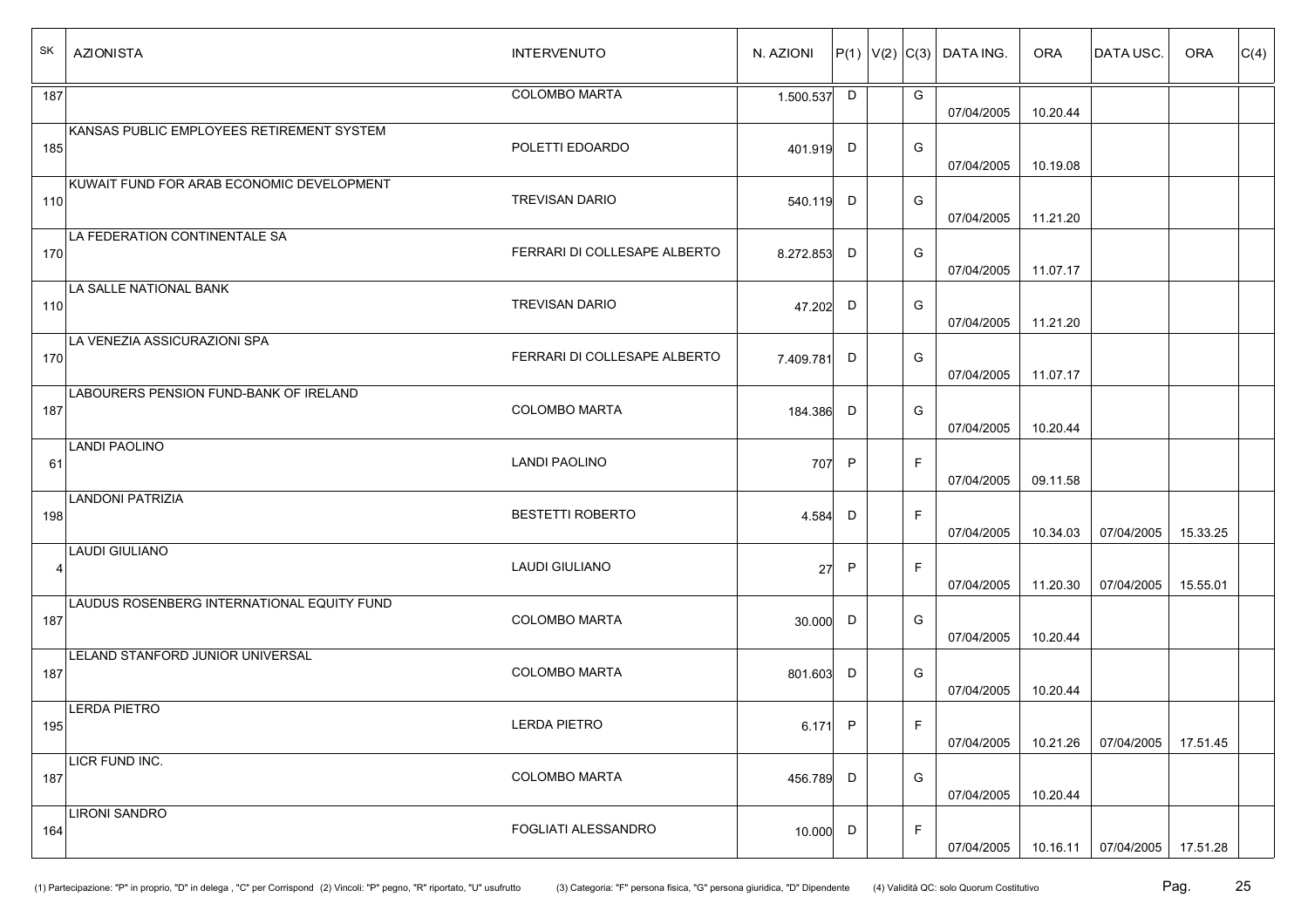| SK    | <b>AZIONISTA</b>                                                       | <b>INTERVENUTO</b>       | N. AZIONI   |     |   | $ P(1) V(2) C(3) $ DATA ING. | <b>ORA</b> | <b>DATAUSC.</b> | ORA | C(4) |
|-------|------------------------------------------------------------------------|--------------------------|-------------|-----|---|------------------------------|------------|-----------------|-----|------|
| 110   | <b>LOCAL GOVERNMENT SUPERANNUATION SCHEME</b>                          | <b>TREVISAN DARIO</b>    | 97.612 D    |     | G | 07/04/2005                   | 11.21.20   |                 |     |      |
| 110   | LOCAL INVESTMENT FUND                                                  | <b>TREVISAN DARIO</b>    | 98.825      | D   | G | 07/04/2005                   | 11.21.20   |                 |     |      |
| 187   | LOCKHEED MARTIN CORPORATION MASTER RETIREMENT TRUST                    | <b>COLOMBO MARTA</b>     | 56.837      | D   | G | 07/04/2005                   | 10.20.44   |                 |     |      |
| 187   | <b>LOMBARD ODIER &amp; CIE</b>                                         | <b>COLOMBO MARTA</b>     | 1.339.029 D |     | G | 07/04/2005                   | 10.20.44   |                 |     |      |
| 110   | LONDON+ABERDEEN NORTHERN MUTUAL ASSURANCE SOCIETY                      | <b>TREVISAN DARIO</b>    | 3.019.325 D |     | G | 07/04/2005                   | 11.21.20   |                 |     |      |
| 187   | LORD ABBET SECURITIES TRUST LORD ABBETT INTERNATIONAL CORE EQUITY FUND | <b>COLOMBO MARTA</b>     | 184.851     | D   | G | 07/04/2005                   | 10.20.44   |                 |     |      |
| 185   | LORD ABBETT GLOBAL FUND INC-EQUITY SERIES                              | POLETTI EDOARDO          | 43.051      | D   | G | 07/04/2005                   | 10.19.08   |                 |     |      |
| 184   | LUCENT TECHNOLOGIES MASTER PENSION TRUST                               | <b>BANFI ANDREA ALDO</b> | 1.632.624   | D   | G | 07/04/2005                   | 10.15.47   |                 |     |      |
| 5.001 | <b>LUCENTE GIOVANNI</b>                                                | <b>LUCENTE GIOVANNI</b>  | 14.659      | - C | F | 07/04/2005                   | 11.21.05   |                 |     |      |
| 185   | <b>LYCOMING COLLEGE</b>                                                | POLETTI EDOARDO          | 15.500      | D   | G | 07/04/2005                   | 10.19.08   |                 |     |      |
| 185   | M J MURDOCK CHARITABLE TRUST                                           | POLETTI EDOARDO          | 175.936 D   |     | G | 07/04/2005                   | 10.19.08   |                 |     |      |
| 185   | M L LAWRENCE TRUST                                                     | POLETTI EDOARDO          | 24.198 D    |     | G | 07/04/2005                   | 10.19.08   |                 |     |      |
| 66    | MAIULLARI SANTINA                                                      | MAIULLARI ANTONIA        | 825         | D   | F | 07/04/2005                   | 10.17.26   |                 |     |      |
| 185   | MANNING & NAPIER INTERNATIONAL SERIES FUND INC                         | POLETTI EDOARDO          | 971.924 D   |     | G | 07/04/2005                   | 10.19.08   |                 |     |      |
|       | MANVILLE PERSONAL INJURY SETTLEMENT TRUST                              |                          |             |     |   |                              |            |                 |     |      |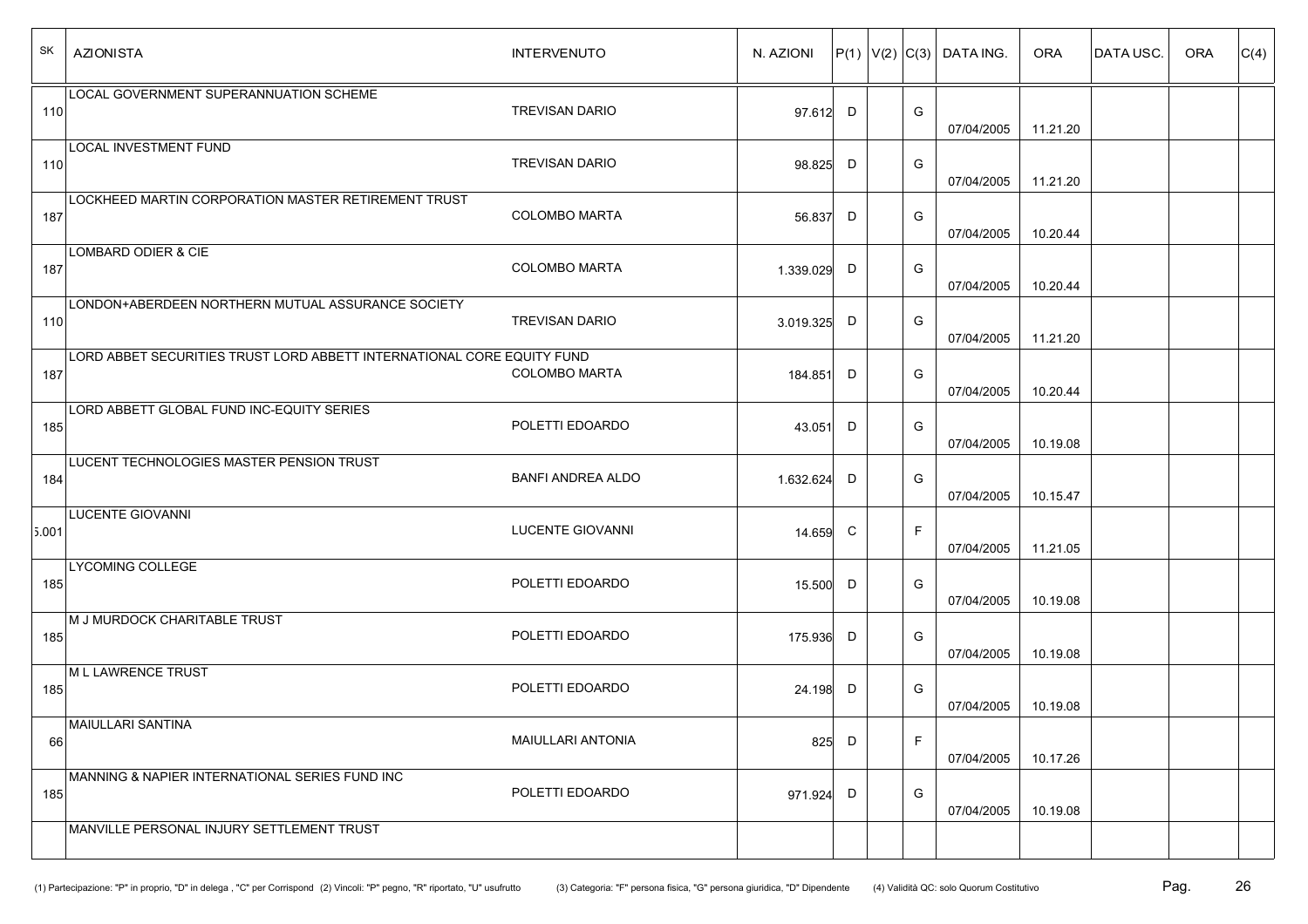| SK  | <b>AZIONISTA</b>                                                                                             | <b>INTERVENUTO</b>         | N. AZIONI       |   |   | $ P(1) V(2) C(3) $ DATA ING. | <b>ORA</b> | DATA USC.  | <b>ORA</b> | C(4) |
|-----|--------------------------------------------------------------------------------------------------------------|----------------------------|-----------------|---|---|------------------------------|------------|------------|------------|------|
| 187 |                                                                                                              | <b>COLOMBO MARTA</b>       | 102.488 D       |   | G | 07/04/2005                   | 10.20.44   |            |            |      |
| 187 | <b>MARCH LIMITED</b>                                                                                         | <b>COLOMBO MARTA</b>       | 79.126 D        |   | G | 07/04/2005                   | 10.20.44   |            |            |      |
| 164 | <b>MARCHISIO MARIA</b>                                                                                       | FOGLIATI ALESSANDRO        | 65.980          | D | F | 07/04/2005                   | 10.16.11   | 07/04/2005 | 17.51.28   |      |
| 164 | <b>MARTINACCI MARIA TERESA</b>                                                                               | <b>FOGLIATI ALESSANDRO</b> | 28.264          | D | F | 07/04/2005                   | 10.16.11   | 07/04/2005 | 17.51.28   |      |
| 185 | MARYLAND STATE RETIREMENT & PENSION SYSTEMS                                                                  | POLETTI EDOARDO            | 1.362.156 D     |   | G | 07/04/2005                   | 10.19.08   |            |            |      |
| 187 | MASS STATE CARPENTERS ANNUITY FUND                                                                           | <b>COLOMBO MARTA</b>       | 12              | D | G | 07/04/2005                   | 10.20.44   |            |            |      |
| 187 | <b>MASS STATE CARPENTERS PENSION FUND</b>                                                                    | <b>COLOMBO MARTA</b>       | 12 <sup>1</sup> | D | G | 07/04/2005                   | 10.20.44   |            |            |      |
| 185 | MASSACHUSETTS LABORERS PENSION FUND                                                                          | POLETTI EDOARDO            | 24              | D | G | 07/04/2005                   | 10.19.08   |            |            |      |
| 185 | MASTER CUSTODY AGREEMENT BETWEEN COMM OF PENN TREAS DEPARTMENT & MELLON STATE<br><b>EMPLOYEES RETIREMENT</b> | POLETTI EDOARDO            | 258.350 D       |   | G | 07/04/2005                   | 10.19.08   |            |            |      |
| 187 | <b>MASTERFOODS DIVERSIFIE</b>                                                                                | <b>COLOMBO MARTA</b>       | 54.945          | D | G | 07/04/2005                   | 10.20.44   |            |            |      |
| 187 | <b>MASTERFOODS GMBH</b>                                                                                      | <b>COLOMBO MARTA</b>       | 663.728         | D | G | 07/04/2005                   | 10.20.44   |            |            |      |
| 185 | MCDERMOTT INC MASTER TRUST                                                                                   | POLETTI EDOARDO            | 26.124 D        |   | G | 07/04/2005                   | 10.19.08   |            |            |      |
| 185 | MCGILL UNIVERSITY PENSION PLAN                                                                               | POLETTI EDOARDO            | 154.480 D       |   | G | 07/04/2005                   | 10.19.08   |            |            |      |
| 185 | MCGRAW HILL RETIREMENT PLAN COLLECTIVE INVESTMENT PLAN                                                       | POLETTI EDOARDO            | 559.088 D       |   | G | 07/04/2005                   | 10.19.08   |            |            |      |
|     | MCM/JNL INTERNATIONAL SERIES                                                                                 |                            |                 |   |   |                              |            |            |            |      |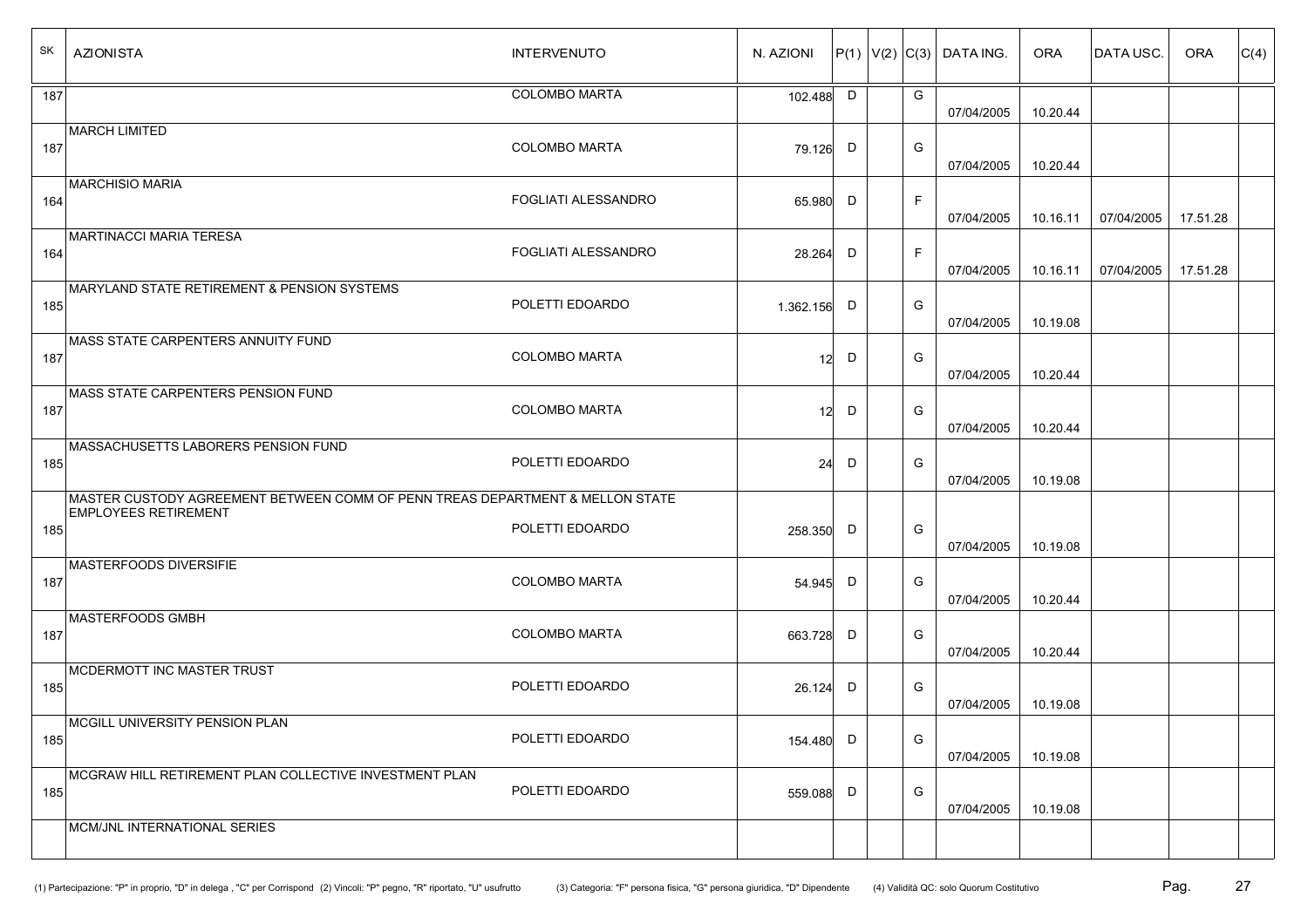| SK  | <b>AZIONISTA</b>                                                      | <b>INTERVENUTO</b>       | N. AZIONI   |       |    | $ P(1) V(2) C(3) $ DATA ING. | <b>ORA</b> | <b>DATAUSC.</b> | <b>ORA</b> | C(4) |
|-----|-----------------------------------------------------------------------|--------------------------|-------------|-------|----|------------------------------|------------|-----------------|------------|------|
| 185 |                                                                       | POLETTI EDOARDO          | 285.885 D   |       | G  | 07/04/2005                   | 10.19.08   |                 |            |      |
| 187 | MD INTERNATIONAL VALUE FUND                                           | <b>COLOMBO MARTA</b>     | 171.500 D   |       | G  | 07/04/2005                   | 10.20.44   |                 |            |      |
| 173 | <b>MEDIOBANCA</b>                                                     | <b>VIBALDI CRISTIANA</b> | 206.464.069 | P     | G  | 07/04/2005                   | 10.43.56   |                 |            |      |
| 185 | MELLON BANK N.A. DECOMMISIONING TRUST COLLECTIVE INVESTMENT FUND PLAN | POLETTI EDOARDO          | 824.777     | D     | G  | 07/04/2005                   | 10.19.08   |                 |            |      |
| 185 | MELLON BANK NA EMPLOYEE BENEFIT COLLECTIVE INVESTMENT FUND PLAN       | POLETTI EDOARDO          | 286.167     | D     | G  | 07/04/2005                   | 10.19.08   |                 |            |      |
| 185 | MELLON BANK NA EMPLOYEE BENEFIT COLLECTIVE INVESTMENT PLAN            | POLETTI EDOARDO          | 543.996     | D     | G  | 07/04/2005                   | 10.19.08   |                 |            |      |
| 185 | MELLON CAPITAL MANAGEMENT CORPORATION                                 | POLETTI EDOARDO          | $10.443$ D  |       | G  | 07/04/2005                   | 10.19.08   |                 |            |      |
| 187 | MELLON GLOBAL FUNDS PLC GRAND CANAL HOUSE                             | <b>COLOMBO MARTA</b>     | 74.616      | D     | G  | 07/04/2005                   | 10.20.44   |                 |            |      |
| 187 | <b>MEMBERS OF USWA</b>                                                | <b>COLOMBO MARTA</b>     | 109.391     | D     | G  | 07/04/2005                   | 10.20.44   |                 |            |      |
| 185 | MERRIL LYNCH PIERCE FENNER & SMITH NON RESIDENT GROSS INVESTOR        | POLETTI EDOARDO          | 309.376 D   |       | G  | 07/04/2005                   | 10.19.08   |                 |            |      |
| 187 | METAL INDUSTRIES PROVIDENT FUND                                       | <b>COLOMBO MARTA</b>     | 531.172 D   |       | G  | 07/04/2005                   | 10.20.44   |                 |            |      |
| 164 | <b>MICCINELLI FRANCESCO</b>                                           | FOGLIATI ALESSANDRO      | 16.504      | D     | F  | 07/04/2005                   | 10.16.11   | 07/04/2005      | 17.51.28   |      |
| 187 | <b>MICHAEL N. MILLS</b>                                               | COLOMBO MARTA            |             | 300 D | F. | 07/04/2005                   | 10.20.44   |                 |            |      |
| 187 | MICHIGAN EDUCATION ASSOCIATION                                        | COLOMBO MARTA            | 52.110 D    |       | G  | 07/04/2005                   | 10.20.44   |                 |            |      |
| 187 | MICROSOFT GLOBAL FINANCE LIMITED CORPORATION                          | <b>COLOMBO MARTA</b>     | 3.383.618 D |       | G  | 07/04/2005                   | 10.20.44   |                 |            |      |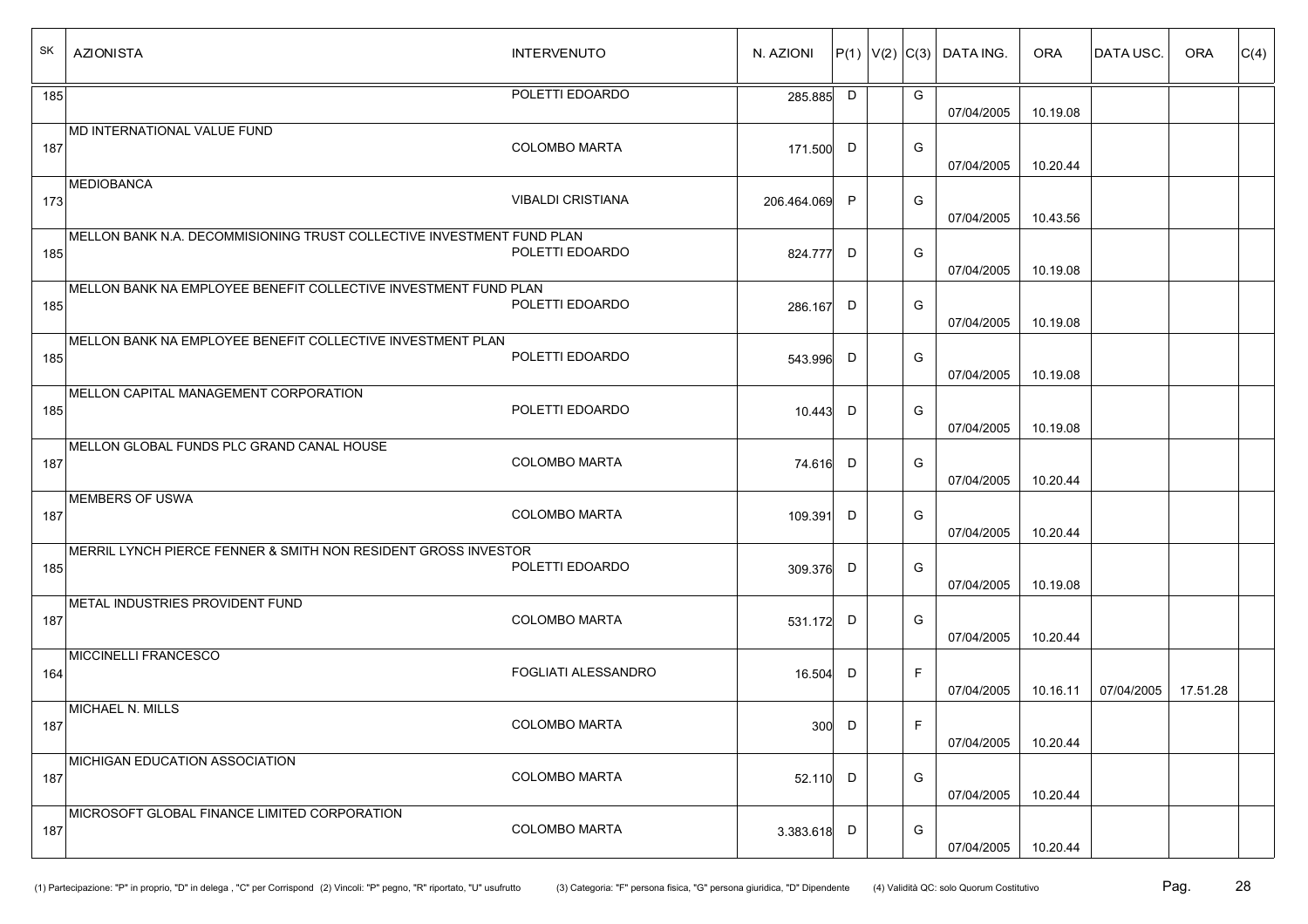| SK  | <b>AZIONISTA</b>                                                  | <b>INTERVENUTO</b>      | N. AZIONI |   |              | $P(1)  V(2)  C(3)  $ DATA ING. | <b>ORA</b> | <b>DATAUSC.</b> | <b>ORA</b> | C(4) |
|-----|-------------------------------------------------------------------|-------------------------|-----------|---|--------------|--------------------------------|------------|-----------------|------------|------|
| 168 | MILANO ASSICURAZIONI SPA                                          | CORDOVADO PAOLA         | 180.389 D |   | G            | 07/04/2005                     | 10.25.39   |                 |            |      |
| 187 | MIZUHO TRUST & BANKING LUXEMBOURG SA IBJTLULL                     | <b>COLOMBO MARTA</b>    | 51.987    | D | G            | 07/04/2005                     | 10.20.44   |                 |            |      |
| 185 | MIZUHO TRUST BKG-LUXEMBOURG                                       | POLETTI EDOARDO         | 25.000    | D | G            | 07/04/2005                     | 10.19.08   |                 |            |      |
| 185 | MLCI POOL-BANK OF IRELAND INTERNATIONAL SHARE TRUST               | POLETTI EDOARDO         | 406.494 D |   | G            | 07/04/2005                     | 10.19.08   |                 |            |      |
| 93  | <b>MOLETTI RICCARDO</b>                                           | <b>MOLETTI RICCARDO</b> | 20.936    | P | F            | 07/04/2005                     | 10.47.10   |                 |            |      |
| 62  | <b>MORENA MARIANNA</b>                                            | TIRI DONATO IVO         | 100       | D | $\mathsf{F}$ | 07/04/2005                     | 09.31.20   |                 |            |      |
| 185 | MORGAN STANLEY DEAN WITTER CONTINENTAL EQUITY FUND                | POLETTI EDOARDO         | 164.629 D |   | G            | 07/04/2005                     | 10.19.08   |                 |            |      |
| 185 | MORGAN STANLEY DEAN WITTER INVESTMENT MANAGEMENT ACTIVE           | POLETTI EDOARDO         | 295.962 D |   | G            | 07/04/2005                     | 10.19.08   |                 |            |      |
| 110 | MORGAN STANLEY DEAN WITTER UNIV. INTERNATIONAL MAGNUM PORTFOLIO   | <b>TREVISAN DARIO</b>   | 66.317    | D | G            | 07/04/2005                     | 11.21.20   |                 |            |      |
| 110 | MORGAN STANLEY EUROPEAN GROWTH FUND INC.                          | <b>TREVISAN DARIO</b>   | 1.340.633 | D | G            | 07/04/2005                     | 11.21.20   |                 |            |      |
| 110 | MORGAN STANLEY INSTITUTIONAL FUND INC. INTERNATIONAL              | <b>TREVISAN DARIO</b>   | 44.235 D  |   | G            | 07/04/2005                     | 11.21.20   |                 |            |      |
| 110 | MORGAN STANLEY INSTITUTIONAL FUND INC.INTL.MAGNUM PORTFOLIO       | <b>TREVISAN DARIO</b>   | 44.235 D  |   | G            | 07/04/2005                     | 11.21.20   |                 |            |      |
| 110 | MORGAN STANLEY INSTITUTIONAL FUND INC-ACTIVE INTL.ALLOC.PORTFOLIO | TREVISAN DARIO          | 384.910 D |   | G            | 07/04/2005                     | 11.21.20   |                 |            |      |
| 110 | MORGAN STANLEY INTERNATIONAL FUND                                 | TREVISAN DARIO          | 344.805 D |   | G            | 07/04/2005                     | 11.21.20   |                 |            |      |
|     | MORGAN STANLEY INTL. FUND INC.ACTIVE INTL ALLOCATION              |                         |           |   |              |                                |            |                 |            |      |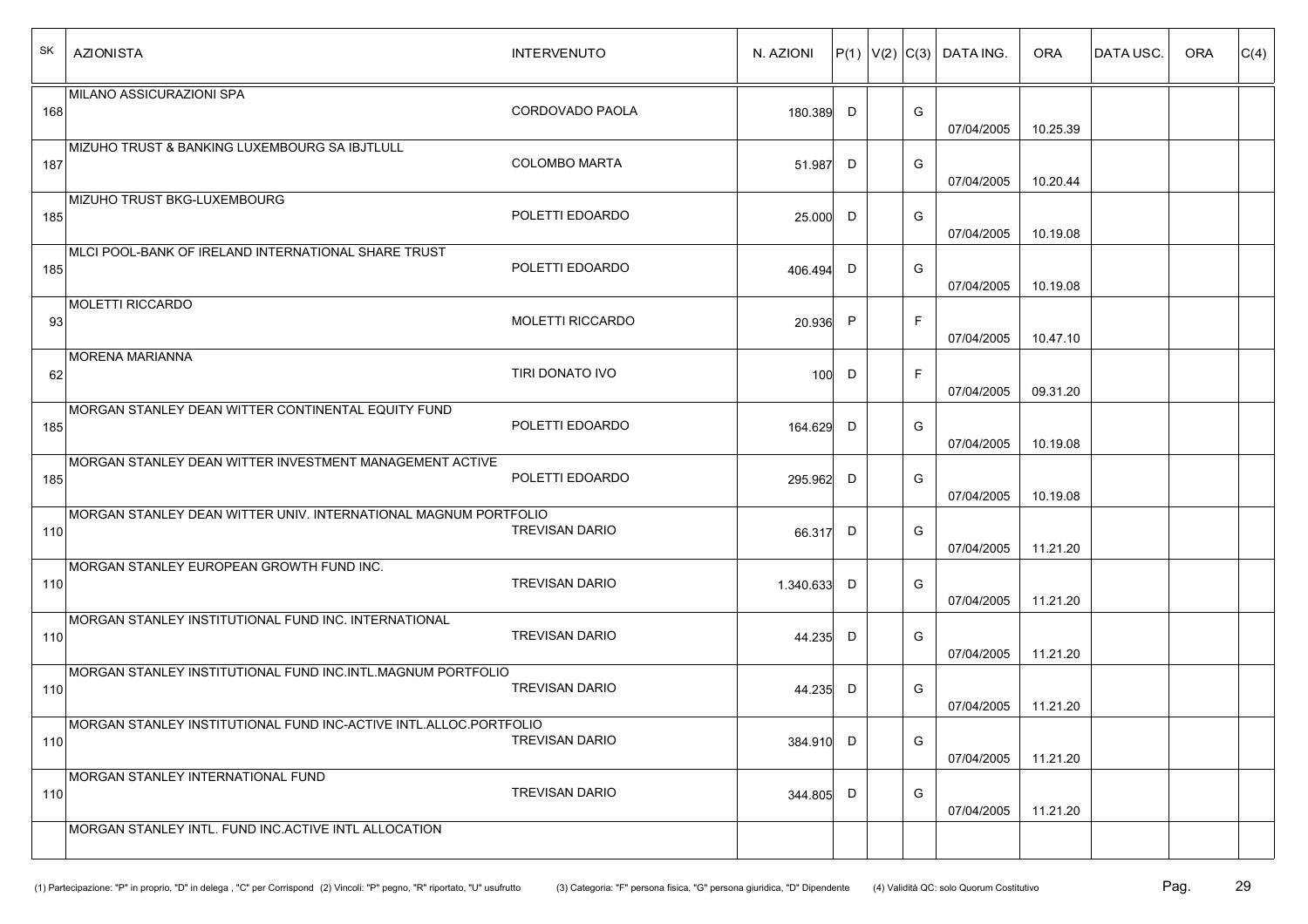| SK  | <b>AZIONISTA</b>                                        | <b>INTERVENUTO</b>    | N. AZIONI |              |             | $ P(1) V(2) C(3) $ DATA ING. | <b>ORA</b> | <b>DATAUSC.</b> | ORA      | C(4) |
|-----|---------------------------------------------------------|-----------------------|-----------|--------------|-------------|------------------------------|------------|-----------------|----------|------|
| 110 |                                                         | <b>TREVISAN DARIO</b> | 384.910   | $\mathsf{D}$ | G           | 07/04/2005                   | 11.21.20   |                 |          |      |
| 185 | MORGAN STANLEY INVESTMENT MANAGEMENT                    | POLETTI EDOARDO       | 104.548 D |              | G           | 07/04/2005                   | 10.19.08   |                 |          |      |
| 110 | <b>MORGAN STANLEY SICAV</b>                             | <b>TREVISAN DARIO</b> | 572.968   | D            | G           | 07/04/2005                   | 11.21.20   |                 |          |      |
| 110 | MORGAN STANLEY VARIABLE INV. SERVICES - EUROPEAN GROWTH | <b>TREVISAN DARIO</b> | 383.130   | D            | G           | 07/04/2005                   | 11.21.20   |                 |          |      |
| 187 | MORRIS & GWENDOLYN CAFRITZ FOUNDATION                   | <b>COLOMBO MARTA</b>  | 109.618   | D            | G           | 07/04/2005                   | 10.20.44   |                 |          |      |
| 187 | MOTORS INSURANCE CORPORATION                            | <b>COLOMBO MARTA</b>  | 99.556    | D            | G           | 07/04/2005                   | 10.20.44   |                 |          |      |
| 187 | MULTIPAR SOLIDAIRE                                      | <b>COLOMBO MARTA</b>  | 300       | D            | G           | 07/04/2005                   | 10.20.44   |                 |          |      |
| 185 | MUNICIPAL FIRE AND POLICE RETIREMENT SYSTEM OF IOWA     | POLETTI EDOARDO       | 62.001    | D            | G           | 07/04/2005                   | 10.19.08   |                 |          |      |
| 164 | NARDINI GIORGIO                                         | FOGLIATI ALESSANDRO   | 35.665    | D            | $\mathsf F$ | 07/04/2005                   | 10.16.11   | 07/04/2005      | 17.51.28 |      |
| 187 | NATIO FONDS BARBIEUX                                    | <b>COLOMBO MARTA</b>  | 194.436   | D            | G           | 07/04/2005                   | 10.20.44   |                 |          |      |
| 187 | NATIO FONDS CNAVPL                                      | <b>COLOMBO MARTA</b>  | 28.116    | D            | G           | 07/04/2005                   | 10.20.44   |                 |          |      |
| 187 | NATIO FONDS EUCLIDE                                     | <b>COLOMBO MARTA</b>  | 28.492    | D            | G           | 07/04/2005                   | 10.20.44   |                 |          |      |
| 187 | NATIO FONDS FLOREAL EUROPE DYNAMIQUE                    | COLOMBO MARTA         | 520.298 D |              | G           | 07/04/2005                   | 10.20.44   |                 |          |      |
| 187 | NATIO FONDS FLOREAL EUROPE EQUILIBRE                    | <b>COLOMBO MARTA</b>  | 81.773 D  |              | G           | 07/04/2005                   | 10.20.44   |                 |          |      |
| 187 | NATIO FONDS FLOREAL EUROPE PRUDENT                      | COLOMBO MARTA         | 398.705 D |              | G           | 07/04/2005                   | 10.20.44   |                 |          |      |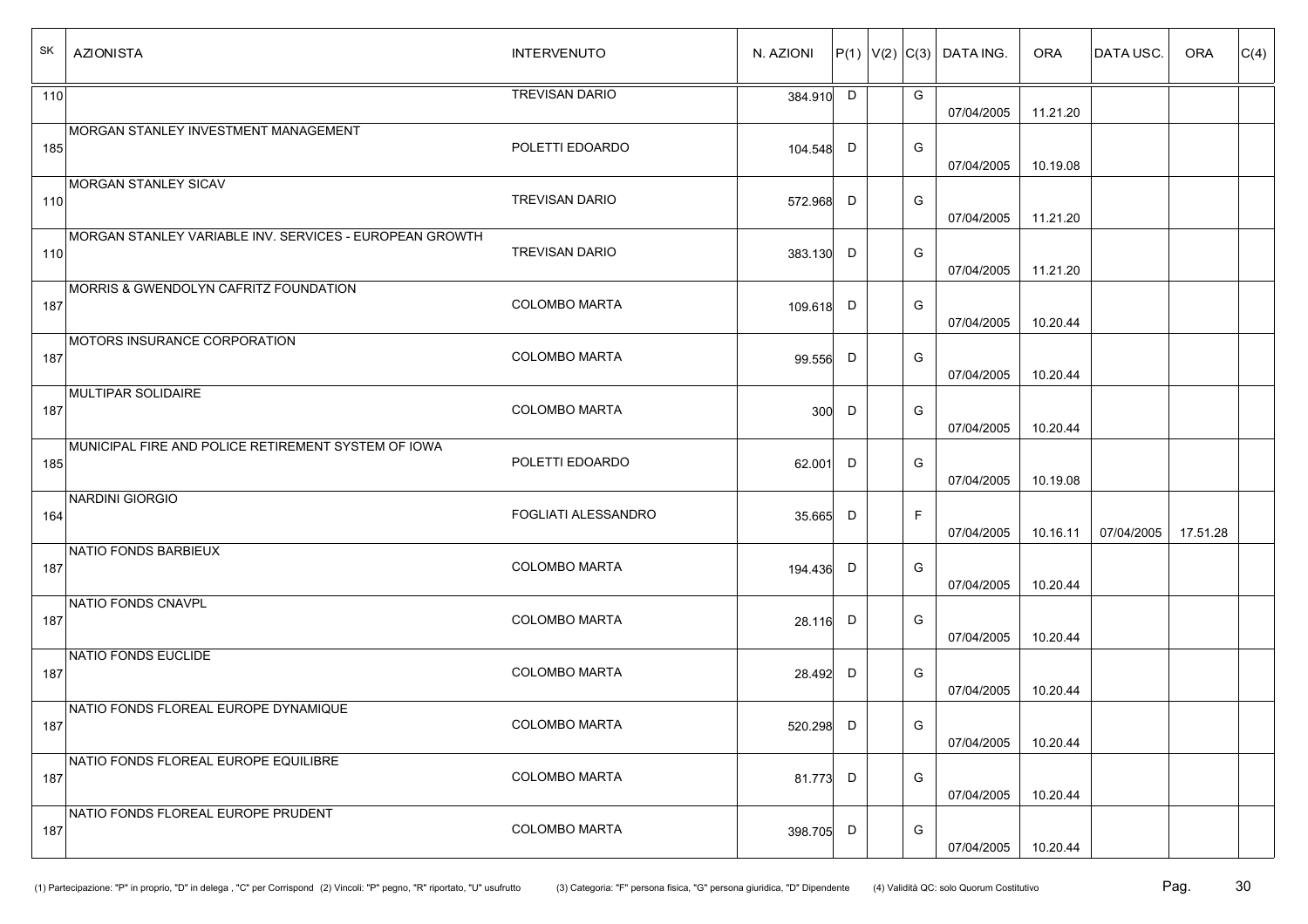| SK  | <b>AZIONISTA</b>                                     | <b>INTERVENUTO</b>    | N. AZIONI     |              |   | $ P(1) V(2) C(3) $ DATA ING. | <b>ORA</b> | <b>DATAUSC.</b> | <b>ORA</b> | C(4) |
|-----|------------------------------------------------------|-----------------------|---------------|--------------|---|------------------------------|------------|-----------------|------------|------|
| 187 | NATIO FONDS GALILEE                                  | <b>COLOMBO MARTA</b>  | 181.126 D     |              | G | 07/04/2005                   | 10.20.44   |                 |            |      |
| 187 | NATIO FONDS MONTPARNASSE                             | <b>COLOMBO MARTA</b>  | 284.401       | D            | G | 07/04/2005                   | 10.20.44   |                 |            |      |
| 187 | NATIO FONDS VERMEER                                  | <b>COLOMBO MARTA</b>  | 98.145 D      |              | G | 07/04/2005                   | 10.20.44   |                 |            |      |
| 187 | NATIONAL BANK OF KAZAKHSTAN                          | <b>COLOMBO MARTA</b>  | 134.836 D     |              | G | 07/04/2005                   | 10.20.44   |                 |            |      |
| 185 | NATIONAL GOVERNMENT EMPLOYEES MUTUAL AID ASSOCIATION | POLETTI EDOARDO       | 300.336 D     |              | G | 07/04/2005                   | 10.19.08   |                 |            |      |
| 185 | NATIONAL WESTMINSTER LIFE ASSURANCE LIMITED          | POLETTI EDOARDO       | $9.039.205$ D |              | G | 07/04/2005                   | 10.19.08   |                 |            |      |
| 110 | NATIONS GLOBAL VALUE                                 | <b>TREVISAN DARIO</b> | 1.911.493 D   |              | G | 07/04/2005                   | 11.21.20   |                 |            |      |
| 110 | <b>NCM UK PENSION FUND</b>                           | <b>TREVISAN DARIO</b> | 14.523 D      |              | G | 07/04/2005                   | 11.21.20   |                 |            |      |
| 185 | NEIMAN MARCUS GROUP PENSION TRUST PLAN               | POLETTI EDOARDO       | 158.557       | D            | G | 07/04/2005                   | 10.19.08   |                 |            |      |
| 110 | NEW YORK STATE COMMON RETIREMENT FUND                | <b>TREVISAN DARIO</b> | 37.708 D      |              | G | 07/04/2005                   | 11.21.20   |                 |            |      |
| 185 | NEWPORT NEWS EMPLOYEE RETIREMENT FUND                | POLETTI EDOARDO       | 103.012 D     |              | G | 07/04/2005                   | 10.19.08   |                 |            |      |
| 185 | NIKE 401K SAVING PLAN FOR EMPLOYEES BRANDES          | POLETTI EDOARDO       | 72.164 D      |              | G | 07/04/2005                   | 10.19.08   |                 |            |      |
| 185 | NIKE INC BRANDES INVESTMENT PARTNERS                 | POLETTI EDOARDO       | 65.357        | D            | G | 07/04/2005                   | 10.19.08   |                 |            |      |
| 187 | NORFOLK COUNTY RETIREMENT SYSTEM                     | <b>COLOMBO MARTA</b>  | 12            | $\mathsf{D}$ | G | 07/04/2005                   | 10.20.44   |                 |            |      |
|     | NORTHERN IRELAND LOCAL GOVERNEMENT                   |                       |               |              |   |                              |            |                 |            |      |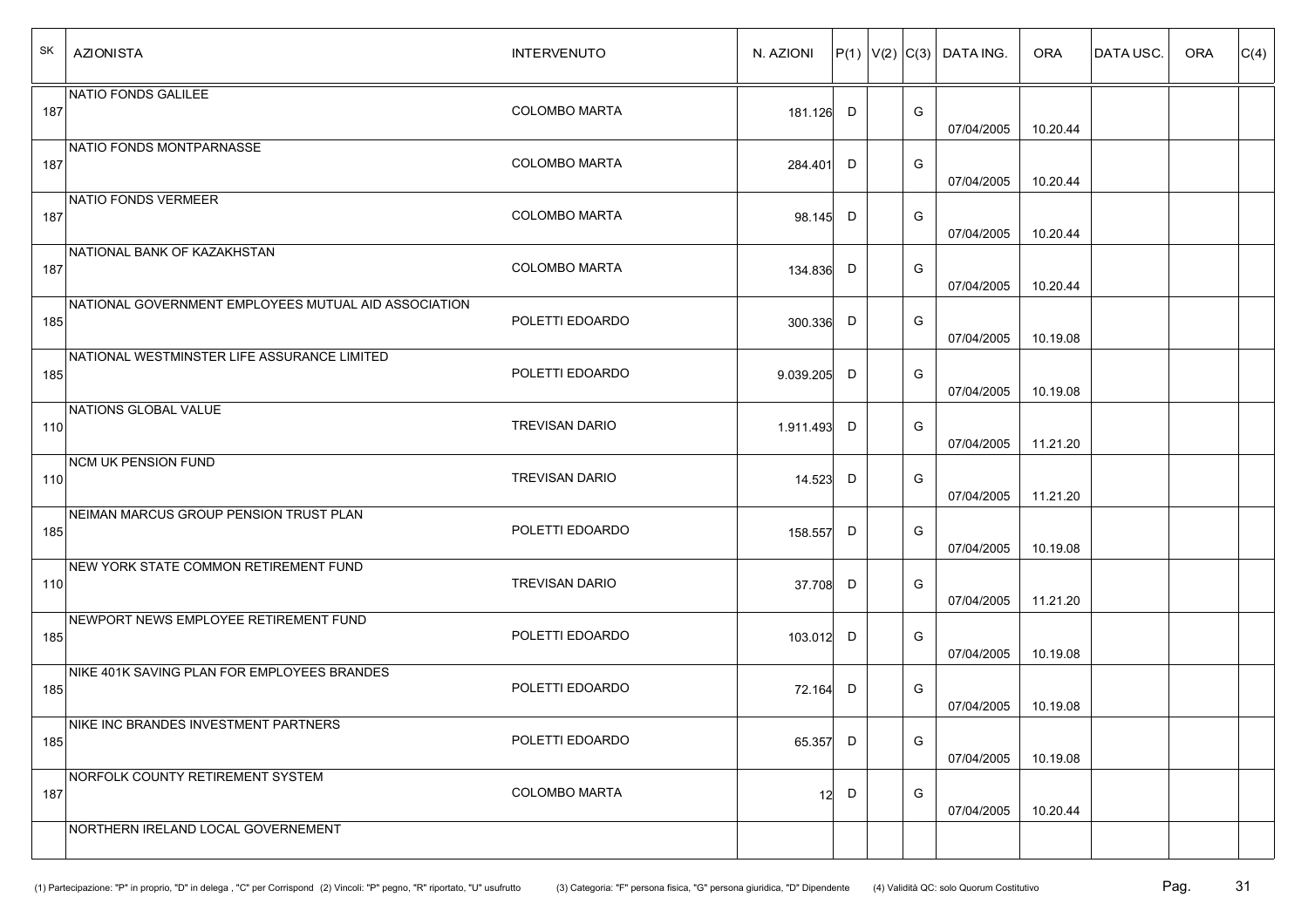| SK  | <b>AZIONISTA</b>                                          | <b>INTERVENUTO</b>      | N. AZIONI     |              |                         | $ P(1) V(2) C(3) $ DATA ING. | <b>ORA</b> | <b>DATAUSC.</b> | <b>ORA</b> | C(4) |
|-----|-----------------------------------------------------------|-------------------------|---------------|--------------|-------------------------|------------------------------|------------|-----------------|------------|------|
| 110 |                                                           | <b>TREVISAN DARIO</b>   | 1.065.047     | D            | G                       | 07/04/2005                   | 11.21.20   |                 |            |      |
| 110 | NORTHERN IRELAND LOCAL GOVERNEMENT OFFICE SUPER.COMMITTEE | <b>TREVISAN DARIO</b>   | 1.065.047     | D            | G                       | 07/04/2005                   | 11.21.20   |                 |            |      |
| 110 | NORTHERN NETWORKS INC.MASTER RETIREMENT TRUST             | <b>TREVISAN DARIO</b>   | 526.158       | D            | G                       | 07/04/2005                   | 11.21.20   |                 |            |      |
| 187 | NORTHERN TELECOM (UK) COMMON INVESTMENT PENSION FUND      | <b>COLOMBO MARTA</b>    | 515.079       | D            | G                       | 07/04/2005                   | 10.20.44   |                 |            |      |
| 185 | NORTHERN TELECOM PENSION TRUST                            | POLETTI EDOARDO         | 774.295       | D            | G                       | 07/04/2005                   | 10.19.08   |                 |            |      |
| 185 | NORTHERN TRUST NOBLE HOUSE                                | POLETTI EDOARDO         | 51.936        | D            | G                       | 07/04/2005                   | 10.19.08   |                 |            |      |
| 110 | NORTHWEST NATURAL GAS CO.PENSION TRUST                    | <b>TREVISAN DARIO</b>   | 103.024       | D            | G                       | 07/04/2005                   | 11.21.20   |                 |            |      |
| 187 | NOTTINGHAMSHIRE COUNTY COUNCIL PENSION FUND               | <b>COLOMBO MARTA</b>    | 1.147.782     | D            | G                       | 07/04/2005                   | 10.20.44   |                 |            |      |
| 110 | NUCLEAR GENERAL DECOMMISSIONING FUND LTD                  | <b>TREVISAN DARIO</b>   | 229.563       | D            | G                       | 07/04/2005                   | 11.21.20   |                 |            |      |
| 187 | NUNAVUT TRUST - BRANDES                                   | <b>COLOMBO MARTA</b>    | 14.000        | D            | G                       | 07/04/2005                   | 10.20.44   |                 |            |      |
| 110 | <b>NV INTERPOLIS BTL</b>                                  | <b>TREVISAN DARIO</b>   | 1.131.537     | D            | G                       | 07/04/2005                   | 11.21.20   |                 |            |      |
| 110 | <b>NV INTERPOLIS SCHADE</b>                               | <b>TREVISAN DARIO</b>   | 208.806       | D            | G                       | 07/04/2005                   | 11.21.20   |                 |            |      |
| 187 | <b>OHIO CARPENTERS PENSION PLAN</b>                       | <b>COLOMBO MARTA</b>    | 598.694       | $\mathsf{D}$ | G                       | 07/04/2005                   | 10.20.44   |                 |            |      |
| 166 | <b>OLIMPIA SPA</b>                                        | <b>GIANNI FRANCESCO</b> | 2.407.345.359 | D            | <b>NOTA</b><br>G<br>(2) | 07/04/2005                   | 10.49.47   |                 |            |      |
| -90 | <b>OLTOLINI GIAN PIERO</b>                                | OLTOLINI GIAN PIERO     | 4.584         | $\mathsf{P}$ | $\mathsf F$             | 07/04/2005                   | 10.23.06   | 07/04/2005      | 16.37.24   |      |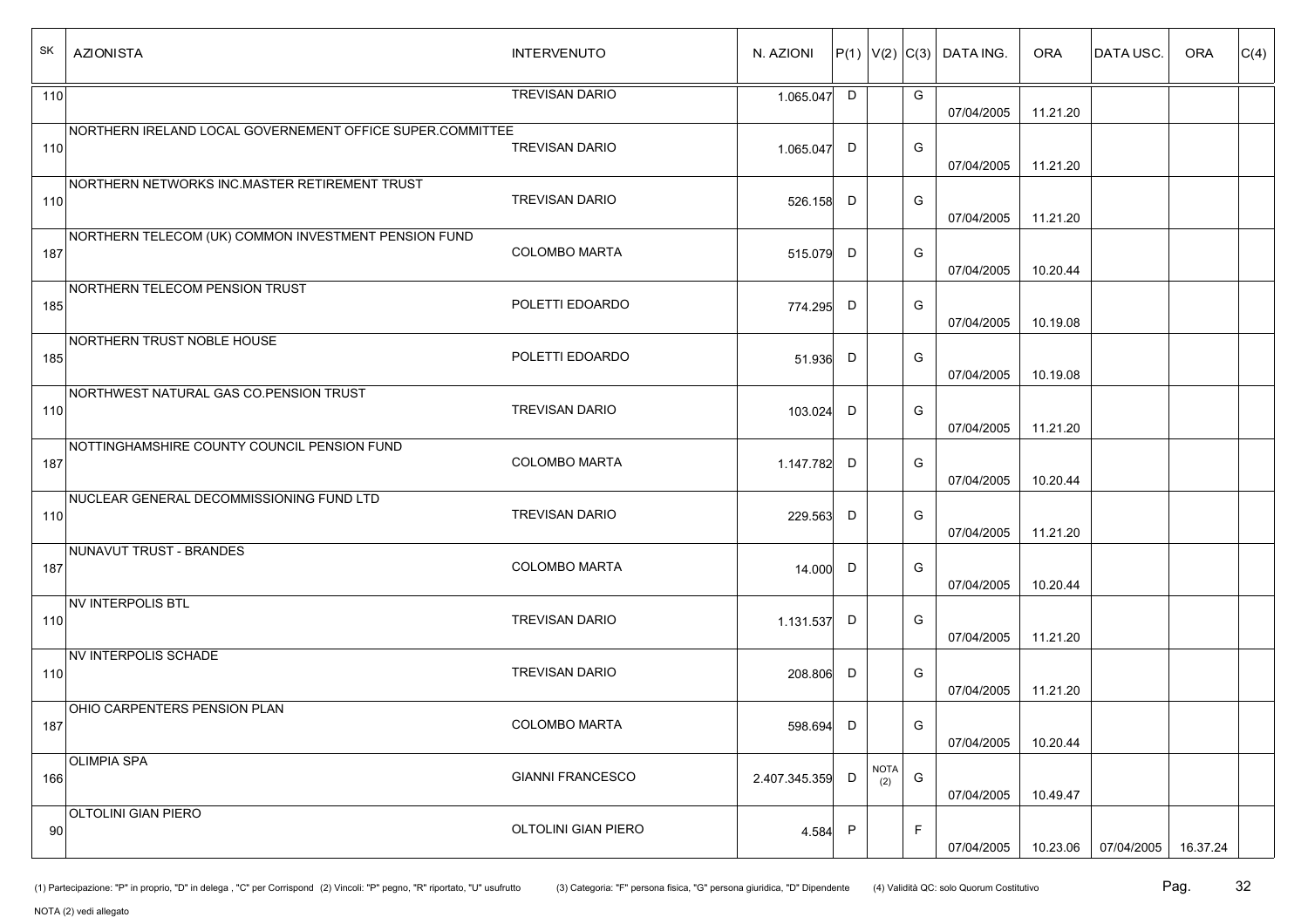| SK  | <b>AZIONISTA</b>                                        | <b>INTERVENUTO</b>    | N. AZIONI |   |             | $ P(1) V(2) C(3) $ DATA ING. | <b>ORA</b> | <b>DATAUSC.</b> | <b>ORA</b> | C(4) |
|-----|---------------------------------------------------------|-----------------------|-----------|---|-------------|------------------------------|------------|-----------------|------------|------|
| 110 | ORGANISME DE PLACEMENT COLLECTIF DES VALEURS MOBILIERS  | <b>TREVISAN DARIO</b> | 7.268.651 | D | G           | 07/04/2005                   | 11.21.20   |                 |            |      |
| 185 | OWN ZORGVERZEKERAAR VGZ                                 | POLETTI EDOARDO       | 35.343    | D | G           | 07/04/2005                   | 10.19.08   |                 |            |      |
| 187 | <b>P/P OF GLAXOSMITHKLINE</b>                           | <b>COLOMBO MARTA</b>  | 69.300 D  |   | G           | 07/04/2005                   | 10.20.44   |                 |            |      |
| 185 | PACIFIC GAS & ELECTRIC NON BARGAINED VEBA               | POLETTI EDOARDO       | 32.173 D  |   | G           | 07/04/2005                   | 10.19.08   |                 |            |      |
| 185 | PACIFIC GAS & ELECTRIC NUCLEAR FAC DECOMMISSION TRUST   | POLETTI EDOARDO       | 183.500   | D | G           | 07/04/2005                   | 10.19.08   |                 |            |      |
| 164 | PALIERI ANNA MARIA                                      | FOGLIATI ALESSANDRO   | 500       | D | $\mathsf F$ | 07/04/2005                   | 10.16.11   | 07/04/2005      | 17.51.28   |      |
| 185 | <b>PANAGORA GROUP TRUST</b>                             | POLETTI EDOARDO       | 22.222 D  |   | G           | 07/04/2005                   | 10.19.08   |                 |            |      |
| 187 | PARVEST BALANCED EURO                                   | <b>COLOMBO MARTA</b>  | 136.914   | D | G           | 07/04/2005                   | 10.20.44   |                 |            |      |
| 187 | <b>PARVEST CONSERVATIVE EURO</b>                        | <b>COLOMBO MARTA</b>  | 11.694 D  |   | G           | 07/04/2005                   | 10.20.44   |                 |            |      |
| 187 | <b>PARVEST DYNAMIC EURO</b>                             | <b>COLOMBO MARTA</b>  | 130.467   | D | G           | 07/04/2005                   | 10.20.44   |                 |            |      |
| 187 | <b>PARVEST EURO EQUITIES</b>                            | <b>COLOMBO MARTA</b>  | 84.233    | D | G           | 07/04/2005                   | 10.20.44   |                 |            |      |
| 187 | <b>PARVEST EUROPE</b>                                   | <b>COLOMBO MARTA</b>  | 45.927    | D | G           | 07/04/2005                   | 10.20.44   |                 |            |      |
| 185 | PENSION FUND ASSOCIATION FOR LOCAL GOVERNMENT OFFICIALS | POLETTI EDOARDO       | 380.058 D |   | G           | 07/04/2005                   | 10.19.08   |                 |            |      |
| 185 | PENSION FUND OF THE CHRISTIAN CHURCH                    | POLETTI EDOARDO       | 388.842 D |   | G           | 07/04/2005                   | 10.19.08   |                 |            |      |
|     | PENSION INVESTMENT FUND                                 |                       |           |   |             |                              |            |                 |            |      |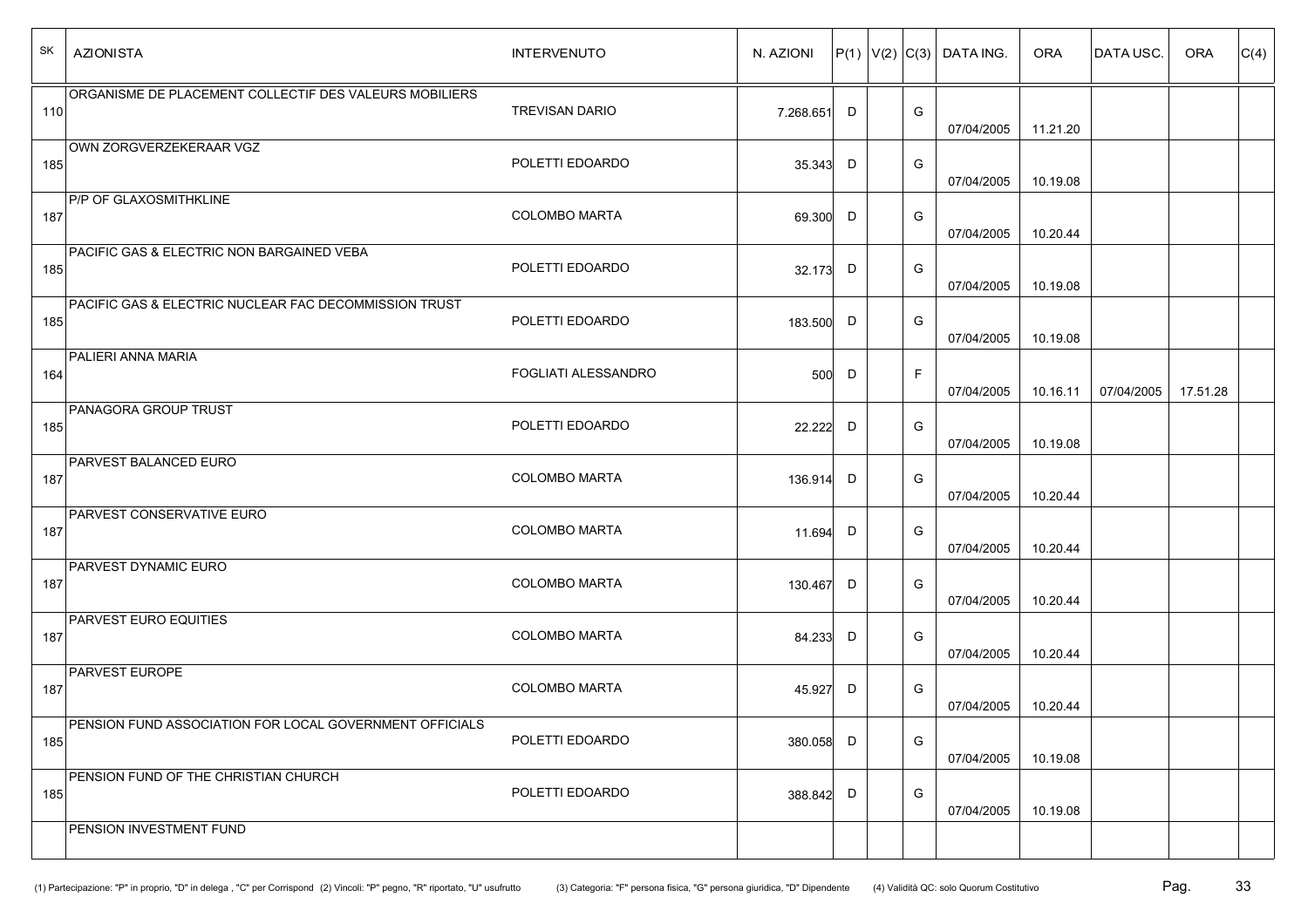| SK  | <b>AZIONISTA</b>                                                                                     | <b>INTERVENUTO</b>       | N. AZIONI  |              |             | $ P(1) V(2) C(3) $ DATA ING. | <b>ORA</b> | <b>DATAUSC.</b> | <b>ORA</b> | C(4) |
|-----|------------------------------------------------------------------------------------------------------|--------------------------|------------|--------------|-------------|------------------------------|------------|-----------------|------------|------|
| 187 |                                                                                                      | COLOMBO MARTA            | 104.199    | D            | G           | 07/04/2005                   | 10.20.44   |                 |            |      |
| 185 | PENSION RESERVES INVESTMENT BOARD                                                                    | POLETTI EDOARDO          | 1.871.094  | D            | G           | 07/04/2005                   | 10.19.08   |                 |            |      |
| 185 | <b>PERSHING LLC</b>                                                                                  | POLETTI EDOARDO          | 1.546.395  | D            | G           | 07/04/2005                   | 10.19.08   |                 |            |      |
|     | PGGM (STICHTING PENSIOENFONDS VOOR DE GEZONDHELD GEESTELIJKE EN MAATSCHAPPELIJKE<br><b>BELANGEN)</b> |                          |            |              |             |                              |            |                 |            |      |
| 185 |                                                                                                      | POLETTI EDOARDO          | 2.402.368  | D            | G           | 07/04/2005                   | 10.19.08   |                 |            |      |
| 110 | <b>PICTET &amp; CIE</b>                                                                              | <b>TREVISAN DARIO</b>    | 846.704    | D            | G           | 07/04/2005                   | 11.21.20   |                 |            |      |
| 174 | <b>PIONEER ASSET MANAGEMENT SA</b>                                                                   | <b>TAVONI ANDREA</b>     | 5.900.000  | D            | G           | 07/04/2005                   | 10.46.11   | 07/04/2005      | 15.33.31   |      |
| 187 | PIONEER EUROPE FUND                                                                                  | <b>COLOMBO MARTA</b>     | 354.300    | D            | G           | 07/04/2005                   | 10.20.44   |                 |            |      |
| 187 | PIONEER EUROPE VCT PORTFOLIO                                                                         | <b>COLOMBO MARTA</b>     | 32.531     | D            | G           | 07/04/2005                   | 10.20.44   |                 |            |      |
| 187 | PIONEER INTERNATIONAL VALUE FUND                                                                     | <b>COLOMBO MARTA</b>     | 266.590    | D            | G           | 07/04/2005                   | 10.20.44   |                 |            |      |
| 187 | PIONEER INTERNATIONAL VALUE VCT PORTFOLIO                                                            | <b>COLOMBO MARTA</b>     | 46.486     | D            | G           | 07/04/2005                   | 10.20.44   |                 |            |      |
| 174 | PIONEER INVESTMENT MANAGEMENT SGR SPA                                                                | <b>TAVONI ANDREA</b>     | 600.000    | D            | G           | 07/04/2005                   | 10.46.11   | 07/04/2005      | 15.33.31   |      |
| 165 | PIRELLI & C. SPA                                                                                     | <b>BURINI ROBERTO</b>    | 47.155.300 | D            | G           | 07/04/2005                   | 10.26.54   |                 |            |      |
| 87  | <b>PISTONE UGO LUIGI</b>                                                                             | PISTONE UGO LUIGI        | 19.400     | $\mathsf{P}$ | $\mathsf F$ | 07/04/2005                   | 10.17.55   | 07/04/2005      | 14.50.44   |      |
| 96  | <b>PIZZUTI FRANCESCO</b>                                                                             | <b>D'ATRI GIANFRANCO</b> | 78.626     | D            | $\mathsf F$ | 07/04/2005                   | 11.33.00   |                 |            |      |
|     | PLUMBING & MECHANICAL SERVICES IND. PENSION                                                          |                          |            |              |             |                              |            |                 |            |      |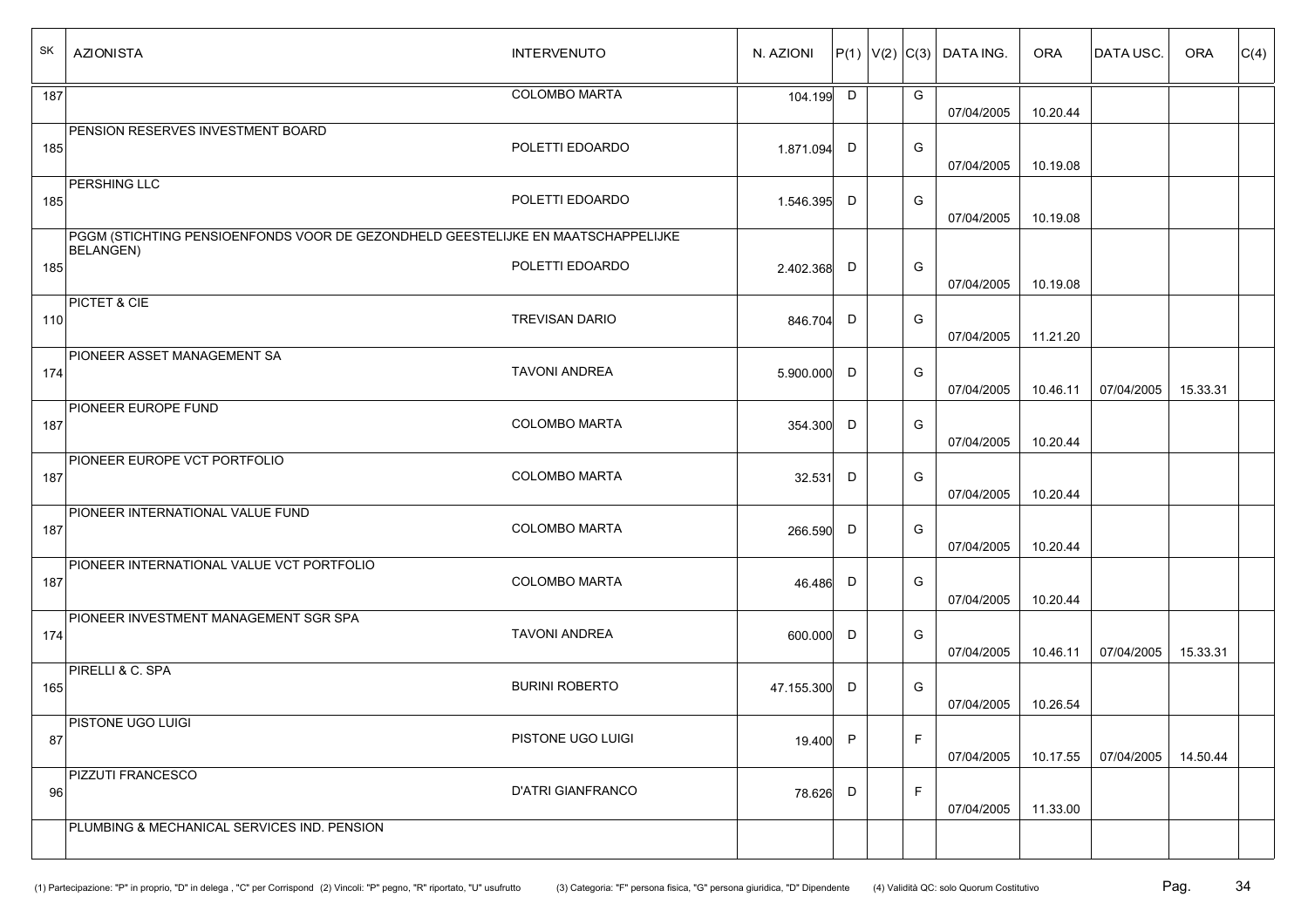| SK  | <b>AZIONISTA</b>                                         | <b>INTERVENUTO</b>        | N. AZIONI   |        |   | $ P(1) V(2) C(3) $ DATA ING. | <b>ORA</b> | <b>DATAUSC.</b> | <b>ORA</b> | C(4) |
|-----|----------------------------------------------------------|---------------------------|-------------|--------|---|------------------------------|------------|-----------------|------------|------|
| 110 |                                                          | <b>TREVISAN DARIO</b>     | 157.697     | $\Box$ | G | 07/04/2005                   | 11.21.20   |                 |            |      |
| 168 | PO VITA GESTIONE CREDIT AGRICOLE                         | CORDOVADO PAOLA           | 271.996 D   |        | G | 07/04/2005                   | 10.25.39   |                 |            |      |
| 83  | PORTA FRANCO GIOVANNI                                    | PORTA FRANCO GIOVANNI     | 10          | P      | F | 07/04/2005                   | 09.32.33   |                 |            |      |
| 185 | POSTAL LIFE INSURANCE WELFARE CORPORATION                | POLETTI EDOARDO           | 233.439     | D      | G | 07/04/2005                   | 10.19.08   |                 |            |      |
| 187 | <b>PPT FISHER INVESTMENT</b>                             | <b>COLOMBO MARTA</b>      | 39.100 D    |        | G | 07/04/2005                   | 10.20.44   |                 |            |      |
| 110 | PRINCIPLE VARIABLE CONTRACT FUND.INC.ALLOCATION SEG ACCT | <b>TREVISAN DARIO</b>     | 44.931      | D      | G | 07/04/2005                   | 11.21.20   |                 |            |      |
| 187 | PRUDENTIAL EUROPEAN INDEX TRACKER TRUST                  | <b>COLOMBO MARTA</b>      | 29.807      | D      | G | 07/04/2005                   | 10.20.44   |                 |            |      |
| 110 | <b>PRUDENTIAL PENSION LTD</b>                            | <b>TREVISAN DARIO</b>     | 201.026 D   |        | G | 07/04/2005                   | 11.21.20   |                 |            |      |
| 187 | <b>PSP FOREIGN EQUITIES FUND</b>                         | <b>COLOMBO MARTA</b>      | 135.909     | D      | G | 07/04/2005                   | 10.20.44   |                 |            |      |
| 185 | PUBLIC EMPLOYEE RETIREMENT SYSTEM OF IDAHO               | POLETTI EDOARDO           | 2.281.018 D |        | G | 07/04/2005                   | 10.19.08   |                 |            |      |
| 184 | PUBLIC EMPLOYEES RETIREMENT SYSTEM OF MISSISSIPPI        | <b>BANFI ANDREA ALDO</b>  | 191         | D      | G | 07/04/2005                   | 10.15.47   |                 |            |      |
| 110 | PUBLIC EMPLOYEES RETIREMENT SYSTEM OF NEVADA             | <b>TREVISAN DARIO</b>     | 857.937     | D      | G | 07/04/2005                   | 11.21.20   |                 |            |      |
| 187 | PUBLIC EMPLOYEES RETIREMENT SYSTEM OF OHIO               | <b>COLOMBO MARTA</b>      |             | $12$ D | G | 07/04/2005                   | 10.20.44   |                 |            |      |
| 199 | QUAGLIA GIUSEPPINA FRANCA                                | QUAGLIA GIUSEPPINA FRANCA | $9.760$ P   |        | F | 07/04/2005                   | 10.45.35   |                 |            |      |
| 110 | RAIL WAYS PENSION TRUSTEE COMPANY FOR THE PENSION SCHEME | <b>TREVISAN DARIO</b>     | 933.900 D   |        | G | 07/04/2005                   | 11.21.20   |                 |            |      |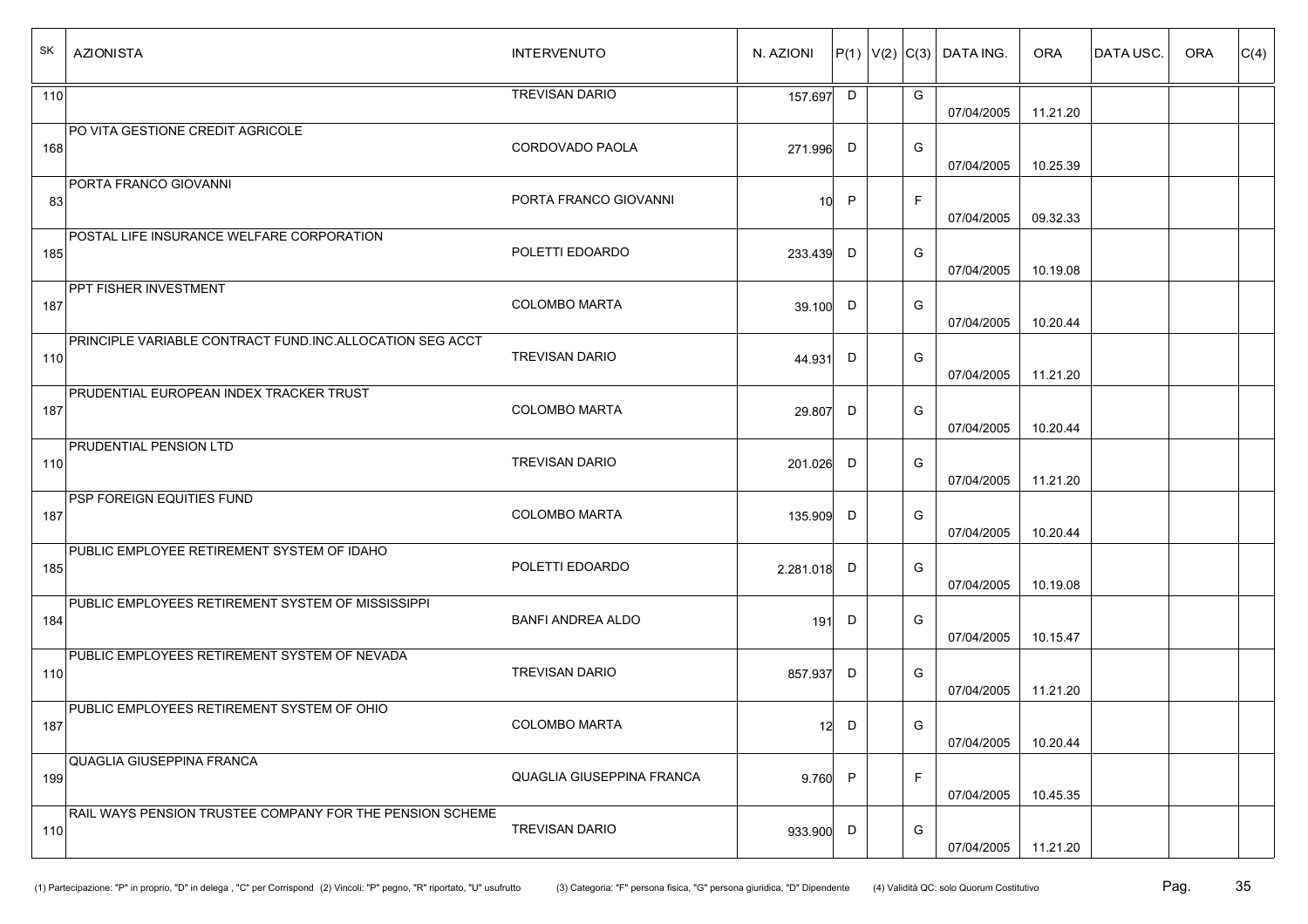| SK  | <b>AZIONISTA</b>                                                                       | <b>INTERVENUTO</b>    | N. AZIONI  |              |              | $ P(1) V(2) C(3) $ DATA ING. | <b>ORA</b> | <b>DATAUSC.</b> | <b>ORA</b> | C(4) |
|-----|----------------------------------------------------------------------------------------|-----------------------|------------|--------------|--------------|------------------------------|------------|-----------------|------------|------|
| 185 | <b>RANX XEROX PENSION FUND</b>                                                         | POLETTI EDOARDO       | 274.106    | D            | G            | 07/04/2005                   | 10.19.08   |                 |            |      |
| 114 | RAS ASSET MANAGEMENT SGR SPA - FONDO RAS CAPITAL                                       | <b>BASSI MAURIZIO</b> | 15.000.000 | D            | G            | 07/04/2005                   | 10.38.46   |                 |            |      |
| 190 | <b>RASBANK VITA SPA</b>                                                                | SPREAFICO ROBERTO     | 11.025.000 | D            | G            | 07/04/2005                   | 10.57.02   |                 |            |      |
| 185 | REED ELSEVIER DEFINED BENEFIT PLANS MASTER TRUST                                       | POLETTI EDOARDO       | 162.617    | D            | G            | 07/04/2005                   | 10.19.08   |                 |            |      |
| 110 | RETIREMENT BENEFITS FUND BOARD                                                         | <b>TREVISAN DARIO</b> | 233.276    | D            | G            | 07/04/2005                   | 11.21.20   |                 |            |      |
| 185 | RETIREMENT PLAN TEXAS UTILITIES COMPANY SYSTEM                                         | POLETTI EDOARDO       | 88.529     | D            | G            | 07/04/2005                   | 10.19.08   |                 |            |      |
| 187 | RHODIA INC PENSION EQUITY PLAN                                                         | <b>COLOMBO MARTA</b>  | 196.637    | D            | G            | 07/04/2005                   | 10.20.44   |                 |            |      |
| 185 | RIA ADVANCED LEARNING MCGILL UNIVERSITY                                                | POLETTI EDOARDO       | 232.362    | D            | G            | 07/04/2005                   | 10.19.08   |                 |            |      |
| 190 | RIUNIONE ADRIATICA DI SICURTA SPA                                                      | SPREAFICO ROBERTO     | 38.000.000 | D            | G            | 07/04/2005                   | 10.57.02   |                 |            |      |
| 185 | <b>ROBECO NEDERLAND BV</b>                                                             | POLETTI EDOARDO       | 12.494.363 | D            | G            | 07/04/2005                   | 10.19.08   |                 |            |      |
| 78  | <b>ROMANO VINCENZO</b>                                                                 | ROMANO VINCENZO       | 4.500      | $\mathsf{P}$ | $\mathsf{F}$ | 07/04/2005                   | 10.49.39   | 07/04/2005      | 15.46.17   |      |
| 185 | <b>RONALD FAMILY</b>                                                                   | POLETTI EDOARDO       | 11.991     | D            | G            | 07/04/2005                   | 10.19.08   |                 |            |      |
| 64  | ROSCIO EUGENIO                                                                         | ROSCIO EUGENIO        | 3.806      | P            | F            | 07/04/2005                   | 10.04.58   | 07/04/2005      | 15.58.12   |      |
| 185 | ROYAL BANK OF CANADA CO.                                                               | POLETTI EDOARDO       | 81.300 D   |              | G            | 07/04/2005                   | 10.19.08   |                 |            |      |
|     | ROYAL BANK OF SCOTLAND DEP M&G INVESTMENT FUNDS 1 ICVC M&G EUROPEAN INDEX TRACKER FUND |                       |            |              |              |                              |            |                 |            |      |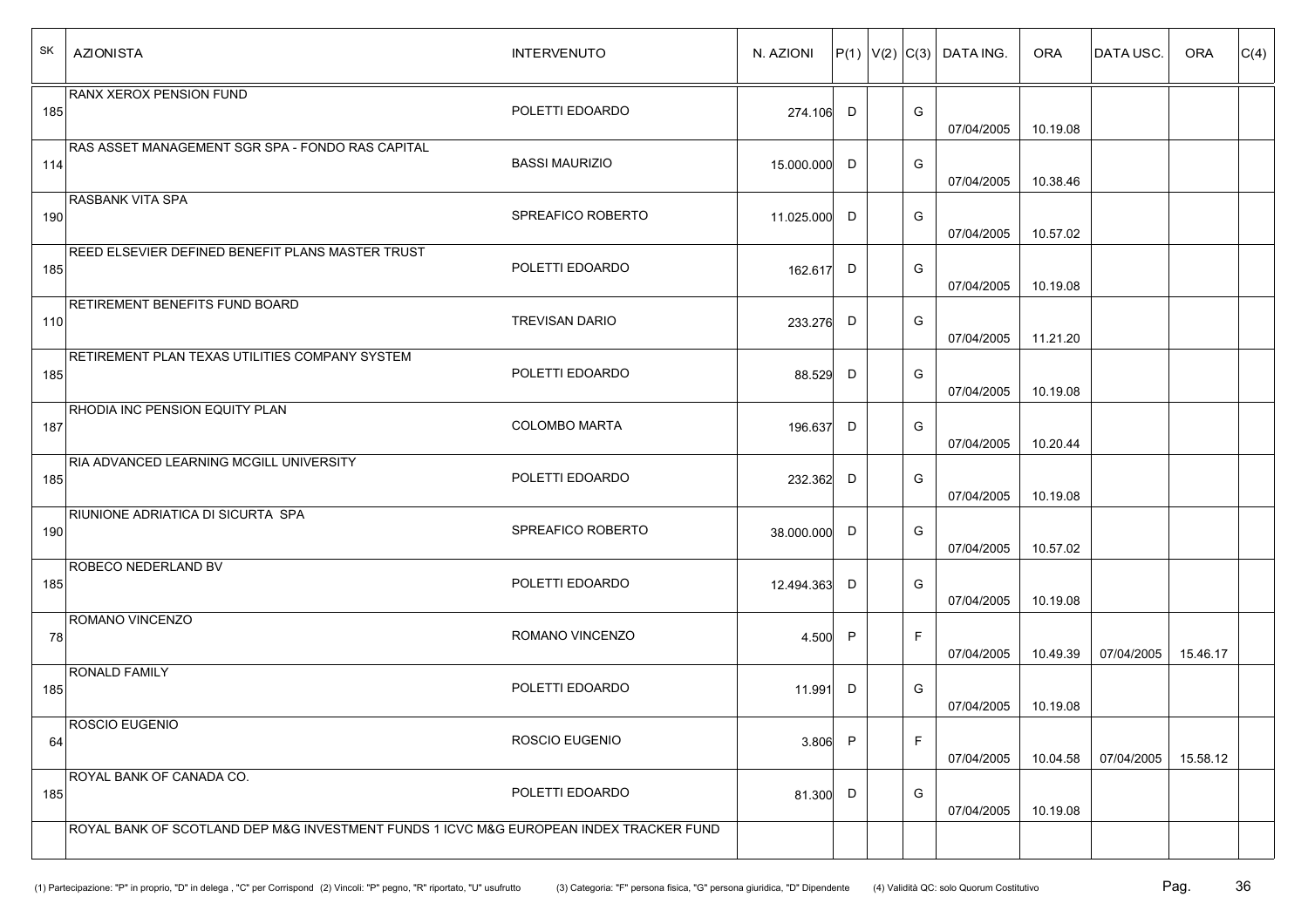| SK    | <b>AZIONISTA</b>                                               | <b>INTERVENUTO</b>      | N. AZIONI    |        |              | $ P(1) V(2) C(3) $ DATA ING. | <b>ORA</b> | DATA USC.  | ORA      | C(4) |
|-------|----------------------------------------------------------------|-------------------------|--------------|--------|--------------|------------------------------|------------|------------|----------|------|
| 187   |                                                                | <b>COLOMBO MARTA</b>    | 172.731      | $\Box$ | G            | 07/04/2005                   | 10.20.44   |            |          |      |
| 69    | <b>RUZZINI ALFONSO</b>                                         | <b>RUZZINI ALFONSO</b>  | 23.106 P     |        | $\mathsf{F}$ | 07/04/2005                   | 10.21.36   | 07/04/2005 | 15.37.02 |      |
| 110   | <b>RVS LEVENSVERZEKERING NV</b>                                | <b>TREVISAN DARIO</b>   | 138.200      | D      | G            | 07/04/2005                   | 11.21.20   |            |          |      |
| 185   | <b>SACRAMENTO REGIONAL TRANSIT DISTRICT</b>                    | POLETTI EDOARDO         | 59.700 D     |        | G            | 07/04/2005                   | 10.19.08   |            |          |      |
| 185   | SAFECO CORPORATION SAFECO ASSET MANAGEMENT CO                  | POLETTI EDOARDO         | 39.102 D     |        | G            | 07/04/2005                   | 10.19.08   |            |          |      |
| 88    | <b>SALA GIOVANNA</b>                                           | <b>VEZZANI FEDERICO</b> | 943          | D      | E            | 07/04/2005                   | 10.19.40   | 07/04/2005 | 15.20.43 |      |
| 187   | <b>SALD EES</b>                                                | <b>COLOMBO MARTA</b>    | 89.949       | D      | G            | 07/04/2005                   | 10.20.44   |            |          |      |
| 110   | SAN DIEGO MUSEUM OF ART                                        | <b>TREVISAN DARIO</b>   | 39.854       | D      | G            | 07/04/2005                   | 11.21.20   |            |          |      |
| 119   | SANPAOLO IMI SGR SPA                                           | DI LIBERTO MARCO        | 12.100.000 D |        | G            | 07/04/2005                   | 11.15.24   |            |          |      |
| 63    | <b>SANTINI OLIVA</b>                                           | <b>SANTINI OLIVA</b>    | 14.374 P     |        | E            | 07/04/2005                   | 09.35.01   | 07/04/2005 | 16.19.52 |      |
| 5.005 | <b>SARTOR LUIGI</b>                                            | SARTOR LUIGI            | 1.178 C      |        | $\mathsf{F}$ | 07/04/2005                   | 11.21.05   |            |          |      |
| 110   | <b>SAS TRUSTEE CORPORATION</b>                                 | <b>TREVISAN DARIO</b>   | 1.874.759    | D      | G            | 07/04/2005                   | 11.21.20   |            |          |      |
| 168   | <b>SASA VITA SPA</b>                                           | CORDOVADO PAOLA         | 16.504 D     |        | G            | 07/04/2005                   | 10.25.39   |            |          |      |
| 187   | SAUDI ARABIAN MONETARY AGENCY                                  | COLOMBO MARTA           | 406.061      | $\Box$ | G            | 07/04/2005                   | 10.20.44   |            |          |      |
| 185   | SBC COMMUNICATION INC MASTER TRUST DRANDES INVESTMENT PARTNERS | POLETTI EDOARDO         | 2.441.653    | D      | G            | 07/04/2005                   | 10.19.08   |            |          |      |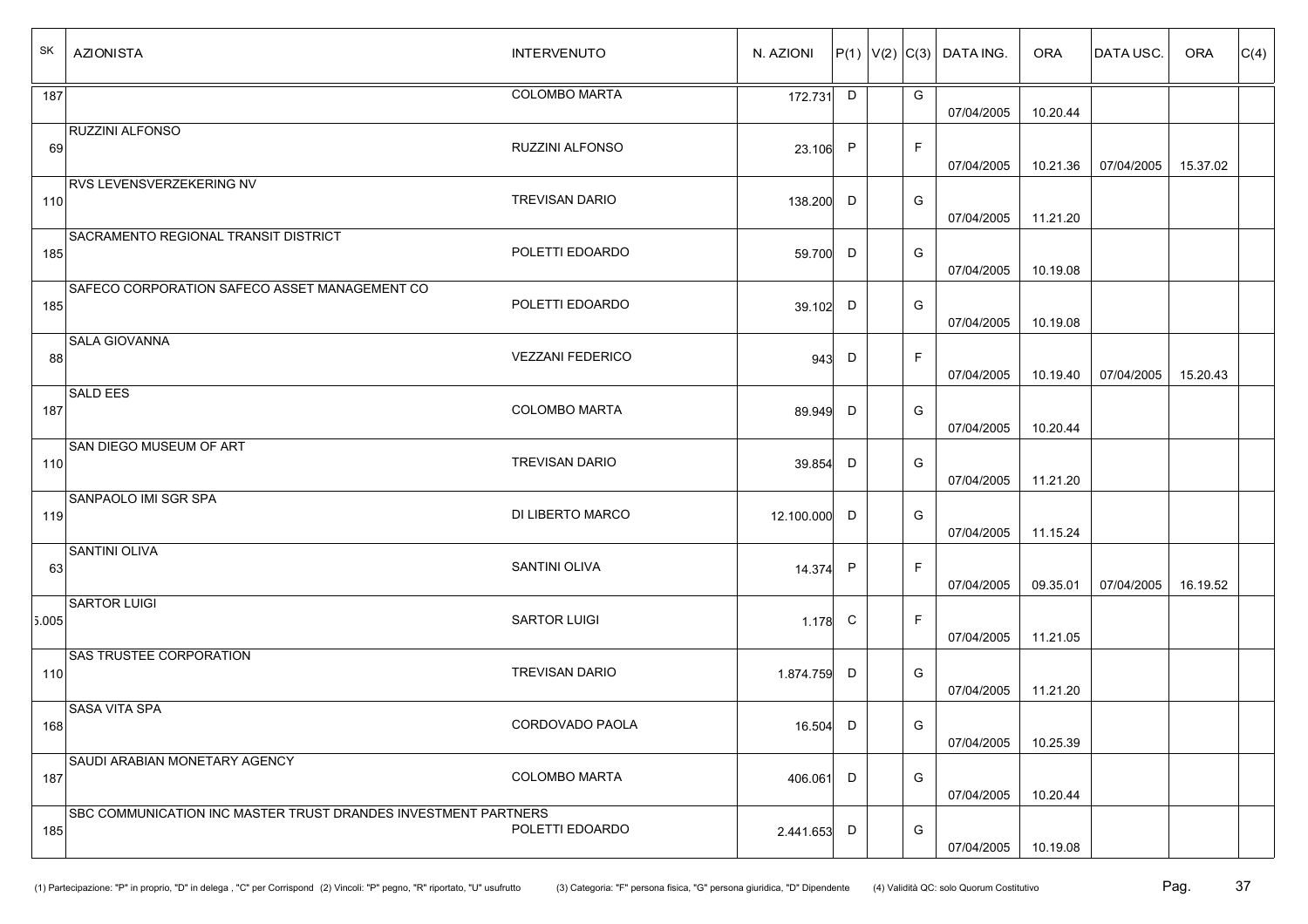| SK  | <b>AZIONISTA</b>                                                             | <b>INTERVENUTO</b>         | N. AZIONI   |   |             | $P(1)  V(2)  C(3)  $ DATA ING. | <b>ORA</b> | <b>DATAUSC.</b> | <b>ORA</b> | C(4) |
|-----|------------------------------------------------------------------------------|----------------------------|-------------|---|-------------|--------------------------------|------------|-----------------|------------|------|
| 185 | <b>SBC INTERNATIONAL EQUITY FUND</b>                                         | POLETTI EDOARDO            | 50.174 D    |   | G           | 07/04/2005                     | 10.19.08   |                 |            |      |
| 185 | SC. BERNSTEIN DBT INTERNATIONAL VALUE (HGW) SERIES                           | POLETTI EDOARDO            | 841.000 D   |   | G           | 07/04/2005                     | 10.19.08   |                 |            |      |
| 110 | <b>SCOTIA CANADIAN BALANCED FUND</b>                                         | <b>TREVISAN DARIO</b>      | 565.220     | D | G           | 07/04/2005                     | 11.21.20   |                 |            |      |
| 110 | SCOTIA EUROPEAN GROWTH FUND                                                  | <b>TREVISAN DARIO</b>      | 171.105 D   |   | G           | 07/04/2005                     | 11.21.20   |                 |            |      |
| 185 | SCOTTISH AMICABLE MANAGER FUND TRACKER TRUST                                 | POLETTI EDOARDO            | 39.222 D    |   | G           | 07/04/2005                     | 10.19.08   |                 |            |      |
| 187 | SCOTTISH WIDOWS INVESTMENT PARTNERSHIP INVESTMENT FUNDS ICVC GLOBAL SRI FUND | <b>COLOMBO MARTA</b>       | 188.627     | D | G           | 07/04/2005                     | 10.20.44   |                 |            |      |
| 185 | <b>SEA RAY BOAT</b>                                                          | POLETTI EDOARDO            | 236.635 D   |   | G           | 07/04/2005                     | 10.19.08   |                 |            |      |
| 187 | SEI INSTITUTIONAL INTERNATIONAL TRUST INTERNATIONAL EQUITY                   | <b>COLOMBO MARTA</b>       | 1.859.710 D |   | G           | 07/04/2005                     | 10.20.44   |                 |            |      |
| 187 | SEI INSTITUTIONAL INVESTMENT TRUST INTERNATIONAL EQUITY                      | <b>COLOMBO MARTA</b>       | 1.134.114 D |   | G           | 07/04/2005                     | 10.20.44   |                 |            |      |
| 185 | SELECT INDEX SERIES EUROPEAN EQUITY PORTFOLIO                                | POLETTI EDOARDO            | 787.613 D   |   | G           | 07/04/2005                     | 10.19.08   |                 |            |      |
| 185 | <b>SEMPRA ENERGY</b>                                                         | POLETTI EDOARDO            | 43.953 D    |   | G           | 07/04/2005                     | 10.19.08   |                 |            |      |
| 164 | <b>SERAFINI FILIPPO</b>                                                      | <b>FOGLIATI ALESSANDRO</b> | 39.902 D    |   | F           | 07/04/2005                     | 10.16.11   | 07/04/2005      | 17.51.28   |      |
| 185 | SHANDS TESCHING HOSPITAL AND CLINICS INC PENSION PLAN                        | POLETTI EDOARDO            | 118.831 D   |   | G           | 07/04/2005                     | 10.19.08   |                 |            |      |
| 74  | SICARDI ALBERTO                                                              | <b>SICARDI ALBERTO</b>     | 27.269      | P | $\mathsf F$ | 07/04/2005                     | 10.38.40   | 07/04/2005      | 18.13.29   |      |
|     | SINDACATO CONSUMATORI ED UTENTI                                              |                            |             |   |             |                                |            |                 |            |      |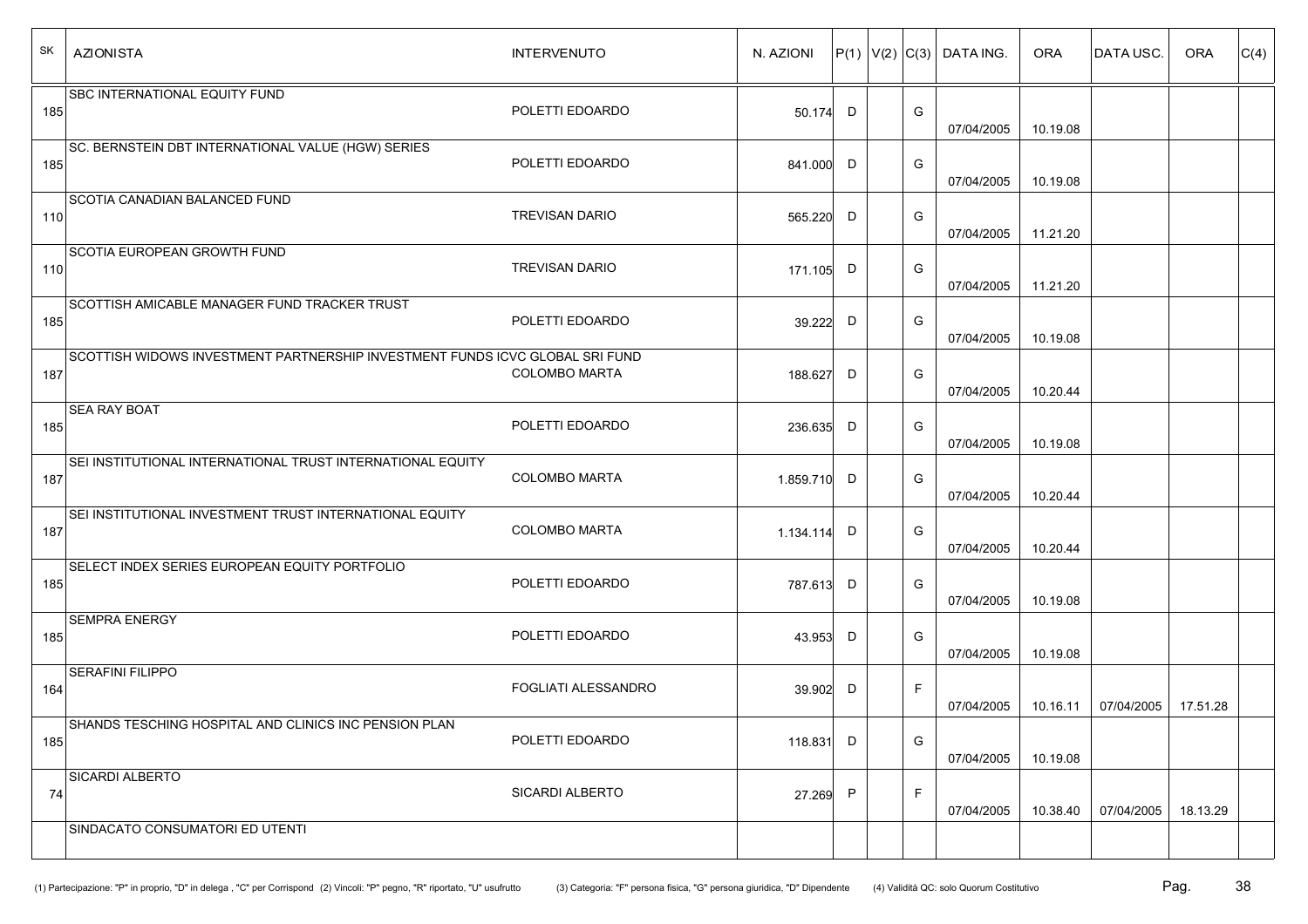| SK<br><b>AZIONISTA</b>                                        | <b>INTERVENUTO</b>         | N. AZIONI       |              |             | $P(1)  V(2)  C(3)  $ DATA ING. | <b>ORA</b> | DATA USC.  | <b>ORA</b> | C(4) |
|---------------------------------------------------------------|----------------------------|-----------------|--------------|-------------|--------------------------------|------------|------------|------------|------|
| 103                                                           | CARDILLO SALVATORE         | 9l              | $\mathsf{P}$ | G           | 07/04/2005                     | 10.23.22   |            |            |      |
| SIRCANA FRANCESCO<br>164                                      | <b>FOGLIATI ALESSANDRO</b> | 6.601           | D            | $\mathsf F$ | 07/04/2005                     | 10.16.11   | 07/04/2005 | 17.51.28   |      |
| SIT INTERNATIONAL GROWTH FUND<br>185                          | POLETTI EDOARDO            | 66.957          | D            | G           | 07/04/2005                     | 10.19.08   |            |            |      |
| SIT/KIM INTERNATIONAL FUND II LLC<br>110                      | <b>TREVISAN DARIO</b>      | 2.475           | D            | G           | 07/04/2005                     | 11.21.20   |            |            |      |
| SMIDILI LORENZO ANTONIO<br>5.004                              | SMIDILI LORENZO ANTONIO    | 11.628          | C            | F           | 07/04/2005                     | 11.21.05   |            |            |      |
| SMITHKLINE BEECHAM MASTER RETIREMENT TRUST<br>185             | POLETTI EDOARDO            | 864.768         | D            | G           | 07/04/2005                     | 10.19.08   |            |            |      |
| SOCIETA ITALIANA ASSICURAZIONI E RIASSICURAZIONI<br>168       | CORDOVADO PAOLA            | 41.261          | D            | G           | 07/04/2005                     | 10.25.39   |            |            |      |
| <b>SOV EUROPEAN GROWTH FUND</b><br>185                        | POLETTI EDOARDO            | 234.681         | D            | G           | 07/04/2005                     | 10.19.08   |            |            |      |
| <b>SPOSATI LUIGI</b><br>94                                    | <b>D'ATRI ERALDO</b>       | 16              | D            | F           | 07/04/2005                     | 10.55.33   | 07/04/2005 | 18.07.11   |      |
| ST. JAMES S PLACE INTERNATIONAL PUBLIC LIMITED COMPANY<br>187 | <b>COLOMBO MARTA</b>       | 176.963         | D            | G           | 07/04/2005                     | 10.20.44   |            |            |      |
| ST. JAMES S PLACE UK PUBLIC LIMITED COMPANY<br>187            | <b>COLOMBO MARTA</b>       | 3.067.517       | D            | G           | 07/04/2005                     | 10.20.44   |            |            |      |
| STATE BOSTON RETIREMENT SYSTEM (COMMONWEALTH OF MASS)<br>185  | POLETTI EDOARDO            | 12 <sup>1</sup> | D            | G           | 07/04/2005                     | 10.19.08   |            |            |      |
| STATE OF ALASKA RETIREMENT AND BENEFITS PLANS<br>185          | POLETTI EDOARDO            | 47.308 D        |              | G           | 07/04/2005                     | 10.19.08   |            |            |      |
| <b>STATE OF ALASKA RETIREMENT PLAN</b><br>185                 | POLETTI EDOARDO            | 150.574         | D            | G           | 07/04/2005                     | 10.19.08   |            |            |      |
| STATE OF CONNECTICUT RETIREMENT FUND<br>185                   | POLETTI EDOARDO            | 33.372 D        |              | G           | 07/04/2005                     | 10.19.08   |            |            |      |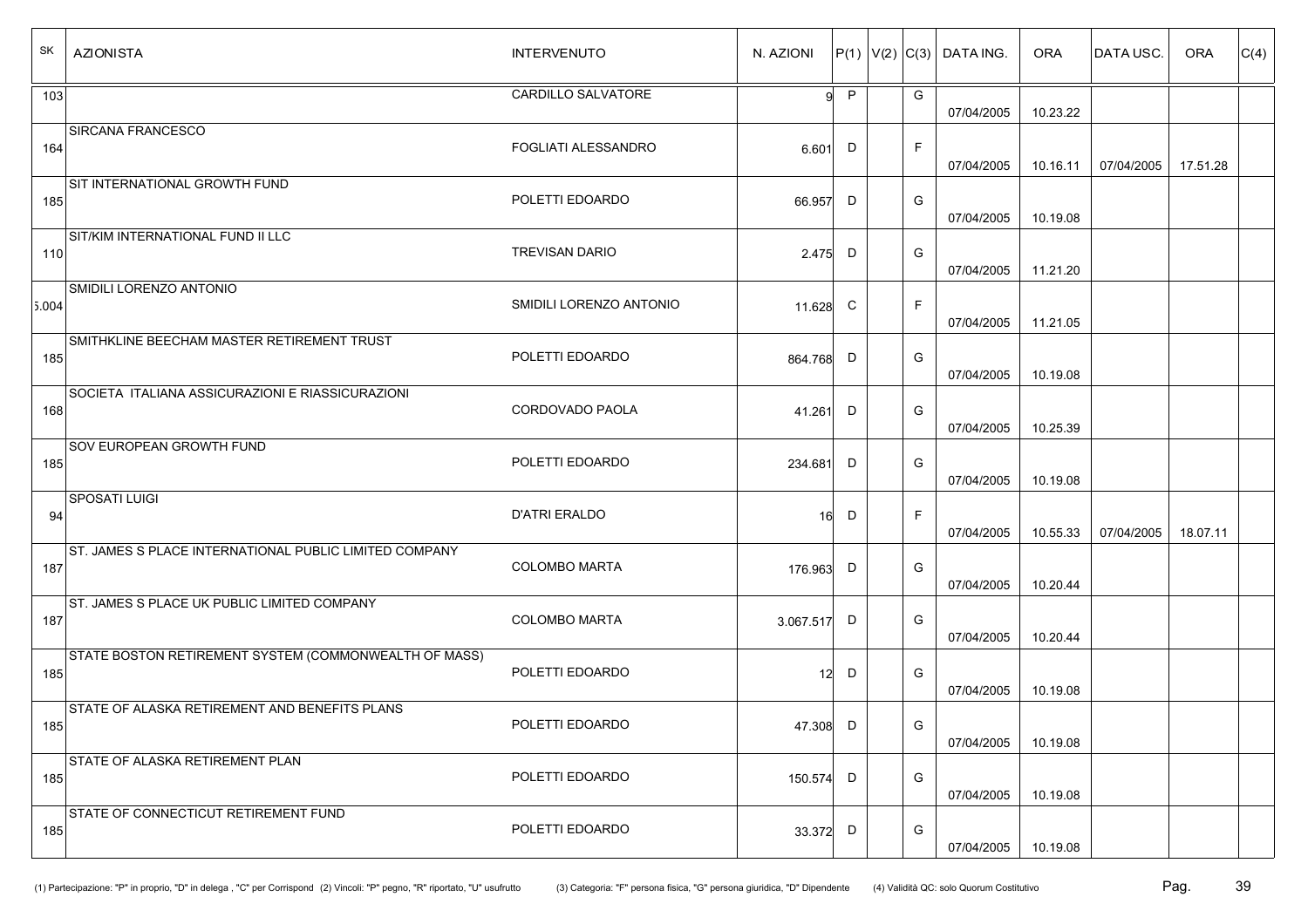| SK<br><b>AZIONISTA</b>                                                                      | <b>INTERVENUTO</b>       | N. AZIONI       |   |   | $P(1)  V(2)  C(3)  $ DATA ING. | <b>ORA</b> | <b>DATAUSC.</b> | <b>ORA</b> | C(4) |
|---------------------------------------------------------------------------------------------|--------------------------|-----------------|---|---|--------------------------------|------------|-----------------|------------|------|
| STATE OF INDIANA PUBLIC EMPLOYEES RETIREMENT FUND<br>110                                    | <b>TREVISAN DARIO</b>    | 1.599.500       | D | G | 07/04/2005                     | 11.21.20   |                 |            |      |
| STATE OF MINNESOTA STATE EMPLOYEES RETIREMENT PLAN<br>185                                   | POLETTI EDOARDO          | 12 <sup>1</sup> | D | G | 07/04/2005                     | 10.19.08   |                 |            |      |
| STATE STREET BANK & TRUST FUND FOR EMPLOYEE TRUSTS<br>185                                   | POLETTI EDOARDO          | 2.703.281       | D | G | 07/04/2005                     | 10.19.08   |                 |            |      |
| STATE STREET BANK AND TRUST COMPANY INVESTMENT FUNDS FOR TAX EXEMPT RETIREMENT PLANS<br>187 | <b>COLOMBO MARTA</b>     | 217.943         | D | G | 07/04/2005                     | 10.20.44   |                 |            |      |
| STATE STREET BANK VA EUROPE EQUITY FUND FOR ELIGIBLE INSITUTIONAL INVESTORS<br>187          | <b>COLOMBO MARTA</b>     | 50.762          | D | G | 07/04/2005                     | 10.20.44   |                 |            |      |
| <b>STATE STREET EAFE INDEX PORTFOLIO</b><br>185                                             | POLETTI EDOARDO          | 19.208          | D | G | 07/04/2005                     | 10.19.08   |                 |            |      |
| <b>STATE STREET EUROPE ENJANCED</b><br>185                                                  | POLETTI EDOARDO          | 1.467.538       | D | G | 07/04/2005                     | 10.19.08   |                 |            |      |
| STATE STREET GLOBAL ADVISORS EUROPE EQUITIES TRUST<br>185                                   | POLETTI EDOARDO          | 761.255         | D | G | 07/04/2005                     | 10.19.08   |                 |            |      |
| STATE STREET GLOBAL ADVISORS GLOBAL INDEX PLUS TRUST<br>185                                 | POLETTI EDOARDO          | 638.464         | D | G | 07/04/2005                     | 10.19.08   |                 |            |      |
| STICHTING ALGEMEEN PENSIOENFONDS<br>110                                                     | <b>TREVISAN DARIO</b>    | 211.004         | D | G | 07/04/2005                     | 11.21.20   |                 |            |      |
| STICHTING ALGEMEEN PENSIOENFONDS PROVISUM<br>110                                            | <b>TREVISAN DARIO</b>    | 211.004         | D | G | 07/04/2005                     | 11.21.20   |                 |            |      |
| STICHTING BEDRIJFSTAKPENSIOENFONDS VOOR DE METALEKTRO<br>144                                | <b>BANFI ANDREA ALDO</b> | 8.689 D         |   | G | 07/04/2005                     | 10.15.18   |                 |            |      |
| 144                                                                                         | <b>BANFI ANDREA ALDO</b> | 25.280 D        |   | G | 07/04/2005                     | 10.15.18   |                 |            |      |
| STICHTING DOW PENSIOENFONDS<br>110                                                          | <b>TREVISAN DARIO</b>    | 276.210 D       |   | G | 07/04/2005                     | 11.21.20   |                 |            |      |
| STICHTING PENSIOENFONDS ABP<br>185                                                          | POLETTI EDOARDO          | 4.865.835 D     |   | G | 07/04/2005                     | 10.19.08   |                 |            |      |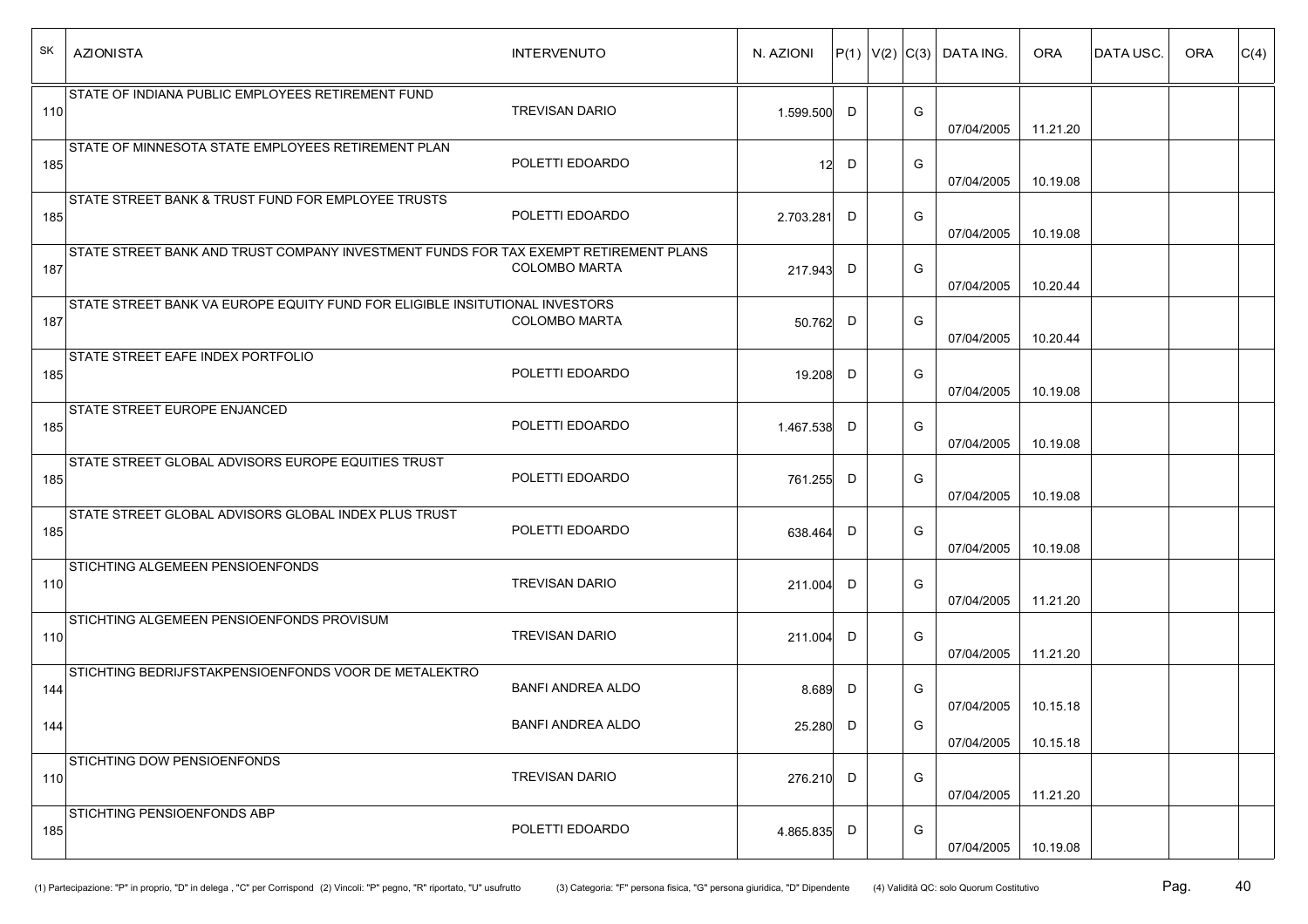| SK  | <b>AZIONISTA</b>                                                 | <b>INTERVENUTO</b>    | N. AZIONI  |   | $ P(1) V(2) C(3) $ DATA ING. |            | <b>ORA</b> | <b>DATAUSC.</b> | <b>ORA</b> | C(4) |
|-----|------------------------------------------------------------------|-----------------------|------------|---|------------------------------|------------|------------|-----------------|------------|------|
| 187 |                                                                  | <b>COLOMBO MARTA</b>  | 11.551.001 | D | G                            | 07/04/2005 | 10.20.44   |                 |            |      |
| 110 | STICHTING PENSIOENFONDS OPENBAAR                                 | <b>TREVISAN DARIO</b> | 1.000      | D | G                            | 07/04/2005 | 11.21.20   |                 |            |      |
| 110 | <b>STICHTING PENSION VAN DEKONINKLIJKE</b>                       | <b>TREVISAN DARIO</b> | 269.067    | D | G                            | 07/04/2005 | 11.21.20   |                 |            |      |
| 187 | STICHTING PENSIONENFONDS CHEVRONTEXACO NEDERLAND                 | <b>COLOMBO MARTA</b>  | 106.415    | D | G                            | 07/04/2005 | 10.20.44   |                 |            |      |
| 185 | <b>STREET TRACKSSM MSCI PAN EUROSM ET</b>                        | POLETTI EDOARDO       | 816.999    | D | G                            | 07/04/2005 | 10.19.08   |                 |            |      |
| 187 | STREETTRACKS DOW JONES EURO STOXX 50 FUND                        | <b>COLOMBO MARTA</b>  | 614.823    | D | G                            | 07/04/2005 | 10.20.44   |                 |            |      |
| 187 | STREETTRACKS DOW JONES STOXX 50 FUND                             | <b>COLOMBO MARTA</b>  | 80.865     | D | G                            | 07/04/2005 | 10.20.44   |                 |            |      |
| 187 | STREETTRACKSSM MSCI EUROPE TELECOMMUNICATION SERVICES SM ETF     | <b>COLOMBO MARTA</b>  | 320.396    | D | G                            | 07/04/2005 | 10.20.44   |                 |            |      |
| 185 | SUMMIT EAFE INTERNATIONAL INDEX FUND                             | POLETTI EDOARDO       | 51.974     | D | G                            | 07/04/2005 | 10.19.08   |                 |            |      |
| 185 | SUNAMERICA SERIES TRUST INTERNATIONAL DIVERSIFIED EQUITY FUND    | POLETTI EDOARDO       | 224.726    | D | G                            | 07/04/2005 | 10.19.08   |                 |            |      |
| 185 | <b>SUNAMERICA SERIES TRUST INTERNATIONAL GROWTH &amp; INCOME</b> | POLETTI EDOARDO       | 399.845    | D | G                            | 07/04/2005 | 10.19.08   |                 |            |      |
| 187 | SWIP GLOBAL SICAV - GLOBAL EQUITY SRI FUND                       | <b>COLOMBO MARTA</b>  | 310.900    | D | G                            | 07/04/2005 | 10.20.44   |                 |            |      |
| 187 | <b>SYRACUSE UNIVERSITY</b>                                       | COLOMBO MARTA         | 131.649 D  |   | G                            | 07/04/2005 | 10.20.44   |                 |            |      |
| 110 | T. ROWE PRICE INTERNATIONAL FUND INC.EUROP.STOCK                 | <b>TREVISAN DARIO</b> | 300.449    | D | G                            | 07/04/2005 | 11.21.20   |                 |            |      |
| 110 | TESCO PLC PENSION SCHEME                                         | <b>TREVISAN DARIO</b> | 719.191    | D | G                            | 07/04/2005 | 11.21.20   |                 |            |      |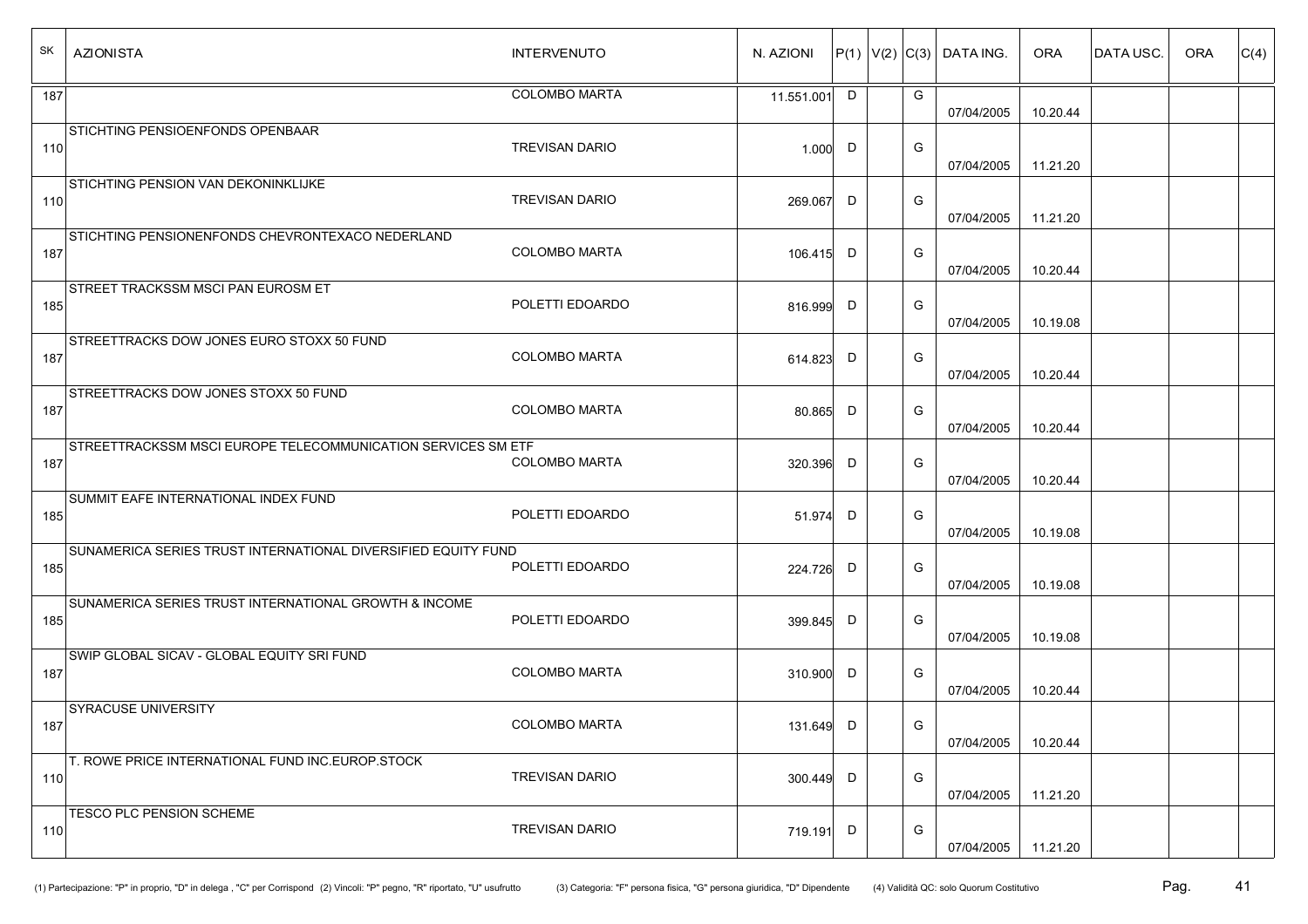| SK  | <b>AZIONISTA</b>                                     | <b>INTERVENUTO</b>    | N. AZIONI   |   |   | $ P(1) V(2) C(3) $ DATA ING. | <b>ORA</b> | <b>DATAUSC.</b> | ORA | C(4) |
|-----|------------------------------------------------------|-----------------------|-------------|---|---|------------------------------|------------|-----------------|-----|------|
| 185 | THE BANK OF IRELAND INTERNATIONAL EQUITY FUND        | POLETTI EDOARDO       | 145.492 D   |   | G | 07/04/2005                   | 10.19.08   |                 |     |      |
| 185 | THE BELLSOUTH CORPORATION HEALTH CARE TRUST RETIREES | POLETTI EDOARDO       | 133.309 D   |   | G | 07/04/2005                   | 10.19.08   |                 |     |      |
| 110 | THE BIAM GROUP TRUST                                 | <b>TREVISAN DARIO</b> | 1.667.713 D |   | G | 07/04/2005                   | 11.21.20   |                 |     |      |
| 110 | THE BIAM GROUP TRUST JP MORGAN CHASE BANK            | <b>TREVISAN DARIO</b> | 28.460.211  | D | G | 07/04/2005                   | 11.21.20   |                 |     |      |
| 185 | THE BOARD OF TRUSTEES OF WHITMAN COLLEGE             | POLETTI EDOARDO       | 112.559 D   |   | G | 07/04/2005                   | 10.19.08   |                 |     |      |
| 185 | THE BOARD OF TRUSTES OF LELAND STANFORD              | POLETTI EDOARDO       | 578.539 D   |   | G | 07/04/2005                   | 10.19.08   |                 |     |      |
| 110 | THE BOEING COMPANY EMPLOYEES                         | <b>TREVISAN DARIO</b> | 1.815.538 D |   | G | 07/04/2005                   | 11.21.20   |                 |     |      |
| 185 | THE BRANDES CANADA INTERNATIONAL EQUITY UNIT TRUST   | POLETTI EDOARDO       | 2.688.880   | D | G | 07/04/2005                   | 10.19.08   |                 |     |      |
| 187 | THE CHILDREN S HOSPITAL FOUNDATION OF PHILADELPHIA   | <b>COLOMBO MARTA</b>  | 264.800     | D | G | 07/04/2005                   | 10.20.44   |                 |     |      |
| 185 | THE CHURCH PENSION FUND                              | POLETTI EDOARDO       | 227.122 D   |   | G | 07/04/2005                   | 10.19.08   |                 |     |      |
| 110 | THE CLARK EQUIPMENT COMPANY PENSION TRUST            | <b>TREVISAN DARIO</b> | 10.405 D    |   | G | 07/04/2005                   | 11.21.20   |                 |     |      |
| 110 | THE CLARK EQUITY COMPANY PENSION TRUST               | <b>TREVISAN DARIO</b> | 390.162 D   |   | G | 07/04/2005                   | 11.21.20   |                 |     |      |
| 185 | THE COMMON TRUST FUND                                | POLETTI EDOARDO       | 2.355.539   | D | G | 07/04/2005                   | 10.19.08   |                 |     |      |
| 185 | THE COSMOPOLITAN FUND                                | POLETTI EDOARDO       | 110.018 D   |   | G | 07/04/2005                   | 10.19.08   |                 |     |      |
|     | THE FIRST MERCANTILE TRUST COMPANY                   |                       |             |   |   |                              |            |                 |     |      |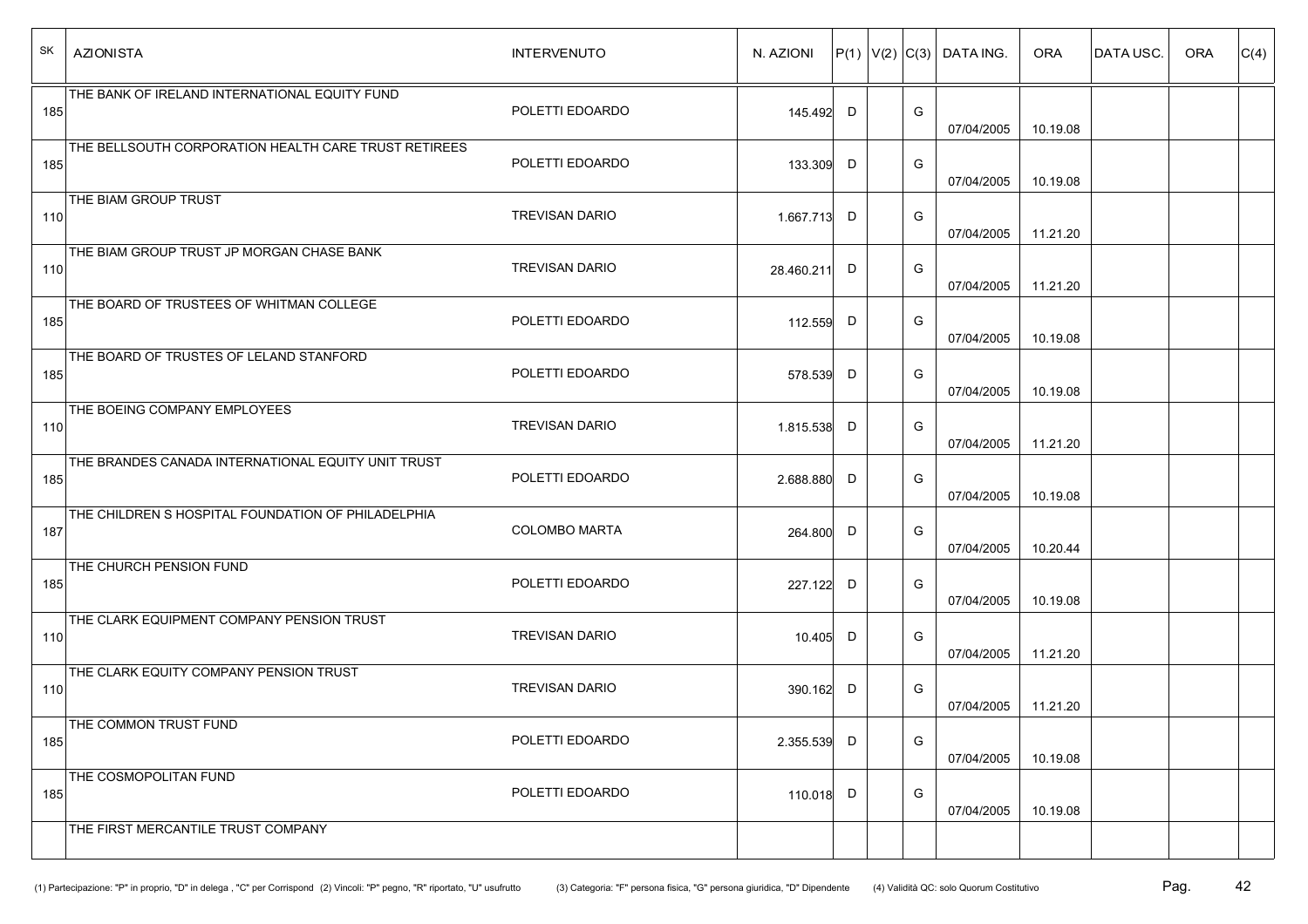| SK  | <b>AZIONISTA</b>                                         | <b>INTERVENUTO</b>    | N. AZIONI   |   |   | $ P(1) V(2) C(3) $ DATA ING. | <b>ORA</b> | <b>DATAUSC.</b> | <b>ORA</b> | C(4) |
|-----|----------------------------------------------------------|-----------------------|-------------|---|---|------------------------------|------------|-----------------|------------|------|
| 185 |                                                          | POLETTI EDOARDO       | 330.087     | D | G | 07/04/2005                   | 10.19.08   |                 |            |      |
| 187 | THE GABELLI ASSET FUND                                   | <b>COLOMBO MARTA</b>  | 1.498.435 D |   | G | 07/04/2005                   | 10.20.44   |                 |            |      |
| 187 | THE GABELLI EQUITY TRUST INC.                            | <b>COLOMBO MARTA</b>  | 1.320.480   | D | G | 07/04/2005                   | 10.20.44   |                 |            |      |
| 185 | THE GABELLI GLOBAL INTERACTIVE COUCH POTATO              | POLETTI EDOARDO       | 80.000 D    |   | G | 07/04/2005                   | 10.19.08   |                 |            |      |
| 187 | THE GABELLI GLOBAL OPPORTUNITY FUND                      | <b>COLOMBO MARTA</b>  | 65.000 D    |   | G | 07/04/2005                   | 10.20.44   |                 |            |      |
| 187 | THE GABELLI GLOBAL TELECOMMUNICATION FUND                | <b>COLOMBO MARTA</b>  | 570.000 D   |   | G | 07/04/2005                   | 10.20.44   |                 |            |      |
| 185 | THE GATES CAMBRIDGE TRUST                                | POLETTI EDOARDO       | 327.216 D   |   | G | 07/04/2005                   | 10.19.08   |                 |            |      |
| 110 | THE GENERAL MOTORS EMPLOYEE GLOBAL GROWTH PENSION FUND   | <b>TREVISAN DARIO</b> | 145.874     | D | G | 07/04/2005                   | 11.21.20   |                 |            |      |
| 110 | THE GENERAL MOTORS EMPLOYEES GLOBAL GROWTH PENSION TRUST | TREVISAN DARIO        | 145.874     | D | G | 07/04/2005                   | 11.21.20   |                 |            |      |
| 110 | THE INTERNATIONAL FUND                                   | <b>TREVISAN DARIO</b> | 8.301 D     |   | G | 07/04/2005                   | 11.21.20   |                 |            |      |
| 187 | THE LOCAL GOVERNMENT PENSIONS INSTITUTION                | <b>COLOMBO MARTA</b>  | 1.537.188 D |   | G | 07/04/2005                   | 10.20.44   |                 |            |      |
| 110 | THE LONG ISLAND RAIL ROAD COMPANY PENSION PLAN           | <b>TREVISAN DARIO</b> | 6.346 D     |   | G | 07/04/2005                   | 11.21.20   |                 |            |      |
| 187 | THE MASTER TRUST BANK OF JAPAN LTD                       | <b>COLOMBO MARTA</b>  | 2.981.755 D |   | G | 07/04/2005                   | 10.20.44   |                 |            |      |
| 110 | THE MASTER TRUST BANK OF JAPAN LTD PENSION INV.FD.       | <b>TREVISAN DARIO</b> | 1.543.827 D |   | G | 07/04/2005                   | 11.21.20   |                 |            |      |
| 187 | THE METAL BOX PENSION SCHEME                             | COLOMBO MARTA         | 1.334.140 D |   | G | 07/04/2005                   | 10.20.44   |                 |            |      |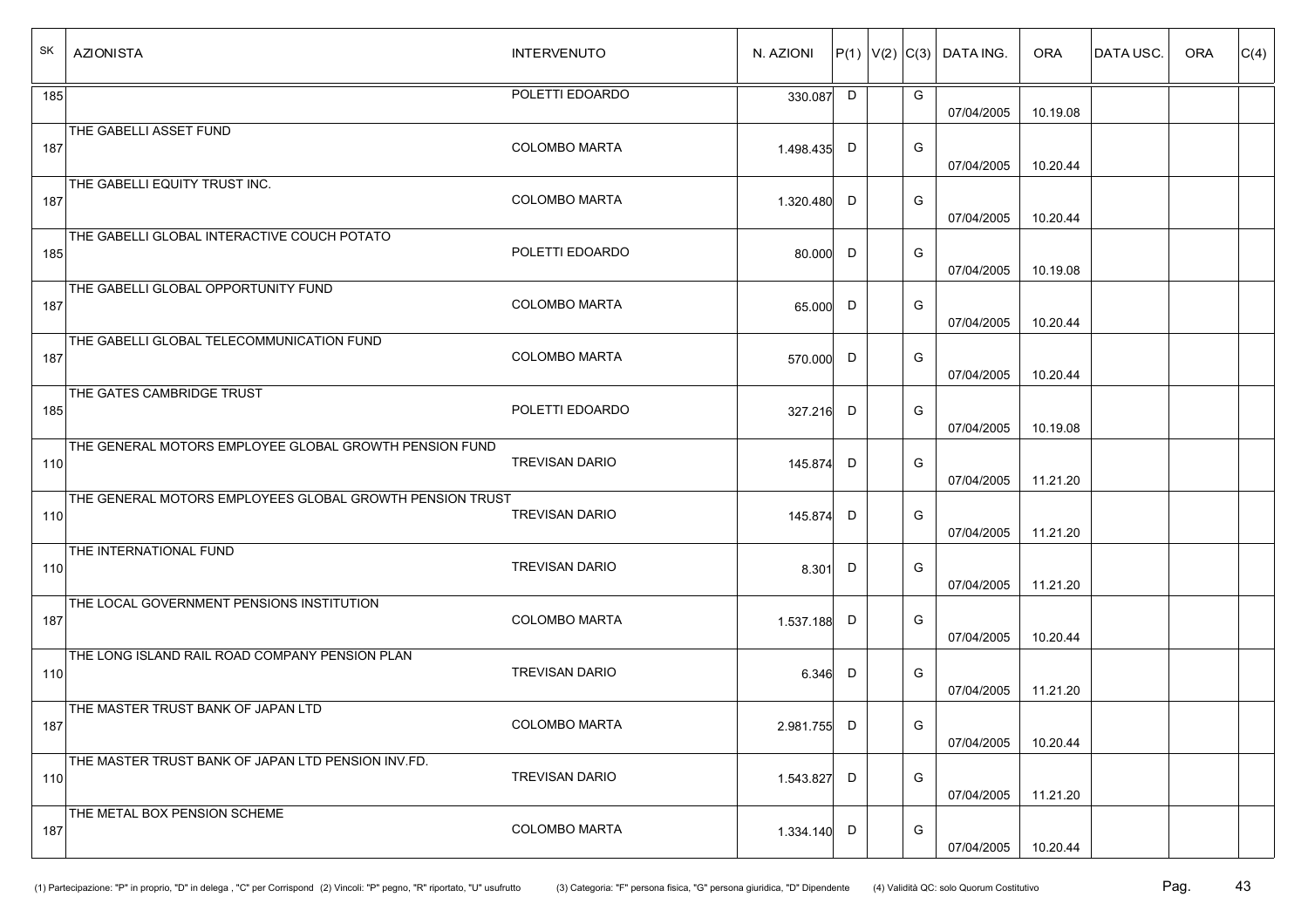| SK  | <b>AZIONISTA</b>                                                       | <b>INTERVENUTO</b>    | N. AZIONI   |   |   | $ P(1) V(2) C(3) $ DATA ING. | <b>ORA</b> | <b>DATAUSC.</b> | <b>ORA</b> | C(4) |
|-----|------------------------------------------------------------------------|-----------------------|-------------|---|---|------------------------------|------------|-----------------|------------|------|
| 185 | THE MUTUAL AID ASSOCIATION OF PREFECTURAL GOVERNMENT                   | POLETTI EDOARDO       | 129.202 D   |   | G | 07/04/2005                   | 10.19.08   |                 |            |      |
| 185 | THE NATIONAL PENSIONS RESERVE FUND COMMISSION ACTING                   | POLETTI EDOARDO       | 4.300.175   | D | G | 07/04/2005                   | 10.19.08   |                 |            |      |
| 187 |                                                                        | <b>COLOMBO MARTA</b>  | 1.877.627   | D | G | 07/04/2005                   | 10.20.44   |                 |            |      |
| 187 | THE PENSION PLAN FOR EMPLOYEES OF THE CANADA TRUST                     | <b>COLOMBO MARTA</b>  | 47.450      | D | G | 07/04/2005                   | 10.20.44   |                 |            |      |
| 185 | THE PHILIPPE FUND INTERNATIONAL EQUITIES LLC                           | POLETTI EDOARDO       | 58.000 D    |   | G | 07/04/2005                   | 10.19.08   |                 |            |      |
| 187 | THE REGENTS OF THE UNIVERSITY OF CALIFORNIA                            | <b>COLOMBO MARTA</b>  | 116.519 D   |   | G | 07/04/2005                   | 10.20.44   |                 |            |      |
| 110 | THE RETIREMENT PLAN OF JP MORGAN CHASE BANK AND CERTAIN AFFILIATED CO. | <b>TREVISAN DARIO</b> | 1.541       | D | G | 07/04/2005                   | 11.21.20   |                 |            |      |
| 187 | THE ROLLS ROYCE PENSION FUND                                           | <b>COLOMBO MARTA</b>  | 123.987     | D | G | 07/04/2005                   | 10.20.44   |                 |            |      |
| 110 | THE ROMAN CATHOLIC DIOCESE OF BROOKLYN PENSION PLAN                    | <b>TREVISAN DARIO</b> | 36.088      | D | G | 07/04/2005                   | 11.21.20   |                 |            |      |
| 110 | THE ROWE PRICE INTERNATIONAL FUNDS INC. EUROPE STOCK FUND              | <b>TREVISAN DARIO</b> | 300.449 D   |   | G | 07/04/2005                   | 11.21.20   |                 |            |      |
| 110 | THE ROYAL BANK OF SCOTLAND PLC                                         | <b>TREVISAN DARIO</b> | 1.014.142 D |   | G | 07/04/2005                   | 11.21.20   |                 |            |      |
| 110 | THE TRUSTEES OF BANKERS TRUST PENSION SCHEME                           | <b>TREVISAN DARIO</b> | 7.529.390   | D | G | 07/04/2005                   | 11.21.20   |                 |            |      |
| 187 | THE TRUSTEES OF DARTMOUTH COLLEGE                                      | COLOMBO MARTA         | 364.683 D   |   | G | 07/04/2005                   | 10.20.44   |                 |            |      |
| 110 | THE VINSONELKINS LLP RETIREMENT PLAN MASTER TRUST                      | <b>TREVISAN DARIO</b> | 234.460 D   |   | G | 07/04/2005                   | 11.21.20   |                 |            |      |
| 185 | THE WELCOME TRUST                                                      | POLETTI EDOARDO       | 2.892.421   | D | G | 07/04/2005                   | 10.19.08   |                 |            |      |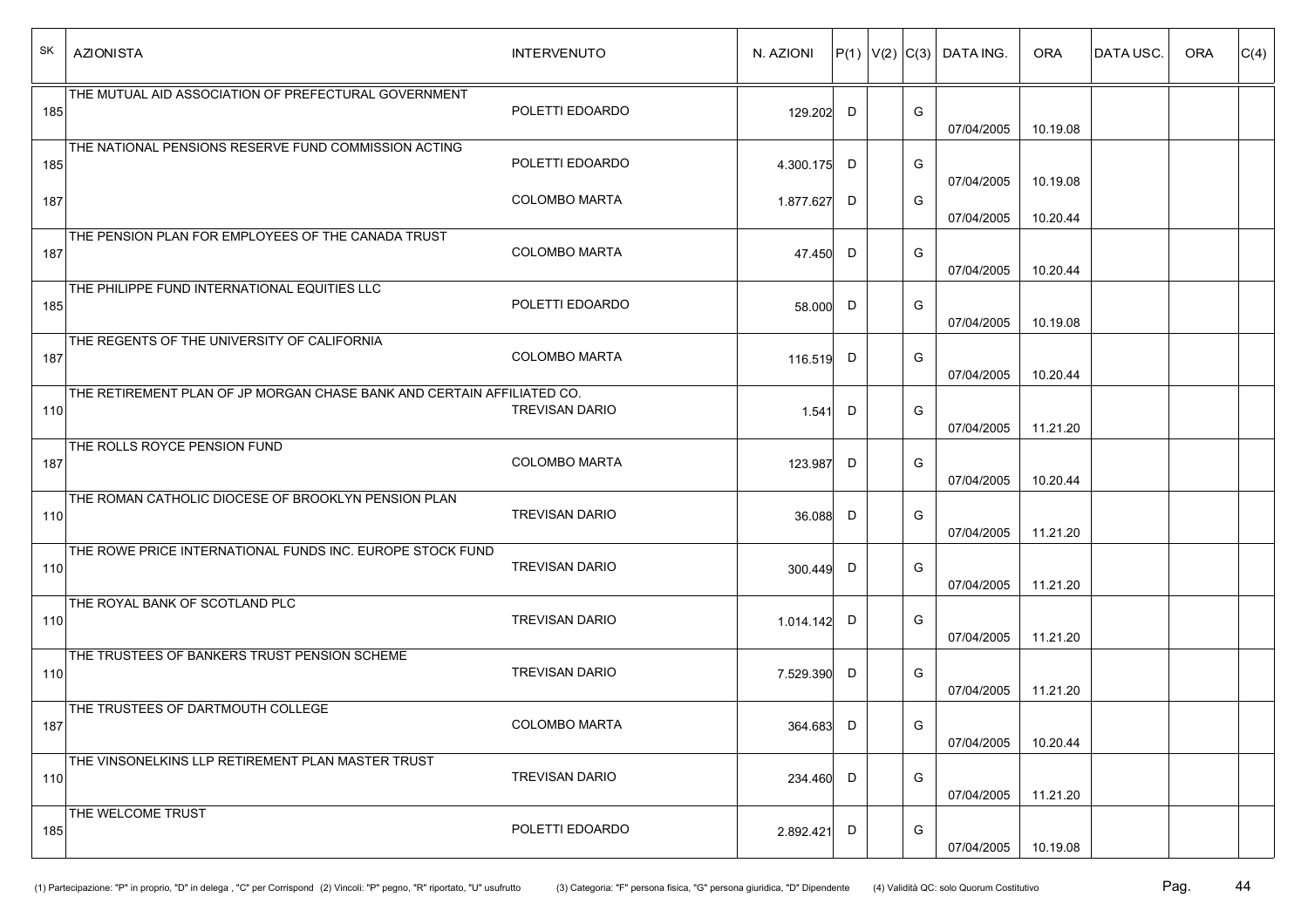| SK  | <b>AZIONISTA</b>                                                             | <b>INTERVENUTO</b>    | N. AZIONI |              |   | $ P(1) V(2) C(3) $ DATA ING. | <b>ORA</b> | <b>DATAUSC.</b> | <b>ORA</b> | C(4) |
|-----|------------------------------------------------------------------------------|-----------------------|-----------|--------------|---|------------------------------|------------|-----------------|------------|------|
| 187 | THYSSENKRUPP BUDD COMPANY                                                    | <b>COLOMBO MARTA</b>  | 190.260 D |              | G | 07/04/2005                   | 10.20.44   |                 |            |      |
| 187 | <b>TI PENSION SCHEME</b>                                                     | <b>COLOMBO MARTA</b>  | 433.550   | D            | G | 07/04/2005                   | 10.20.44   |                 |            |      |
| 110 | TIAA CREF INSTITUTIONAL MUTUAL FUNDS INTL.INDEX FUND                         | <b>TREVISAN DARIO</b> | $2.000$ D |              | G | 07/04/2005                   | 11.21.20   |                 |            |      |
| 185 | TORONTO DOMINION EURO GROWTH FUND PMR                                        | POLETTI EDOARDO       | 176.675 D |              | G | 07/04/2005                   | 10.19.08   |                 |            |      |
| 187 | TORONTO DOMINION INDEX FUND                                                  | <b>COLOMBO MARTA</b>  | 50.556 D  |              | G | 07/04/2005                   | 10.20.44   |                 |            |      |
| 185 | TORONTO DOMINION INTERNATIONAL GROWTH FUND PMR                               | POLETTI EDOARDO       | 238.800 D |              | G | 07/04/2005                   | 10.19.08   |                 |            |      |
| 187 | TORONTO DOMINION INTERNATIONAL INDEX FUND                                    | <b>COLOMBO MARTA</b>  | 42.480 D  |              | G | 07/04/2005                   | 10.20.44   |                 |            |      |
| 110 | TORONTO DOMINION WATERHOUSE EUROPEAN INDEX                                   | <b>TREVISAN DARIO</b> | 20.320    | D            | G | 07/04/2005                   | 11.21.20   |                 |            |      |
| 67  | TRABALDO TOGNA FRANCO                                                        | TRABALDO TOGNA FRANCO | 500       | $\mathsf{P}$ | F | 07/04/2005                   | 10.18.23   | 07/04/2005      | 14.56.07   |      |
| 187 | <b>TRANSNET PENSION FUND</b>                                                 | <b>COLOMBO MARTA</b>  | 41.411    | D            | G | 07/04/2005                   | 10.20.44   |                 |            |      |
| 187 | TRANSNET RETIREMENT FUND                                                     | <b>COLOMBO MARTA</b>  | 280.316 D |              | G | 07/04/2005                   | 10.20.44   |                 |            |      |
| 187 | TRANSNET SECON DEFINED BENEFIT SCHEME                                        | <b>COLOMBO MARTA</b>  | 206.273 D |              | G | 07/04/2005                   | 10.20.44   |                 |            |      |
| 185 | TREASURER OF THE STATE OF NORTH CAROLINA EQUITY INVESTMENT FUND POOLED TRUST | POLETTI EDOARDO       | 64.292 D  |              | G | 07/04/2005                   | 10.19.08   |                 |            |      |
| 185 | TRINITY COLLEGE BRANDES GLOBAL MANAGED FUND                                  | POLETTI EDOARDO       | 340.500 D |              | G | 07/04/2005                   | 10.19.08   |                 |            |      |
|     | TRINITY UNIVERSITY                                                           |                       |           |              |   |                              |            |                 |            |      |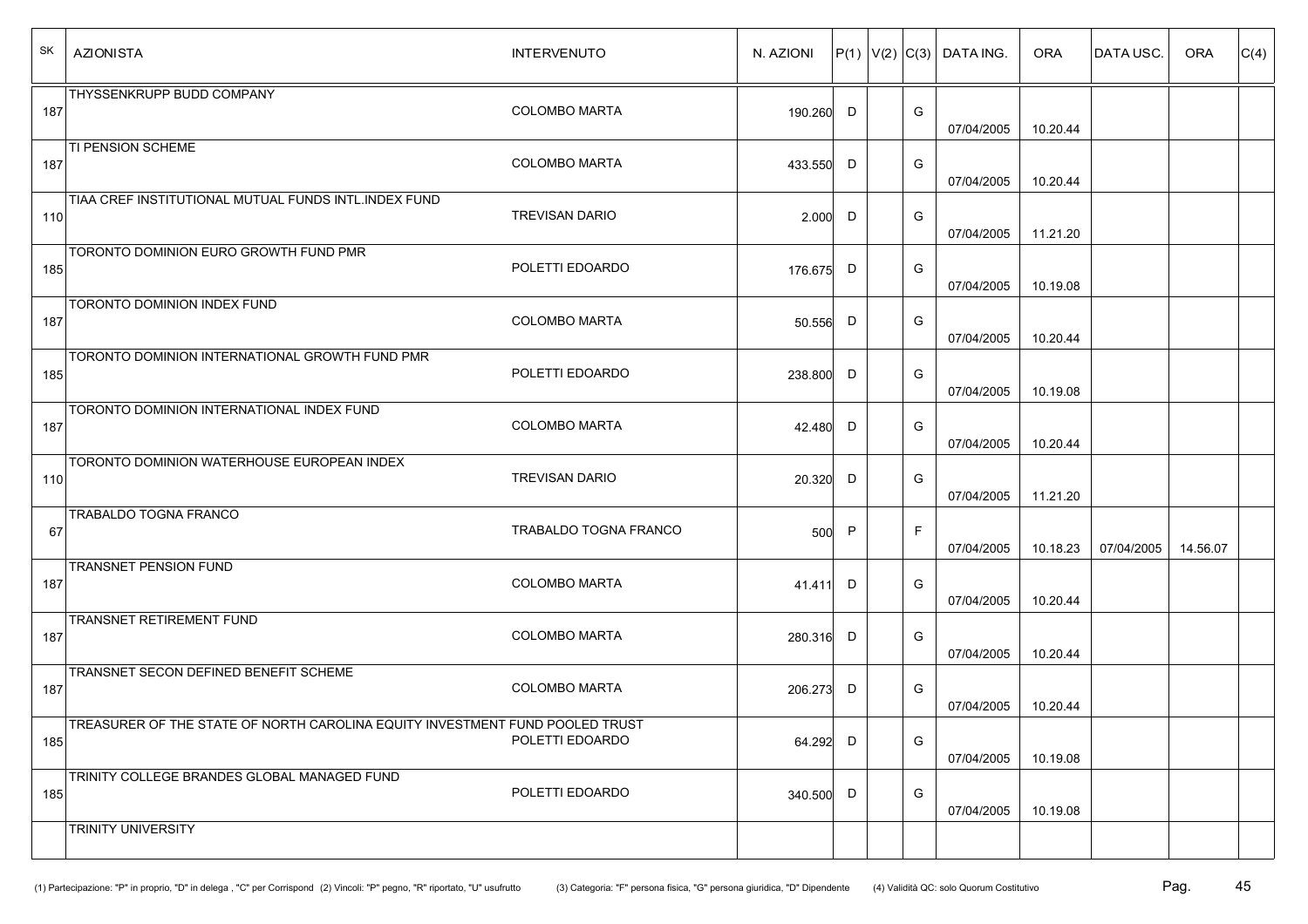| SK  | <b>AZIONISTA</b>                                                   | <b>INTERVENUTO</b>           | N. AZIONI   |              |   | $ P(1) V(2) C(3) $ DATA ING. | <b>ORA</b> | DATA USC.  | <b>ORA</b> | C(4) |
|-----|--------------------------------------------------------------------|------------------------------|-------------|--------------|---|------------------------------|------------|------------|------------|------|
| 110 |                                                                    | <b>TREVISAN DARIO</b>        | 56.758 D    |              | G | 07/04/2005                   | 11.21.20   |            |            |      |
| 185 | TRIPAR PARTNERSHIP                                                 | POLETTI EDOARDO              | 813.072 D   |              | G | 07/04/2005                   | 10.19.08   |            |            |      |
| 5   | <b>TURCATO DANIELE</b>                                             | <b>TURCATO DANIELE</b>       | 11.013      | $\mathsf{P}$ | F | 07/04/2005                   | 11.41.58   | 07/04/2005 | 18.10.24   |      |
| 148 | <b>UBS AG - LONDON BRANCH</b>                                      | <b>BANFI ANDREA ALDO</b>     | 4.500.000   | D            | G | 07/04/2005                   | 10.16.01   |            |            |      |
| 187 | UBS PACE INTERNATIONAL EQUITY INVESTMENT                           | <b>COLOMBO MARTA</b>         | 220.374 D   |              | G | 07/04/2005                   | 10.20.44   |            |            |      |
| 185 | <b>UMB</b>                                                         | POLETTI EDOARDO              | 99          | D            | G | 07/04/2005                   | 10.19.08   |            |            |      |
| 187 | UN RELIEF & WORKS AGENCY FOR PALESTINIAN REFUGEES IN THE NEAR EAST | <b>COLOMBO MARTA</b>         | 43.108 D    |              | G | 07/04/2005                   | 10.20.44   |            |            |      |
| 170 | UNI ONE SPA                                                        | FERRARI DI COLLESAPE ALBERTO | 1.500.000 D |              | G | 07/04/2005                   | 11.07.17   |            |            |      |
| 185 | UNICO I-TRACKER MSCIEUROPE FINANCIALS                              | POLETTI EDOARDO              | 103.016 D   |              | G | 07/04/2005                   | 10.19.08   |            |            |      |
| 185 | UNICO I-TRACKER-MSCI WORLD                                         | POLETTI EDOARDO              | 73.825 D    |              | G | 07/04/2005                   | 10.19.08   |            |            |      |
| 185 | UNILEVER SUPERANNUATION (IRELAND) FUND                             | POLETTI EDOARDO              | 548.302     | D            | G | 07/04/2005                   | 10.19.08   |            |            |      |
| 110 | <b>UNION BANK OF CALIFORNIA</b>                                    | <b>TREVISAN DARIO</b>        | 517.852 D   |              | G | 07/04/2005                   | 11.21.20   |            |            |      |
| 185 | UNITED NATION JOINT STAFF PENSION FUND                             | POLETTI EDOARDO              | 7.599.999 D |              | G | 07/04/2005                   | 10.19.08   |            |            |      |
| 185 | UNITED TECHNOLOGIES BUILDING                                       | POLETTI EDOARDO              | 846.455 D   |              | G | 07/04/2005                   | 10.19.08   |            |            |      |
| 185 | UNIVERSITY OF BRITISH COLUMBIA STAFF PENSION PLAN                  | POLETTI EDOARDO              | 119.455 D   |              | G | 07/04/2005                   | 10.19.08   |            |            |      |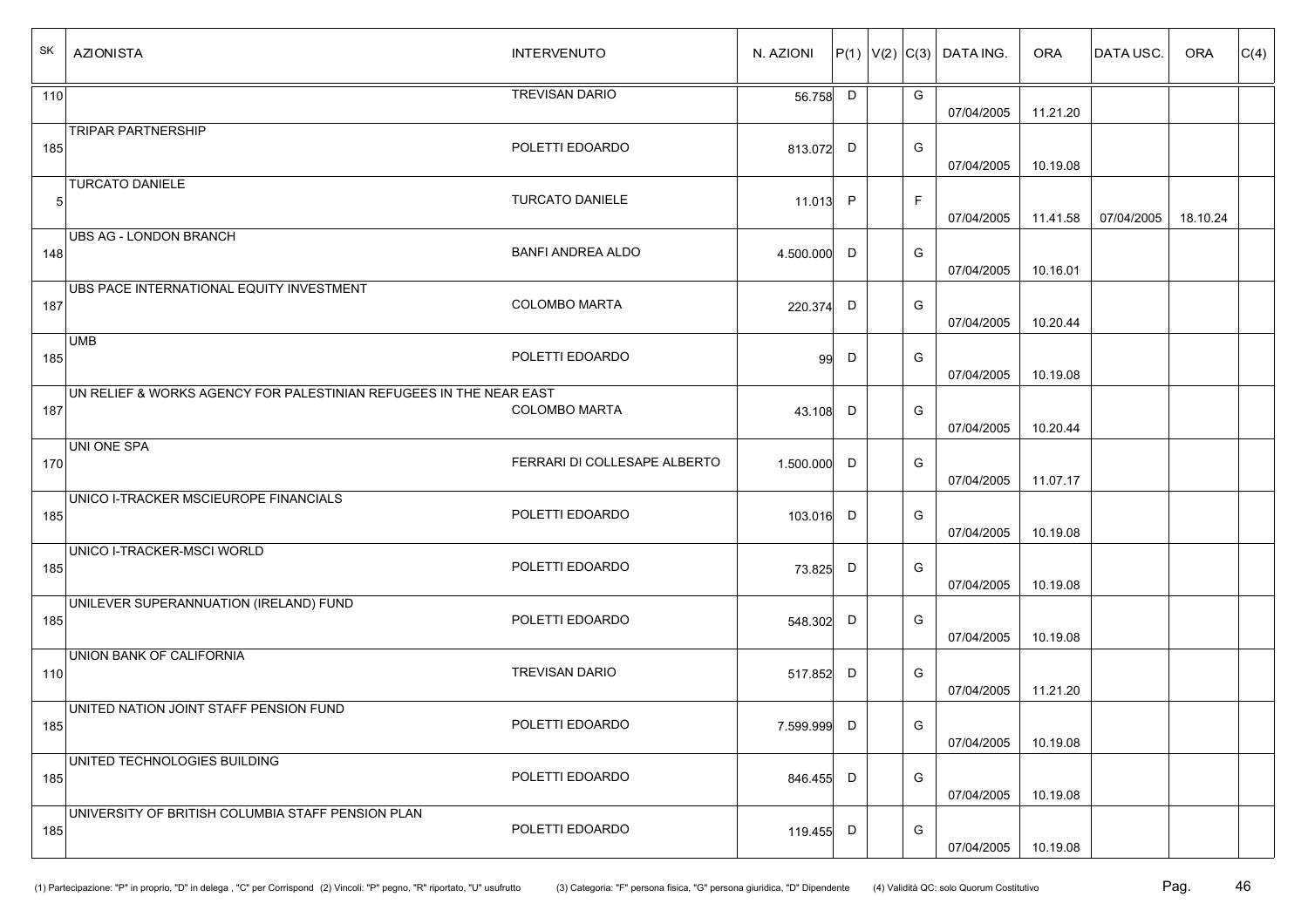| SK  | <b>AZIONISTA</b>                                          | <b>INTERVENUTO</b>           | N. AZIONI   |   |   | $ P(1) V(2) C(3) $ DATA ING. | <b>ORA</b> | <b>DATAUSC.</b> | <b>ORA</b> | C(4) |
|-----|-----------------------------------------------------------|------------------------------|-------------|---|---|------------------------------|------------|-----------------|------------|------|
| 110 | US BANK NA TAXABLE OMNI                                   | <b>TREVISAN DARIO</b>        | 86.200      | D | G | 07/04/2005                   | 11.21.20   |                 |            |      |
| 110 | US BANK NA TAXABLE OMNI/NON RECLAIM                       | <b>TREVISAN DARIO</b>        | 32.020      | D | G | 07/04/2005                   | 11.21.20   |                 |            |      |
| 110 | US TRUST COMPANY OF NEW YORK                              | <b>TREVISAN DARIO</b>        | 26.292      | D | G | 07/04/2005                   | 11.21.20   |                 |            |      |
| 110 | VALERO ENERGY CO.PENSION PALN/WELLS FARGO                 | <b>TREVISAN DARIO</b>        | 195.767     | D | G | 07/04/2005                   | 11.21.20   |                 |            |      |
| 185 | VAN KAMPEN SERIES FUND INC. GLOBAL EQUITY ALLOCATION FUND | POLETTI EDOARDO              | 108.187     | D | G | 07/04/2005                   | 10.19.08   |                 |            |      |
| 185 | VAN LEER GROUP FOUNDATION VAN HEUVEN                      | POLETTI EDOARDO              | 89.000      | D | G | 07/04/2005                   | 10.19.08   |                 |            |      |
| 187 | VANT OVERSEAS EQUITY INDEX                                | <b>COLOMBO MARTA</b>         | 70.783 D    |   | G | 07/04/2005                   | 10.20.44   |                 |            |      |
| 187 | VARMA SAMPO MUTUAL PENSION INSURANCE COMPANY              | <b>COLOMBO MARTA</b>         | 6.693.549 D |   | G | 07/04/2005                   | 10.20.44   |                 |            |      |
| 187 | <b>VAUBAN ACTIONS 1</b>                                   | <b>COLOMBO MARTA</b>         | 166.610     | D | G | 07/04/2005                   | 10.20.44   |                 |            |      |
| 110 | <b>VICKERS GROUP PENSION SCHEME</b>                       | <b>TREVISAN DARIO</b>        | 85.966 D    |   | G | 07/04/2005                   | 11.21.20   |                 |            |      |
| 187 | <b>VLADIMIR PEROVICH</b>                                  | <b>COLOMBO MARTA</b>         | 1.500 $D$   |   | F | 07/04/2005                   | 10.20.44   |                 |            |      |
| 170 | VOLKSFURSORGE DEUTSCHE LEBENSVERSICHERUNG AG              | FERRARI DI COLLESAPE ALBERTO | 7.602.788 D |   | G | 07/04/2005                   | 11.07.17   |                 |            |      |
| 170 | VOLKSFURSORGE DEUTSCHE SACHVERSICHERUNG AG                | FERRARI DI COLLESAPE ALBERTO | 52.813 D    |   | G | 07/04/2005                   | 11.07.17   |                 |            |      |
| 182 | <b>VOLTAIRE FUND</b>                                      | <b>BANFI ANDREA ALDO</b>     | 5.500.000 D |   | G | 07/04/2005                   | 10.14.03   |                 |            |      |
|     | <b>WALTER &amp; ELISE HAAS FUND</b>                       |                              |             |   |   |                              |            |                 |            |      |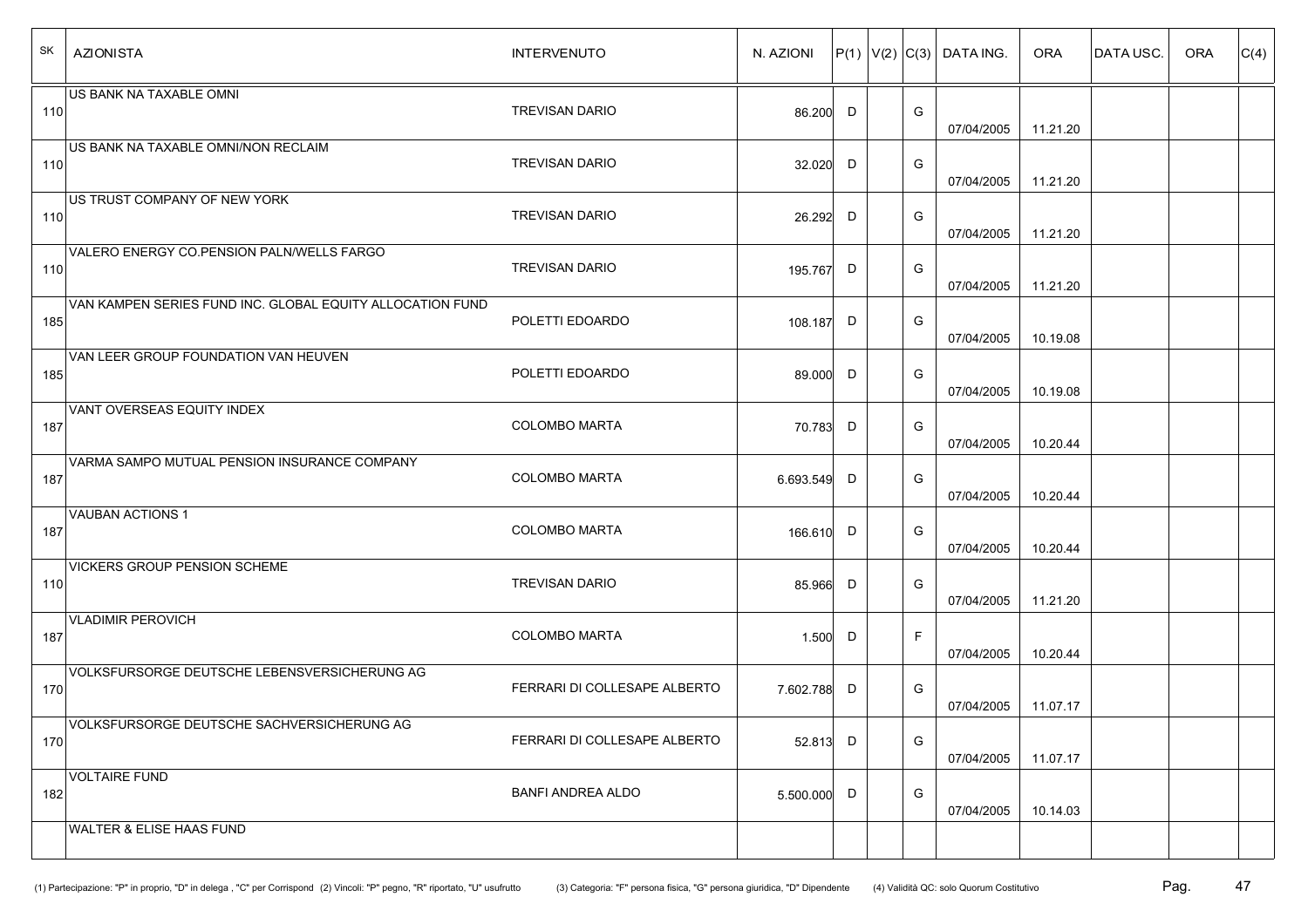| SK  | <b>AZIONISTA</b>                                       | <b>INTERVENUTO</b>    | N. AZIONI |        |   | $ P(1) V(2) C(3) $ DATA ING. | <b>ORA</b> | <b>DATAUSC.</b> | <b>ORA</b> | C(4) |
|-----|--------------------------------------------------------|-----------------------|-----------|--------|---|------------------------------|------------|-----------------|------------|------|
| 185 |                                                        | POLETTI EDOARDO       | 117.397   | $\Box$ | G | 07/04/2005                   | 10.19.08   |                 |            |      |
| 110 | <b>WCIW-TOC PENSION PLAN</b>                           | <b>TREVISAN DARIO</b> | 25.400 D  |        | G | 07/04/2005                   | 11.21.20   |                 |            |      |
| 187 | <b>WELLMARK INC.</b>                                   | <b>COLOMBO MARTA</b>  | 191.500 D |        | G | 07/04/2005                   | 10.20.44   |                 |            |      |
| 110 | WEST MIDLANDS PASSENGER TRANSP AUTH PENSION FUND       | <b>TREVISAN DARIO</b> | 293.594   | D      | G | 07/04/2005                   | 11.21.20   |                 |            |      |
| 185 | <b>WESTPAC INTERNATIONAL SHARE INDEX FUND</b>          | POLETTI EDOARDO       | 579.388   | D      | G | 07/04/2005                   | 10.19.08   |                 |            |      |
| 185 | WESTPAC INTERNATIONAL SUSTAINABILITY SHARE FUND        | POLETTI EDOARDO       | 15.067    | D      | G | 07/04/2005                   | 10.19.08   |                 |            |      |
| 187 | WHEELS COMMON INVESTMENT FUND TRUSTEES LIMITED         | <b>COLOMBO MARTA</b>  | 974.842 D |        | G | 07/04/2005                   | 10.20.44   |                 |            |      |
| 187 | WHEELS COMMON INVESTMENT TRUSTEES LIMITED PENSION FUND | <b>COLOMBO MARTA</b>  | 254.046   | D      | G | 07/04/2005                   | 10.20.44   |                 |            |      |
| 110 | WHITTIER TRUST CO. INTERNATIONAL FUND                  | <b>TREVISAN DARIO</b> | 24.888    | D      | G | 07/04/2005                   | 11.21.20   |                 |            |      |
| 185 | WILLIAM BARRON HILTON CHARITABLE RAMAINDER UNITRUST    | POLETTI EDOARDO       | 264.262 D |        | G | 07/04/2005                   | 10.19.08   |                 |            |      |
| 185 | <b>WITCO CORPORATION RETIREMENT TRUST</b>              | POLETTI EDOARDO       | 192.770 D |        | G | 07/04/2005                   | 10.19.08   |                 |            |      |
| 110 | WOLVERHAMPTON METROPOLITAN BOROUGH                     | <b>TREVISAN DARIO</b> | 2.013.698 | D      | G | 07/04/2005                   | 11.21.20   |                 |            |      |
| 185 | <b>WORKERS COMPENSATION BOARD ALBERTA</b>              | POLETTI EDOARDO       | 150.000 D |        | G | 07/04/2005                   | 10.19.08   |                 |            |      |
| 185 | WPT TEAMS DRESDNER OVERSEAS EQUITY                     | POLETTI EDOARDO       | 176.600 D |        | G | 07/04/2005                   | 10.19.08   |                 |            |      |
| 110 | <b>WYOMING STATE TREASURER</b>                         | <b>TREVISAN DARIO</b> | 456.000 D |        | G | 07/04/2005                   | 11.21.20   |                 |            |      |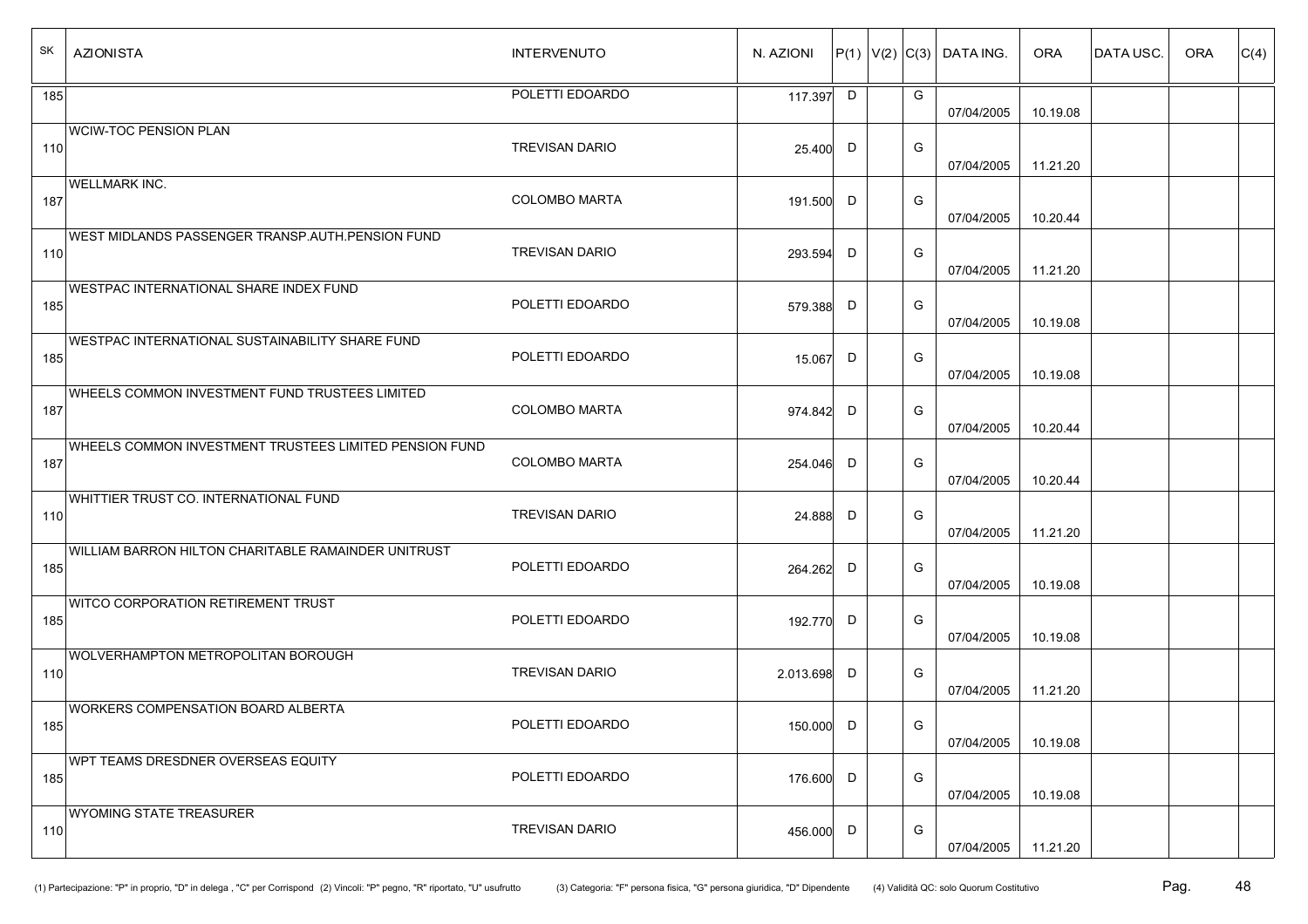| <b>SK</b> | <b>AZIONISTA</b>                                  | <b>INTERVENUTO</b>    | N. AZIONI |     |   | $ P(1) V(2) C(3) $ DATA ING. | ORA      | DATA USC. | ORA | C(4) |
|-----------|---------------------------------------------------|-----------------------|-----------|-----|---|------------------------------|----------|-----------|-----|------|
| 187       | YELLOW ROADWAY BRANDES INTERNATIONAL              | <b>COLOMBO MARTA</b>  | 149.070   | D   | G | 07/04/2005                   | 10.20.44 |           |     |      |
| 185       | YORK UNIVERSITY ENDOWMENT FUND                    | POLETTI EDOARDO       | 19.805    | - D | G | 07/04/2005                   | 10.19.08 |           |     |      |
| 110       | YOUNG MEN S CHRISRIAN ASSOCIATION                 | <b>TREVISAN DARIO</b> | 698.119 D |     | G | 07/04/2005                   | 11.21.20 |           |     |      |
| 110       | YOUNG MEN S CHRISTIAN ASSOCIATION RETIREMENT FUND | <b>TREVISAN DARIO</b> | 698.119   | D   | G | 07/04/2005                   | 11.21.20 |           |     |      |
| 185       | YULE CATTO GROUP RETIREMENT BENEFITS SCHEME       | POLETTI EDOARDO       | 82.851    | - D | G | 07/04/2005                   | 10.19.08 |           |     |      |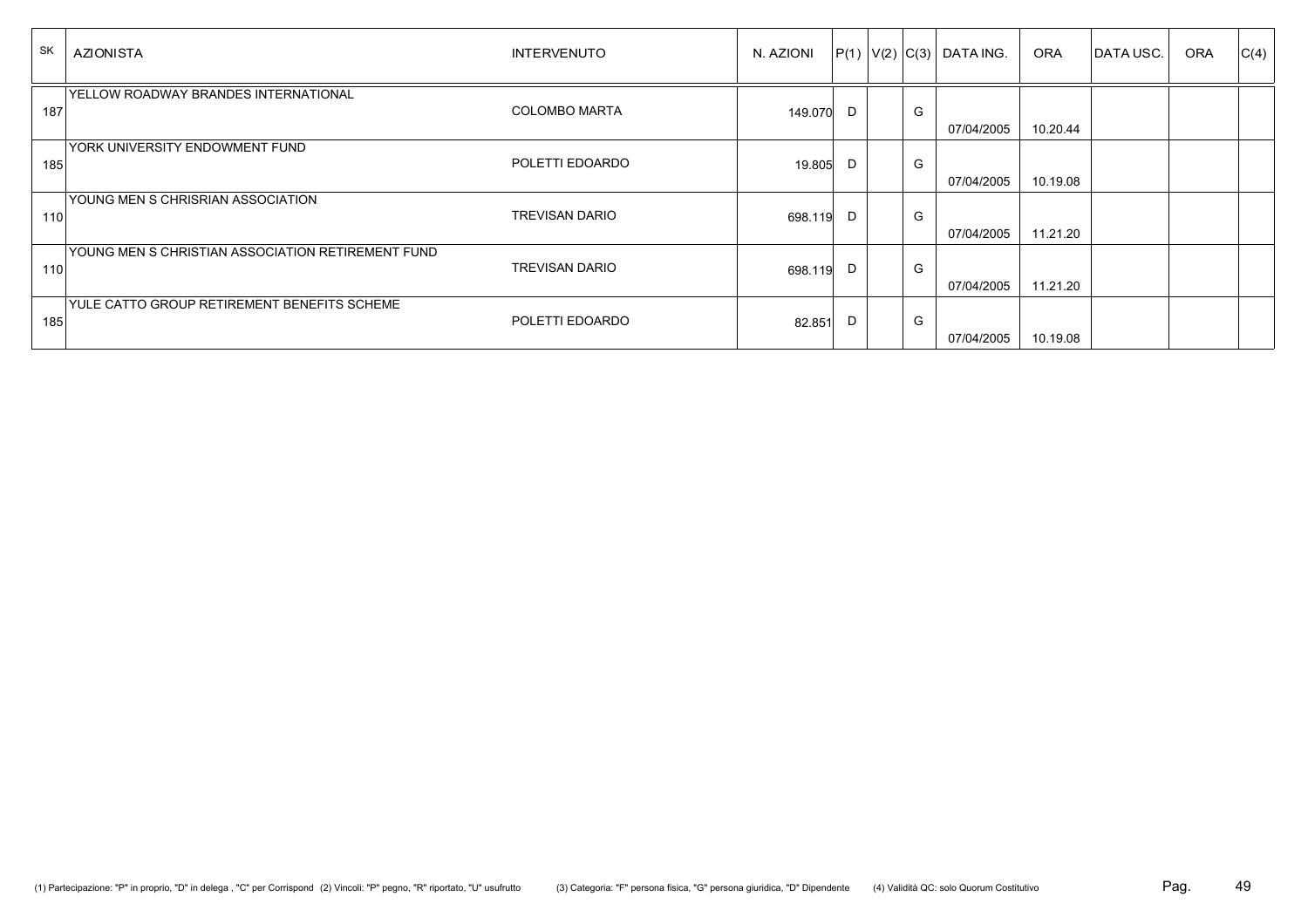SK

| Riepilogo                    |               |                |
|------------------------------|---------------|----------------|
|                              | Azionisti     | Azioni         |
| In proprio                   | 47            | 207.462.289    |
| In delega                    | 645           | 4.157.994.374  |
| <b>Totale</b>                | 692           | 4.365.456.663  |
| Di cui per Corrispondenza    | 5             | 42.494         |
| Riepilogo Azionisti presenti | Alle 18.30.00 | Del 07/04/2005 |

|            | Azionisti | Azioni        |
|------------|-----------|---------------|
| In proprio | 28        | 207.229.586   |
| In delega  | 616       | 4.130.986.083 |
| Totale     | 644       | 4.338.215.669 |

| Di cui per Corrispondenza | $\Lambda$ $\Omega$ |
|---------------------------|--------------------|
|                           |                    |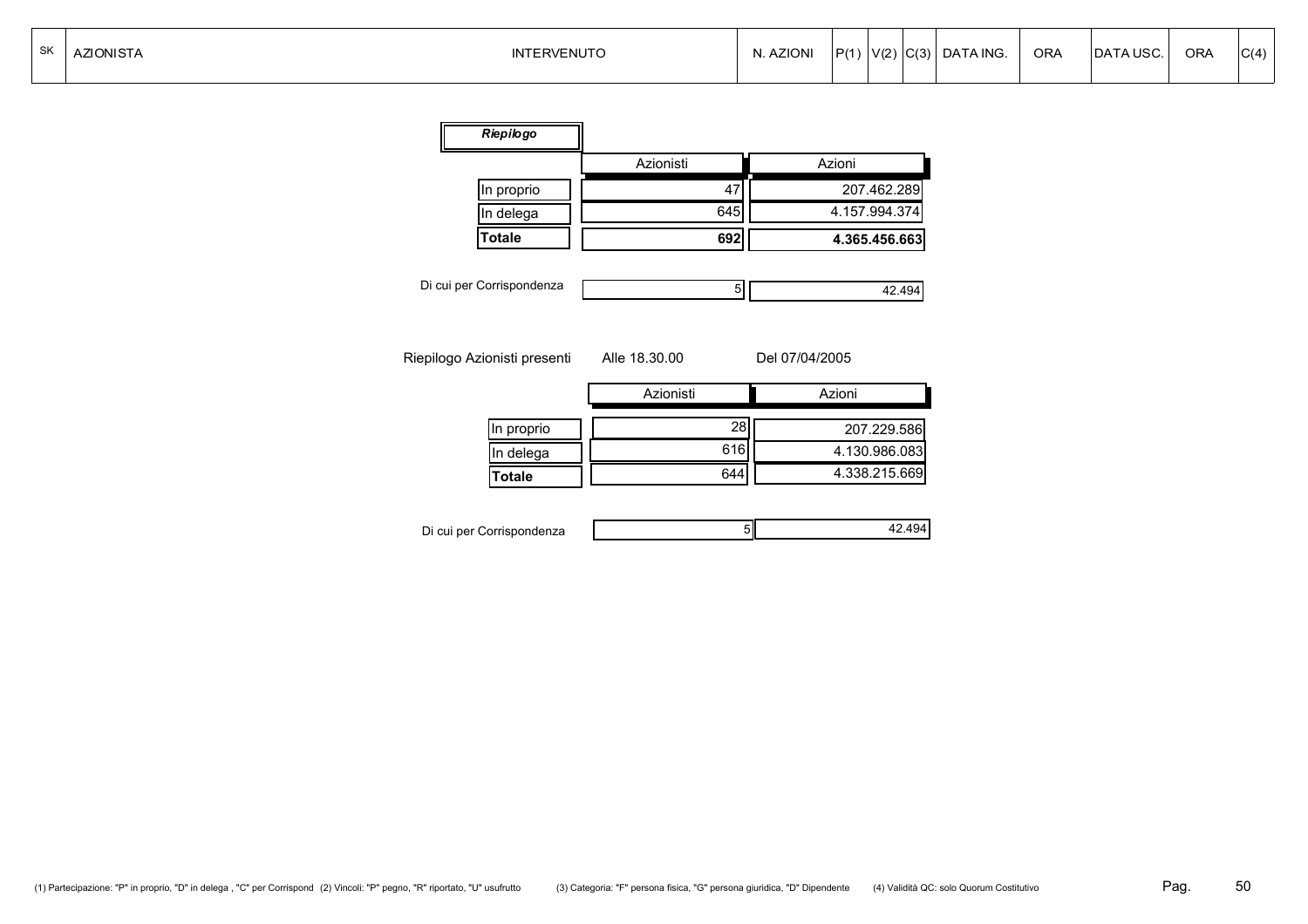## Nota (1)

Azionista HOLINVEST S.p.A.

Totale azioni ordinarie depositate per la partecipazione assembleare: n. 446.364.703, di

cui n. 369.440.347 costituite in pegno.